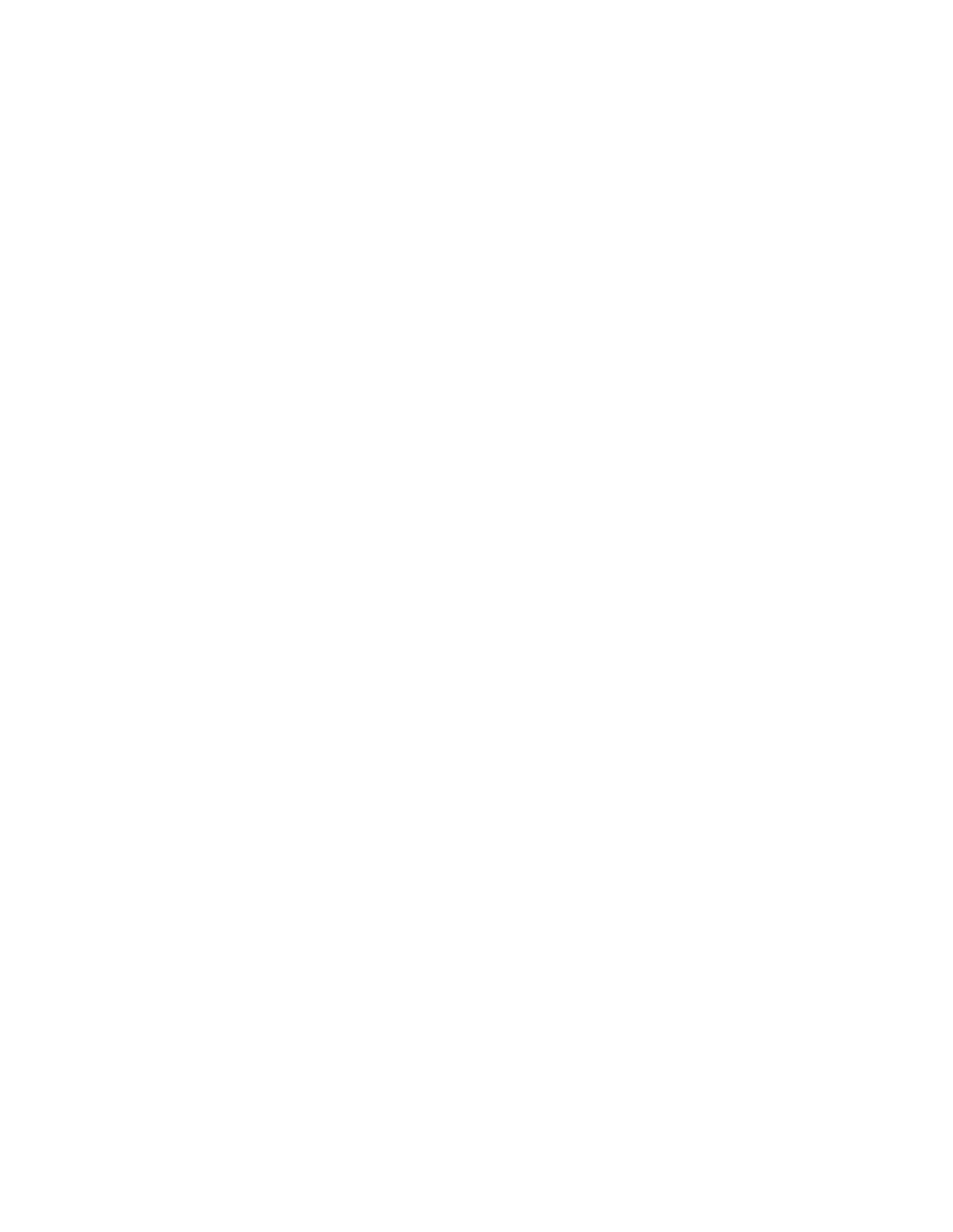| 1            | UNITED STATES OF AMERICA                        |  |  |  |
|--------------|-------------------------------------------------|--|--|--|
| $\mathbf{2}$ | FEDERAL TRADE COMMISSION                        |  |  |  |
| 3            |                                                 |  |  |  |
| 4            | In the Matter of:<br>$\left( \right)$           |  |  |  |
| 5            | Rambus, Inc.<br>) Docket No. 9302               |  |  |  |
| 6            |                                                 |  |  |  |
| 7            |                                                 |  |  |  |
| 8            |                                                 |  |  |  |
| 9            | Wednesday, May 28, 2003                         |  |  |  |
| 10           | 9:30 a.m.                                       |  |  |  |
| 11           |                                                 |  |  |  |
| 12           |                                                 |  |  |  |
| 13           | TRIAL VOLUME 17                                 |  |  |  |
| 14           | PART 1                                          |  |  |  |
| 15           | PUBLIC RECORD                                   |  |  |  |
| 16           |                                                 |  |  |  |
| 17           | BEFORE THE HONORABLE STEPHEN J. MCGUIRE         |  |  |  |
| 18           | Chief Administrative Law Judge                  |  |  |  |
| 19           | Federal Trade Commission                        |  |  |  |
| 20           | 600 Pennsylvania Avenue, N.W.                   |  |  |  |
| 21           | Washington, D.C.                                |  |  |  |
| 22           |                                                 |  |  |  |
| 23           |                                                 |  |  |  |
| 24           | Reported by:                                    |  |  |  |
| 25           | Susanne Bergling, RMR and Sally Jo Bowling, RPR |  |  |  |
|              | For The Record, Inc.                            |  |  |  |

Waldorf, Maryland (301) 870-8025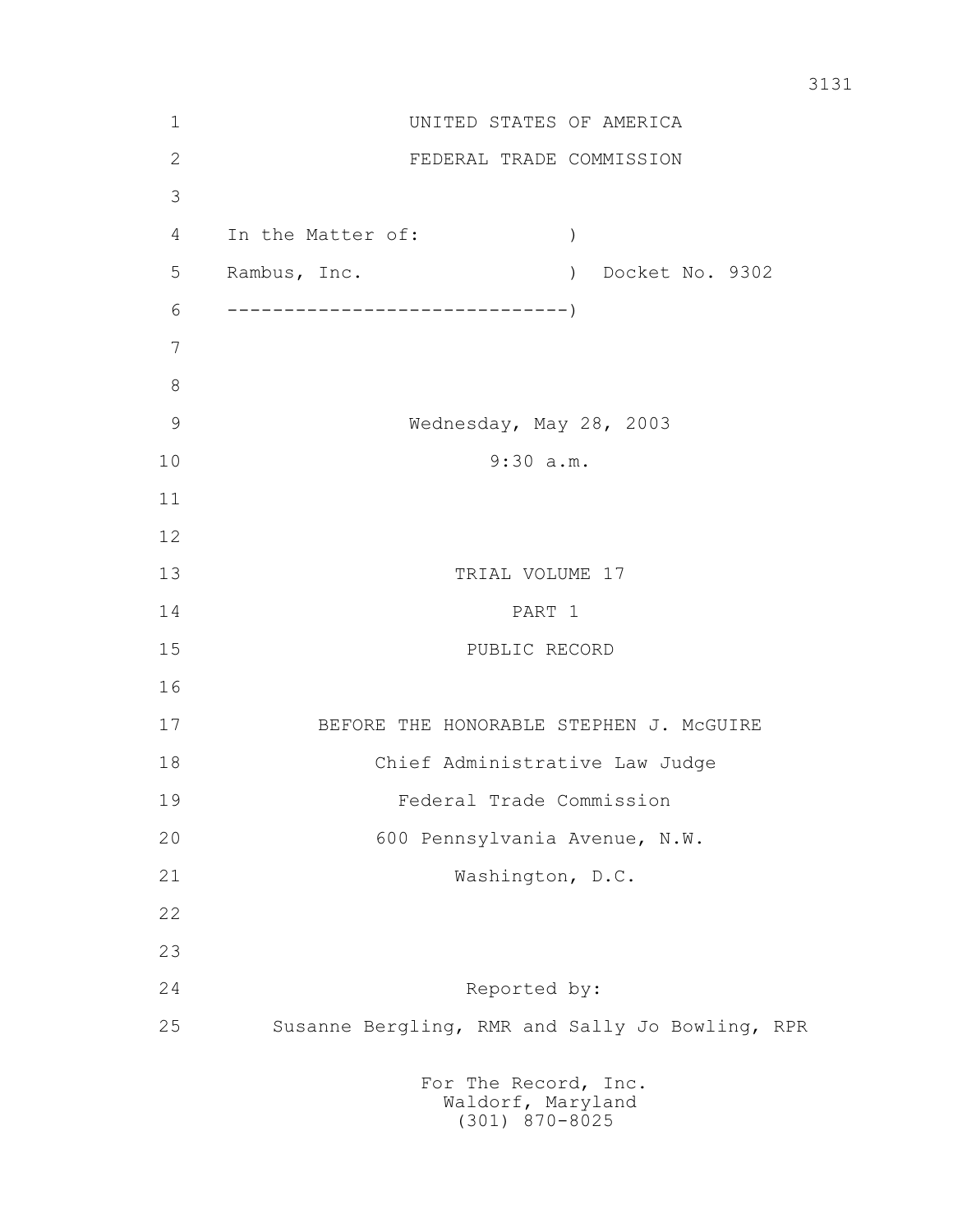2

| ∠             |                                            |  |  |
|---------------|--------------------------------------------|--|--|
| 3             | ON BEHALF OF THE FEDERAL TRADE COMMISSION: |  |  |
| 4             | M. SEAN ROYALL, Attorney                   |  |  |
| 5             | GEOFFREY OLIVER, Attorney                  |  |  |
| 6             | CHARLOTTE MANNING, Attorney                |  |  |
| 7             | JOHN C. WEBER, Attorney                    |  |  |
| 8             | Federal Trade Commission                   |  |  |
| $\mathcal{G}$ | 601 New Jersey Avenue, N.W.                |  |  |
| 10            | Washington, D.C. 20580-0000                |  |  |
| 11            | $(202)$ 326-3663                           |  |  |
| 12            |                                            |  |  |
| 13            | ON BEHALF OF THE RESPONDENT:               |  |  |
| 14            | GREGORY P. STONE, Attorney                 |  |  |
| 15            | STEVEN M. PERRY, Attorney                  |  |  |
| 16            | PETER A. DETRE, Attorney                   |  |  |
| 17            | SEAN GATES, Attorney                       |  |  |
| 18            | Munger, Tolles & Olson LLP                 |  |  |
| 19            | 355 South Grand Avenue, 35th Floor         |  |  |
| 20            | Los Angeles, California 90071-1560         |  |  |
| 21            | $(213)$ 683-9255                           |  |  |
| 22            |                                            |  |  |
| 23            |                                            |  |  |
| 24            |                                            |  |  |

25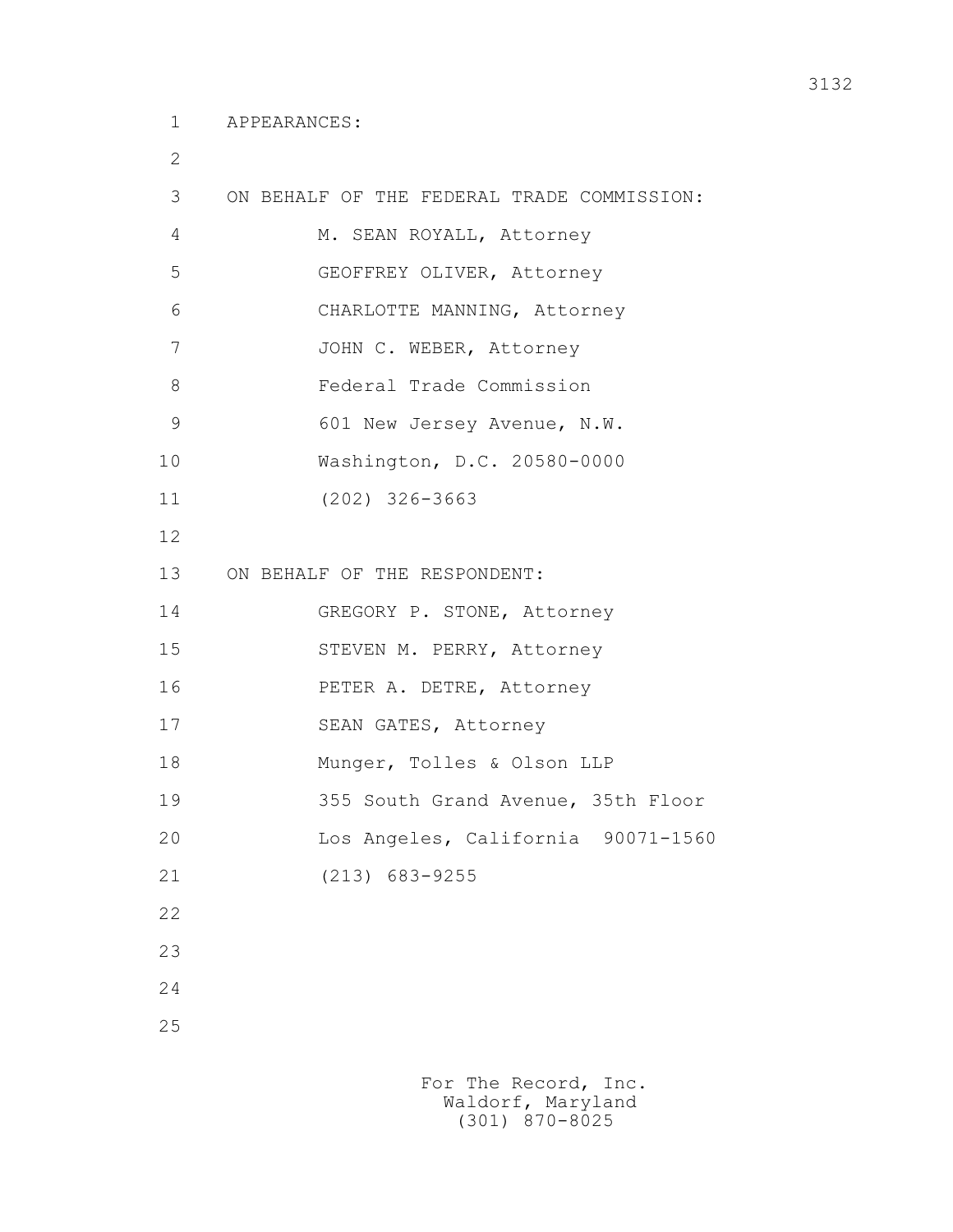```
 1 APPEARANCES:
2
        3 ON BEHALF OF THE RESPONDENT:
4
       5 A. DOUGLAS MELAMED, Attorney
        6 Wilmer, Cutler & Pickering
        7 2445 M Street, N.W.
        8 Washington, D.C. 20037-1420
        9 (202) 663-6090
       10
       11
       12
       13
       14
       15
       16
       17
       18
       19
       20
       21
       22
       23
       24
       25
```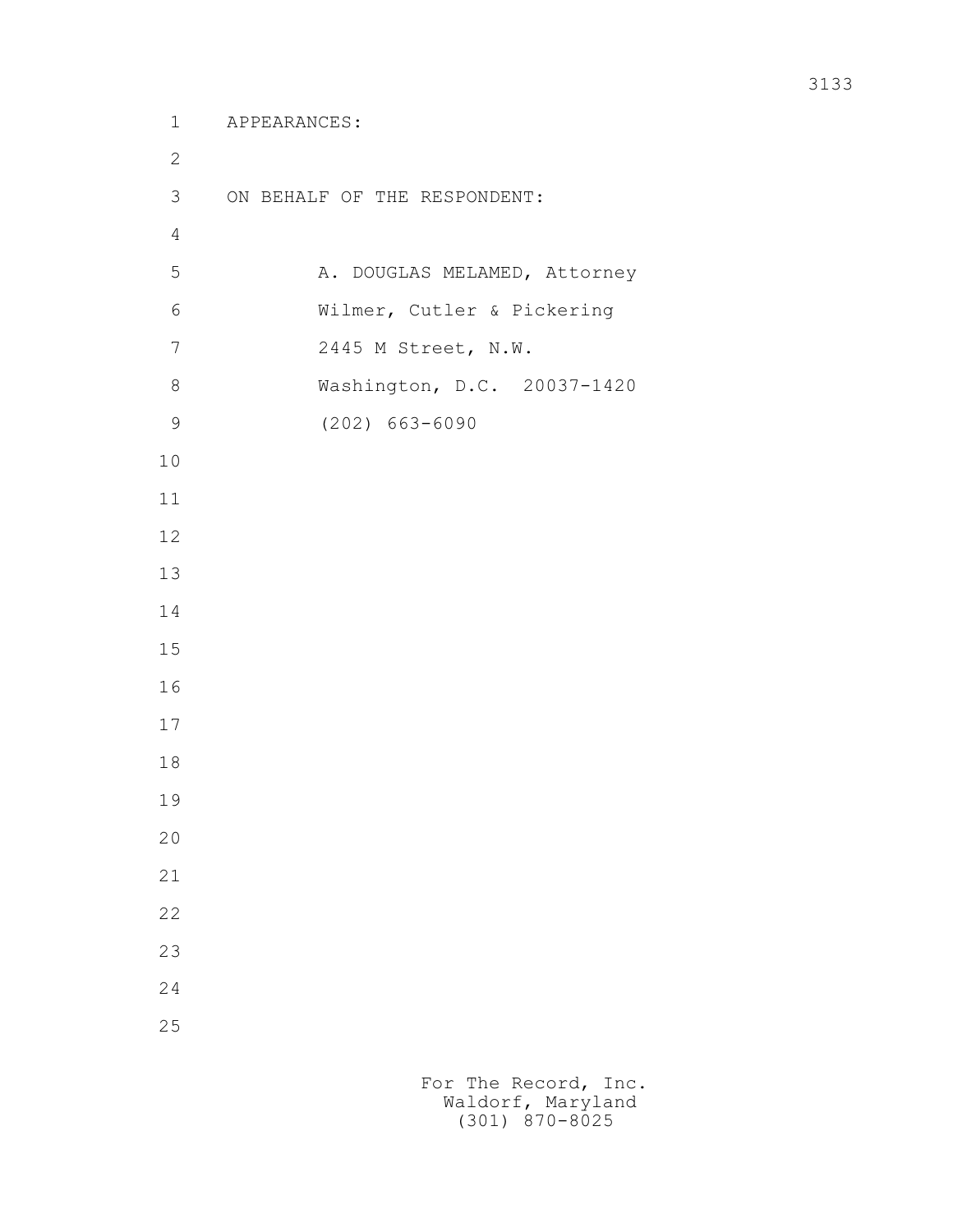1 P R O C E E D I N G S  $2$  - - - - 3 JUDGE McGUIRE: This hearing is now in order. 4 Are there any items we need to take up this morning, 5 Counsel? 6 MR. STONE: Just a couple of little 7 housekeeping items, I think, Your Honor. First, from 8 the Krashinsky deposition, from the Krashinsky 9 testimony, we left open which exhibits we would move 10 into evidence, and I do have -- and I have shared this 11 the other day with complaint counsel and haven't heard 12 any objection -- seven exhibits we would like to move 13 in. They are CX-154A, CX-171, CX-426, RX-1885, 14 RX-1895, RX-2050 and RX-2103-14. 15 JUDGE McGUIRE: Mr. Oliver, any objection? 16 MR. OLIVER: Your Honor, we have no objection 17 to the three CX exhibits that were noted. I just don't 18 know enough about the other four exhibits and I was not 19 present in the courtroom when they were used. If I 20 could perhaps have a chance to consult with one of my 21 colleagues and report back on the other four exhibits? 22 MR. STONE: I have no objection to that, Your 23 Honor.

 24 JUDGE McGUIRE: All right, let's go ahead then 25 and enter the three -- was it three -- perhaps we

> For The Record, Inc. Waldorf, Maryland (301) 870-8025

3134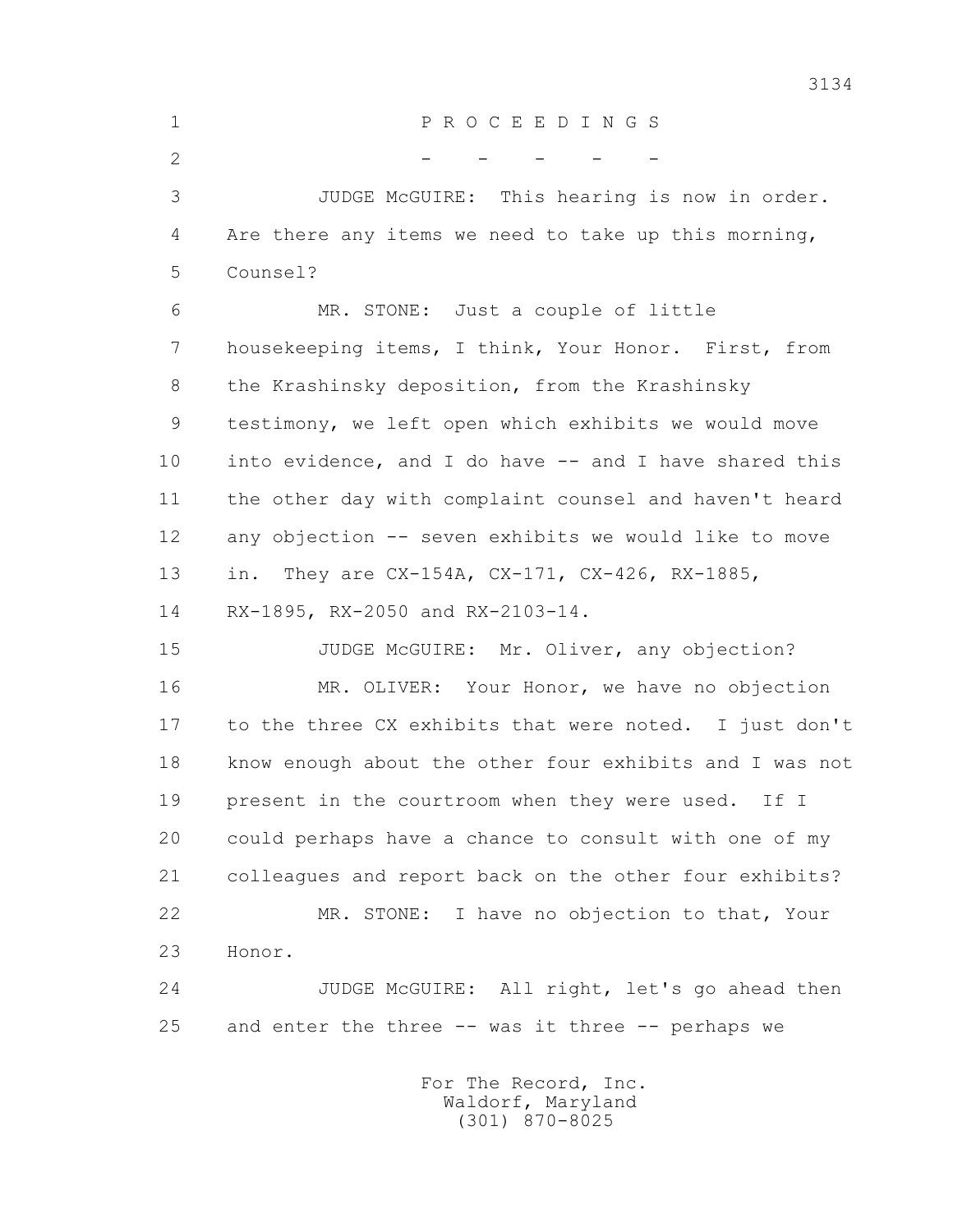1 should just go ahead and restate those three so it's 2 clear in the record. 3 MR. STONE: Yes, I think what Mr. Oliver has no 4 objection to are CX-154A, CX-171 and CX-426. 5 MR. OLIVER: That's correct. 6 JUDGE McGUIRE: Okay, then those are entered at 7 this time. 8 (CX Exhibit Number 154A was admitted into 9 evidence.) 10 (CX Exhibit Number 171 was admitted into 11 evidence.) 12 (CX Exhibit Number 426 was admitted into 13 evidence.) 14 JUDGE McGUIRE: Then you can confer on the 15 other four -- the other three, and then you can get 16 back to me on those. 17 MR. STONE: That's fine, Your Honor. 18 Then my other housekeeping matter, yesterday, 19 as you know I think, complaint counsel filed their 20 opposition to the motion for reconsideration. 21 JUDGE McGUIRE: Yes. 22 MR. STONE: We would like a chance to file a 23 short reply if we could on that. We expect it to be 24 quite short, certainly under ten pages. 25 JUDGE McGUIRE: How much time would you need?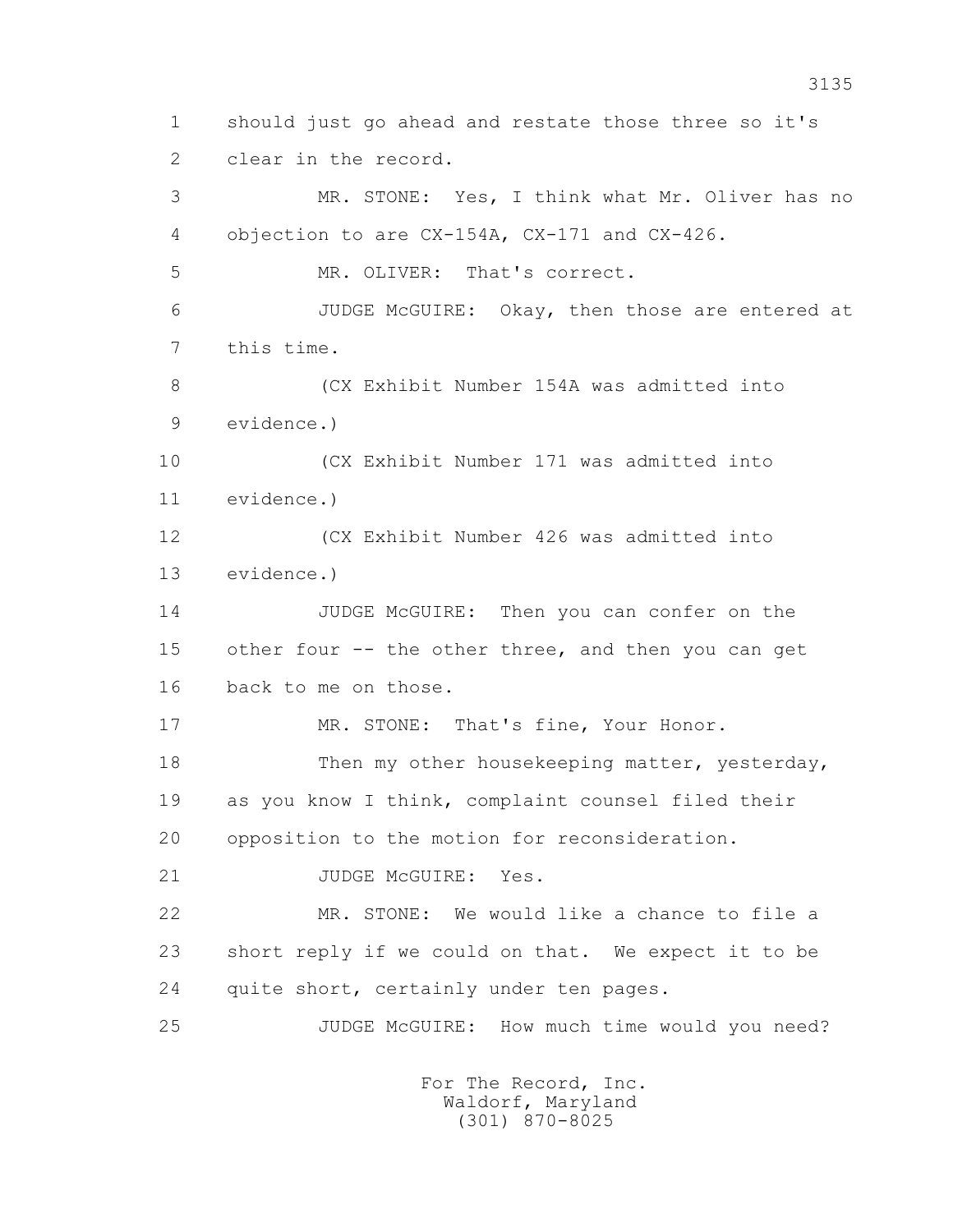1 MR. STONE: Our preference would be to file it 2 on Monday if it's acceptable to the Court. 3 JUDGE McGUIRE: Do you have any opposition to 4 that, Mr. Oliver? 5 MR. OLIVER: No objection, Your Honor. 6 JUDGE McGUIRE: All right, fine. We will give 7 you then until close of business on Monday. 8 MR. STONE: Thank you, Your Honor. 9 JUDGE McGUIRE: Okay, thank you. 10 Mr. Oliver, you may proceed at this time with 11 your inquiry of Mr. Crisp. 12 MR. OLIVER: Thank you, Your Honor. 13 Whereupon-- 14 RICHARD CRISP 15 a witness, called for examination, having previously 16 been duly sworn, was examined and testified further as 17 follows: 18 DIRECT EXAMINATION 19 BY MR. OLIVER: 20 Q. Good morning, Mr. Crisp. 21 A. Good morning, Mr. Oliver. 22 Q. How are you this morning? 23 A. I'm doing fine, thanks. And you? 24 Q. Fine, thanks. 25 Mr. Crisp, just to set the stage again, you For The Record, Inc.

 Waldorf, Maryland (301) 870-8025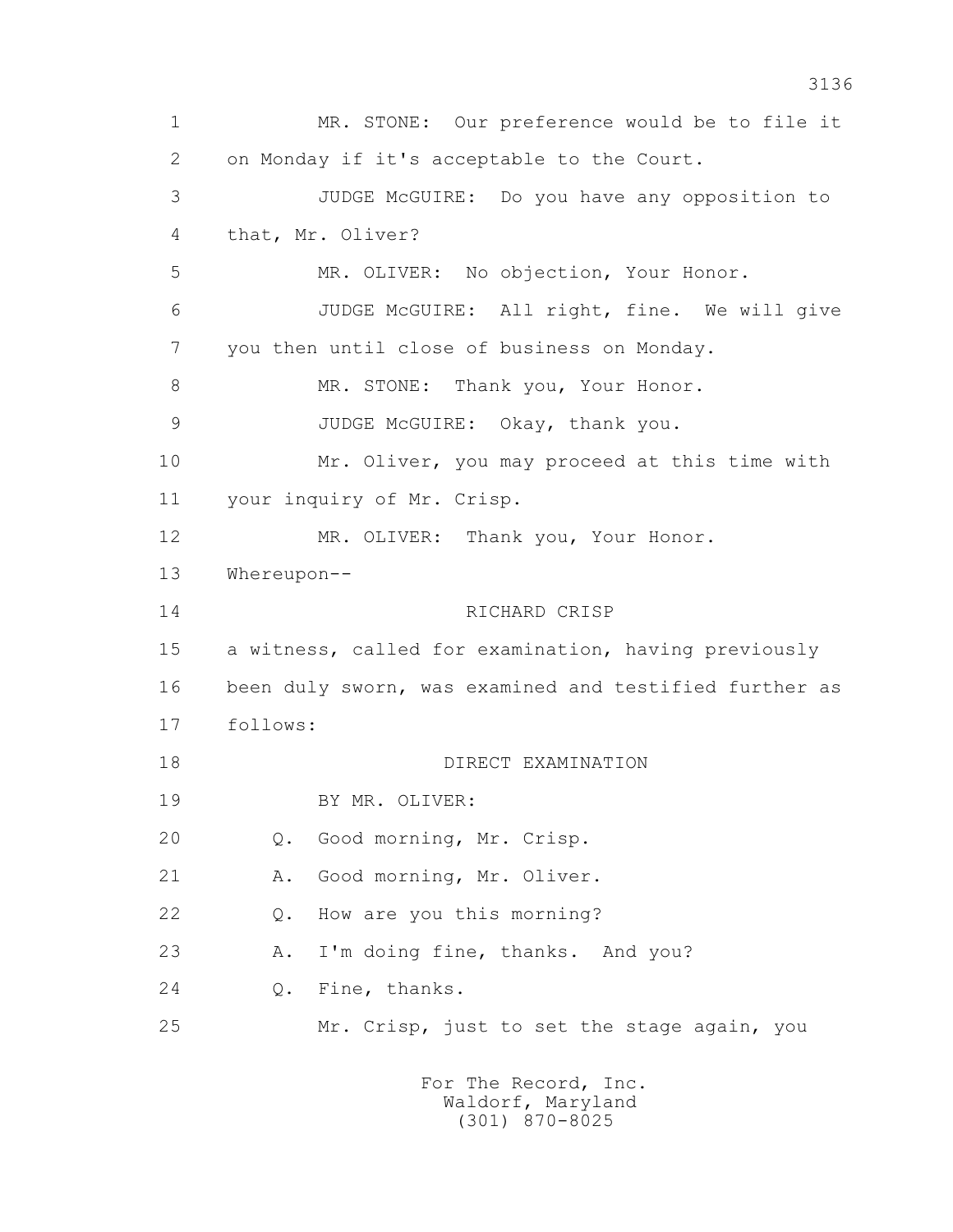1 recall that shortly before we left off yesterday, we 2 looked at a couple of emails from February of 1993 3 between you and Mr. Ware concerning certain 4 technologies with respect to which you suggested that 5 Rambus pursue patent claims. Do you recall that? 6 A. I remember a discussion regarding some emails 7 between me and Mr. Ware. I'm not sure they were 8 exactly as you represented. 9 Q. You do recall the emails had a list of 10 technologies identified in them? 11 A. Yes, sir, I do. 12 Q. And then I believe that we had gotten to the 13 point where we were beginning to discuss the next 14 regularly scheduled JEDEC meeting, which I believe was 15 in March of 1993. 16 Your Honor, may I approach? 17 JUDGE McGUIRE: You may. 18 BY MR. OLIVER: 19 Q. Mr. Crisp, I've handed you a document marked as 20 JX-15. Do you recognize these as minutes from the 21 JC-42.3 subcommittee meeting held on March 3rd and 4th, 22 1993? 23 A. Yes, sir, I do. 24 Q. Now, you were not present at this meeting, were 25 you?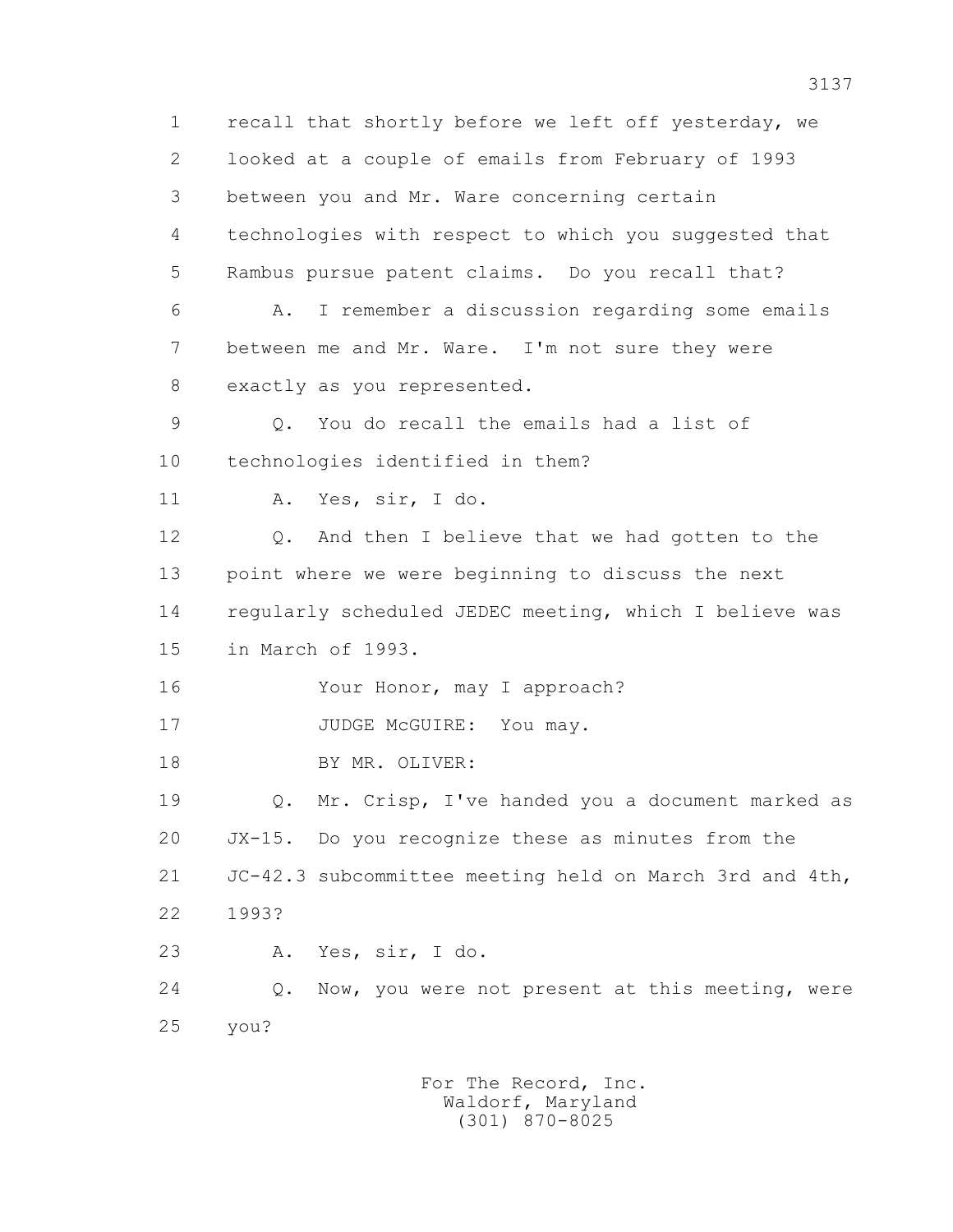1 A. That's correct, I was not present. 2 Q. But Rambus was represented at this meeting by 3 Billy Garrett. Is that right? 4 A. I believe that's correct, yes. 5 Q. If I could ask you to turn to the second page 6 of JX-15, and if you look about two-thirds of the way 7 down the page, you'll see under the list Others 8 Present, Billy Garrett is listed there? 9 A. Yes, sir, I see that. 10 Q. Now, once again at this meeting, Mr. Townsend 11 presented the patent policy, right? 12 A. I'm not sure. 13 Q. Can you turn to page 4 of JX-15? Do you see 14 item 4 about halfway down that page? 15 A. Yes, sir, I see it. 16 Q. And do you see a reference there that Mr. 17 Townsend presented the patent policies and showed the 18 tracking files? 19 A. Yes, I see something to that effect. 20 Q. Now, it was at this March 1993 JC-42.3 21 subcommittee meeting that the subcommittee approved the 22 last of the ballots making up the SDRAM standard. 23 Isn't that right? 24 MR. PERRY: Your Honor, he's testified he 25 wasn't there. If he saw it in the minutes, he can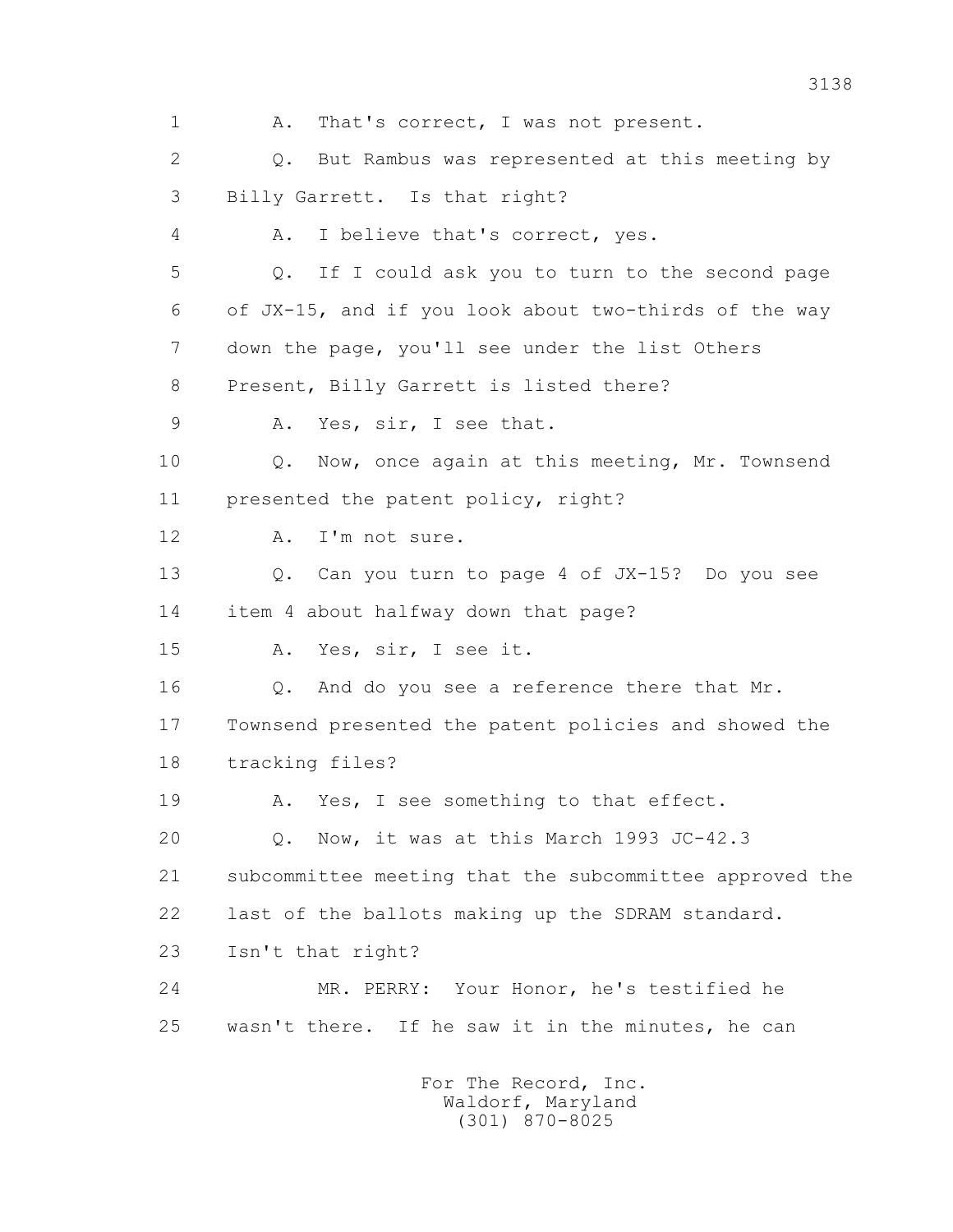1 testify that he read that in the minutes. There's no 2 foundation. 3 MR. OLIVER: Your Honor, I'll withdraw the 4 question. 5 JUDGE McGUIRE: Okay. 6 BY MR. OLIVER: 7 Q. Now, Mr. Crisp, JEDEC regularly circulated 8 minutes from the meetings. Isn't that right? 9 A. I think that's correct. 10 Q. And you were the designated representative of 11 Rambus at the 42.3 subcommittee at this time. Is that 12 right? 13 A. Yes, that's correct. 14 Q. And you recall receiving minutes as they were 15 circulated by JEDEC. Isn't that right? 16 A. Generally so, yes. 17 Q. And in addition to that, when Rambus 18 representatives attended a meeting, they generally 19 provided trip reports or some other report of what 20 happened at JEDEC meetings. Isn't that right? 21 A. I think that's generally true. 22 Q. So, it would be fair to say that you would have 23 received a copy of these minutes at the time they were 24 circulated by JEDEC? 25 A. I think that's right.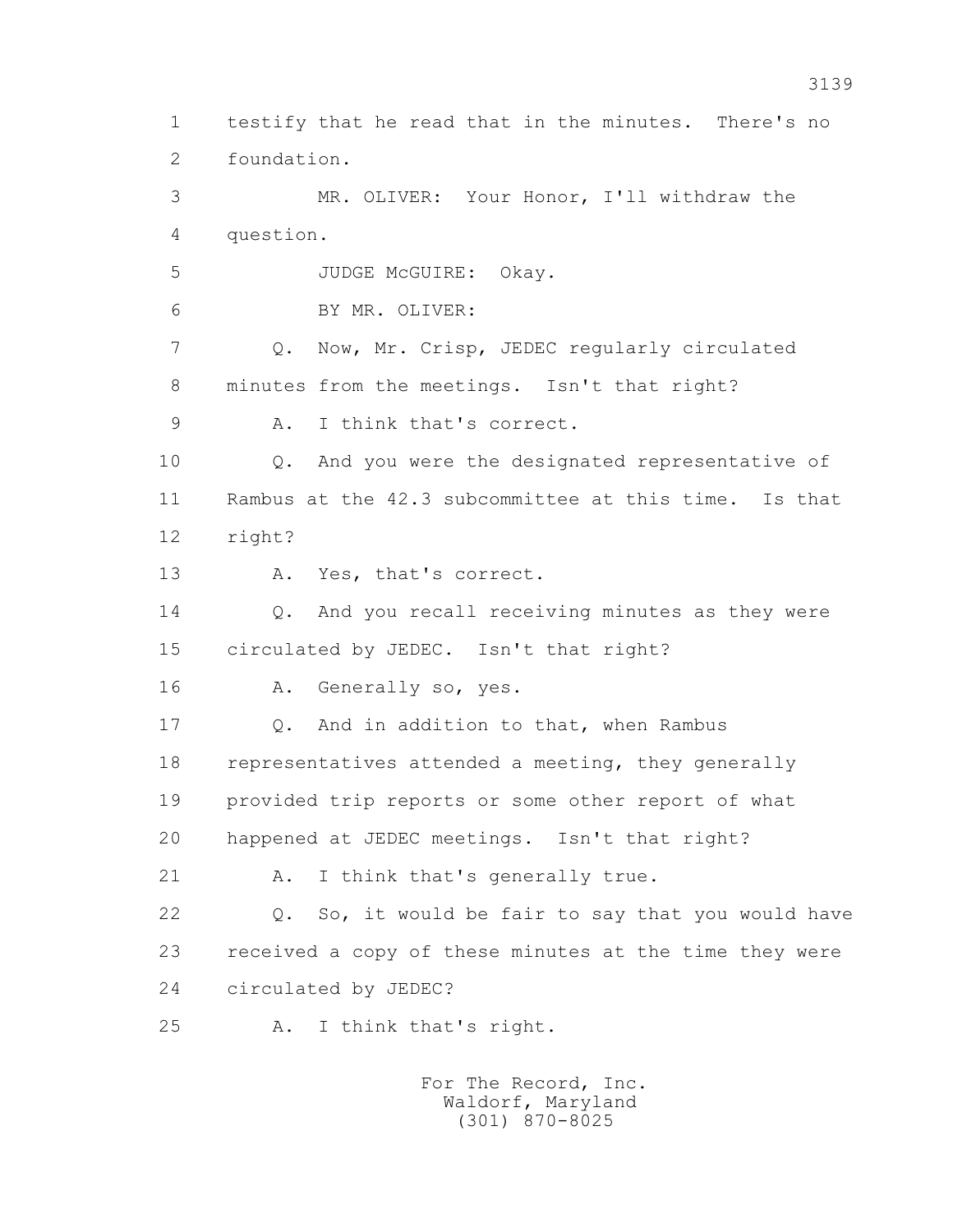1 Q. And you probably also would have received some 2 type of report from Billy Garrett from the meeting as 3 well?

4 A. Probably so, yes.

 5 Q. Now, it was at this March 1993 meeting of the 6 42.3 subcommittee that the subcommittee approved the 7 last of the ballots making up the SDRAM standard.

8 Isn't that right?

9 A. I don't know.

 10 Q. If I could ask you to turn, please, to page 14 11 in JX-15, and if I could direct your attention to 12 paragraph 12, about halfway down that page. Do you see 13 there that it reads, "Conclusion of All Synchronous 14 DRAM Pass/Hold Ballots"?

15 A. Yes, sir, I do.

 16 Q. And underneath that it reads, "VLSI moved to 17 send all pass/hold ballots on to council. Seconded by 18 TI. The vote was 26 yes, 0 no. Motion passed."

19 Do you see that?

20 A. Yes, I do.

 21 Q. Does that refresh your recollection that it was 22 at the March 1993 meeting that the JC-42.3 subcommittee 23 passed the last of the ballots making up the SDRAM 24 standard?

25 A. No.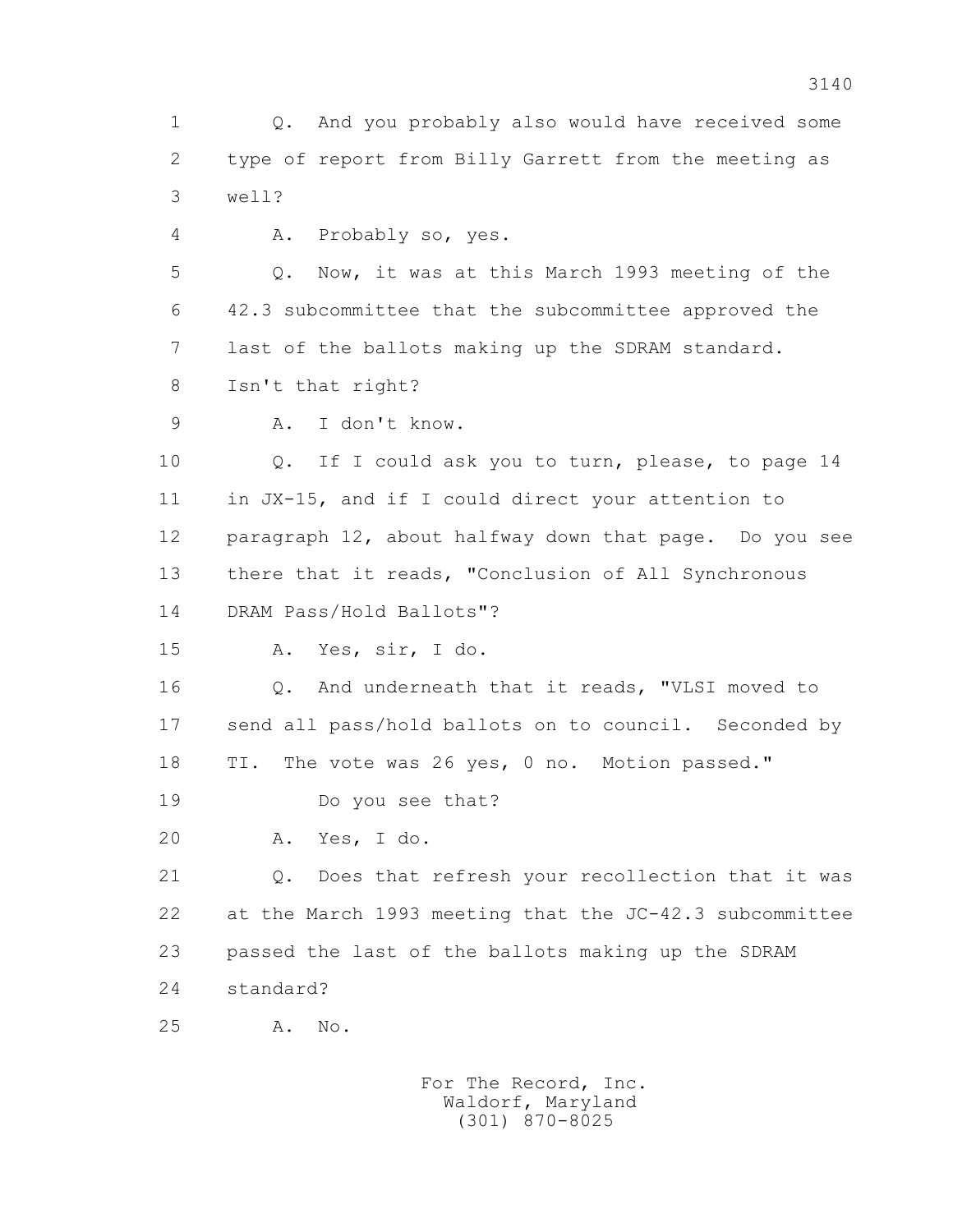1 Q. You have no reason to doubt that this wasn't at 2 the meeting what happened, do you? 3 A. No, sir, I don't. 4 Q. Now, do you recall that in March 1993, the 5 JC-42.3 subcommittee issued a press release announcing 6 that they had passed the last of the ballots making up 7 the SDRAM standard? 8 A. No, sir, I don't remember that. 9 Q. Mr. Crisp, if I could ask you to turn to page 10 99 in JX-15, it has a handwritten note at the upper 11 right-hand corner, "Attachment Z." Under the JEDEC 12 caption, there's a title Press Release. 13 Do you see that? 14 A. Yes, sir, I do. 15 Q. And underneath that it reads, "JEDEC JC-42.3 16 Committee Approves Synchronous DRAM Standards." 17 Do you see that? 18 A. Yes, sir, I do. 19 Q. Does that refresh your recollection that 20 following the March 1993 JC-42.3 subcommittee meeting, 21 the subcommittee issued a press release announcing the 22 passage of the last of the ballots making up the SDRAM 23 standard? 24 A. No. 25 Q. Again, you have no reason to doubt that the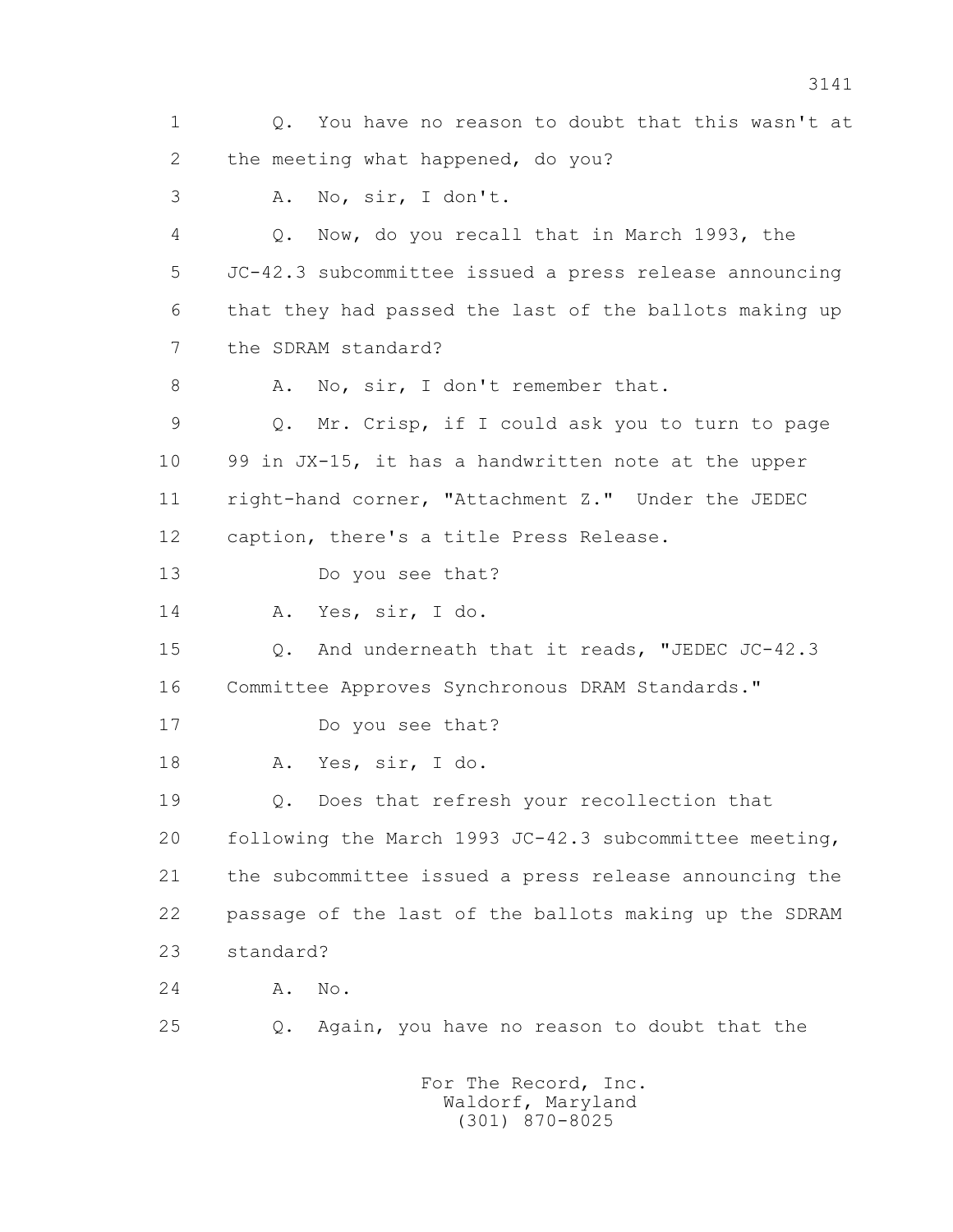1 42.3 subcommittee, in fact, issued the press release we 2 just looked at, do you? 3 A. I have no reason to doubt it. 4 Q. Now, to the best of your knowledge, Billy 5 Garrett never said anything at this March 1993 meeting 6 with respect to Rambus IP that might relate to the 7 synchronous DRAM ballots. Is that right? 8 A. I really don't know, sir. 9 Q. But you have no information or no knowledge 10 that he made any such announcement, do you? 11 A. I have no information at all that I -- that I 12 can remember. 13 0. Now, shortly after this, Rambus officially 14 renewed its membership at JEDEC, didn't it? 15 A. I'm not sure. 16 MR. OLIVER: May I approach? 17 JUDGE McGUIRE: Yes, you may. 18 BY MR. OLIVER: 19 Q. Mr. Crisp, I've handed you a document marked 20 CX-602. You'll recall that we looked at this document 21 yesterday. 22 A. I'm sorry, could you repeat the question, 23 please? 24 Q. Yes. I've handed you a document marked as 25 CX-602. Do you recall that we looked at this document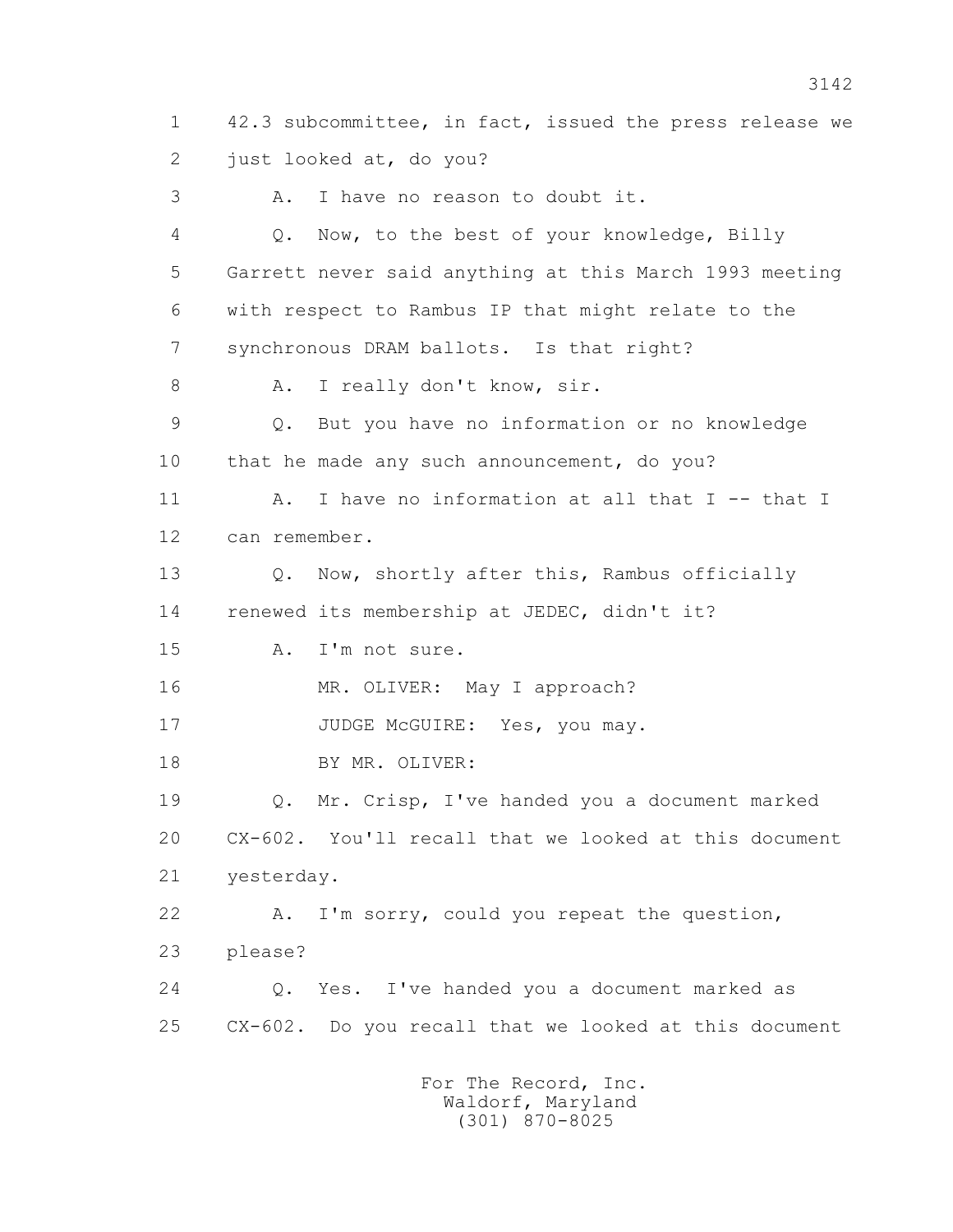1 yesterday?

2 A. It looks sort of familiar.

 3 Q. Do you recall that this is a document that was 4 produced from JEDEC files by way of Infineon and 5 contains a number of pages from various points in time? 6 A. I'm not sure that I remember that. 7 Q. Okay. In any event, if I could direct your 8 attention, please, to page 11. Do you recognize this 9 as an invoice sent to you by JEDEC on or about January 10 4th of 1993? 11 A. No, sir, I don't recognize this. 12 Q. Do you see the address in the upper left-hand 13 corner? 14 A. Yes, sir, I do. 15 Q. And the typed name William Garrett has been 16 crossed out, and handwritten, the name Richard Crisp 17 appears in its place? 18 A. Yes, sir, I see that. 19 Q. Do you have any reason to believe that you did 20 not receive this invoice in January 1993? 21 A. No, sir, I have no reason to believe that. 22 Q. If I could ask you to turn to page 5 of CX-602, 23 please. 24 MR. PERRY: Your Honor, we're willing to 25 stipulate that Rambus paid its dues to JEDEC in 1993 if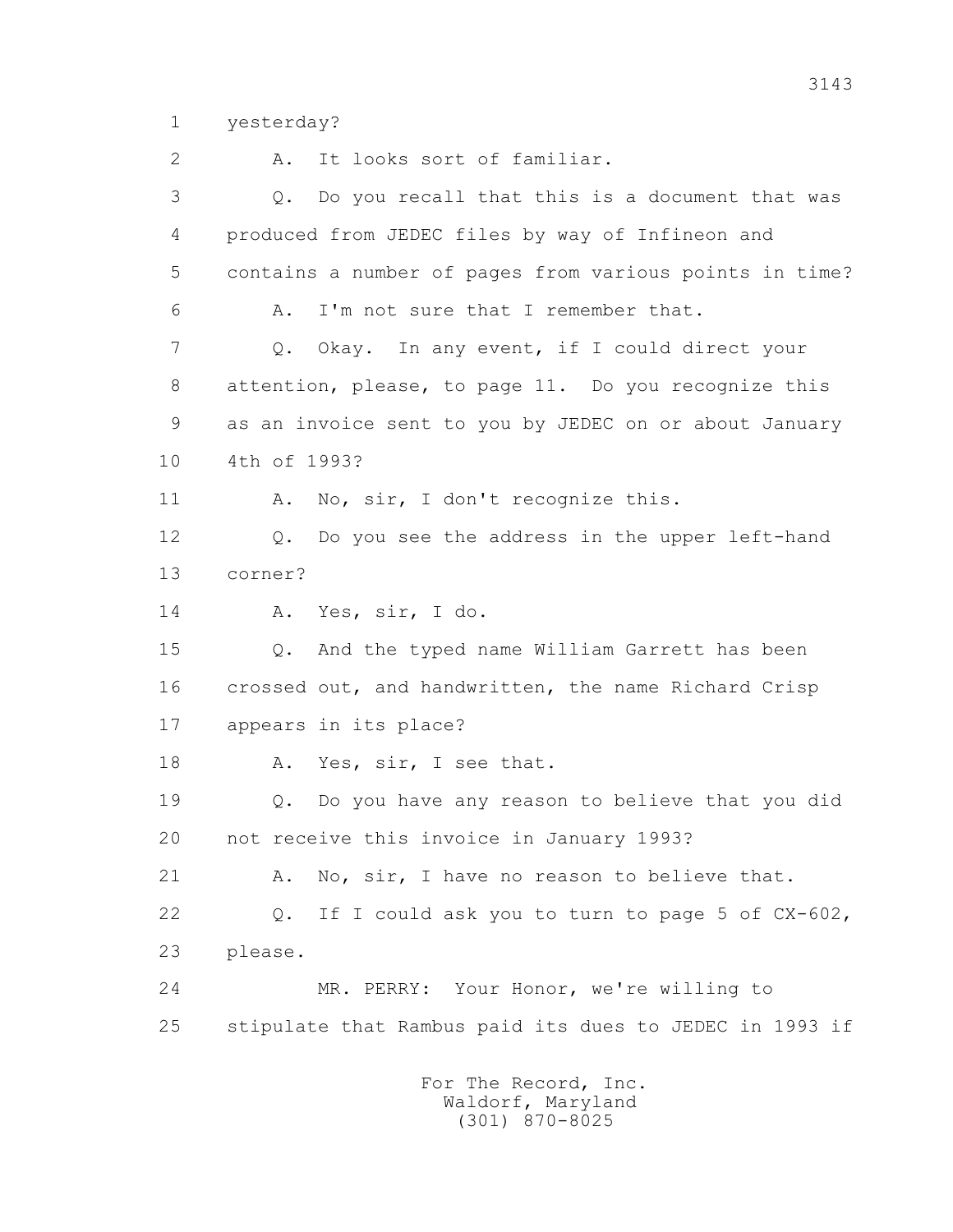1 this will move things forward.

2 JUDGE McGUIRE: All right, so noted. 3 MR. OLIVER: Your Honor, if I could clarify, 4 Mr. Perry is willing to stipulate that Rambus actually 5 paid the dues on or about April 21st of 1993? 6 MR. PERRY: Well, that's -- I think the check 7 is dated April 7th, so it depends on what you mean by 8 payment, when it's received or date they signed the 9 check, but I'm certainly willing to stipulate it was in 10 April. 11 MR. OLIVER: Okay, thank you. 12 BY MR. OLIVER: 13 Q. So, in other words, Mr. Crisp, Rambus was a 14 member of JEDEC until April of 1993 even though it had 15 not paid its dues up until that point? 16 A. I'm not sure, sir. 17 Q. In any event, no one objected to Rambus 18 continuing to attend meetings up until April of '93, 19 did they? 20 A. I have no information about that one way or the 21 other. 22 Q. And you certainly didn't have any interruption 23 in the materials you received from JEDEC up until April 24 1993, did you? 25 A. I don't recall one way or the other.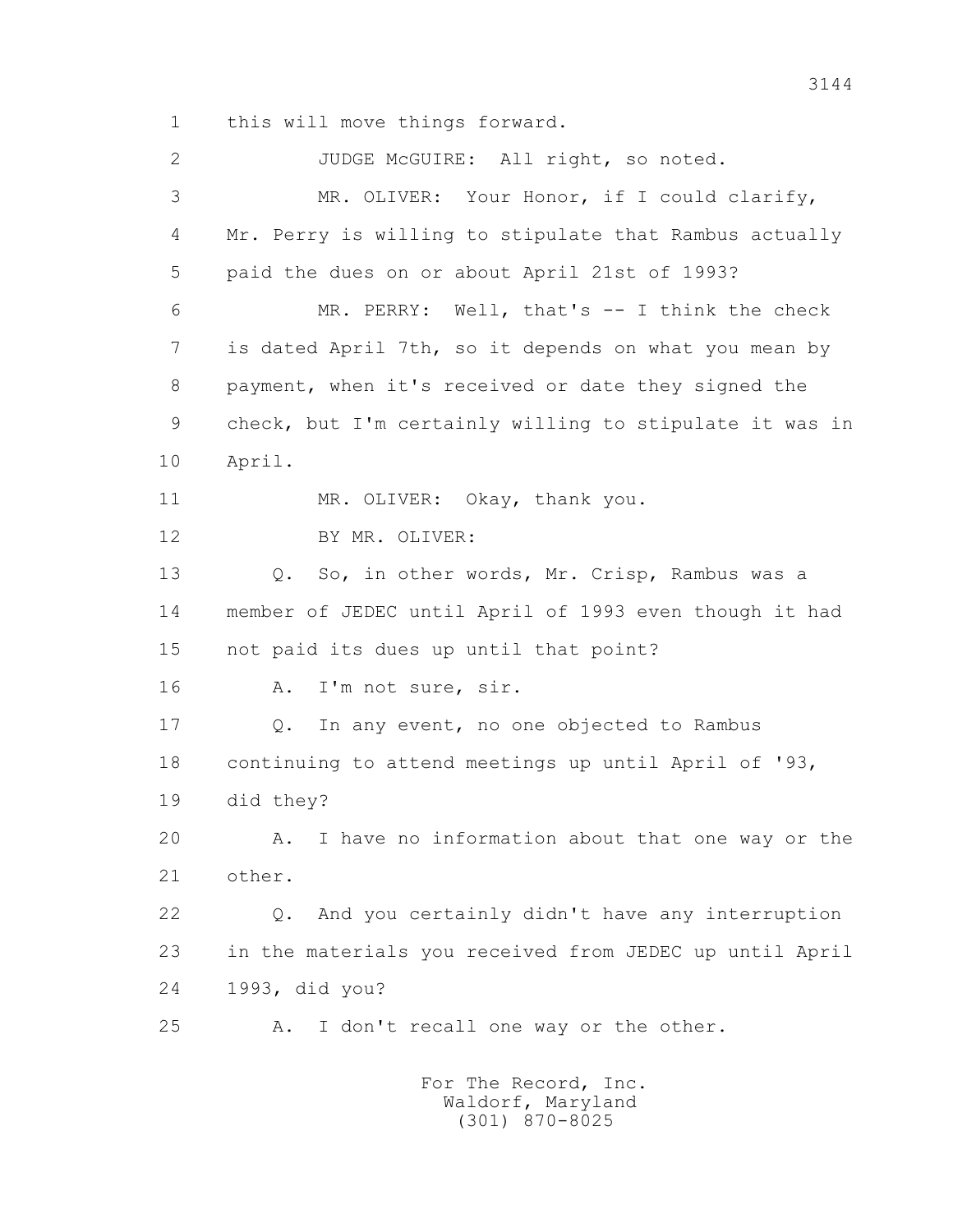1 Q. Now, also in April 1993 you learned that Lester 2 Vincent had completed the drafting of a number of the 3 claims you wanted to add. Isn't that right? 4 A. I'm not sure about that, sir. 5 MR. OLIVER: May I approach, Your Honor? 6 JUDGE McGUIRE: Go ahead. 7 BY MR. OLIVER: 8 Q. Mr. Crisp, I've handed you a letter addressed 9 to Mr. Farmwald from Mr. Vincent dated April 22nd, 10 1993. If you look in the lower left-hand corner, do 11 you see that you are copied with enclosures on this 12 letter? 13 A. Yes, sir, I see that. 14 Q. And do you see that the letter states, 15 "Enclosed for your review are draft preliminary 16 amendments for the above-referenced patent 17 applications"? 18 Do you see that? 19 A. Yes, sir, I do. 20 MR. OLIVER: May I approach, Your Honor? 21 JUDGE McGUIRE: Yes. 22 BY MR. OLIVER: 23 Q. Mr. Crisp, I've also handed you a document 24 marked as CX-1457. It is a document with a caption at 25 the top In the United States Patent and Trademark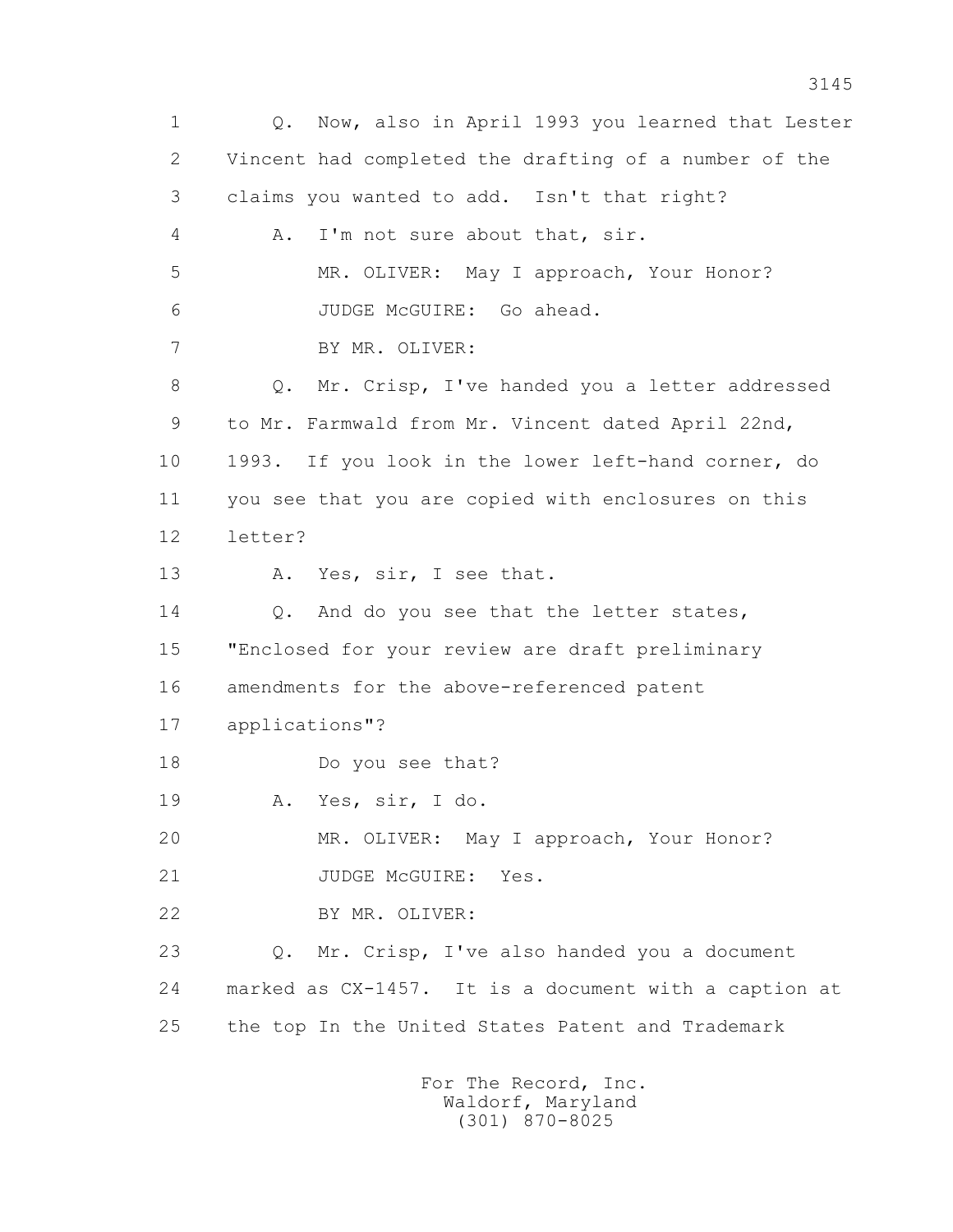1 Office, about halfway down, Request to Approve Drawing 2 Changes, and at the right is Draft, 4/28/93. 3 Do you see that? 4 A. Yes, sir, I see that on the front page. 5 Q. Then if I could also ask you to turn to page 4 6 of CX-1457, please. Do you have page 4 of CX-1457 in 7 front you? 8 A. Yes, sir, I do. 9 Q. Do you see that that bears a caption about 10 halfway down, Preliminary Amendment? 11 A. Yes, sir, I see that. 12 Q. If I could ask you to turn to page 8 of 13 CX-1457, please, and if I could direct your attention 14 to the top of the page, "In The Claims, Add the 15 following claims." 16 Do you see that? 17 A. Yes, sir, I do. 18 Q. And then what follows from that are the various 19 claims that Mr. Vincent was proposing to add. Is that 20 right? 21 MR. PERRY: Your Honor, complete lack of 22 foundation. These are questions for Mr. Vincent. He 23 hasn't established that Mr. Crisp had anything to do 24 with the drafting of these claims. 25 JUDGE McGUIRE: Sustained.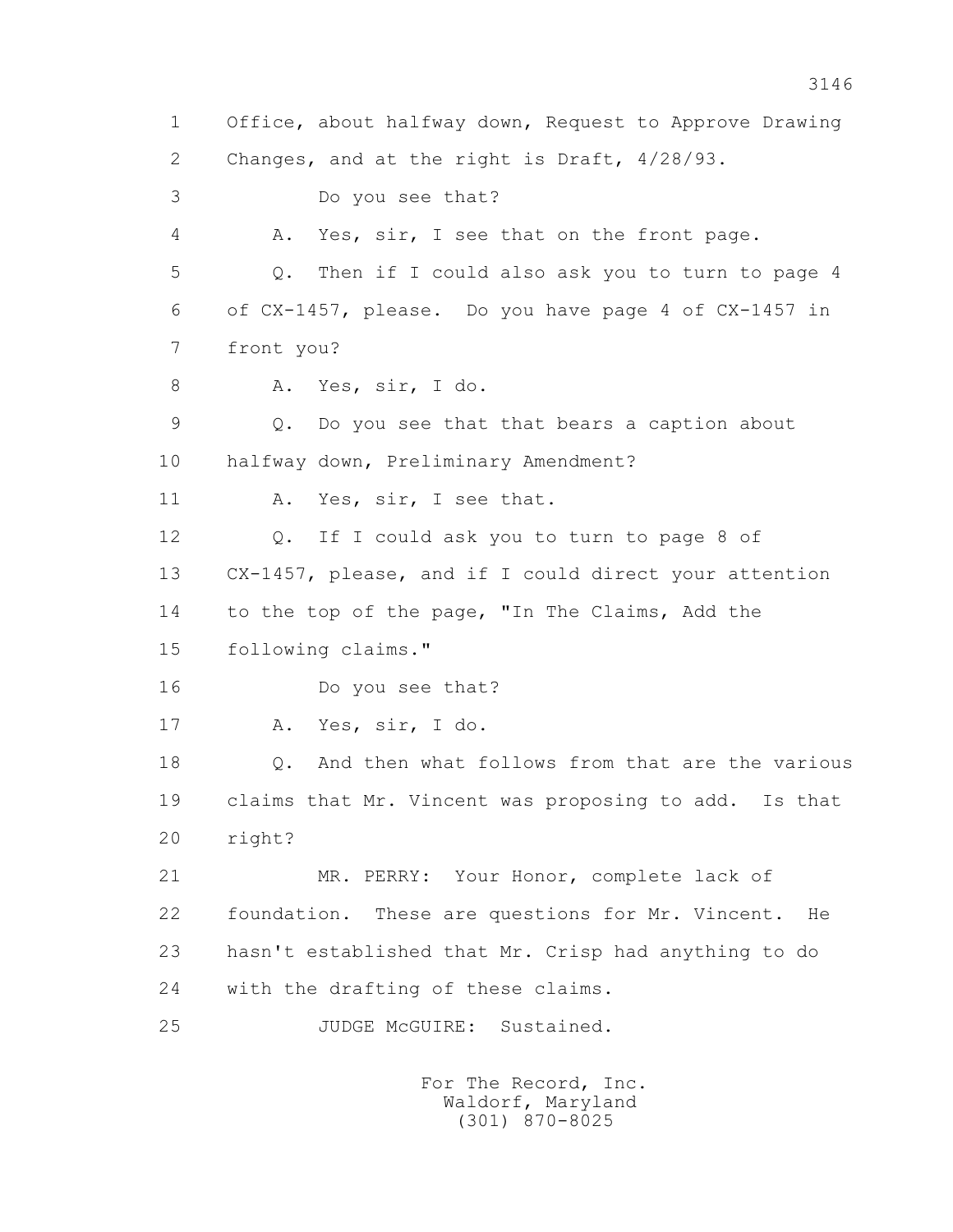1 BY MR. OLIVER:

 2 Q. Mr. Crisp, if I could ask you to turn, please, 3 back to CX-1957, and if I could direct your attention 4 to the caption in CX-1957, Re:, Rambus, Inc., and under 5 that are listed three U.S. patent applications. 6 Do you see that? 7 A. Yes, sir, I do. 8 Q. And number 2, U.S. patent application serial 9 number 07/847,961, do you see that? 10 A. Yes, sir, I do. 11 O. Now, if I could ask you to look back at 12 CX-1457, please, and on page 4, do you see in the upper 13 left-hand corner in the box serial number 07/847,961? 14 Do you see that? 15 A. Yes, sir, I do. 16 Q. Does that refresh your recollection that 17 CX-1457, beginning at page 4, Preliminary Amendment, 18 was one of the documents that you received enclosed 19 with a copy of the letter which is CX-1957? 20 A. No. 21 Q. You have no reason to doubt that you received 22 draft 1457 at the time of April 22nd, 1993, do you? 23 A. I'm not sure that I've seen this. 24 Q. Well, you have no reason to doubt that Mr. 25 Vincent sent you a copy of his letter of April 22nd,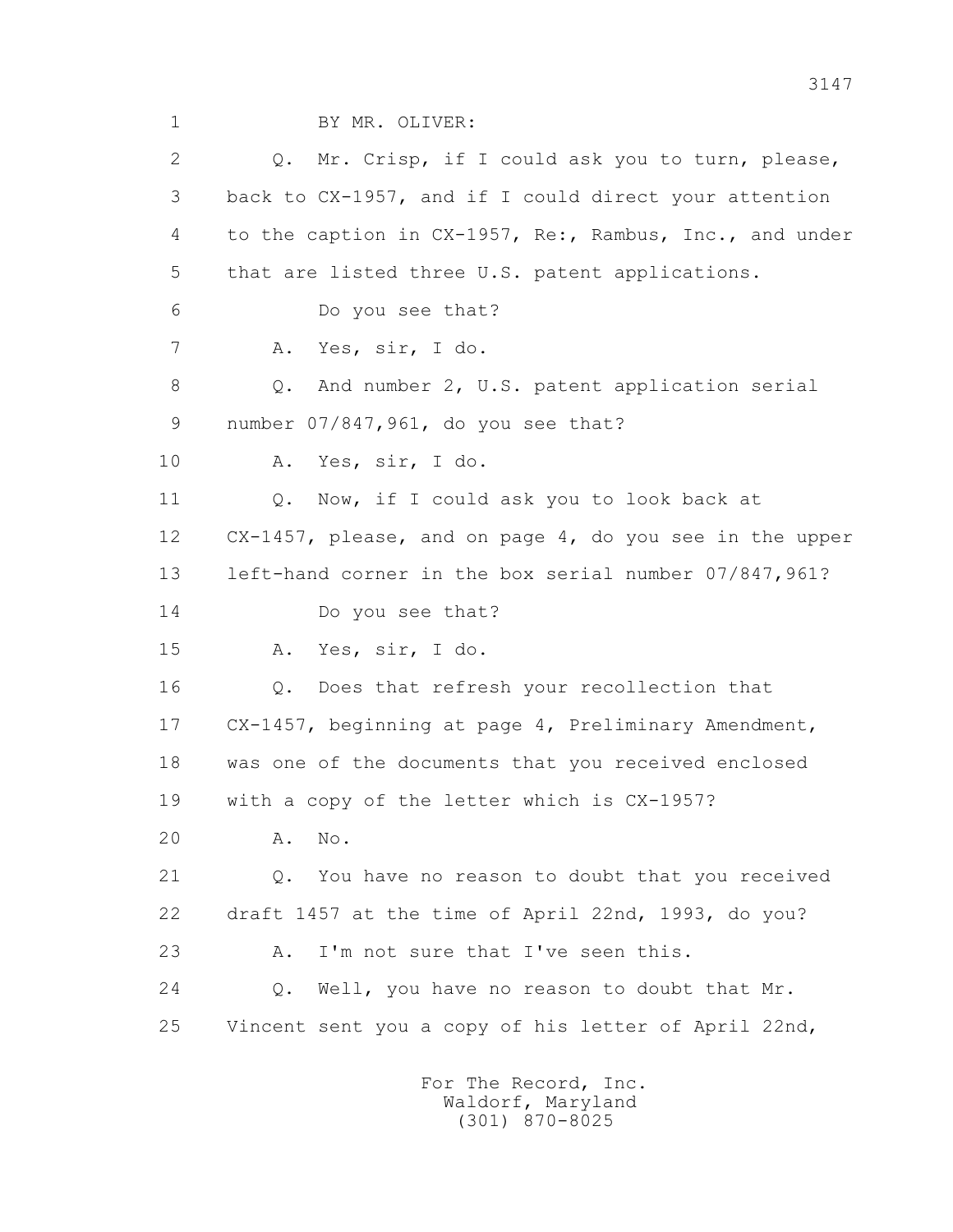1 1993, CX-1957?

 2 A. I see my name on it. I don't have any 3 recollection of actually receiving the letter or the 4 attachments. 5 Q. But you have no reason to doubt that you did 6 receive such a letter, do you? 7 A. Other than the fact that I don't remember 8 receiving it. 9 JUDGE McGUIRE: All right, now, that's not the 10 question, Mr. Crisp. If you can answer the question, 11 answer it. If you can't, just say I can't answer it, 12 but, you know, that's three times he's asked it, and 13 you haven't answered it yet. 14 THE WITNESS: Thank you, Your Honor. Please 15 ask the question again. 16 BY MR. OLIVER: 17 Q. You have no reason to doubt that you received a 18 copy of the letter marked CX-1957 on or about April 19 22nd, do you? 20 A. No. 21 Q. And you have no reason to doubt that one of the 22 enclosures that you received with that letter was the 23 preliminary amendment appearing at CX-1457, beginning 24 at page 4? 25 A. No, sir, I have no reason to doubt it. For The Record, Inc.

 Waldorf, Maryland (301) 870-8025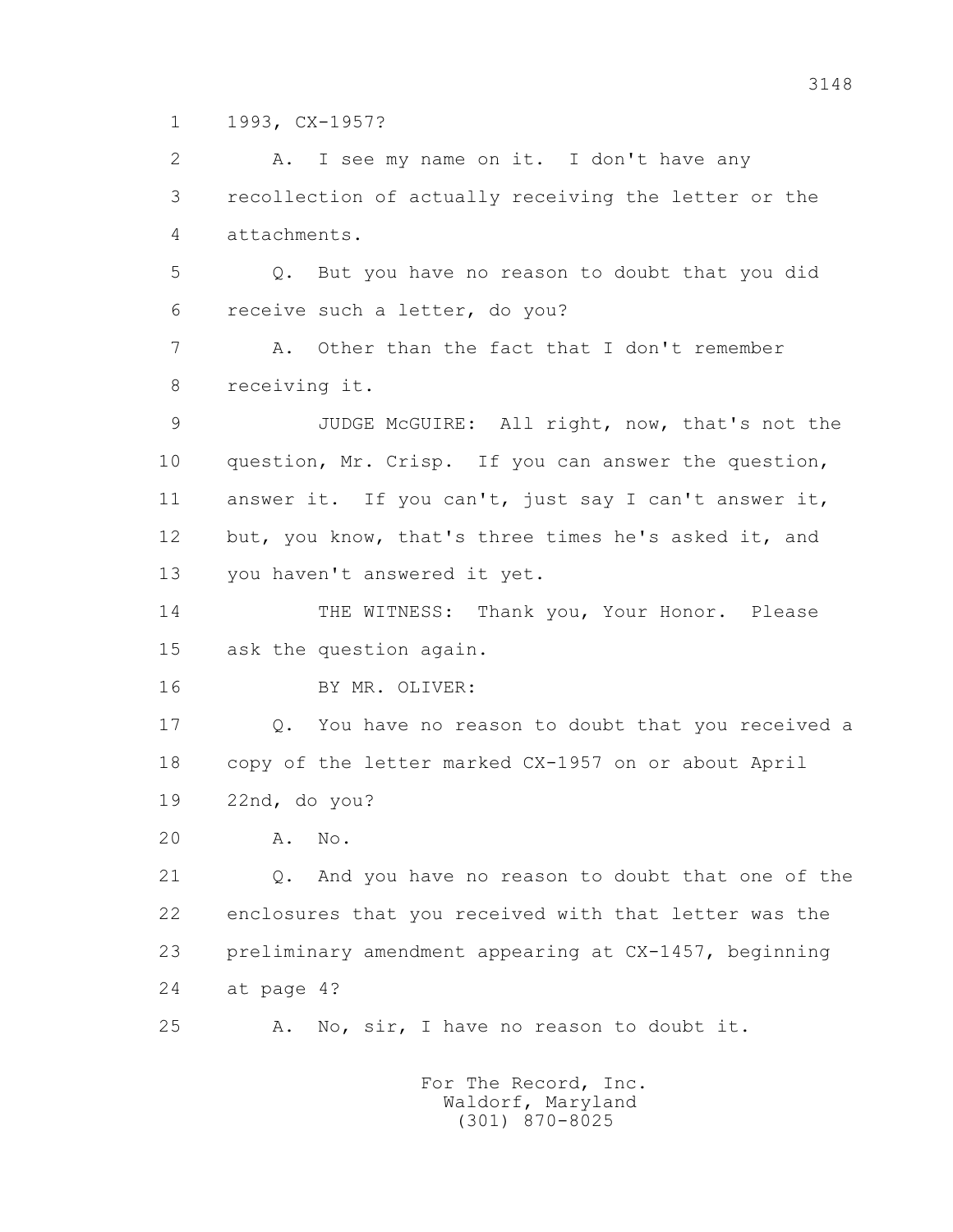1 MR. OLIVER: Your Honor, complaint counsel 2 moves to admit CX-1957 into evidence. 3 JUDGE McGUIRE: Any objection? 4 MR. PERRY: No objection. 5 JUDGE McGUIRE: So entered. 6 (CX Exhibit Number 1957 was admitted into 7 evidence.) 8 BY MR. OLIVER: 9 Q. Now, Mr. Crisp, in May of 1993, Lester Vincent 10 sent you the presentation handout that we looked at 11 yesterday regarding industry standards. Do you recall 12 that? 13 A. I don't remember receiving that, no, sir. 14 0. Do you recall that the letter that we did see 15 yesterday was dated May 4th, 1993? 16 A. I don't remember the date on it, but I do 17 remember it was sometime in 1993. 18 Q. A few days later, also in May of 1993, you and 19 Mike Farmwald spoke to Lester Vincent about the draft 20 amendments in Rambus' patent applications, right? 21 A. I don't remember. 22 MR. OLIVER: May I approach, Your Honor? 23 JUDGE McGUIRE: Go ahead. 24 BY MR. OLIVER: 25 Q. Mr. Crisp, I've handed you a document marked as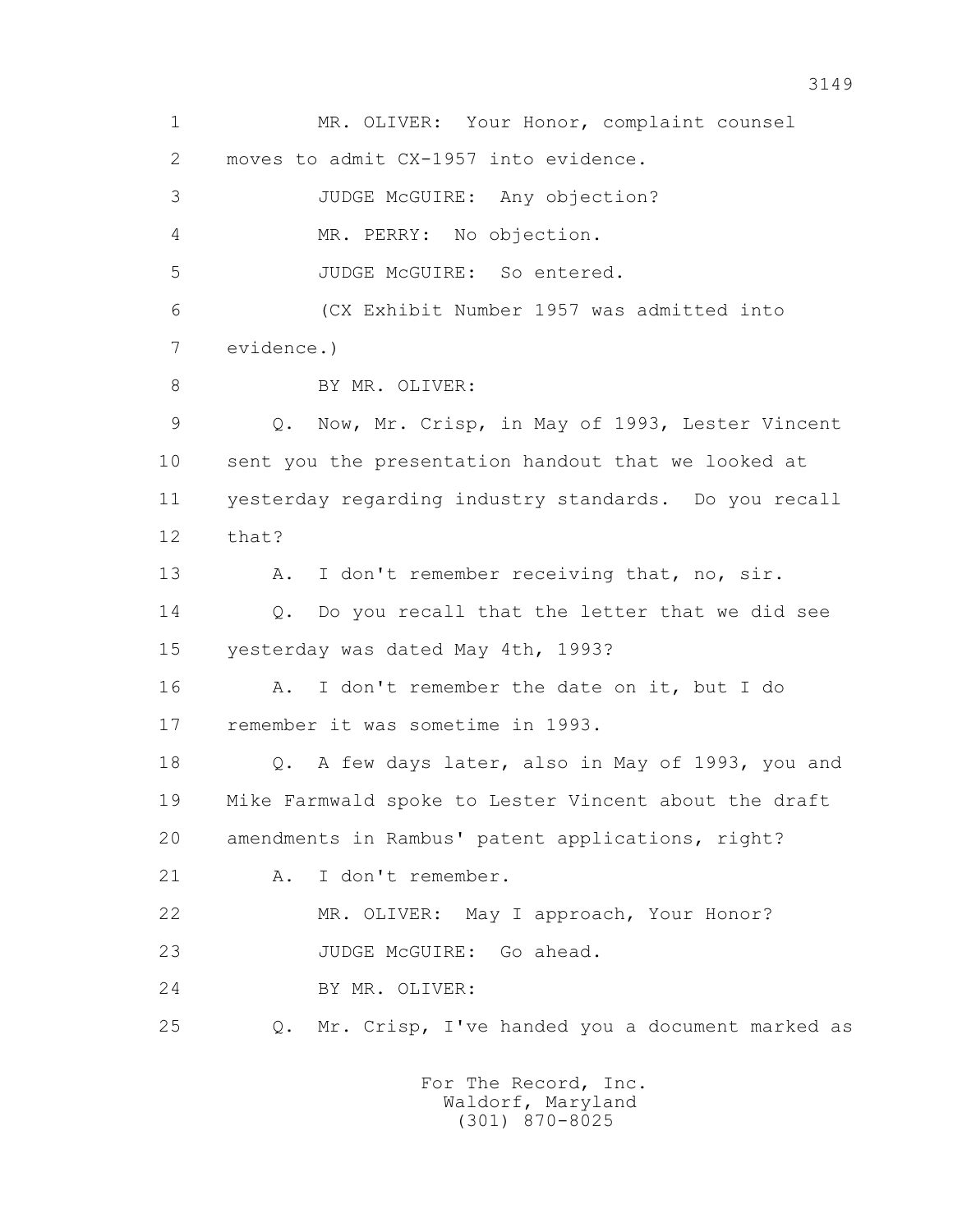1 CX-1930. Again, it consists of billing sheets or 2 billing records of Mr. Lester Vincent, and if I could 3 ask you to turn to page 83 of CX-1930. Again, the 4 paper copies are difficult to read. It might be easier 5 if we bring it up on the screen. 6 Do you see a reference there, May 13, 1993, 7 Lester J. Vincent, "Conference with Richard Crisp and 8 Mike Farmwald regarding preliminary amendment"? 9 A. Yes, sir, I do. 10 Q. Does that refresh your recollection that on May 11 13th, 1993, you and Mr. Farmwald did speak with Mr. 12 Vincent concerning the preliminary amendments? 13 A. No. 14 0. You have no recollection one way or another? 15 A. That's correct. 16 Q. Now, four days after that, on May 17th, Mr. 17 Vincent sent the preliminary amendment to the Patent 18 and Trademark Office, right? 19 A. I'm not sure. 20 MR. OLIVER: May I approach, Your Honor? 21 JUDGE McGUIRE: Yes. 22 BY MR. OLIVER: 23 Q. Mr. Crisp, I have handed you a document marked 24 CX-1458, the first page captioned at the top In the 25 United States Patent & Trademark Office, and about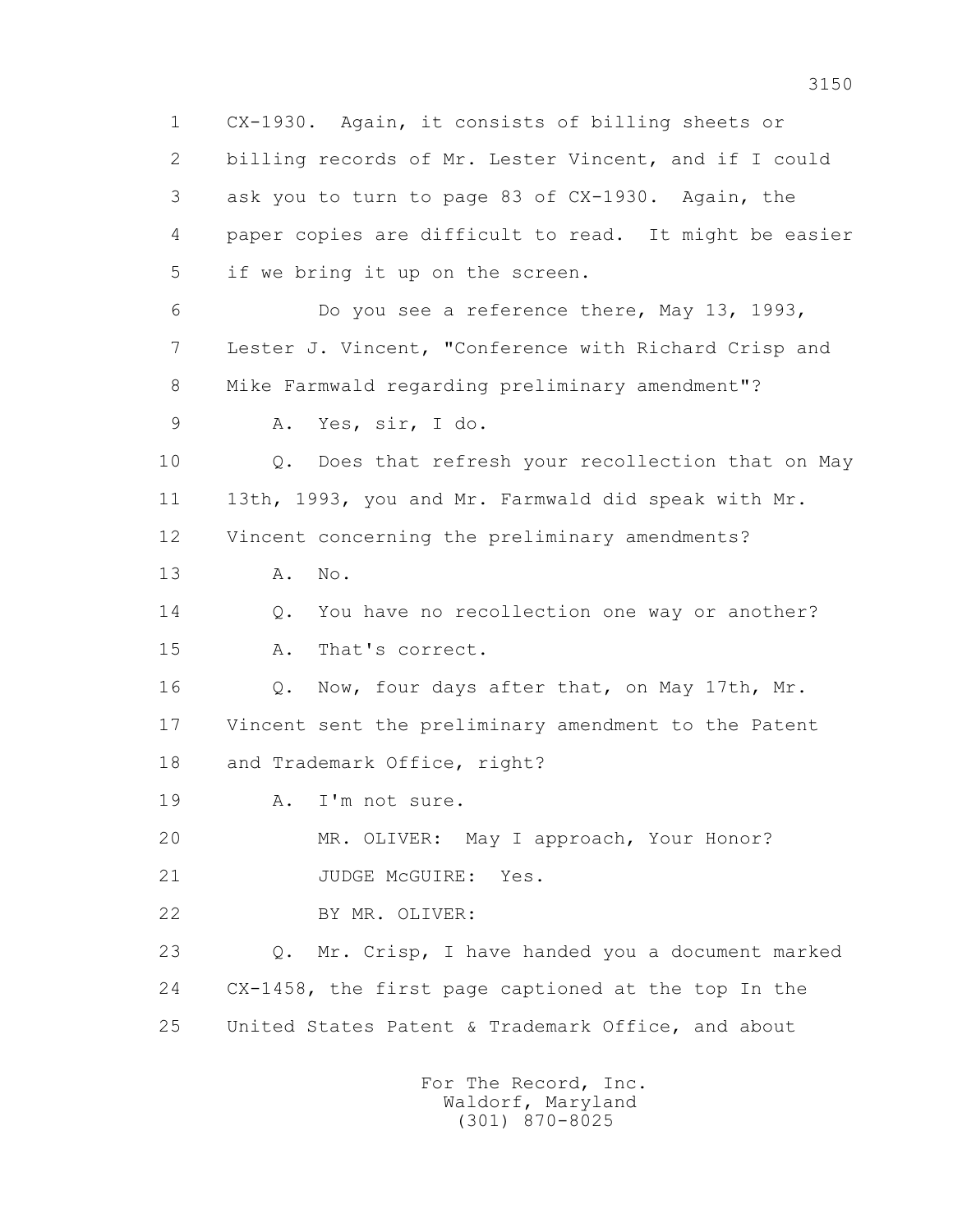1 halfway down the statement Preliminary Amendment, and 2 if I could ask you to turn, please, to page 11. 3 You'll see there, respectfully submitted, 4 Blakely Sokoloff, signed by Thomas Li, dated May 17, 5 1993. Do you see that? 6 A. Yes, sir, I do. 7 Q. Does this refresh your recollection that on May 8 17, 1993, Lester Vincent's law firm submitted on behalf 9 of Rambus the preliminary amendments that you had 10 discussed? 11 A. No. 12 Q. Again, you have no recollection one way or 13 another? 14 A. That's correct. 15 Q. Mr. Crisp, if I could ask you to turn, please, 16 to page 5 of CX-1458, the top of the page reads, "Add 17 the following claims." 18 Do you see that? 19 A. Yes, I do. 20 Q. And then within claim 151, subheading (D), do 21 you see that? 22 A. Yes, sir, I do. 23 Q. And if you read paragraph (D) to yourself, 24 please, do you see that there is a discussion in there 25 of circuitry for storing a first value corresponding to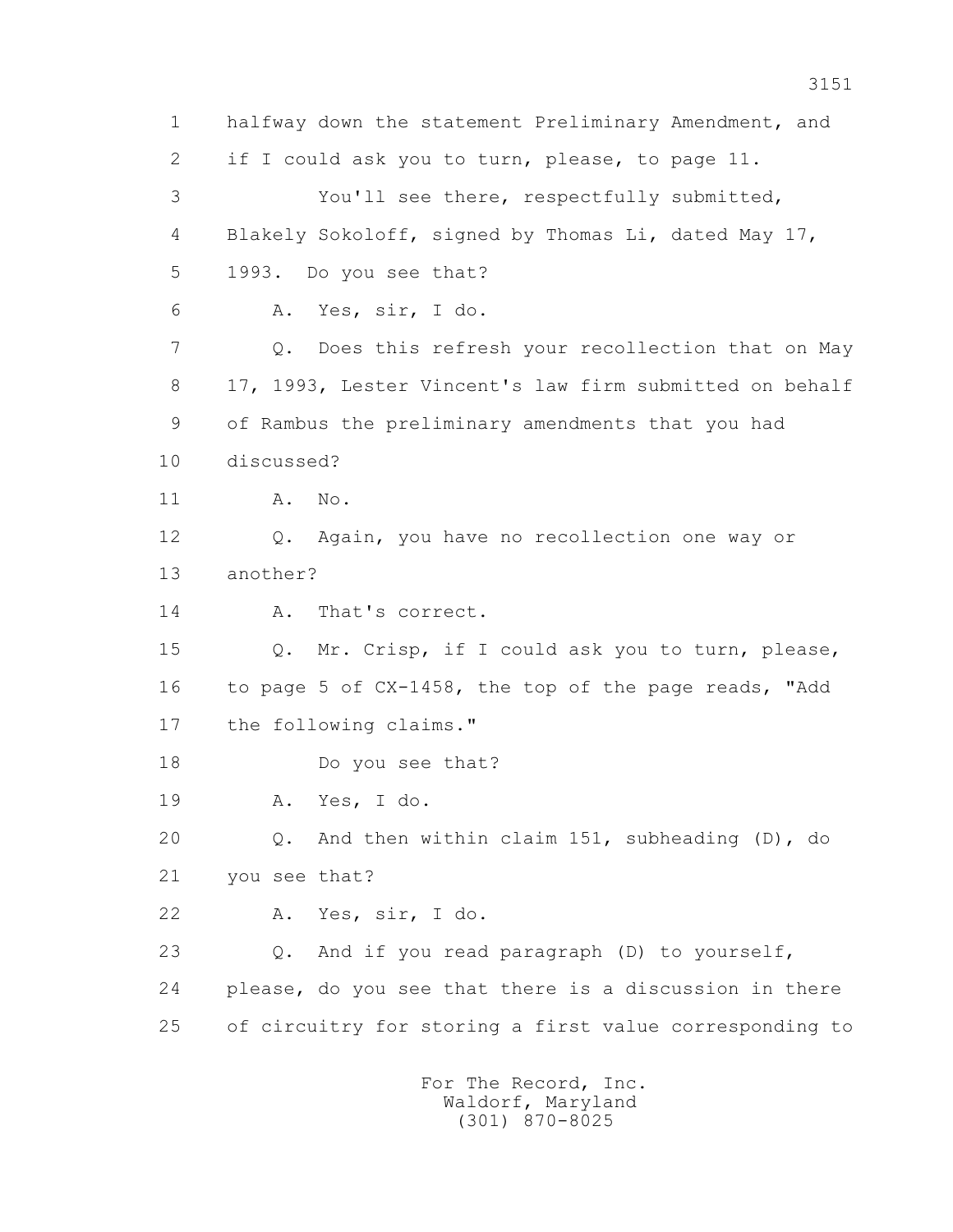1 a predetermined time period during which the interface 2 circuitry must wait before transmitting reply 3 information?

 4 MR. PERRY: Your Honor, there has been no 5 foundation. There has been no showing that this set of 6 preliminary amendments was ever copied to Mr. Crisp, 7 and he's being asked to interpret documents he hasn't 8 seen.

 9 MR. OLIVER: Your Honor, I would like to ask if 10 this refreshes his recollection concerning discussions 11 with Mr. Vincent four days earlier.

 12 JUDGE McGUIRE: Overruled. I'll hear the 13 question.

 14 THE WITNESS: I'm sorry, would you ask the 15 question again, please?

16 BY MR. OLIVER:

 17 Q. Yes. I would like you to look, please, at 18 subparagraph (D) within claim 151, and do you see 19 within that paragraph language regarding circuitry for 20 storing a value corresponding to a predetermined time 21 period during which the interfacing circuitry must wait 22 before transmitting reply information?

23 A. Well, I see some language that says that, but I 24 see it saying other things as well. There's a number 25 of limitations.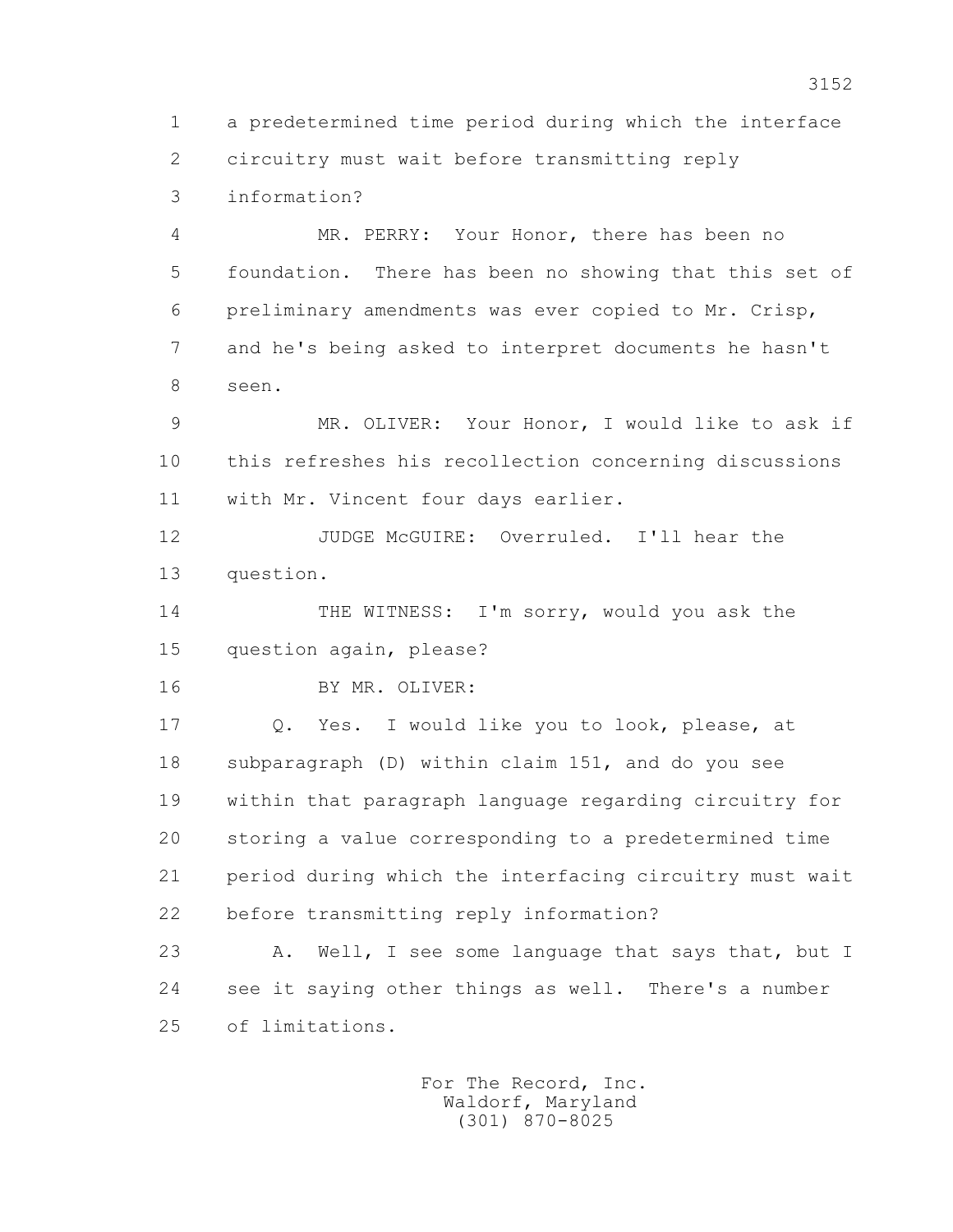1 Q. Does this refresh your recollection that on May 2 13, 1993, you discussed with Mr. Farmwald and Mr. 3 Vincent a draft claim to be added to Rambus' patent 4 application relating to programmable access time? 5 A. No, sir, it doesn't.

 6 Q. It does not refresh your recollection one way 7 or another?

8 A. That's correct.

 9 Q. Mr. Crisp, you knew at this time, though, that 10 Mr. Vincent was working on an amendment to the patent 11 application, the purpose of which was to add claims 12 that specifically would cover control register and 13 programmable CAS latency. Isn't that right?

14 A. I'm not sure that I knew that he was doing 15 that. I know I had requested to him that he should 16 look into that, whether we could -- whether or not we 17 had invented such a concept, and if so, if he could 18 write some claims on it if we didn't have them already.

19 MR. OLIVER: May I approach, Your Honor?

20 JUDGE McGUIRE: Yes.

21 BY MR. OLIVER:

 22 Q. Mr. Crisp, I've handed you CX-1959. This is an 23 email from Fred Ware to John Dillon, Allen Roberts, 24 Rick Barth, yourself, Mike Farmwald, dated June 18, 25 1993.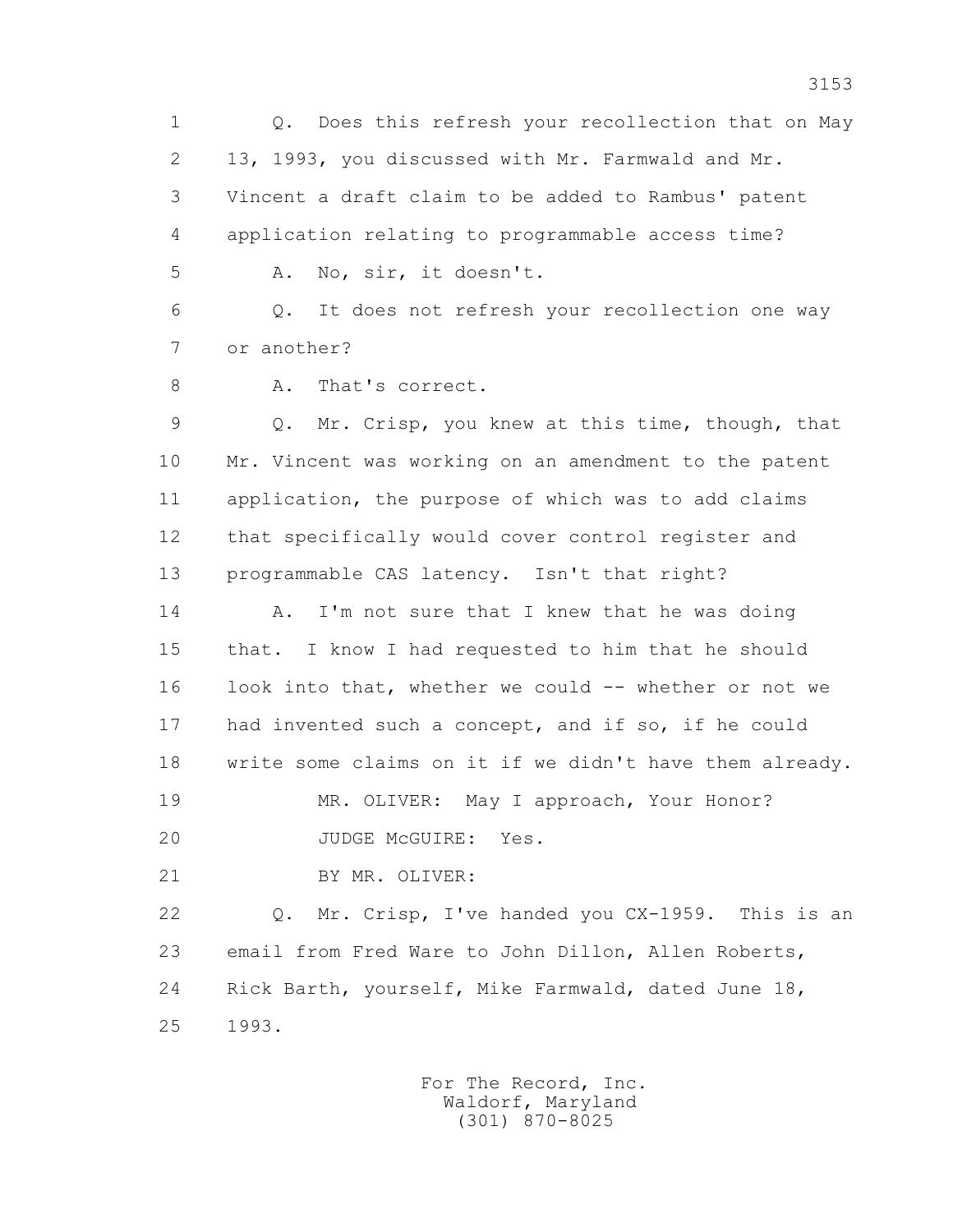1 Do you see that? 2 A. Yes, sir, I do. 3 Q. And if I could direct your attention to the 4 first paragraph, it reads, "I spoke with Lester Vincent 5 and Tom Li, the other one, on the phone yesterday. The 6 current status of the additional claims that we want to 7 file on the original (P001) patent follows." 8 Do you see that? 9 A. Yes, sir, I do. 10 Q. And then the first item is, "Writable 11 configuration register permitting programmable CAS 12 latency." 13 Do you see that? 14 A. Yes, I do. 15 Q. And this, again, is the technology that you 16 discussed with vice president Roberts in April and May 17 of 1992. Isn't that right? 18 A. I'm not sure of the dates. I think I do 19 remember having a discussion with Mr. Roberts about 20 that, that topic. 21 Q. Do you recall that Lester Vincent's notes of 22 his meeting with vice president Roberts in early May 23 1992 stated that you had claims that you wanted to add 24 in that area? Do you recall that? 25 A. I'm not sure about those dates. I believe that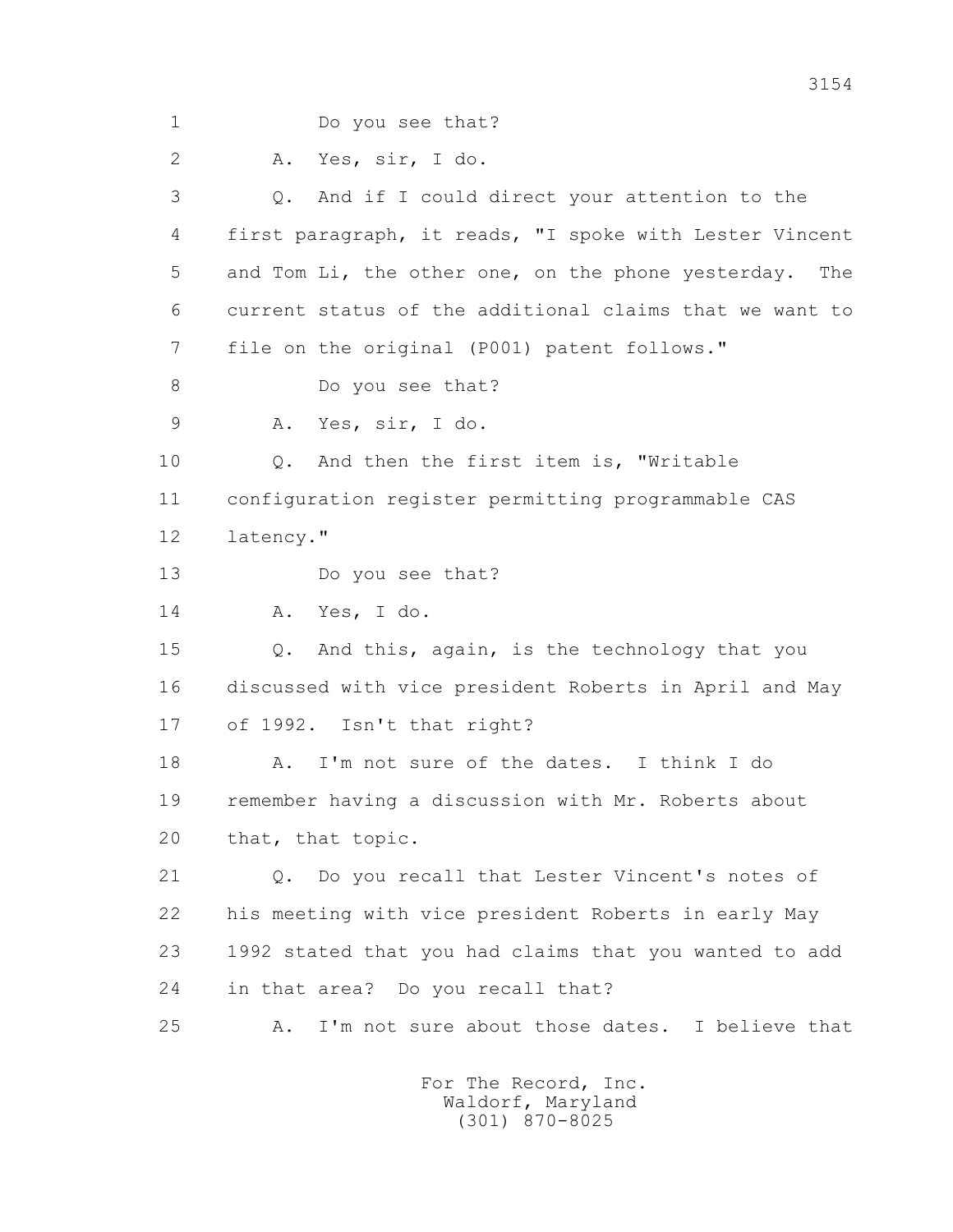1 we did have a discussion about that.

2 0. You also recall that you actually spoke 3 directly with Mr. Lester Vincent in September of 1992 4 concerning the same technology, right? 5 A. I'm sorry, I'm having a hard time remembering 6 that. 7 Q. Do you recall yesterday we looked at Lester 8 Vincent's handwritten notes from a meeting that you had 9 with him on September 25th, 1992? 10 A. I remember we looked at a number of Mr. 11 Vincent's handwritten notes. I don't remember the 12 dates and which topics were in particular notes. 13 Q. In any event, you do recall discussing this 14 topic with Mr. Vincent, right? 15 A. I do remember talking about -- about that, yes. 16 I just don't remember which date it was. 17 Q. And you also recall in your email exchange with 18 Fred Ware in February of 1993 that programmable latency 19 was again one of the technologies that was identified? 20 A. I think I remember an email to Mr. Ware where 21 he had asked me about some claims, and I think that was 22 one of the ones he had asked me about. 23 Q. So, here in June 1993, Fred Ware is now writing 24 a follow-up saying writable configuration register 25 permitting programmable CAS latency, this claim has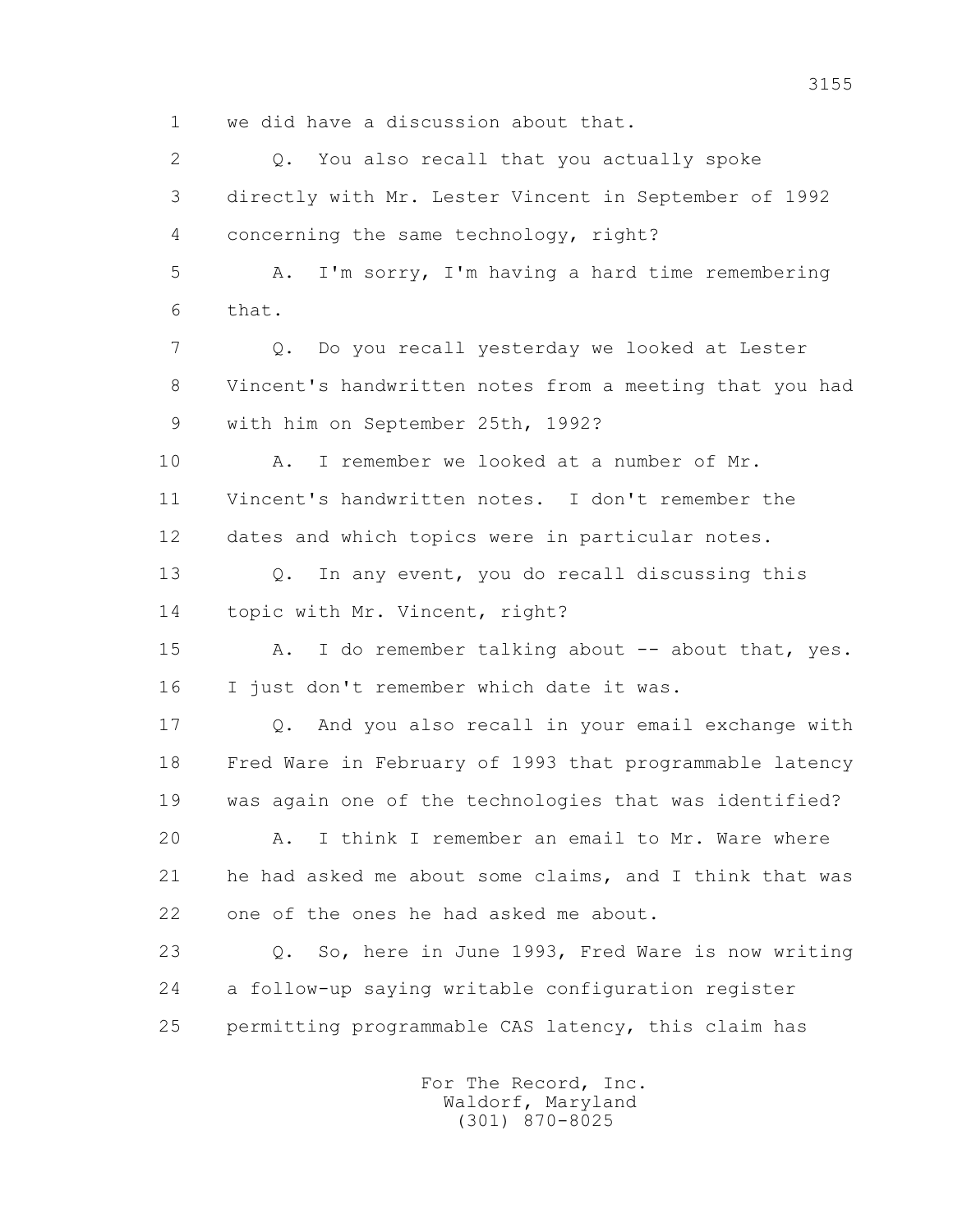1 been written up and filed. 2 Do you see that? 3 A. Yes, sir, I do. 4 Q. And do you see the next sentence reads, "This 5 is directed against SDRAMs"? 6 Do you see that? 7 A. Yes, I do. 8 Q. Now, you received this in June of 1993, right? 9 A. I believe I did. 10 Q. And you agreed with that statement, didn't you? 11 A. Agreed with which statement? 12 Q. The statement I've just read, "Writable 13 configuration register permitting programmable CAS 14 latency. This claim has been written up and filed. 15 This is directed against SDRAMs." 16 A. You asked if I agreed with that? 17 Q. If you agreed with that statement at the time 18 of this email. 19 A. I don't know whether I agreed with it or not at 20 the time. 21 MR. OLIVER: May I approach, Your Honor? 22 JUDGE McGUIRE: Yes. 23 BY MR. OLIVER: 24 Q. Mr. Crisp, I've handed you a document marked as 25 CX-703. This is an email from you to Fred Ware also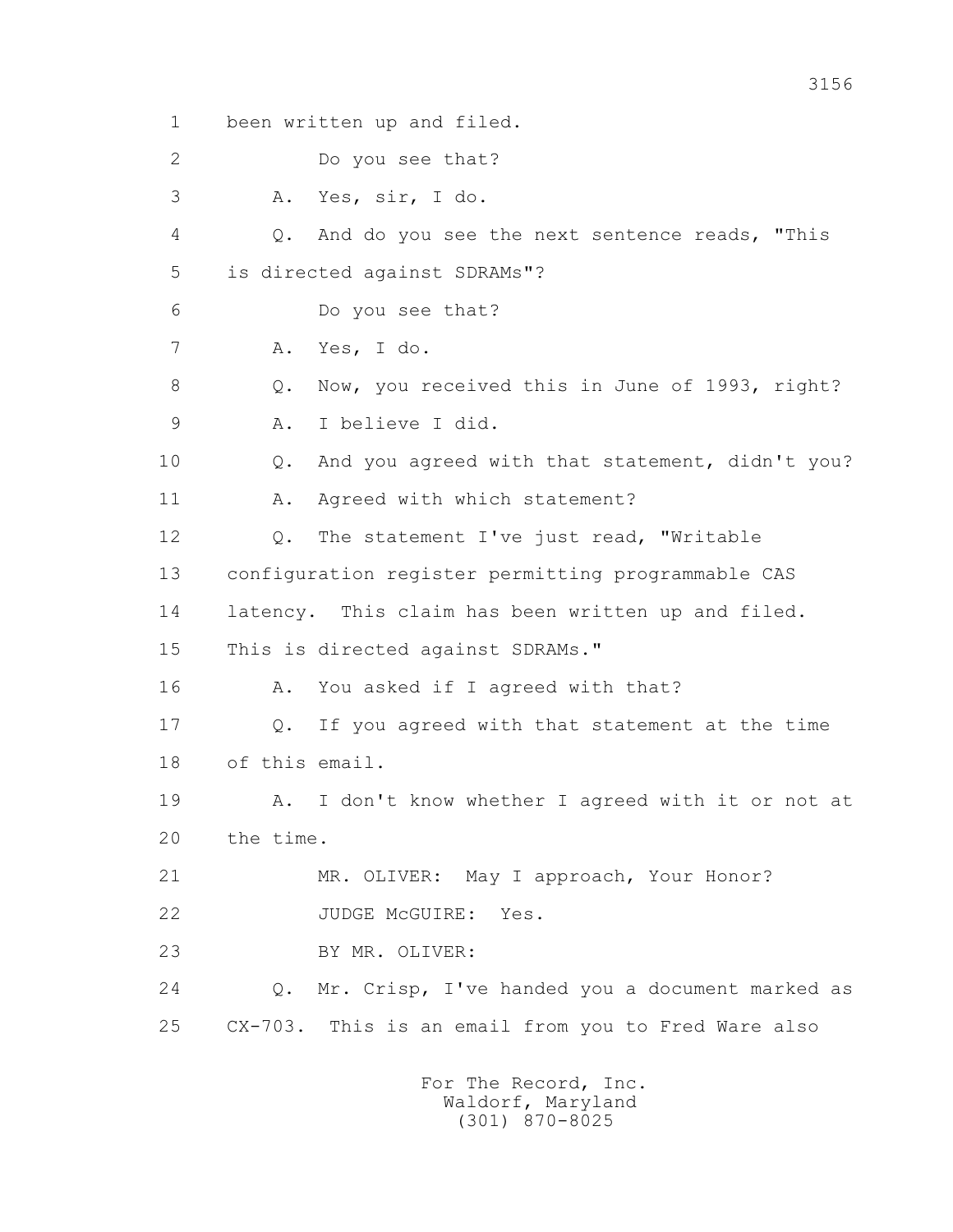1 dated June 18, 1993.

2 Do you see that?

 3 A. Yes, sir, I do. 4 Q. And the first sentence reads, "First of all 5 this all sounds really good and matches what I have 6 requested and what I believe has happened." 7 Do you see that? 8 A. Yes, I do. 9 Q. So, as of June 18, 1993, you agreed with what 10 Fred Ware set forth in his email. Isn't that right? 11 A. This -- I have no reason to doubt that. 12 MR. OLIVER: Your Honor, complaint counsel 13 moves to admit CX-703 into evidence. 14 MR. PERRY: No objection. 15 JUDGE McGUIRE: Entered. 16 (CX Exhibit Number 703 was admitted into 17 evidence.) 18 BY MR. OLIVER: 19 Q. Now, Mr. Crisp, you attended the next meeting 20 of the JC-42.3 subcommittee on May 19th and 20th, 1993, 21 right? 22 A. I'm not sure, sir. 23 MR. OLIVER: May I approach, Your Honor? 24 JUDGE McGUIRE: Yes. 25 BY MR. OLIVER: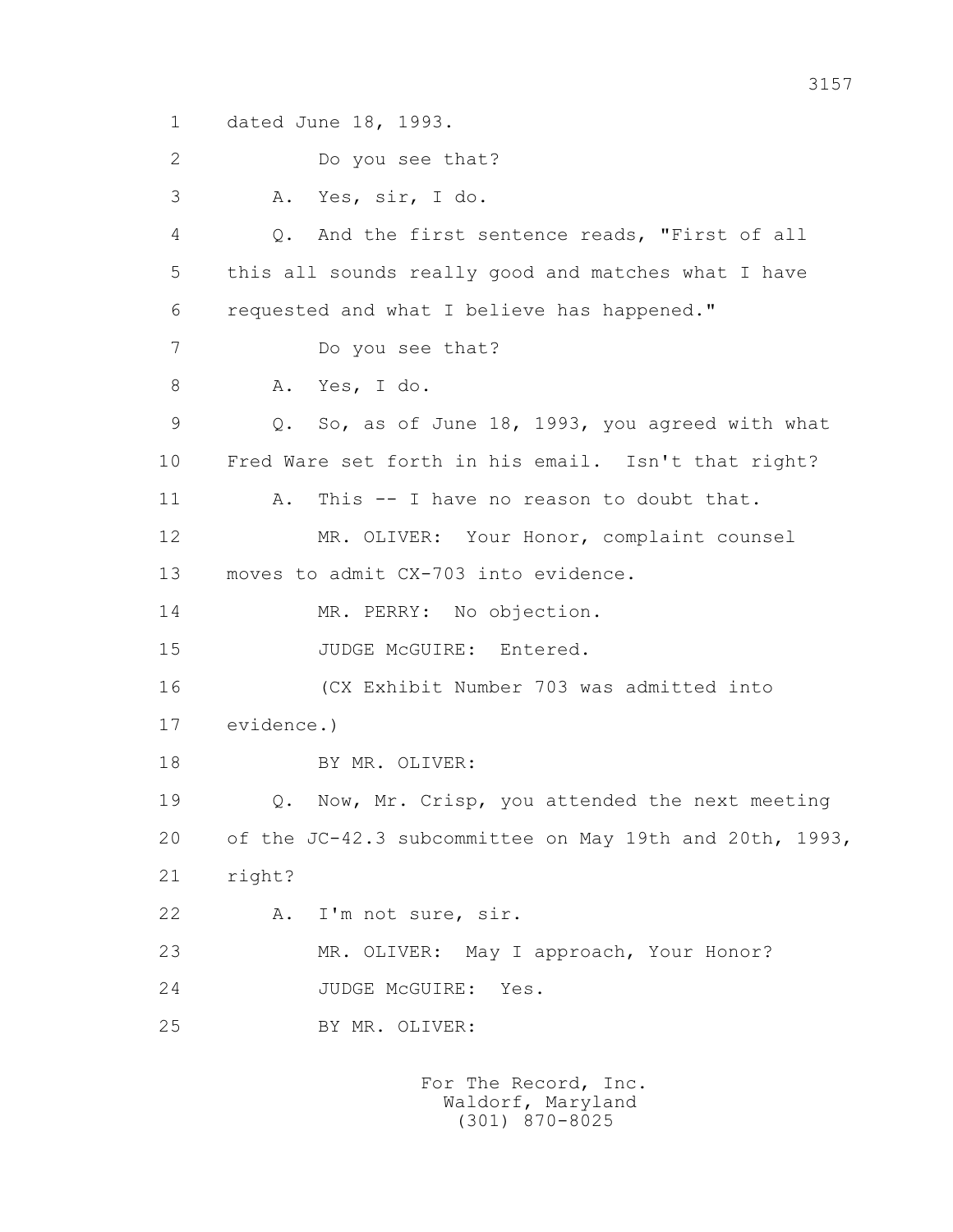1 Q. Mr. Crisp, I've handed you a document marked 2 JX-16, the minutes of the JC-42.3 subcommittee meeting 3 of May 19 and 20, 1993. If I could direct your 4 attention to the first page, you'll see your name 5 appearing about three-quarters of the way down the 6 page.

7 A. Yes, sir, I do see that.

 8 Q. That indicates that you attended this 42.3 9 subcommittee meeting on May 19th and 20th of 1993?

10 A. Yes, sir, it does.

 11 Q. Now, again, I'd just like to pause for a moment 12 to place this in perspective. Do you recall a few 13 moments ago we looked at Lester Vincent's billing 14 records indicating that you and Mr. Farmwald had a 15 conversation with Mr. Vincent concerning the 16 preliminary application on May 13, 1993?

 17 MR. PERRY: Your Honor, there's no jury here. 18 I think that there's no need for this summary, and 19 we're just going to struggle through it is my guess, 20 because he is going to summarize it in a way that might 21 not exactly capture the testimony, and I object to 22 that.

23 JUDGE McGUIRE: Mr. Oliver?

 24 MR. OLIVER: It is only two questions. I'm 25 just trying to set the stage.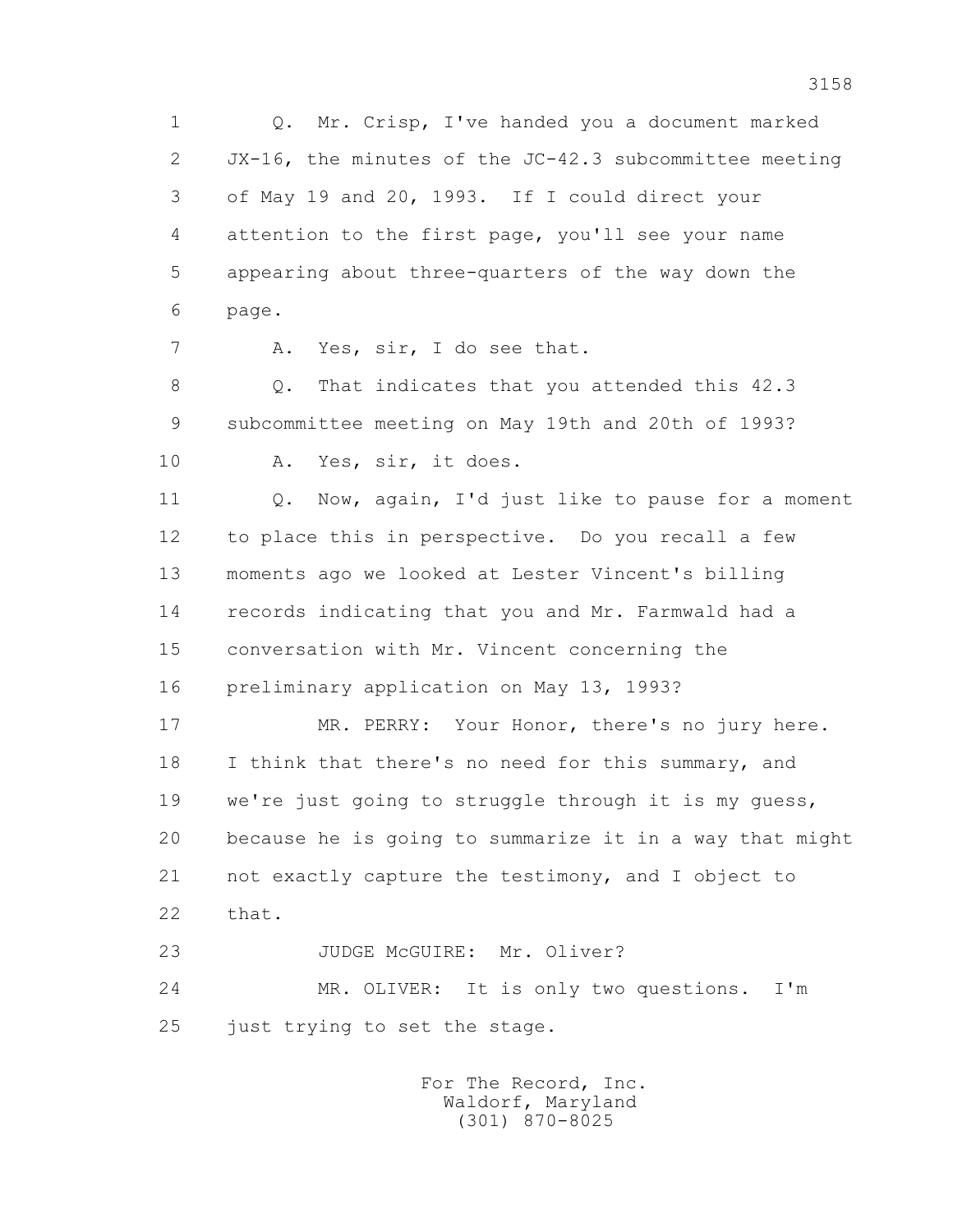1 JUDGE McGUIRE: Overruled.

 2 THE WITNESS: Please ask the question again, 3 sir.

4 BY MR. OLIVER:

 5 Q. Yes. Do you recall that we looked at Lester 6 Vincent's billing sheets indicating that you and Mr. 7 Farmwald had a conversation with Mr. Vincent concerning 8 the preliminary amendment on May 13, 1993?

 9 A. I'm sorry, I don't remember the date, but I do 10 remember we saw that in the billing records.

 11 Q. And then we saw a preliminary amendment that 12 Mr. Thomas Li had signed on behalf of Blakely Sokoloff, 13 filed with the Patent and Trademark Office on May 17, 14 1993?

 15 A. I think that's right. Again, I'm not clear on 16 the date, but...

 17 Q. And then two days later, May 19, 1993, is when 18 you attended the JC-42.3 subcommittee meeting. Is that 19 right?

20 A. Yes, sir, that's right.

 21 Q. Now, at the May 1993 JC-42.3 subcommittee 22 meeting, Mr. Gordon Kelley gave a report on the status 23 of the packet of 14 SDRAM ballots that had been sent to 24 the council, right?

25 A. I don't remember.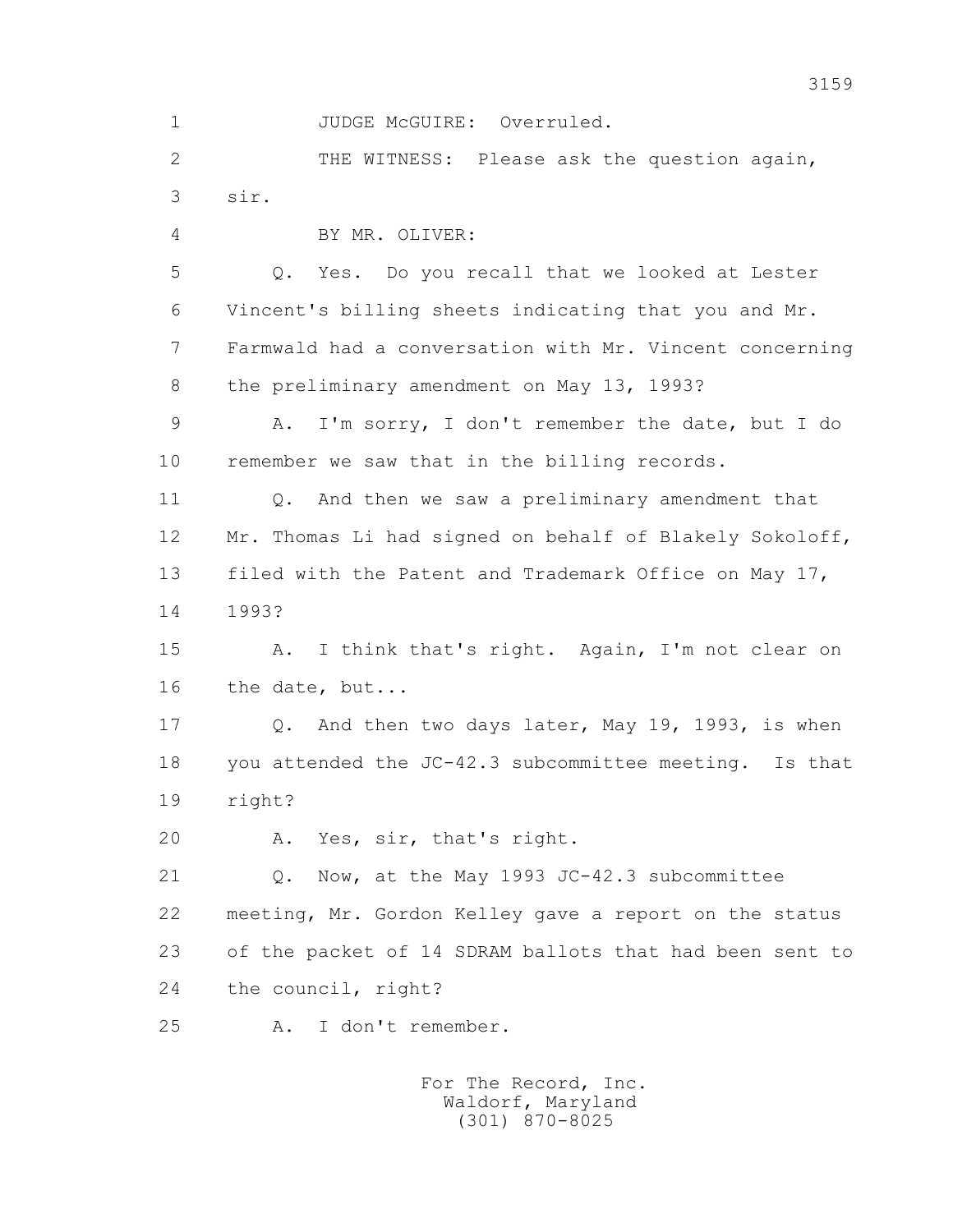3160 1 Q. If I could ask you to turn, please, to page 5 2 of JX-16, and if I could direct your attention 3 specifically to paragraph 8.1 appearing about halfway 4 down that page. Now, you see there, 8.1, Sync DRAM 5 Ballots, it reads, "Mr. Kelley noted that the 14 Sync 6 DRAM ballots had gone to Council. There was only one 7 no vote from ATT on JCB-93-15. Mr. Kelley showed his 8 response to ATT's comment. (See Attachment H)." 9 Does that refresh your recollection that Mr. 10 Kelley gave a summary of the current status of the 11 SDRAM ballots before the council? 12 A. No, sir. 13 Q. If I could point your attention to the next 14 sentence, "During the meeting, Mr. Kelley distributed 15 copies of all the SDRAM Council ballots to allow 16 companies to review them." 17 Do you see that? 18 A. Yes, sir, I do. 19 Q. Do you have any recollection of Mr. Kelley 20 actually distributing copies of the council ballots at 21 this meeting? 22 A. No, sir, I don't.

> 23 Q. Now, at this May 1993 meeting, you did not make 24 any disclosure of any Rambus patent or patent 25 application that might relate to these SDRAM council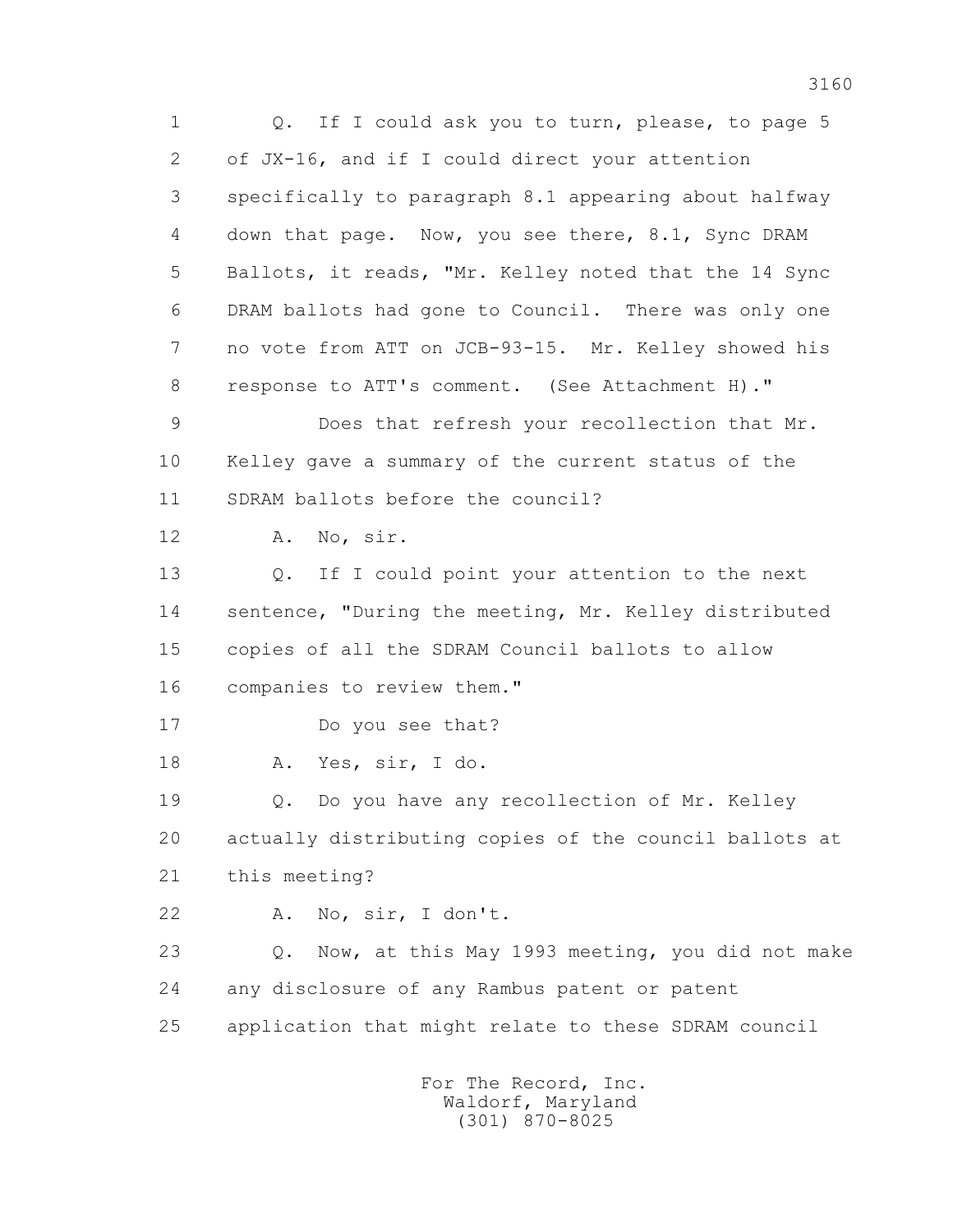1 ballots, did you?

2 A. I think that's correct, yes.

 3 Q. Now, in May and June of 1993, there were also 4 other people at Rambus who were attempting to add 5 claims specifically directed at SDRAMs. Isn't that 6 right?

7 A. Which dates, sir?

8 Q. May and June of 1993.

 9 A. I think the answer is yes. Would you ask the 10 question again? I want to make sure I gave you the 11 right answer.

 12 Q. Sure. In May and June of 1993, there were also 13 other individuals at Rambus who were working to help 14 add claims to Rambus' existing patent applications that 15 were directed at SDRAMs. Isn't that right?

16 A. I think there were people at Rambus that were 17 working with the lawyers to better write claims or to 18 help suggest claims that they felt should be a part of 19 our applications.

 20 Q. And some of those claims were specifically 21 directed against SDRAMs. Isn't that right?

 22 A. I believe that's correct. I think that's what 23 the documents show.

 24 Q. So, for example, we just looked at Fred Ware's 25 email of June 18, 1993, the first item of which stated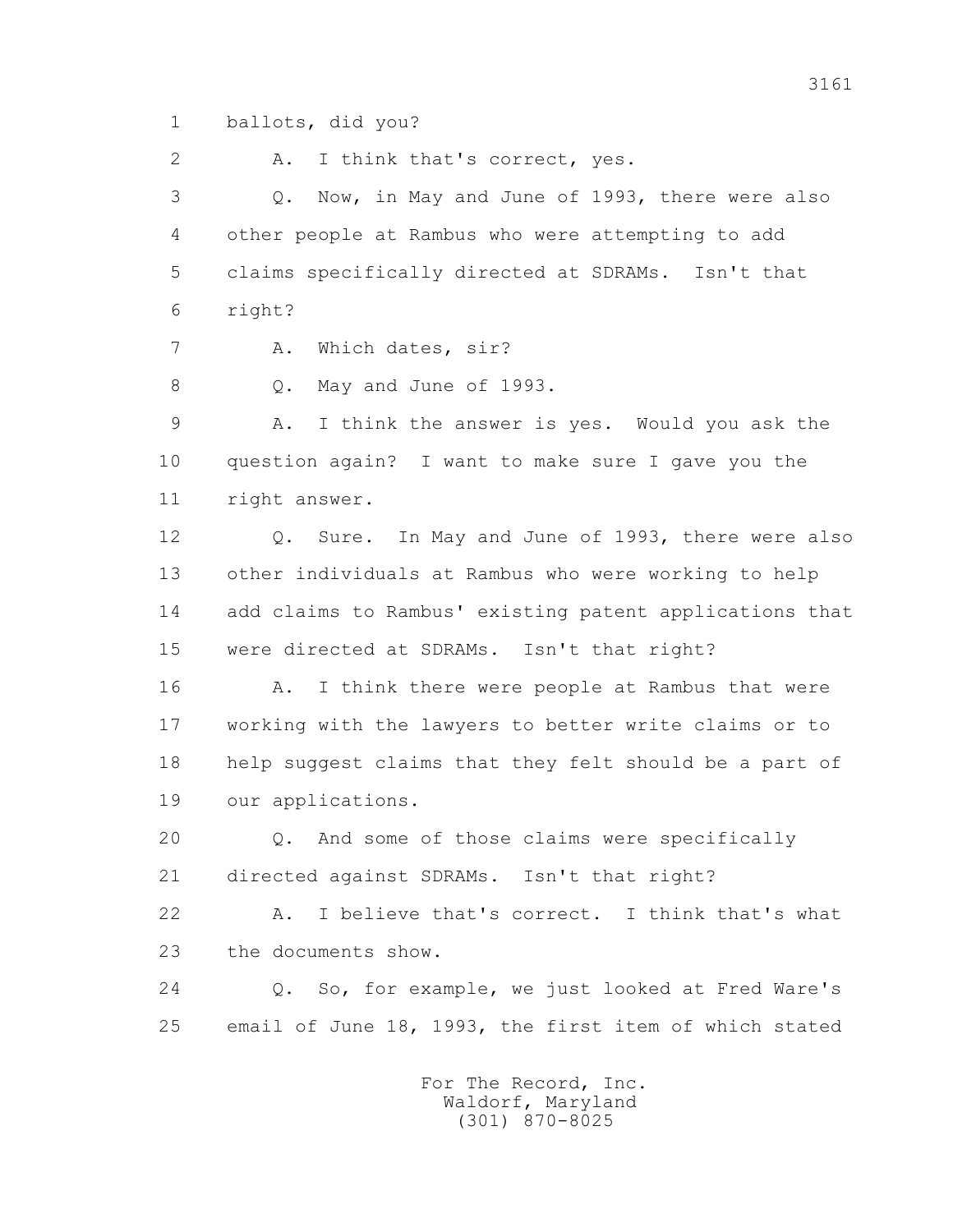1 that the claim relating to programmable CAS latency is 2 directed against SDRAMs. Do you recall that? 3 A. Yes, that's what I was thinking of when I was 4 answering your question. 5 Q. Now, at that time, Fred Ware and others were 6 also working on claims relating to DRAM with PLL clock 7 generation. Isn't that right? 8 A. I'm not real sure. 9 Q. If I could ask you to locate CX-1959 in front 10 of you, that's the Fred Ware email we looked at a few 11 minutes ago. Do you have CX-1959 in front of you, sir? 12 A. Yes, sir, I do. 13 Q. If I could direct your attention to item number 14 3, DRAM with PLL clock generation. Do you see that? 15 A. Yes, sir, I do see that. 16 Q. And if I could read that paragraph to you, 17 "This claim is partially written up. They need to 18 finish it up and file it. They are not waiting for 19 anything from us. This is directed against future 20 SDRAMs and RamLink." 21 Do you see that? 22 A. Yes, sir, I do see that. 23 Q. Does this refresh your recollection that in 24 June of 1993, Fred Ware and others were working on 25 claims relating to PLL clock generation that were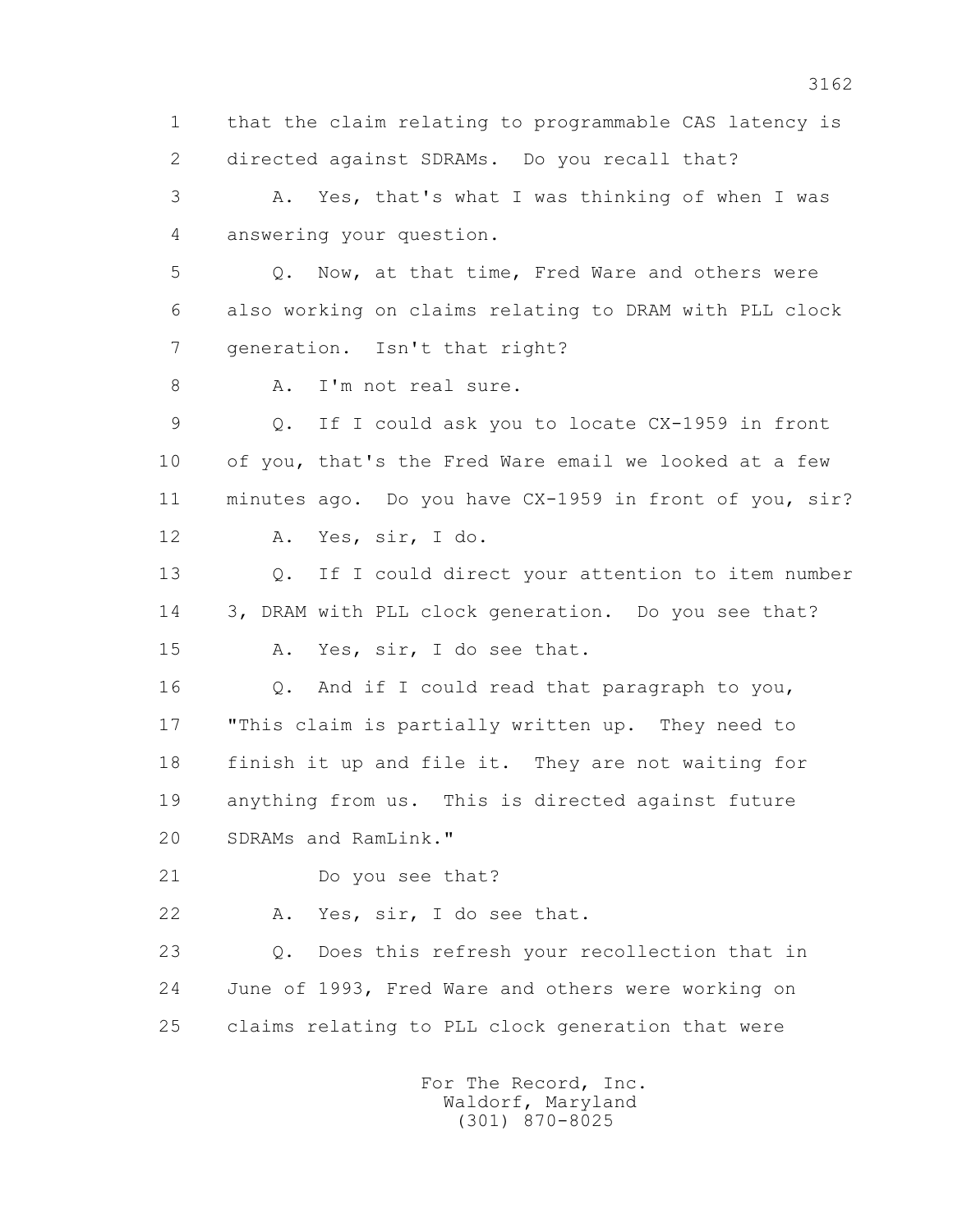1 directed against future SDRAMs and RamLink? 2 A. Well, you say "working on." I'm not sure I'd 3 go that far, but it certainly does refresh my 4 recollection there were some activities in that area. 5 I'm not sure quite what role Mr. Ware was -- was 6 playing in this in the grand scheme of things. 7 Q. Let me rephrase the question. 8 Does that refresh your recollection that as of 9 June 1993, Rambus was pursuing claims to be added to 10 its patent applications relating to PLL clock 11 generation that were directed against future SDRAMs and 12 RamLink? 13 A. I think I'd agree with that, yes. 14 Q. Now, in June of 1993, Rambus was also pursuing 15 patent claims to be added to its existing amendments 16 concerning multiple open rows. Isn't that right? 17 A. That's what's indicated on this page. 18 Q. And that's what you understood at that time. 19 Isn't that right? 20 A. I think that's right. 21 Q. And the claims that Rambus was pursuing 22 concerning multiple open rows was also directed against 23 SDRAMs. Isn't that right? 24 A. I think that's correct. That's what it says on 25 the page here.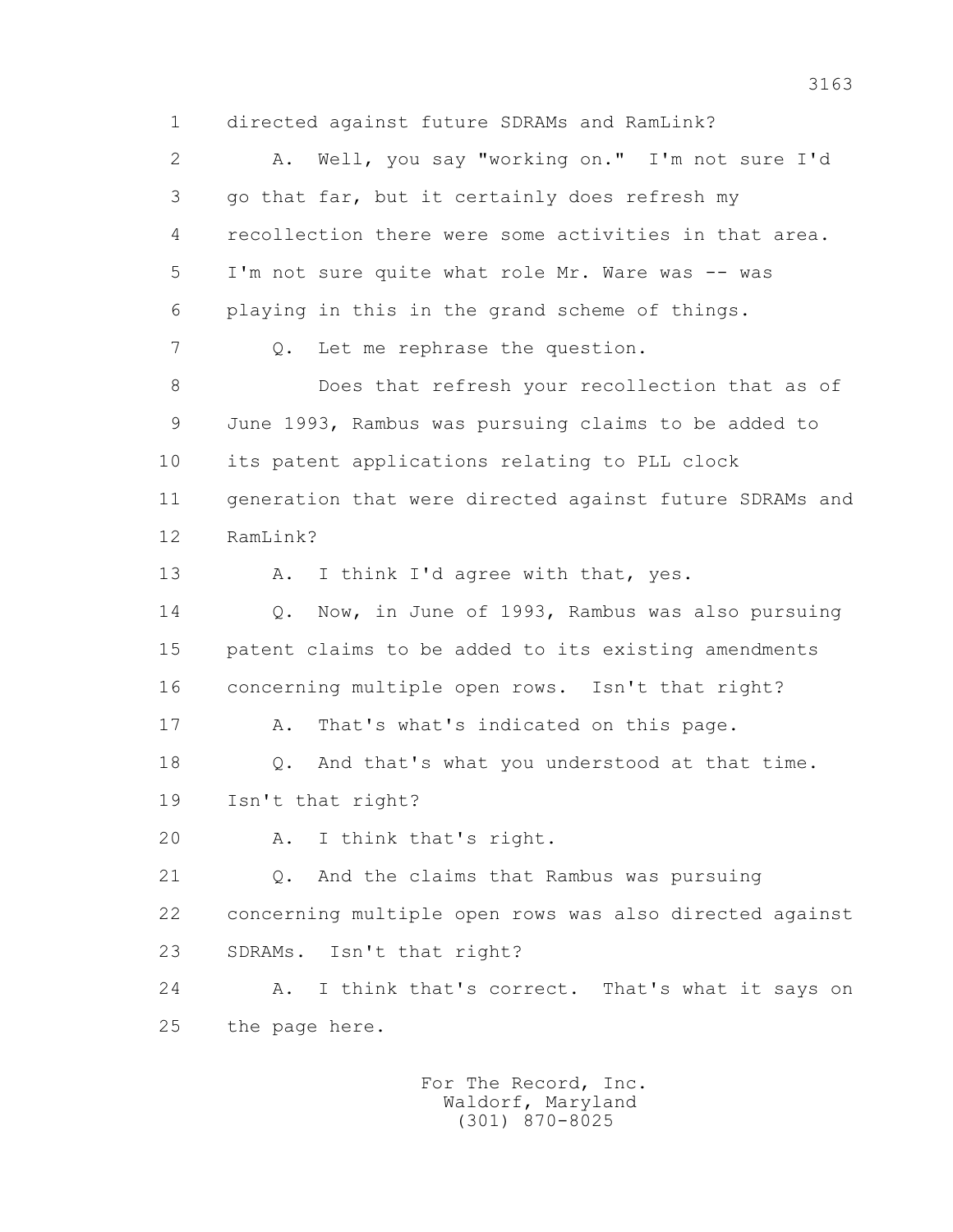1 Q. Now, Rambus was also pursuing claims with 2 respect to external supplied reference voltage. Isn't 3 that right?

 4 A. I think that was something that was desired, 5 but I'm not sure exactly where that stood in the 6 process of executing that.

 7 Q. Would it be fair to say that Rambus was 8 exploring the possibility of adding claims to cover 9 external supplied reference voltage?

10 A. Well, I think I would prefer to say that Rambus 11 had given some consideration to requesting that our 12 patent lawyer look to see if such claims existed or if 13 they didn't if they could have been created and added 14 to our existing applications.

 15 Q. Well, Rambus certainly had such claims in mind, 16 didn't it?

17 A. I think that's right.

 18 Q. And in fact, Rambus had such claims in mind to 19 be directed against so-called CTT technology. Isn't 20 that right?

21 A. I think that's true, in part.

 22 Q. And that's something that had been discussed at 23 JEDEC, isn't it?

 24 A. I'm sorry, what was discussed at JEDEC? 25 Q. Using external supplied reference voltage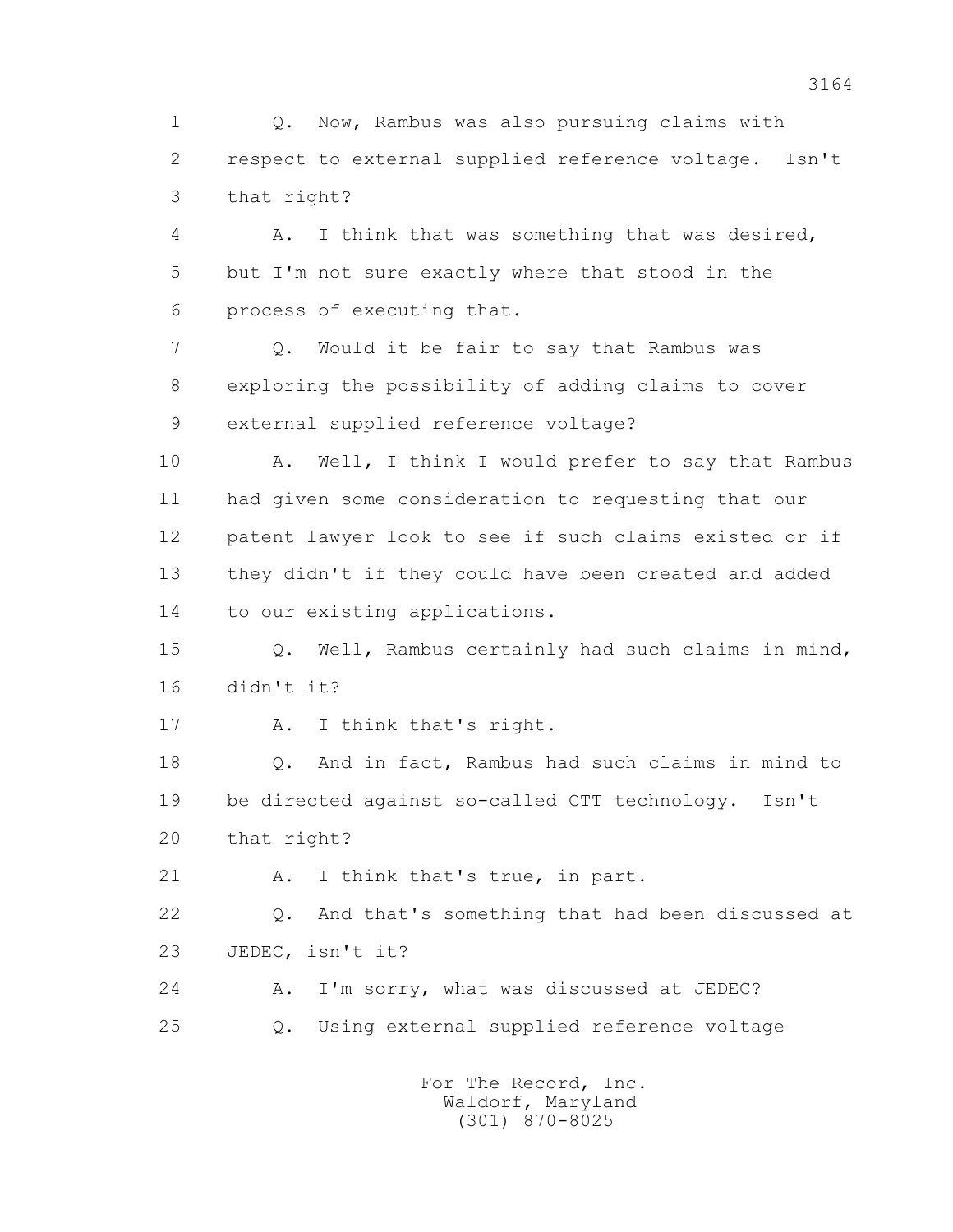1 against CTT technology.

 2 A. It's possible that it was. I don't really 3 remember.

 4 MR. OLIVER: Your Honor, may I approach the 5 table?

6 JUDGE McGUIRE: Yes.

7 BY MR. OLIVER:

 8 Q. You do recall yesterday that one of the 9 technologies we had noted being discussed at JEDEC was 10 external reference voltage?

11 A. I think I remember that, yes. I'm not sure 12 exactly what the context was, but I think we did 13 establish that yesterday.

 14 Q. Now, Rambus was also pursuing claims relating 15 to low voltage swing signal. Isn't that right? 16 A. I believe our patent attorneys were looking

17 into that.

 18 Q. Well, in fact, they went beyond looking into 19 it; they had actually filed a patent amendment, 20 correct?

21 A. That may be true. I'm not sure that I 22 completely remember.

 23 Q. If I could ask you to locate CX-703 in front of 24 you, this is the email that you wrote dated June 18, 25 1993.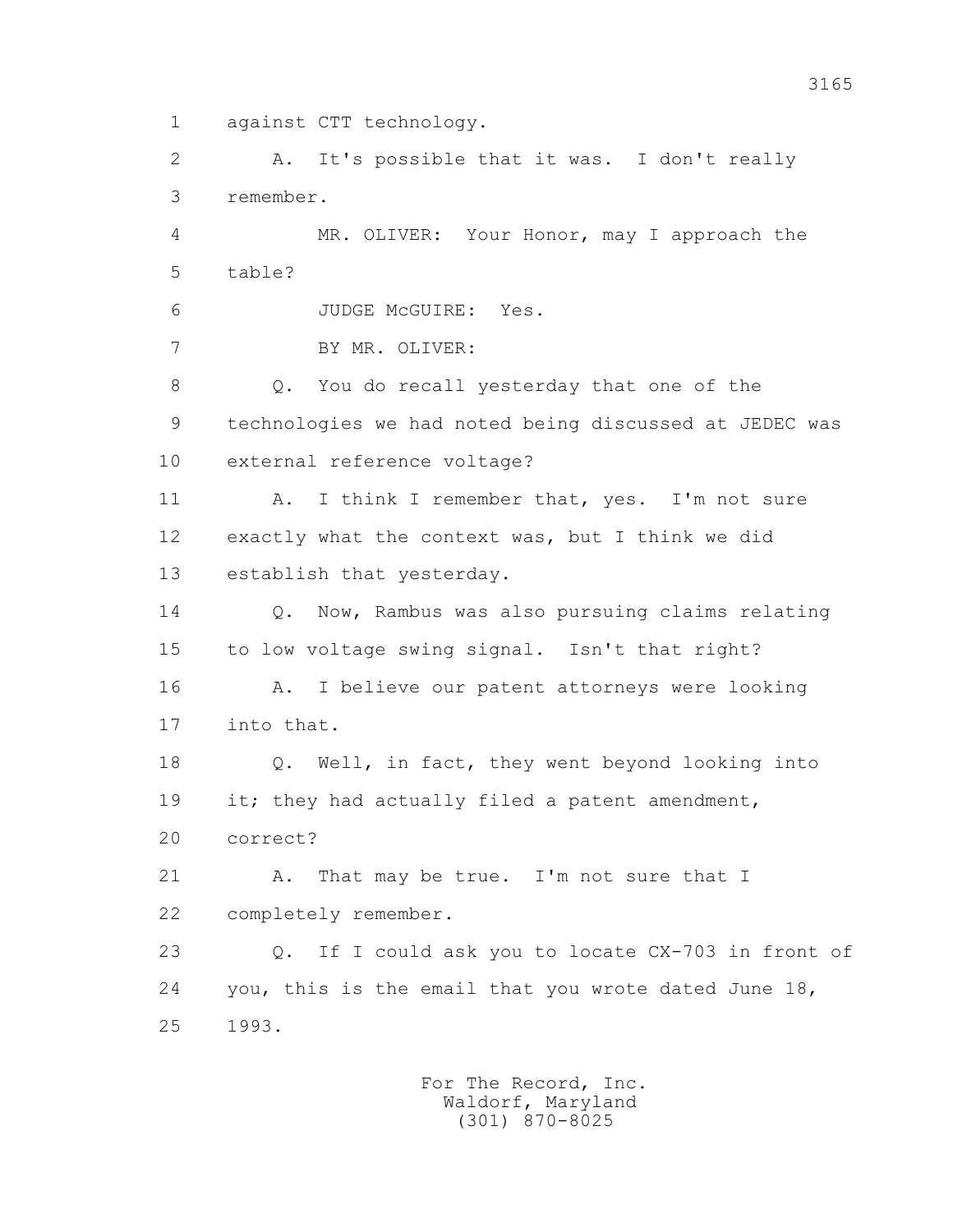1 Do you have CX-703 in front of you? 2 A. Yes, sir, I do. 3 Q. After the first paragraph we looked at a moment 4 ago, is that a piece of embedded text in here? Do you 5 see that? 6 A. Yes, I do. 7 Q. And do you see that is item number 6 from Fred 8 Ware's email concerning low voltage swing signal 9 levels? 10 A. Yes, I do. 11 0. And then under that you have added two more 12 lines of your own text, right? 13 A. Yes, that's correct. 14 Q. And that reads, "This has already been done. 15 It is the one you and Allen and I talked about 16 yesterday." 17 Do you see that? 18 A. Yes, I do. 19 Q. Now, does that refresh your recollection that 20 claims concerning low voltage swing signal had already 21 been filed? 22 A. Yes, it does refresh my recollection. 23 Q. Now, on June 28, 1993, Lester Vincent filed 24 with the Patent and Trademark Office an amendment to 25 the '692 application. Isn't that right?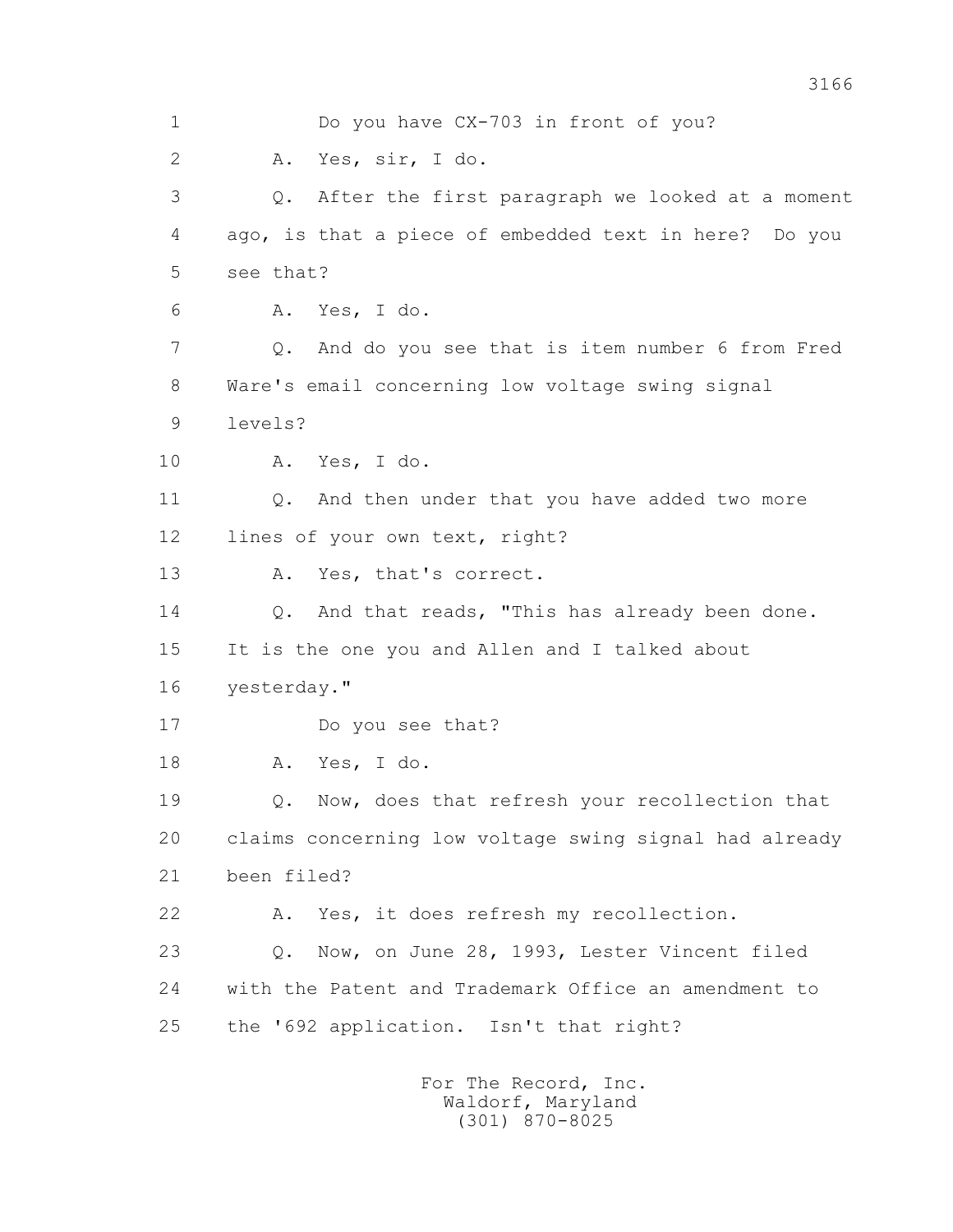1 A. I'm not sure, sir.

 2 MR. OLIVER: May I approach, Your Honor? 3 JUDGE McGUIRE: Yes. 4 BY MR. OLIVER: 5 Q. Mr. Crisp, I've handed you a document marked as 6 CX-1459. It bears a caption at the top In the United 7 States Patent and Trademark Office, about halfway down, 8 a statement Preliminary Amendment, and do you see in 9 the box in the upper left-hand corner serial number 10 07/847,692, and the stamp on the right-hand side has a 11 written date of June 28, 1993? 12 Do you see that? 13 A. Yes, sir, I see that. 14 MR. OLIVER: Your Honor, may I approach? 15 JUDGE McGUIRE: Yes. 16 BY MR. OLIVER: 17 Q. Mr. Crisp, I've also handed you a document 18 marked CX-1961. This is a letter from Lester Vincent 19 to Fred Ware dated June 30, 1993, and if you look in 20 the lower left-hand portion, you'll see a cc with 21 enclosures, and you're the second person listed there. 22 Do you see that? 23 A. Yes, sir, I do see that. 24 Q. And if you look in the caption at the top, 25 you'll see that the reference there -- the first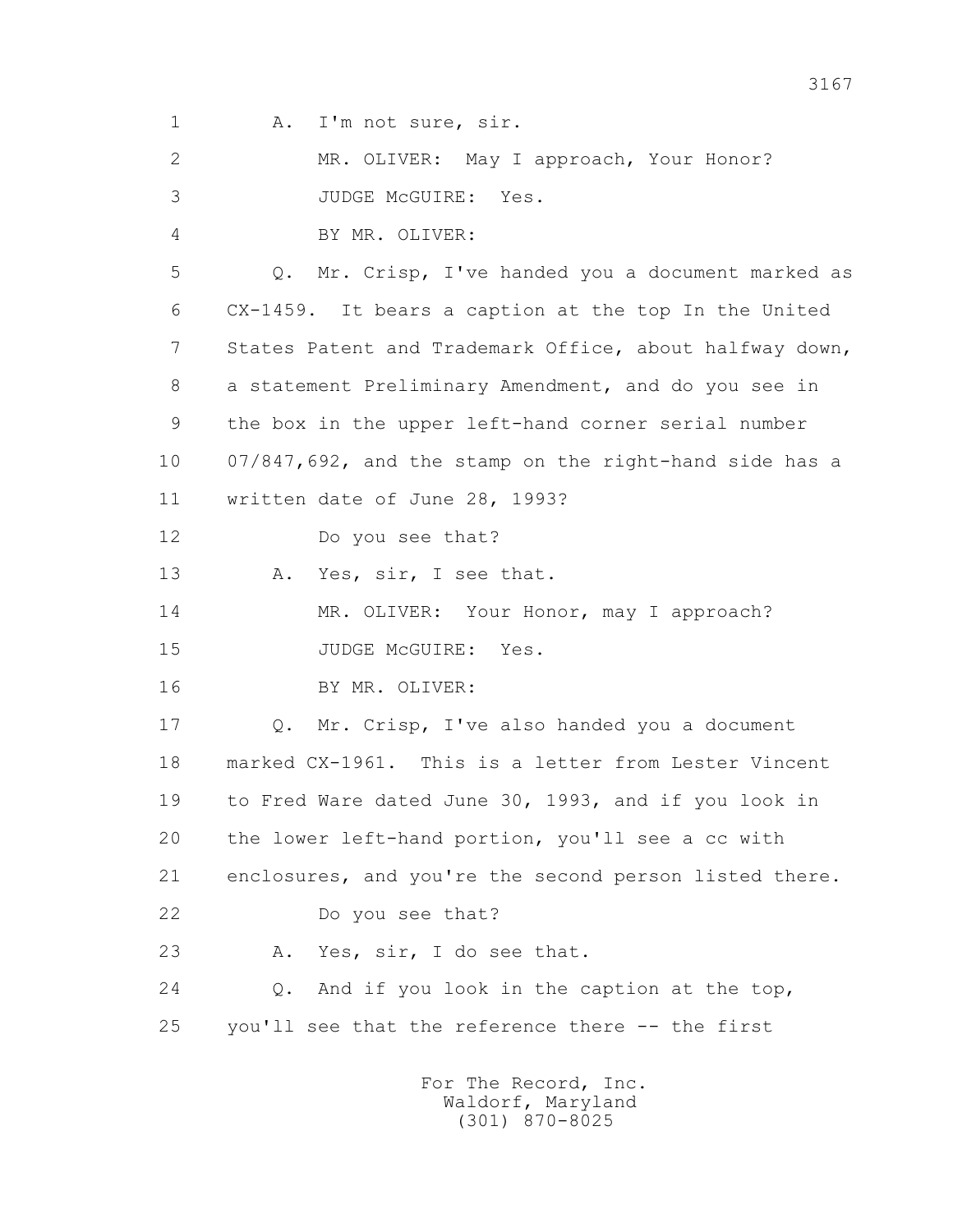1 reference there is U.S. patent application, serial 2 number 07/847,692. 3 Do you see that? 4 A. Yes, I do see that. 5 Q. Does this letter, CX-961, refresh your 6 recollection that Mr. Vincent, in fact, sent you a copy 7 of the preliminary amendment to the '692 application 8 when it was filed? 9 A. No, sir, it doesn't. 10 Q. Now, the following month, in July 1993, you and 11 Fred Ware met again with Lester Vincent. Isn't that 12 right? 13 A. I don't remember that. 14 MR. OLIVER: May I approach, Your Honor? 15 JUDGE McGUIRE: Yes. 16 BY MR. OLIVER: 17 Q. Mr. Crisp, I've handed you a document marked as 18 CX-1963. These are a set of Lester Vincent's 19 handwritten notes. The date in the upper right-hand 20 corner, July 9, 1993, and the top is Conf, for 21 conference, with Fred Ware and Richard Crisp. 22 If I could direct your attention to page 3, 23 please, at the top of that page, it reads, "P001, 24 preliminary amendment, DRAM using double terminals." 25 Do you see that?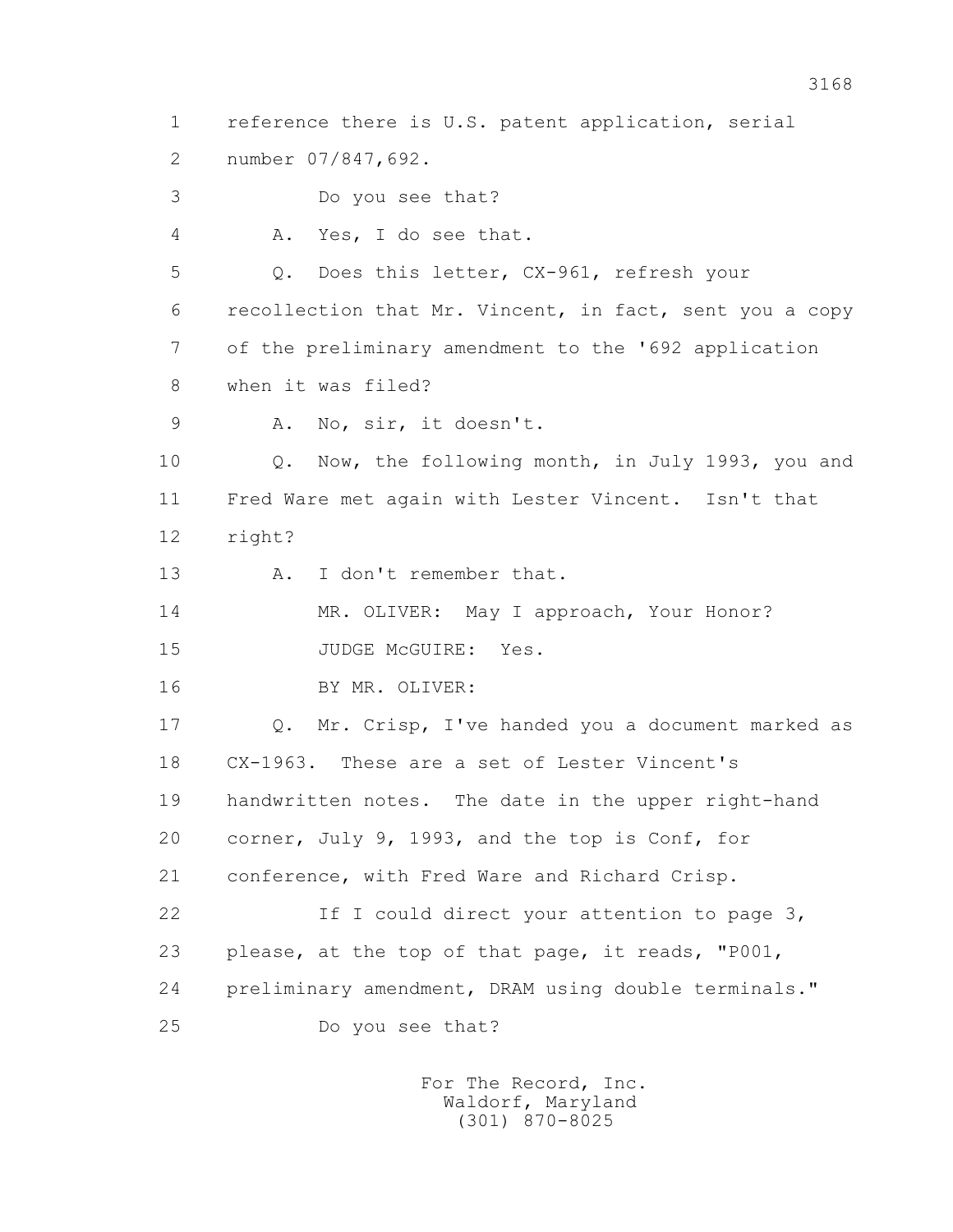1 A. I think it says something a little different 2 than that, sir. 3 Q. Well, do you see the first line does say, 4 "P001, prelim," for preliminary, "amendment"? 5 Do you see that? 6 A. "Prelim amendment," yes, I see that. 7 Q. Okay. If I could then direct your attention to 8 the bottom three lines on that page, there is an arrow, 9 "We might need to add combination of low voltage swing 10 signaling." 11 A. Was there a question? 12 Q. Do you see that? 13 A. Oh, yes, I do see that. 14 Q. We'll focus on a couple more pages of the 15 document, and then I will ask you a couple of follow-up 16 questions. 17 17 If I could ask you to turn, please, to page 4, 18 about halfway down the page, you will see a reference 19 to number 5, "Externally supplied reference voltage." 20 Do you see that? 21 A. On page 4, item number 5? 22 Q. That's correct. 23 A. I -- oh, okay. Yes, I see that. 24 Q. Okay. And then underneath that, number 6, 25 "Already filed."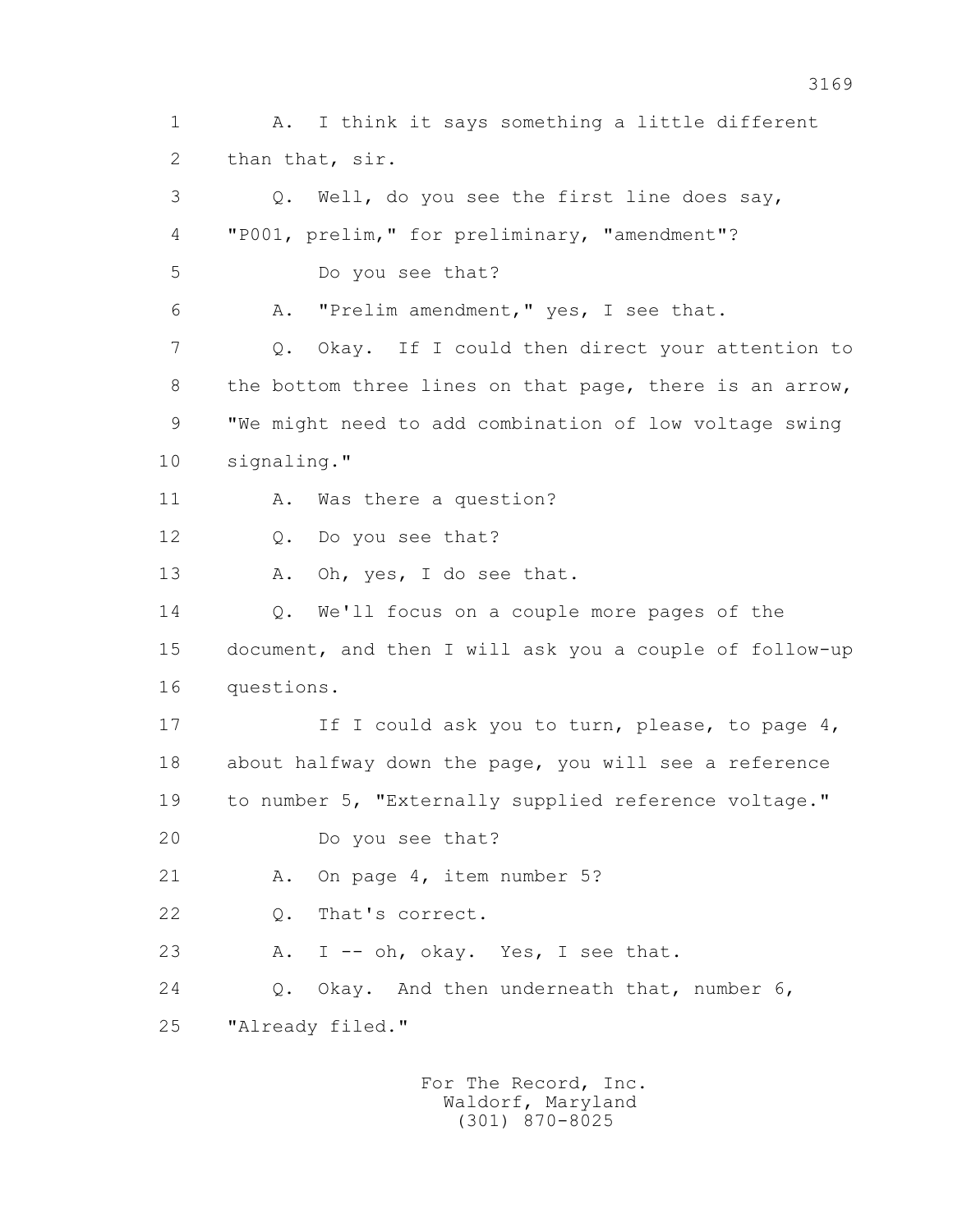1 Do you see that?

2 A. Yes, I do.

 3 Q. Do these notes refresh your recollection that 4 on July 9, 1993, you and Fred Ware had a conference 5 with Lester Vincent concerning Rambus' preliminary 6 amendment, for which you discussed among other topics 7 low voltage swing signaling and external supplied 8 reference voltage?

9 A. No, sir, it doesn't.

 10 Q. If I could ask you to look at page 4 of Lester 11 Vincent's notes from July 9, 1993, number 5, external 12 supplied reference voltage, and then if you could 13 please compare that to CX-1959, which was the Fred Ware 14 email.

15 A. I'm sorry, compare what to what?

16 Q. Page 4 of Lester Vincent's notes --

17 A. Yes.

 18 Q. -- which state, "Externally supplied reference 19 voltage."

20 A. Right.

 21 Q. Compare that to number 5 in CX-1959, Fred 22 Ware's email. You'll see that item 5 in Fred Ware's 23 email is, "DRAM with external supplied reference 24 voltage"?

25 A. Yes, for input receivers.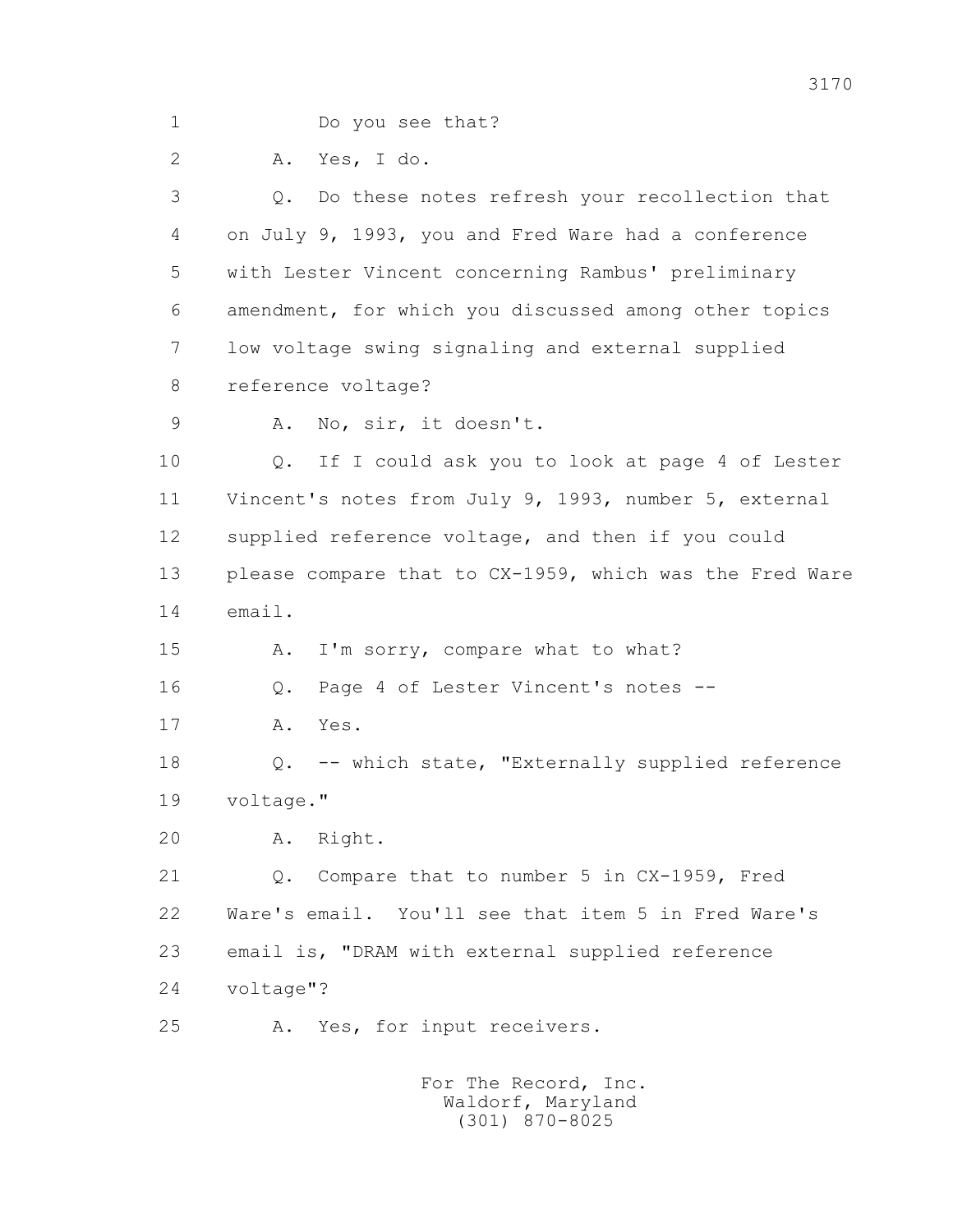1 Q. And then if I could ask you to look again at 2 Lester Vincent's handwritten notes, page 4, number 6, 3 "Already filed." 4 Do you see that? 5 A. Yes, I see that under number 5. 6 Q. And then if you could look back again at Fred 7 Ware's email, CX-1959, number 6, do you see that's the 8 low voltage swing signal reference? 9 A. Yes, I see that. 10 Q. And do you recall that's the one that you wrote 11 back to Fred Ware informing him that it had already 12 been filed? 13 A. I think that's right. 14 Q. Does that refresh your recollection that at 15 this July 9, 1993 meeting, you and Fred Ware sat down 16 with Lester Vincent and discussed the contents of Fred 17 Ware's June 18, '83 -- 1993 email, CX-1959? 18 A. No, sir, it doesn't. I still don't remember 19 it. 20 MR. OLIVER: Could I have just a moment, Your 21 Honor? 22 JUDGE McGUIRE: Go ahead. 23 (Counsel conferring.) 24 BY MR. OLIVER: 25 Q. Now, Mr. Crisp, in September 1993, you attended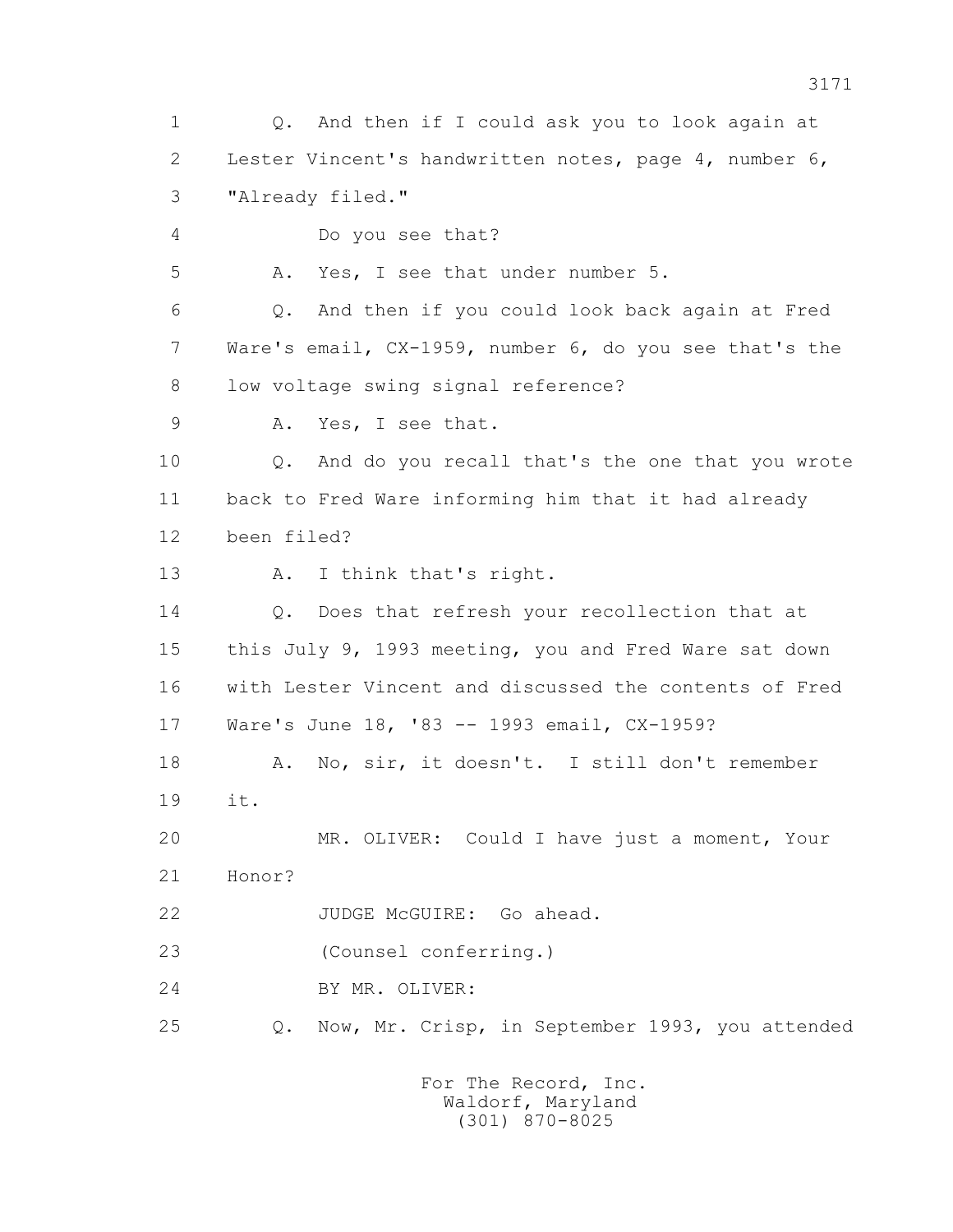1 the next regularly scheduled JC-42.3 subcommittee 2 meeting, right?

 3 A. I'm not sure of the date for the next meeting. 4 MR. OLIVER: May I approach, Your Honor? 5 JUDGE McGUIRE: Yes. 6 BY MR. OLIVER: 7 Q. Mr. Crisp, I've handed you a document marked as 8 CX-711. Do you recall this is a document that we 9 discussed yesterday? 10 A. Yes, I do. 11 Q. And this is the collection of various emails 12 sent to and from you between sometime in 1993 and 13 sometime in 1996 or later. Is that right? 14 A. I think it includes those dates, possibly some 15 other dates as well. 16 Q. Now, if I could direct your attention to the

 17 first page of this document, do you see this is an 18 email that you sent to CEO Geoff Tate, vice president 19 David Mooring and vice president Allen Roberts on 20 October 5, 1993?

21 A. Yes, sir, I see that.

 22 Q. And the subject is JEDEC meeting notes? 23 A. Yes, that's correct.

 24 Q. And the meeting was in Boston on September 25 22nd. Is that right?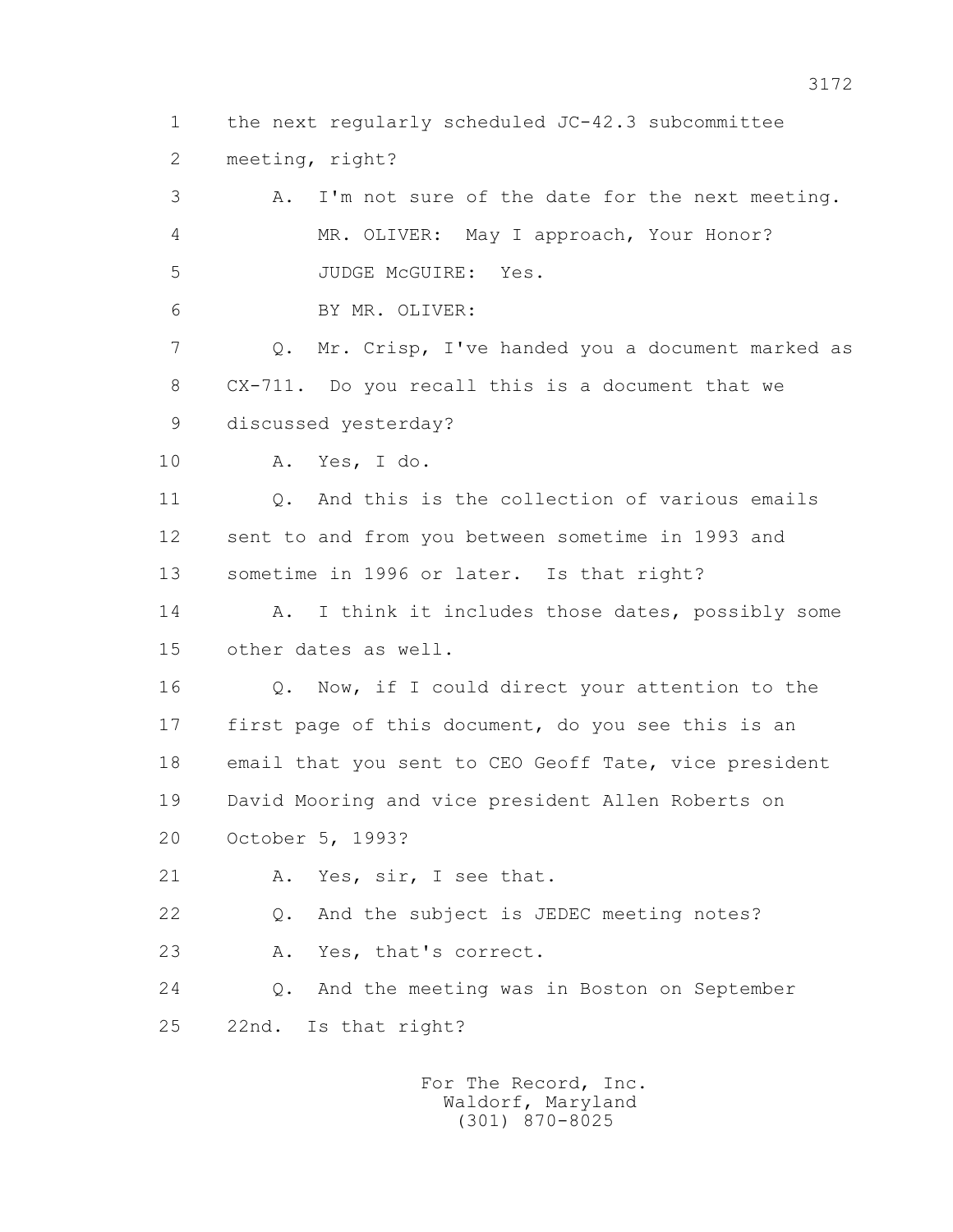1 A. That's right.

 2 Q. Does that refresh your recollection that the 3 next JEDEC meeting you attended was in September 1993? 4 A. Yes, it does. 5 Q. Now, this is the meeting that we discussed 6 yesterday at which Texas Instruments was -- let me 7 strike that question. 8 This is the meeting we discussed yesterday at 9 which a dispute between Micron and Texas Instruments 10 related to patent disclosure arose? 11 A. I know it came up in the meeting. I don't know 12 if that was the first time it had arisen. 13 O. Now, at this September 1993 meeting, you also 14 disclosed Rambus' '703 patent. Isn't that right? 15 A. Yes, that's correct. 16 Q. And you disclosed that because it was the first 17 Rambus patent that had issued, and it had issued 18 shortly before? 19 A. I think that was part of the reason. 20 Q. Now, the '703 patent was not related to JEDEC's 21 SDRAM work, was it? 22 A. I'm not sure. It's possible that it wasn't, 23 but I really don't remember. 24 Q. Well, you've testified previously that it was 25 not related to JEDEC's work. Isn't that right?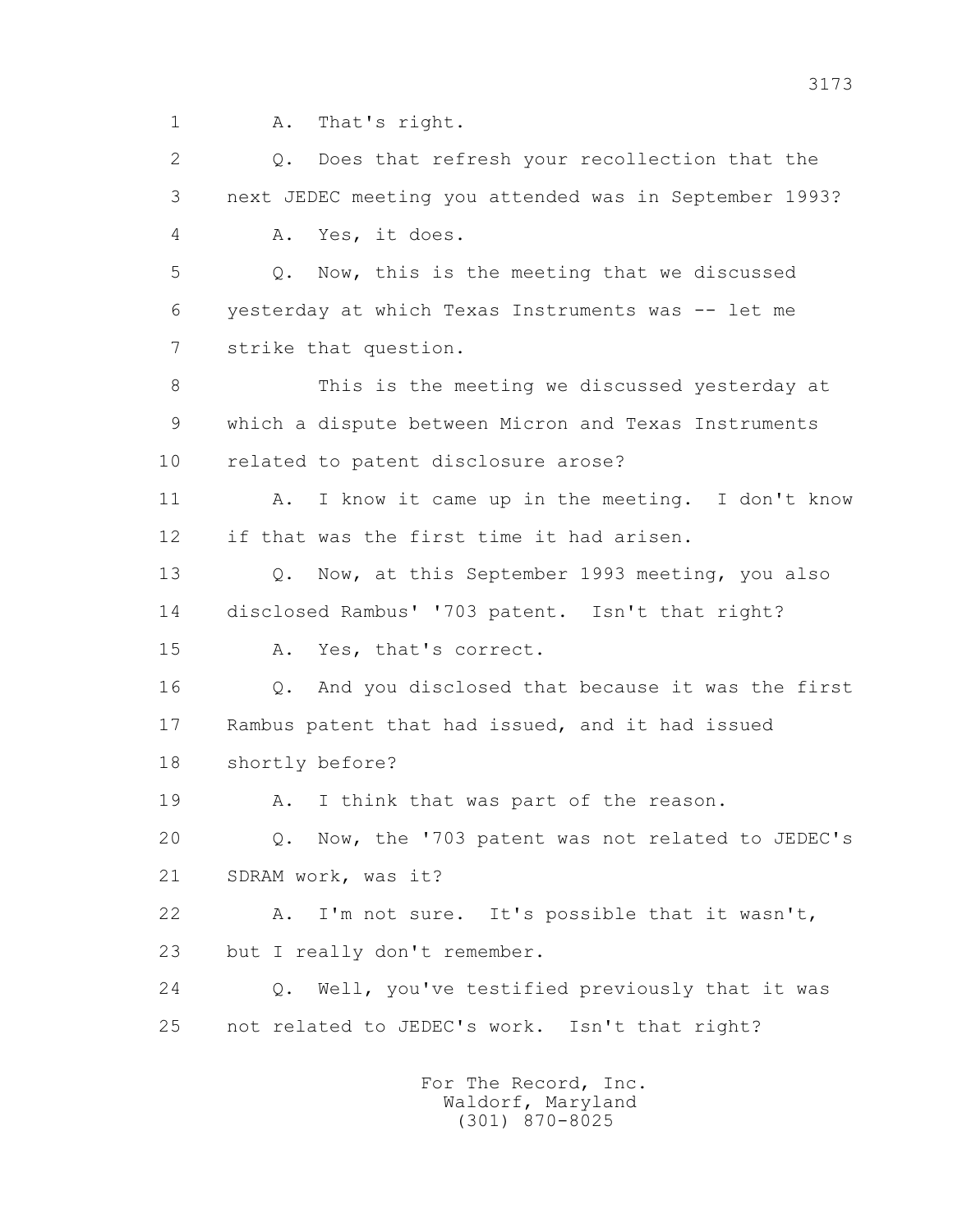1 A. That may be correct. I just simply don't 2 remember.

 3 Q. If you had testified previously that it was not 4 related, you have no information today that would 5 contradict that, do you? 6 A. I'm sorry, could you ask the question again? 7 Q. Yes. If you had testified previously that the 8 '703 patent was not related to JEDEC's work, you have 9 no information today to contradict that, do you? 10 A. I think that's correct. 11 Q. Now, when you disclosed Rambus' '703 patent, 12 you didn't tell JEDEC about any of Rambus' pending 13 patent applications, did you? 14 A. I don't -- I don't believe I explicitly said 15 anything about any pending applications. 16 Q. You didn't say anything about any of Rambus' 17 pending applications, did you? 18 A. That's correct, I didn't say anything about 19 that. 20 Q. Now, following the September 1993 meeting, you

 21 discussed with vice president David Mooring the fact 22 that you had discussed -- that you had disclosed the 23 '703 patent. Isn't that right?

24 A. Yes, that's correct.

25 Q. And Mr. Mooring was your boss at Rambus at the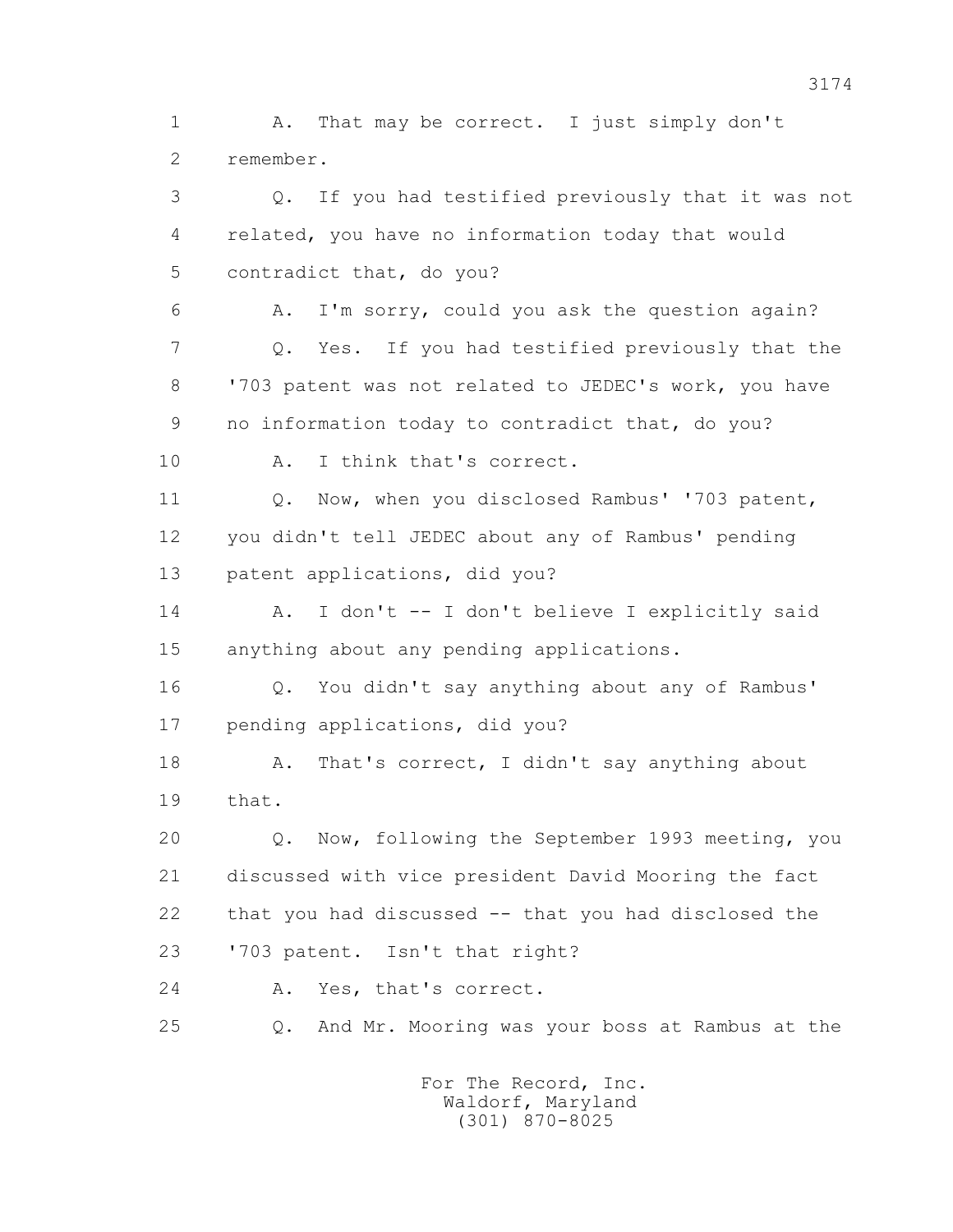1 time?

2 A. Yes, that's correct.

 3 Q. And in that conversation, he led you to believe 4 that he was annoyed with you for having made that 5 disclosure. Isn't that right? 6 A. Yes, I think that's true, in part. 7 Q. In fact, he chastised you, didn't he? 8 A. I think those are the words that I used. 9 Q. Now, following that time, you made no specific 10 disclosures of any SDRAM-related patents at any time 11 until Rambus withdrew from JEDEC. Isn't that right? 12 MR. PERRY: Your Honor, that assumes facts not 13 in evidence, that there were any SDRAM-related patents 14 to disclose. 15 JUDGE McGUIRE: Overruled. 16 THE WITNESS: Would you please ask the question 17 again? 18 BY MR. OLIVER: 19 Q. Yes. Following your disclosure of the '703 20 patent, you made no specific disclosures of any 21 SDRAM-related patents at any time at JEDEC until the 22 time that Rambus withdrew. Isn't that right? 23 A. Well, I'll agree with the first part. I'm not 24 sure that at the time of the withdrawal there were any 25 SDRAM-related patents to disclose. I know there was a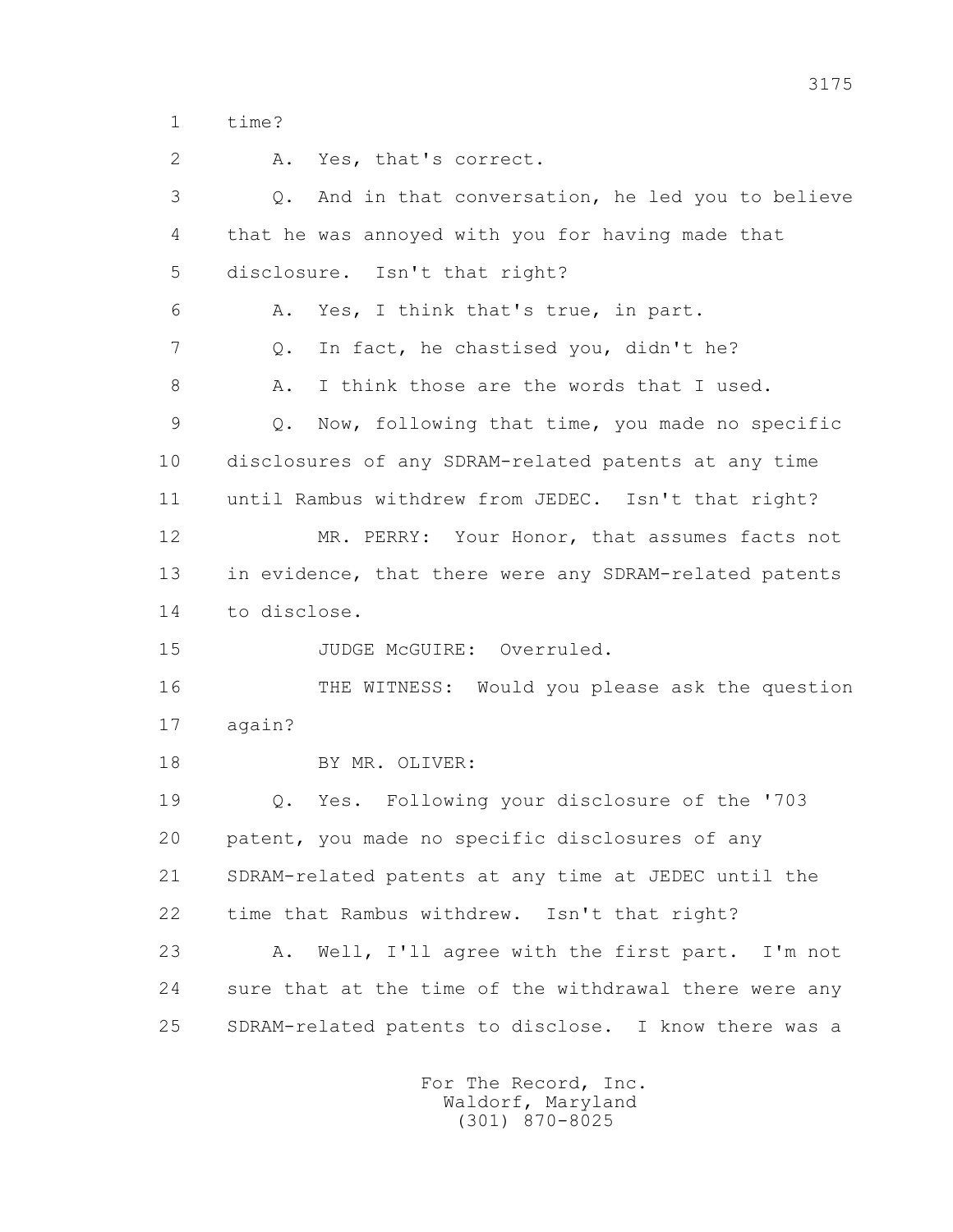1 list of patents, but I'm not sure what all they 2 covered.

 3 Q. Well, let me rephrase the question to be 4 certain the record is clear.

 5 Between the time that you disclosed the '703 6 patent and the list that you've referred to attached to 7 your withdrawal letter, you did not disclose any Rambus 8 patents at JEDEC, did you?

9 A. That's correct.

 10 Q. Between the time that you disclosed the '703 11 patent and the time that you submitted the withdrawal 12 letter to JEDEC, you did not disclose any Rambus patent 13 applications at JEDEC, did you?

14 A. That's correct.

 15 Q. In the interest of time, let's skip ahead a 16 little bit in the story and move up into 1994, if we 17 could.

 18 First of all, again, at the beginning of 1994, 19 Rambus renewed its membership in JEDEC. Is that right? 20 A. I think that's right. I don't really remember, 21 but we must have.

 22 Q. I'd like to ask you to find CX-602 in front of 23 you.

 24 MR. PERRY: Your Honor, again, Rambus will 25 stipulate that it paid its dues for that year.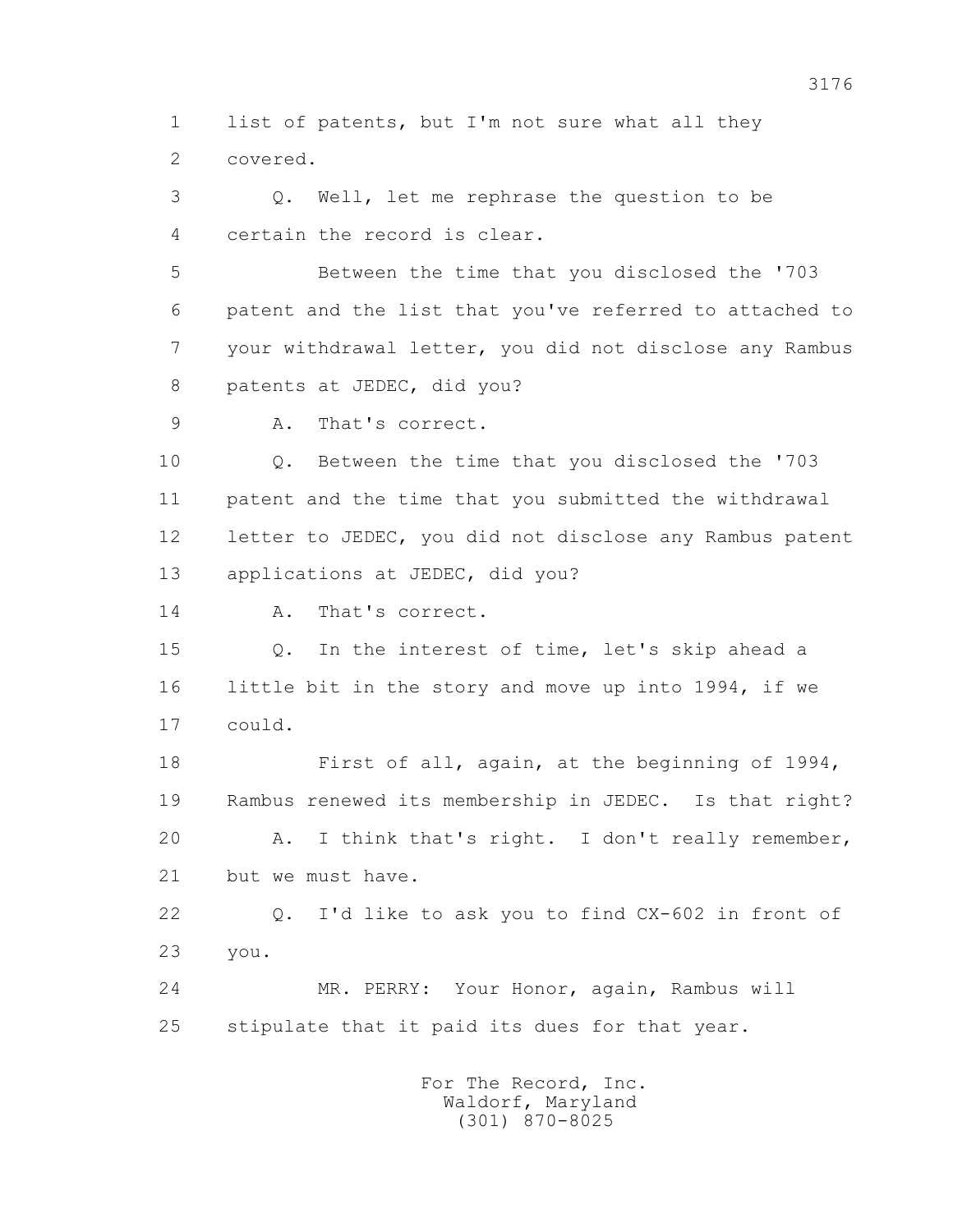1 MR. OLIVER: Your Honor, this will only take a 2 moment, and I do have an additional point to make on 3 this document. 4 JUDGE McGUIRE: All right, go ahead. Thank 5 you, Mr. Perry. 6 MR. OLIVER: Actually, Your Honor, I believe we 7 have an extra copy if --8 JUDGE McGUIRE: Go ahead. 9 THE WITNESS: I found it, sir. 10 BY MR. OLIVER: 11 0. Thank you. 12 If I could ask you to turn to page 7 in CX-602, 13 do you recognize that as the invoice that Rambus 14 received? 15 A. I don't really recognize this, no, sir. 16 Q. Okay. Well, do you recognize the list of 17 subcommittees underneath the membership statement in 18 the middle of the invoice? 19 A. Well, I recognize some of them. 20 Q. But you recognize that this -- at this point, 21 Rambus -- do you recognize that at this point Rambus 22 had joined additional committees and subcommittees 23 within JEDEC? 24 A. I think that's what this is showing me. 25 Q. And in fact, the amount originally listed, For The Record, Inc.

 Waldorf, Maryland (301) 870-8025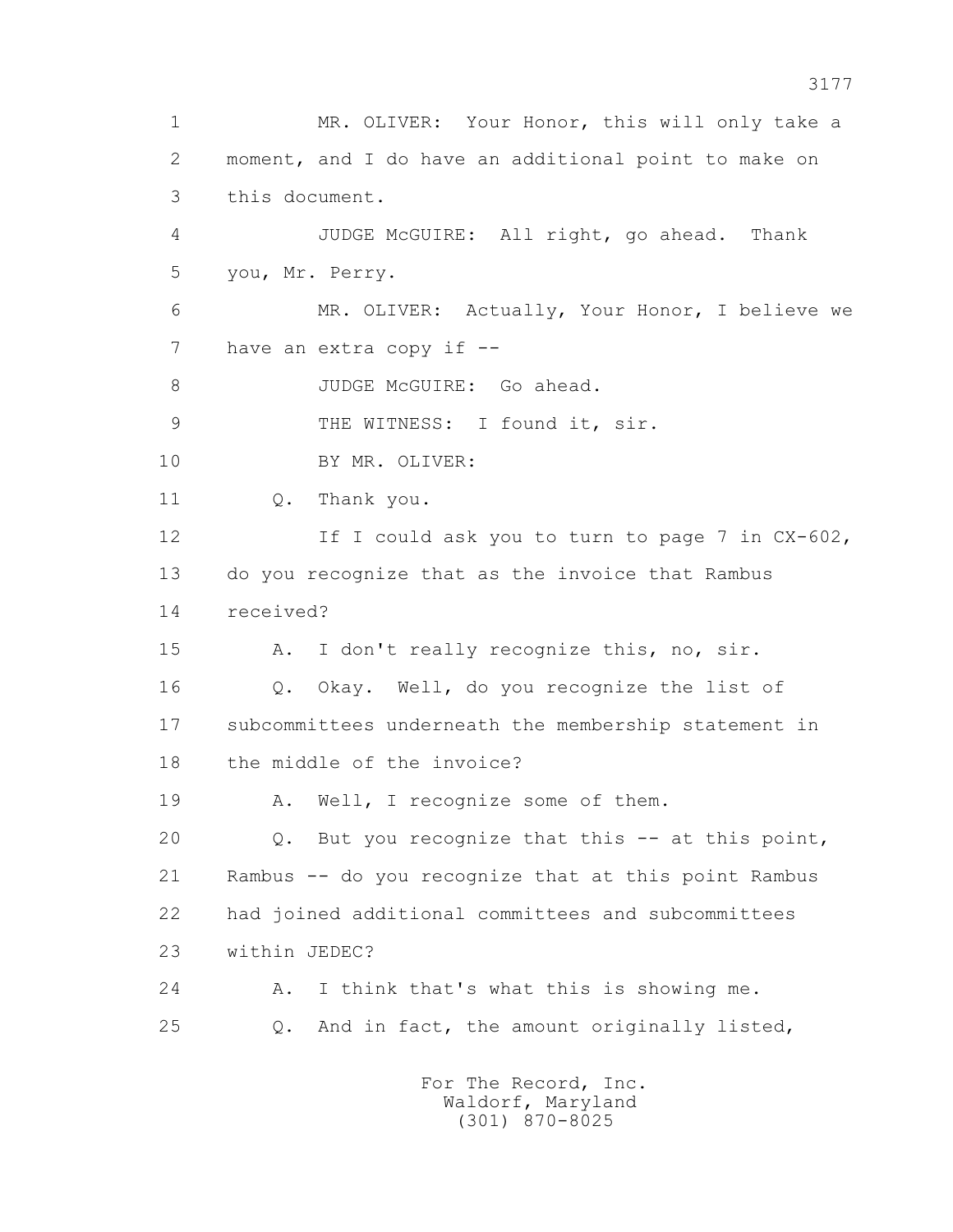1 \$4,000, has now been increased to \$5,000. 2 Do you see that? 3 A. Yes, I see that the numbers were changed. 4 Q. So, it would be fair to say that this reflects 5 an increased participation by Rambus within JEDEC? 6 A. Well, it depends on what you mean by 7 "participation." It looks like we joined another 8 committee. 9 Q. I'd like to move ahead now to May of 1994. I'd 10 like to show you a letter from Rambus vice president 11 Allen Roberts to Mr. Vincent and then ask some 12 questions about that. 13 May I approach, Your Honor? 14 JUDGE McGUIRE: Yes. 15 BY MR. OLIVER: 16 Q. Mr. Crisp, I've handed you a document marked as 17 CX-734. This is a two-page letter on Rambus letterhead 18 dated May 5, 1994, addressed to Lester Vincent, signed 19 by Allen Roberts. 20 If I could direct your attention to the first 21 paragraph, Mr. Roberts said, "We have reviewed the 22 teachings of the original Rambus patent application and 23 feel we can enhance our claim coverage. We would like 24 you to consider the following areas as inclusion into 25 the current divisional patents P009D, P010D, P011D,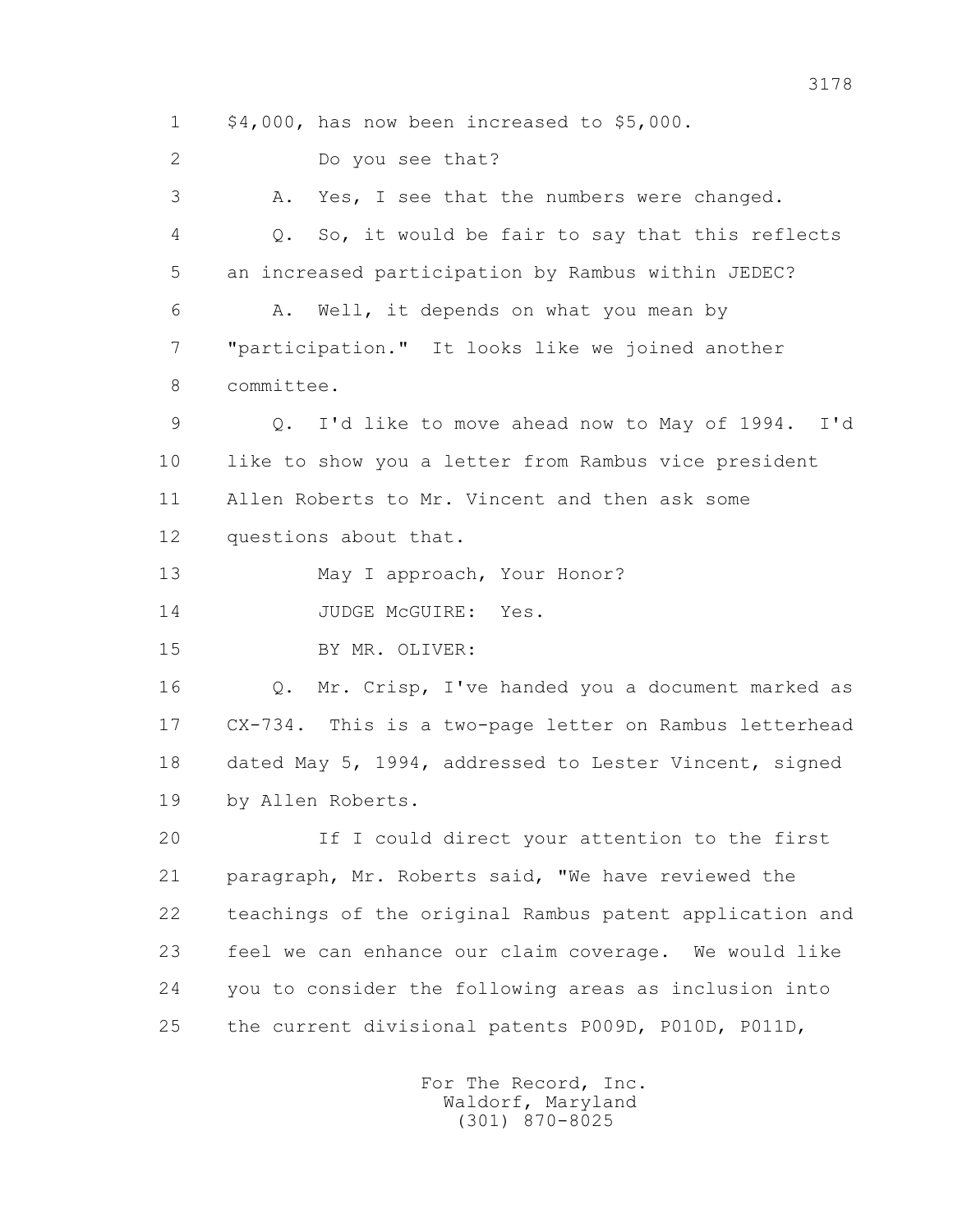1 P012D, P013D, P014D, P015DC or potentially as new 2 divisionals. It is possible that some of these 3 enhancements are already in the existing applications, 4 but we would like to re-assess the strength of those 5 claims." (Sic) 6 Do you see that? 7 A. I think it largely said what you did, but I 8 think that there was one of the numbers you got wrong. 9 Q. Do you recall which number I got wrong? 10 A. The first one. 11 Q. P009DC? 12 A. That's correct. 13 Q. Okay. Then following that there is a list of 14 enhancements that he wants Mr. Vincent to consider? 15 A. Sir, this was written by Mr. Roberts. 16 MR. PERRY: I think it's a belated objection by 17 me, Your Honor, that there's no foundation that he ever 18 saw this or was involved in any of this work at this 19 time given his job at the company. 20 JUDGE McGUIRE: Sustained on that one, Mr. 21 Oliver. 22 MR. OLIVER: Thank you, Your Honor. 23 BY MR. OLIVER: 24 Q. Mr. Crisp, if I could direct your attention to 25 item 2.0 on the list, it reads, "Multiple and For The Record, Inc.

 Waldorf, Maryland (301) 870-8025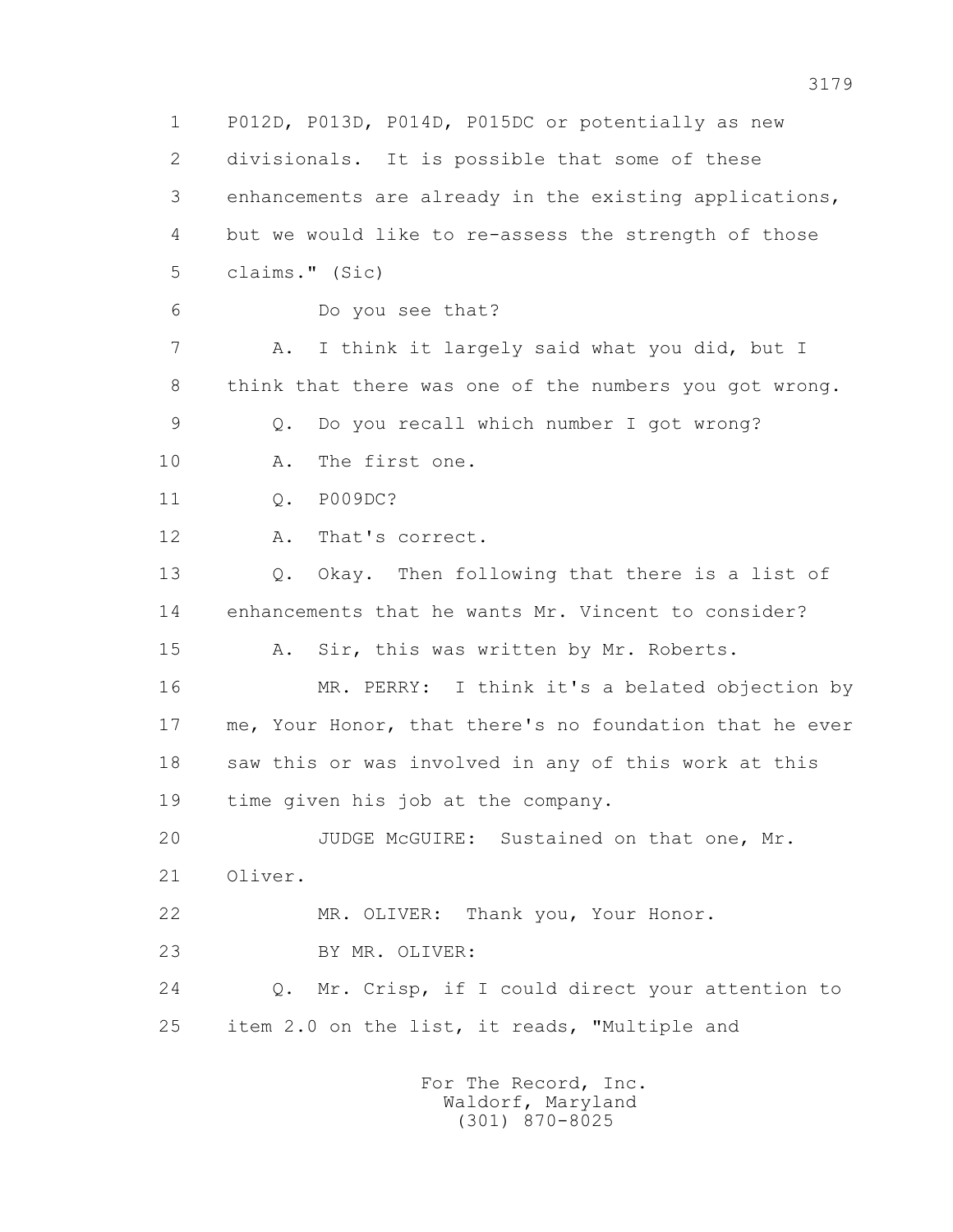1 independently controlled and addressed internal DRAM 2 memory regions (banks)." 3 Do you see that? 4 A. Yes, sir, I do. 5 Q. Do you recall yesterday that we discussed two

 6 banks and saw that that appeared in various JEDEC 7 minutes?

8 A. I have a recollection similar to that, yes. 9 Q. And do you recall that we discussed your 10 conversations with Mr. Lester Vincent concerning 11 multiple address rows? Do you recall that?

 12 A. I think it was a little different than that. 13 Q. Do you recall a discussion of technology along 14 those lines?

15 A. Something similar, yes.

16 Q. Now, do you recognize the statement here of 17 multiple and independently controlled regions or banks 18 as similar to the technology that you discussed with 19 Mr. Vincent in September 1992?

 20 MR. PERRY: Your Honor, still no foundation 21 laid for questioning on this document.

22 MR. OLIVER: Your Honor --

23 JUDGE McGUIRE: Yes, go ahead, Mr. Oliver.

 24 MR. OLIVER: -- understand this is going to set 25 up the next question which I want to ask him about any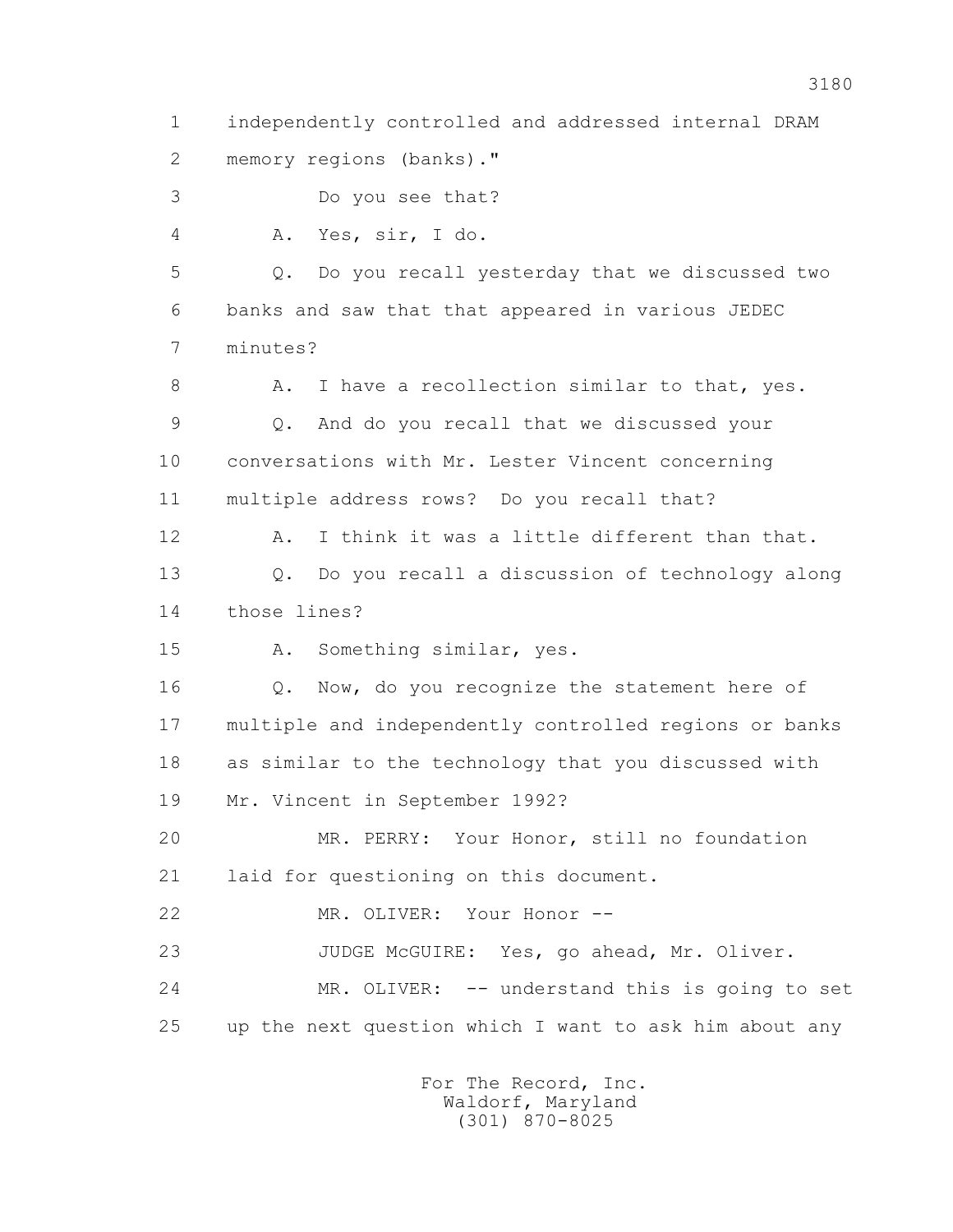1 possible conversations with Mr. Roberts.

 2 MR. PERRY: Well, but right now he's asking -- 3 JUDGE McGUIRE: We are still talking about the 4 foundation on this one, so that's sustained. Why don't 5 you restate the question. 6 BY MR. OLIVER: 7 Q. Mr. Crisp, did you have any conversations with 8 Mr. Roberts in or about May of 1994 concerning claims 9 to be added relating to multiple internal DRAM memory 10 regions or banks? 11 A. I don't remember. 12 Q. So, as you sit here today, you don't know one 13 way or another? 14 A. That's correct, sir. 15 Q. If I could direct your attention, please, to 16 item number 6, it reads, "Use control registers to 17 contain values which control RAS or CAS access timing." 18 Do you see that? 19 A. I see something similar to that. 20 Q. Do you recall that we discussed yesterday 21 conversations you had with Mr. Vincent relating to 22 registers to control access timing? 23 A. I remember we talked about that yesterday. 24 Q. And do you recall we saw an email from Fred 25 Ware earlier this morning speaking about programmable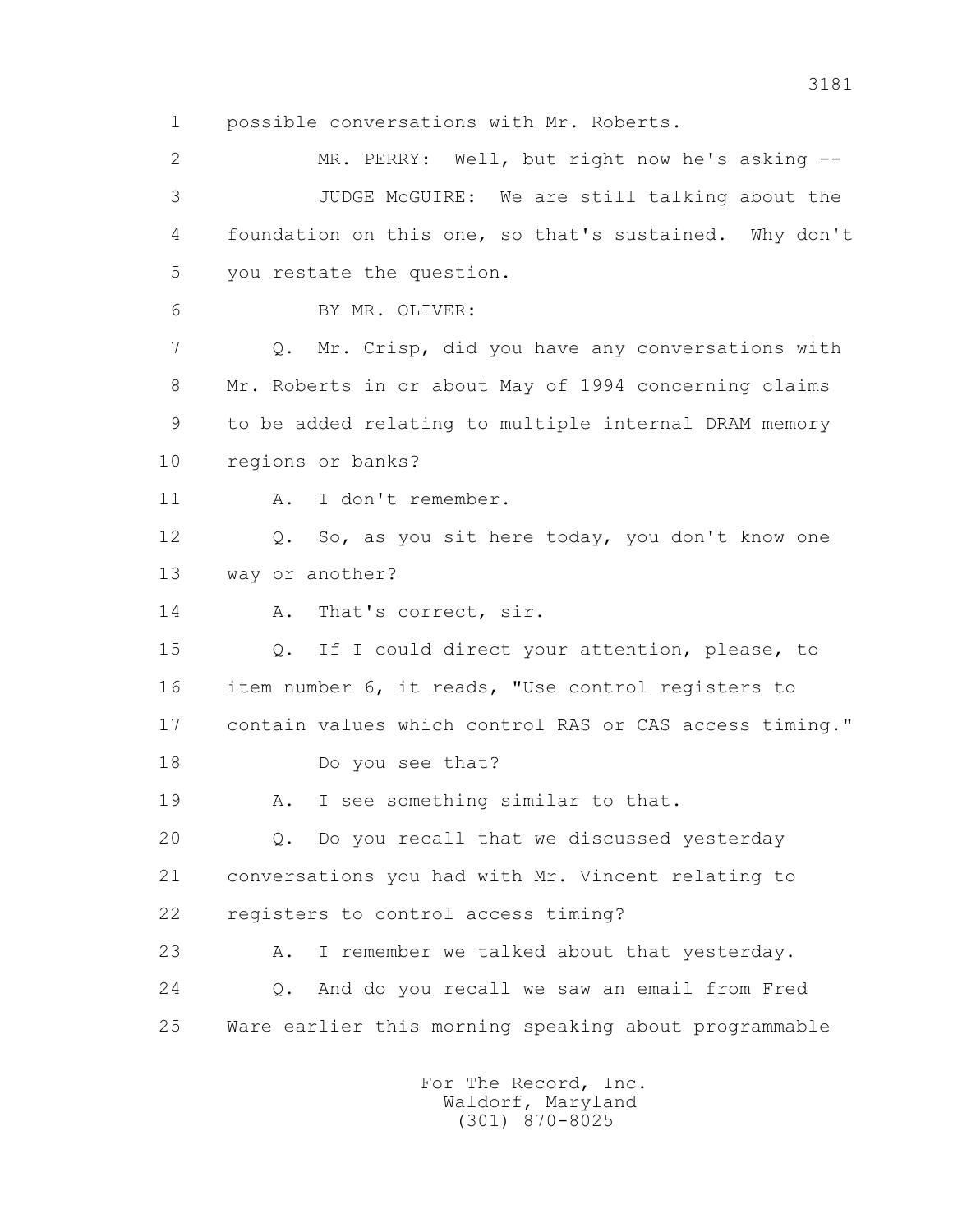1 CAS latency? Do you recall that?

 2 A. Yes, I think it spoke to that in part. 3 Q. Do you recall any conversations that you had 4 with vice president Roberts in about May of 1994 5 relating to additional claims relating to control 6 registers to control CAS access timing? 7 A. No, sir, I don't remember. 8 Q. If I could direct your attention back to the 9 first page, please, item number 1. It reads, "Use of 10 both edges of the clock for transmission of address, 11 commands, or data (or any combination) on DRAM device 12 to increase effective bandwidth/pin." 13 Do you see that? 14 A. Yes, sir, I do. 15 Q. Now, do you recall any conversation with vice 16 president Roberts in about May of 1994 concerning 17 claims to be added relating to use of both edges of the 18 clock? 19 A. No, sir, I don't recall. 20 Q. Now, Mr. Crisp, the so-called auto-precharge 21 technology was also a technology that you've seen 22 discussed at JEDEC. Do you recall that discussion from 23 yesterday? 24 A. No, sir, I'm sorry, I don't remember that 25 discussion.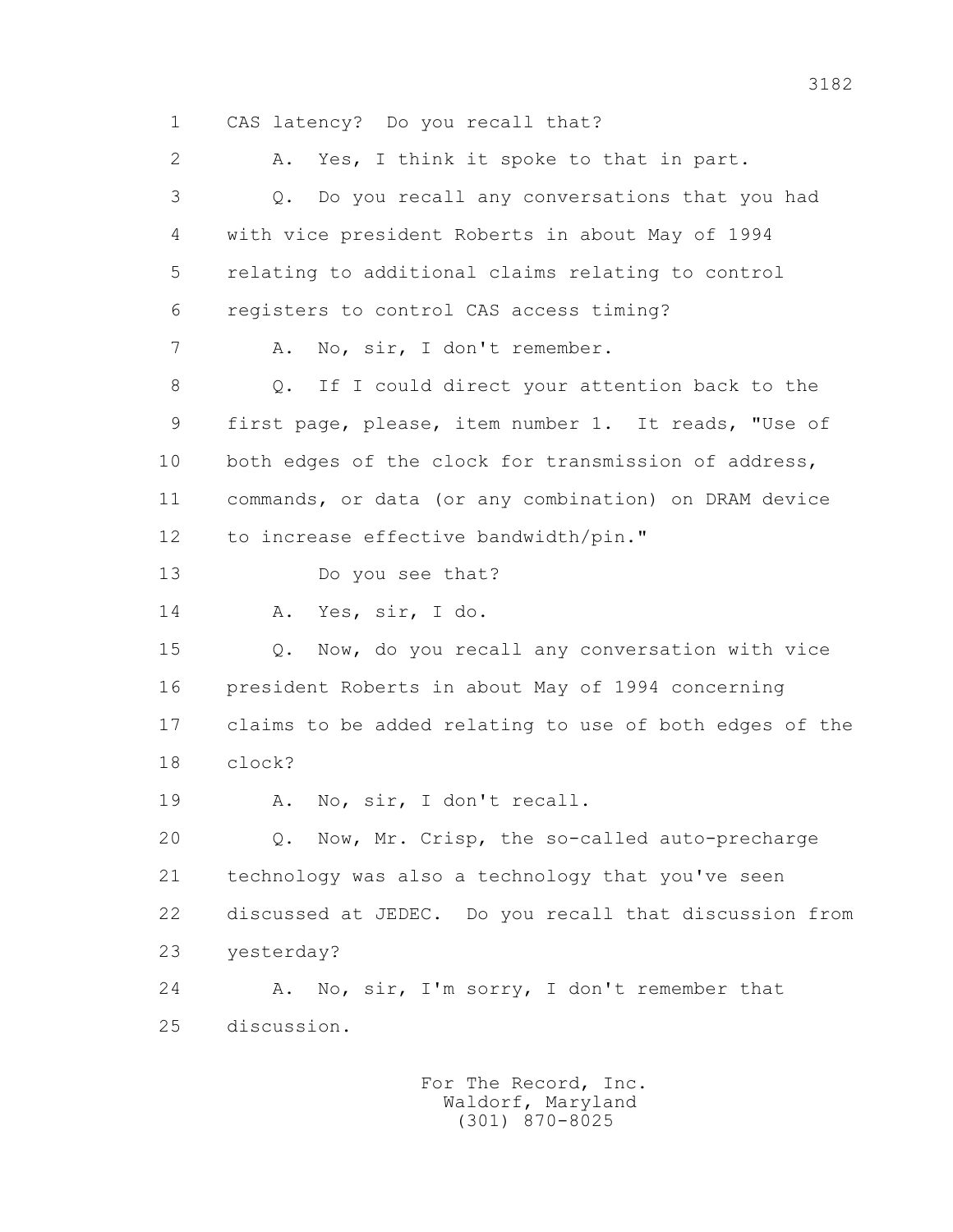1 MR. OLIVER: Your Honor, if you could give me 2 just a moment, please. 3 JUDGE McGUIRE: Go ahead. 4 (Counsel conferring.) 5 MR. OLIVER: Could we have just a moment, Your 6 Honor? 7 JUDGE McGUIRE: Yes, all right. 8 MR. OLIVER: Actually, Your Honor, would this 9 be an appropriate place for a mid-morning break? 10 JUDGE McGUIRE: I guess it would be. So, off 11 the record, we will take a ten-minute break. 12 MR. OLIVER: Thank you, Your Honor. 13 (A brief recess was taken.) 14 JUDGE McGUIRE: Let's go on the record. 15 Mr. Oliver, you may proceed. 16 MR. OLIVER: May I approach, Your Honor? 17 JUDGE McGUIRE: Yes. 18 BY MR. OLIVER: 19 Q. Mr. Crisp, I've handed you a document marked 20 CX-1708. Do you recognize this as an email that you 21 wrote following the April 1992 JEDEC task group 22 meeting? 23 A. Yes, sir, I remember this. 24 Q. If I could direct your attention, please, to 25 page 5, CX-1708, and to the second paragraph on that For The Record, Inc.

 Waldorf, Maryland (301) 870-8025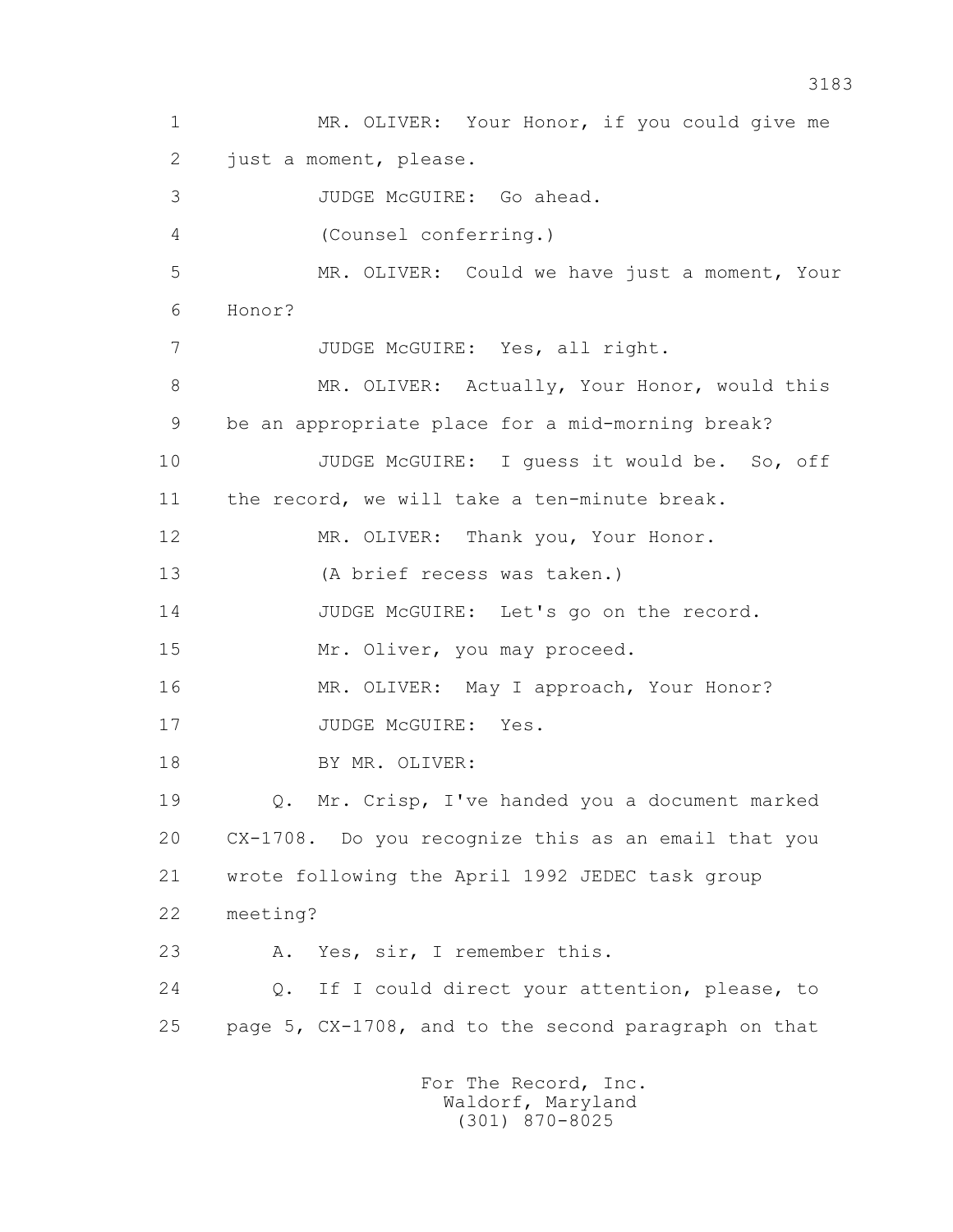1 page. There's a sentence in the middle of that 2 paragraph reading, "The precharge functionality is 3 getting complicated." 4 Do you see that? 5 A. Yes, sir, I do. 6 MR. OLIVER: May I approach, Your Honor? 7 JUDGE McGUIRE: Yes. 8 BY MR. OLIVER: 9 Q. Mr. Crisp, I've handed you a document marked 10 CX-680, again a document that we discussed yesterday. 11 Do you recognize this as Mr. Garrett's trip report from 12 the September 1992 meeting? 13 A. Yes, sir, I do. 14 Q. And you also attended the September 1992 JEDEC 15 meeting along with Mr. Garrett. Is that right? 16 A. That's correct, sir. 17 Q. If I could ask you to turn to page 2, please, 18 of CX-680. If I could direct your attention to a 19 paragraph appearing about halfway down beginning, 20 "Precharge." 21 Do you see that? 22 A. Yes, sir, I do. 23 Q. And the first couple of sentences read, 24 "Precharge and Autoprecharge were not resolved. Lots 25 of disagreement on the effects on banks, and how For The Record, Inc.

 Waldorf, Maryland (301) 870-8025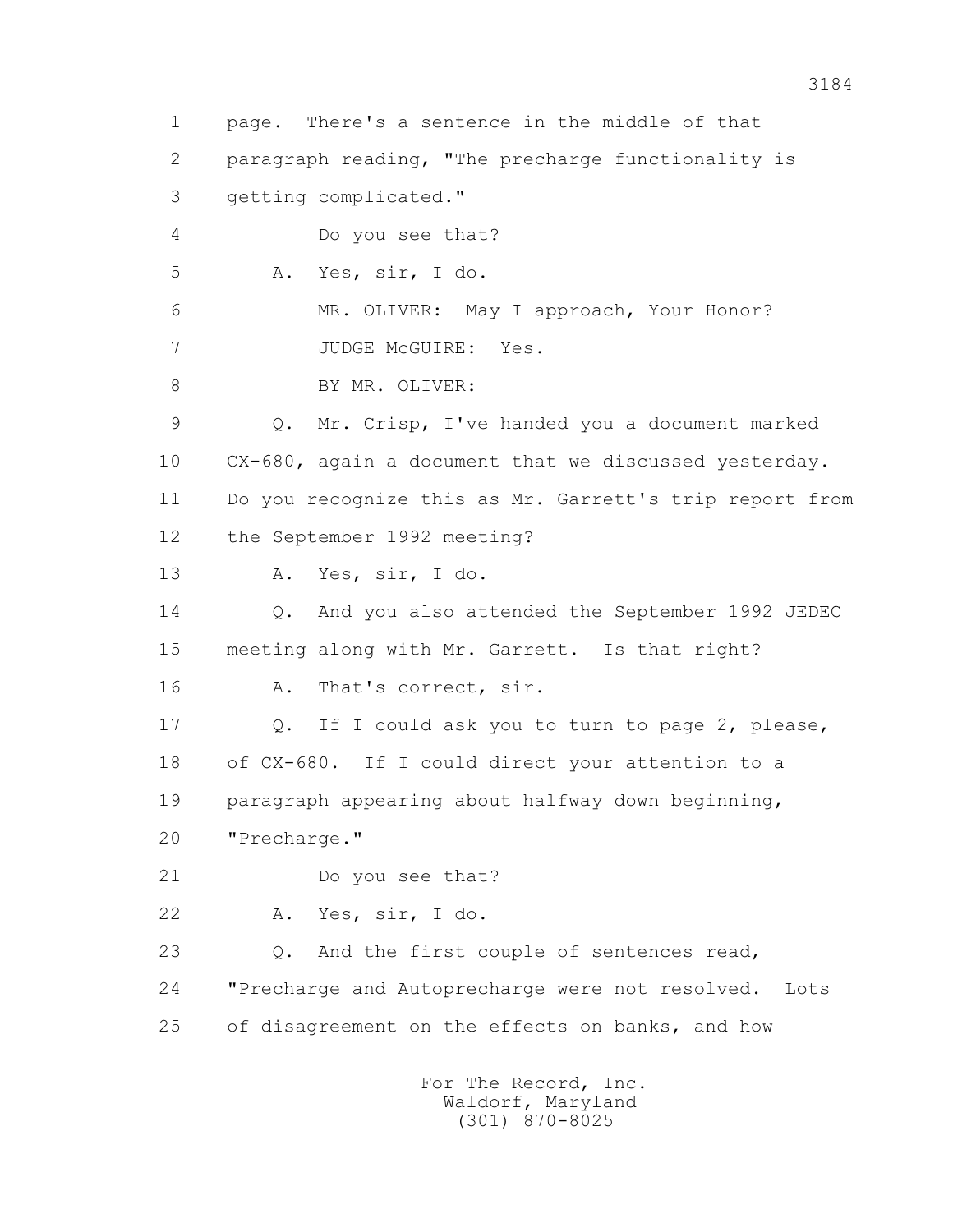1 autoprecharge will be done."

2 Do you see that?

3 A. Yes, sir, I do see that.

 4 Q. Now, does CX-1708 and CX-680 refresh your 5 recollection that auto-precharge is a technology that 6 was discussed at JEDEC meetings during 1992? 7 A. Yes, sir, it does. 8 MR. OLIVER: May I approach, Your Honor? 9 JUDGE McGUIRE: Yes. 10 BY MR. OLIVER: 11 Q. Mr. Crisp, I've handed you a document marked 12 CX-738. This is an email from John Dillon to the 13 executive group, Rick Barth, Fred Ware, dated June 16, 14 1994. Now, just to confirm, the executive group in 15 1994 would have included, among others, CEO Geoffrey 16 Tate, vice president David Mooring and vice president 17 Allen Roberts. Is that right? 18 A. Yes, sir, that's correct. 19 JUDGE McGUIRE: Can we indicate for my clarity 20 who is John Dillon?

 21 MR. OLIVER: That was my next question, Your 22 Honor, thank you.

23 JUDGE McGUIRE: Okay.

24 BY MR. OLIVER:

25 Q. Mr. Crisp, could you please explain what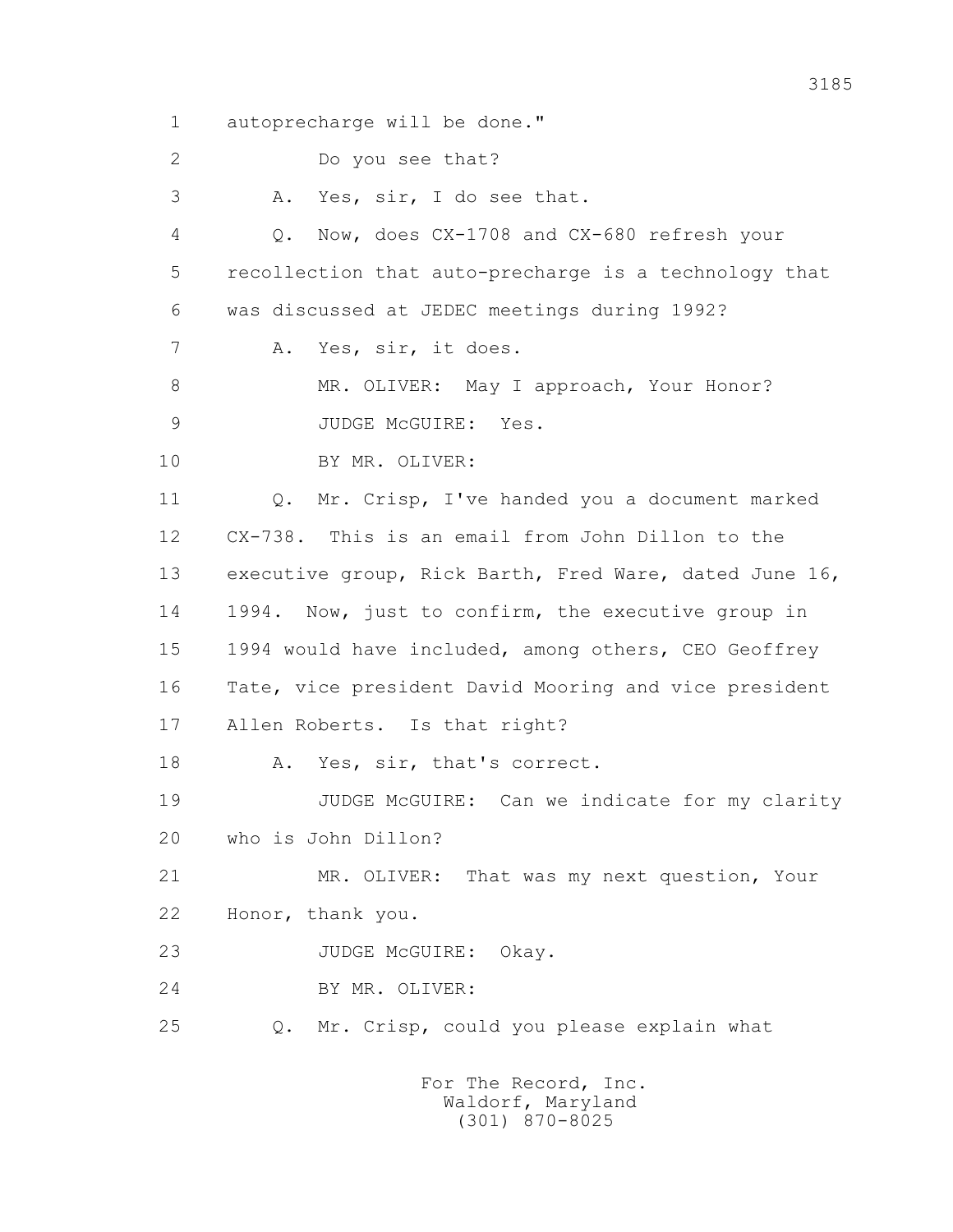1 position John Dillon had in June of 1994? 2 A. Yes, sir. My recollection is that he was the 3 head of the architecture group inside of Rambus. 4 Q. He was also Rambus' representative at JEDEC's 5 JC-15 committee. Is that right? 6 A. I'm not sure if he was the representative or 7 not. I think he was involved in that along with at 8 least one and possibly two other Rambus employees. 9 Q. Now, the subject line on Mr. Dillon's email is, 10 "An overlooked patent claim?" 11 Do you see that? 12 A. Yes, sir, I do. 13 0. Now, I'd like to direct your attention to a few 14 portions of this email and then ask you some questions. 15 First, if I could direct your attention to the 16 first paragraph and the first sentence, the first 17 sentence reads, "Several Sync DRAMs and the MOST DRAM 18 include the auto-precharge feature." 19 Do you see that? 20 A. Yes, sir, I do. 21 Q. Now, to your understanding at the time, the 22 MOST DRAM was manufactured by a company called Mosys. 23 Is that right? 24 A. Technical point, I don't think it was actually 25 manufactured by them. They were a fabless company, but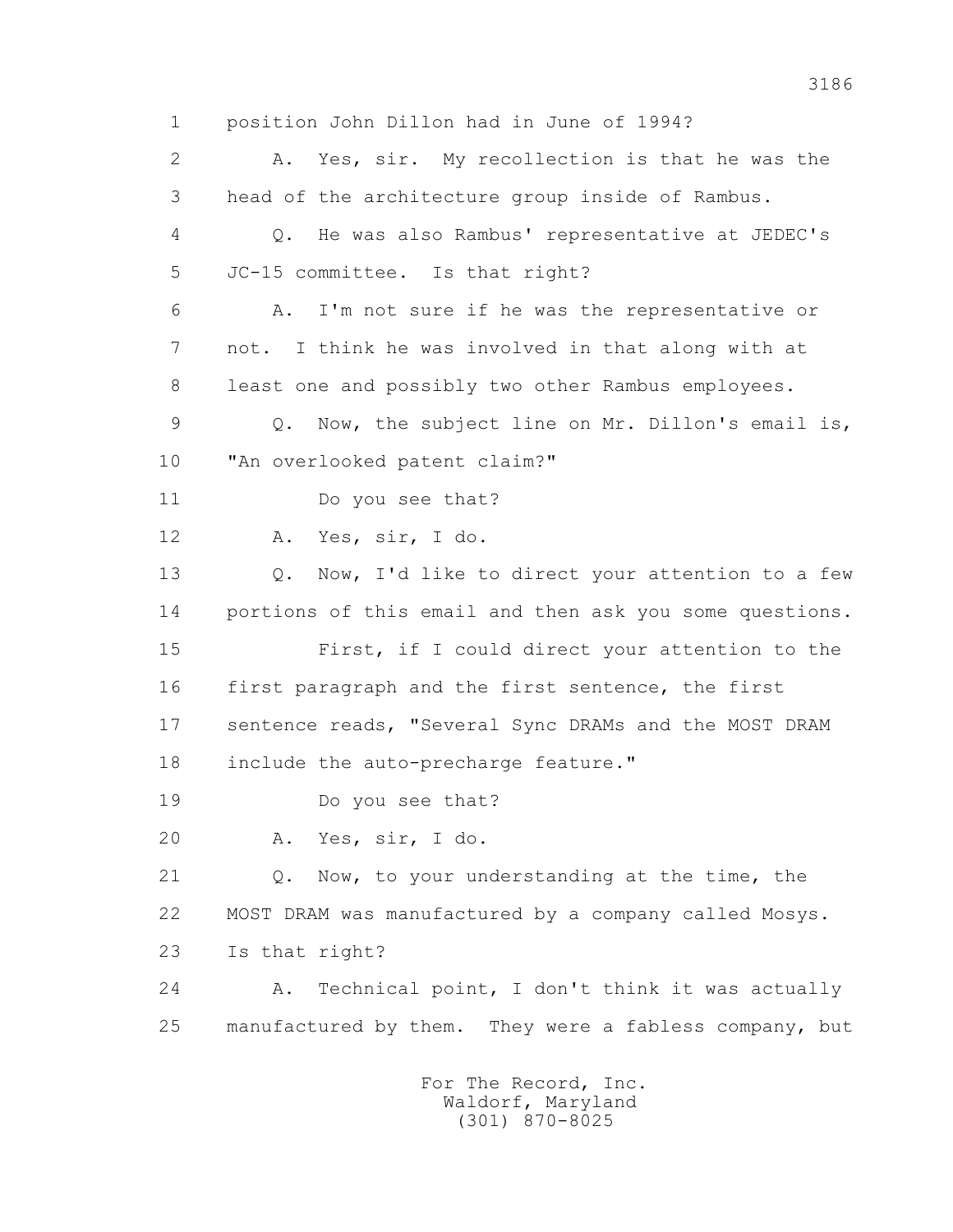1 they sold it.

 2 Q. So, Mosys designed the MOST DRAM. Would that 3 be accurate?

4 A. That's my understanding, yes.

 5 Q. Now, if I could direct your attention to the 6 fourth paragraph, Mr. Dillon states, "Claim 89 actually 7 claims this feature. However, claim 89 is dependent on 8 the much narrower claim 82 of a DRAM with internal 9 select decoding. We may be able to make a broader 10 claim on auto-precharge for \*any\* DRAM and therefore 11 gain leverage over SDRAM and MOST."

12 Do you see that?

13 A. Yes, sir, I do.

14 0. And then if I can direct your attention to the 15 next paragraph, "For SDRAMs, auto-precharge is mostly a 16 convenience. It is not fundamental to the performance 17 or usefulness of SDRAM or MOST. But patenting this 18 feature would have high harassment value, especially to 19 the extent that third-party SDRAM controllers depend on 20 it."

21 Do you see that?

22 A. Yes, sir, I do.

 23 Q. Now, were you aware in May and June of 1994 24 that Rambus was discussing adding claims to its pending 25 patent applications to cover the auto-precharge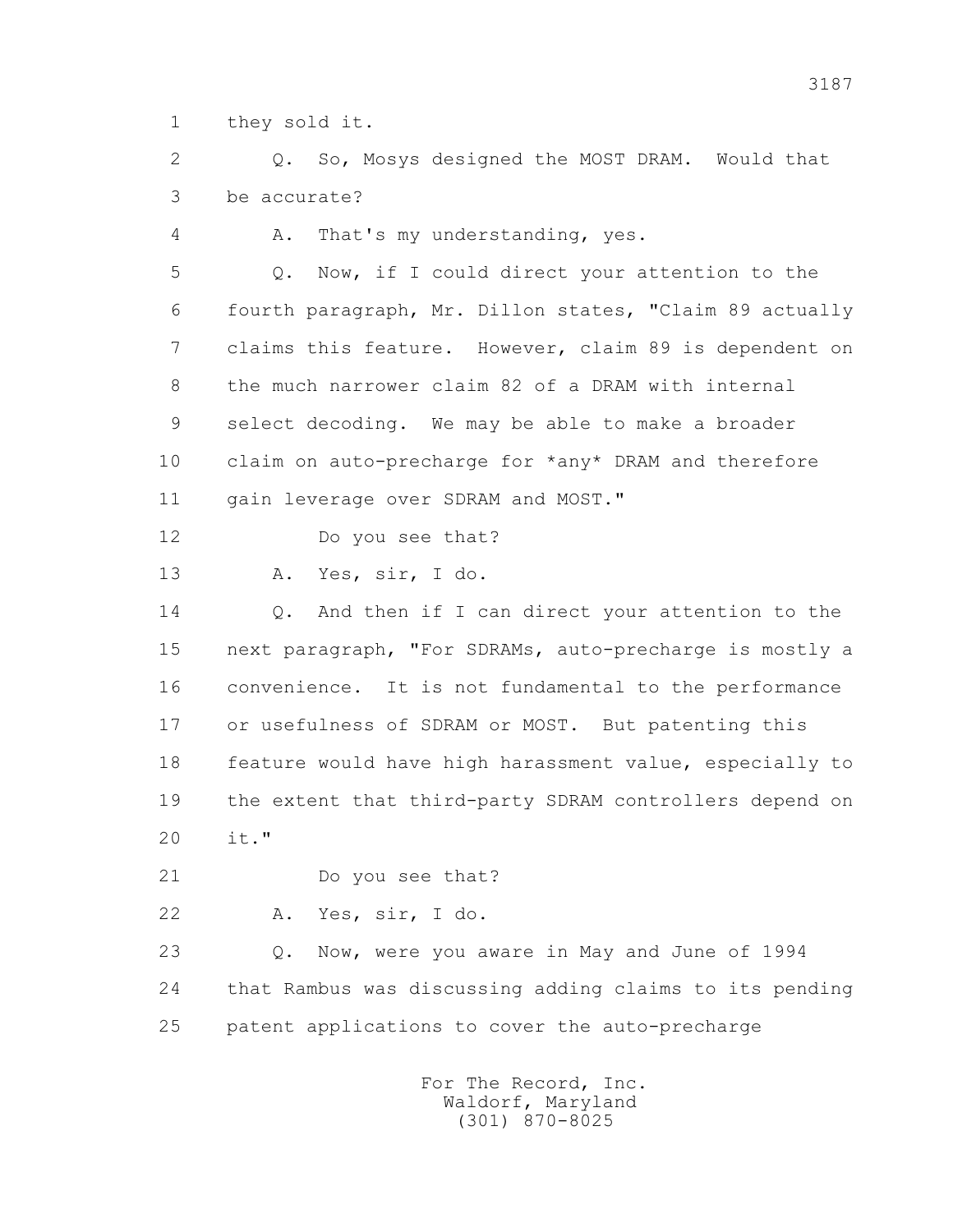1 technology used in SDRAMs?

2 A. I don't really remember.

 3 Q. Did anyone within Rambus have any discussions 4 with you in the May or June 1994 time period about how 5 patenting the auto-precharge feature would have high 6 harassment value, especially with respect to the 7 third-party SDRAM controllers? 8 A. I don't remember. 9 Q. Now, you attended the next regularly scheduled 10 JEDEC meeting in May of 1994. Is that right? 11 A. Sir, I'm not sure what the date was. 12 MR. OLIVER: May I approach? 13 JUDGE McGUIRE: Yes. 14 BY MR. OLIVER: 15 Q. Mr. Crisp, I've handed you a document marked 16 JX-20. These are the minutes of the JC-42.3 17 subcommittee meeting held on May 25th, 1994. If I 18 could direct your attention to the first page, about 19 four-fifths of the way down, do you see your name in 20 the list of members present? 21 A. Yes, sir, I do. 22 Q. Now, again, at this meeting, Mr. Townsend 23 discussed the JEDEC patent policy, right? 24 A. I'm sorry, I don't remember. 25 Q. If I could ask you to turn, please, to page 4,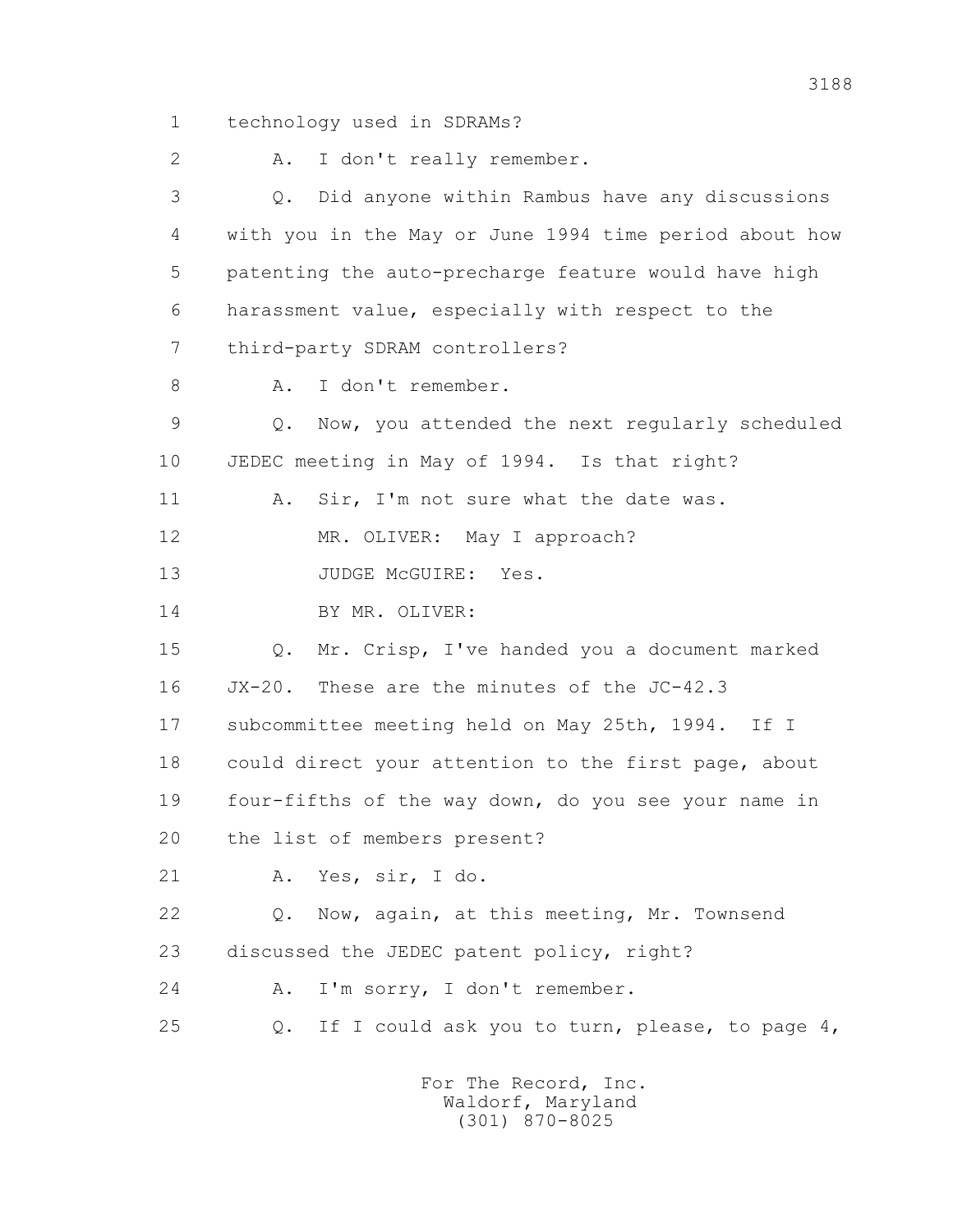1 and if I could direct your attention specifically to 2 paragraph 3 --

 3 A. Excuse me, sir, could you tell me what the 4 JEDEC number is, because the JX numbers are cut off? 5 Q. Yes, sir, it would be JEDEC 0015874. 6 A. Thank you, sir. 7 Q. Do you see item number 3 almost halfway down 8 the page? It reads "Patent Policies." 9 A. Yes, sir, I do see that. 10 Q. And it states that the patent policies were 11 shown. It also states that, "It as," probably means 12 is, "noted that the WANG patent case is coming up for 13 trial on June 14." 14 Do you see that? 15 A. Yes, sir, I do. 16 Q. Now, let me ask you to find Exhibit CX-711 in 17 front of you, please. This is the thick collection of 18 emails. Within CX-711, if you could please turn to 19 page 26. 20 Now, do you see on page 26 an email beginning 21 at the top from you to yourself and M. Johnson dated 22 May 22nd, 1994? 23 A. Yes, sir, I see that. 24 Q. Who is M. Johnson? 25 A. That's Mark Johnson.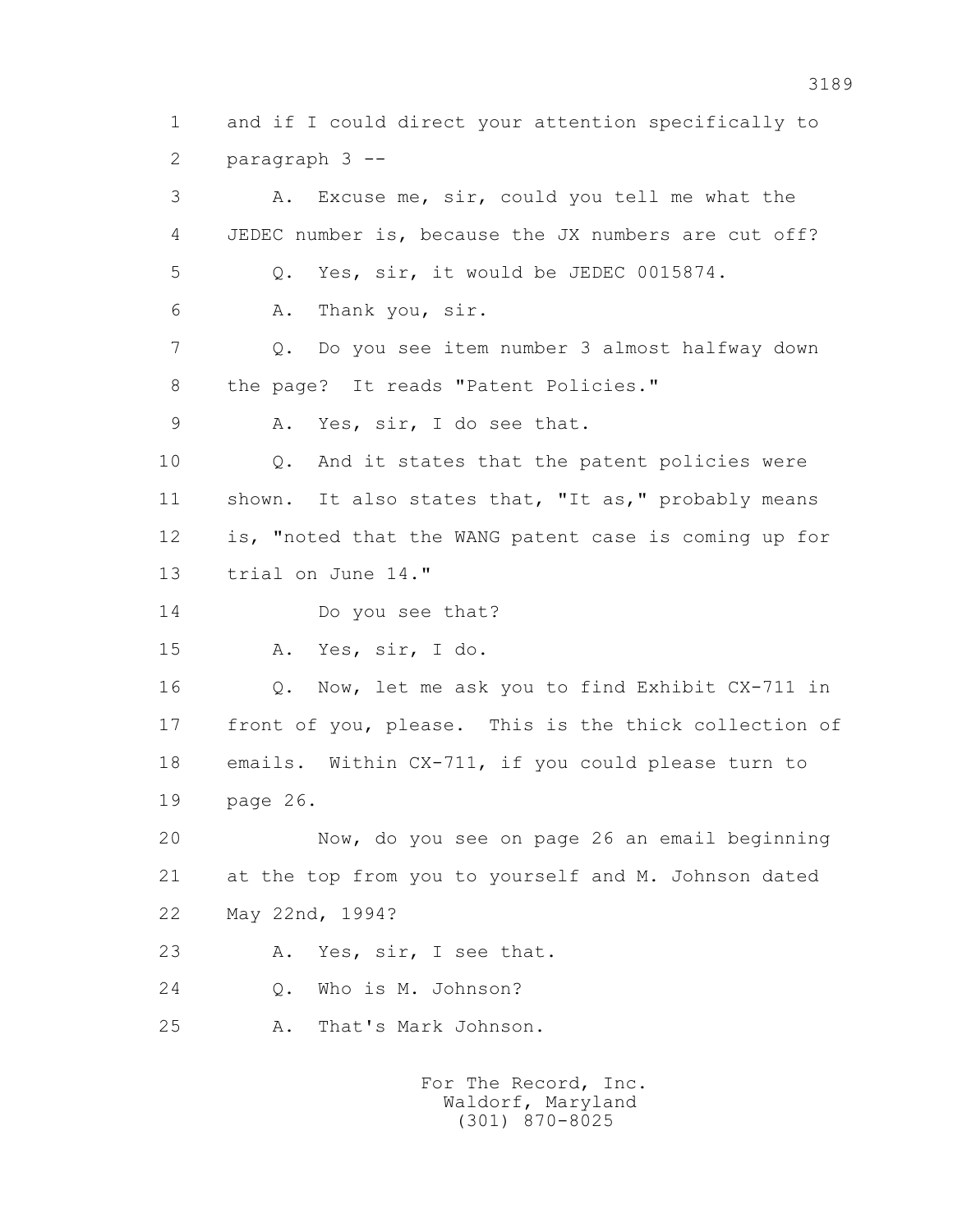1 Q. Who was Mark Johnson at this time? 2 A. He was a design engineer that was -- I think at 3 that time was working for Rambus. 4 Q. And the subject is, "JEDEC memory meeting 5 report 2." 6 Do you see that? 7 A. Yes, I do see that. 8 Q. And again, these would have been notes that you 9 were typing on your laptop at the time of this meeting. 10 Isn't that right? 11 A. Yes, sir, that's correct. 12 Q. If I could direct your attention to the last 13 paragraph on page 26, it starts out, "4M (x16 14 organization) SDRAM vote." 15 Do you see that? 16 A. Yes, sir, I do. 17 Q. "Twelve yes, one no, six comments." 18 Do you see that? 19 A. Yes, I do. 20 Q. So, in this portion of the meeting, you were 21 actually observing ongoing tabulation of the ballot. 22 Is that right? 23 A. That's correct. 24 Q. If I could ask you to turn to the next page, 25 page 27, and at the top of page 27, it's a continuation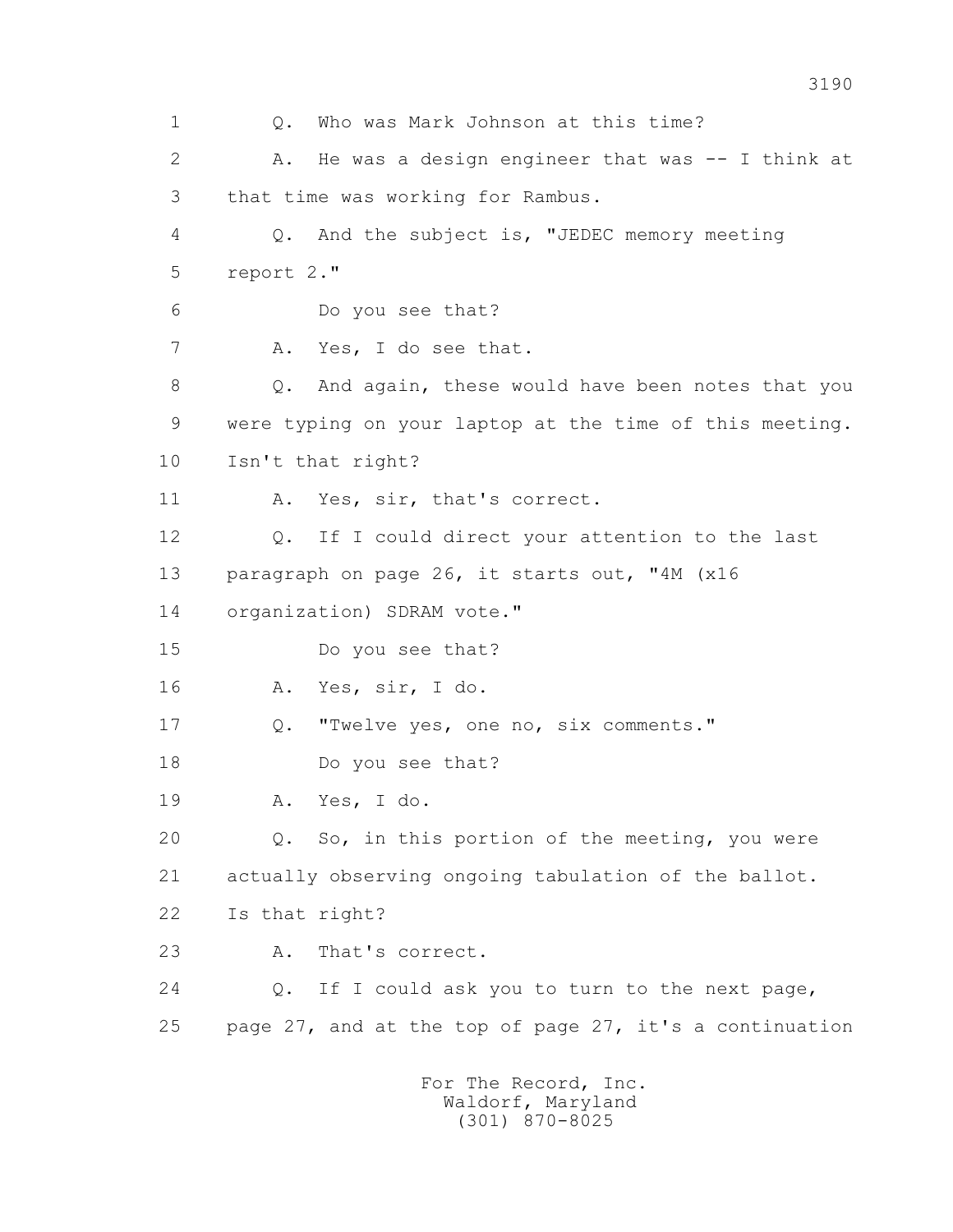1 of that same discussion. Is that right? 2 A. Yes, sir, that's correct. 3 Q. And if I could direct your attention to the 4 first paragraph on page 27, it reads, "Note that many 5 of the SDRAMs use an externally supplied reference 6 voltage in the input buffers. I believe we have a 7 claim we added to cover this configuration. We should 8 make note of this." 9 Do you see that? 10 A. Yes, sir, I do. 11 Q. Now, if I could ask you to turn, please, to 12 page 31. You may want to check the pages as you go. I 13 believe it's still a continuation of the same email. 14 Is page 31, in fact, a continuation of the same 15 email? 16 A. I believe it is, yes, sir. 17 Q. So, in other words, a continuation of your 18 notes from that same meeting? 19 A. I think that's correct. 20 Q. And if I could direct your attention to a 21 caption appearing almost halfway down the page that 22 reads, "Second Presentations." 23 A. Yes, sir. 24 Q. And a few lines underneath that, there is a 25 block about five lines I'd like to read for you. It For The Record, Inc.

 Waldorf, Maryland (301) 870-8025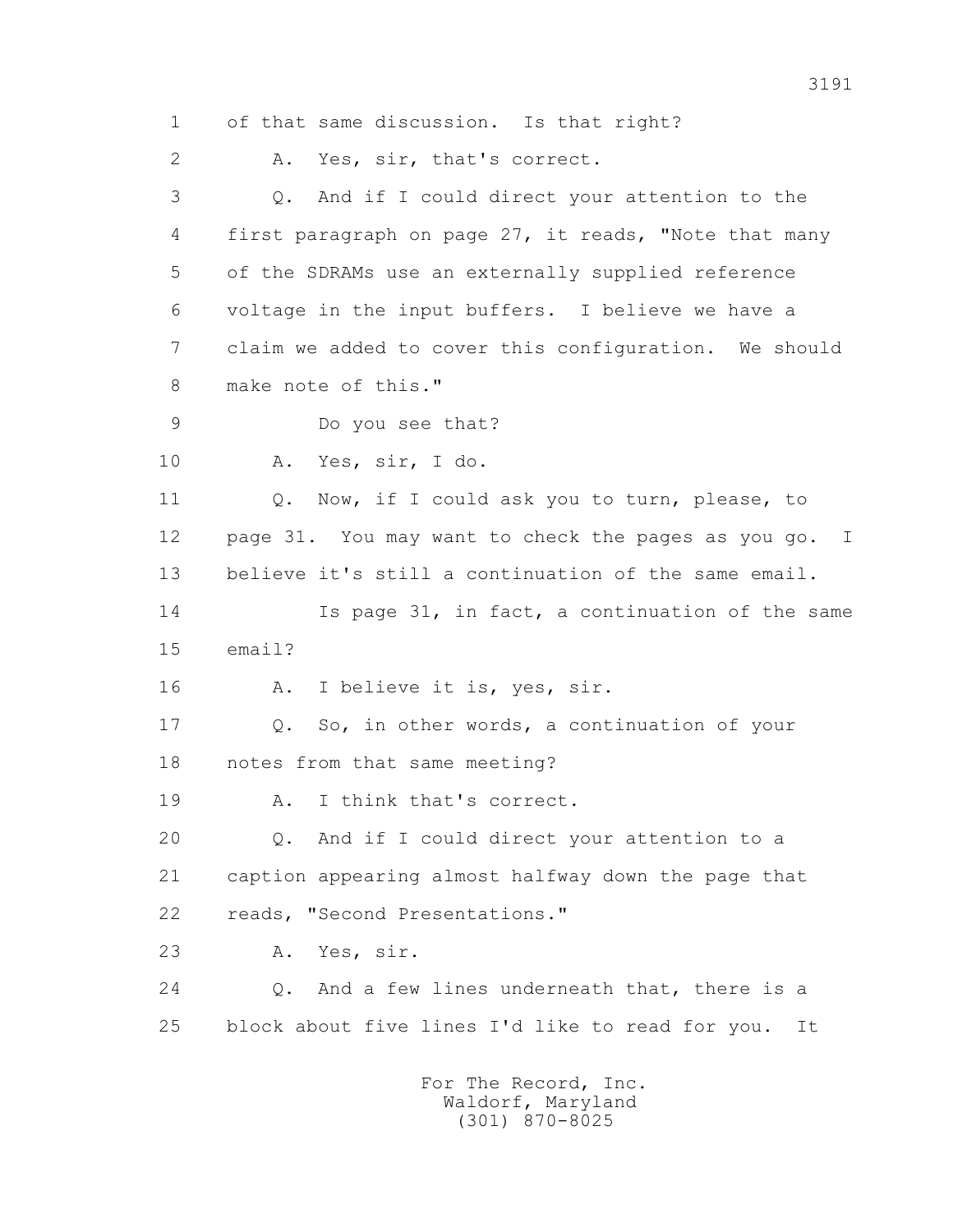1 begins, "Again." Do you see that?

 2 That section reads, "Again, we need to check 3 claims about DRAM with input receivers using an 4 external supplied reference voltage. We may be able to 5 slow down or stop (or at least collect from) all of the 6 CTT, GTL and HSTL devices if this claim is allowed. 7 (Allen, I believe this was one of the claims you, 8 Lester, Tracy and I wrote up in late '91, right?)." 9 Do you see that? 10 A. Yes, sir, I do. 11 0. Now, the Allen that you were referring to there 12 is vice president Allen Roberts? 13 A. That's correct. 14 0. And Lester is Mr. Lester Vincent? 15 A. That's also correct. 16 Q. Who is Tracy? 17 A. Tracy -- I believe her name was Tracy Hurt or 18 Tracy Hurst. 19 JUDGE McGUIRE: All right, I would like to 20 inquire here for the Court's clarity again, could you 21 explain to me what a CTT, GTL and HSTL are, Mr. Crisp? 22 THE WITNESS: Your Honor, you're speaking to 23 me? 24 JUDGE McGUIRE: Yes, I am. 25 THE WITNESS: Oh, can you tell me -- it's very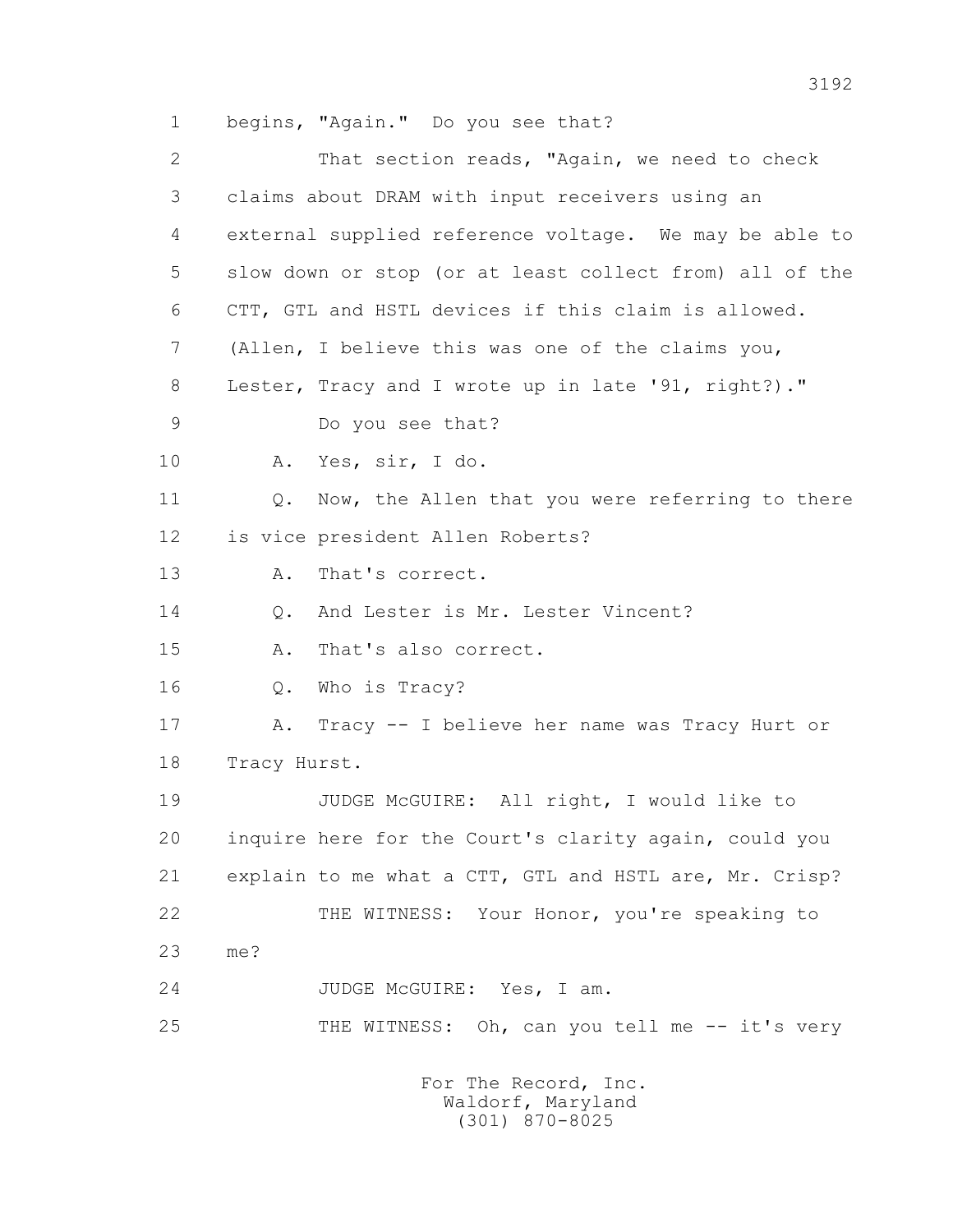1 technical, so could you give me an idea of what you're 2 looking for so I can --

 3 JUDGE McGUIRE: Well, I just want to know what 4 that is. I mean, what is CTT, GTL and HSTL? 5 THE WITNESS: Oh, those were acronyms for 6 signaling technologies that were just various different 7 either standards or proposals for standards. 8 JUDGE McGUIRE: Okay, all right, that's fine. 9 THE WITNESS: They were used on all sorts of 10 different kinds of chips. 11 JUDGE McGUIRE: All right, thank you. 12 All right, Mr. Oliver, you may proceed. 13 BY MR. OLIVER: 14 Q. So, in other words, Mr. Crisp, just to be 15 clear, at this JEDEC meeting of May 27th, 1994, you 16 wrote an email back to Rambus noting two separate 17 points in the proceedings involving external supplied 18 reference voltage. Is that right? 19 A. Well, I wrote the email back to myself and Mr. 20 Johnson, so if you call that Rambus, then sure, it was 21 Rambus, but yes, it was mentioned twice. 22 Q. Well, the second passage that I've read to you 23 appears to be addressed to Allen Roberts. Isn't that 24 right? 25 A. Yes, sir, it is.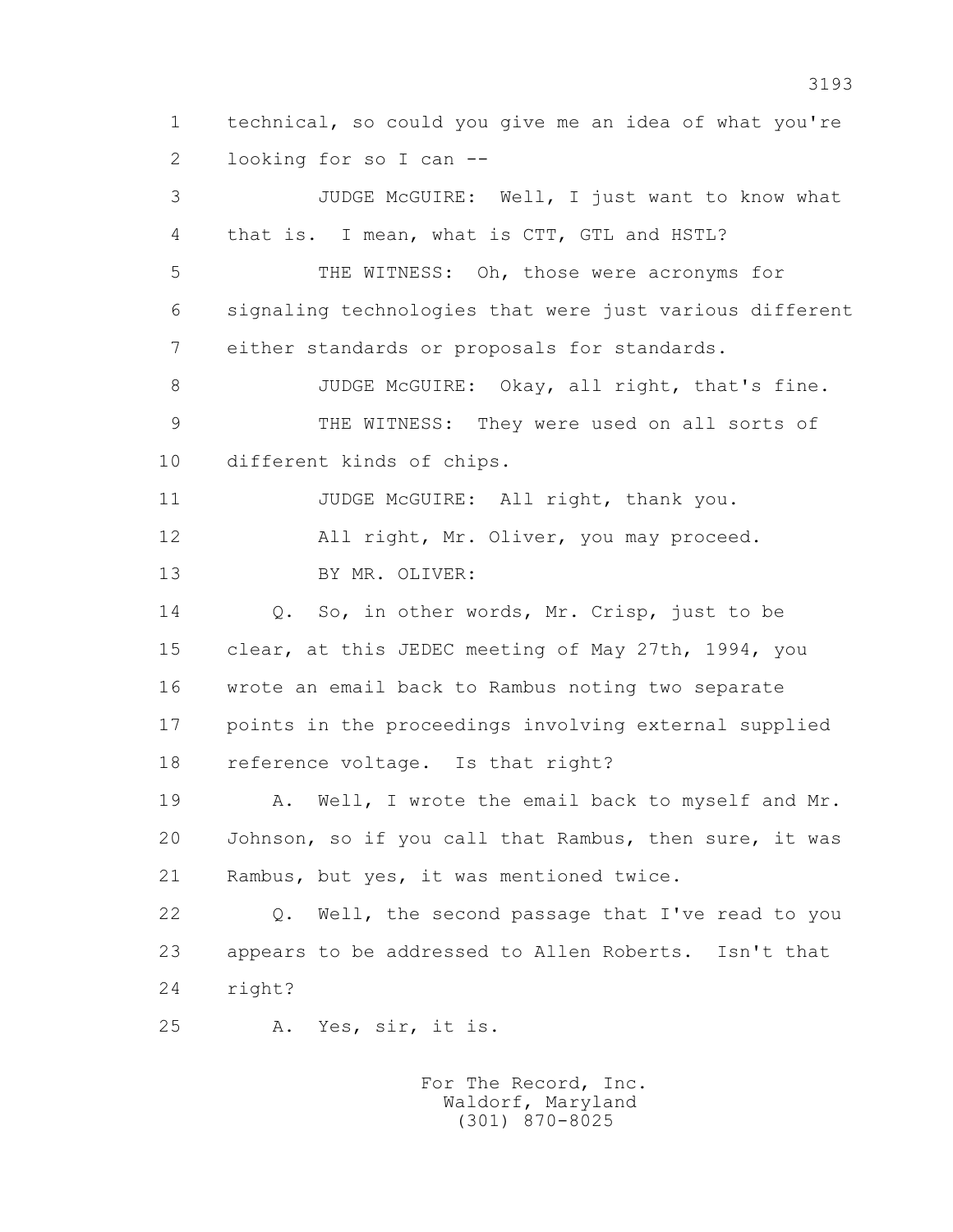1 Q. So, it was your understanding that at least 2 Allen Roberts would also see this email. Is that 3 right?

 4 A. It must have been. I don't really remember. 5 Q. In any event, the first of the occasions which 6 external supplied reference voltage arose was during 7 the tabulation of the ballots. Is that right?

8 A. I -- I don't remember if that was the first 9 time I'd seen that.

 10 Q. With respect to this email, the first passage 11 that we just looked at at the top of page 27.

 12 A. Let me look at that again, sir. Yes, sir, I 13 think that was the first time it had come up in that 14 meeting.

 15 Q. Now, you never informed JEDEC at this meeting 16 that you had worked on claims relating to externally 17 supplied reference voltage, did you?

18 A. Yes, that's correct.

 19 Q. You never informed JEDEC that Rambus might be 20 able to slow down or stop or at least collect from 21 various devices relating to externally supplied 22 reference voltage if the claim is allowed, did you? 23 A. That's also correct.

24 MR. OLIVER: May I approach, Your Honor? 25 JUDGE McGUIRE: Yes.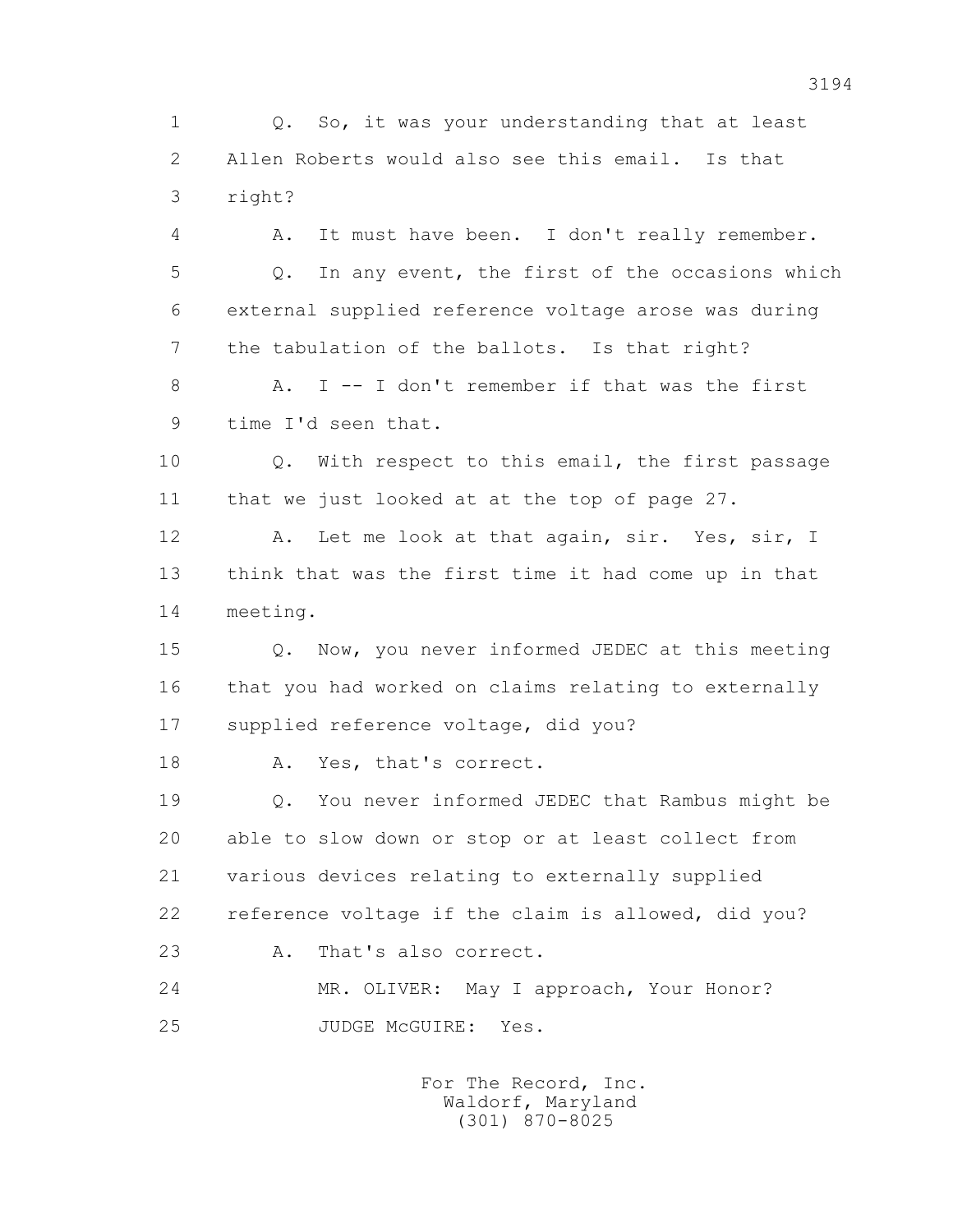1 BY MR. OLIVER:

 2 Q. Mr. Crisp, I've handed you a document marked 3 CX-746. It consists of a handwritten note, copy, Rick, 4 Fred, Dillon. Original, arrow, Allen. This is 5 Lester's attempt to either work or write the claims for 6 the MOST/SDRAM defense. Please comment. Allen." 7 Attached to that is a letter from Scott Griffin 8 of Blakely Sokoloff. "Enclosed for your review is a 9 draft of a Preliminary Amendment for the 10 above-identified patent application," followed on page 11 3 by a document captioned Preliminary Amendment, 12 stamped "Draft" at the top. 13 I would like to direct your attention to a 14 couple portions of this document and ask you some 15 questions. 16 MR. PERRY: Your Honor, I notice Mr. Crisp was 17 not copied on this. May I suggest that there be a 18 foundation laid before he goes to it and starts asking 19 questions? 20 JUDGE McGUIRE: All right, so noted, Mr. Perry. 21 BY MR. OLIVER: 22 Q. Mr. Crisp, if I could ask you to turn first to 23 page 4, I'd like to direct your attention to claim 24 number 151 appearing at the bottom of that page and 25 carrying over to the top of page 5. The claim reads,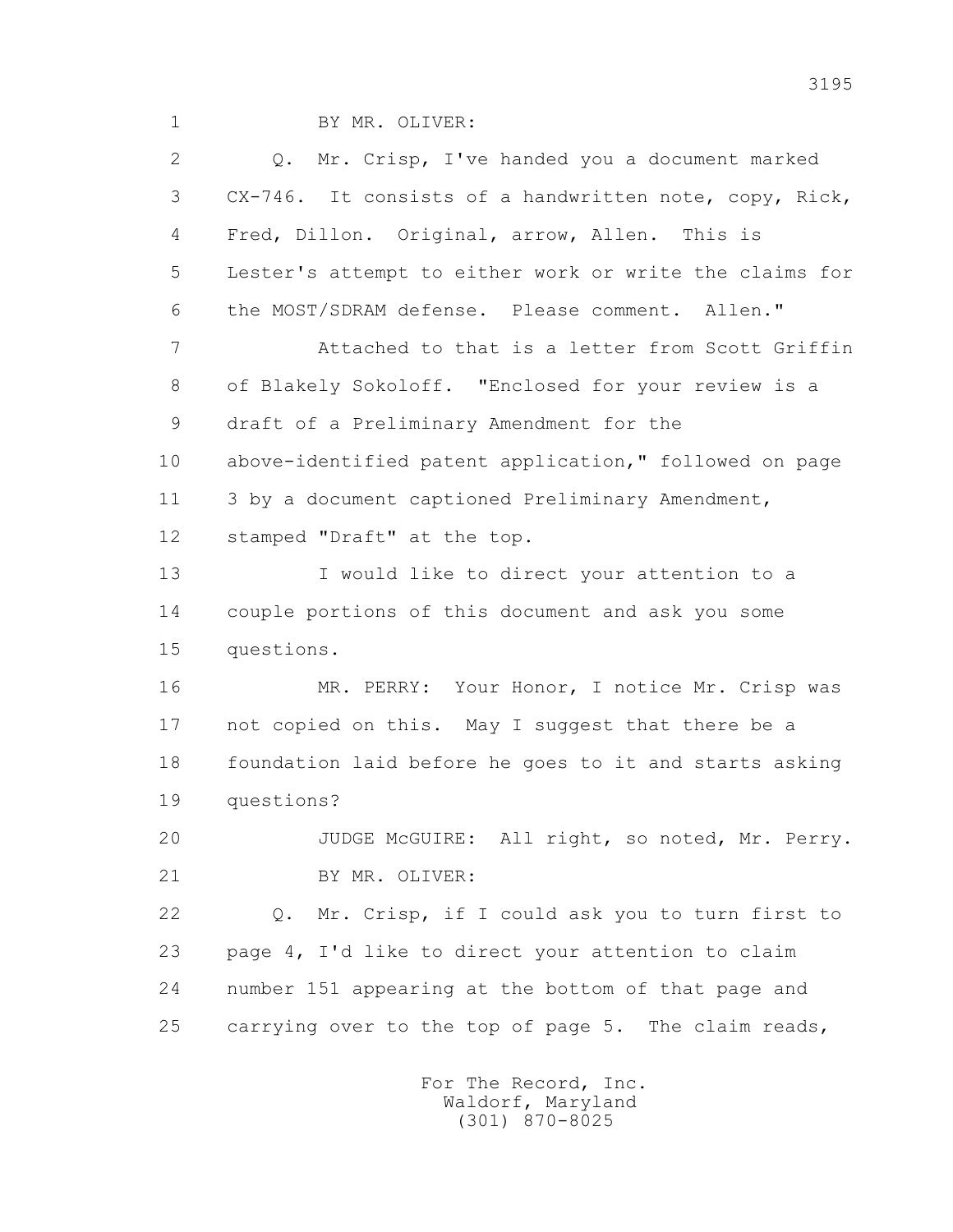1 "A dynamic random access memory (DRAM) capable of being 2 coupled to a bus, the DRAM comprising: A first circuit 3 for generating a clock signal; a conductor for coupling 4 the DRAM to the bus; and a receiver circuit coupled to 5 the conductor and the first circuit. The receiver 6 circuit for latching information received from the," 7 continuing at the top of page 5, "conductor in response 8 to a rising edge of the clock signal and a falling edge 9 of the clock signal."

10 Do you see that?

11 A. Yes, sir, I do.

 12 Q. Now, in or about August of 1994, do you recall 13 having any discussions with vice president Roberts 14 concerning claims involving a rising and falling edge 15 of the clock signal?

16 A. Regarding the what, the clock signal?

17 Q. Let me restate the question.

18 A. Thank you.

19 0. In or about -- excuse me.

20 I apologize, Your Honor.

21 JUDGE McGUIRE: That's all right.

22 BY MR. OLIVER:

 23 Q. Mr. Crisp, in or about August of 1994, do you 24 recall having any conversations with vice president 25 Roberts concerning claims to be added to Rambus'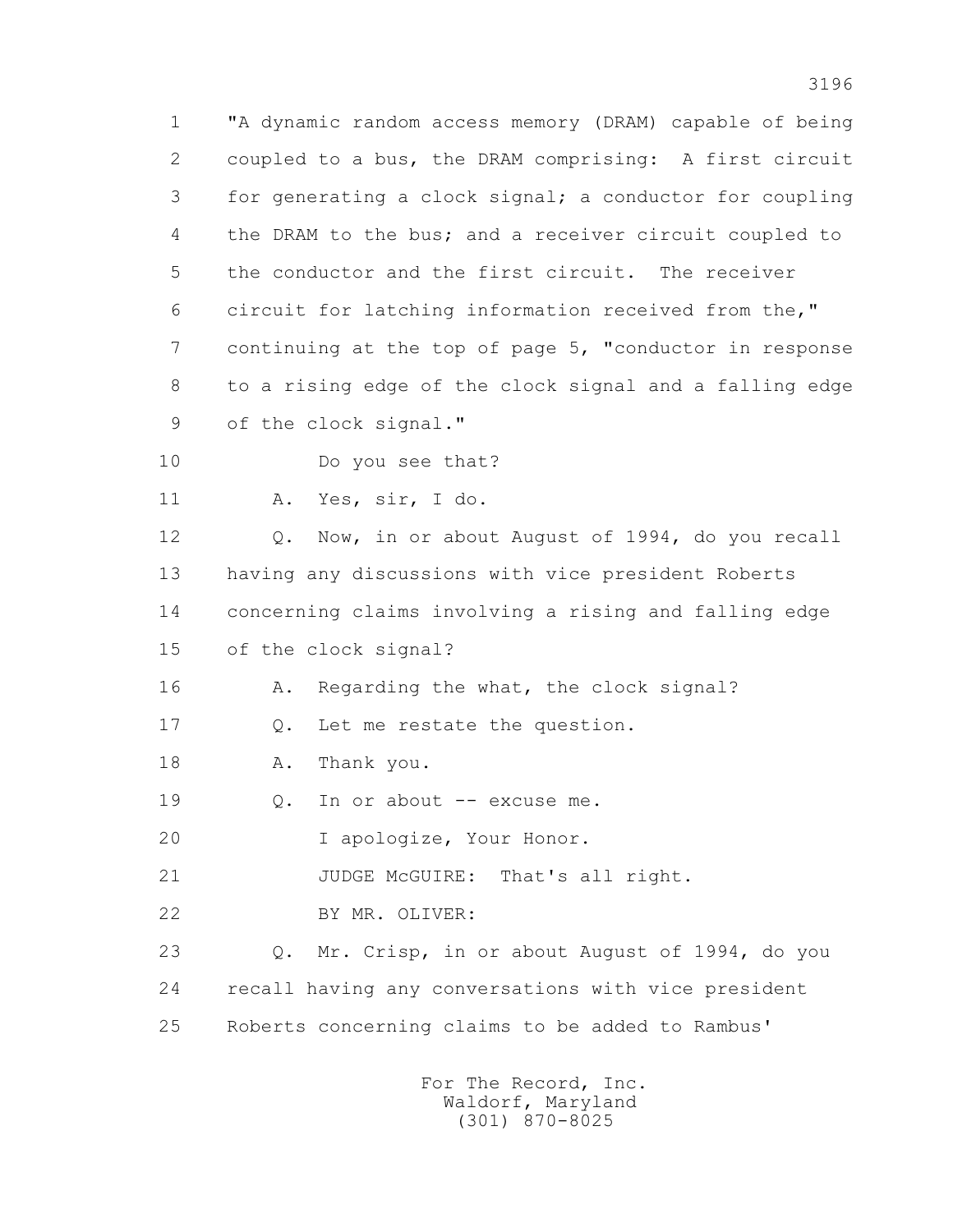1 pending patent applications relating to use of a rising 2 edge and a falling edge of a clock signal?

3 A. No, sir, I don't.

 4 Q. If I could ask you to turn, please, to page 9, 5 I'd like to direct your attention to claim 167. This 6 claim carries over to page 10, but I'll only be 7 focusing on a portion of it.

 8 Claim 167 reads, "A dynamic random access 9 memory (DRAM) comprising an array of memory cells 10 connected in rows and columns, the array of memory 11 cells corresponding to a range of addresses, wherein 12 the array of memory cells is subdivided into a 13 plurality of memory sections, each of the memory 14 sections being assigned a portion of the range of 15 addresses," then it continues.

16 Do you see that?

17 A. Yes, sir, I do.

 18 Q. Do you recall in or about August of 1994 having 19 any conversations with vice president Roberts with 20 respect to claims to be added to Rambus' pending patent 21 applications regarding use of arrays of memory cells 22 subdivided into sections?

23 A. No, sir, I don't.

 24 Q. All right, let me ask you if you could turn, 25 please, to page 10, and let me direct your attention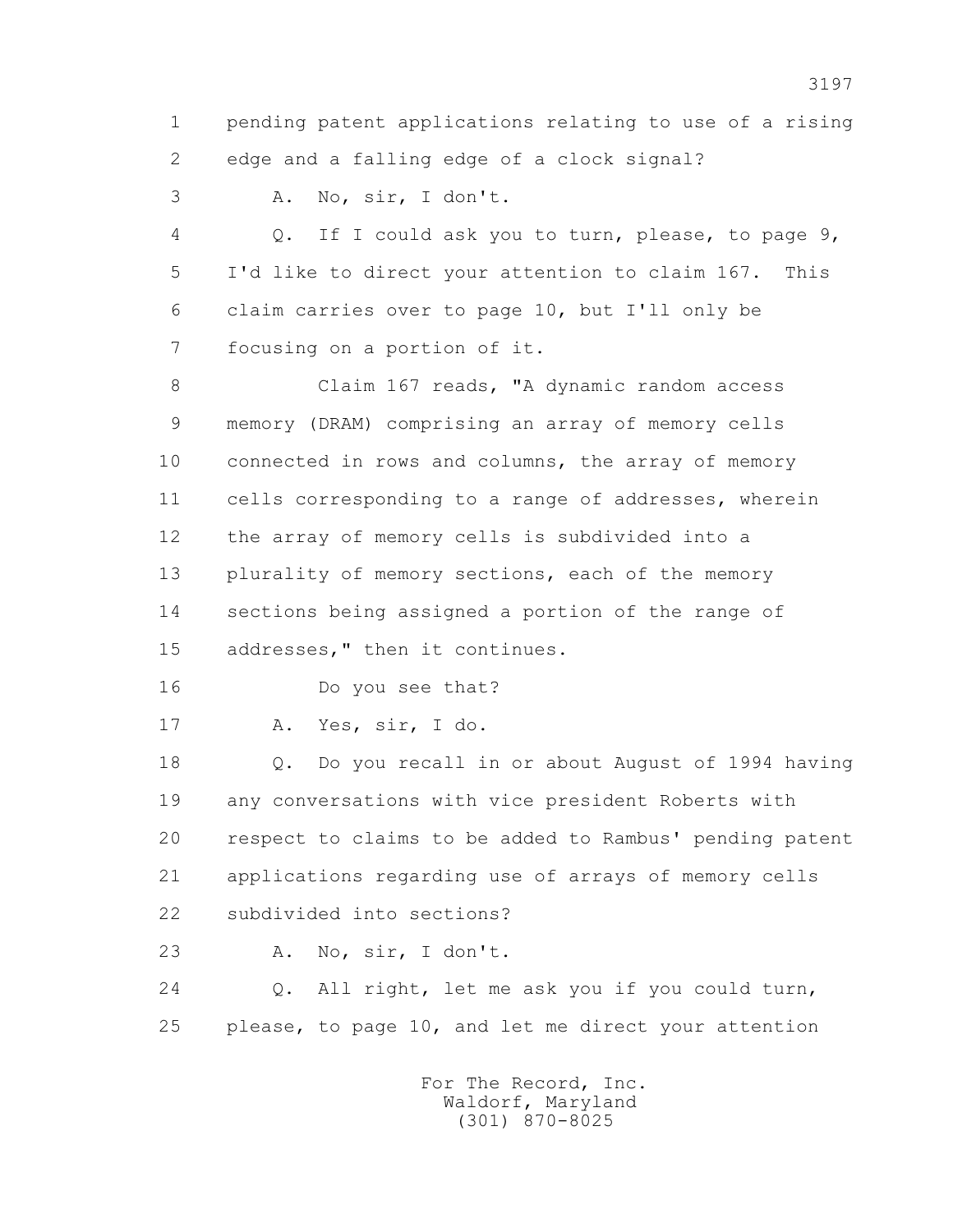2 this is a dependent claim. Do you have that, Mr. 3 Crisp? 4 A. Yes, sir, I do. 5 Q. Claim 171 reads, "The DRAM of claim 170, 6 wherein sense amps coupled to columns of a first memory 7 section are for selectively precharging the columns of 8 the first memory section to a value intermediate to 9 logical 0 and 1 when an access mode for the first 10 memory section is a normal mode." 11 Do you see that? 12 A. Yes, sir, I do. 13 Q. In or about August of 1994, do you recall 14 having any discussions with vice president Roberts with 15 respect to claims to be added to Rambus' pending patent 16 applications with respect to use of selectively 17 precharging columns? 18 A. No, sir, I don't. 19 Q. Mr. Crisp, let me direct your attention to the 20 first page of CX-746. Again, Mr. Roberts' statement, 21 "This is Lester's attempt to work," or write, "the 22 claims for the MOST/SDRAM defense." 23 Do you see that? 24 A. Yes, sir, I do. 25 Q. Do you recall having any discussions with vice For The Record, Inc. Waldorf, Maryland (301) 870-8025

1 specifically to claim number 171, and you'll see that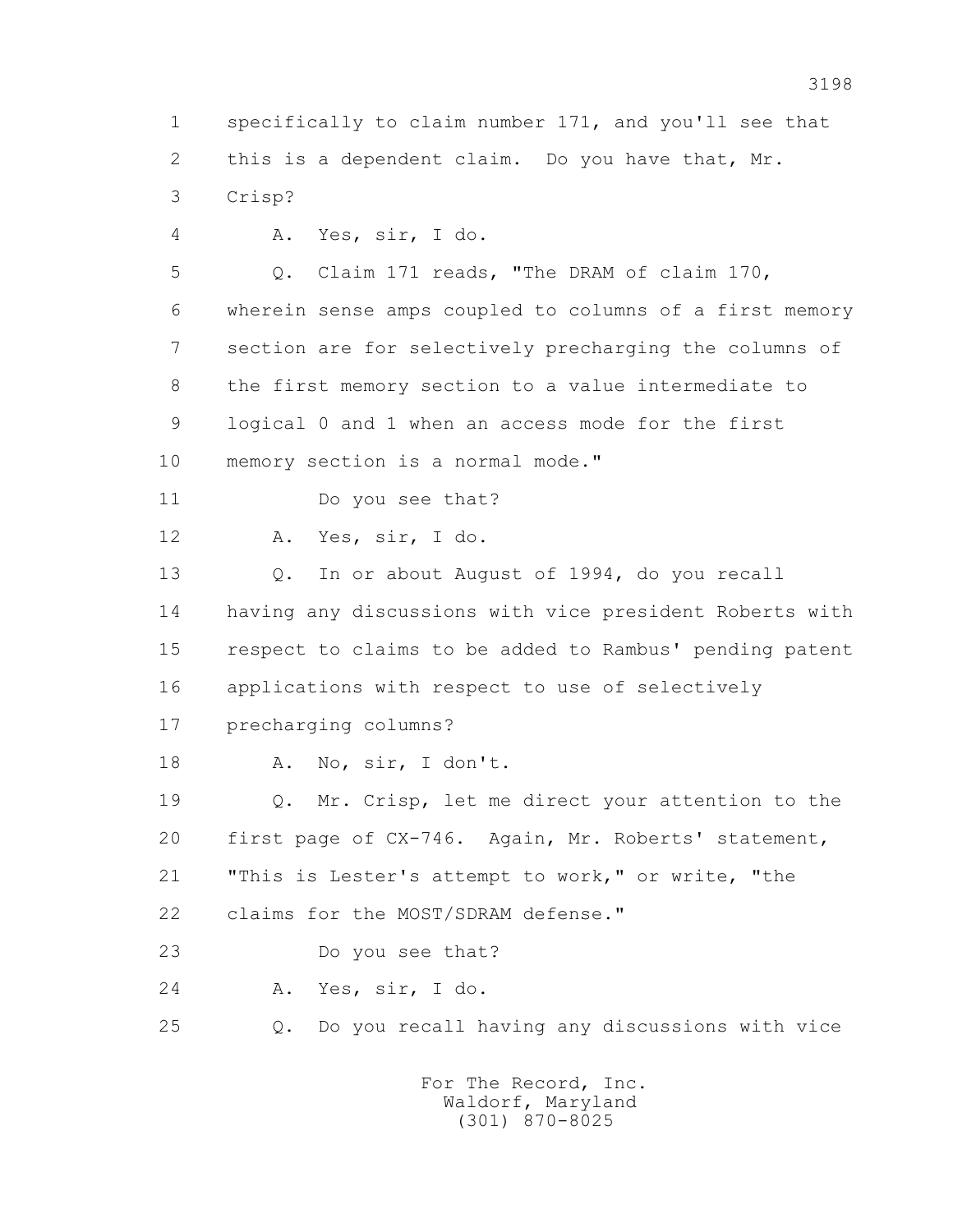1 president Roberts in or about August of 1994 concerning 2 Mr. Vincent's attempts to write claims for the SDRAM 3 defense? 4 A. No, sir, I don't. 5 Q. Now, Mr. Crisp, you attended the next regularly 6 scheduled JEDEC meeting in September of 1994, right? 7 A. I'm not certain of the date, sir. 8 MR. OLIVER: May I approach, Your Honor? 9 JUDGE McGUIRE: Yes. 10 BY MR. OLIVER: 11 Q. Mr. Crisp, I've handed you a document marked 12 JX-21. These are the minutes from the September 13, 13 1994 JC-42.3 subcommittee meeting. Now, Mr. Crisp, do 14 you recall whether you attended this meeting? 15 A. Yes, I do. 16 Q. Did you attend this meeting? 17 A. Yes, I did. 18 Q. Now, again, at this meeting, Mr. Townsend 19 presented the JEDEC patent policy, didn't he? 20 A. I don't remember. 21 Q. If I could ask you to turn to page 4, item 22 number 4, Patent Presentation. Do you see that? 23 A. Yes, sir, I do. 24 Q. "Mr. Townsend presented the patent policies 25 (see Attachment A). Various news articles relating to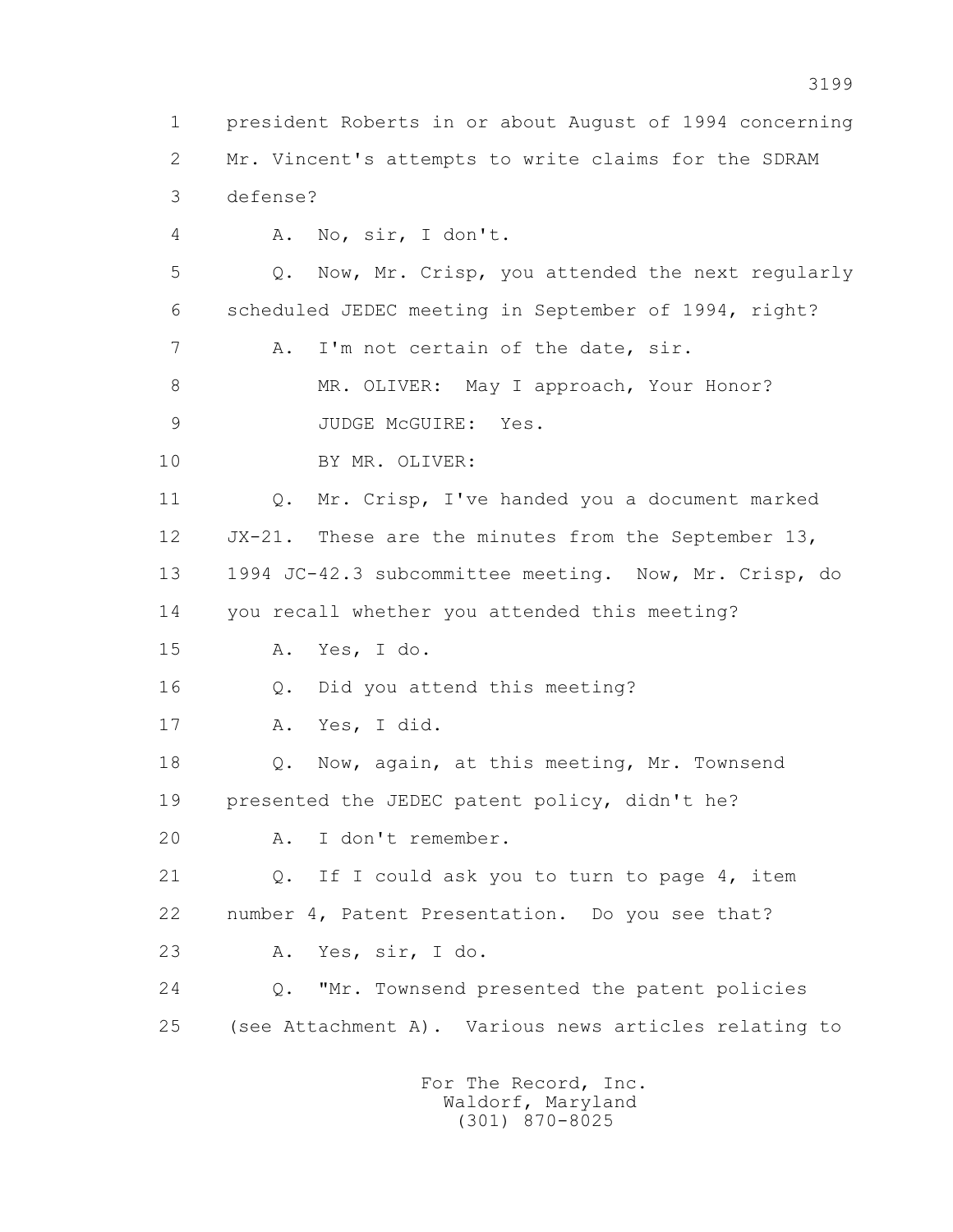1 patents were shown (see Attachment B)." 2 Do you see that? 3 A. Yes, I do. 4 Q. Does that refresh your recollection that Mr. 5 Townsend showed the JEDEC patent policy at this 6 meeting? 7 A. Yes, it does. 8 Q. Now, Mr. Crisp, if I could ask you to turn, 9 please, to page 86, this is a page that bears the 10 handwritten caption Attachment AA, and turned sideways, 11 the lower right-hand corner, NEC, and across the top, 12 About Mode "Number of Banks." 13 Do you see that? 14 A. Yes, I do. 15 Q. Now, you recognize this is a presentation made 16 by NEC that you observed at this JEDEC meeting? 17 A. Yes, sir. 18 Q. Let's skip ahead, if we could, to page 91. 19 This is a page with the caption PLL Enable Mode, and 20 underneath that, "On-Chip-PLL Improves Access Time," 21 and underneath that two diagrams, on the left-hand 22 side, "Without PLL," and on the right-hand side, "With 23 PLL." 24 Do you see that? 25 A. Yes, sir, I do. For The Record, Inc. Waldorf, Maryland

(301) 870-8025

## 3200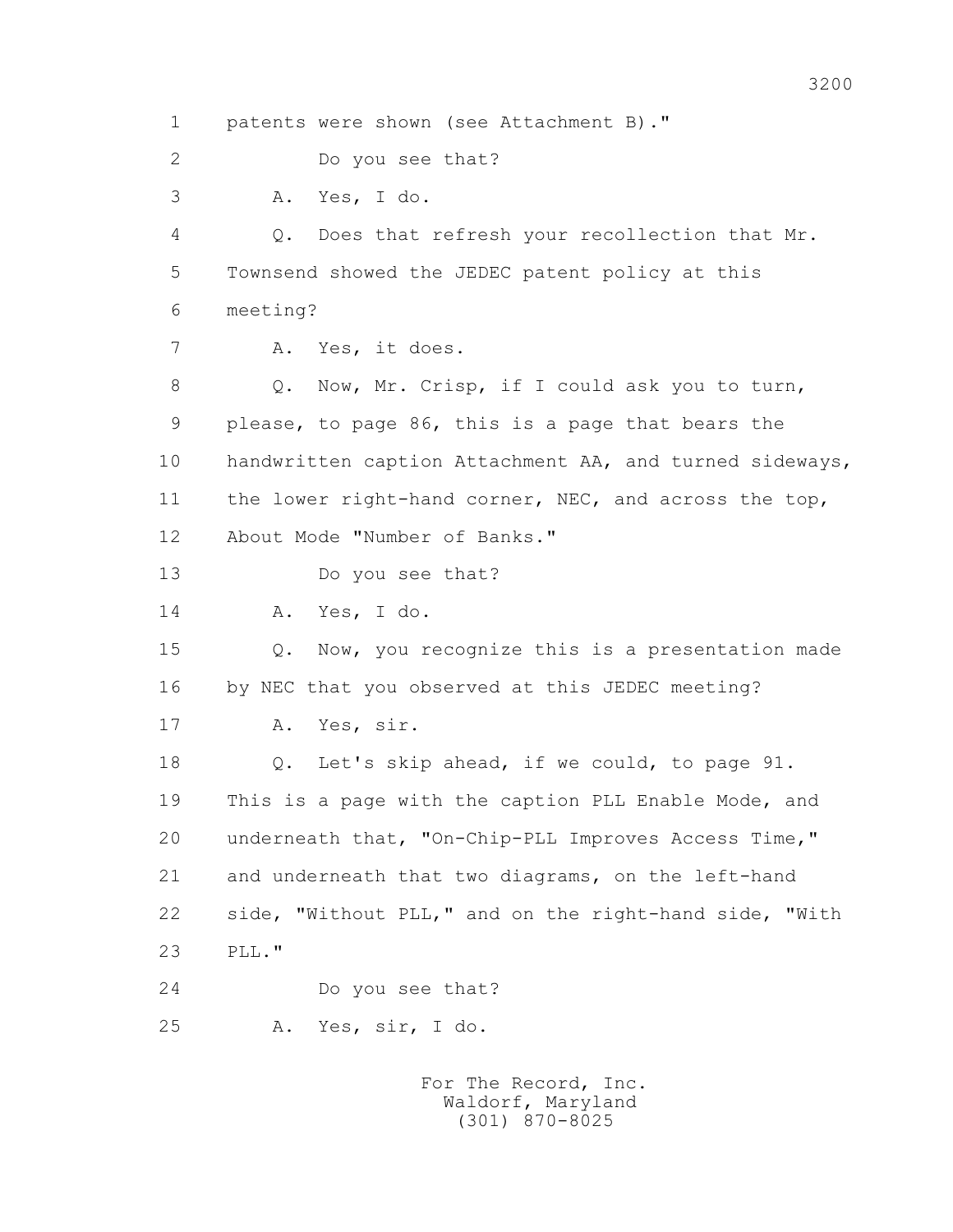1 0. Now, you recognize this as part of the NEC 2 presentation that you observed at the September 1994 3 JEDEC meeting?

4 A. Yes, sir.

5 Q. We can set this aside now.

 6 If I could ask you to locate again CX-711 in 7 front of you, that's the 200-page collection of emails. 8 If I could ask you to turn within CX-711, please, to 9 page 36. If I could direct your attention to the 10 portion towards the top of the page, there's a short 11 space, and there's a line, "From," with a series of 12 question marks.

13 Do you see that?

14 A. Yes, sir, I do.

 15 Q. And if you could look at the series of lines 16 following that, that indicates that this is an email 17 from you to the executive group and the marketing group 18 at Rambus dated September 14, 1994. Is that right?

19 A. Yes, sir, that's right.

 20 Q. And again, the executive grouping at this time 21 would have included CEO Geoff Tate, vice president 22 Allen Roberts and vice president David Mooring, among 23 others, right?

24 A. Yes, sir, that is correct.

25 Q. And this is an email that you wrote from the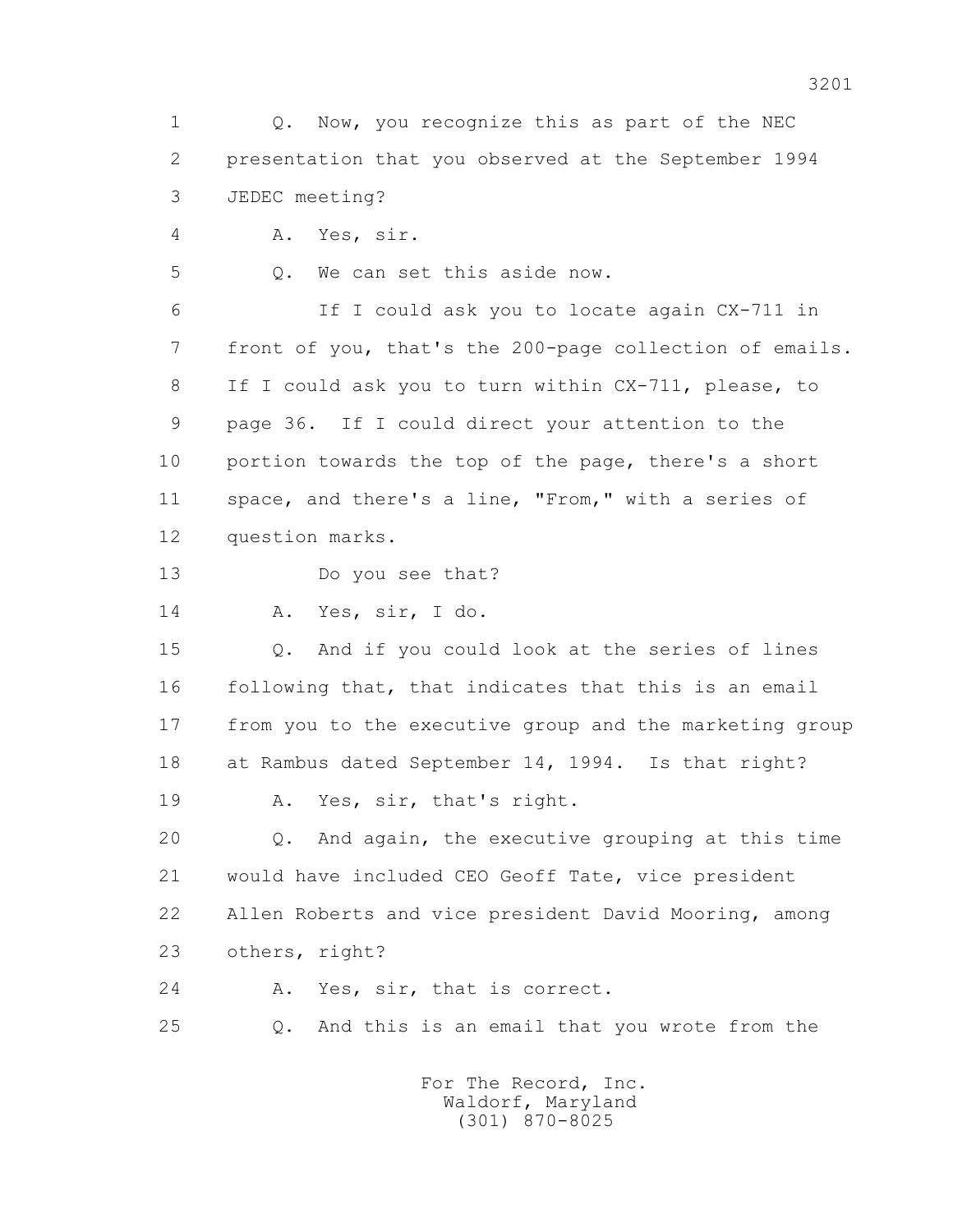1 JEDEC meeting, right?

2 A. Yes, sir.

 3 Q. JEDEC number 3 is the third set of notes that 4 you wrote from this particular JEDEC meeting? 5 A. I'm not sure about that, but that's what it 6 says. 7 Q. Okay. In the Subject line, right after JEDEC 8 number 3, all caps, "NEC PROPOSES PLL ON SDRAM!!!," 9 three exclamation points. 10 Do you see that? 11 A. Yes, sir, I do. 12 Q. If I could direct your attention about ten 13 lines further down, it's a line beginning with seven or 14 eight stars. Do you see that? 15 A. Yes, sir, I do. 16 Q. "The big news here is the inclusion of a PLL 17 enable mode option," followed by several more stars. 18 Do you see that? 19 A. Yes, sir, I do. 20 Q. And then you go on to describe some other 21 features, right? 22 A. Yes, sir, that's correct. 23 Q. And then if you look another eight or so lines 24 further down, some more stars, do you see, "The PLL 25 mode," followed by more stars? Do you see that?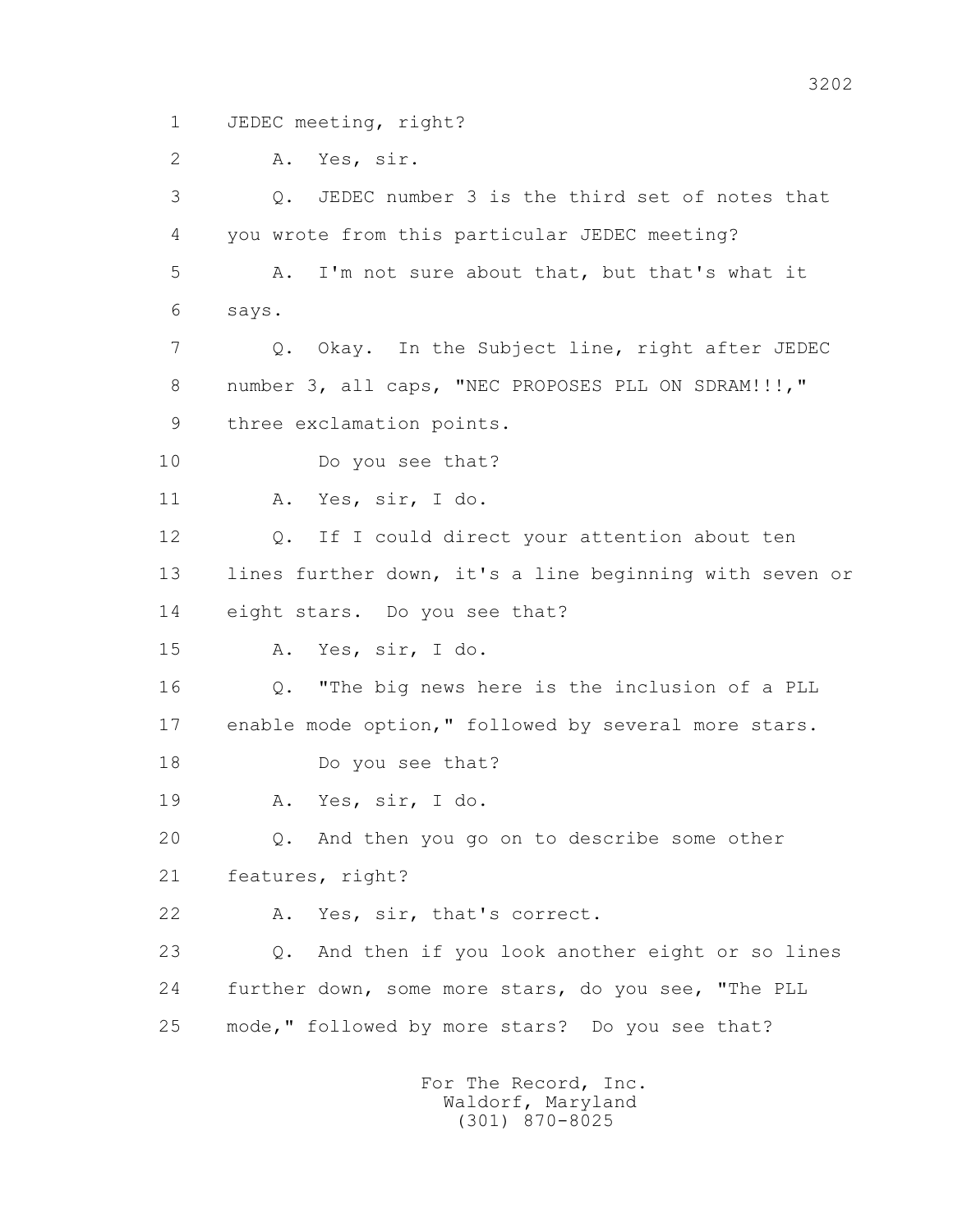1 A. Yes, sir, I do.

2 0. And the line underneath that, "They plan on 3 putting a PLL on board their SDRAMs." 4 Do you see that? 5 A. Yes, I do. 6 Q. Now, if I could direct your attention down to 7 the next to last line, and it carries over, the last 8 two lines on this page, "Obviously we need to think 9 about our position on this for potential discussion 10 with NEC regarding patent issues here." 11 Do you see that? 12 A. Yes, sir, I do. 13 Q. NEC, again, is the company that was making this 14 presentation, right? 15 A. That's correct. 16 Q. And then if we could look at the top of page 17 37, please. 18 A. Yes. 19 0. Again, more stars, the top couple of lines, "I 20 believe that we have now seen that others are seriously 21 planning inclusion of PLLs on board SDRAMs." 22 Do you see that? 23 A. Yes, I do. 24 Q. And then the last line of that paragraph, "What 25 is the exact status of the patent with the PLL claim?"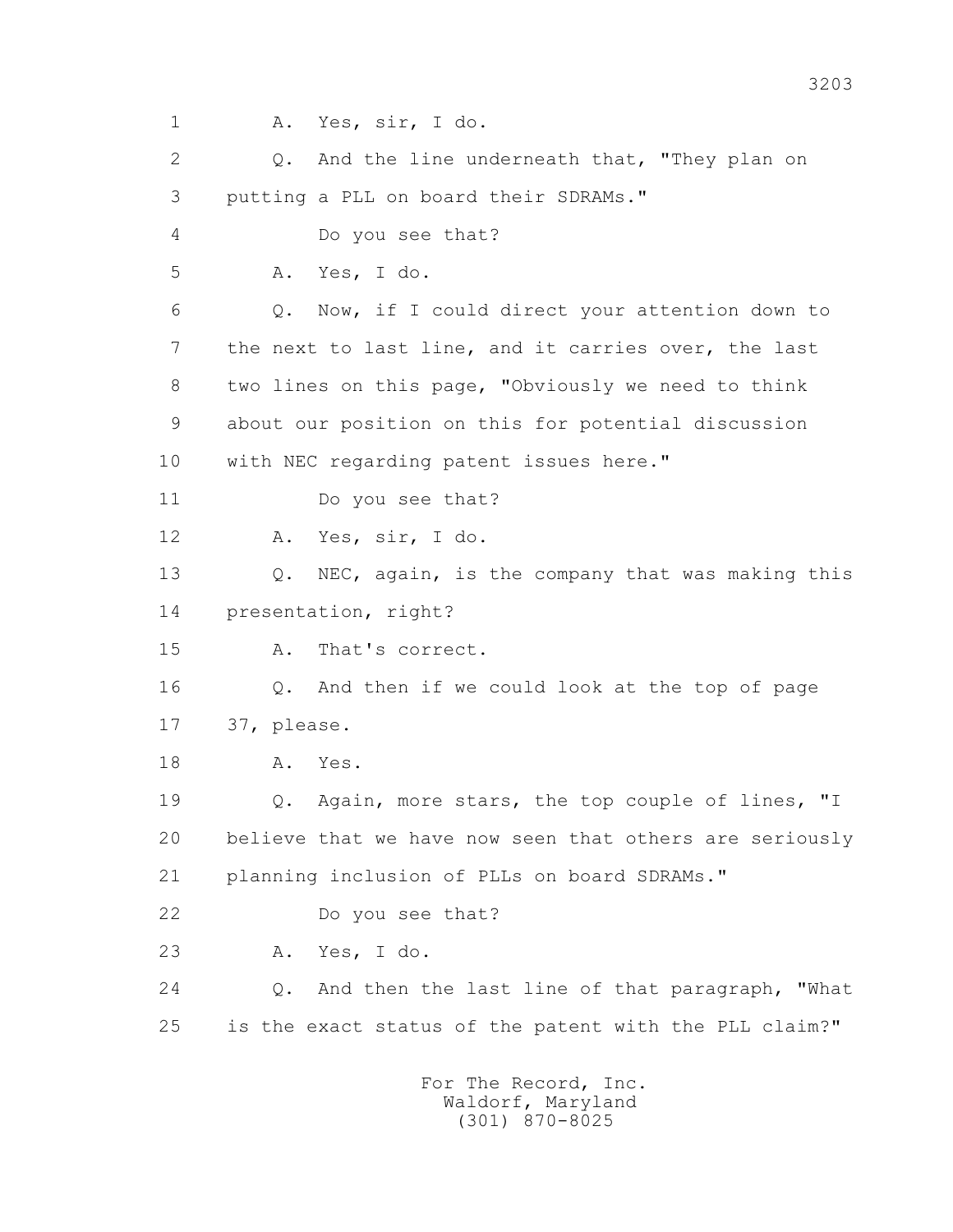1 Do you see that?

2 A. Yes, I do.

 3 Q. And although you used the word "patent" in that 4 sentence, you actually were referring to a patent 5 application. Is that right?

6 A. That's probably true.

 7 Q. That is, you were asking what is the status of 8 the pending patent application that contained the PLL 9 claim, right?

 10 A. Well, it was really -- I guess I wasn't even 11 sure if we had an application filed yet, but that's 12 what my concern was about roughly.

 13 Q. Well, do you recall in September of 1992 you 14 met with Mr. Lester Vincent, and you discussed claims 15 relating to PLL, right?

 16 A. I'm not sure about the date. I think we did 17 discuss yesterday that I had such a discussion with Mr. 18 Vincent. Again, I don't remember the date.

 19 Q. And you recall in your email exchange with Mr. 20 Fred Ware in February of 1993 that PLLs was one of the 21 items on your list?

 22 A. Something related to PLLs, yes, I do recall 23 that.

 24 Q. And do you recall that in Fred Ware's email of 25 June 18, 1993 that we looked at, in fact, earlier this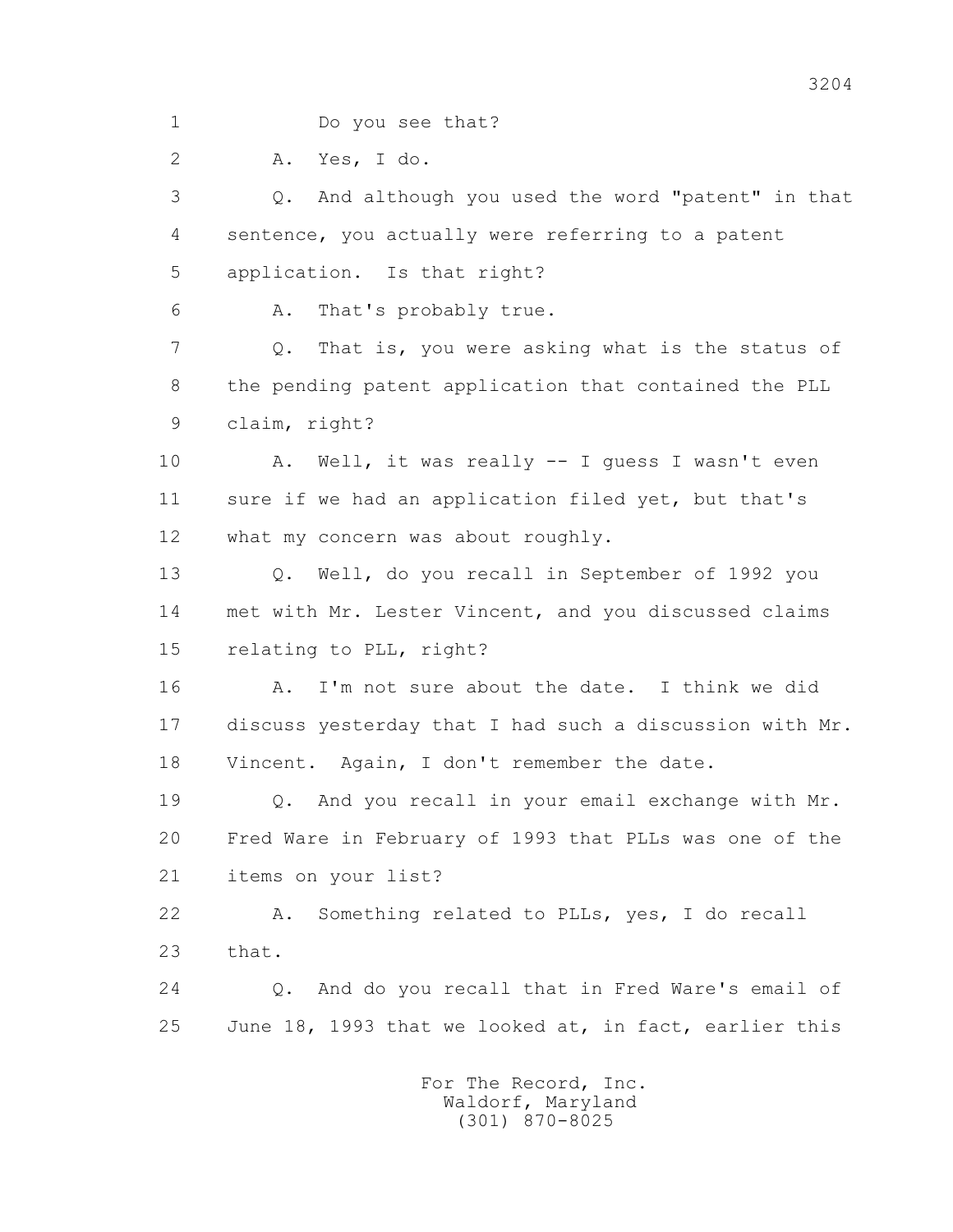1 morning, that one of the items on this list also 2 related to PLLs? Do you recall that? 3 A. I think that's right, yes. 4 Q. And do you recall we also saw a letter that 5 Lester Vincent had written to you dated June 30, 1993 6 enclosing a copy of the application that he had filed? 7 MR. PERRY: Your Honor, I believe that 8 misstates the evidence if he's referring to -- if he's 9 referring to the same document I think he is. I may be 10 wrong. 11 JUDGE McGUIRE: Mr. Oliver, do you want to 12 respond to that? 13 MR. OLIVER: Your Honor, I can withdraw that 14 question and go back and find the documents. 15 JUDGE McGUIRE: Okay. 16 MR. OLIVER: Could we have just a moment, Your 17 Honor? 18 JUDGE McGUIRE: Yes, go ahead. 19 MR. PERRY: Maybe you could just show it to me, 20 because I might have a different one in mind. 21 (Counsel conferring.) 22 JUDGE McGUIRE: Then, Mr. Perry, do you still 23 have any problems? 24 MR. PERRY: As framed, it just says it's an 25 application, and I'm fine with that.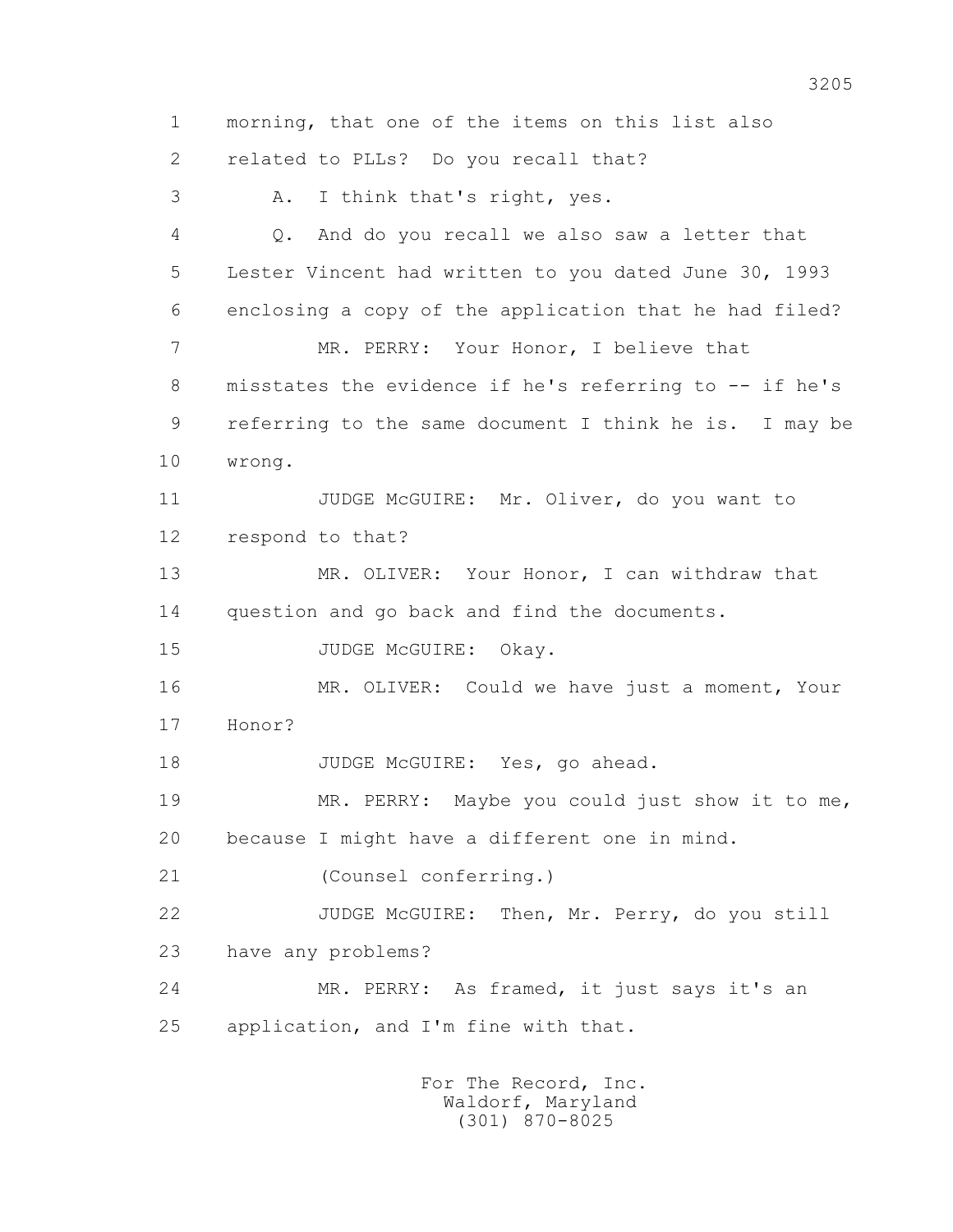1 JUDGE McGUIRE: Okay. All right, Mr. Oliver, 2 you may proceed.

 3 MR. OLIVER: Your Honor, perhaps if I could 4 approach the witness, I could show him the documents 5 and refresh his recollection. 6 JUDGE McGUIRE: Go ahead. 7 BY MR. OLIVER: 8 Q. Mr. Crisp, I've handed you a document that's 9 marked as CX-1961 and CX-1457. Do you recognize that 10 as a cover letter sent to you by -- or copied to you by 11 Mr. Lester Vincent enclosing a copy of the '692 12 application filed in June of 1993? 13 A. I'm sorry, I don't recognize it. 14 0. You have no reason to doubt, though, that Mr. 15 Vincent did, in fact, send you a copy of the '692 16 application in June of 1993. Is that right? 17 A. That's correct. 18 MR. OLIVER: Your Honor, I've given the witness 19 my only copies. May I approach to retrieve those? 20 JUDGE McGUIRE: Yes, you can get it back. 21 MR. OLIVER: Thank you. 22 Thank you, Mr. Crisp. 23 Actually, Your Honor, I had omitted earlier to 24 move for admission of CX-1961 into evidence. 25 JUDGE McGUIRE: Objection?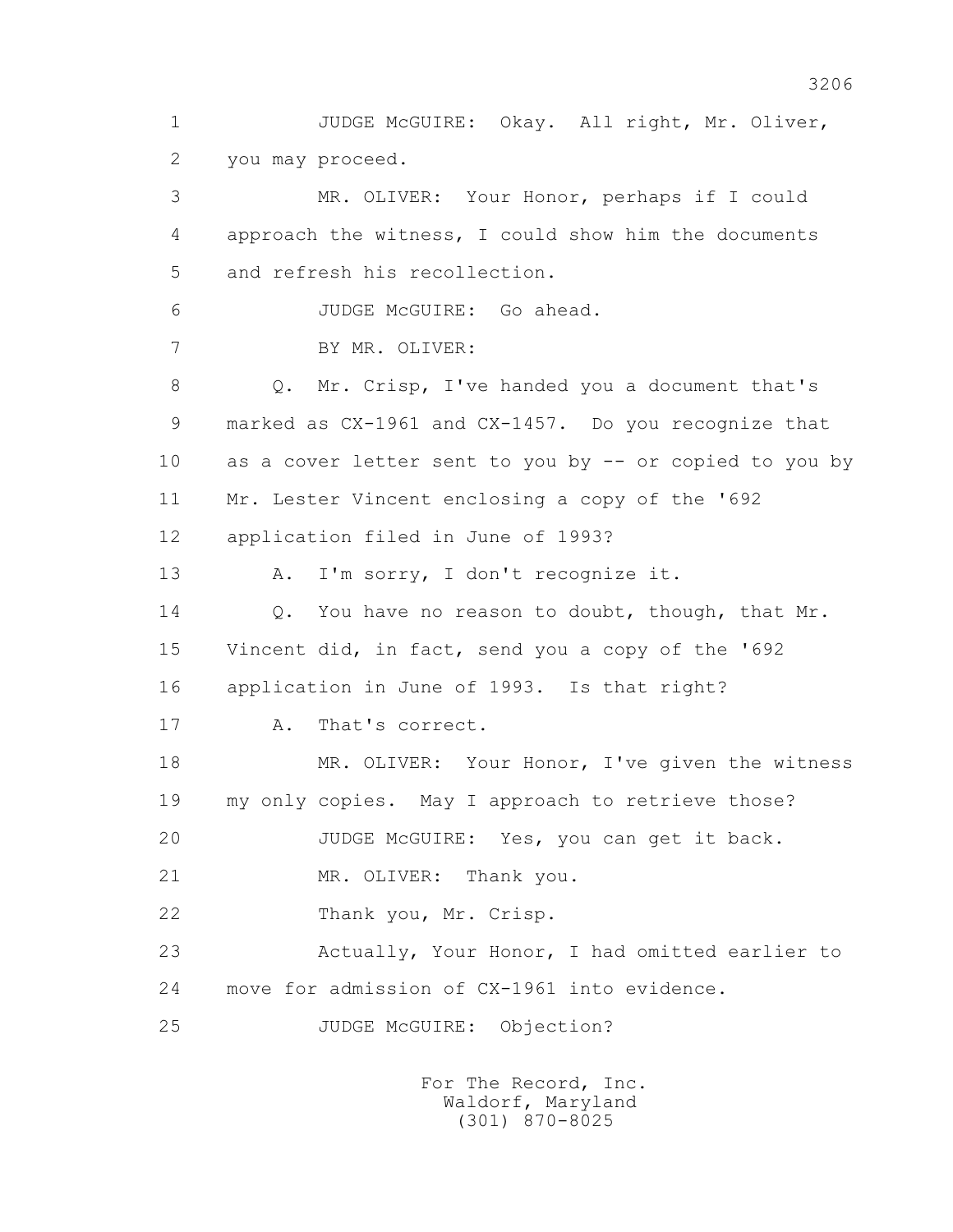1 MR. PERRY: No objection, Your Honor. 2 JUDGE McGUIRE: Entered. 3 (CX Exhibit Number 1961 was admitted into 4 evidence.) 5 BY MR. OLIVER: 6 Q. Mr. Crisp, just so that the record is clear, as 7 of the time that you wrote your email in September of 8 1994, the documents I've just shown you refresh your 9 recollection that you had had information with respect 10 to the amendment that Lester Vincent had filed in June 11 of 1993? 12 A. I'm sorry, could you ask the question again? 13 Q. Yes. Looking at your state of mind in 14 September of 1994 when you wrote the email, CX-711, 15 page 36 that we were just looking at, and my question 16 is whether the two documents I've just shown you, 17 CX-1961 and CX-1457, refresh your recollection that as 18 of September 1994, you, in fact, had knowledge that 19 Lester Vincent had filed the '692 application. 20 A. Oh, it doesn't -- it doesn't refresh my memory 21 of that. Sorry. 22 Q. Now, Mr. Crisp, when you wrote your email of 23 September 14, 1994, you actually considered the 24 possibility of bringing this patent issue up at JEDEC, 25 didn't you? For The Record, Inc.

 Waldorf, Maryland (301) 870-8025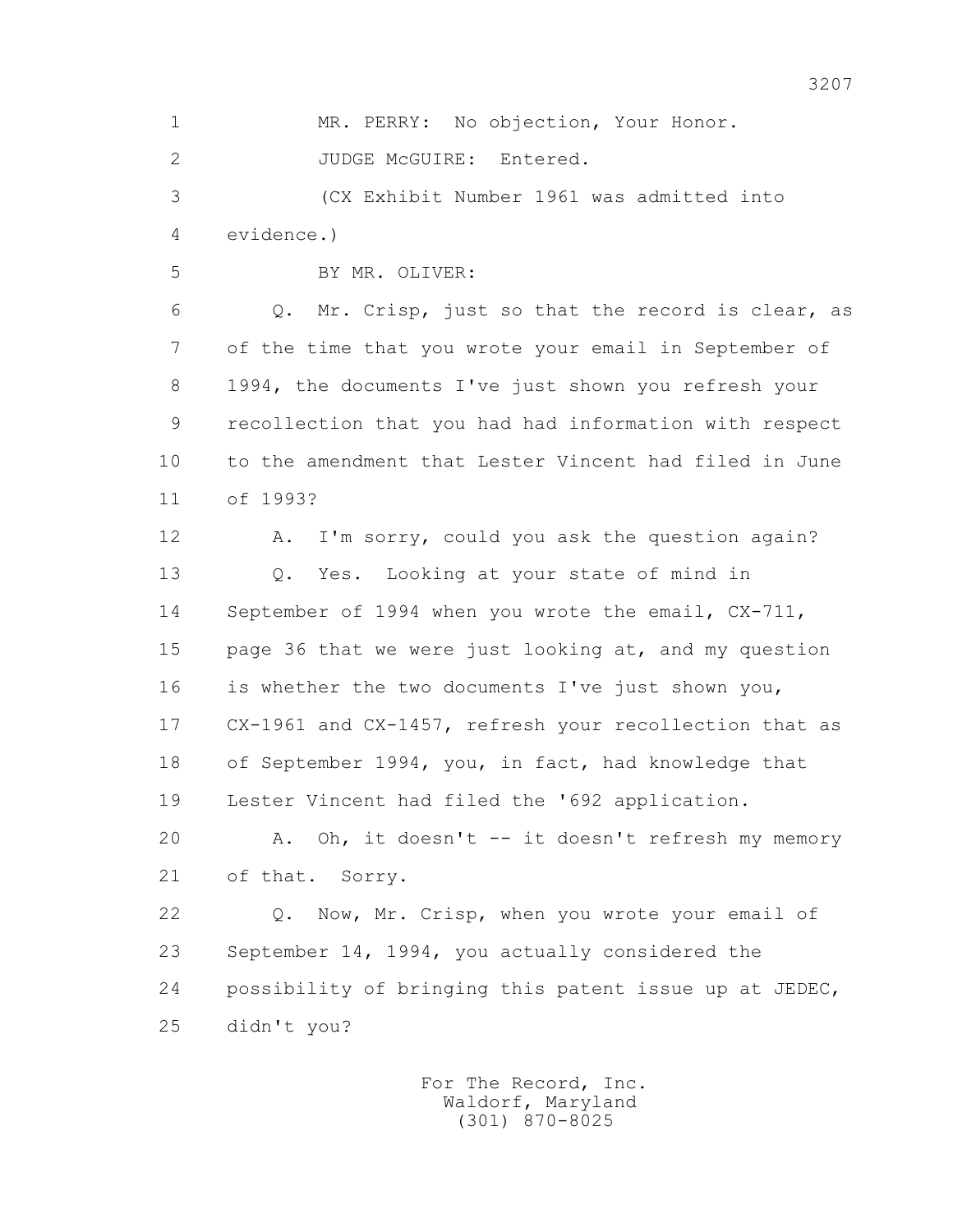1 A. I'm not really sure.

 2 Q. But in any event, you did not bring this patent 3 issue up at this September 1994 JEDEC meeting, did you? 4 A. I don't believe I did, no, sir. 5 Q. So, in other words, you did not say anything at 6 this JEDEC meeting concerning the patent application 7 that Rambus had on file at this time relating to PLLs. 8 Is that right? 9 A. I believe that's correct, yes. 10 Q. However, that very same day, you had further 11 correspondence with vice president Allen Roberts and 12 others concerning this same patent application. Isn't 13 that right? 14 A. I'm not certain of that. 15 MR. OLIVER: May I approach? 16 JUDGE McGUIRE: You may. 17 BY MR. OLIVER: 18 Q. Mr. Crisp, I've handed you a document marked 19 CX-757. Now, you recognize this as an email that you 20 sent to the Rambus executive group also on September 21 14, 1994? 22 A. Yes, sir, I do. 23 Q. Now, you recognize this as an email you sent 24 after the email we looked at just a moment ago. Is 25 that right?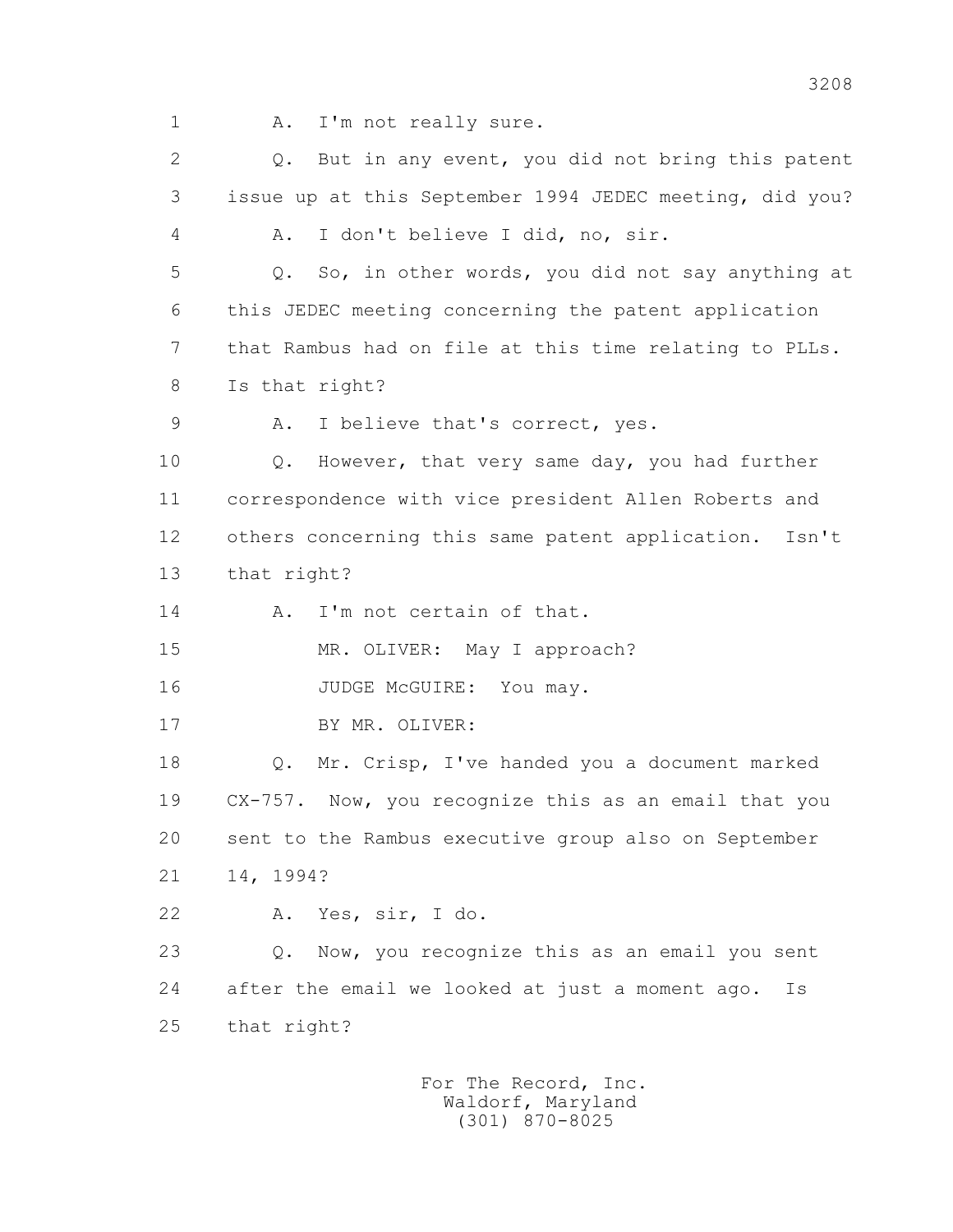1 A. I'm not sure of the order, sir. 2 Q. If I could ask you to turn back to CX-711, page 3 36. If you could look in the caption, you'll see a 4 number of different timestamps. You'll see a timestamp 5 of 14:56, and next to the date 14 September 1994 is a 6 timestamp of 15:59, and the very top line a timestamp 7 of 16:00. 8 Does this refresh your recollection that this 9 email was sent sometime around 3:00 or 4:00 in the 10 afternoon? 11 A. Yes, sir, it does. 12 Q. If I could ask you to turn back now, please, to 13 CX-757. 14 A. Yes, sir. 15 Q. And next to the date, you'll see a timestamp of 16 19:30. Do you see that? 17 A. Yes, sir, I do. 18 Q. Does this refresh your recollection that CX-757 19 was sent at about 7:30 in the evening? 20 MR. PERRY: Your Honor, if I could ask for 21 clarification in the question about what time zone 22 we're in? I see one was PDT. 23 JUDGE McGUIRE: Mr. Oliver? 24 BY MR. OLIVER: 25 Q. Mr. Crisp, do you recall what time zone you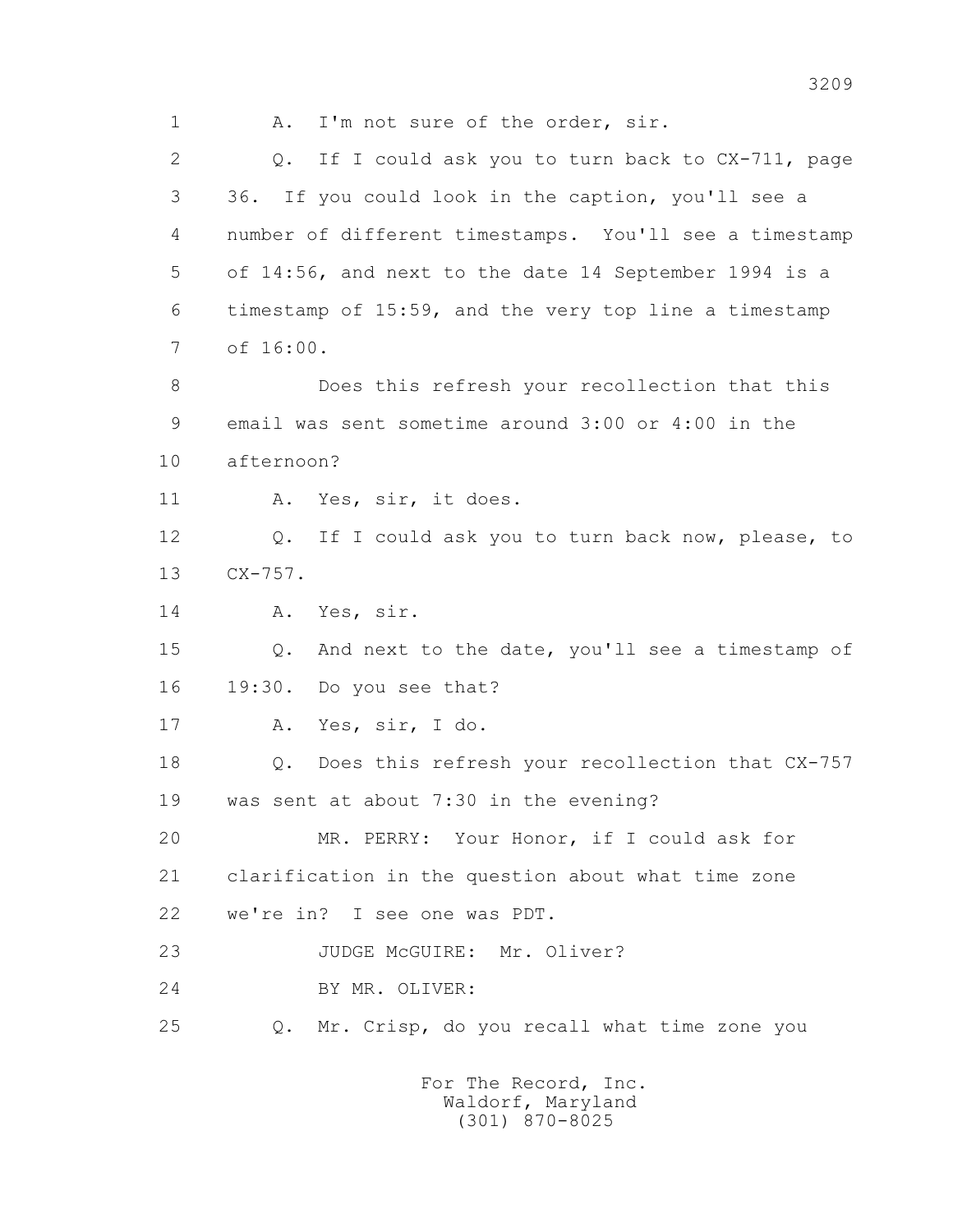1 were in?

 2 A. Well, I was in Albuquerque, New Mexico, so I 3 think that's the Mountain Time Zone. 4 Q. Does the timestamp refresh your recollection 5 that CX-757 was sent at around 7:30 p.m. in either the 6 Mountain Time Zone or the Pacific Time Zone? 7 A. I'm sorry, I can't -- I can't remember it just 8 from looking at this document. 9 Q. In any event, the timestamps we just looked at 10 refresh your recollection that CX-757 was sent later 11 than page 36 of CX-711? 12 A. No, looking at the documents doesn't help me 13 remember that. 14 Q. Okay. Looking at CX-757, towards the top, do 15 you see four lines with arrows in front of them? 16 A. Yes, sir, I do. 17 Q. Now, this, again, is a portion of an embedded 18 email that was sent to you. Is that right? 19 A. Yes, sir, I think that's what that means. 20 Q. And this particular portion was sent to you by 21 Allen Roberts, right? 22 A. I think that's right. 23 Q. And above that there's a line that says, "Stuff 24 about concern that a PLL on a DRAM may not be 25 defendable from a patent challenge perspective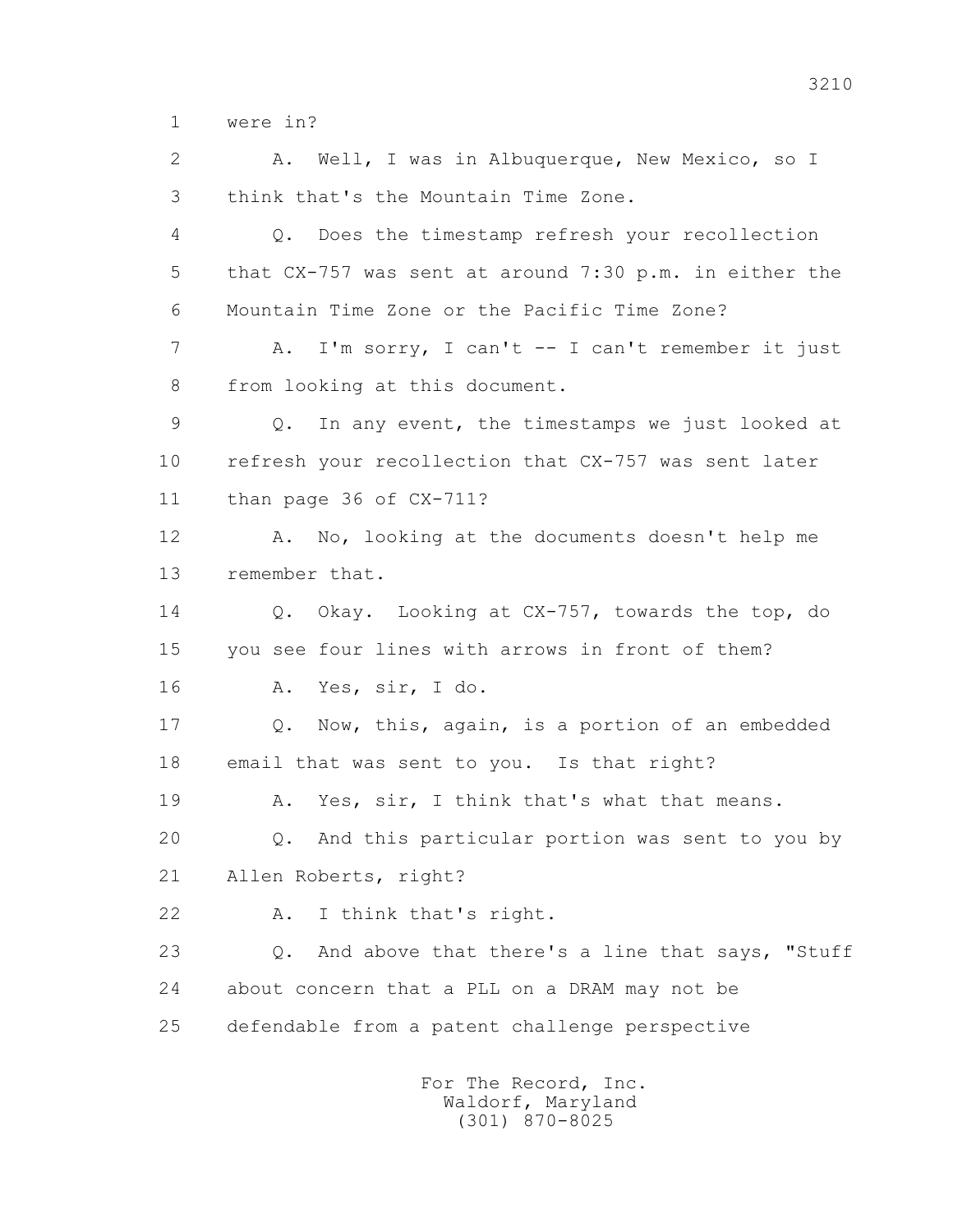1 deleted."

2 Do you see that?

3 A. Yes, sir, I do.

 4 Q. And then Allen -- or a portion of Allen 5 Roberts' message that survives here reads, "So if we 6 want to fight this one (after the claim is issued), we 7 better stock up our legal warchest."

8 Do you see that?

9 A. Yes, sir, I do.

 10 Q. And then you -- the following text is your 11 response to his email. Is that right?

12 A. Yes, sir, that's right.

 13 Q. But you responded not only to him but to the 14 entire executive group?

15 A. That's correct.

 16 Q. If I could direct your attention to the third 17 paragraph of your portion of the email, the first 18 sentence there reads, "With nature running its usual 19 course, there could be an issued patent with an 20 infringing product about the time we are making an 21 IPO."

22 Do you see that?

23 A. Yes, sir, I do.

 24 Q. And then directing your attention to the -- to 25 the next paragraph, you write, "It seems likely we will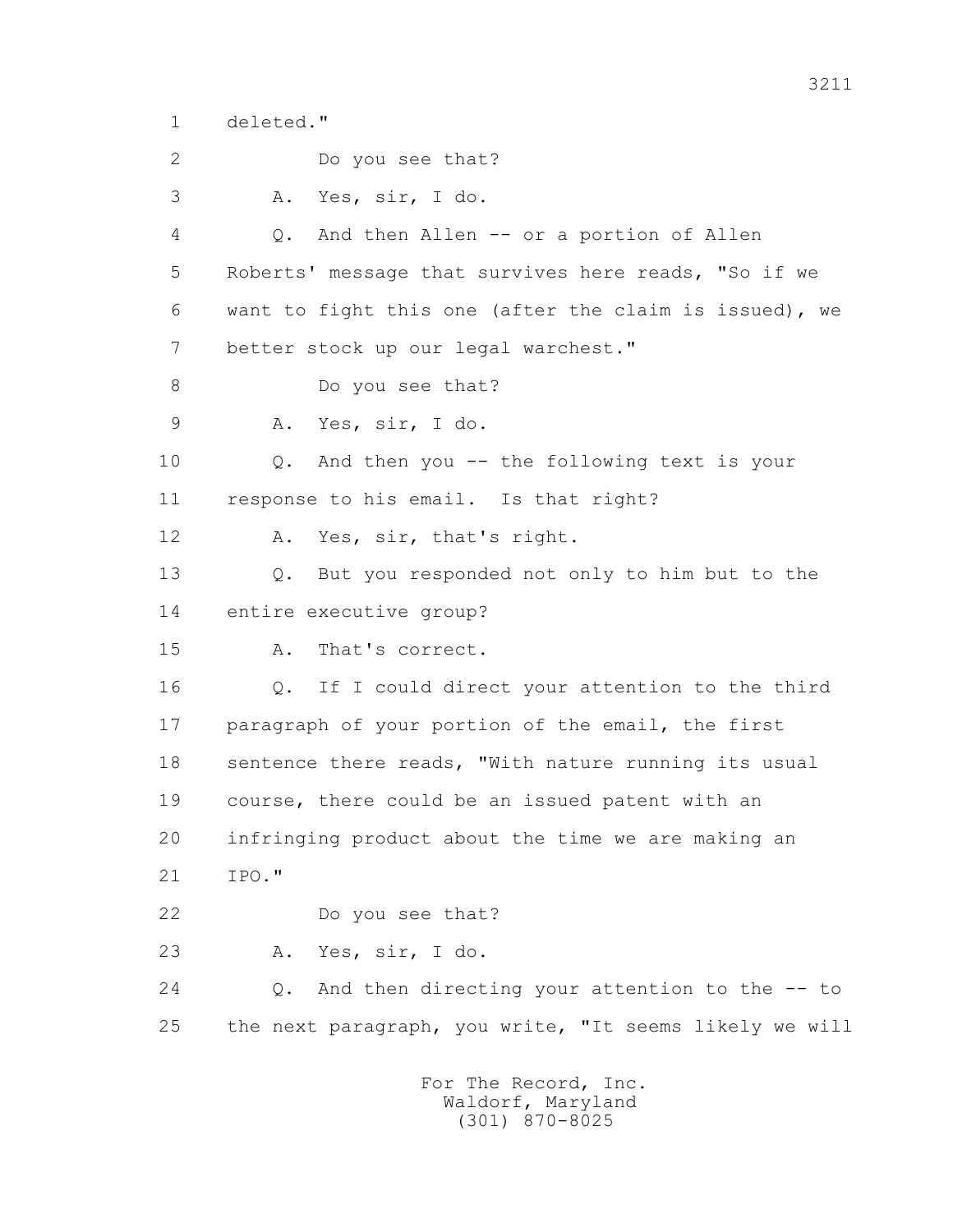1 have to fight litigation at some point in the future," 2 right?

3 A. Yes, sir.

 4 Q. Now, in that sentence, you are referring to 5 patent infringement litigation to enforce a patent on 6 PLL in DRAM, right?

 7 A. I'm not sure to what I was referring here. 8 MR. OLIVER: May I approach, Your Honor? 9 JUDGE McGUIRE: Yes.

10 BY MR. OLIVER:

 11 Q. Mr. Crisp, I've handed you a copy of a 12 deposition of you that was taken in the FTC matter on 13 February 14, 2003. I'd like you to turn, please, if 14 you could to page 46, and I'd like to direct your 15 attention simply to lines 3 through 6 on that page. 16 A. I'm sorry, could you repeat that? 17 Q. Yes, page 46. 18 A. Yes.

 19 MR. PERRY: Could I speak to Mr. Oliver for 20 just a second?

21 (Counsel conferring.)

 22 MR. OLIVER: Could I have just a moment, Your 23 Honor?

24 JUDGE McGUIRE: All right, go ahead.

25 (Pause in the proceedings.)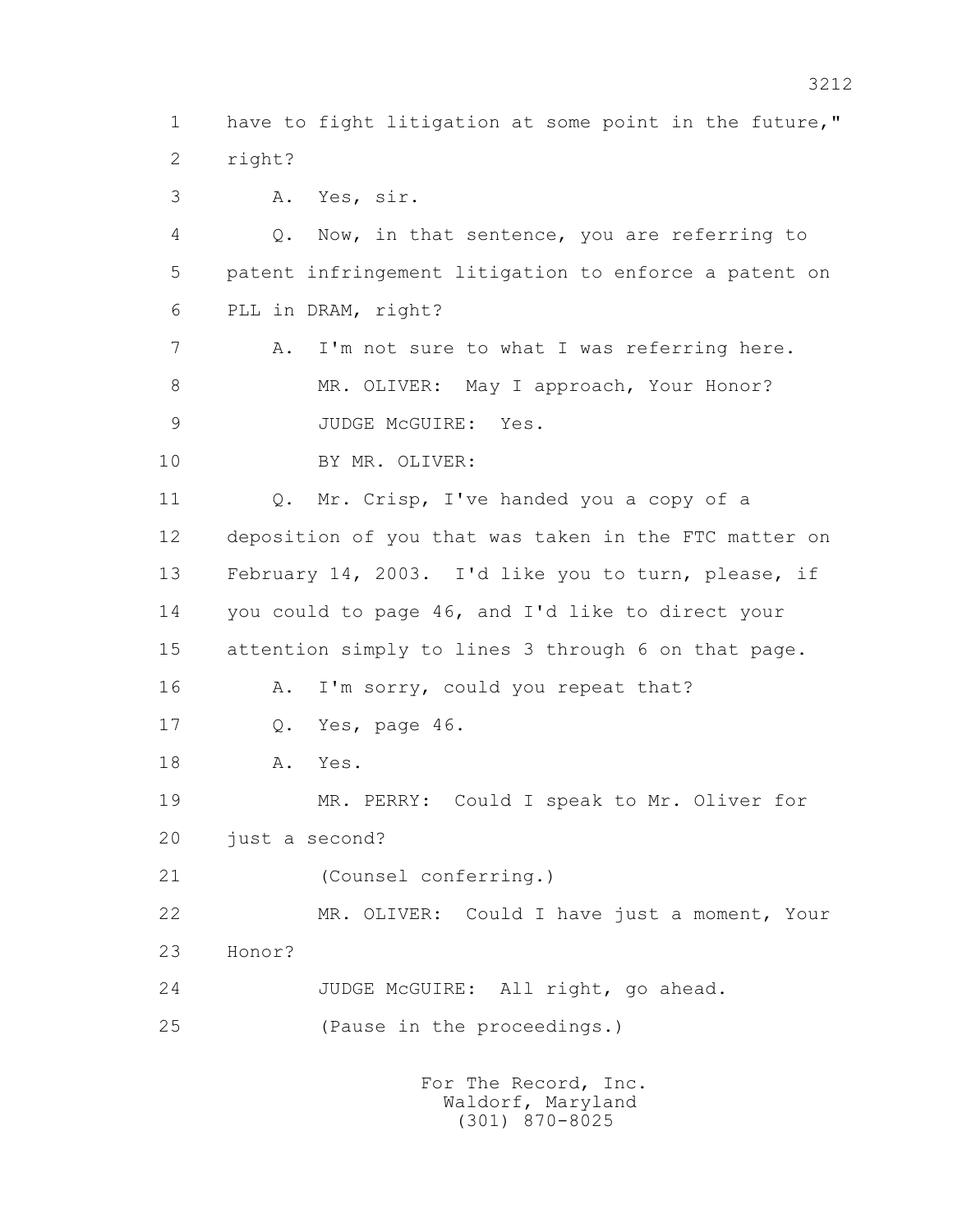1 MR. OLIVER: Your Honor, let me set the 2 transcript aside and let me see if I can get at this 3 with one or two other questions. 4 JUDGE McGUIRE: All right. 5 MR. PERRY: Thank you. 6 BY MR. OLIVER: 7 Q. Mr. Crisp, if you could set that transcript 8 aside, and if I could ask you to take another look at 9 CX-757. 10 A. I'm sorry, which one, 757? 11 Q. CX-757 is your email of September 14, 1994, 12 19:30, containing the embedded lines from Allen 13 Roberts. 14 A. I think I lost it. Let me see. 15 MR. PERRY: I have one. He can have mine. 16 MR. OLIVER: May I approach? 17 THE WITNESS: Thank you. 18 BY MR. OLIVER: 19 Q. Mr. Crisp, let me direct your attention back to 20 the embedded portion of the -- the embedded text in 21 this email, the portion written by Allen Roberts. Now, 22 you understood that when Allen -- when Allen Roberts 23 was referring to "if we want to fight this one," he was 24 referring to a patent claim related to PLL on a DRAM? 25 A. I think that's possible. I don't -- I don't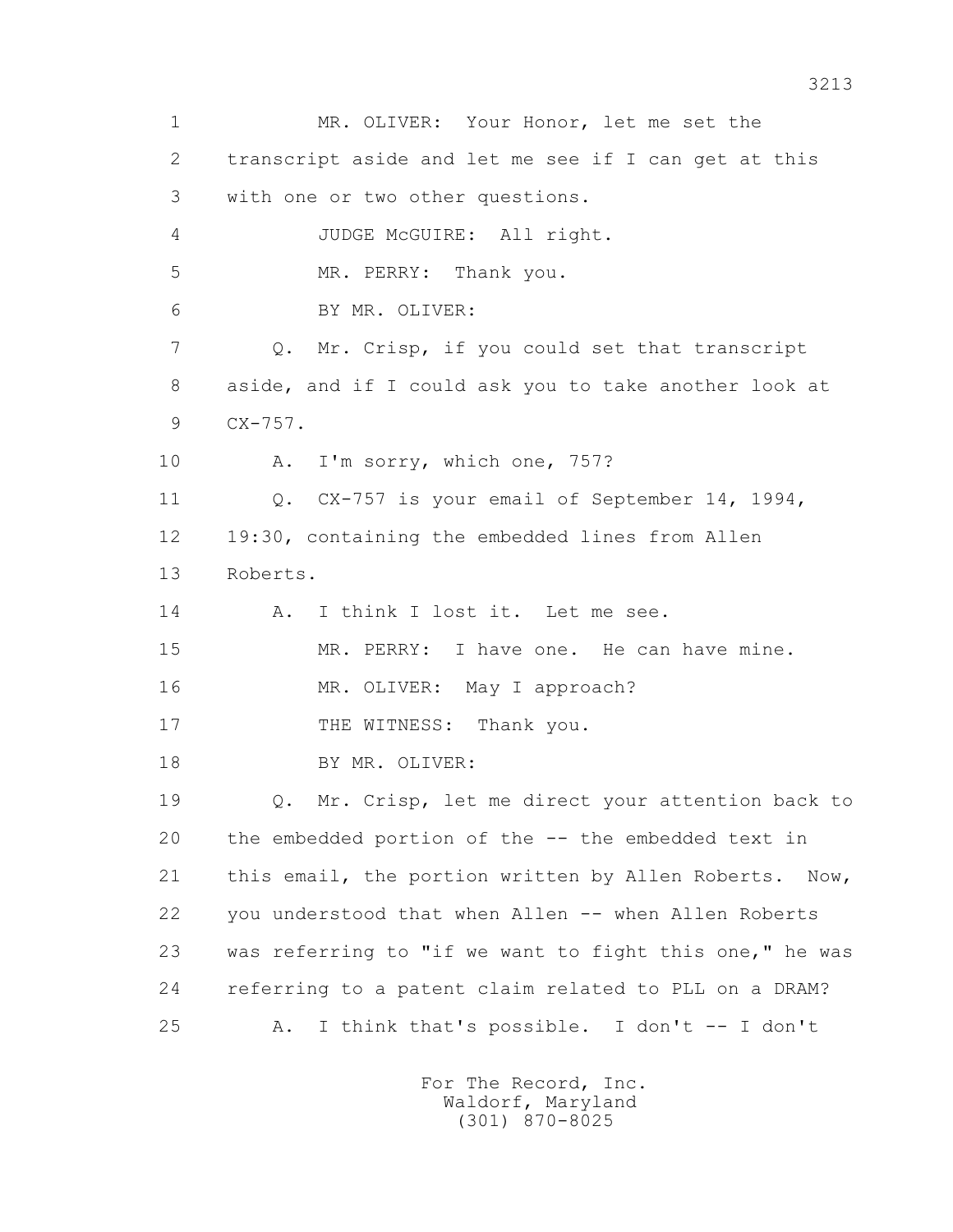1 really remember this email very well, but that's 2 certainly possible.

 3 Q. That's your best recollection, though, isn't 4  $\mathbf{i} + 2$ 

 5 A. Well, there's -- there's a possible second 6 recollection, and I'm just not really sure which one it 7 is, and it relates to the comment that I made back in 8 my JEDEC minutes about NEC potentially using the Tom Li 9 PLL. So, I don't remember which -- which thing I was 10 thinking about.

 11 Q. Okay, then let me ask you to pick up your FTC 12 deposition transcript, please.

13 A. Okay.

 14 Q. If I could actually ask you to turn, please, to 15 page 45, if you want to take a look beginning at line 16 11 just to get the context, I am going to ask you 17 specifically on line 23.

18 A. (Document review.)

 19 Q. If you've had a chance to look at that, let me 20 read to you page 45, line 23, through line 46 -- page 21 46, line 6.

22 A. Okay.

 23 Q. "QUESTION: What do you understand Allen 24 Roberts to mean in that sentence?

25 "ANSWER: I think Allen had some opinions that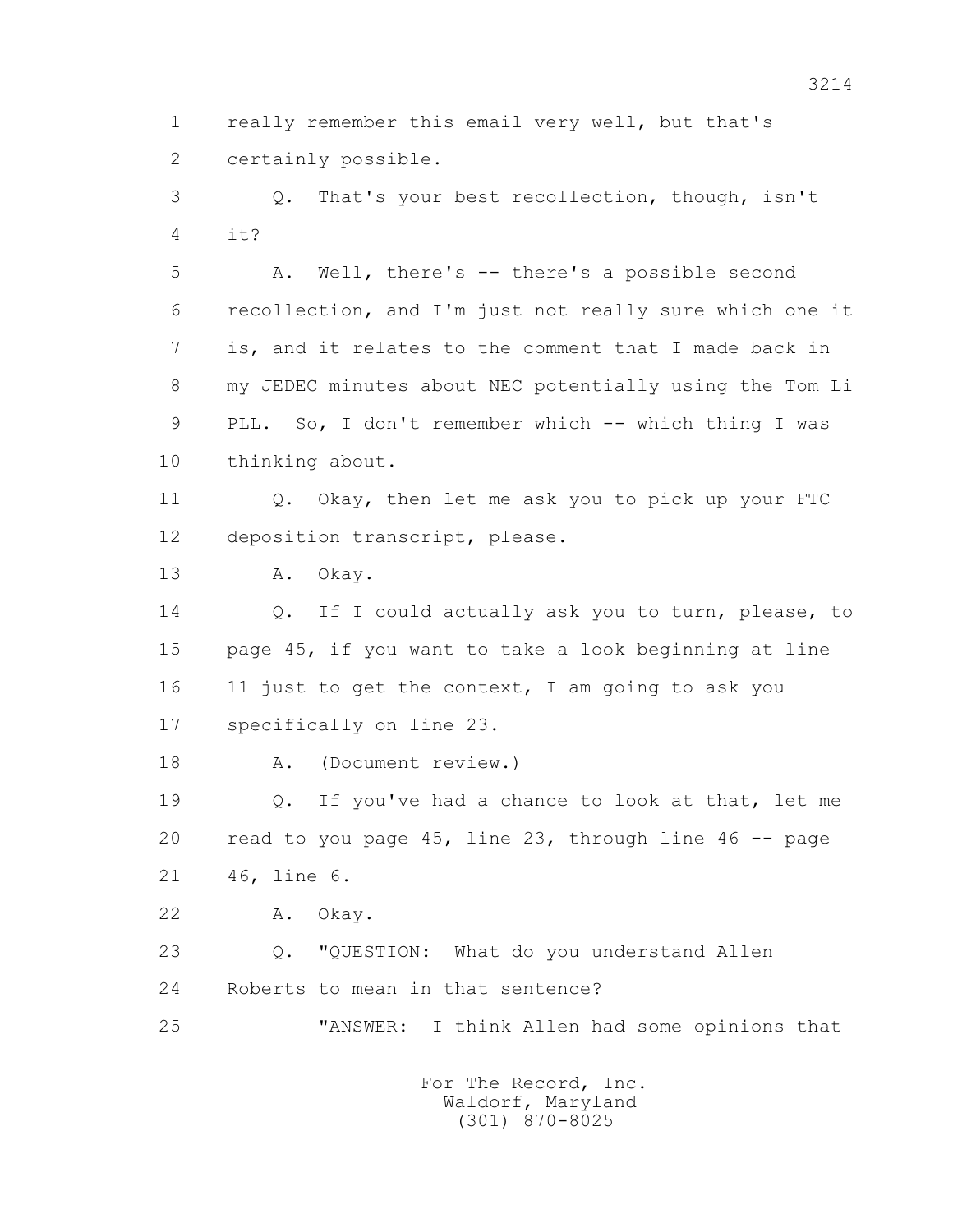1 he was expressing about whether or not we would be able 2 to successfully defend a patent claim. 3 "QUESTION: Do you understand what patent claim 4 he had in mind? 5 "ANSWER: What I remember is this was relating 6 to a patent claim being -- having a PLL on a DRAM." 7 Do you see that? 8 A. Yes, sir, I do. 9 Q. Now, when you wrote your text in CX-757, that 10 was what you were responding to. Is that right? 11 A. It must have been. 12 Q. All right. And you had in mind litigation 13 against DRAM manufacturers, didn't you? 14 A. Well, I don't think I quite state that. I 15 thought it was possible there could be some litigation 16 in the future. 17 Q. And that litigation would naturally involve 18 DRAM manufacturers, wouldn't it? 19 A. Well, it might, and it might not. I just don't 20 know. 21 Q. In any event, litigation might involve some of 22 the other companies sitting in the very JEDEC room that 23 day, wouldn't it? 24 A. That's certainly a possibility. 25 Q. If I could direct your attention back to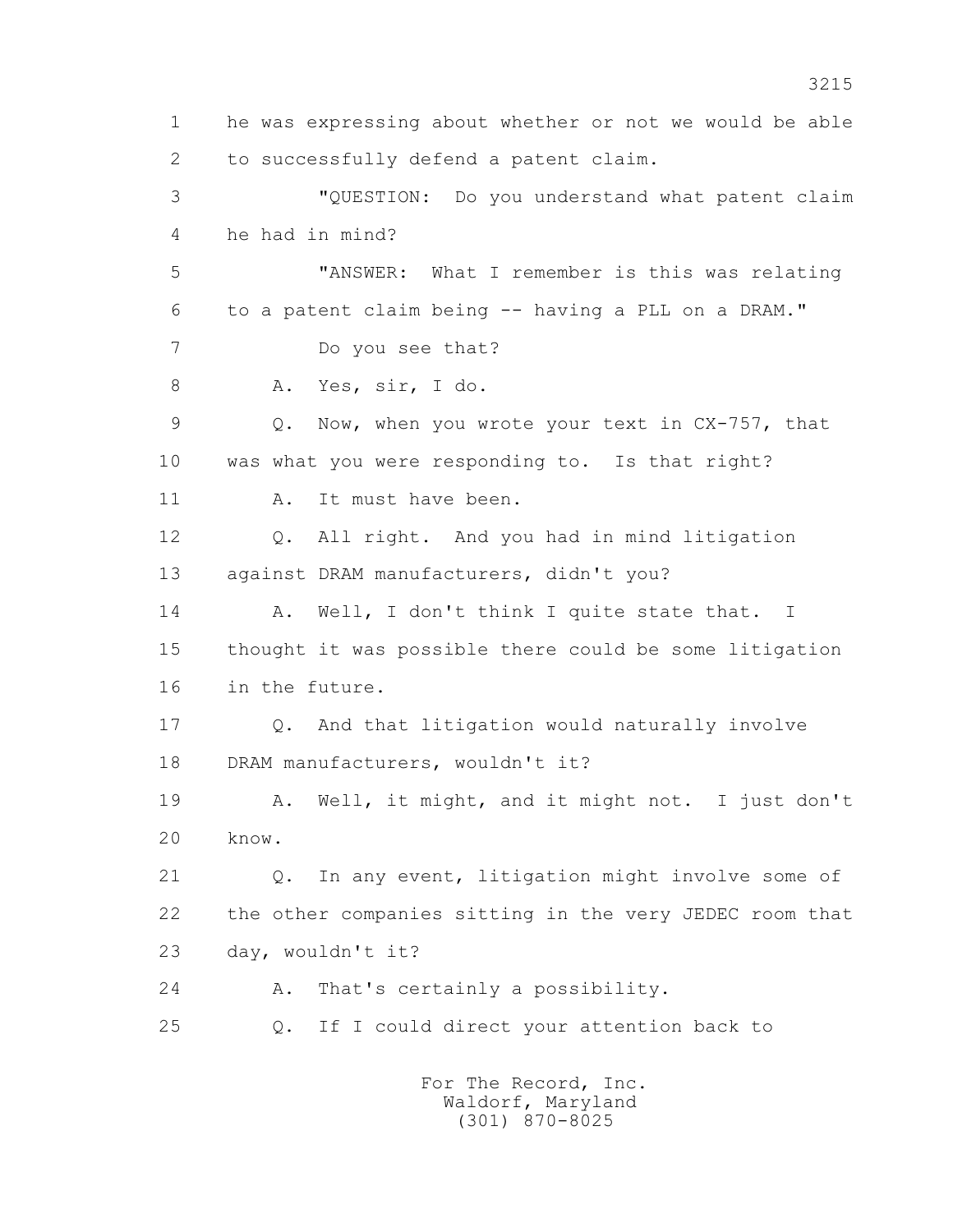1 CX-757, continuing with the fourth paragraph in the 2 text that you wrote, the last two sentences of that 3 paragraph read, "I think it is very important to go 4 after one we are certain we can win first. We don't 5 need a loss on the first challenge."

6 Do you see that?

7 A. Yes, sir, I do.

8 Q. So, in other words, you were contemplating 9 patent litigation that Rambus would instigate. Isn't 10 that right?

11 A. You say "contemplate." I -- I quess I was. 12 I'm not sure how strongly I believed it was -- it would 13 happen, but you know, I said in here it seems likely. 14 It seemed like it was a -- it was a real possibility.

 15 Q. In any event, in your email, you then go on to 16 talk about the possibility of getting NEC to sign a 17 license agreement, right?

18 A. Yes, that's right. They were one of our 19 licensees, and we had a pretty good relationship with 20 them.

 21 Q. And pursuant to the license agreement you had 22 in mind, Rambus could get some bucks out of the deal in 23 license fees and royalties?

 24 A. Generally we got paid when we licensed our 25 technologies.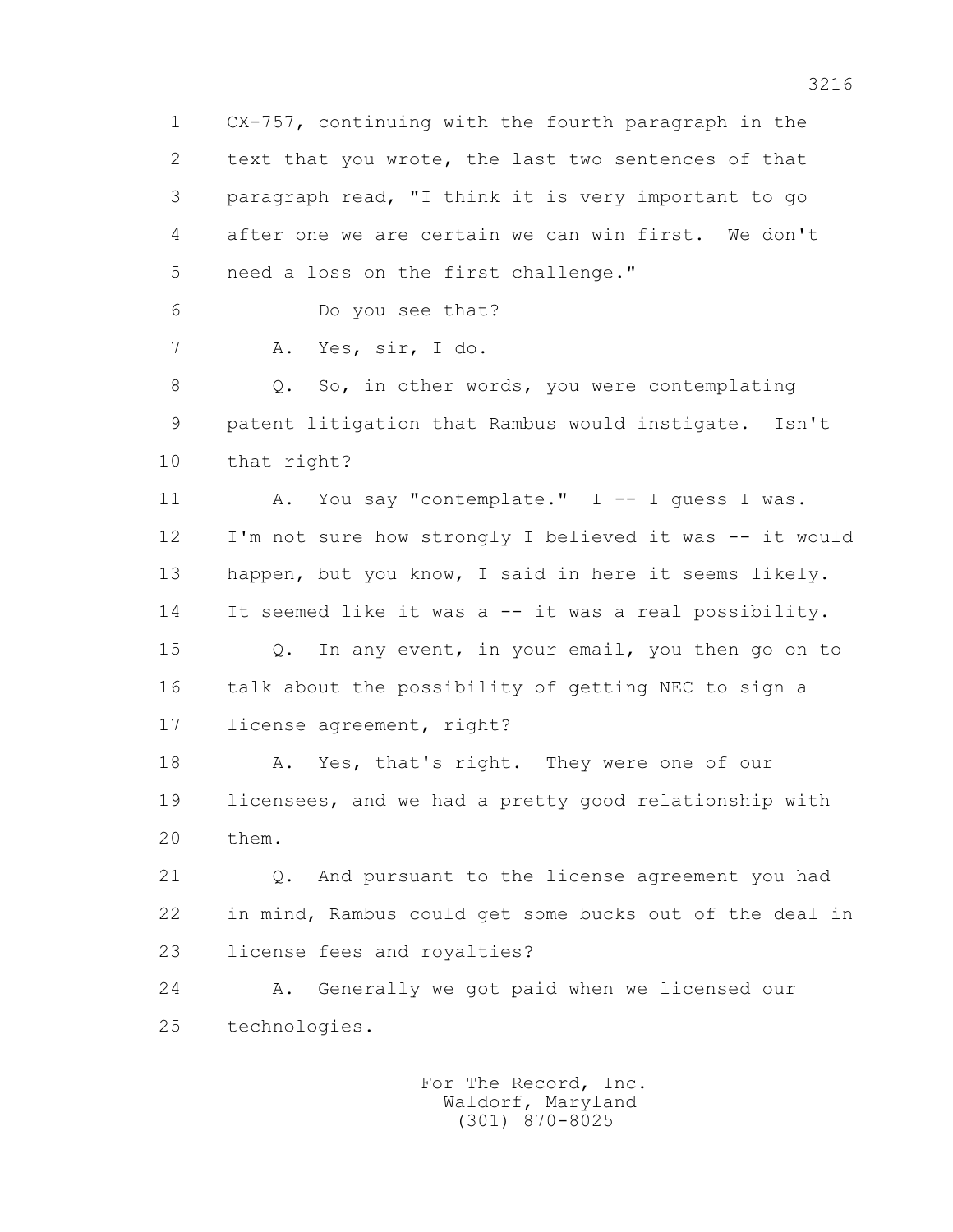1 0. And then you added, and let me direct your 2 attention here to the last paragraph on the first page 3 of CX-757, the fifth line, "I think if we can get them 4 to agree to such a deal that the patent issue could be 5 brought up in JEDEC." 6 Do you see that? 7 A. Yes, sir, I do. 8 Q. And the "them" you're referring to in that 9 sentence is NEC? 10 A. Yes, I think that's right. 11 Q. So, in other words, if Rambus could get NEC to 12 agree to a license, then Rambus could bring up the 13 patent issue in JEDEC, right? 14 A. I think that's what that says. 15 Q. And then you carry on to the next page, page 2 16 of CX-757. 17 A. Yes. 18 Q. And your concluding sentence is, though, "The 19 last paragraph is probably only a dream." 20 Do you see that? 21 A. Yes, I do. 22 Q. And again, those were your views that you sent 23 to CEO Geoff Tate, vice president David Mooring, vice 24 president Allen Roberts and the rest of the executive 25 group in September 1994 after having seen the PLL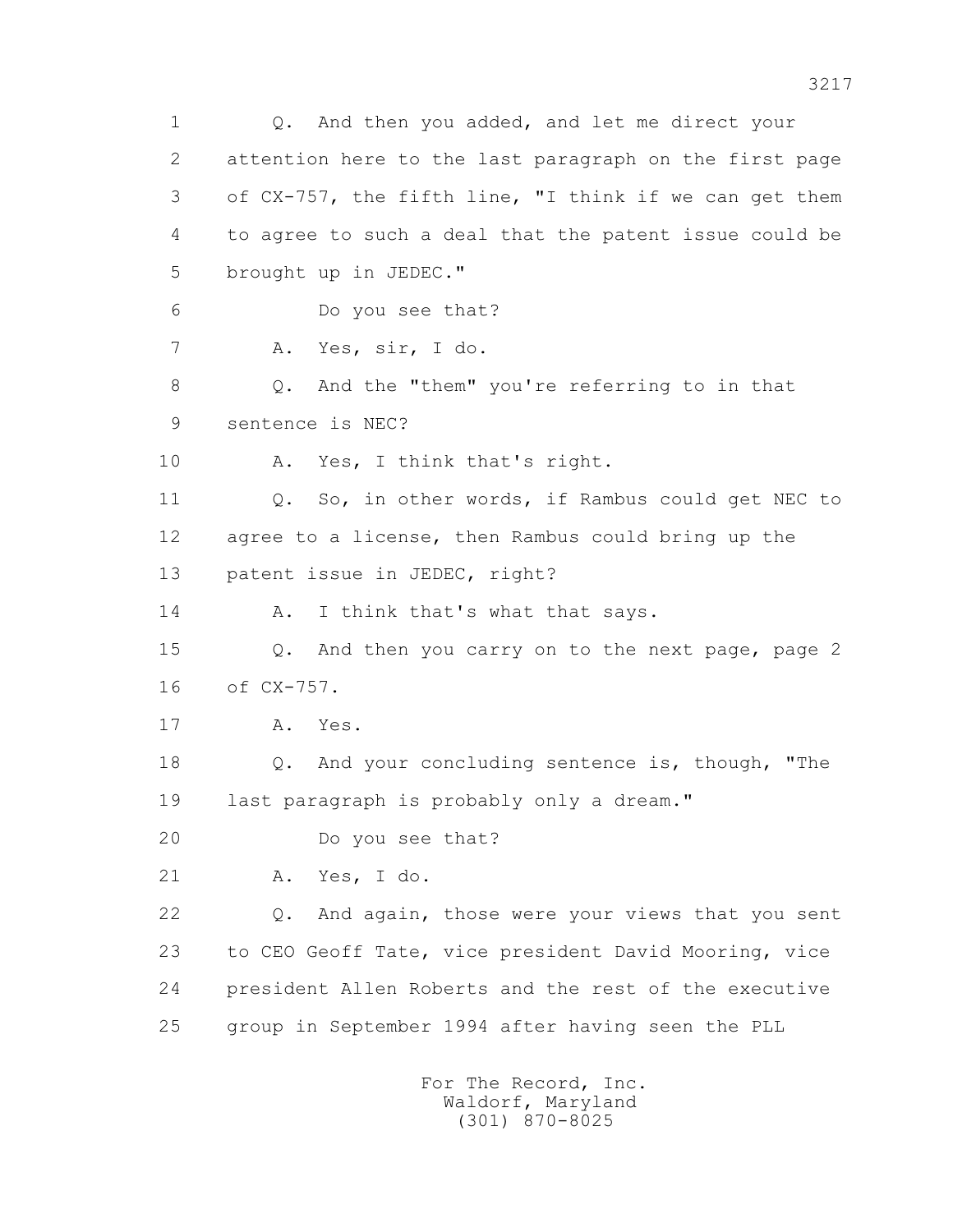1 presentation at JEDEC. Isn't that right? 2 A. Well, I don't agree with that. What I saw at 3 JEDEC was a presentation for a proposal for how to 4 modify the mode register that had already been a part 5 of the standard. 6 Q. Let me ask you to turn back to CX-711, please. 7 This is the 200-page compilation of emails. If I could 8 ask you to turn, please, to page 36, looking at the 9 Subject line, "JEDEC number 3, NEC proposes PLL on 10 SDRAM." 11 Do you see that? 12 A. Yes, I do. 13 Q. And looking about three-quarters of the way 14 down, the line with the stars, "the PLL mode," do you 15 see that? 16 A. Yes, I do. 17 Q. The next line reads, "They plan on putting a 18 PLL on board their SDRAMs." 19 Do you see that? 20 A. Yes, I do. 21 Q. That's what you summarized and that's what you 22 wrote home based on what you observed at that JEDEC 23 meeting. Is that right? 24 A. Well, that's part of it. I think there was a 25 lot more to it that you didn't mention. For example,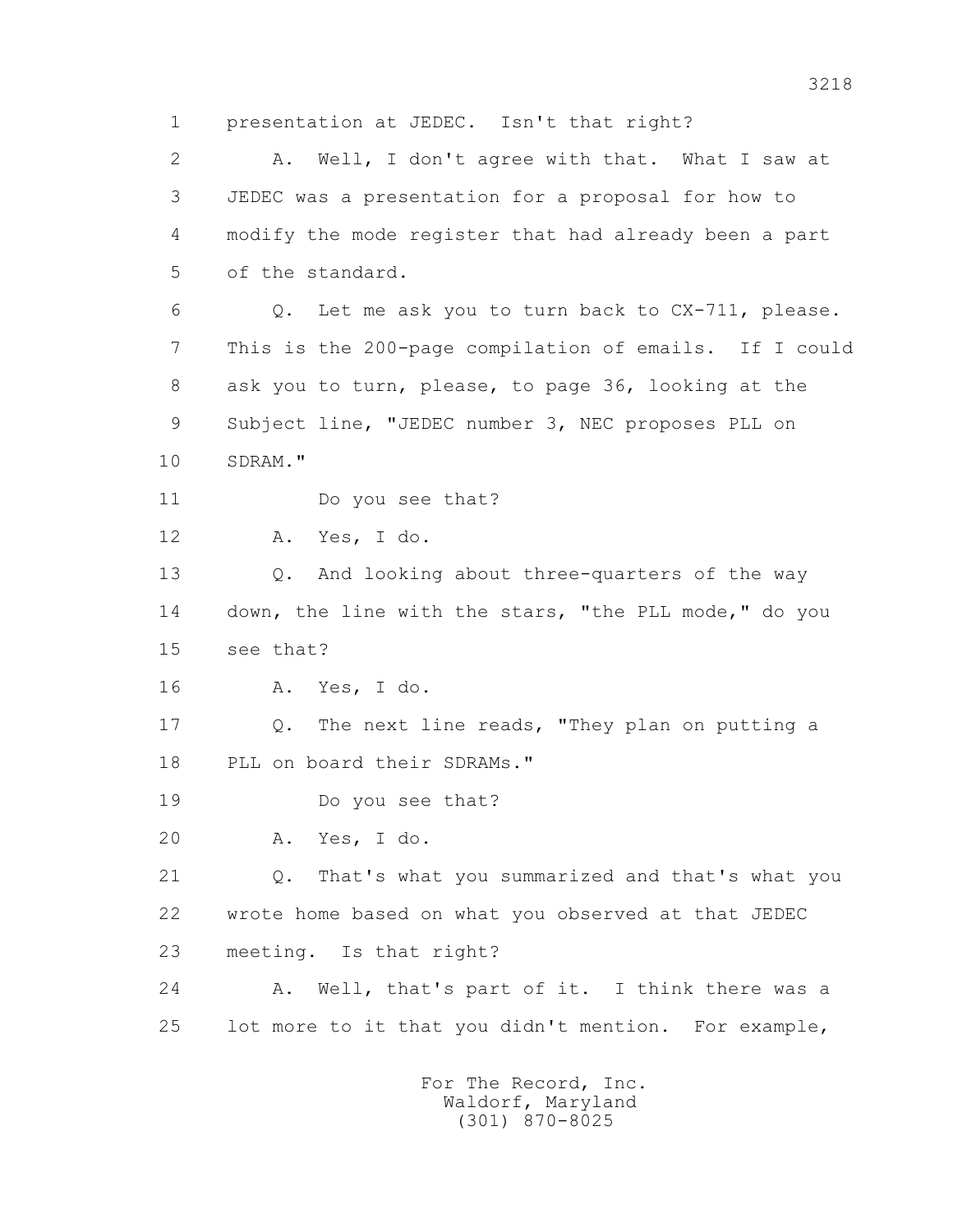2 enable mode option that was the -- I think that was the 3 proposal or part of the proposal. 4 Q. Sure, but that contemplated putting a PLL on 5 board their SDRAMs as you wrote in your email. Isn't 6 that right? 7 A. That's correct, yes. It's just that's not what 8 their proposal was. 9 Q. Well, you recognized from the proposal that 10 they contemplated putting PLLs on SDRAMs, correct? 11 A. That's correct. 12 Q. Now, there was further discussion of this issue 13 within Rambus in October of 1994. Isn't that right? 14 A. I don't remember that. 15 Q. Well, isn't it true that in this time period 16 that you believed that Rambus' pending patent

1 the stars up above where there was actually a PLL

 17 application with claims covering use of PLLs on SDRAMs 18 was one of Rambus' key technology patents?

19 A. Well, I wasn't sure whether or not we actually 20 had a broad claim in that area, but if we did, I would 21 have viewed it as one of our key technology patents.

 22 Q. And you hoped that Rambus would sue other 23 companies for using PLLs on SDRAMs in the future, 24 didn't you?

25 A. Well, assuming that we had a claim that issued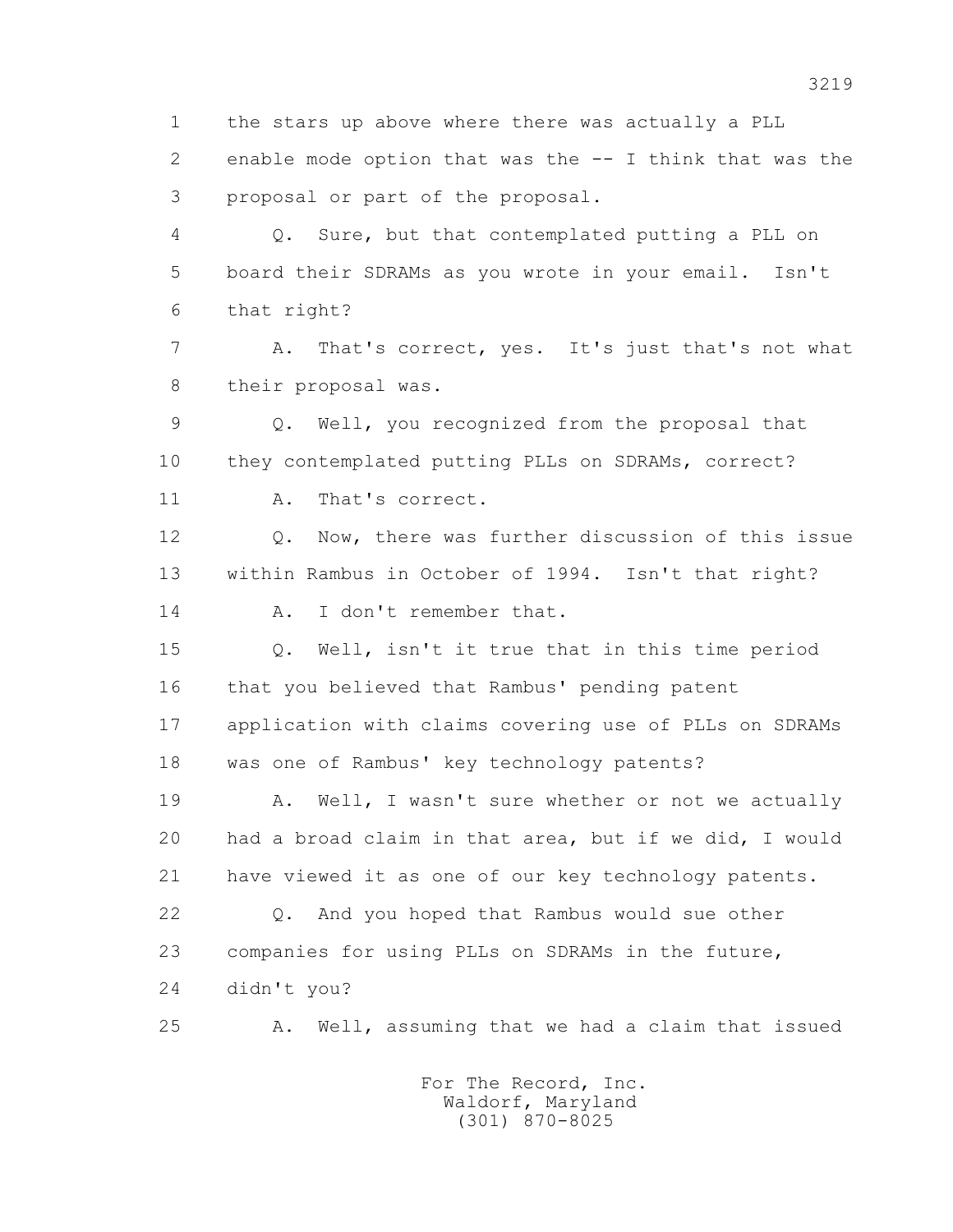1 that was broadly enough to support that, sure. 2 MR. OLIVER: May I approach, Your Honor? 3 JUDGE McGUIRE: Yes. 4 BY MR. OLIVER: 5 Q. Mr. Crisp, I've handed you a document marked 6 CX-763. This is an email from you to vice president 7 Roberts and the executive group dated October 25, 1994, 8 the subject regarding Samsung deal details. 9 Do you see that? 10 A. Yes, I do. 11 Q. Now, just to put this in perspective, in 12 October of 1994, Rambus was negotiating a license 13 agreement with Samsung. Is that right? 14 A. I'm not sure of the dates, but that sounds 15 about right. 16 Q. Okay. And Rambus wanted to negotiate a license 17 for so-called compatible uses. Is that right? 18 A. Well, actually, I think Samsung wanted that 19 provision. I'm sorry, could you ask the question 20 again? Maybe I answered wrongly. 21 Q. Yes. Rambus wanted to negotiate a license for 22 compatible uses. Isn't that right? 23 A. Yeah, compatible with the Rambus interface 24 spec, that's correct, yes. 25 Q. In other words, that would be the equivalent to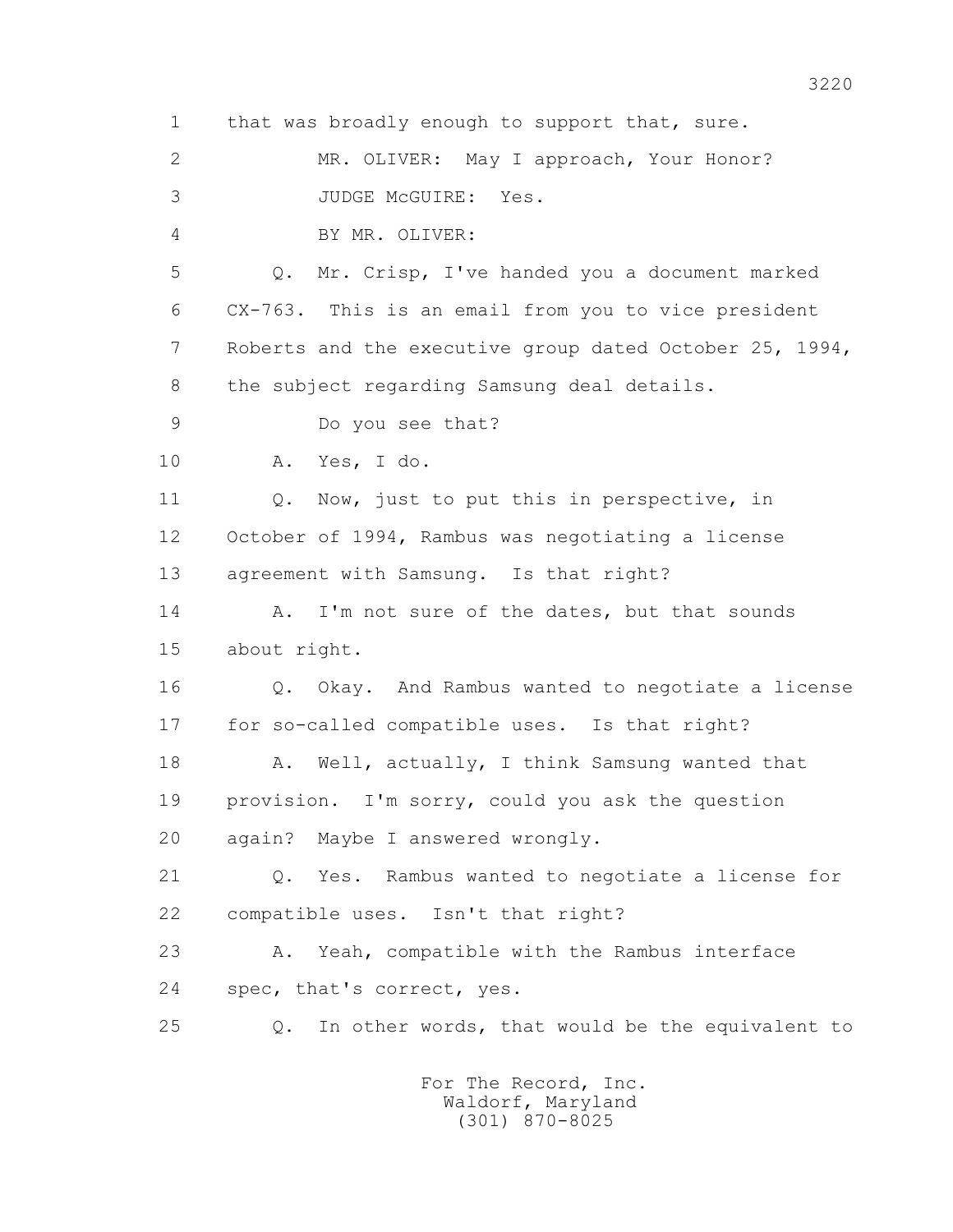1 a license to construct the RDRAM --

2 A. That's right.

3 Q. -- DRAM?

4 A. That's right.

 5 Q. But Samsung actually wanted to negotiate a 6 general purpose license. Isn't that right?

7 A. Well, I'm not sure that that was what they 8 wanted. I think they wanted a somewhat broader 9 license.

 10 Q. In any event, they wanted a license that would 11 be broader than just RDRAM. Is that right?

12 A. I believe that's correct, yes.

 13 Q. And they wanted that so Samsung could 14 manufacture other types of DRAMs, and if they happened 15 to use the Rambus technology in doing so, that they 16 wouldn't be sued. Isn't that right?

17 A. Well, I think that's what their goals were, and 18 I think we were trying to come up with a compromise 19 situation that both parties would like.

 20 Q. Now, internal discussions within Rambus 21 concerning PLL came up in connection with these Samsung 22 negotiations, right?

 23 A. Yes, that's correct. That's what I remember. 24 Q. Now, with respect to CX-763, once again, 25 there's an embedded portion of the email at the top.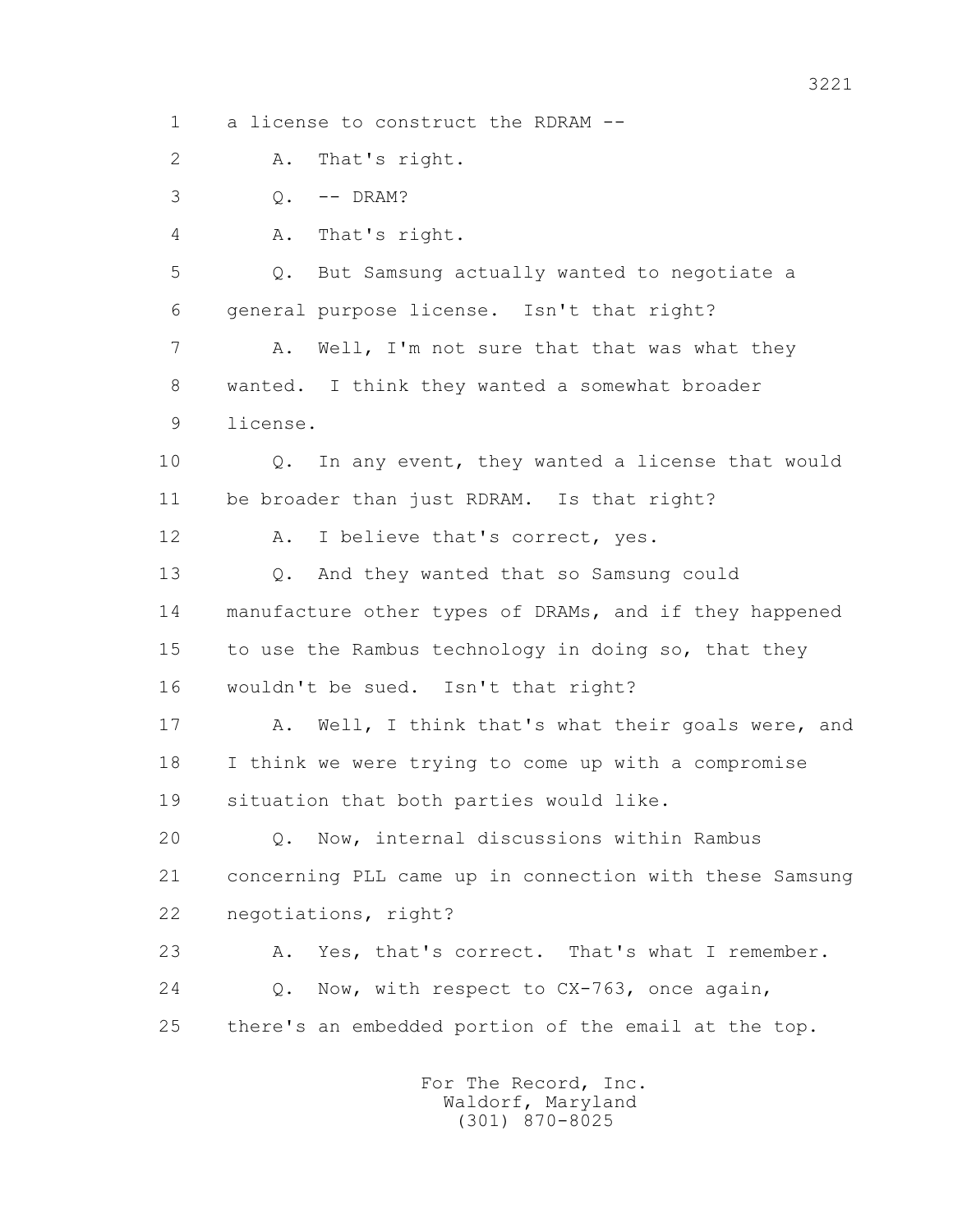1 Do you see that?

2 A. Yes, sir, I do.

 3 Q. And that embedded portion of the text is from 4 Allen Roberts. Is that right? 5 A. I believe that's correct. 6 Q. And it consists of his comments to CEO Geoff 7 Tate? 8 A. Yes. 9 Q. And if I could direct your attention to I guess 10 it's the third paragraph of the embedded text, it 11 starts, "Is the following a mistype on your part?" 12 Do you see that? 13 A. Yes, I do see that. 14 0. And in the next sentence, Allen Roberts writes 15 to CEO Geoff Tate, "Why can't we sue for using PLL on 16 an SDRAM if we granted that patent?" 17 So, that's what Allen Roberts wrote to Geoff 18 Tate, right? 19 A. Yes, that looks right. 20 Q. And then the following portion is the part of 21 the email that you wrote? 22 A. Yes. 23 Q. And again, you sent this in response to vice 24 president Roberts' comments, but you sent it to all 25 executives, right?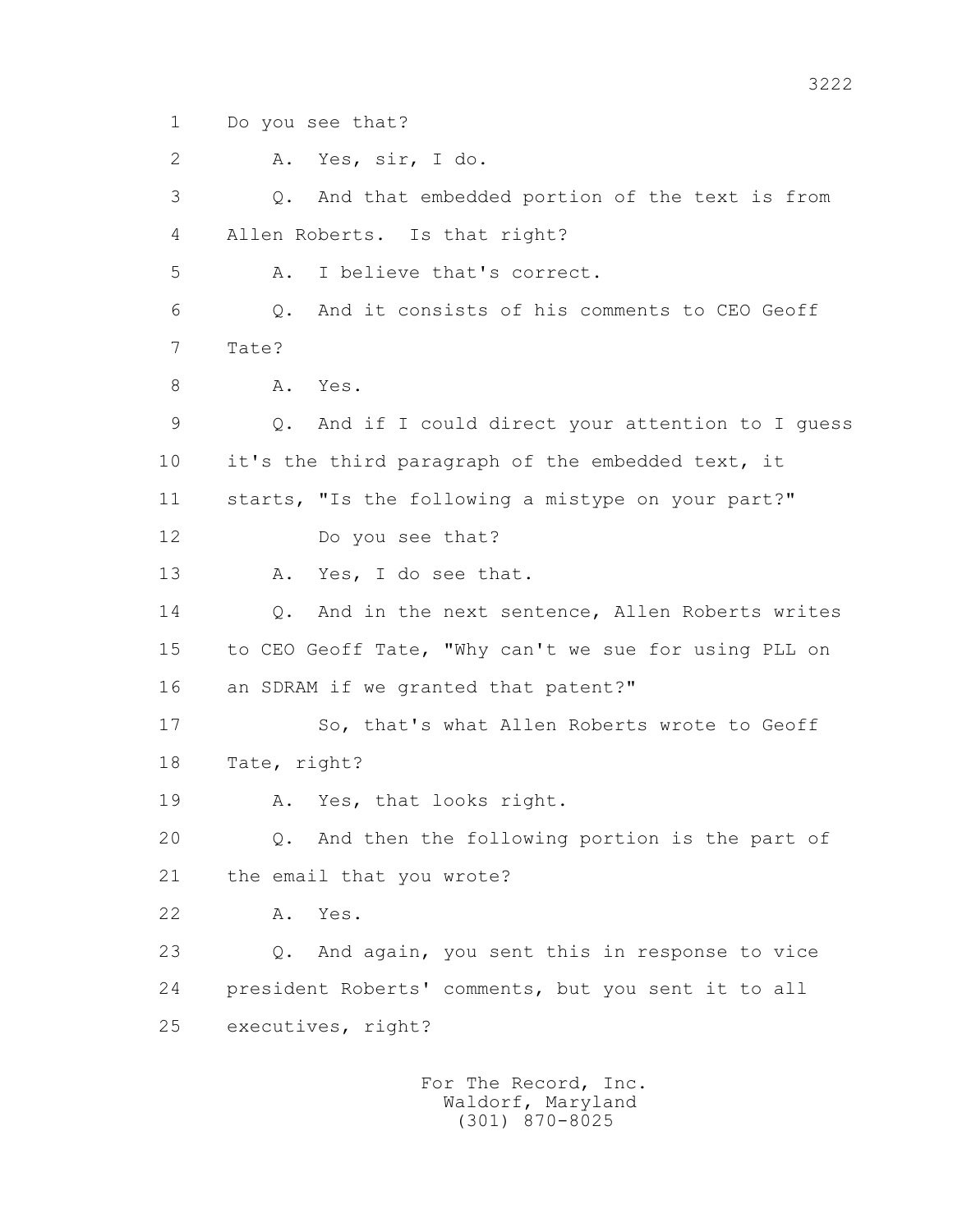1 A. Yes, that's right. 2 0. And you stated, "I've felt for some time that 3 we need to hold this as one of our key technology 4 patents." 5 Do you see that? 6 A. Yes, sir, I do. 7 Q. And you continue, "If it is allowed, we need to 8 be able to collect on it," right? 9 A. Yes, sir. 10 Q. What you meant by that is that Rambus needed to 11 be able to collect royalties. Isn't that right? 12 A. Royalties, license fees, whatever -- whatever 13 monies we could get for it. 14 0. If I could direct your attention, then, down to 15 the next to the last paragraph, at that point you 16 wrote, "I would hope we would sue other companies, in 17 particular those that are not licensed." 18 Do you see that? 19 A. Yes, sir. 20 Q. And by that you meant that you hoped Rambus 21 would sue in particular companies that had not signed a 22 license for RDRAM. Is that right? 23 A. Yes, sir, I think that's what that's saying. 24 Q. But you also wanted to sue companies that were 25 licensed for RDRAM. Isn't that right?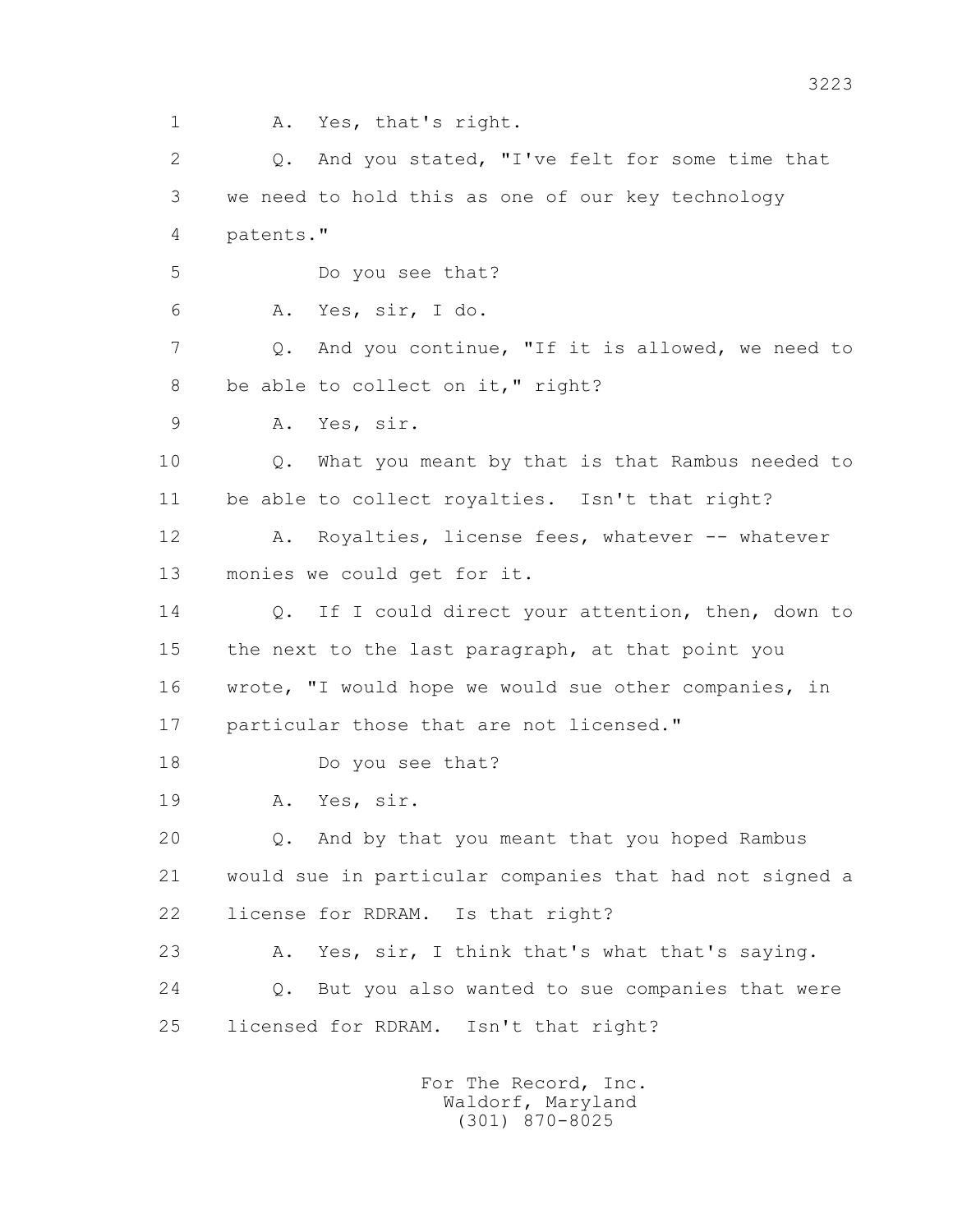1 A. Sure.

2 0. Your next sentence reads, "For those that are 3 licensed --" and you mean there licensed for RDRAMs, 4 right?

5 A. That's correct.

 6 Q. "For those that are licensed, I would like to 7 see us collect a similar royalty as for RDRAMs."

8 In other words, you wanted to have Rambus 9 collect a similar royalty for using PLLs on SDRAMs as 10 they were getting for RDRAMs. Isn't that right?

11 A. Yes, I think that's what I was thinking.

12 Q. And then with respect to the last paragraph, 13 you then added, "Regarding the Samsung contract, is it 14 possible to weasel it back to 'will not sue for 15 non-intentional infringement of non-key technologies'

16 and not explicitly specify PLL on an SDRAM?"

17 Do you see that?

18 A. Yes, I do.

 19 Q. And again, your concern here was that Samsung 20 might end up with a license provision that would 21 prevent Rambus from suing Samsung for using PLL on an 22 SDRAM. Isn't that right?

23 A. I think that's what my concern was.

 24 Q. And you were making the suggestion in order to 25 try to hold open the possibility that Rambus could sue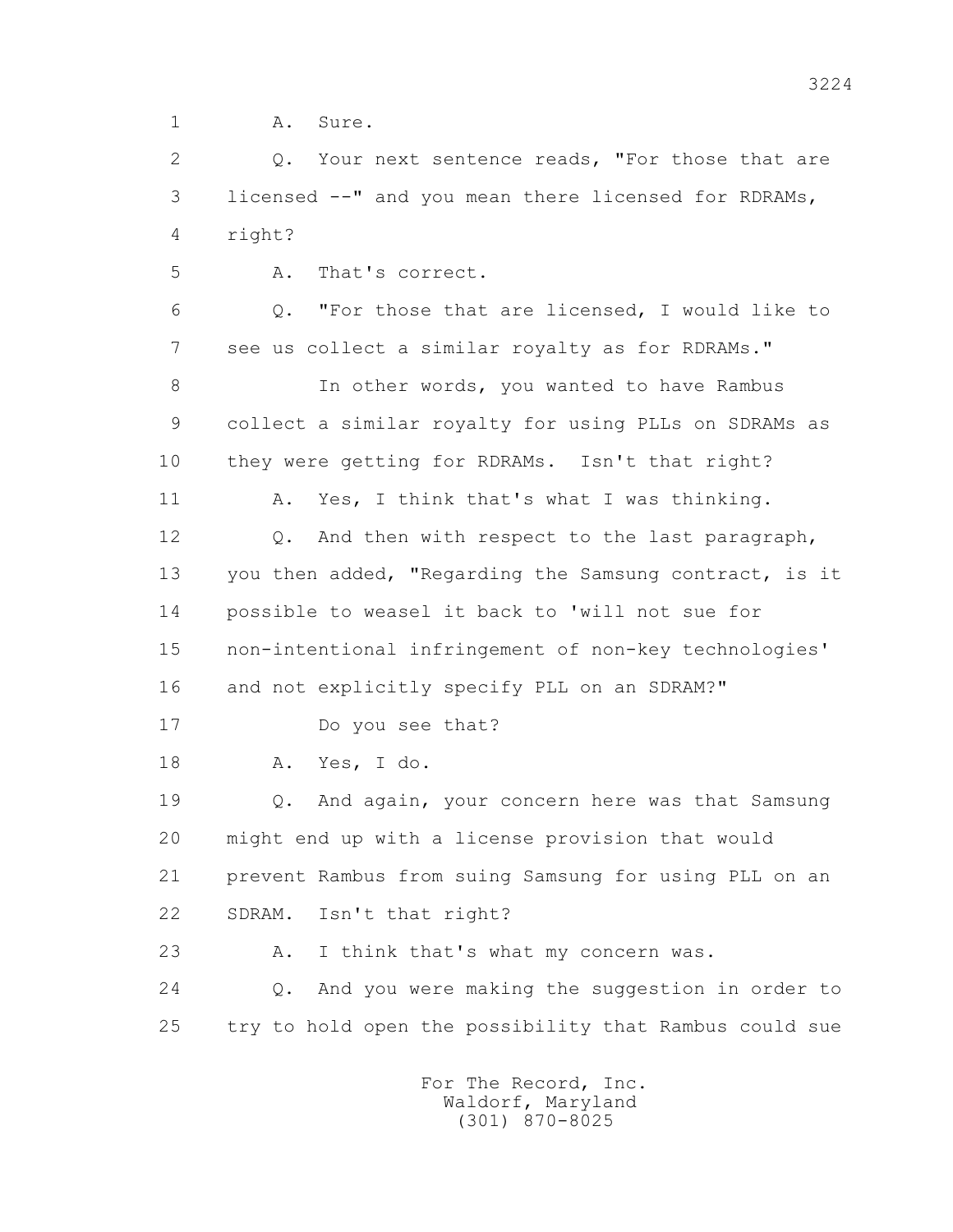1 Samsung for using PLL on SDRAMs in the future. Isn't 2 that right?

 3 A. Yes, sir. Of course, our real goal would be 4 just to have a license agreement with them, and if 5 necessary, we need to back that up with the threat of 6 suit if they were unwilling to license. 7 Q. So, your real goal was to have a license 8 agreement providing for the payment of royalties, but 9 if that were not possible, then you would seek to 10 obtain royalties. Is that right? 11 A. Yes, sir, I think that was implicit in that 12 entire email. 13 Q. Now, Geoff Tate then responded that it was not 14 possible to weasel the language back, didn't he? 15 A. I don't recall. 16 MR. OLIVER: May I approach? 17 JUDGE McGUIRE: Yes. 18 BY MR. OLIVER: 19 Q. Mr. Crisp, I've handed you a document marked 20 CX-765. This is an email from Geoff Tate to the 21 executive group and to you dated October 25, 1994. 22 Again, it contains a section of text with arrows in 23 front of it that appears to be embedded text that has 24 the attachment "Allen sent."

25 Do you see that?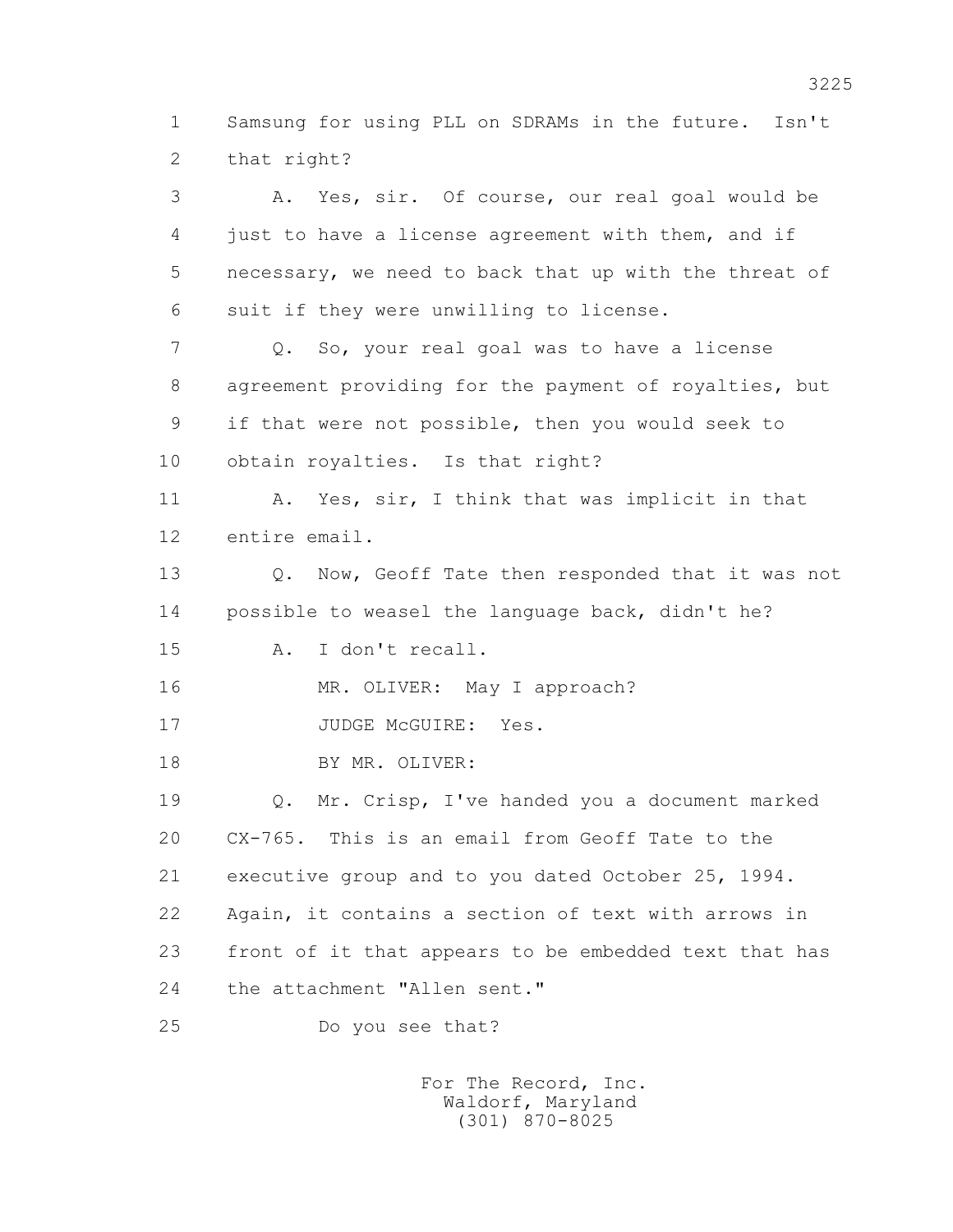1 **A.** Yes.

2 0. Then there is a portion of the text that does 3 not have arrows, but a portion at the top that says 4 "Richard sent." 5 Do you see that? 6 A. Yes, that's right. 7 Q. And do you recognize that as the same language 8 that's in CX-763 that we just looked at? 9 A. I think that's right. 10 Q. And then looking three paragraphs up from the 11 bottom, there's a caption, "Geoff's Reply." 12 Do you see that? 13 A. Yes, I do. 14 Q. That indicates that the remainder of the text 15 in this email is from Geoff Tate? 16 A. Well, at least down to a certain level. 17 Q. At least down to the first of the double dotted 18 lines on page 2. Is that right? 19 A. Yes, that's what I had in mind when I said 20 that. 21 Q. Now, Geoff Tate wrote that Rambus couldn't get 22 a Samsung deal without something like the IP compromise 23 that Rambus had already offered Samsung. Isn't that 24 right? 25 A. That's what he says in here.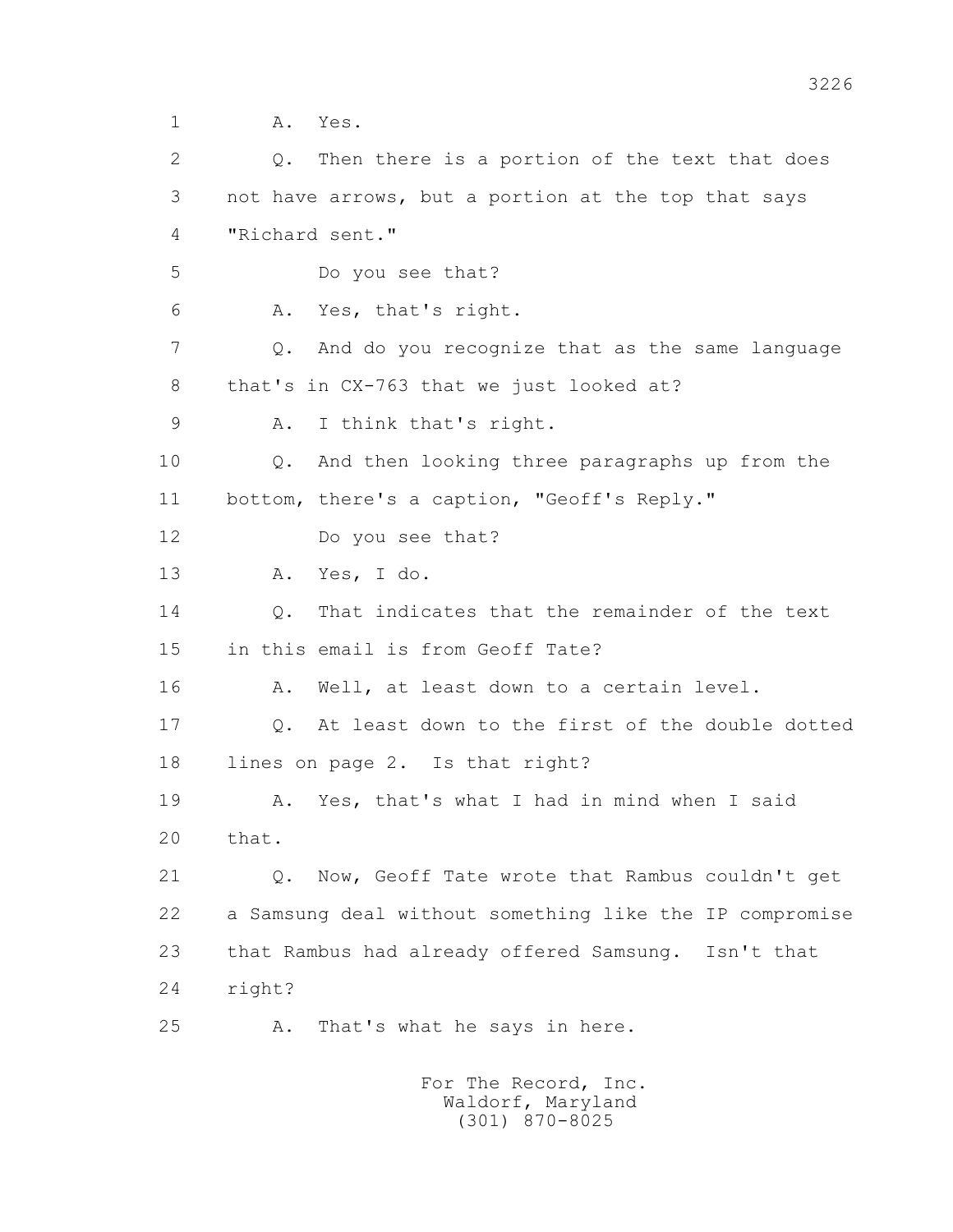1 Q. Now, you responded to Geoff Tate's email by 2 saying that in a way, it was good having Samsung 3 licensed to use PLLs on SDRAMs, because Samsung would 4 then pull the market along in that direction, right? 5 A. I'm not sure that I remember that. 6 MR. OLIVER: May I approach? 7 JUDGE McGUIRE: Yes. 8 BY MR. OLIVER: 9 Q. Mr. Crisp, I've handed you CX-766. This is an 10 email from you to CEO Geoff Tate and to the executive 11 group dated October 26th, 1994. 12 Do you see that? 13 A. Yes, sir, I do. 14 0. Now, this email again has embedded text with 15 arrows in front of it, and the embedded text here 16 appears to be Geoff Tate's email. Is that right? 17 A. Yes, sir, that's correct. 18 Q. And looking four paragraphs from the bottom, 19 that's the portion then that you wrote? 20 A. Yes, that's right. 21 Q. If I could direct your attention to the next to 22 the last paragraph on the first page, you wrote, "In a 23 way it is good having Samsung licensed to do it as they 24 will pull the market along in that direction." 25 Do you see that?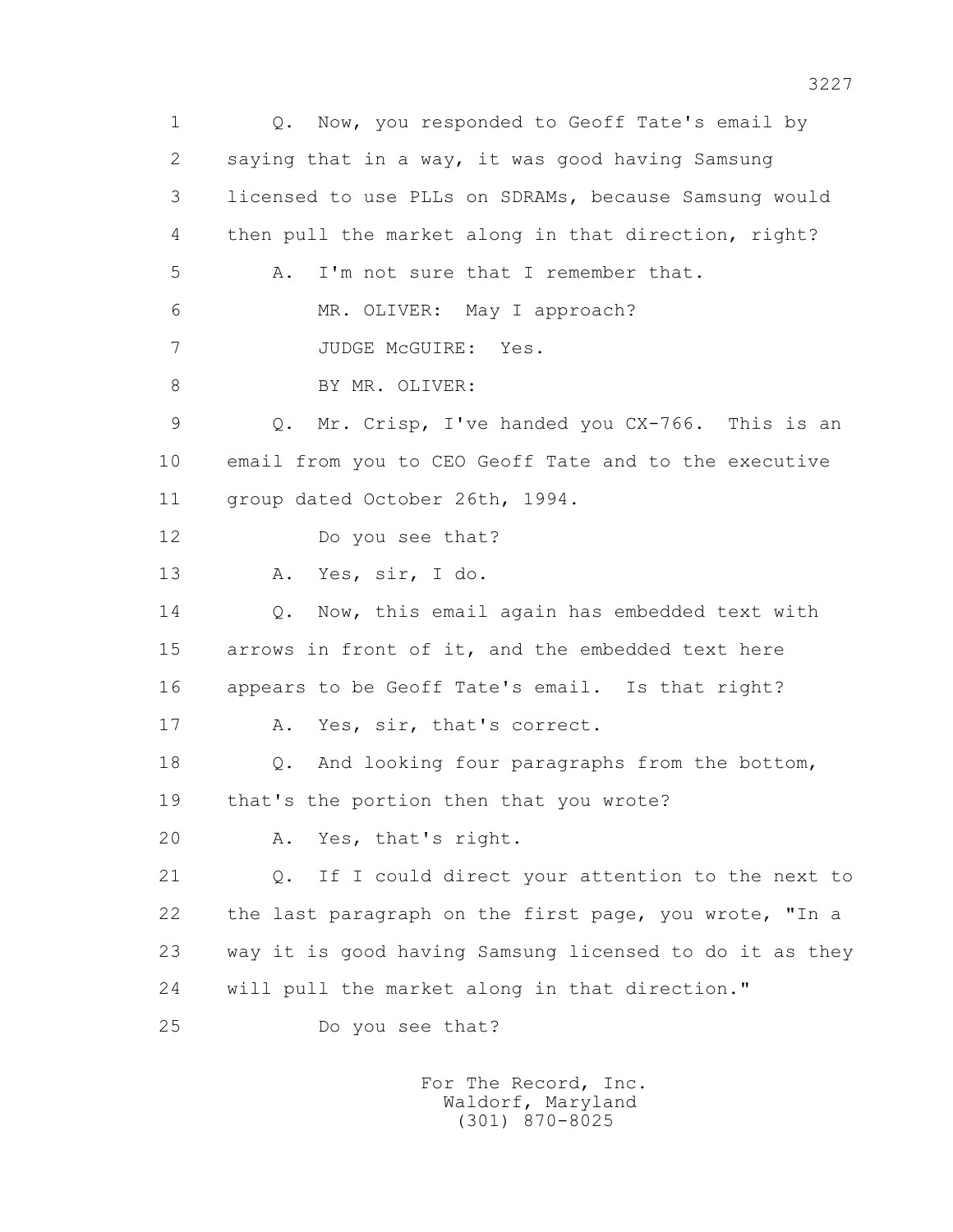1 A. Yeah, it largely says that. 2 0. And it continues, "As others that we have not 3 made the covenant not to sue follow, we get 4 opportunities to sue them. This assumes that the 5 patent issues with that claim intact." 6 Do you see that? 7 A. Yes, sir, I do. 8 Q. So, in other words, what you were saying here 9 is that by having Samsung licensed to put PLLs on 10 DRAMs, they would then start to do that, and other 11 companies would follow Samsung, right? 12 A. I believed that that was a real possibility. 13 Q. And then when other companies did that, Rambus 14 would then have the opportunity so sue other companies 15 for using PLLs on SDRAMs, right? 16 A. Yes, that's correct. 17 Q. Now, again, you never told the JEDEC 42.3 18 subcommittee that you, Allen Roberts and others 19 contemplated that Rambus would fight litigation against 20 other DRAM manufacturers to enforce a patent on using 21 PLL on an SDRAM, did you? 22 A. I think that's correct, yes. 23 Q. And you also never informed the JEDEC JC-42.3 24 subcommittee that Rambus might have opportunities to 25 sue other companies if they followed Samsung in using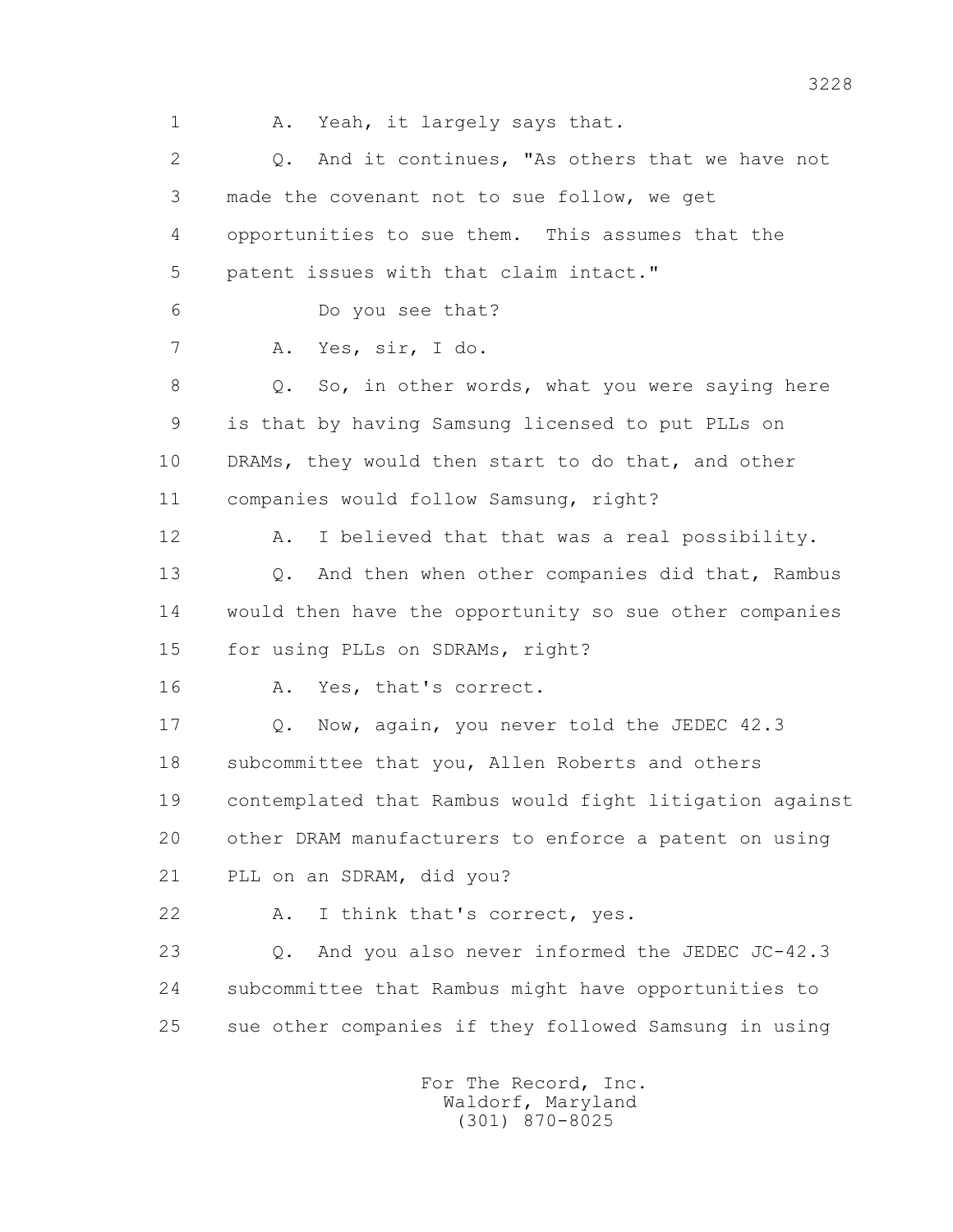1 PLLs on SDRAMs. Isn't that right? 2 A. Could you ask the question again, please? 3 Q. Yes. You never informed the JEDEC JC-42.3 4 subcommittee that Rambus might have opportunities to 5 sue other companies if they followed Samsung in putting 6 PLLs on SDRAMs. Isn't that right? 7 A. Yes, that's correct. 8 MR. OLIVER: Your Honor, this is perhaps -- 9 it's still a bit early, but this would be a good 10 breaking point. Would this be a convenient place to 11 break for lunch? 12 MR. PERRY: No objection, Your Honor. 13 JUDGE McGUIRE: All right, it's 12:10. Why 14 don't we take a break for lunch and reconvene at 1:30, 15 okay? 16 MR. OLIVER: Thank you, Your Honor. 17 JUDGE McGUIRE: Hearing in recess. 18 (Whereupon, at 12:10 p.m., a lunch recess was 19 taken.) 20 21 22 23 24 25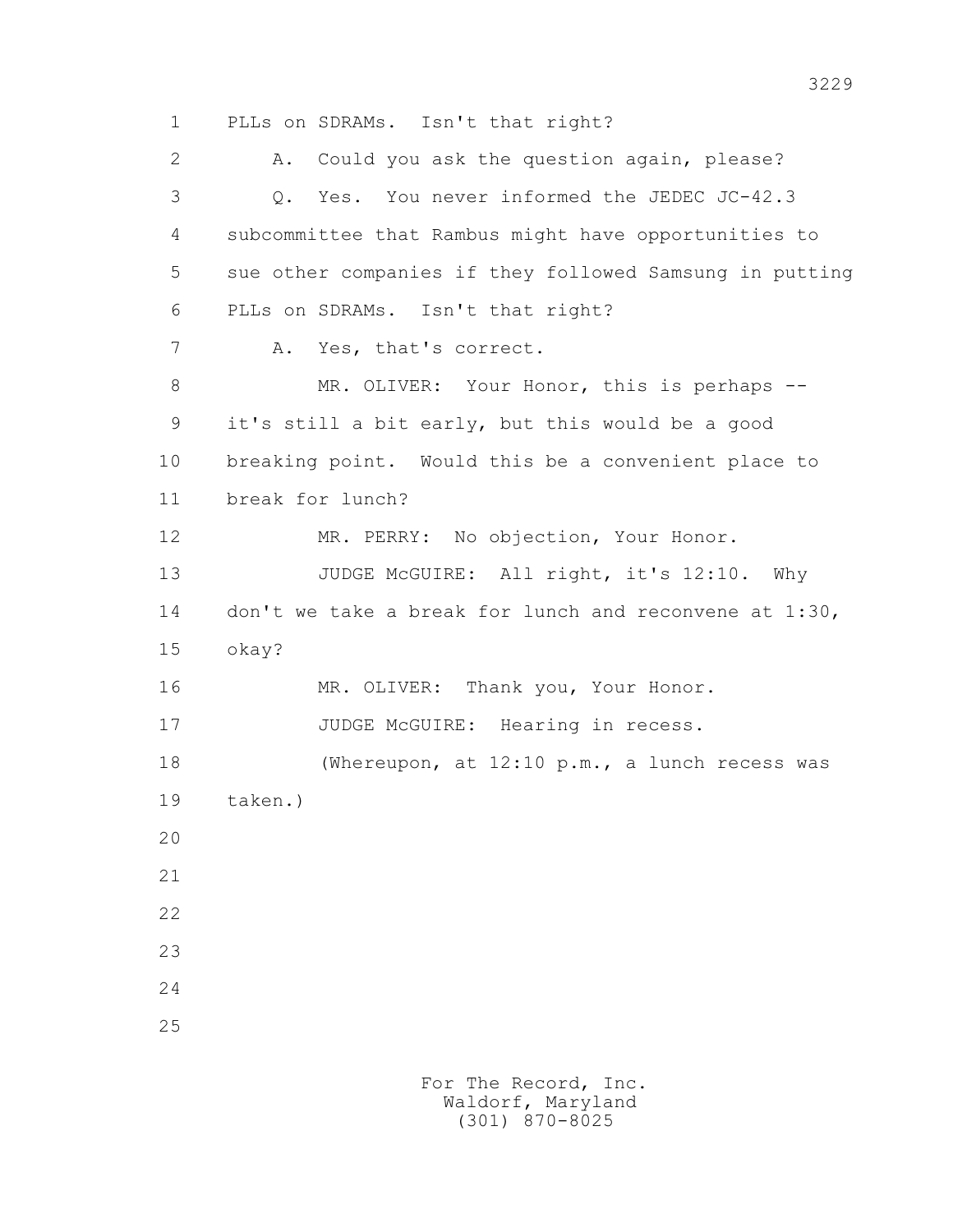| $\mathbf 1$  | AFTERNOON SESSION                                       |
|--------------|---------------------------------------------------------|
| $\mathbf{2}$ | (1:30 P.M.)                                             |
| 3            | JUDGE McGUIRE: This hearing is now in order.            |
| 4            | I quess at this time you may continue, Mr. Oliver, with |
| 5            | your inquiry of the witness.                            |
| 6            | BY MR. OLIVER:                                          |
| 7            | Thank you, Your Honor.<br>Q.                            |
| 8            | Good afternoon, Mr. Crisp.                              |
| 9            | Good afternoon, Mr. Oliver.<br>Α.                       |
| 10           | Mr. Crisp, I just wanted to wrap up one point<br>Q.     |
| 11           | left from this morning. Do you recall the September     |
| 12           | 1994 JEDEC meeting, we looked at your email that you    |
| 13           | wrote back to Rambus from that meeting?                 |
| 14           | Maybe you could tell me a little more about it.<br>Α.   |
| 15           | I'm not sure I remember exactly which meeting that was  |
| 16           | or which email to which you refer.                      |
| 17           | There was an email to which you made reference<br>Q.    |
| 18           | with respect to an NEC proposal. Do you recall that?    |
| 19           | A. Yes, sir, now I remember which one you're            |
| 20           | talking about.                                          |
| 21           | Q. And I believe you stated that they were              |
| 22           | proposing to put PLLs on SDRAMs. Do you remember that?  |
| 23           | That's what I said in my email, yes.<br>Α.              |
| 24           | Now, was that also known as on-chip PLL?<br>$Q$ .       |
| 25           | Are you referring to the proposal?<br>Α.                |
|              |                                                         |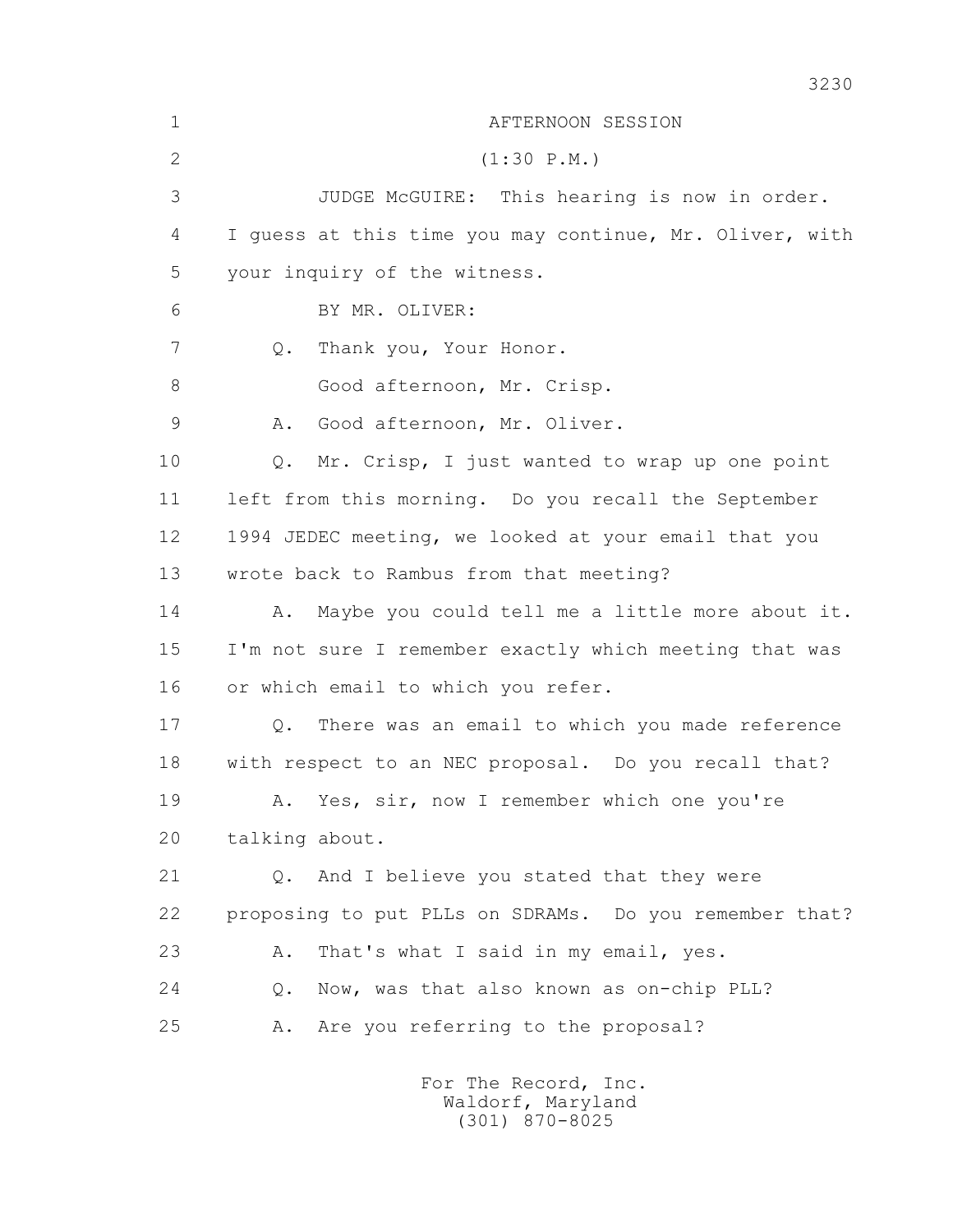1 Q. To the technology, yes. 2 A. Well, the proposal -- 3 MR. PERRY: Objection, vague as to what he 4 means by "the technology." 5 JUDGE McGUIRE: I'm sorry, Mr. Oliver, I 6 couldn't hear you, to the technology. Restate it, if 7 you would, Mr. Oliver. 8 BY MR. OLIVER: 9 Q. Yes, Your Honor. 10 With respect to the NEC proposal that I believe 11 you characterized as they were proposing to put PLLs on 12 SDRAMs, is that technology also known as on-chip PLL? 13 MR. PERRY: Your Honor, I would object that 14 there's no foundation. He doesn't even have a 15 presentation in front of him that it's in the minutes. 16 He ought to be shown that before he can say what the 17 technology is. 18 MR. OLIVER: Your Honor, I can show him his 19 email if he would like. 20 JUDGE McGUIRE: All right, go ahead. 21 MR. OLIVER: May I approach, Your Honor? 22 JUDGE McGUIRE: Yeah, go ahead. 23 BY MR. OLIVER: 24 Q. Mr. Crisp, I've handed you CX-711, if you could 25 please turn to page 36. Do you see the email beginning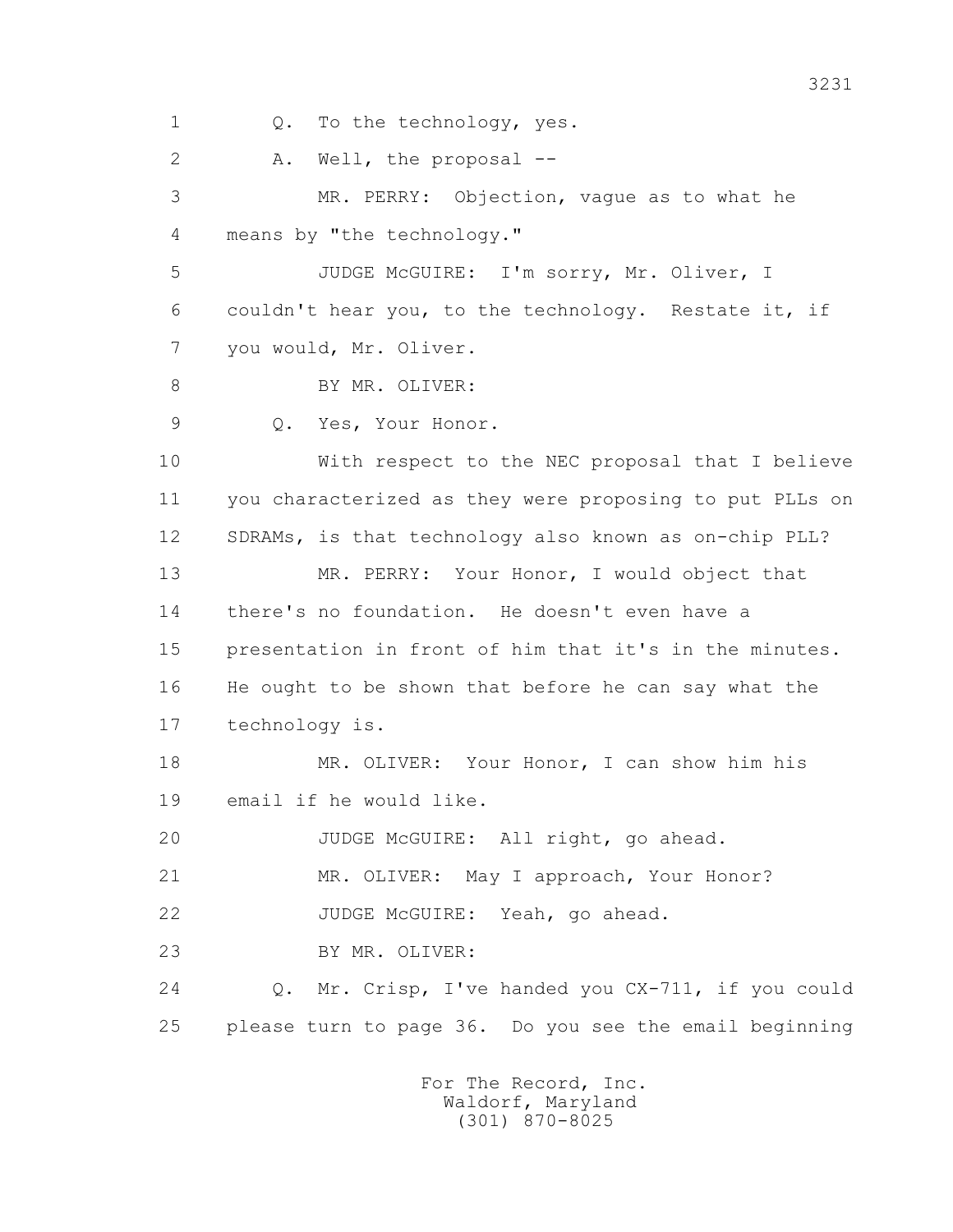1 on that page?

 2 A. Yes, sir, I do. 3 Q. If I could direct your attention to the caption 4 and specifically to the subject line that reads, "JEDEC 5 number 3, NEC proposes PLL on SDRAM." Do you see that? 6 A. Yes, sir, I do. 7 Q. Now, the technology that you were describing in 8 the caption of your email there, that's also known as 9 on-chip PLL. Is that right? 10 A. I would characterize it that way, yes. 11 MR. OLIVER: Your Honor, if I could approach 12 the chart I would like to add that to the chart. 13 JUDGE McGUIRE: Yeah, go ahead. 14 BY MR. OLIVER: 15 Q. Okay, Mr. Crisp, before the lunch break we had 16 walked through a number of events in 1993 and 1994. 17 This afternoon I would like to turn now to 1995. Now, 18 in January of 1995, Lester Vincent filed an additional 19 preliminary amendment with the Patent & Trademark 20 Office, didn't he? 21 A. I don't know. 22 Q. Let me see if I can show you a couple of 23 documents that might help to refresh your recollection. 24 May I approach, Your Honor? 25 JUDGE McGUIRE: You may.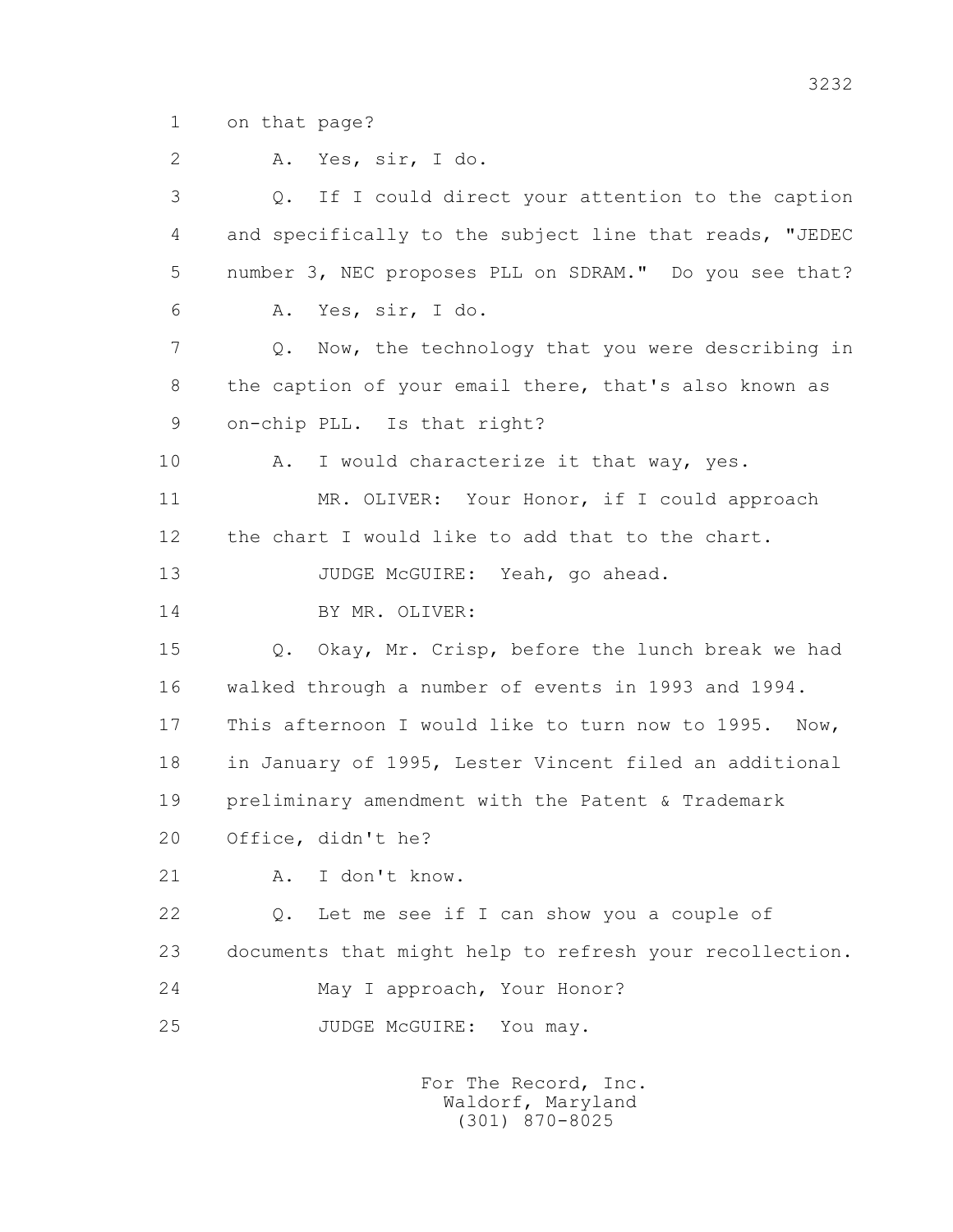1 BY MR. OLIVER:

 2 Q. Mr. Crisp, I've handed you a document marked 3 CX-734. Do you recognize this as a letter from Allen 4 Roberts to Lester Vincent that we looked at this 5 morning? 6 A. Yes, sir, I do. 7 Q. And you recall this morning we looked at the 8 first paragraph of CX-734? 9 A. I'm sorry, would you ask the question again? 10 Q. Yes, do you recall that this morning we looked 11 at the first paragraph of CX-734? 12 A. Yes. 13 Q. Now, let me direct your attention again to the 14 last sentence of that paragraph. "It is possible that 15 some of these enhancements are already in existing 16 applications, but we would like to re-assess the 17 strength of those claims." 18 Do you see that? 19 A. Yes, sir, I do. 20 MR. PERRY: Your Honor, I believe this is one 21 where we had objections to foundation and there was no 22 foundation established that he had ever seen it. So, I 23 don't know if he's going to go any further with this 24 one, but I think we did that this morning. 25 JUDGE McGUIRE: Any response, Mr. Oliver?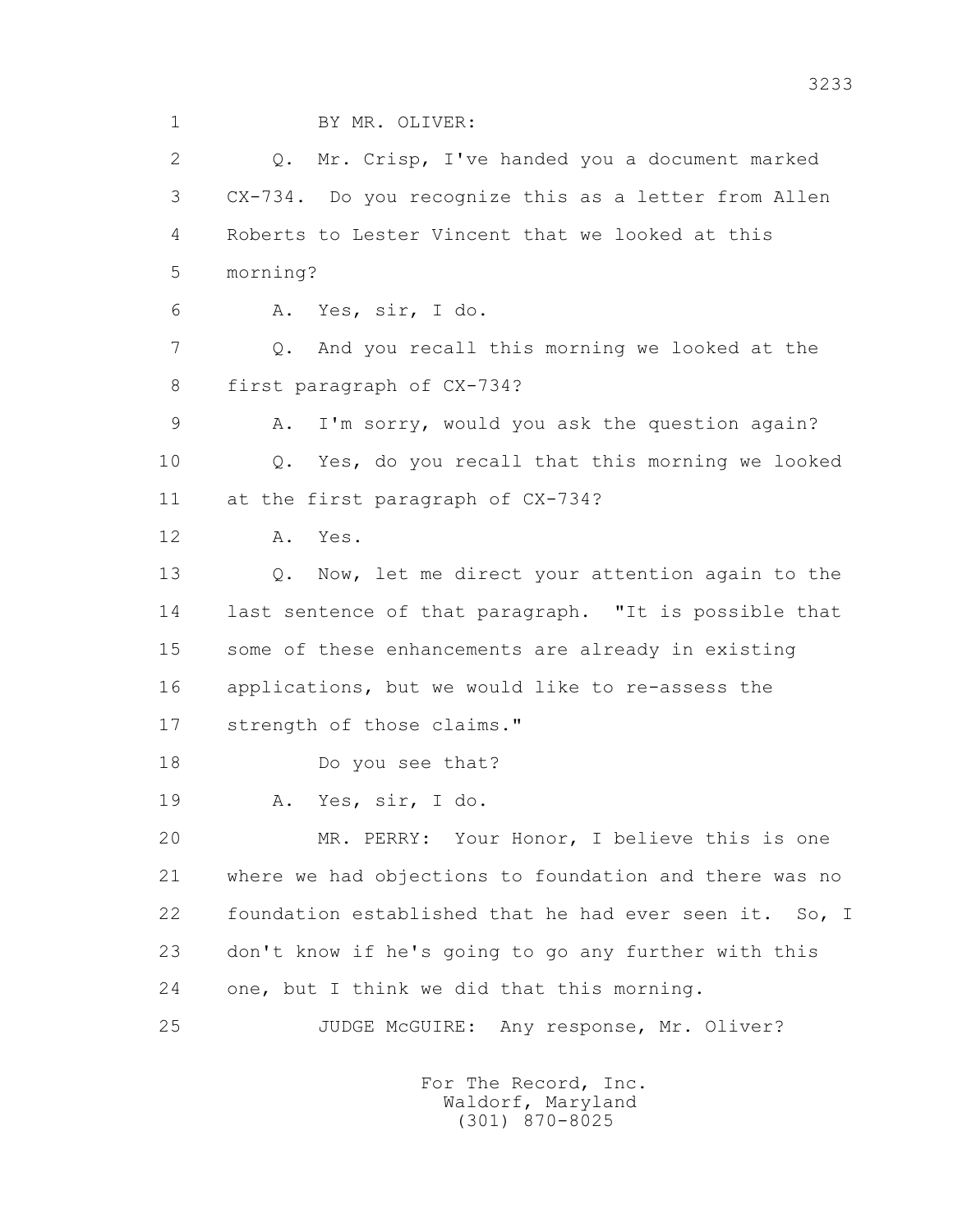1 MR. OLIVER: Yes, Your Honor, I would like to 2 use this together with two additional documents that I 3 have not yet used with Mr. Crisp to see if the three 4 documents together help to refresh his recollection 5 with respect to an amendment filed in January 1995. 6 MR. PERRY: Well, Your Honor, on this one, I 7 think we went over this morning, and there was no 8 foundation laid to use it for any purpose, but I guess 9 we'll see what happens. But we've got that objection. 10 JUDGE McGUIRE: Well, I'll give you a chance to 11 go into it, and then, you know, the point is here, 12 please lay a proper foundation, Mr. Oliver, and if not, 13 I'm sure we'll also hear again from opposing counsel. 14 BY MR. OLIVER: 15 Q. Thank you, Your Honor. 16 Mr. Crisp, if I could direct your attention to 17 page 2 of CX-734. And item number 6 reads, "Use 18 control registers to contain values which control RAS 19 and CAS access timing." Do you see that? 20 A. Yes, sir, I see that. 21 MR. OLIVER: May I approach, Your Honor? 22 JUDGE McGUIRE: Yes. 23 BY MR. OLIVER: 24 Q. Mr. Crisp, I've handed you a document marked as 25 CX-750, it's a letter from Allen Roberts to Lester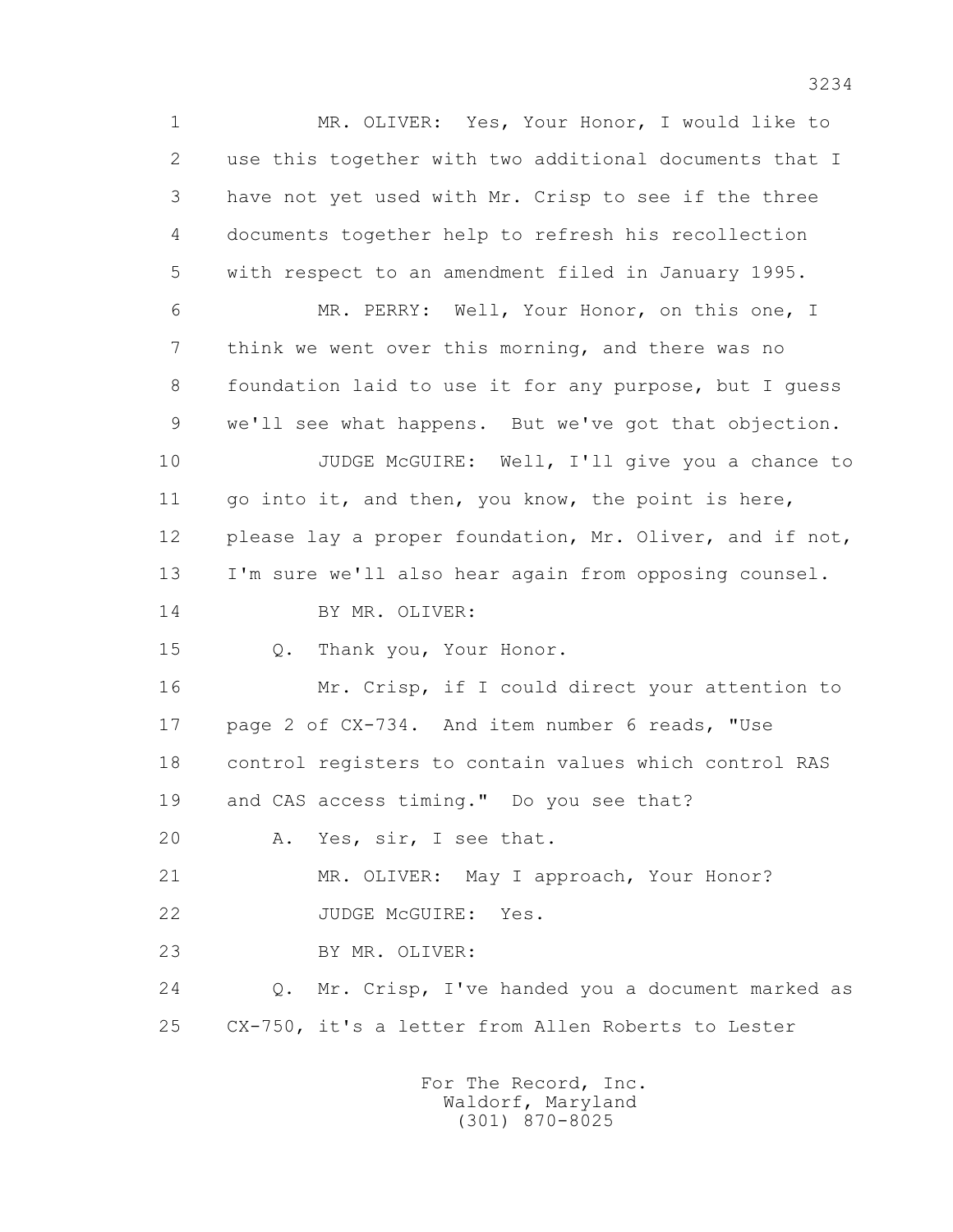1 Vincent dated August 11, 1994, and apart from the 2 different date, the text appears to be identical to 3 CX-734. Do you have any recollection of having seen 4 CX-750 before? 5 A. No. 6 Q. If I could direct your attention to the 7 right-hand side of the page of CX-750. Do you see that 8 item 6.0 there also reads, difficult to make out on the 9 paper copy, but it reads, "Use control registers to 10 contain value which control RAS and CAS access timing." 11 Do you see that? 12 A. Yes, sir, I do. 13 MR. OLIVER: May I approach, Your Honor? 14 JUDGE McGUIRE: Yes. 15 BY MR. OLIVER: 16 Q. Mr. Crisp, I've handed you a document marked 17 CX-1470, it bears a caption at the top, in the United 18 States Patent & Trademark Office, about halfway down 19 the page is a caption reading Amendment. The upper 20 left-hand corner of the box, serial number 07/847,961, 21 the date on the right-hand side of the page reads 22 January 6th, 1995. 23 And if I could direct your attention in 24 particular to page 6. And particularly to the claim 25 160 appearing at the bottom of page 6, carrying over to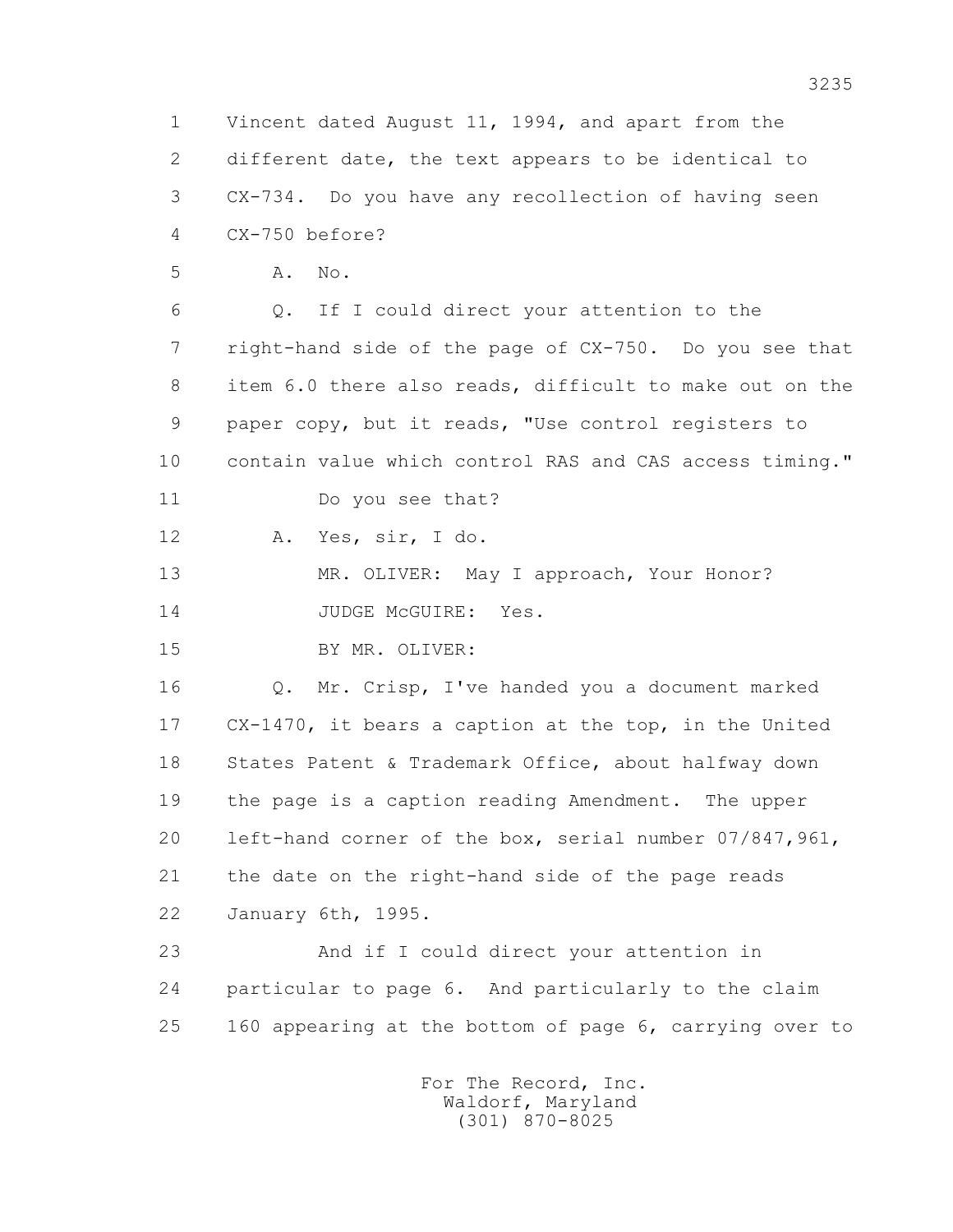1 the top of page 7. And particularly the top of page 7, 2 if you see the language in the carry-over part of the 3 claim 160, starting about the third line down, "The 4 semiconductor device storing information received from 5 the bus lines in the register during configuration of 6 the semiconductor device and thereafter responding to 7 the transaction requests in the manner specified by the 8 information stored in the register."

9 Do you see that?

10 A. I'm sorry, I was unable to follow where you 11 were reading from.

 12 MR. PERRY: Your Honor, can I ask that there be 13 some foundation laid for examining the witness on the 14 document? He's never seen it before, it's a part of 15 the responsibility, something.

 16 JUDGE McGUIRE: All right, sustained on that. 17 BY MR. OLIVER:

 18 Q. Mr. Crisp, do you recall having seen CX-1470 in 19 or about January of 1995?

20 A. No.

 21 MR. OLIVER: Your Honor, I would nevertheless 22 like to ask a couple of follow-up questions to 23 determine what discussions he may have had relating to 24 this document.

25 JUDGE McGUIRE: All right, go ahead.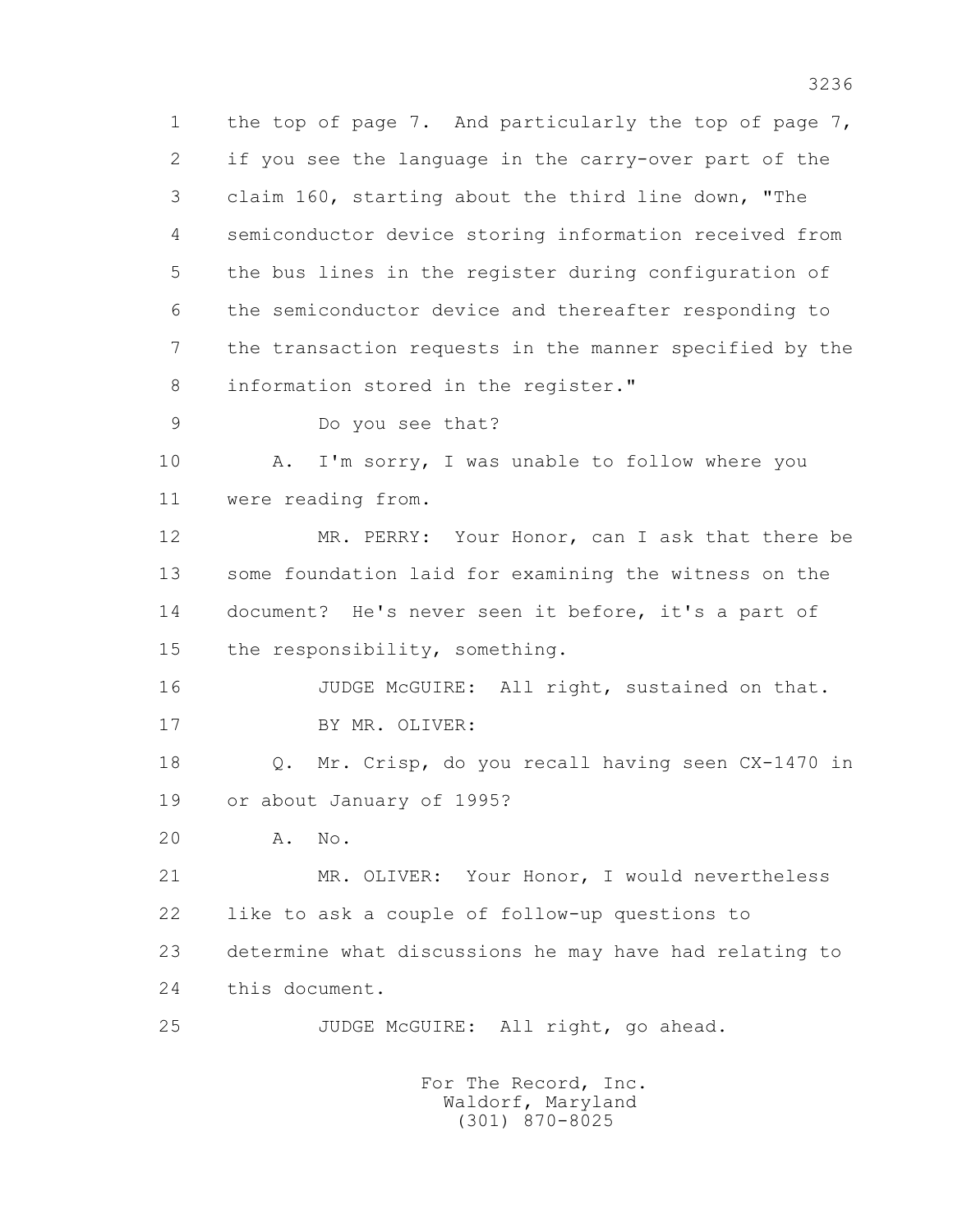1 BY MR. OLIVER:

 2 Q. If I could direct your attention back to claim 3 160, please, beginning at the bottom of page 6 and 4 carrying over to the top of page 7. And if you'll look 5 in particular at the top of page 7, beginning with the 6 third line. 7 A. May I read the entire claim, please?

8 Q. Certainly.

9 A. Thank you.

 10 Q. And then if you look at the top of page 7, 11 beginning with the third line, "The semiconductor 12 device storing the information received from the bus 13 lines in the register during configuration of the 14 semiconductor device and thereafter responding to 15 transaction requests in the manner specified by the 16 information stored in the register."

17 Do you see that?

18 A. Yes, I do.

 19 Q. And then if I could ask you to turn, please, to 20 page 8 of CX-1470. And if I could ask you to look at 21 claim 164 at the top of the page. And that claim 22 reads, "The semiconductor device of 160, wherein the 23 register is an access-time register and the information 24 is a value indicative of an access time for the 25 semiconductor device, the semiconductor device being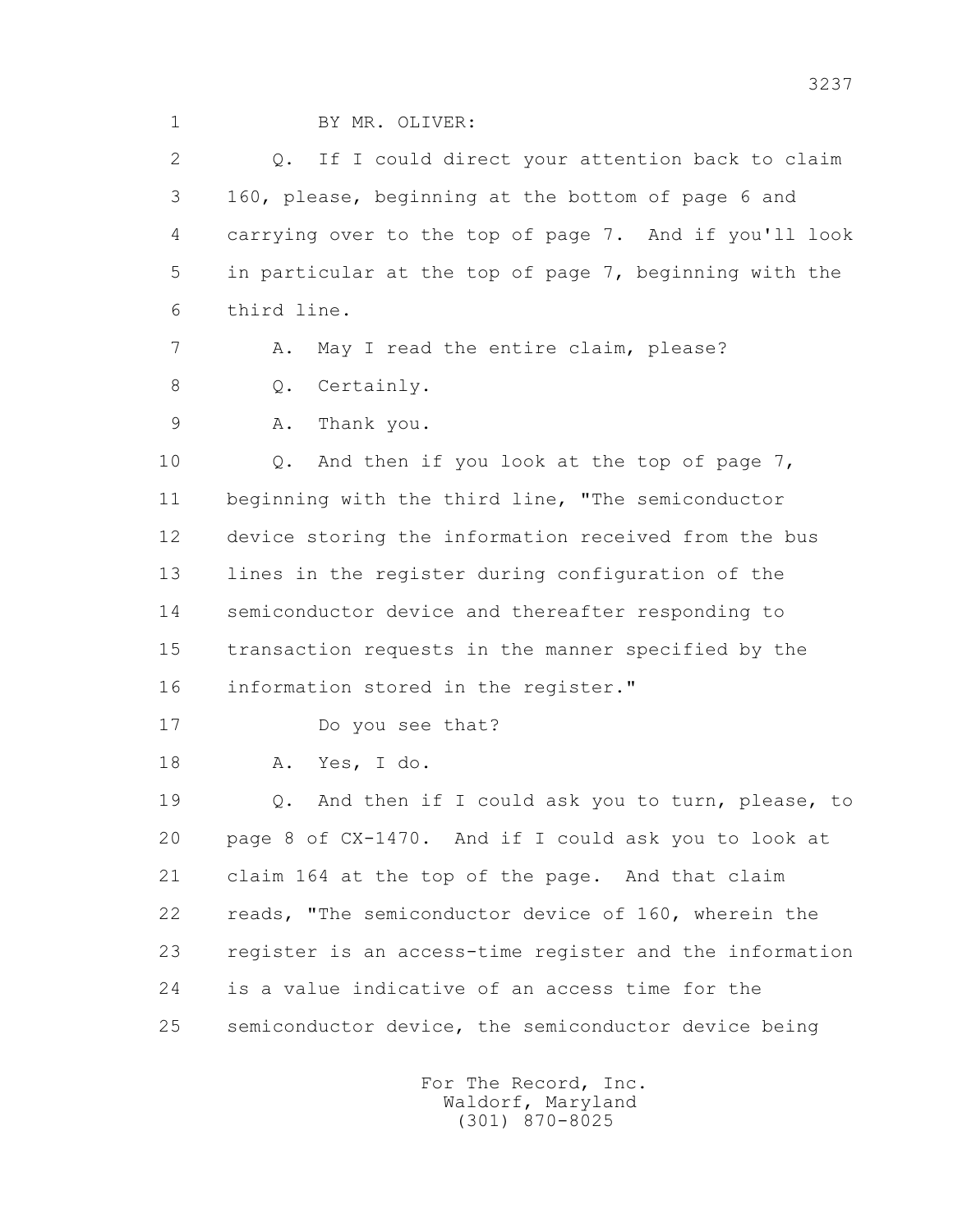1 operative to wait for the access time before using the 2 bus in response to a transaction request specifying the 3 semiconductor device." 4 Do you see that? 5 A. Yes, sir, I do. 6 Q. Now, do any of the documents that we have just 7 looked at refresh your recollection that Mr. Vincent 8 filed an amendment to a pending Rambus patent 9 application in January of 1996? 10 A. No. 11 Q. Do you recall having any discussions with 12 anyone else at Rambus with respect to the two claims 13 that we've just looked at in CX-1470 in late 1994 or 14 early 1995? 15 A. No. 16 Q. Now, Mr. Crisp, you attended the next JEDEC 17 meeting in March of 1995. Is that right? 18 A. I'm not sure of the dates. 19 MR. OLIVER: May I approach, Your Honor? 20 JUDGE McGUIRE: Yes. 21 BY MR. OLIVER: 22 Q. Sorry, Your Honor. 23 Mr. Crisp, I have handed you a document marked 24 as CX-83, these are the minutes of the JC-42.5 25 committee meeting. The date here is on March 14, 1995.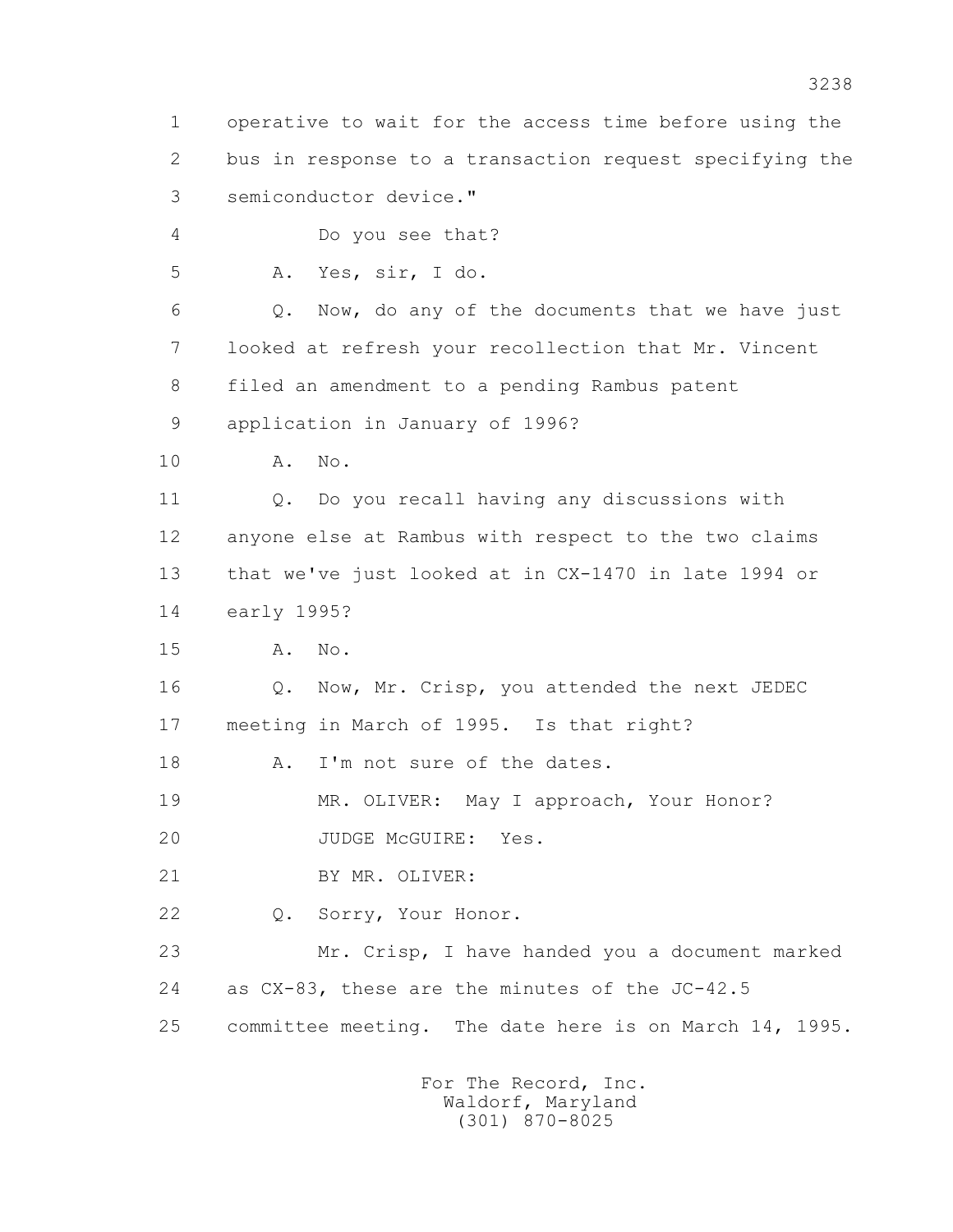1 Now, if you look on the first page, about three 2 quarters of the way down, you see that you attended 3 this meeting? 4 A. Yes, I see that. 5 Q. Now, you also attended the JC-16 meeting on the 6 same day. Is that right? 7 A. I'm not sure which day it was, sir. 8 MR. OLIVER: May I approach, Your Honor? 9 JUDGE McGUIRE: Yes. 10 BY MR. OLIVER: 11 0. Mr. Crisp, I've handed you a document marked as 12 CX-82. These are minutes of the JC-16 committee 13 meeting, also on March 14, 1995. If you look on the 14 left-hand side, about three quarters of the way down, 15 do you see your name on that list? 16 A. Yes, sir, I do. 17 Q. Now, at the JC-16 committee meeting, you saw a 18 Fujitsu presentation relating to high-speed bus 19 transceiver logic. Is that right? 20 A. I don't remember. 21 Q. Mr. Crisp, do you have Exhibit 711 in front of 22 you? 23 A. CX-711? 24 Q. Yes. 25 A. Yes, sir, I do.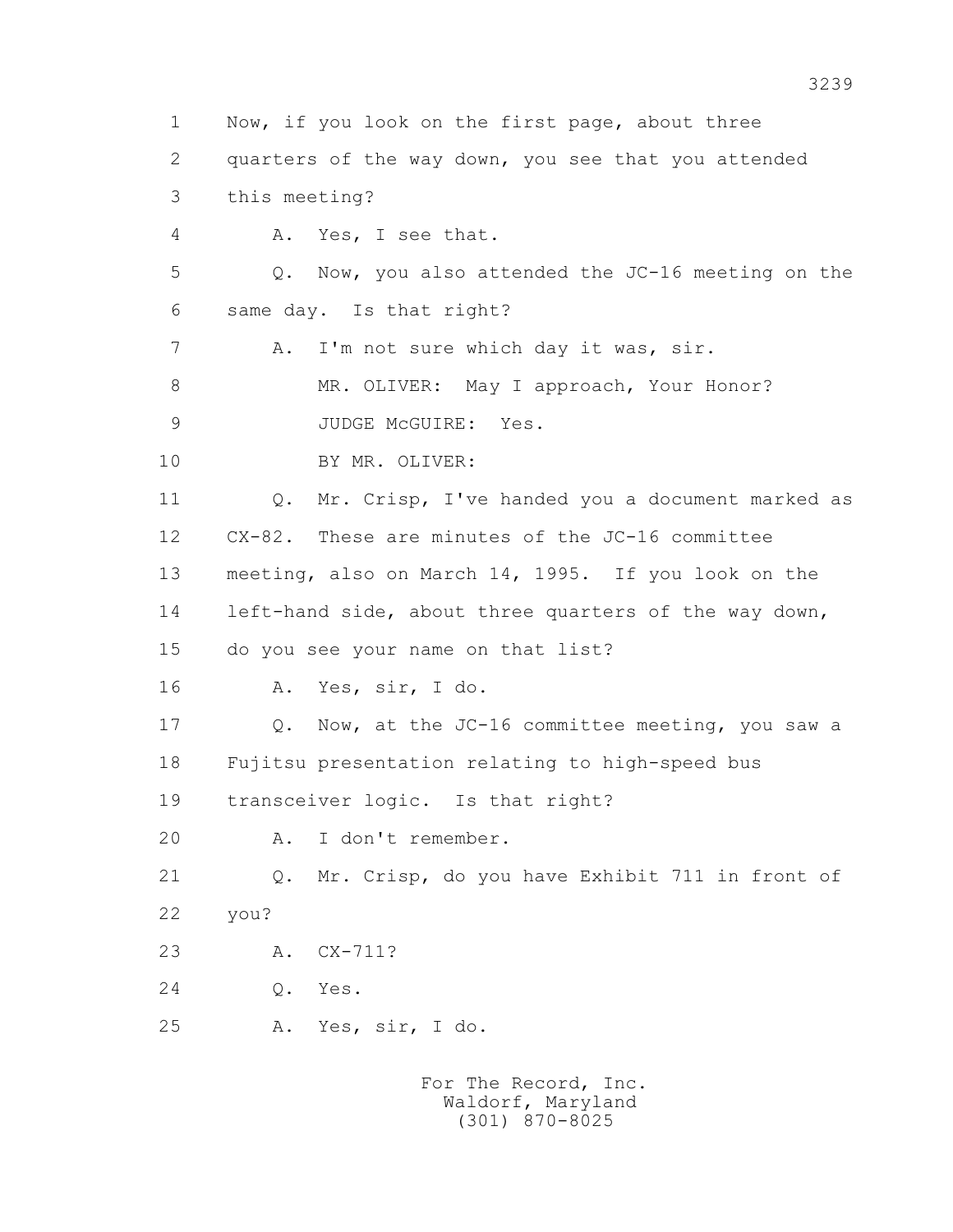1 0. If I could ask you to take up that document, 2 please. And if I could ask you to turn, please, to 3 page 52. Do you have that page in front of you? 4 A. Yes, sir, I do. 5 Q. If I could direct your attention to the bottom 6 of that page, you see that it has the beginning of a 7 new email at the bottom of that page? 8 A. I'm sorry, could you say that again, please? 9 Q. Yes. Directing your attention to the bottom of 10 page 52. 11 A. Yes. 12 Q. Specifically the last six lines on that page, 13 do you see that that is the beginning of a new email? 14 A. Yes, I do. 15 Q. And the date of that email is March 14, 1995? 16 A. Yes, that's correct. 17 Q. And then if we look at the top of the following 18 page, we see that this is an email sent from you to the 19 executive group and the business development marketing 20 group at Rambus. 21 A. Yes, that's correct. 22 Q. And the subject there is the JC-16 and JC-42.5 23 JEDEC meeting. Is that right? 24 A. Yes, that's correct. 25 Q. If I could ask you to turn, then, to page 54, For The Record, Inc.

 Waldorf, Maryland (301) 870-8025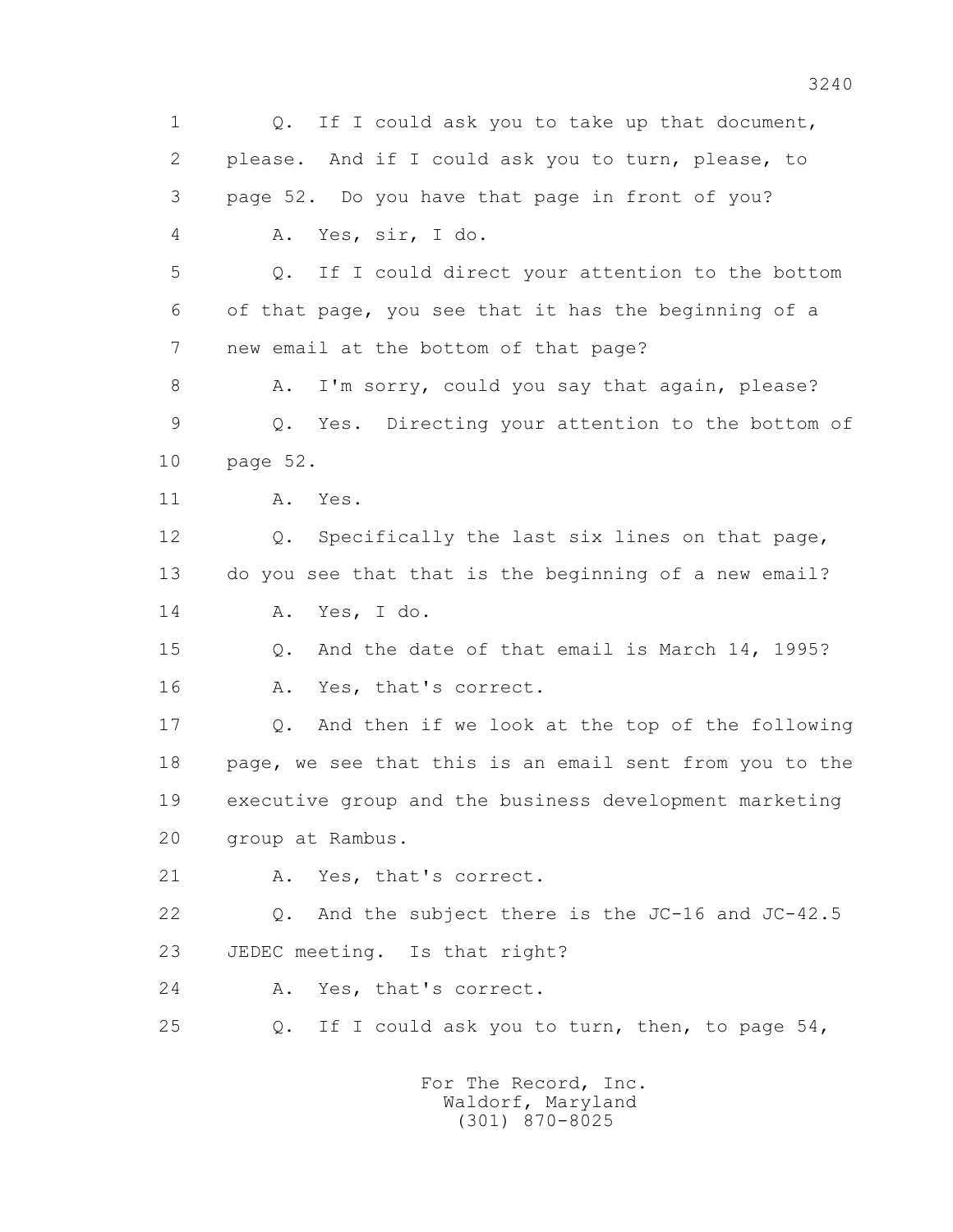1 please. Now, looking about one-third of the way down 2 the page, there's a paragraph that begins, "Fujitsu 3 presented their STBUS material." Do you see that? 4 A. Yes, sir, I do. 5 Q. Does that refresh your recollection that at 6 this meeting you observed a presentation by Fujitsu on 7 the STBUS material? 8 A. No, sir, it doesn't. 9 Q. If I could direct your attention to the 10 following paragraph, the paragraph begins, "Key to the 11 operation of the STBUS." Do you see that? 12 A. Yes, I do. 13 Q. Now, let me direct your attention to the last 14 sentence of that paragraph that reads, "Taken along 15 with the fact that they rely on an externally bussed 16 reference (this should be anticipated by some of our 17 claims), I would say that the proposal may well 18 infringe our work." Do you see that? 19 A. Yes, I do. 20 Q. Now, your reference there to an externally 21 bussed reference, that is in reference to an externally 22 bussed reference voltage. Is that right? 23 A. Yes, that's correct. 24 Q. And then if I could direct your attention 25 further down the page about three quarters of the way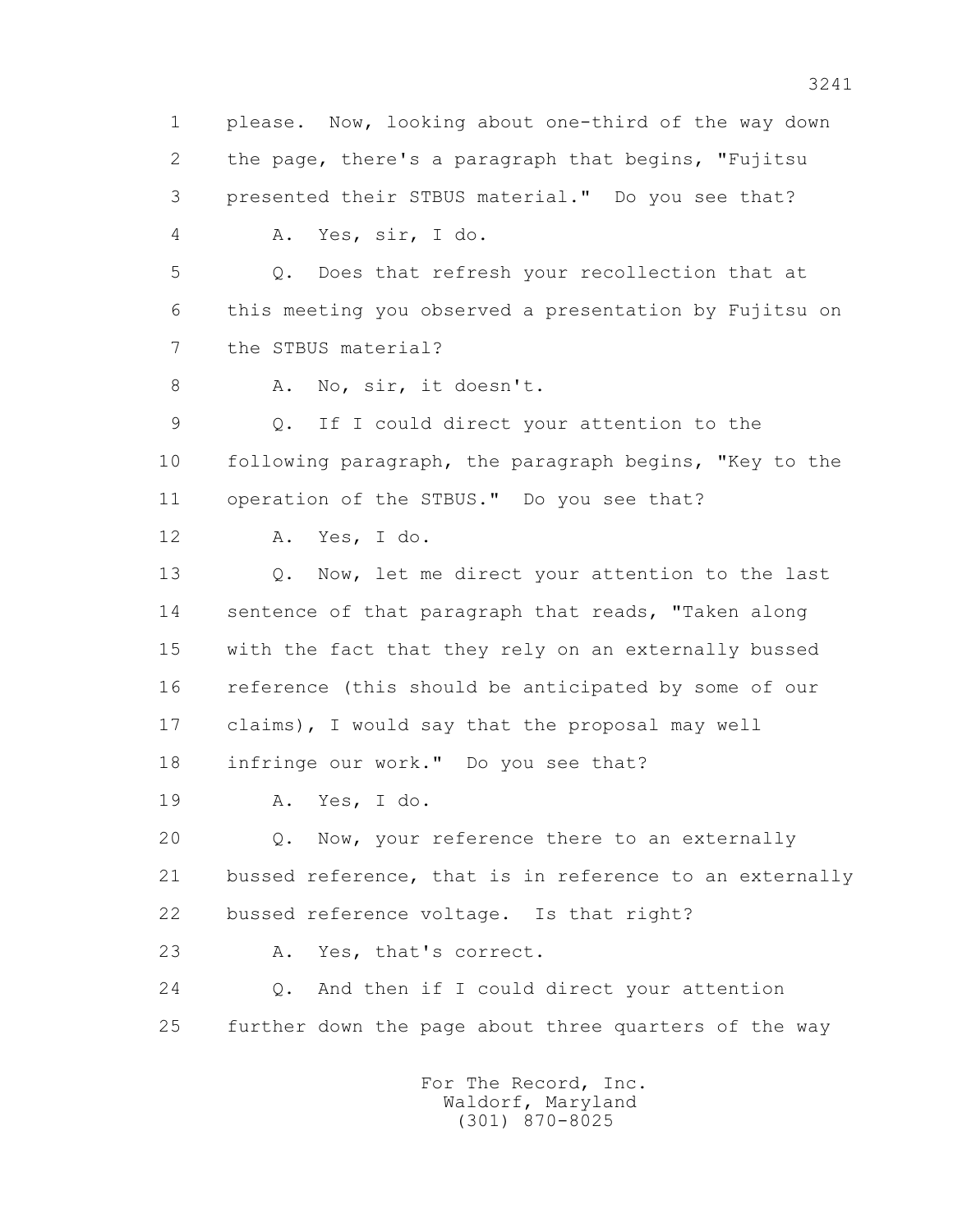1 down the page, the paragraph begins, "So, in summary." 2 A. Yes. 3 Q. That paragraph reads, "So, in summary, I would 4 say that the STBUS scheme is inferior to RSL from a 5 power, a noise immunity, and a power supply scaling 6 perspective. In addition, it may well infringe our 7 patents." Do you see that? 8 A. Yes, I do. 9 Q. Now, you didn't tell anybody at that JEDEC 10 meeting that you thought that proposal would infringe 11 Rambus patents, did you? 12 A. No, sir, I didn't. 13 Q. You just typed that into your email and sent 14 this to the folks at Rambus but didn't tell anyone at 15 JEDEC. Is that right? 16 MR. PERRY: Misstates the email, Your Honor. 17 JUDGE McGUIRE: Sustained. 18 MR. PERRY: Thank you. 19 BY MR. OLIVER: 20 Q. You just typed into your email, "In addition, 21 it may well infringe our patents," but you didn't say 22 anything about that to JEDEC, did you? 23 A. That's correct. 24 Q. Now, the next day, March 15, you attended the 25 regularly scheduled meeting of the JC-42.3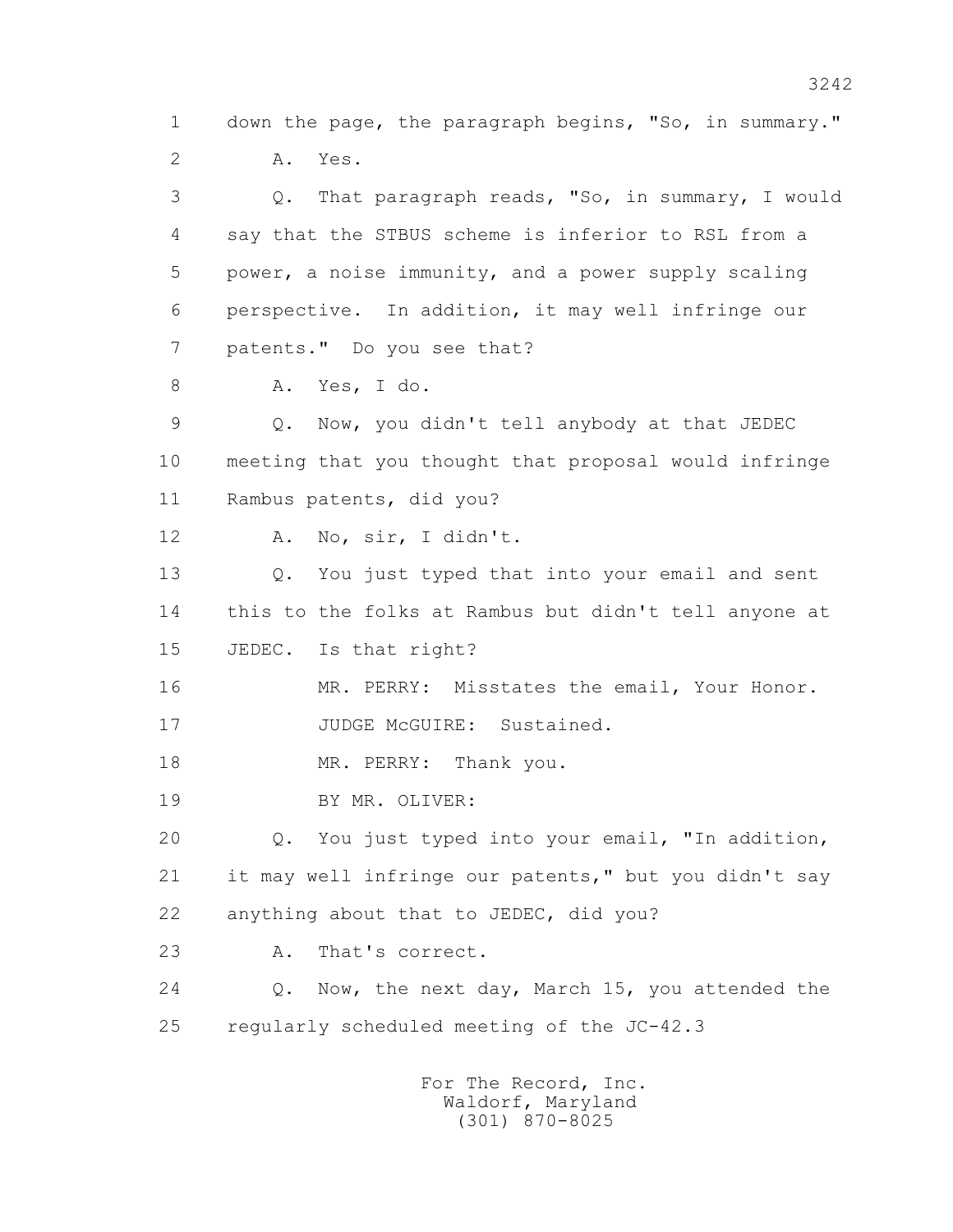1 subcommittee, didn't you?

| 2  | I'm not sure about the dates, sir.<br>A.                |
|----|---------------------------------------------------------|
| 3  | MR. OLIVER: May I approach, Your Honor?                 |
| 4  | JUDGE MCGUIRE:<br>Yes.                                  |
| 5  | BY MR. OLIVER:                                          |
| 6  | Mr. Crisp, I have handed you a document marked<br>Q.    |
| 7  | JX-25, these are the meeting minutes of the JC-42.3     |
| 8  | subcommittee meeting of March 15, 1995, and again if    |
| 9  | you look at the first page, about two-thirds of the way |
| 10 | down, you see your name in that list. Does this         |
| 11 | refresh your recollection that you attended the 42.3    |
| 12 | subcommittee meeting on March 15, 1995?                 |
| 13 | Yes, it does.<br>Α.                                     |
| 14 | Q. Mr. Crisp, this meeting of March 1995 was also       |
| 15 | the meeting at which Texas Instruments finally resolved |
| 16 | the patent issue regarding quad CAS, isn't it?          |
| 17 | I'm not sure.<br>Α.                                     |
| 18 | MR. OLIVER: May I have just a moment, please,           |
| 19 | Your Honor.                                             |
| 20 | JUDGE McGUIRE:<br>Yes.                                  |
| 21 | MR. PERRY: It's a copying problem, Your Honor,          |
| 22 | I'm just trying to look at the copies. Do you want to   |
| 23 | use the RX number?                                      |
| 24 | MR. OLIVER: If you have it. I apologize, Your           |
| 25 | Honor, our copy is out of order. I'm trying to find     |
|    | For The Record, Inc.                                    |

Waldorf, Maryland (301) 870-8025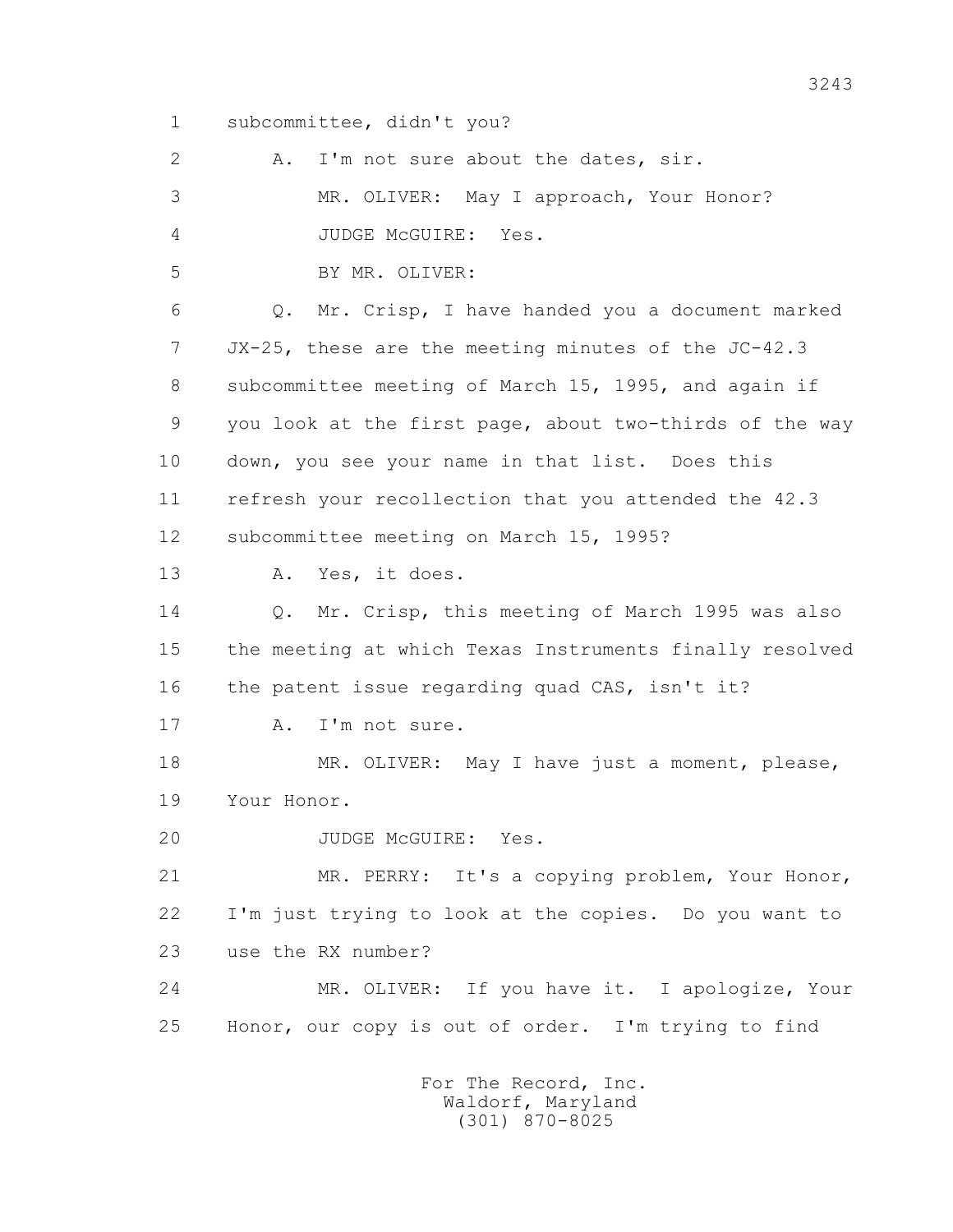1 all the pages.

 2 JUDGE McGUIRE: That's all right. 3 MR. PERRY: It's RX-545, if you want to pull it 4 up and use this copy for yourself, that's fine. 5 MR. OLIVER: Thank you. 6 If we could pull page 5 up on the screen, 7 please. Okay, Mr. Crisp, we've pulled up on the screen 8 what's marked as page 3 of the exhibit's internal page 9 5 to the document. I would like to direct your 10 attention to paragraph 8.3. 11 THE WITNESS: Excuse me, sir, which document is 12 it that we're referring to? 13 BY MR. OLIVER: 14 Q. I'm sorry, the document that you have in your 15 hand is out of order, so if I could ask you to look on 16 the computer screen instead, please. 17 A. It's much easier for me to read off of the 18 document. I'm having a hard time with my vision at 19 those kind of distances. 20 MR. OLIVER: May I approach, Your Honor? 21 JUDGE McGUIRE: Yeah, go ahead. 22 BY MR. OLIVER: 23 Q. If we could perhaps bring up paragraph 8.3. 24 That paragraph reads, "Patent Statement on quad CAS: A 25 letter from TI was received at JEDEC complying with the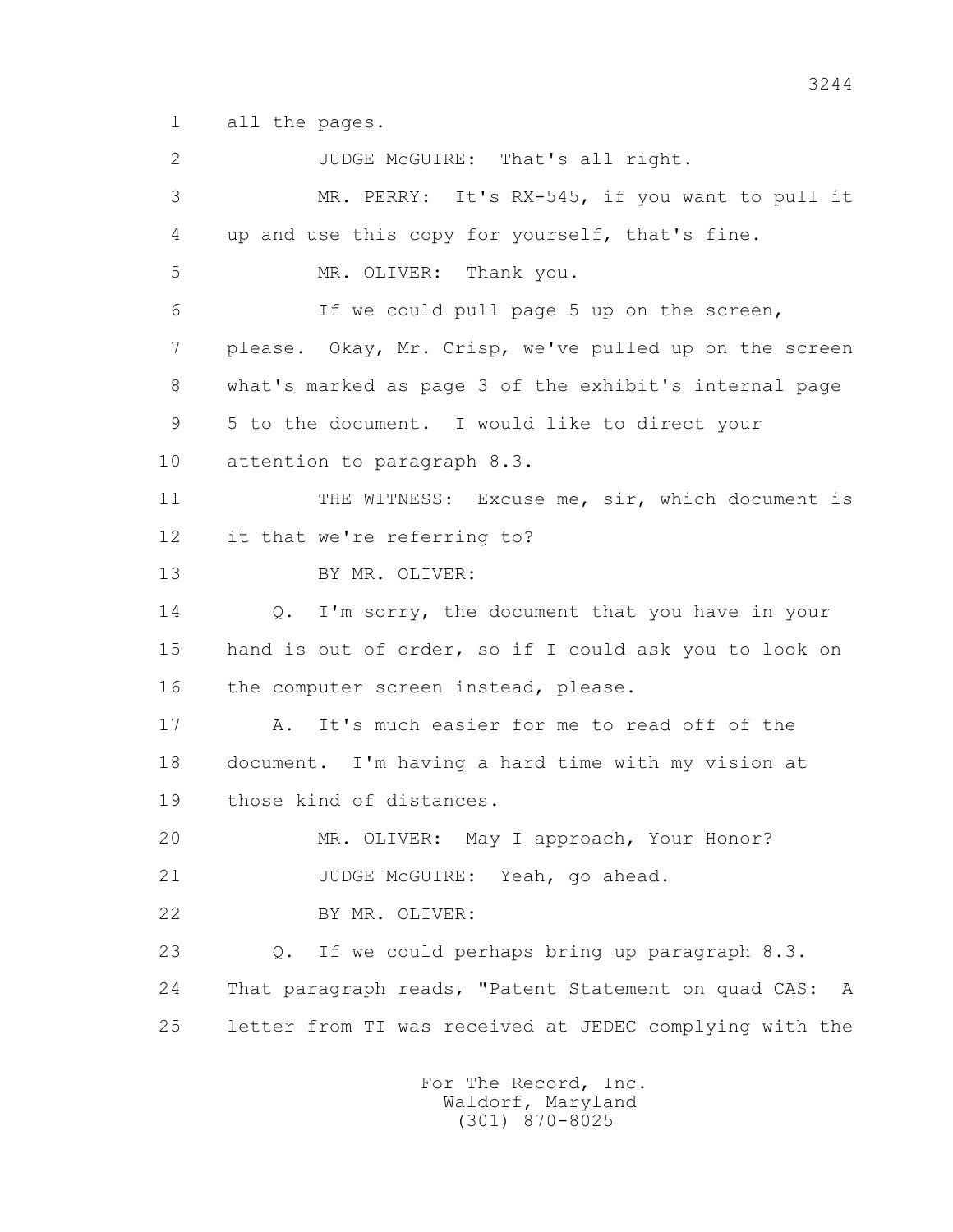1 EIA patent policy. A motion from Toshiba to take the 2 ballot JC-42.3-93-82 item 521 off hold, seconded by 3 VLSI. The vote was unanimous. Toshiba moved to kill 4 the council ballot on quad CAS also, seconded by VLSI. 5 Unanimous." 6 Do you see that? 7 A. Yes, I do. 8 Q. Does this refresh your recollection that this 9 was a meeting at which Texas Instruments resolved the 10 quad CAS issue? 11 A. No, sir, it doesn't. 12 Q. Now, Mr. Crisp, at this meeting, there was also 13 discussion of an AT&T patent that was not reflected in 14 the minutes. Is that right? 15 A. I don't know. 16 Q. If I could ask you to look, please, at CX-711. 17 Do you still have that in front of you? 18 A. One moment, please. Yes, I have it. 19 Q. If I could ask you to turn, please, to page 56. 20 If I could direct your attention to an email beginning 21 about halfway down that page, you recognize this as an 22 email from you to the executive and business 23 development groups dated March 15, 1995? 24 A. Yes, sir. 25 Q. And the subject is the JC-42 meeting. Is that For The Record, Inc.

 Waldorf, Maryland (301) 870-8025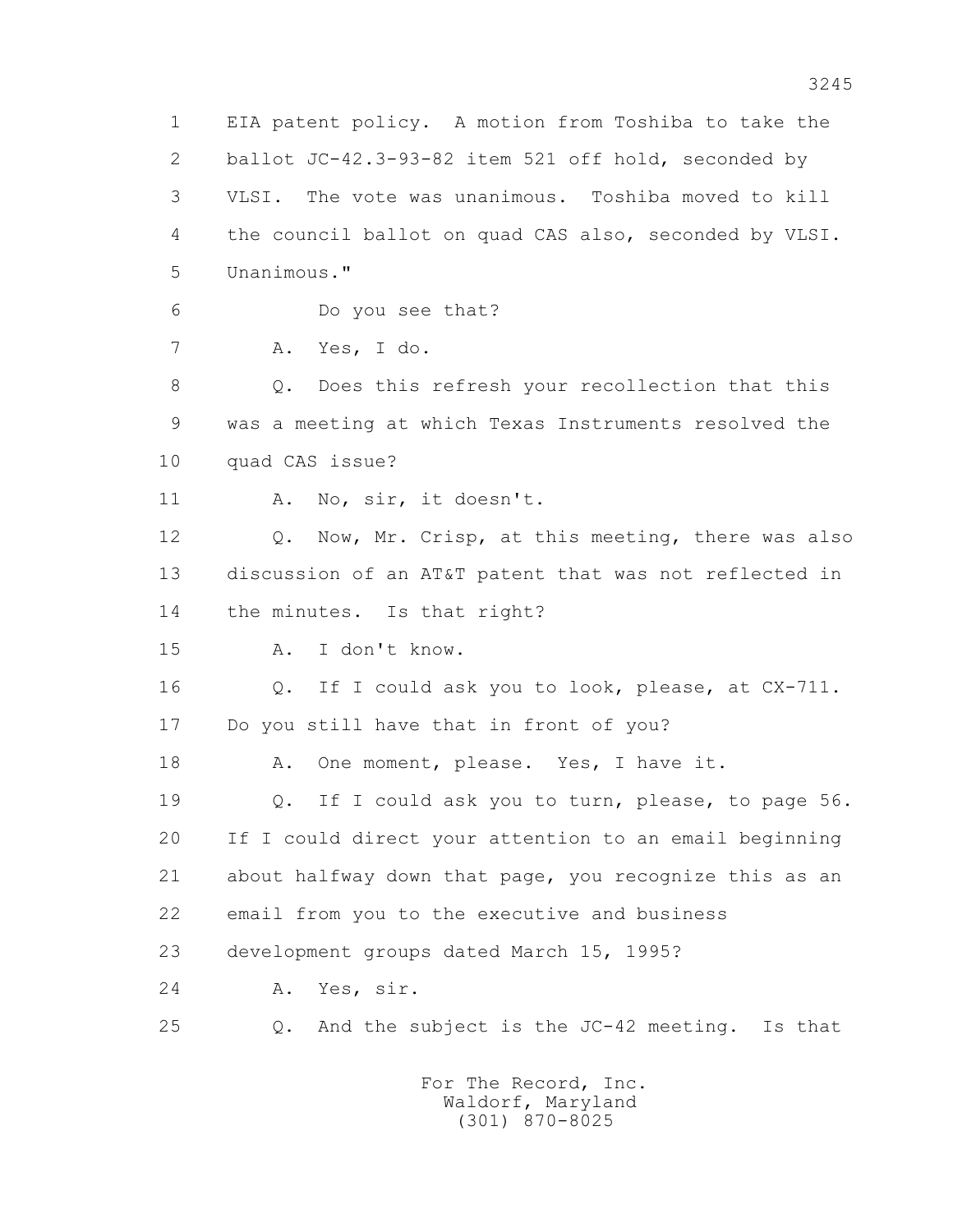1 right?

 2 A. Yes, sir, that's correct. 3 Q. And if I could ask you to turn to page 57, 4 please. And you look almost halfway down the page, 5 there's a paragraph beginning, "During the patent 6 review session." Do you see that? 7 A. Yes, I do. 8 Q. "During the patent review session, it was noted 9 that AT&T has a patent on EDO. They are now trying to 10 figure out what the patent covers and what policy AT&T 11 will adopt relative to licensing." Do you see that? 12 A. Yes, I do. 13 Q. Does that refresh your recollection that at the 14 March 15, 1995 JEDEC meeting, there was a discussion of 15 the AT&T patent? 16 A. No, sir, it doesn't. 17 Q. Now, at this March 1995 JC-42.3 subcommittee 18 meeting, you also observed a presentation by NEC 19 regarding a 256 megabit DRAM, didn't you? 20 A. I don't remember. 21 MR. OLIVER: Your Honor, if I may have just a 22 moment, we're trying to work around another document 23 problem. I'll see if I can work around it. 24 JUDGE McGUIRE: Okay, go ahead. 25 BY MR. OLIVER: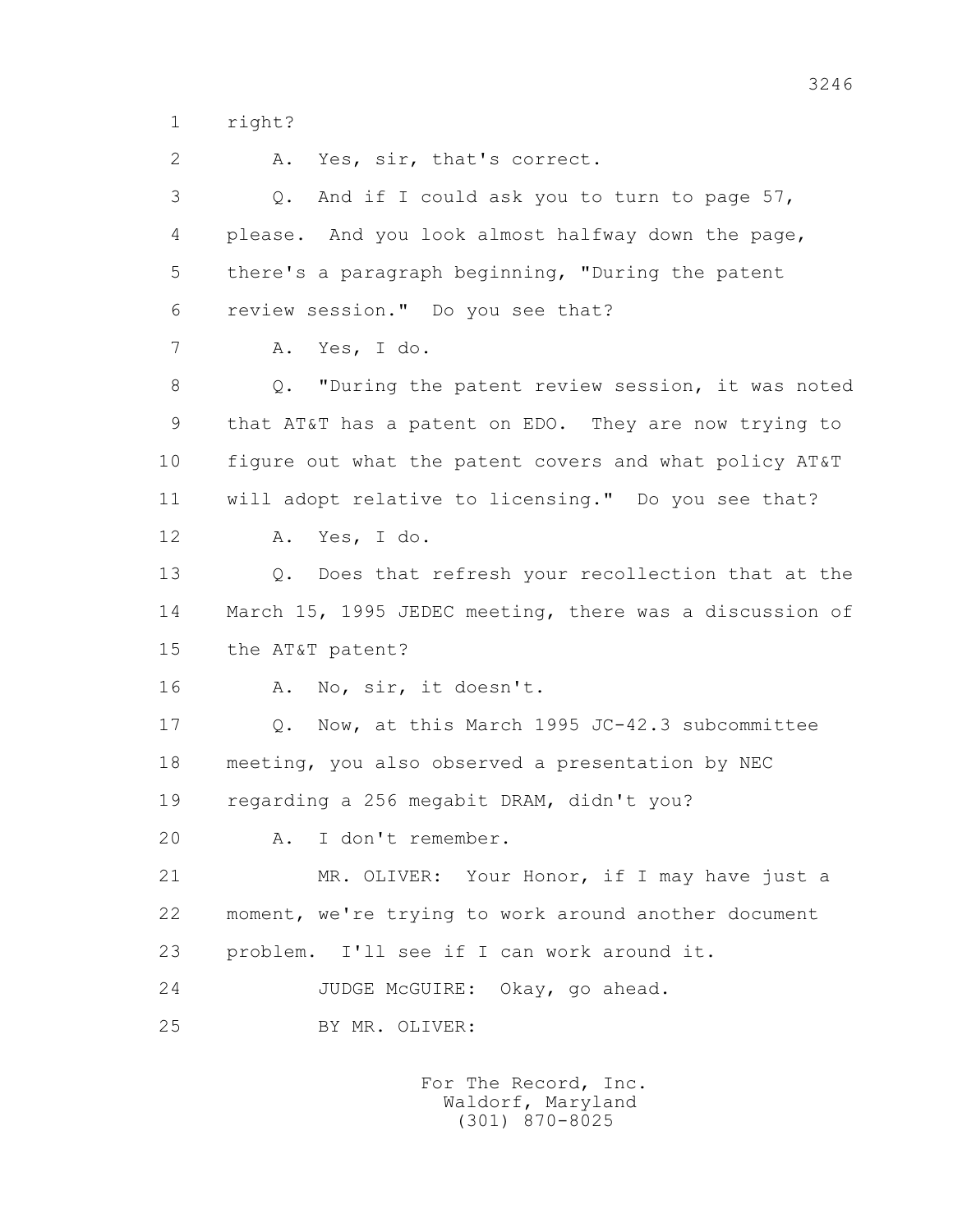1 Q. Mr. Crisp, if I could ask you to take up CX-711 2 again, please. And within the email, beginning at page 3 56, I would like to direct your attention to page 58. 4 If you want to take a look at the intervening pages to 5 confirm it's part of the same email, please feel free 6 to do so. Do you have page 58 in front of you? 7 A. Yes, sir, I do. 8 Q. If you look a little bit more than halfway down 9 the page, it is a paragraph beginning, it's actually 10 immediately under "Meeting Notes," a paragraph begins, 11 "NEC presented a family of 256M device." Do you see 12 that? 13 A. Yes, sir, I do. 14 0. If I could then direct your attention about ten 15 or so lines further down to the paragraph beginning 16 "Fujitsu." Do you see that? 17 A. Yes, sir, I do. 18 Q. That paragraph reads, "Fujitsu (Adrian 19 Cosoroaba)" -- did I read that correctly? 20 A. I think he pronounces his name Cosoroaba. 21 Q. "Fujitsu (Adrian Cosoroaba) suggested that they 22 will need two clocks (a clock-in and a clock-out) for 23 high speed operation. It appears that they are 24 starting to figure out that we have a very good idea 25 with respect to source synchronous clocking. Of course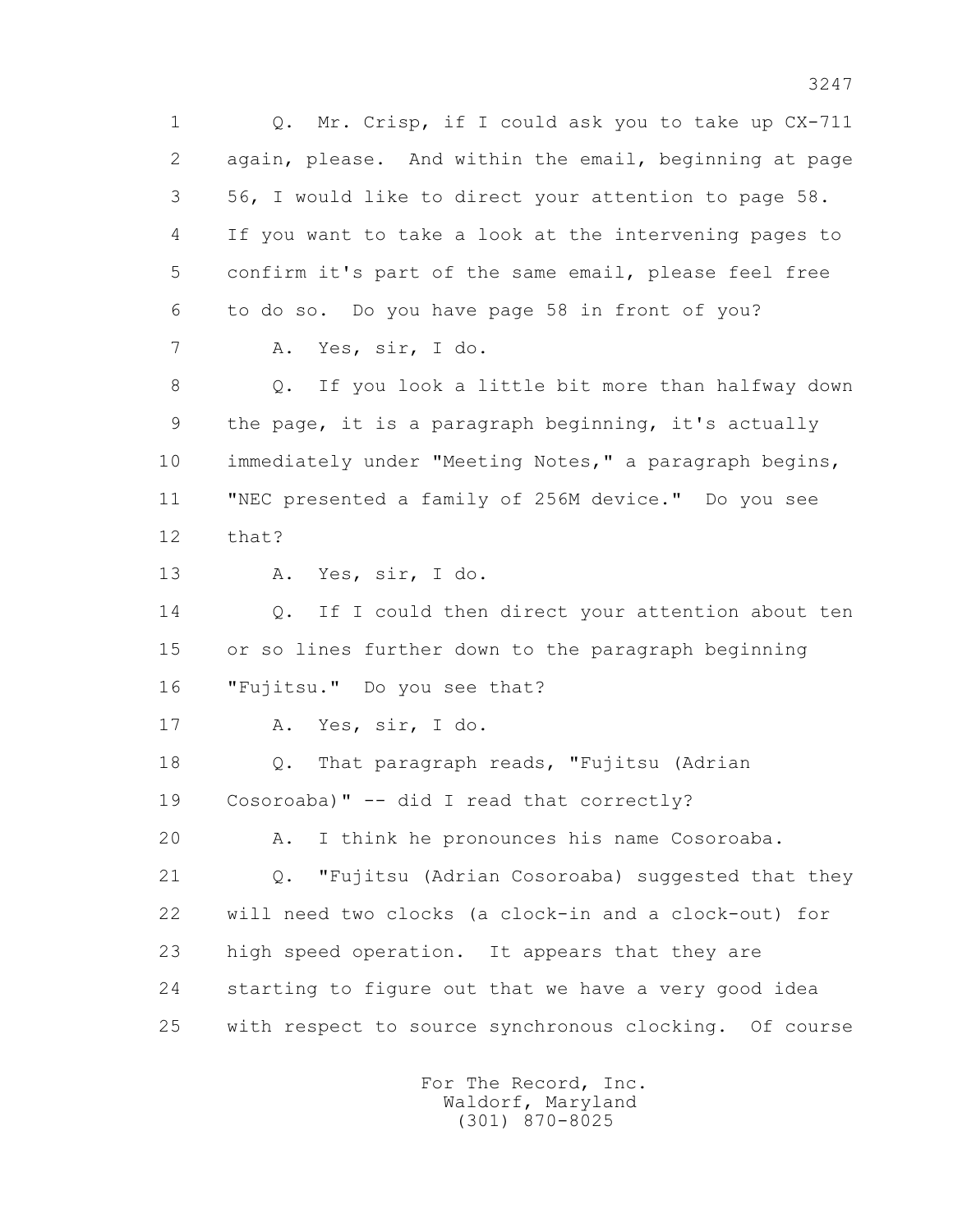1 they may get into patent trouble if they do this." 2 Do you see that? 3 A. Yes, I do. 4 Q. Now, source synchronous clocking was a 5 technology that you had seen presented at JEDEC in 6 1992. Is that right? 7 A. I'm not sure what the date is, sir. 8 Q. You do recall that technology was discussed 9 yesterday and seeing that added to our table yesterday? 10 A. I do remember doing that, yes. 11 Q. And so, what you are then writing to the 12 executives at Rambus and the business development group 13 in March 15, 1995 is that if Fujitsu goes ahead with 14 this proposal, using source synchronous clocking, they 15 may get into patent trouble with Rambus patents. Is 16 that right? 17 A. I think that's what I was implying, yes. 18 Q. But again, you didn't say anything about that 19 to the JC-42.3 subcommittee at this time, did you? 20 A. That's correct. 21 MR. OLIVER: Could I have just a moment, Your 22 Honor? 23 JUDGE McGUIRE: Yeah, go ahead. 24 MR. OLIVER: I am sorry, Your Honor, just one 25 moment, please?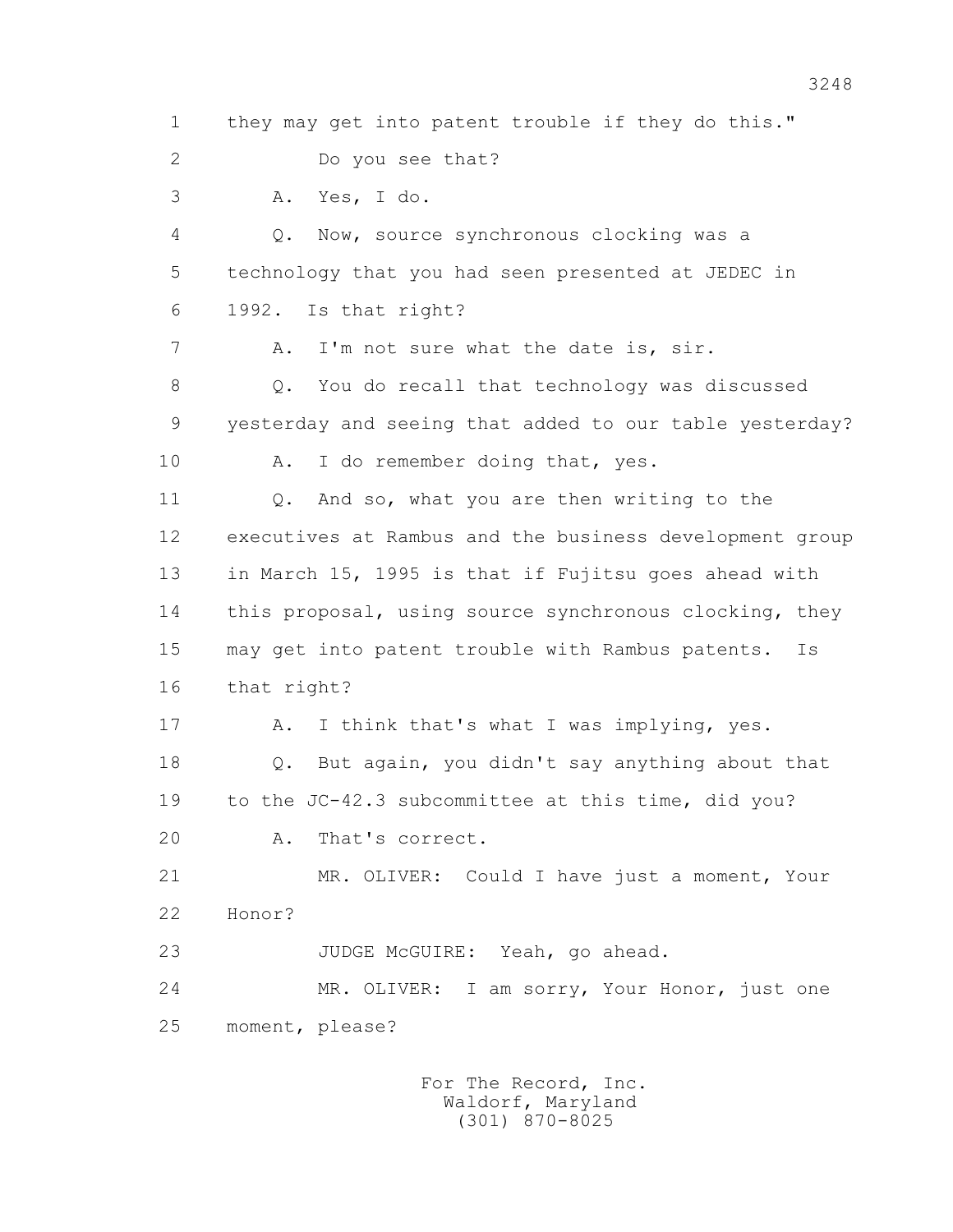1 JUDGE McGUIRE: Yes.

2 (Brief pause.)

3 MR. OLIVER: May I approach, Your Honor?

4 JUDGE McGUIRE: Yes.

5 BY MR. OLIVER:

 6 Q. Mr. Crisp, I've handed you a document marked as 7 CX-602. You recognize this as a document that we 8 looked at this morning?

9 A. Yes, sir, I do.

 10 Q. And if I could ask you to turn, please, to page 11 6. This document is captioned at the top Electronic 12 Industries Association, underneath that there's a word 13 that appears to be slightly cut off on the left-hand 14 side, but appears to be "Invoice for," and after that 15 there's an address, "Rambus, Inc." Do you see that? 16 A. Yes, I do. 17 Q. And the attention line there is to Richard

18 Crisp. Do you see that?

19 A. Yes, I do.

 20 Q. Now, do you recognize this as an invoice for 21 1995 JEDEC dues?

 22 A. I don't really recognize it as such, but that's 23 what it looks like it is.

 24 Q. Do you recall receiving an invoice from JEDEC 25 for dues at the beginning of 1995?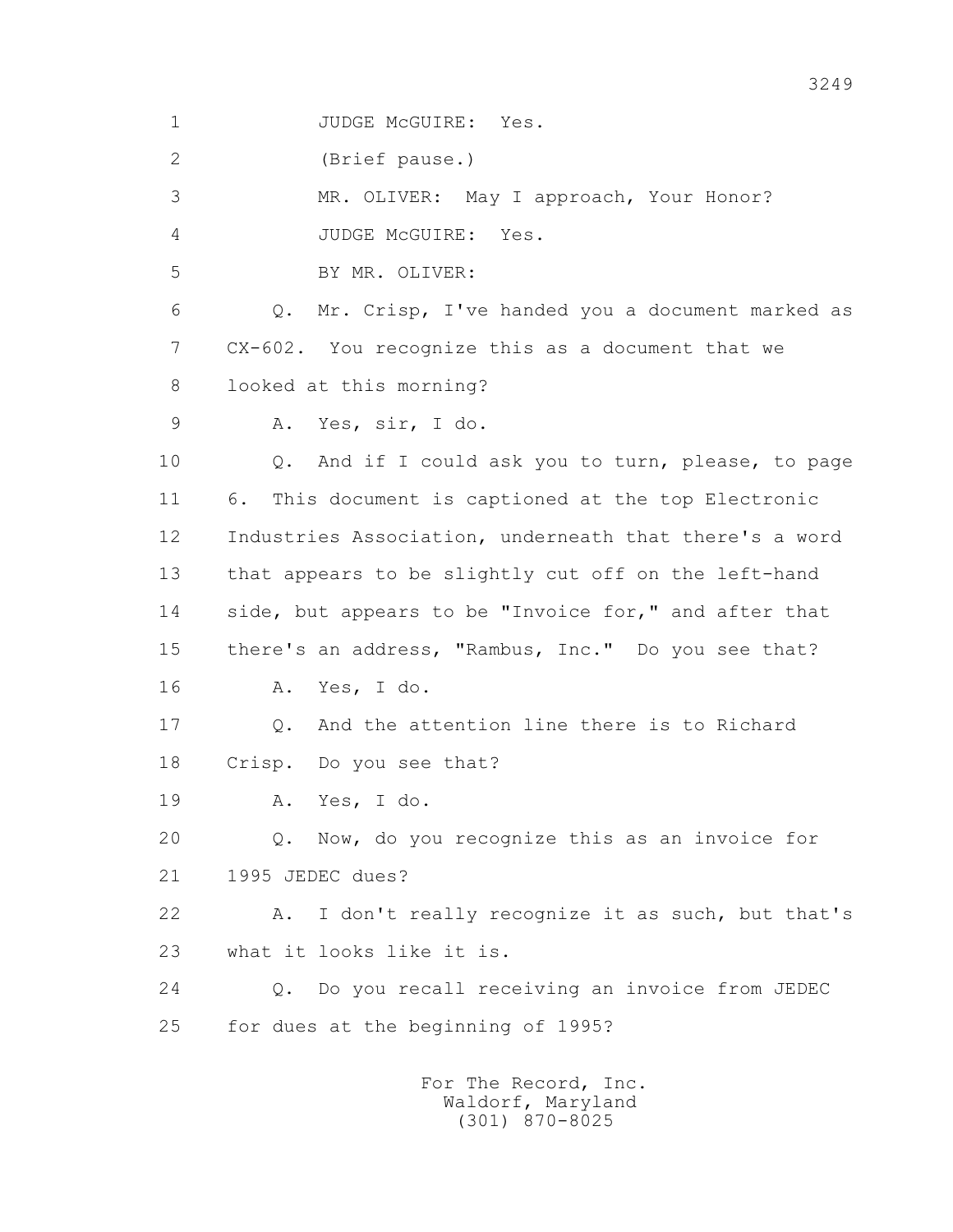1 **A.** No.

 2 Q. Let me direct your attention to a line towards 3 the upper right-hand side and slightly diagonal to the 4 stamp, "APR 26, paid." Do you see that? 5 A. Yes, I do. 6 Q. Does that refresh your recollection that Rambus 7 paid its dues for the 1995 membership year on or about 8 April 26 of 1995? 9 A. No. 10 Q. In any event, you don't recall JEDEC barring 11 you from any meetings or anything between January and 12 April of 1995, do you? 13 A. No, I don't believe they did. 14 0. And you don't recall JEDEC not sending you 15 minutes between January and April of 1995, do you? 16 A. No, sir. 17 Q. Now, Mr. Crisp, you attended the next JEDEC 18 meeting in May of 1995. Is that right? 19 A. Yes, I did. 20 MR. OLIVER: I'm sorry, Your Honor, we're 21 having another copying problem, if we could have just a 22 moment. 23 (Brief pause.) 24 MR. OLIVER: Your Honor, may I approach? 25 JUDGE McGUIRE: Yeah, go ahead.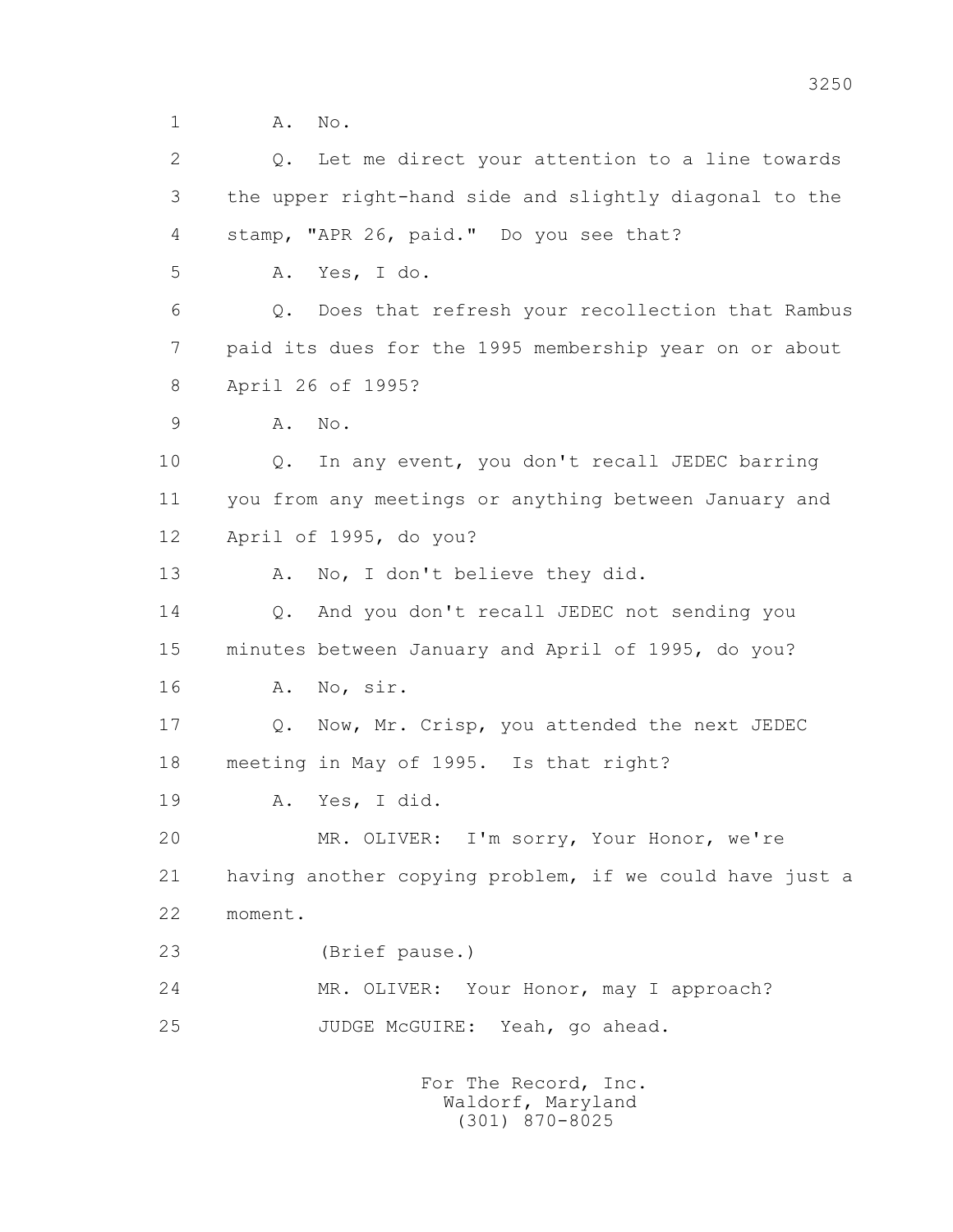| 2  | Q. Mr. Crisp, I've handed you a document that is        |
|----|---------------------------------------------------------|
| 3  | marked as CX-88a, it is a copy of the meeting minutes   |
| 4  | from the May 24, 1995 JC-42.3 subcommittee. If I could  |
| 5  | direct your attention to the first page, left-hand      |
| 6  | side, about three quarters of the way down the list,    |
| 7  | you see your name under the listed members present?     |
| 8  | Yes, sir, I do.<br>Α.                                   |
| 9  | Now, at this meeting, Mr. Townsend again made<br>Q.     |
| 10 | the presentation of the JEDEC patent policy. Is that    |
| 11 | right?                                                  |
| 12 | I don't remember.<br>Α.                                 |
| 13 | If I could direct your attention to page 4.<br>$Q$ .    |
| 14 | MR. PERRY: Of the exhibit?                              |
| 15 | BY MR. OLIVER:                                          |
| 16 | Q. I'm sorry, page 2 of the exhibit, internal page      |
| 17 | 4 of the minutes. And specifically I would like to      |
| 18 | direct your attention to item 8, it's very difficult to |
| 19 | read on the paper, I don't know if the screen will be   |
| 20 | easier. Paragraph 8 reads, "Patent Presentations: Mr.   |
| 21 | Townsend presented the patent policies and tracking     |
| 22 | list (see attachment B). A letter from TI was shown     |
| 23 | (see attachment C). A new Hitachi patent on Simm        |
| 24 | mounting was shown (see attachment D). A letter from    |
| 25 | Sun clarifying their compliance with the patent policy  |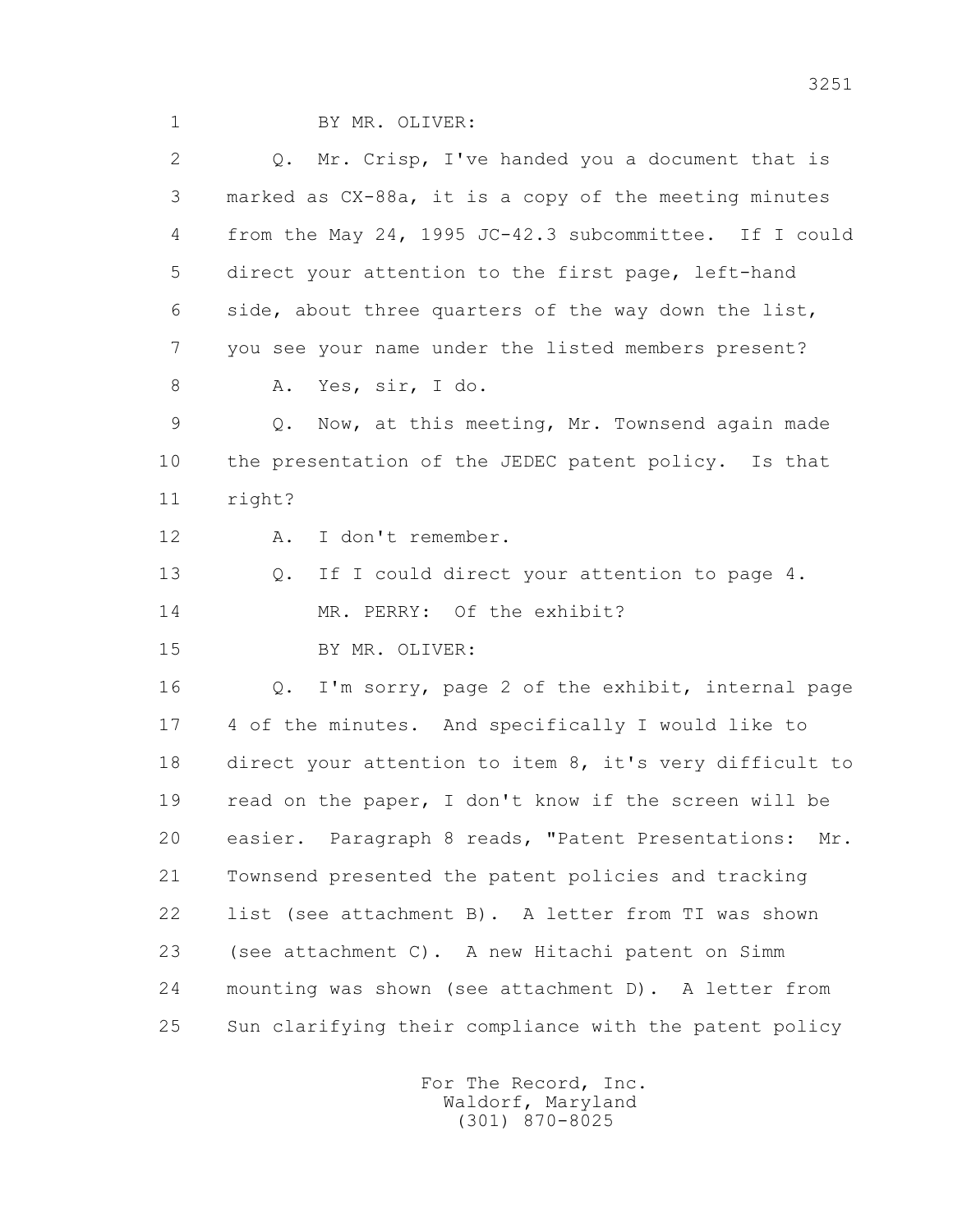1 was shown (see attachment E). Intel noted that the EDO 2 patent issue is being worked internally towards a 3 resolution." 4 Do you see that? 5 A. Yes, sir, I do. 6 Q. Now, at this May 1995 JC-42.3 subcommittee 7 meeting, there were a series of presentations involving 8 SyncLink. Is that correct? 9 A. Yes, that is correct. 10 Q. Let me digress for a moment to put this into 11 perspective. In 1995 you were involved in licensing 12 negotiations between Rambus and Hyundai. Is that 13 right? 14 A. Yes, that's correct. 15 Q. Hyundai is now known as Hynix? 16 A. Yes, that's correct. 17 Q. And in February of 1995, you had a meeting with 18 various representatives of Hyundai, didn't you? 19 A. I'm not sure about the dates, sir. 20 MR. OLIVER: May I approach? 21 JUDGE McGUIRE: Yes. 22 BY MR. OLIVER: 23 Q. Mr. Crisp, I've handed you a document marked 24 CX-782, this is an email from you to the executive and 25 business development groups dated February 26, 1995.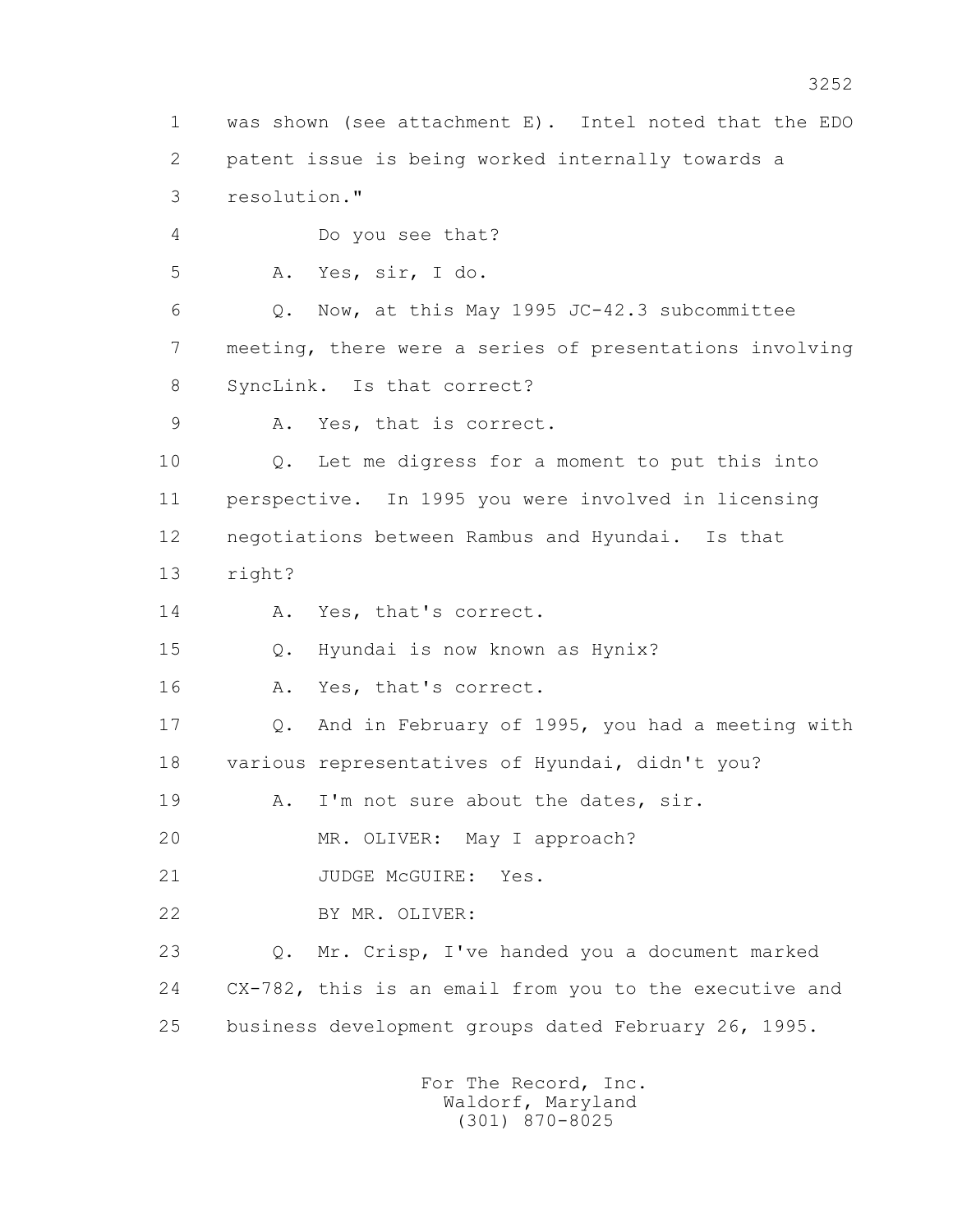1 The subject is Hyundai meeting 2/24/95. Does this 2 refresh your recollection that you met with 3 representatives of Hyundai in February of '96? Excuse 4 me, February of '95? 5 A. No, sir, it doesn't. 6 Q. Let me direct your attention to the first 7 paragraph, it begins, "I met with G. M. Han. Do you 8 see that? 9 A. Yes, sir, I do. 10 Q. Do you recall who G. M. Han was? 11 A. Yes, I do. 12 Q. Who was he? 13 A. He was he was a technical marketing manager at 14 Hyundai. 15 Q. Now, G. M. Han said that he thought that 16 Rambus's price for licensing was too high. Is that 17 right? 18 A. I really don't remember. 19 Q. If I could direct your attention to the third 20 paragraph of your email, and the fourth line, the 21 sentence reads, "The issue that was raised by G. M. Han 22 was that they felt our price was too high." Do you see 23 that? 24 A. Yes, sir, I do. 25 Q. And you invited Hyundai to make a For The Record, Inc. Waldorf, Maryland

(301) 870-8025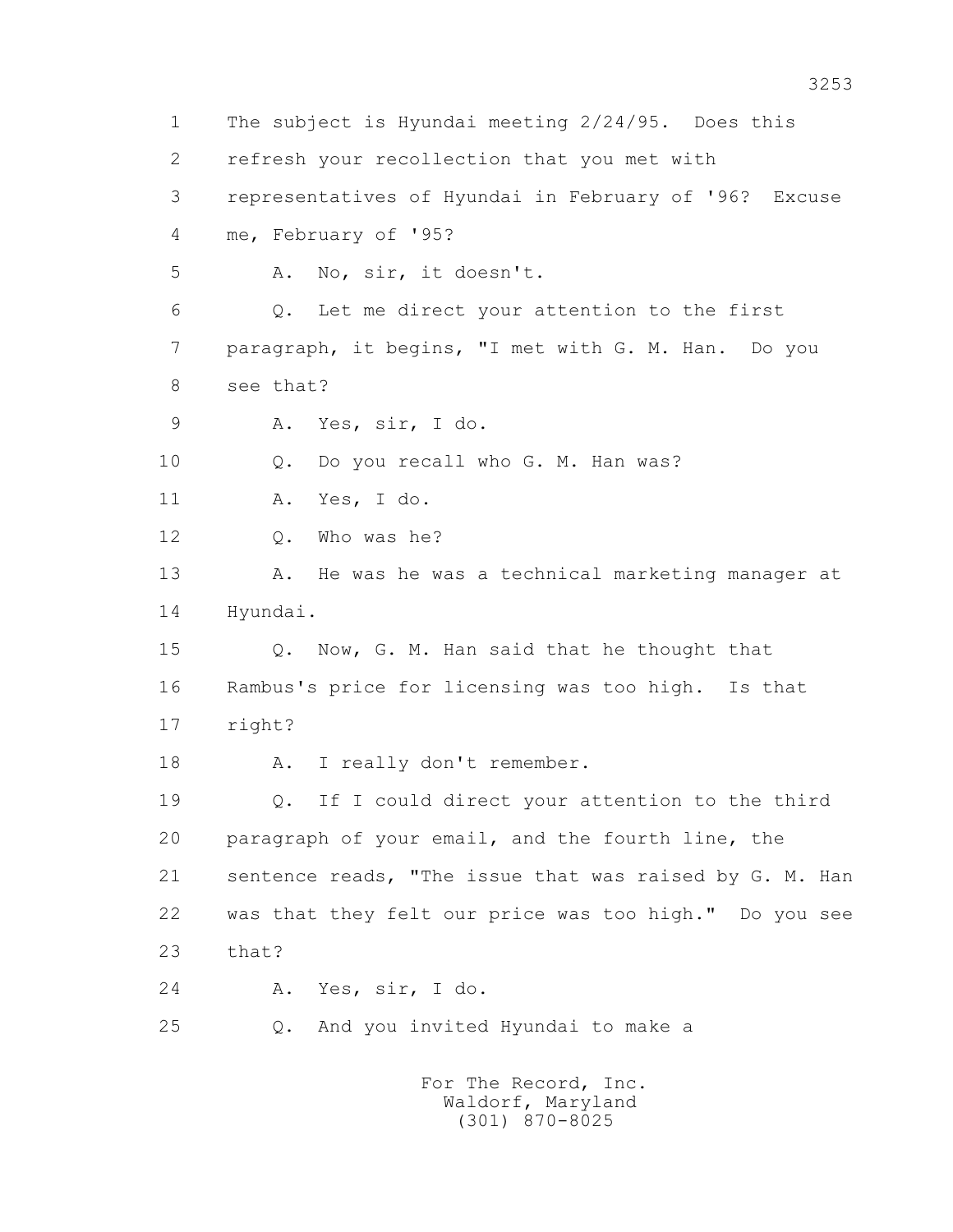1 counterproposal. Is that right? 2 A. I'm sorry, I couldn't understand your question. 3 Q. Yes, you invited Hyundai to make a 4 counterproposal? 5 A. Yes, sir, that's right. 6 Q. But you also told them that as the risk 7 decreased over time, Rambus's price would increase. Is 8 that right? 9 A. Yes, that's what it says here in the note. 10 Q. Now, at the time of these negotiations, your 11 understanding, one impediment to Rambus reaching an 12 agreement with Hyundai was SyncLink. Is that right? 13 A. I think it was a factor, yes. 14 0. Now, you understood that SyncLink referred to a 15 proposal being developed by a group working under the 16 auspices of the IEEE. Is that right? 17 A. Yes, that's true. 18 Q. And it grew out of earlier work known as 19 RamLink? 20 A. Yes, I believe that's true. 21 Q. You understood the SyncLink proposal to involve 22 a packetized system, right? 23 A. Yes, sir, that was my understanding. 24 Q. And, in fact, the SyncLink proposal was similar 25 to the Rambus architecture in a number of places?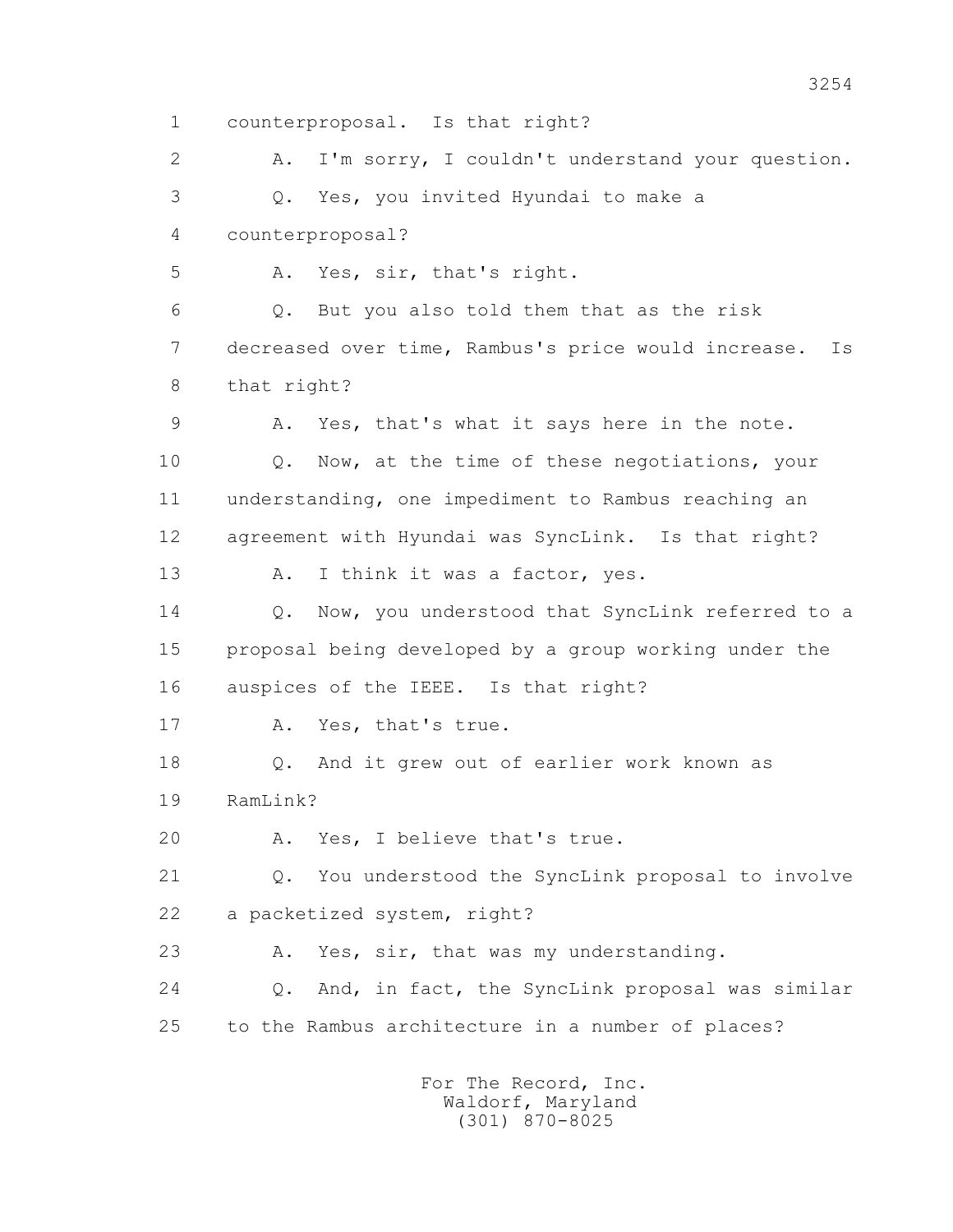1 A. Yes, sir, that's my opinion. 2 Q. So, you knew that Mr. Farhad Tabrizi from 3 Hyundai was one of the original participants in 4 SyncLink. Is that right? 5 A. Yes, sir. 6 Q. And you were concerned that SyncLink could 7 potentially be a threat to Rambus, right? 8 A. Yes, sir, I was. 9 Q. And you advised others within Rambus that one 10 angle Rambus could take was to address the issue 11 head-on with Hyundai, right? 12 A. Yes, sir, that's right. 13 Q. And by that you meant that Rambus could tell 14 Hyundai that when SyncLink was finished, they would 15 find themselves part of the intellectual property trap. 16 Is that right? 17 A. I think I wrote something to that effect. 18 MR. OLIVER: May I approach, Your Honor? 19 JUDGE McGUIRE: Yes. 20 BY MR. OLIVER: 21 Q. Mr. Crisp, I've handed you a document marked as 22 CX-783. This is an email from you to the executives 23 group and to the development group dated February 26, 24 1995, the subject is Farhad Tabrizi/Hyundai/SyncLink. 25 If you look down to the fifth paragraph, the first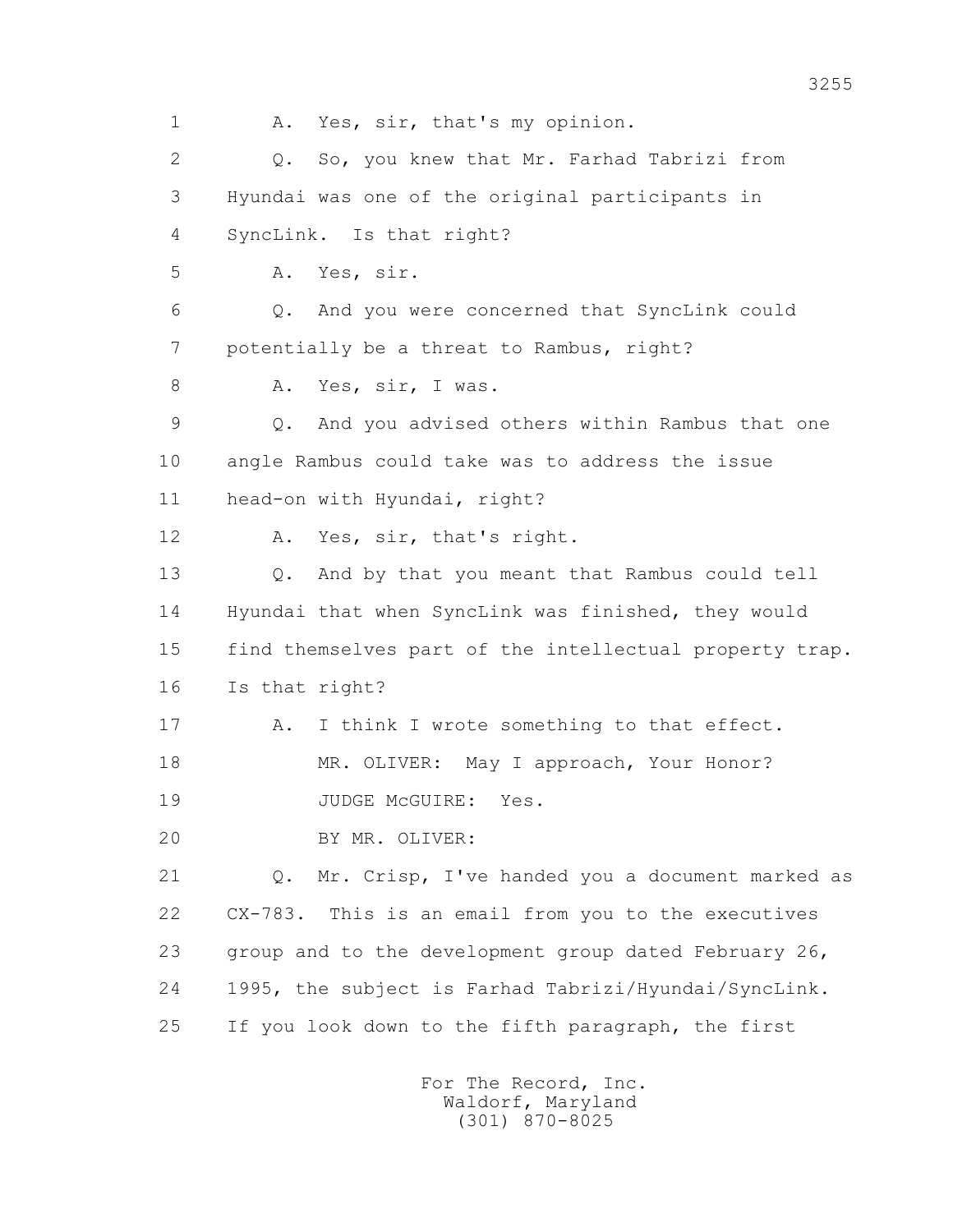1 sentence there, "I would not worry at all if it were 2 only RamLink, but SyncLink could potentially prove to 3 be a threat."

4 Do you see that?

5 A. Yes.

 6 Q. And then if I could direct your attention down 7 to the last paragraph on the first page, the first 8 sentence there reads, "One angle we can take is to 9 address the issue head-on with the Korea folks." Do 10 you see that?

11 A. Yes, sir, I do.

12 Q. And that paragraph continues on to page 2, if I 13 could ask you to turn, please, to the second page. And 14 if I could direct your attention to the last four lines 15 of this paragraph, actually picking up a couple of 16 words before that, it states, "And then tell them that 17 when they get finished, they will probably find 18 themselves mired in a big intellectual property trap 19 which may result in higher royalty being paid to Rambus 20 than if they simply licensed the technology and use it 21 for 100 percent compatible products."

22 Do you see that?

23 A. Yes, sir, I do.

 24 Q. And your reference there to 100 percent 25 compatible products, again, is a reference to RDRAM.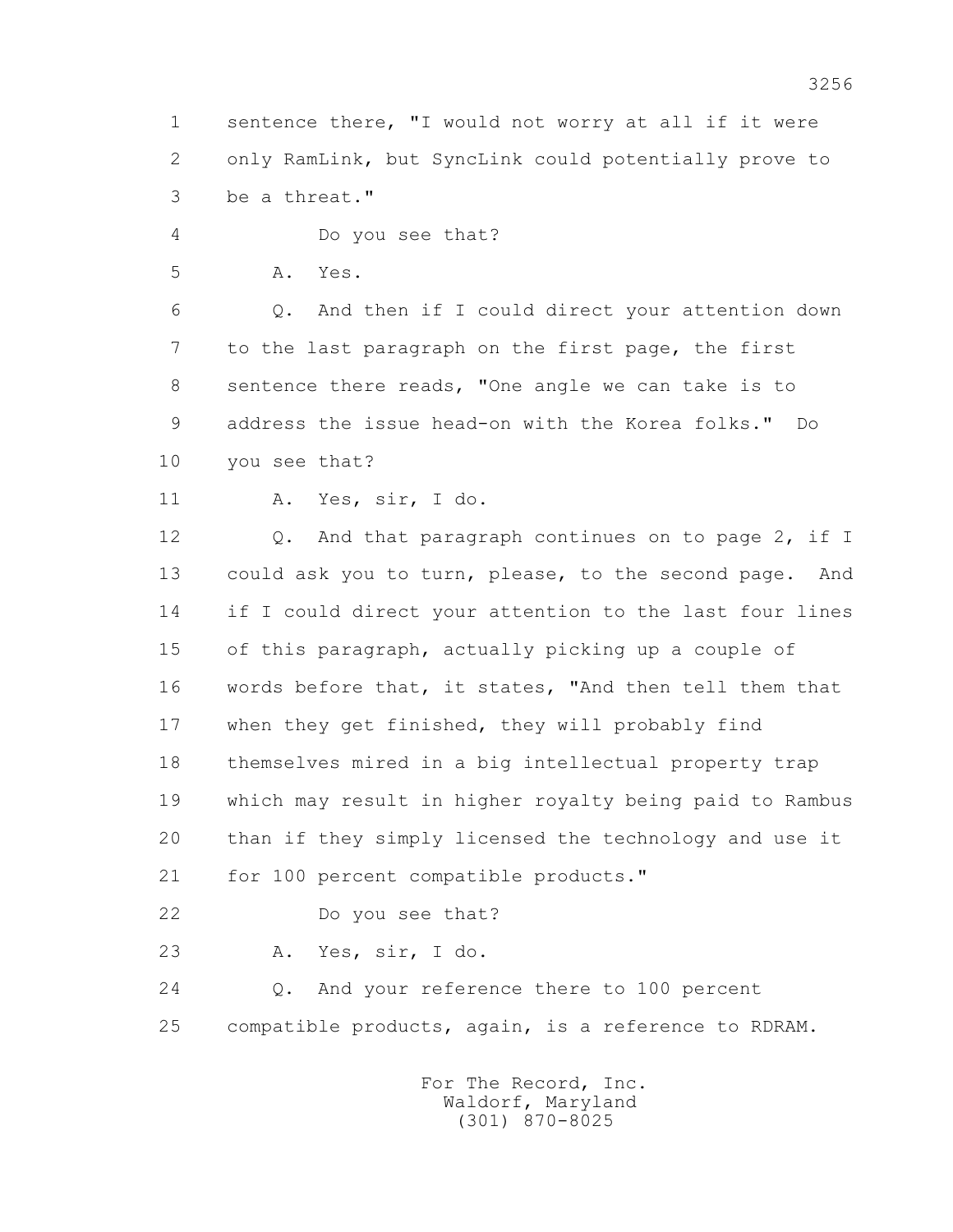1 Is that right?

 2 A. Yes, sir, that's correct. And probably the 3 controllers as well.

 4 Q. So, what you're saying here is that one 5 approach that could be taken was for Rambus to tell 6 Hyundai that if they continue to pursue SyncLink, they 7 might ultimately have to pay Rambus higher royalties 8 than if they were to use RDRAM. Is that right?

9 A. Yes, sir, that's correct.

 10 Q. And you thought that if Rambus told Hyundai 11 this that that might persuade Hyundai not to pursue 12 SyncLink and instead to take a license from Rambus. Is 13 that right?

14 A. That was my hope, yes.

 15 Q. And you believed that this type of argument 16 might be effective with the Hyundai representatives in 17 Korea?

 18 A. I believed that it was possible that it may be 19 effective.

 20 Q. Down to the third paragraph of page 2 of 21 CX-673. Do you see the sentence that reads, "I do 22 believe that this type of argument may be effective in 23 Korea with the Koreans."

 24 A. I'm sorry, which document are we on now? 25 Q. We're still in CX-783.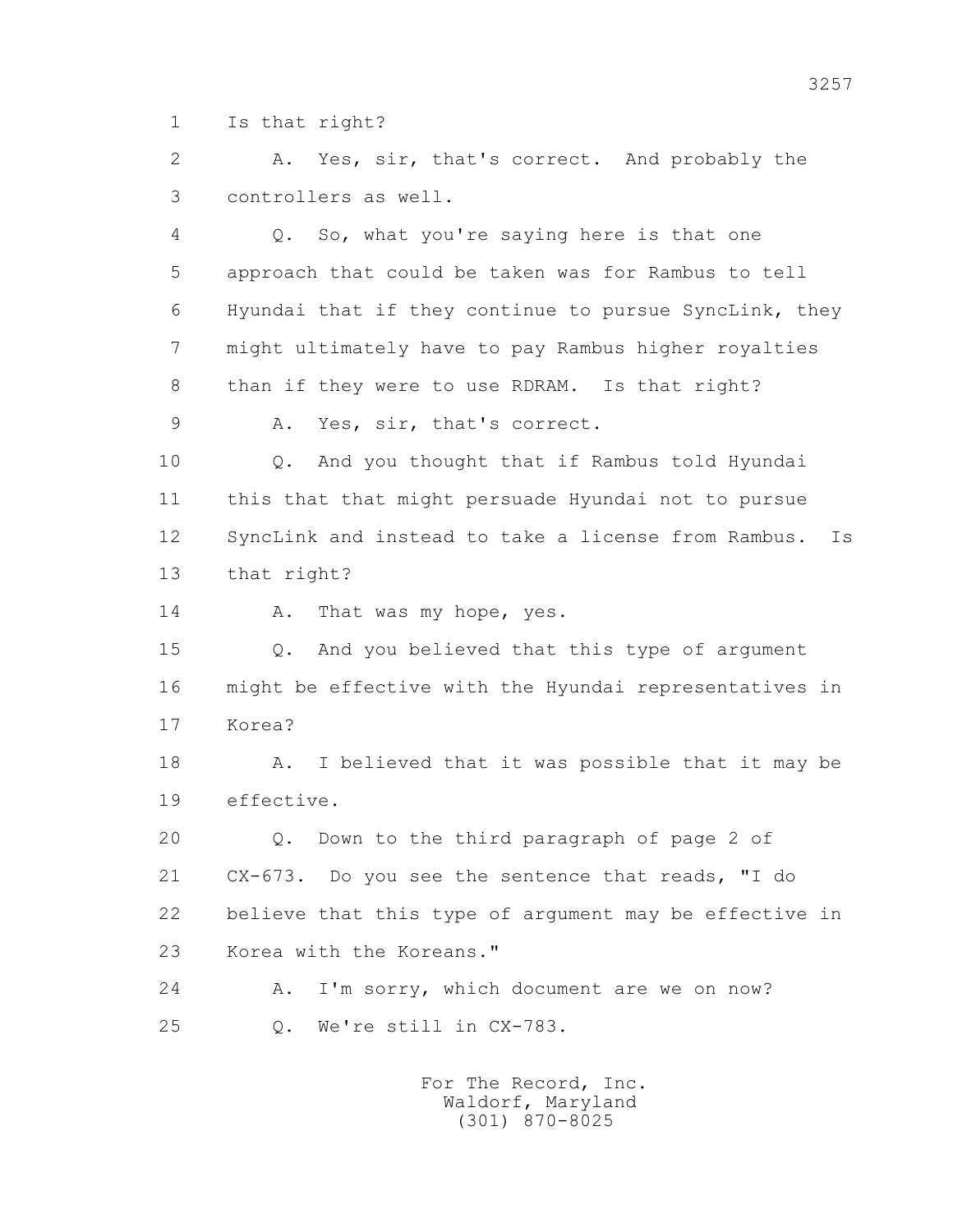1 A. I'm sorry, I thought you said 673. 2 Q. I may have misspoken, my apologies. CX-783. 3 Do you see that? 4 A. Yes, I do. 5 Q. On page 2, the third paragraph, the first 6 sentence there, "I do believe that this type of 7 argument may be effective in Korea with the Koreans." 8 A. Yes, I see that. 9 Q. But you didn't want to bring up this 10 intellectual property issue with Hyundai without 11 careful consideration, did you? 12 A. That's right. 13 Q. And that's because you did not want the issue 14 of Rambus intellectual property related to SyncLink all 15 over JEDEC. Is that right? 16 A. Well, yeah, I think I said that in the 17 paragraph before this. 18 Q. That's where you're referring to in the 19 beginning of the paragraph 2 on this page? 20 A. Yes, sir, that's correct. 21 Q. Now, that sentence reads, "I certainly do not 22 want to bring this intellectual property issue up 23 without careful consideration. I especially do not 24 want it all over JEDEC." And that's the portion that 25 you were referring to?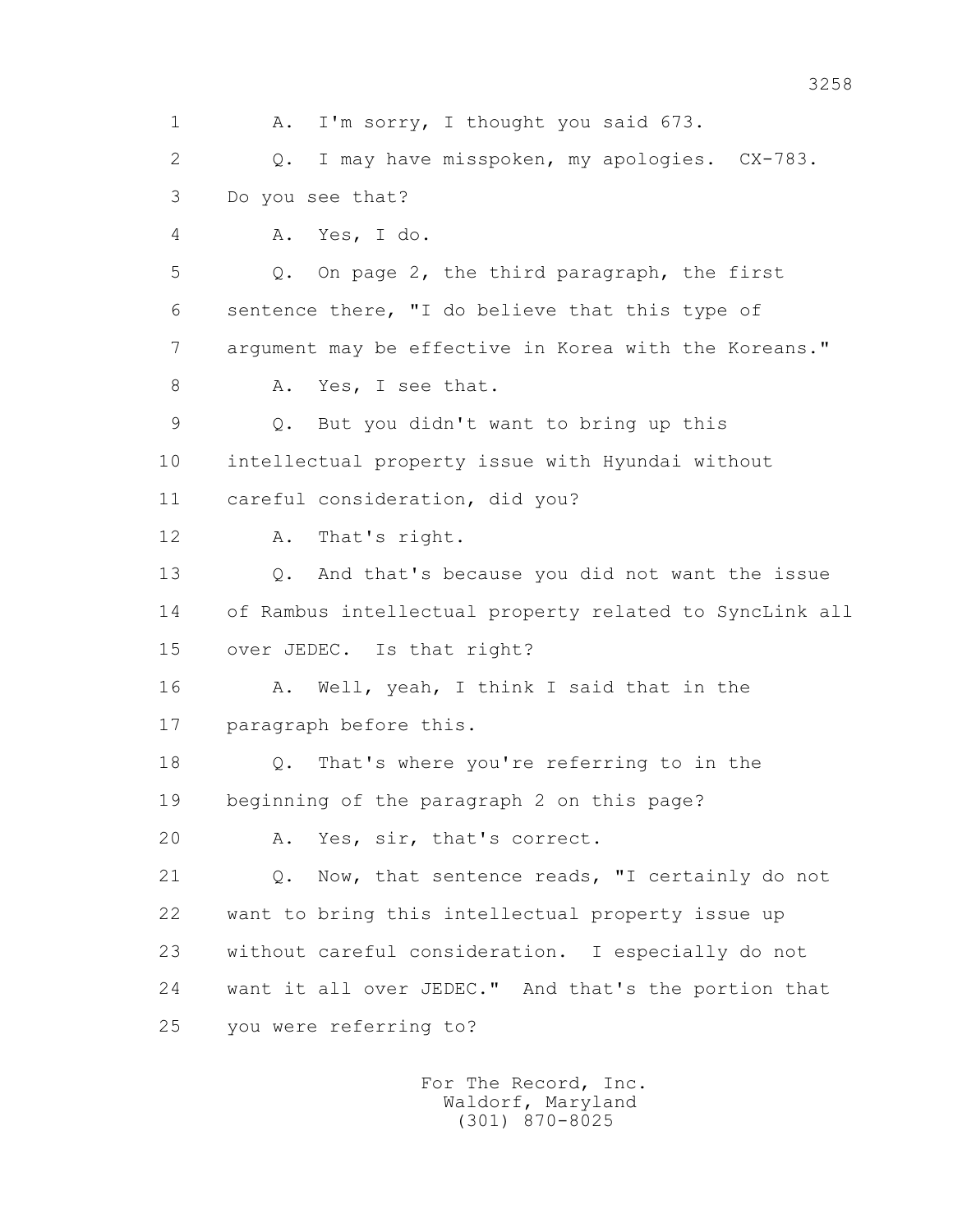1 A. Yes, sir, that's correct.

2 0. Okay, with that background, if we can now turn 3 back to the May 1995 JC-42.3 subcommittee meeting. And 4 it was at this May 1995 meeting that you saw three 5 different presentations at JEDEC relating to SyncLink. 6 Is that right? 7 A. Yes, sir, that's correct. 8 Q. In effect, three companies had been working on 9 SyncLink within the IEEE working group who brought that 10 idea to JEDEC. Is that right? 11 A. I'm sorry, would you ask the question again, 12 the echo was bothering me. 13 Q. Yes, the three different companies who had been 14 working on SyncLink within the IEEE brought that idea 15 to JEDEC and presented to JEDEC. Is that right? 16 A. I don't know which idea you're referring to. 17 Q. SyncLink. 18 A. I remember that there were some first showings 19 from different companies. 20 Q. I'm sorry, Your Honor, I'm still trying to work 21 around the copying problem, if I could have a moment. 22 JUDGE McGUIRE: All right. 23 (Brief pause.) 24 BY MR. OLIVER: 25 Q. Mr. Crisp, if you have the minutes from the May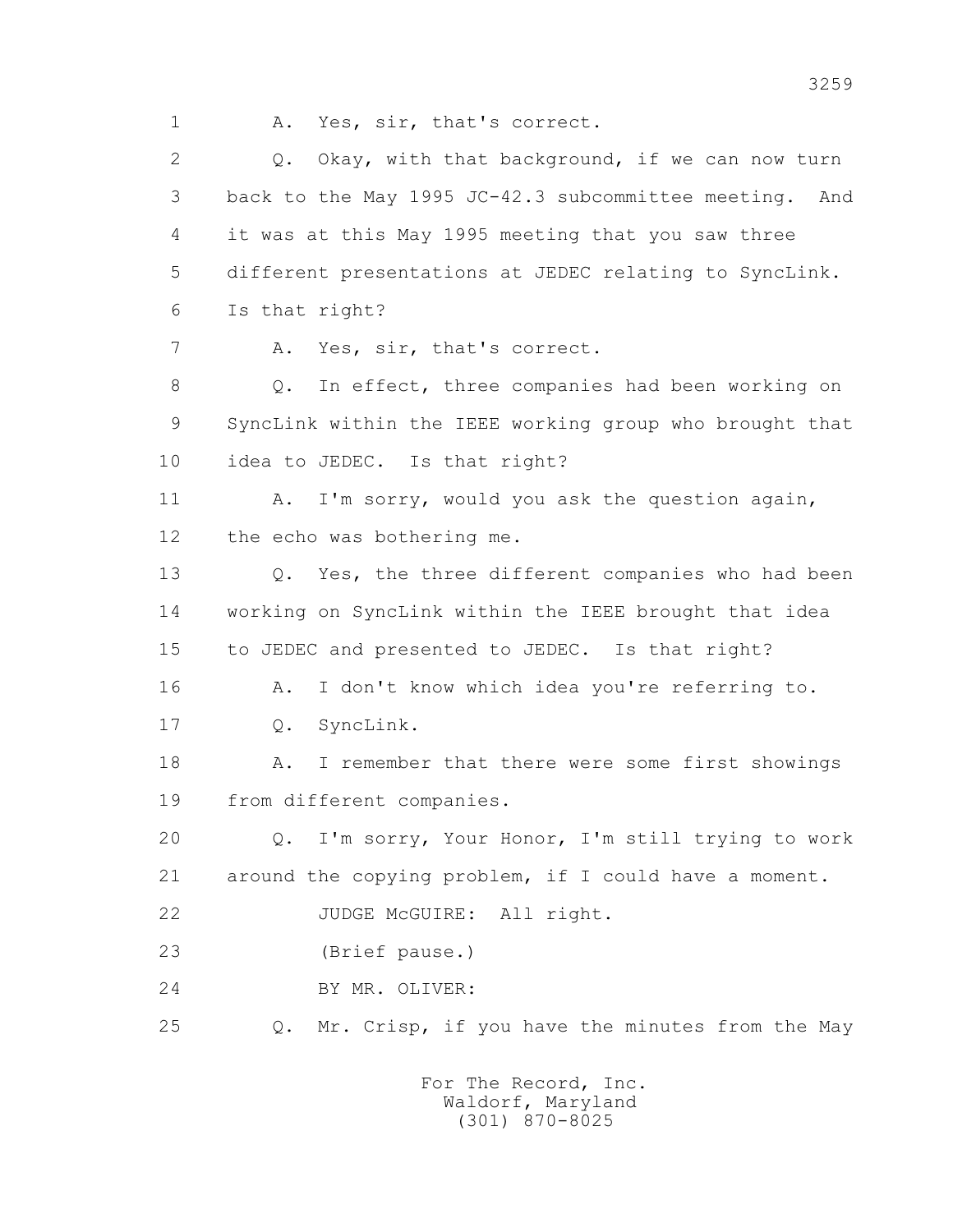1 24, 1995 meeting in front of you.

2 A. Yes, sir, I do.

 3 Q. If I could ask you to turn, please, to page 57. 4 As you see on the right-hand side of this page, there's 5 a caption, Mitsubishi Electric, and then underneath 6 that, "64 Mbit SyncLink SDRAM." Do you see that? 7 A. It says something close to that. 8 Q. Do you recognize this as one of the 9 SyncLink-related presentations you saw at this May 1995 10 meeting? 11 A. Yes, sir, I do. 12 Q. Now, the Mitsubishi presentation relating to 13 SyncLink involved using both edges of the clock for 14 input. Isn't that right? 15 A. It was actually a reference to a signal they 16 called a strobe. 17 Q. The presentation itself, though, uses the word 18 clock, right? 19 A. I guess it depends on which page of the 20 presentation you look at. 21 Q. If you look at page 58 of the exhibit. On the 22 left-hand side. 23 A. Yes. 24 Q. Underneath signal name-definition, the 25 left-hand side reads, "Strobe in." The right-hand For The Record, Inc.

 Waldorf, Maryland (301) 870-8025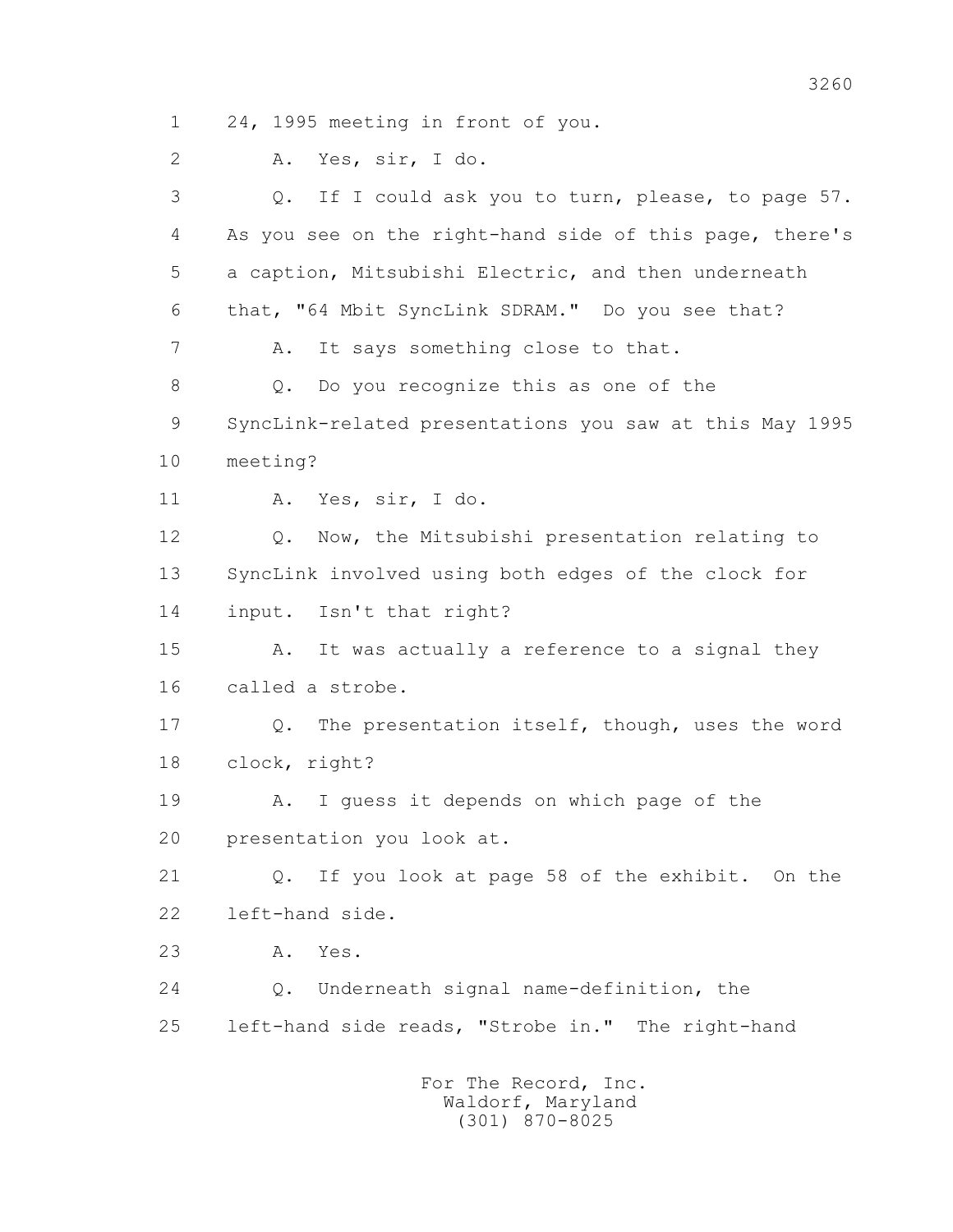1 side, "Reference clock, both edge for input, positive 2 edge for output." Do you see that? 3 A. Yes, I do. 4 Q. Now, in fact, not long after this JEDEC 5 meeting, you received an email from a Mr. Don Stark, 6 right? 7 A. I don't remember. 8 Q. If I could ask you to find CX-711 in front of 9 you, which again is the 200-page collection of emails. 10 If I could ask you to turn to page 156, please. Do you 11 see an email starting on page 156? 12 A. Yes, sir, I do. 13 Q. Is that email from Don Stark to staff dated 14 July 21, 1995. Do you see that? 15 A. Yes, sir, I do. 16 0. Who was Don Stark at this time? 17 A. Don was an engineer that worked for Rambus. 18 Q. And the subject is SyncLink and Rambus 19 Comparison Article. Do you see that? 20 A. Yes, sir, I do. 21 Q. Now, if I could ask you to turn, please, to the 22 next page, page 157. And if I could direct your 23 attention underneath the caption Adoption of Dual Port 24 Organization, the paragraph that follows about eight 25 lines down, there's a line that reads, "For data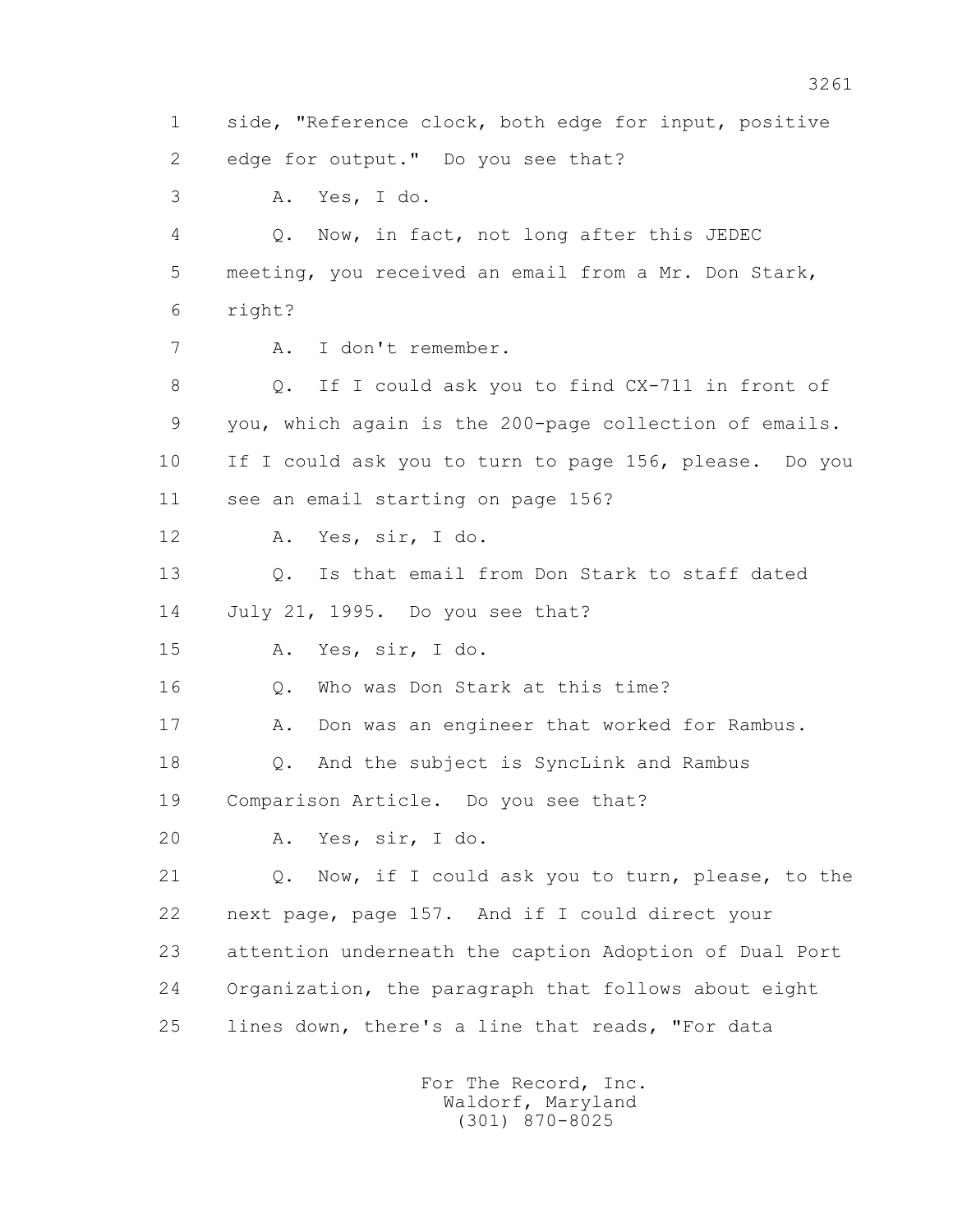1 input."

2 Do you see that?

3 A. Yes.

 4 Q. That reads, "For data input, both the rising 5 and falling edges of the clock are used." Do you see 6 that?

7 A. Yes, sir, I do.

 8 Q. Now, we had discussed yesterday a reference in 9 one of your emails to presentations that you had made 10 at JEDEC concerning dual edge output. Do you recall 11 that?

 12 A. I have some recollection of the discussion 13 yesterday.

 14 Q. And in fact, item number 6 that we added to the 15 table yesterday was dual edge output. Is that right? 16 MR. PERRY: Your Honor, if I could have Mr.

17 Oliver for a second.

18 MR. OLIVER: Your Honor, there may be a -- 19 either I misspoke or the record is unclear. I was 20 referring to presentations that Mr. Crisp observed at 21 JEDEC.

22 JUDGE McGUIRE: Okay, fine.

 23 MR. OLIVER: No reference to any presentation 24 that Mr. Crisp had made.

25 MR. PERRY: Thank you.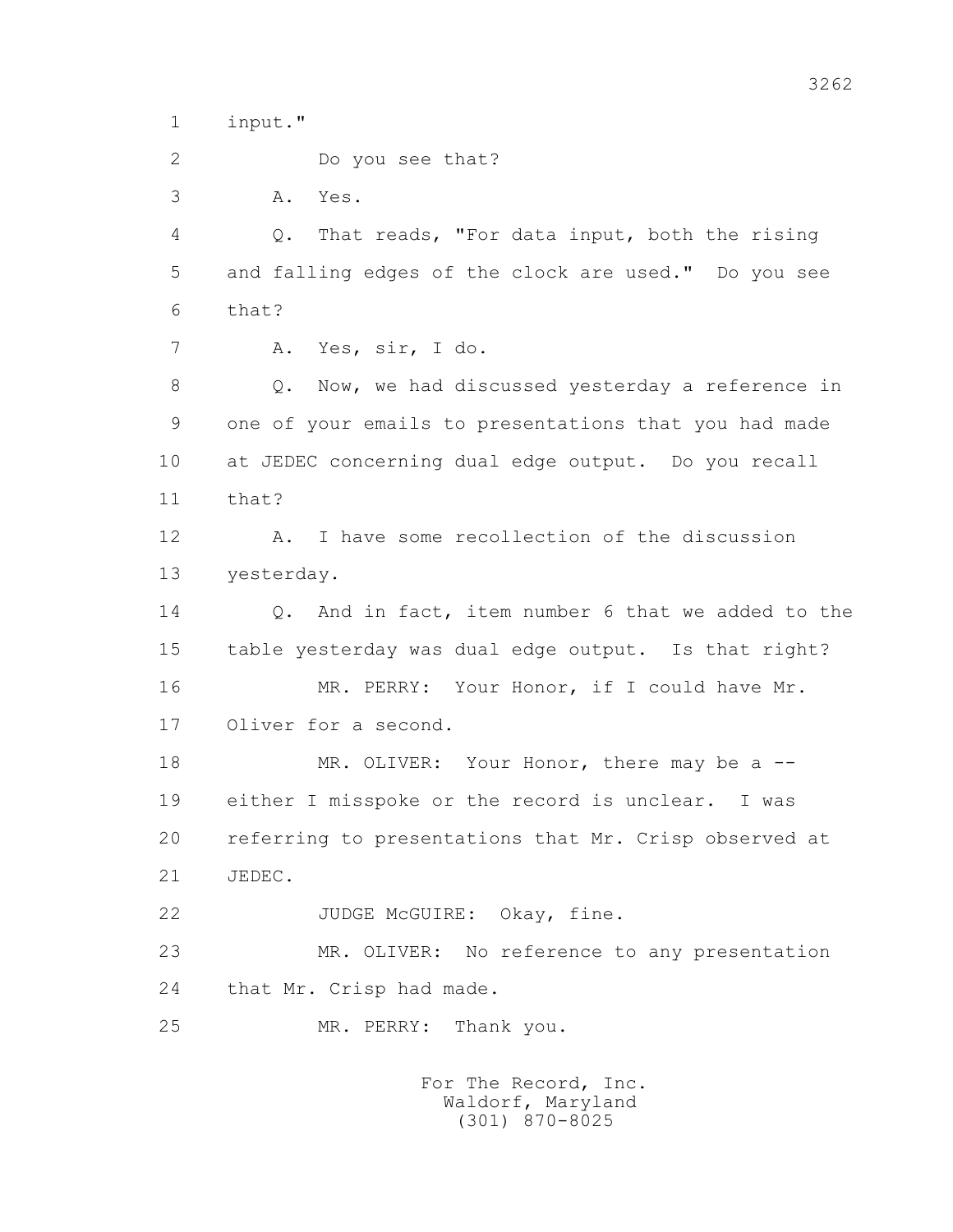1 BY MR. OLIVER:

2 0. Do you recall with respect to the presentations 3 that you observed at JEDEC, we added to the table 4 yesterday a reference to dual edge output. Do you 5 recall that? 6 A. Yes, I remember that being added to the board 7 yesterday. 8 Q. And what we're seeing here is dual edge input. 9 Is that right? 10 A. I suppose you could call it that. 11 MR. OLIVER: Your Honor, if I could approach 12 the table. 13 JUDGE McGUIRE: Yes. 14 BY MR. OLIVER: 15 Q. I have now added input underneath or next to 16 output underneath dual edge. 17 Now, at the May 1995 JEDEC meeting, Mr. Tabrizi 18 of Hyundai explained that one of the things behind 19 motivation of SyncLink was to develop a bandwidth 20 device that was presumably free of royalties. Is that 21 right? 22 A. I'm not sure that I remember that statement. 23 Q. If I could ask you to turn within CX-711 to 24 page 68, please. If I could direct your attention to 25 the bottom of page 68, this is another email, this time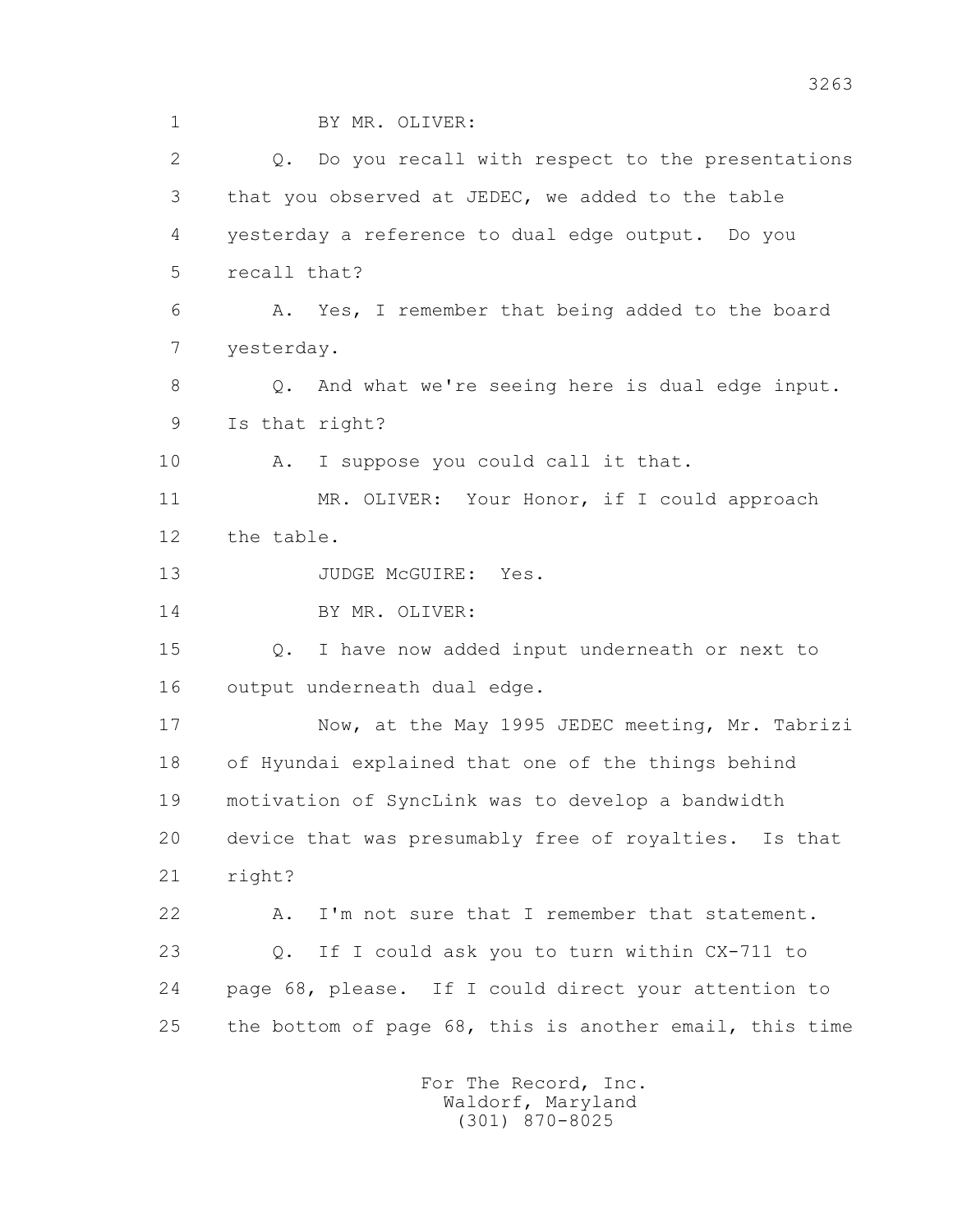1 dated May 24, 1995. Do you see that?

2 A. Yes, sir, I do.

 3 Q. If you turn to the top of page 69, you see it's 4 an email from you to the executive group, the business 5 development group and another group, ENGR MGRS. 6 A. Yes, I do. 7 0. What does ENGR MGRS stand for? 8 A. Engineering managers. 9 Q. So, in other words, this email was sent to the 10 executive group, the business development group and 11 engineering managers. Is that right? 12 A. Well, it was more than the business development 13 group, it's the business development and marketing 14 group, but yes. 15 Q. And the subject line, "JEDEC 42 meeting notes 16 (DRAM) includes SyncLink info (long report.)" Do you 17 see that? 18 A. Yes, sir, I do. 19 Q. And if I could ask you to turn, please, to page

 20 72. About one-third of the way down there's a caption 21 that reads, "Hyundai SyncLink Presentation." Do you 22 see that?

23 A. Yes, sir.

 24 Q. And the first sentence under that reads, "Basic 25 motivation is to develop high density low pin count,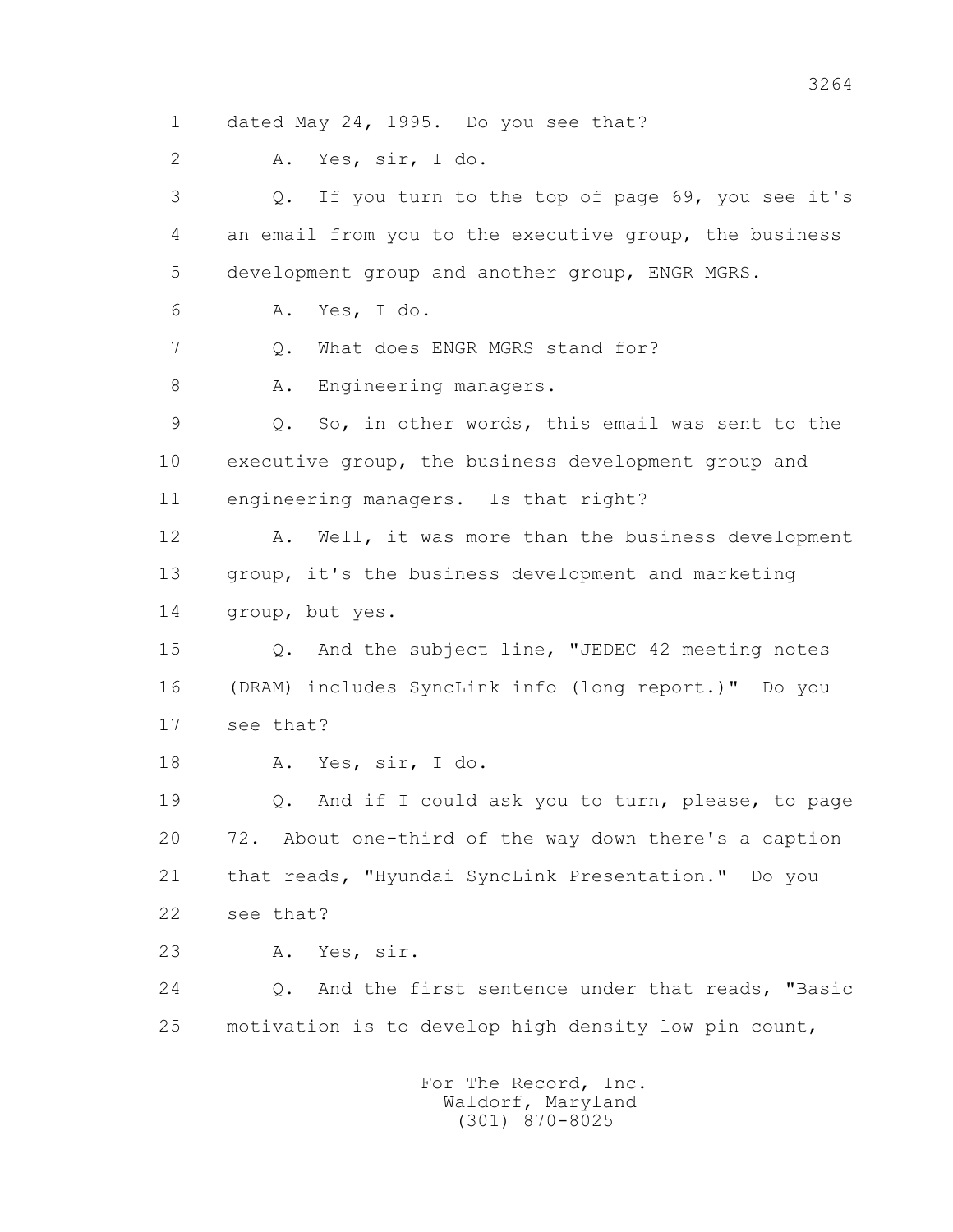1 high bandwidth device that is presumably free of 2 royalties." Do you see that? 3 A. Yes, I do. 4 Q. Their goal was that companies would not have to 5 pay royalties if they followed the standard. Is that 6 right? 7 A. Was that something in the email? 8 Q. I'm just asking if that was your understanding. 9 A. I think that was their goal. 10 Q. Now, at the time of this presentation, Mr. 11 Gordon Kelley asked whether companies had patent issues 12 with material. Is that right? 13 A. I don't remember precisely. 14 Q. If I could direct your attention on page 72 of 15 CX-711, about three quarters of the way down the page, 16 the sentence begins, "Gordon Kelley." Do you see that? 17 A. Yes, sir, I do. 18 Q. "Gordon Kelley asked whether or not any 19 companies have patent issues with material." Do you 20 see that? 21 A. Yes, I do. 22 Q. And then if you see in the following paragraph, 23 the last sentence, excuse me, next to the last sentence 24 is another reference, "Kelley asked whether or not HP, 25 Hyundai, Mitsubishi or TI had any patents covering any For The Record, Inc.

 Waldorf, Maryland (301) 870-8025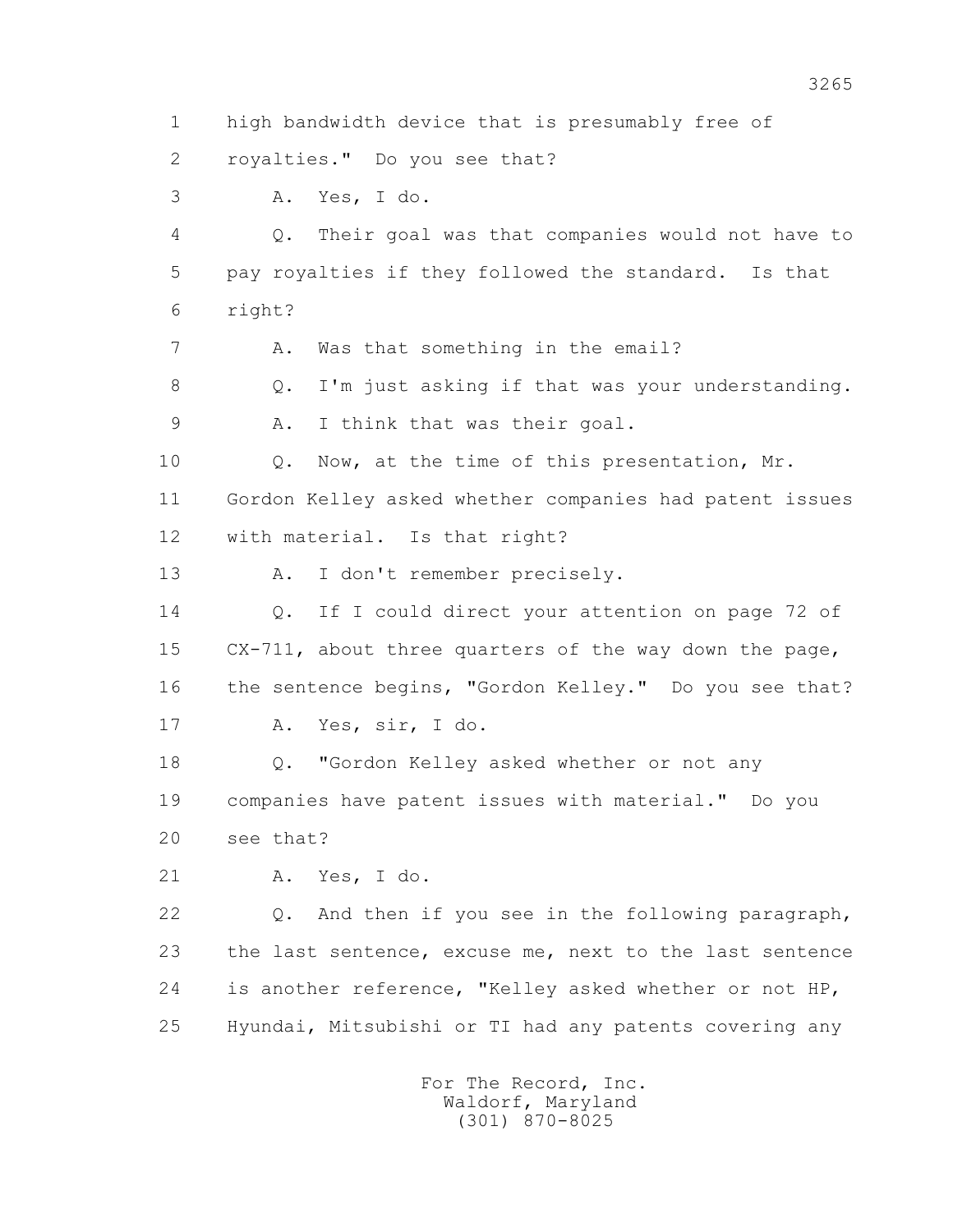1 of this." Do you see that? 2 A. I'm sorry, I haven't seen that yet. 3 Q. This is the -- 4 A. Where was that? 5 Q. The next to the last paragraph. 6 A. Okay, I see that now. 7 Q. And it reads, "Kelley asked whether or not HP, 8 Hyundai, Mitsubishi or TI had any patents covering any 9 of this. All stated they did not." Do you see that? 10 A. Yes, that's right. 11 0. Now, at this meeting, Sam Calvin of Intel asked 12 whether or not there were any Rambus patents covering 13 SyncLink. Is that right? 14 A. That's correct. 15 Q. And then Mr. Kelley also followed up on that, 16 didn't he? 17 A. I'm not sure that I remember. 18 Q. Let me ask you to turn, please, to page 73. 19 A. Okay. 20 Q. At the top of the page beginning the third 21 line. 22 A. Yes. 23 Q. "Kelley asked to have us state whether or not 24 Rambus knows of any patents, especially ones we have 25 that may read on SyncLink." Do you see that?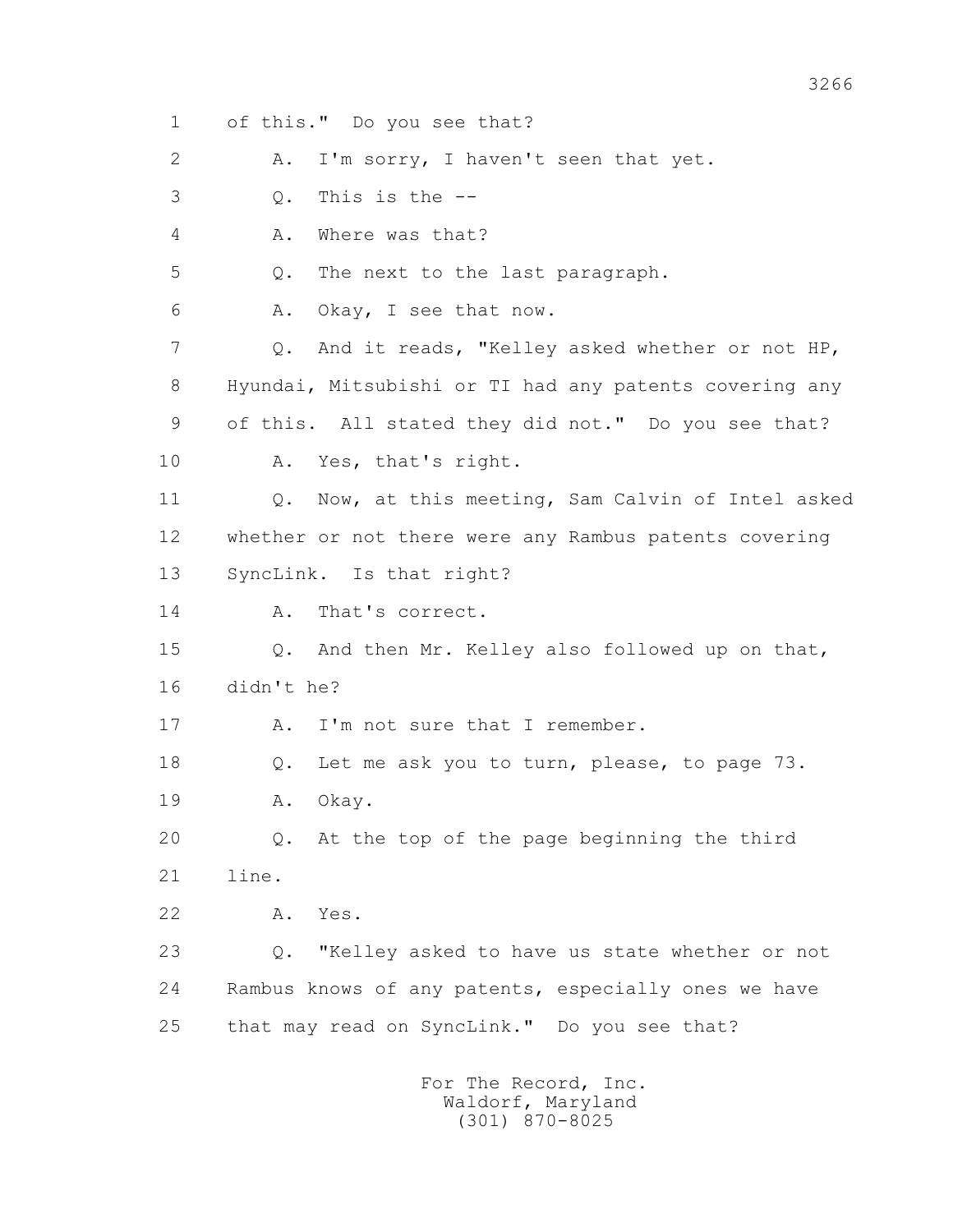1 A. Yes, I do.

| $\mathbf{2}$ | And essentially what was happening here is when<br>$\circ$ . |
|--------------|--------------------------------------------------------------|
| 3            | you did not respond at the meeting itself, Mr. Kelley        |
| 4            | asked you to go back to Rambus and then report back in       |
| 5            | September as to whether Rambus knows of any patents          |
| 6            | that may read on SyncLink. Is that right?                    |
| 7            | I think I remember something basically to that<br>Α.         |
| 8            | effect.                                                      |
| 9            | And then in your email, back to the executive<br>Q.          |
| 10           | group, the business development and marketing group,         |
| 11           | and the engineering managers, you discussed how Rambus       |
| 12           | may want to proceed with respect to that request.<br>Is      |
| 13           | that right?                                                  |
| 14           | I -- maybe you could point that to my email.<br>Α.           |
| 15           | Well, that's the general gist of what follows<br>Q.          |
| 16           | in your email. Isn't that right?                             |
| 17           | I think there's actually more than -- more than<br>Α.        |
| 18           | that in this.                                                |
| 19           | Q. Well, let me direct your attention almost                 |
| 20           | two-thirds of the way down page 73.                          |
| 21           | MR. PERRY: Your Honor, if he's going to ask                  |
| 22           | him about the general gist of the email, can I ask that      |
| 23           | he be given a chance to read the email?                      |
| 24           | JUDGE McGUIRE: Yes, you can. Just give him a                 |
| 25           | chance, Mr. Oliver.                                          |
|              |                                                              |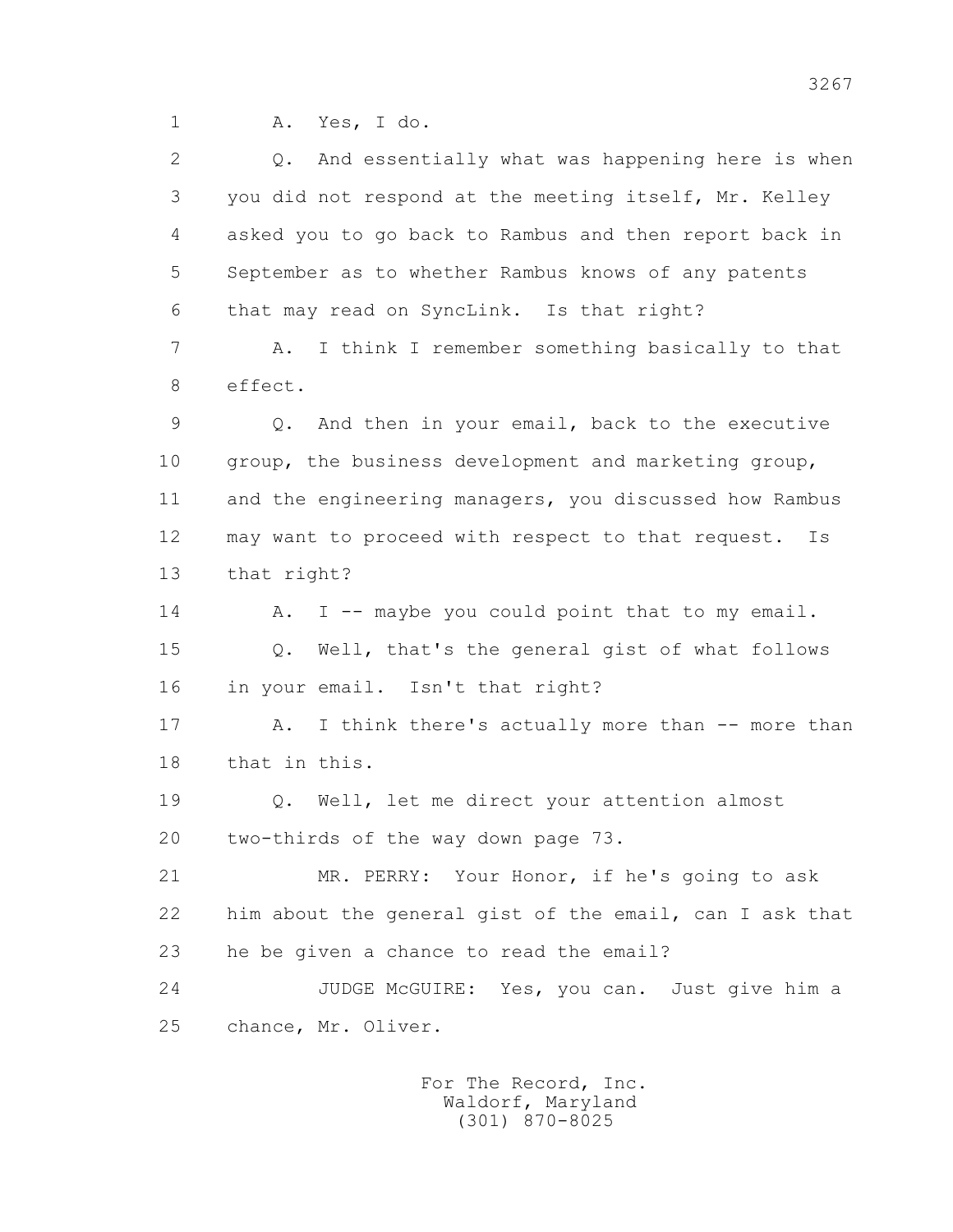1 MR. OLIVER: Yes, thank you, Your Honor. 2 THE WITNESS: I've read down through it. 3 BY MR. OLIVER: 4 Q. Thank you. Again, just to get the context, if 5 we could look back at page 73, at the third line again, 6 "Kelley asked to have us state whether or not Rambus 7 knows of any patents especially ones we have that may 8 read on SyncLink." Do you see that? 9 A. Yes, I do. 10 Q. And then about two-thirds of the way down the 11 page we pick up with "Intellectual Property." Do you

12 see that?

13 A. Help me find it.

14 0. It's almost two-thirds of the way down the page 15 with a line that reads, "As far as intellectual 16 property issues go."

17 A. Yes, I see that.

 18 Q. And that reads, "As far as intellectual 19 property issues go, here are a few ideas."

20 A. Yes.

 21 Q. And then it follows with a five specific 22 technology list.

23 A. Yes, that's correct.

 24 Q. And number 1 is "DRAM on a packet oriented 25 bus."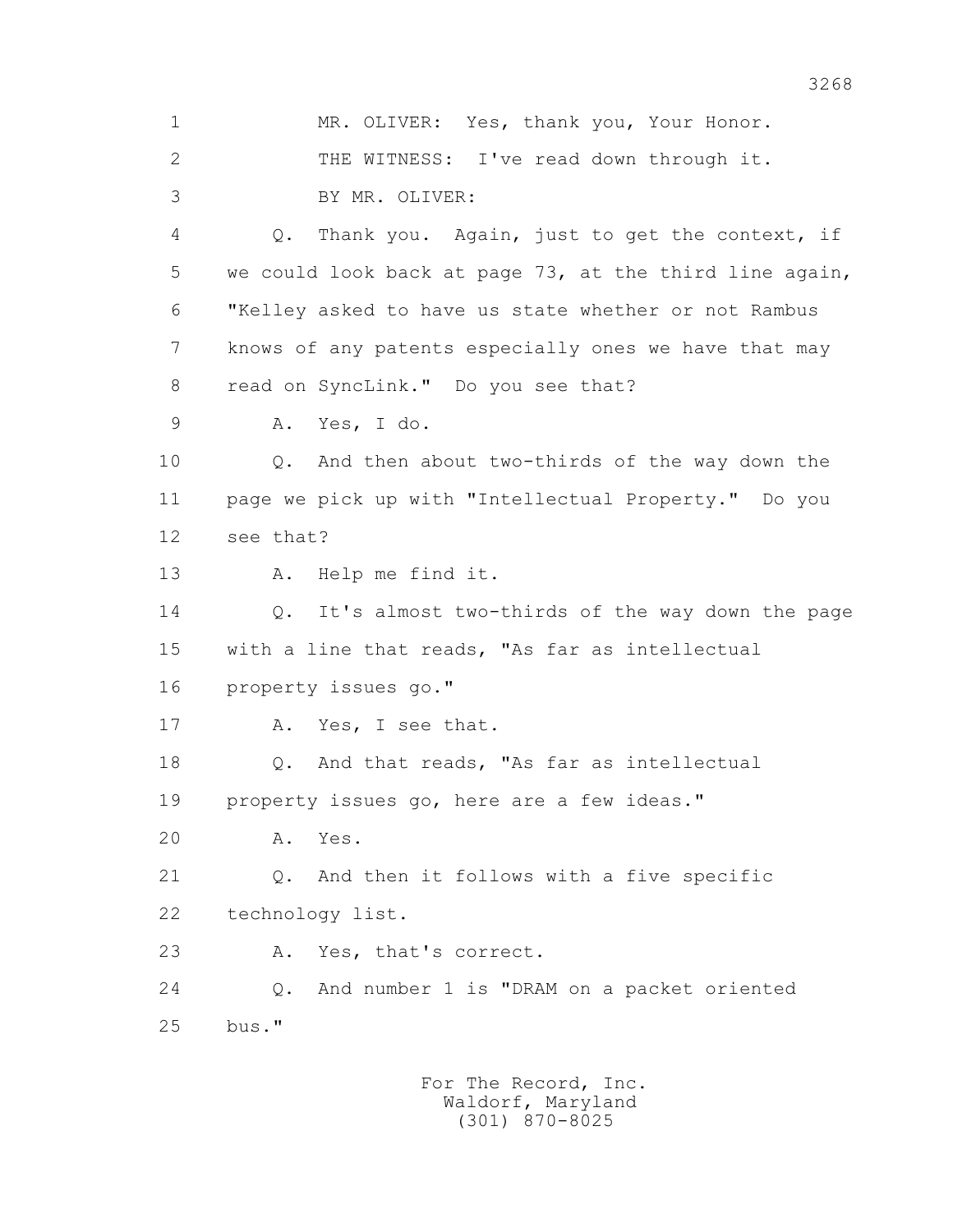1 **A.** Yes. 2 Q. Number 2 is "DRAM with low swing signaling." 3 A. Yes. 4 Q. And again, that number 2 is an item that's on 5 our table from yesterday. Is that right? 6 A. I don't see the table right now. 7 MR. OLIVER: May I approach the table? 8 THE WITNESS: It was something that sounds like 9 that, but I don't remember exactly what you wrote down. 10 JUDGE McGUIRE: What's the question, Mr. 11 Oliver, again? 12 BY MR. OLIVER: 13 Q. The question is number 2, "DRAM with low swing 14 signaling," that's the same as item number 1 we put on 15 the table yesterday. 16 JUDGE McGUIRE: Is that a comment or question? 17 MR. OLIVER: That's a question, Your Honor. 18 JUDGE McGUIRE: All right, Mr. Crisp? 19 THE WITNESS: It sounds very similar. 20 BY MR. OLIVER: 21 Q. Number 3, "DRAM with a two wire initialization 22 system," excuse me, do you see that? 23 A. Yes, I do. 24 Q. And number 4, "DRAM with programmable access 25 latency." Do you see that?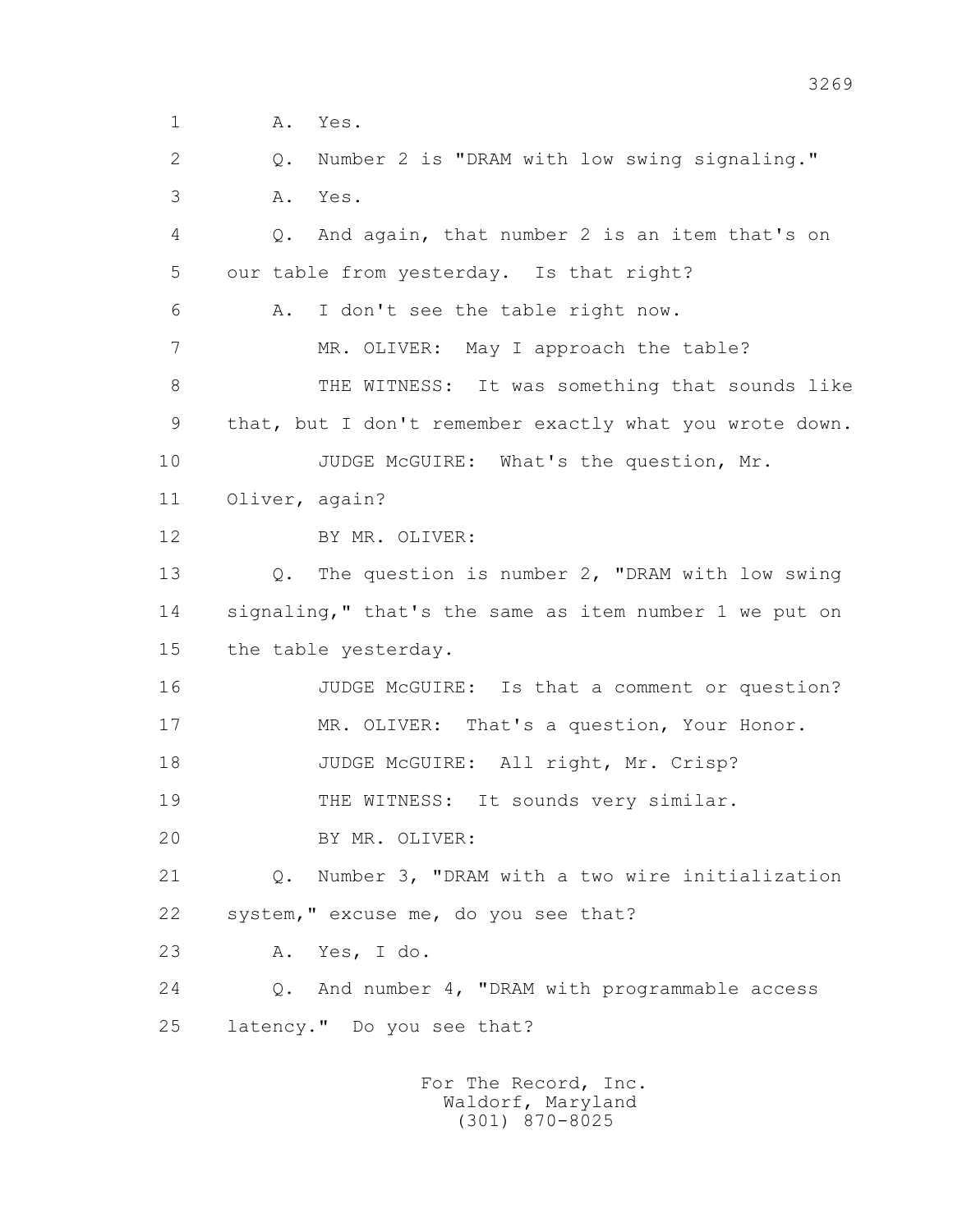1 A. Yes, I do.

 2 Q. And again, number 4 on your list is similar to 3 item number 2 from the table yesterday. Is that right? 4 A. Yes, it's similar to that. 5 Q. And then number 5 is "DRAM with on chip address 6 space decoding." Do you see that? 7 A. Yes, I do. 8 Q. Now, what you're talking about in this part of 9 the email is various aspects of Rambus technology that 10 might apply against SyncLink? 11 A. Yes, sir, that's correct. 12 Q. Then after that, you make certain suggestions 13 as to how Rambus may wish to respond to the request of 14 Mr. Kelley. Is that right? 15 A. I think that's fair. 16 Q. You write, "I think it makes sense to review 17 our current issued patents and see what we have that 18 may work against them. If it is something really key, 19 then we may want to mention it to Hyundai in our 20 attempts to get negotiation under way again." Now, 21 negotiations with Hyundai, these are the negotiations 22 we referred to taking place in February as well as 23 other times this year? 24 A. Yes, that was a negotiation for the RDRAM 25 license.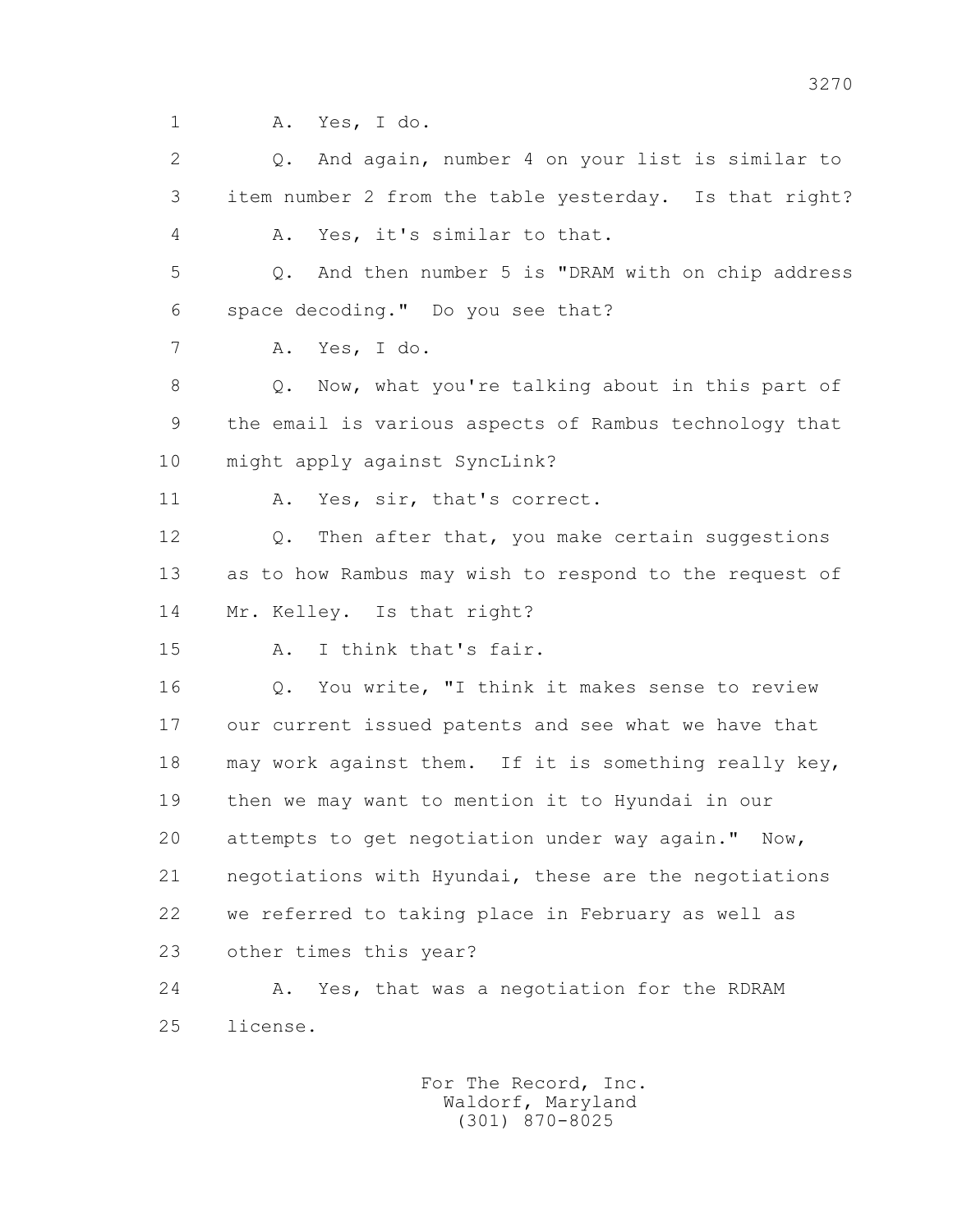1 Q. And then you write, "If it is not a really key 2 issue, such as the initialization issue, then I think 3 it makes no sense to alert them to a potential problem 4 they can easily work around." Do you see that? 5 A. Yes, sir, I do. 6 Q. In other words, what you're saying here is that 7 if it was not a really key issue, then it made no sense 8 to alert them that Rambus might have patents or patent 9 applications in the area because they didn't have to 10 work around the patents or applications. Isn't that 11 right? 12 A. Yeah, I think the them in this case is Hyundai, 13 again, this is speaking to us trying to get our 14 negotiations back under way with them. 15 Q. Well, your discussion in this email also 16 pertains to JEDEC, doesn't it? 17 A. Yeah, there's actually a number of different 18 things that are in this email. 19 Q. And in fact, the very next sentence refers to 20 JEDEC, right? 21 A. That's right. 22 Q. Again, another suggestion that you make to the 23 group at Rambus is that "We may want to walk into the 24 next JEDEC meeting and simply provide a list of patent 25 numbers which have issued and say, we are not lawyers, For The Record, Inc.

 Waldorf, Maryland (301) 870-8025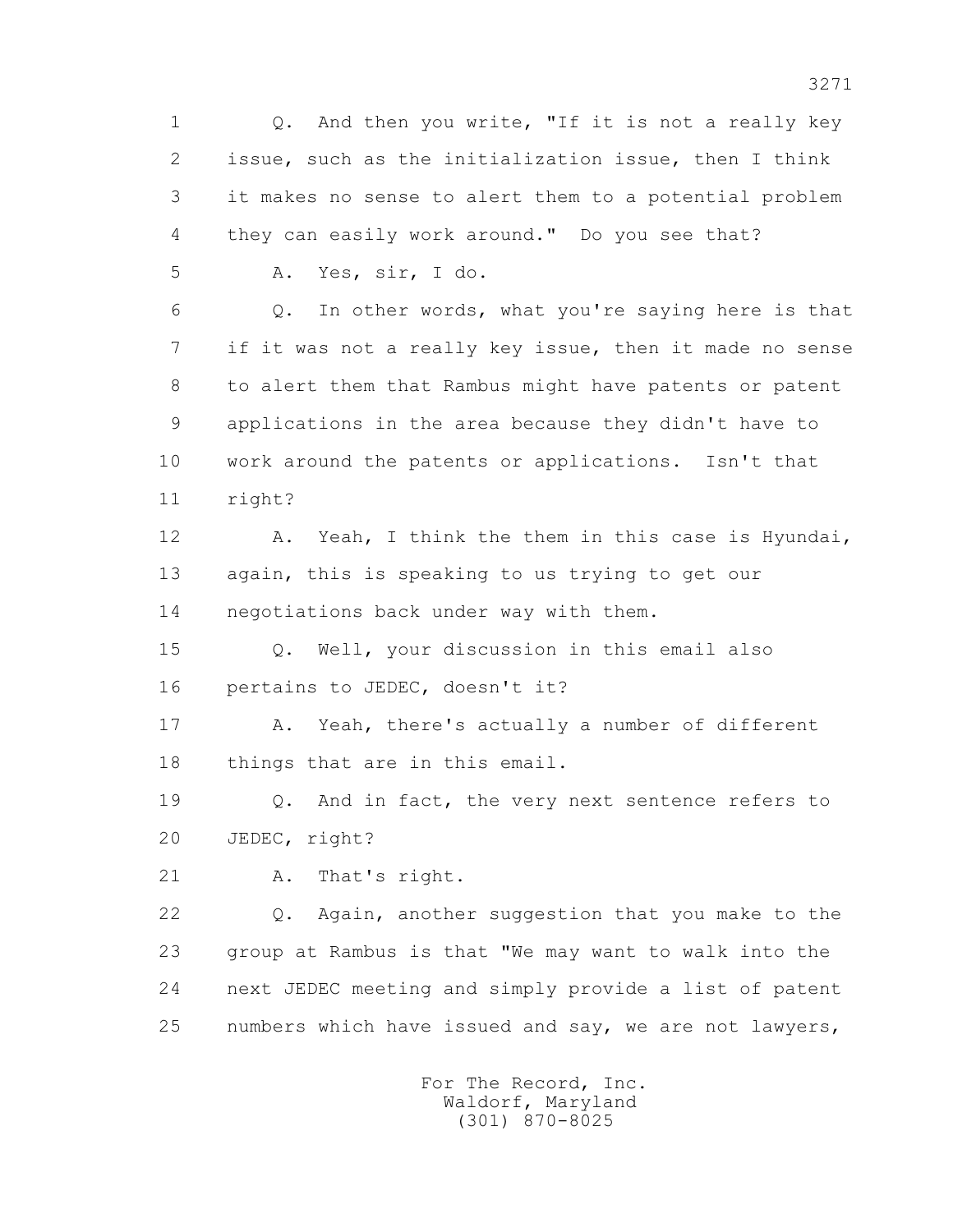1 we will pass no judgment of infringement or 2 noninfringement, but here are our issued patent 3 numbers, you decide for yourselves what does and does 4 not infringe." Do you see that? 5 A. Yes, I do. 6 Q. And that, in fact, is what Rambus ultimately 7 did, isn't it? 8 MR. PERRY: Objection, it's vaque as to what 9 that is in that sentence. 10 MR. OLIVER: That refers to --11 JUDGE McGUIRE: I didn't hear the objection. 12 MR. PERRY: Objection, it's vague as it uses 13 the word "that." 14 JUDGE McGUIRE: Sustained. 15 BY MR. OLIVER: 16 Q. The description that you provide in the 17 sentence that I just read is what Rambus did at the 18 time with respect to JEDEC. Is that right? 19 A. No, we didn't do that, we didn't walk into any 20 meetings and make any statements. 21 Q. You continue in the email, "On the other hand, 22 we may not want to make it easy for all to figure out 23 what we have, especially if nothing looks really 24 strong." Do you see that? 25 A. Yes, I do.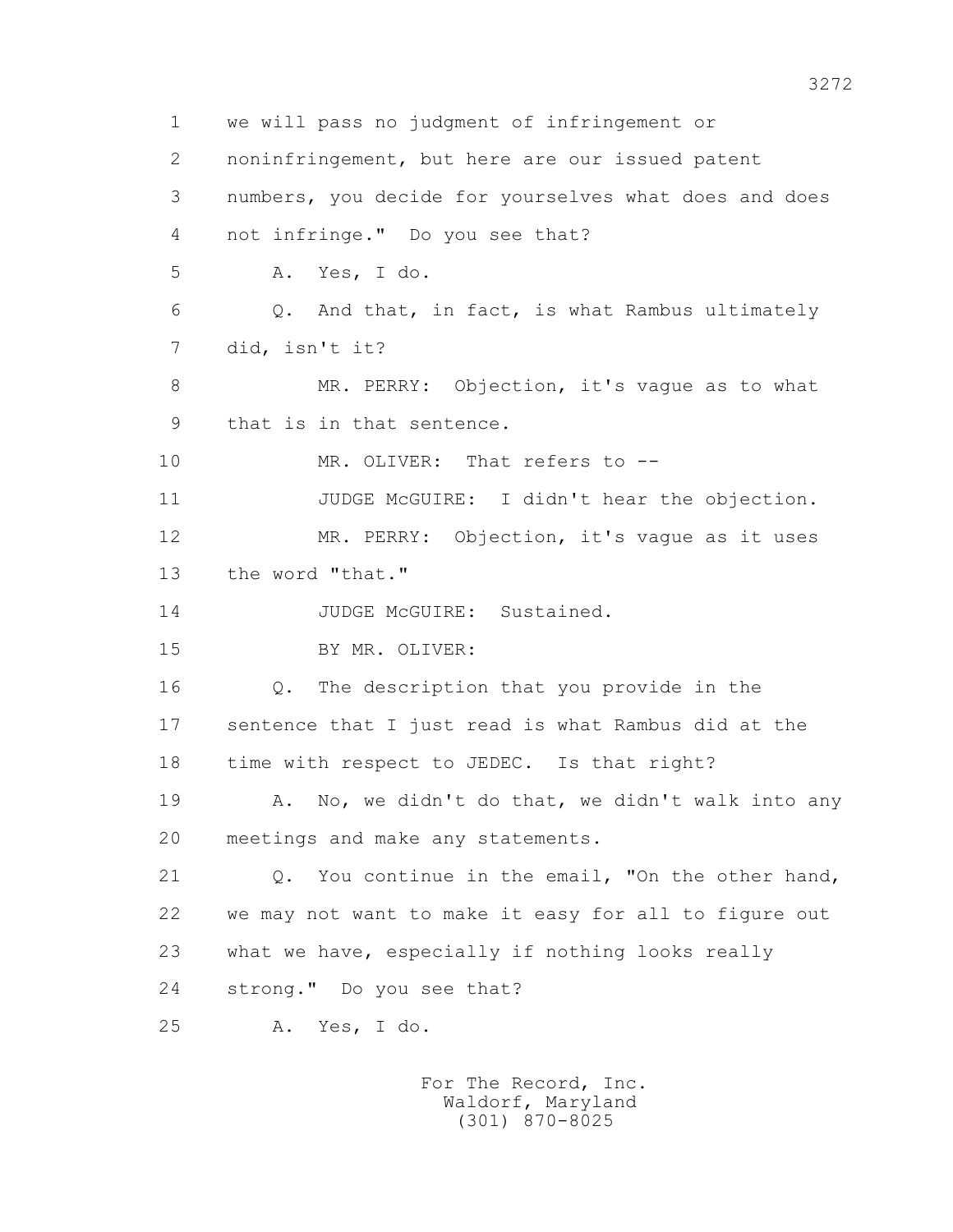1 0. And again, the concern there was that if 2 nothing was particularly strong, and it was easy for 3 others to figure out what Rambus had, it would be 4 easier to work with. Isn't that right? 5 A. It might be right. I mean, it was easy to find 6 out what we had anyhow. You could find the patents on 7 the Worldwide Web. 8 Q. Now, you didn't raise any of these issues at 9 the JEDEC meeting, did you? 10 A. That's correct. 11 MR. PERRY: Objection, vaque as to "these 12 issues." It's vague. 13 JUDGE McGUIRE: Overruled. I'll hear the 14 question. 15 THE WITNESS: I didn't raise any issues at that 16 particular JEDEC meeting. 17 BY MR. OLIVER: 18 Q. And certainly with respect to the intellectual 19 property issues that you list in numbers 1 through 5 on 20 page 73, you did not raise any of those issues at the 21 JEDEC meeting, did you? 22 A. That's correct, I did not. 23 Q. Now, after this May 1995 JEDEC meeting, you 24 went back to Rambus and you tried to figure out what 25 intellectual property Rambus had that might block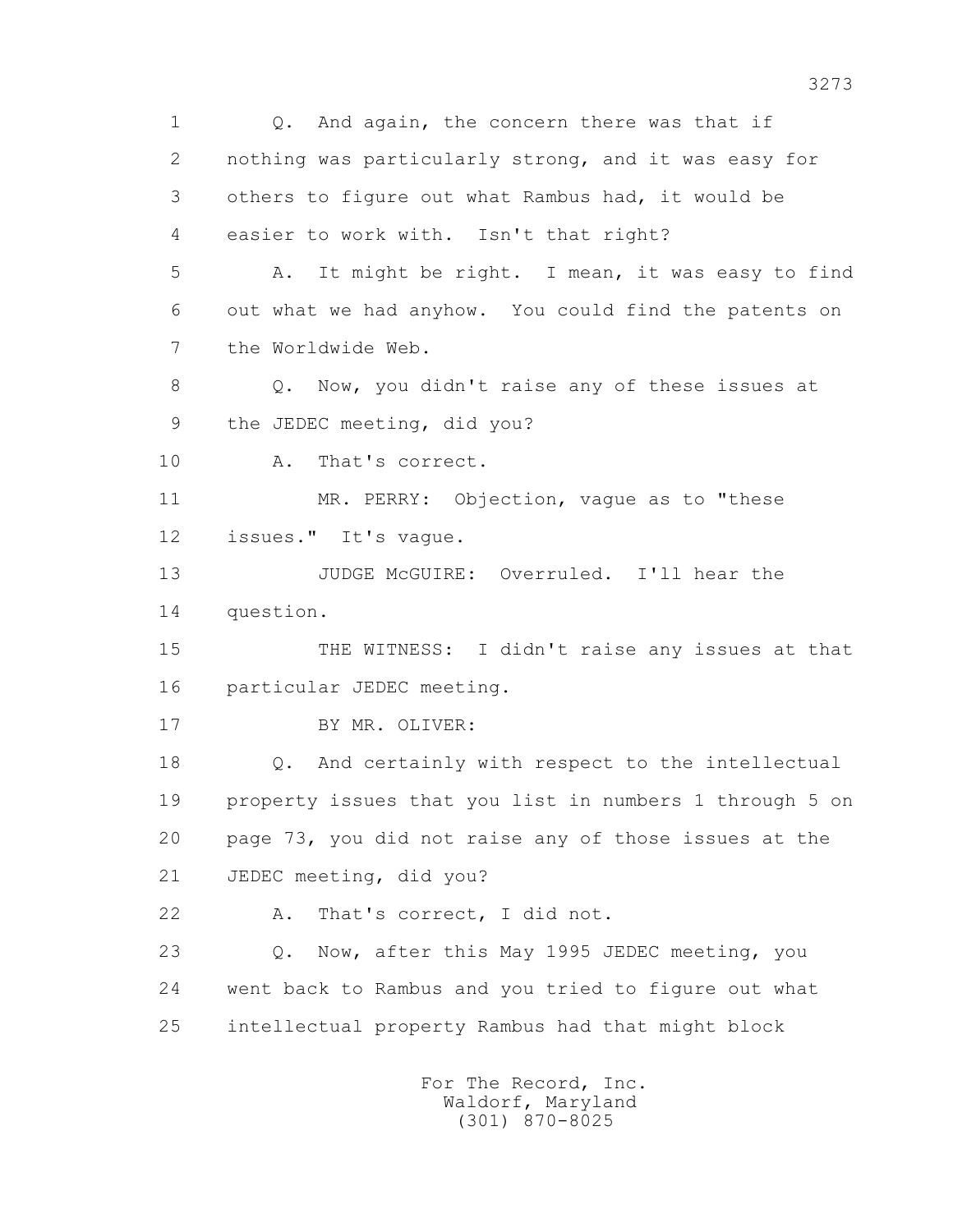1 SyncLink, didn't you?

 2 MR. PERRY: Your Honor, if we are moving to a 3 different subject, I hate to interrupt, but if we could 4 take a break, that would be much appreciated, if this 5 is a decent time. 6 MR. OLIVER: Actually this would be a good time 7 for a break, Your Honor. 8 JUDGE McGUIRE: All right, let's take a break, 9 ten minutes. Off the record. 10 (Whereupon, there was a recess in the 11 proceedings.) 12 JUDGE McGUIRE: On the record. Mr. Oliver, you 13 may proceed. 14 BY MR. OLIVER: 15 Q. Thank you, Your Honor. 16 Mr. Crisp, before the break, we had been 17 discussing the May 1995 JEDEC meeting. Do you recall 18 that? 19 A. Yes, sir, I do. 20 Q. Now, after that meeting, you returned to Rambus 21 and you tried to figure out what intellectual property 22 Rambus had that might block SyncLink. Is that right? 23 A. I think that's true in part, I was actually 24 doing a general sort of read of it to see what all we 25 actually had.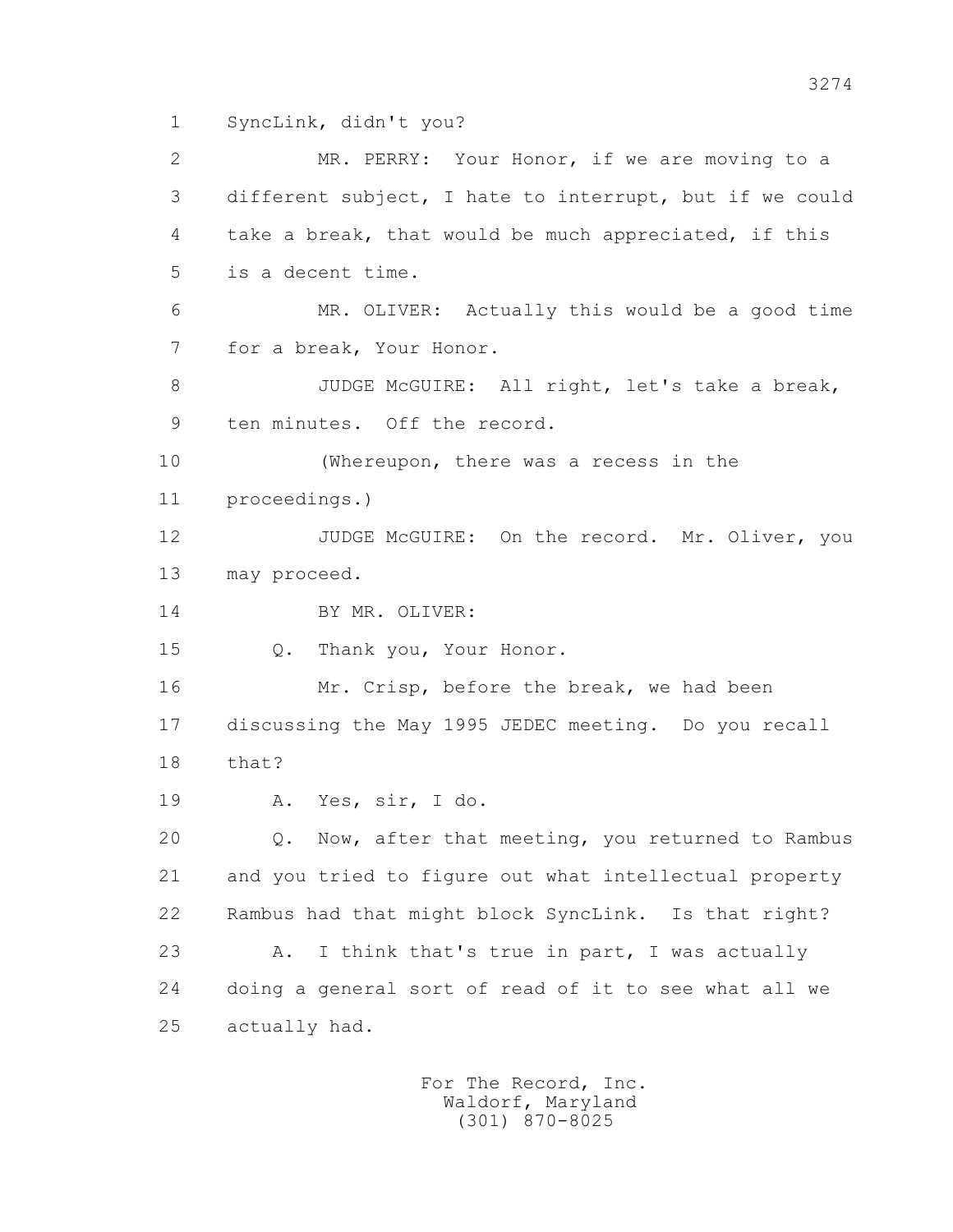1 Q. You started investigating, among other things, 2 Rambus's P015D application? 3 A. Yeah, I'm not really sure what the application 4 numbers were. 5 MR. OLIVER: May I approach, Your Honor? 6 JUDGE McGUIRE: Yes. 7 BY MR. OLIVER: 8 O. I've handed you a document marked as  $CX-796$ . 9 This appears to be a chain of emails that if I could 10 direct your attention to the first to an email 11 appearing on the bottom of the first page and carrying 12 over to the second page, it's text with a number of 13 arrows in front of it, and in italics. Do you 14 recognize this as an email that you sent to vice 15 president Roberts on June 5th, 1995? 16 A. It looks like I created it, yes. 17 Q. And you see the subject in your email there is 18 73305.P015D. Do you see that? 19 A. Yes, sir, I do. 20 Q. And does that refresh your recollection that 21 this email was about the patent application that Lester 22 Vincent referred to as the P015D application? 23 A. Yes, sir, it does. 24 Q. And now, the reason for your renewed interest 25 in this application was SyncLink. Isn't that right?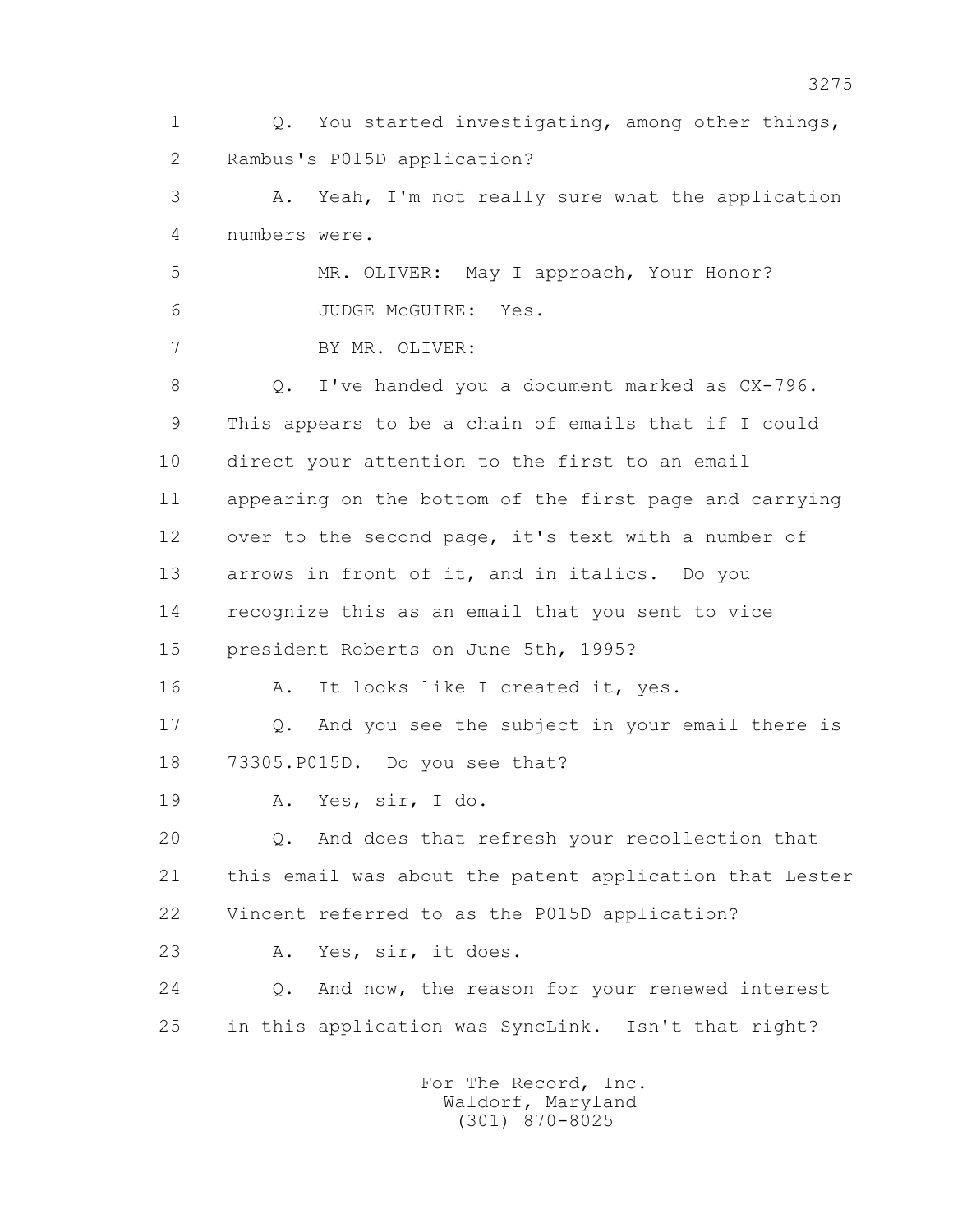1 A. I think that was the primary motivation. That 2 and this desire to get this negotiation with Hyundai 3 unstalled.

 4 Q. Well, the email here refers only to SyncLink. 5 Isn't that right?

 6 A. Yes, that's correct, because I felt like that 7 was the necessary thing to do before we spoke with 8 Hyundai again.

 9 Q. So, the last sentence in the first page, the 10 last full sentence that is on the first page reads, 11 "The reason for the renewed interest is SyncLink." Is 12 that correct?

13 A. Yes, that's correct.

14 0. Now, if you read the email immediately above 15 that, that is the response of vice president Roberts to 16 your email. Is that right?

 17 A. It looks that -- it looks like that's what it 18 is.

 19 Q. And again, at this point you were trying to 20 understand exactly what Rambus might still be able to 21 claim to ensure that SyncLink coalition's plans would 22 infringe Rambus's IP. Is that right?

23 A. That was pretty close to right, yes. 24 Q. And Allen Roberts replied that the lawyers 25 thought it was impossible to salvage the P015D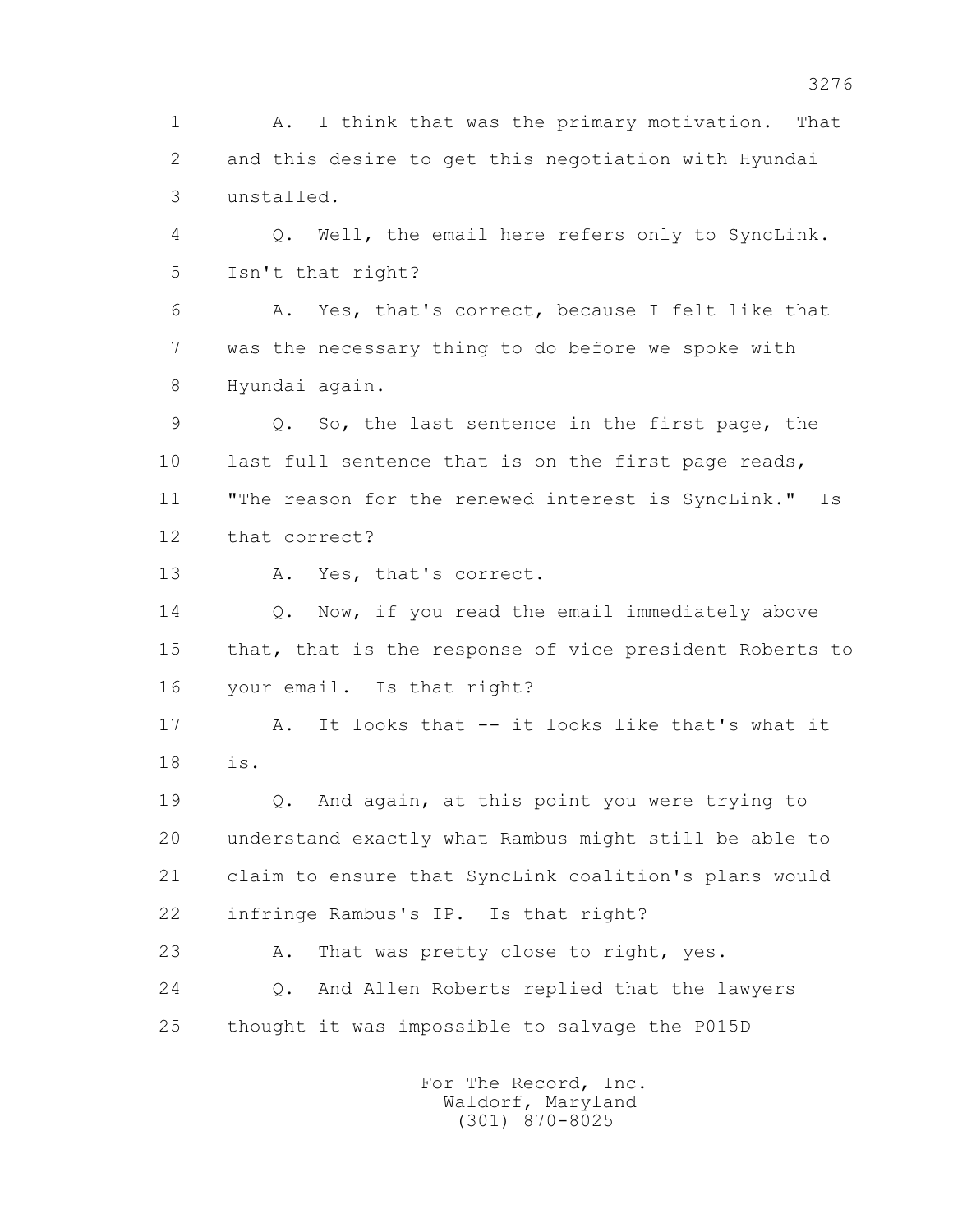1 application?

2 A. Well, that's what he wrote, yes.

 3 Q. And he responded to you that if Rambus wanted 4 to resurrect the P015D, it would have to be a new 5 division with new claims, right?

6 A. It looks like that's what he said.

 7 Q. And then Rick Barth responded with an email at 8 the top of the page. Is that right?

9 A. Yes, that's correct.

 10 Q. And he replied that this would be a lot of 11 work, and would need to be done by someone familiar 12 with both Rambus's patent portfolio and the SyncLink 13 material, right?

14 A. Let me read it first. I'm sorry, would you 15 re-ask the question?

 16 Q. Yes, Rick Barth responded that Allen Roberts' 17 proposal would involve a lot of work and would need to 18 be done by someone familiar with both Rambus's patent 19 portfolio and the SyncLink material. Is that right?

20 A. Yes, I think that's basically what he said.

21 Q. Now, you, in turn, responded to these emails by 22 saying that Rambus should file whatever divisionals 23 necessary to get a claim to shoot SyncLink in the head. 24 Isn't that right?

25 A. I'm sorry, I don't -- I don't really remember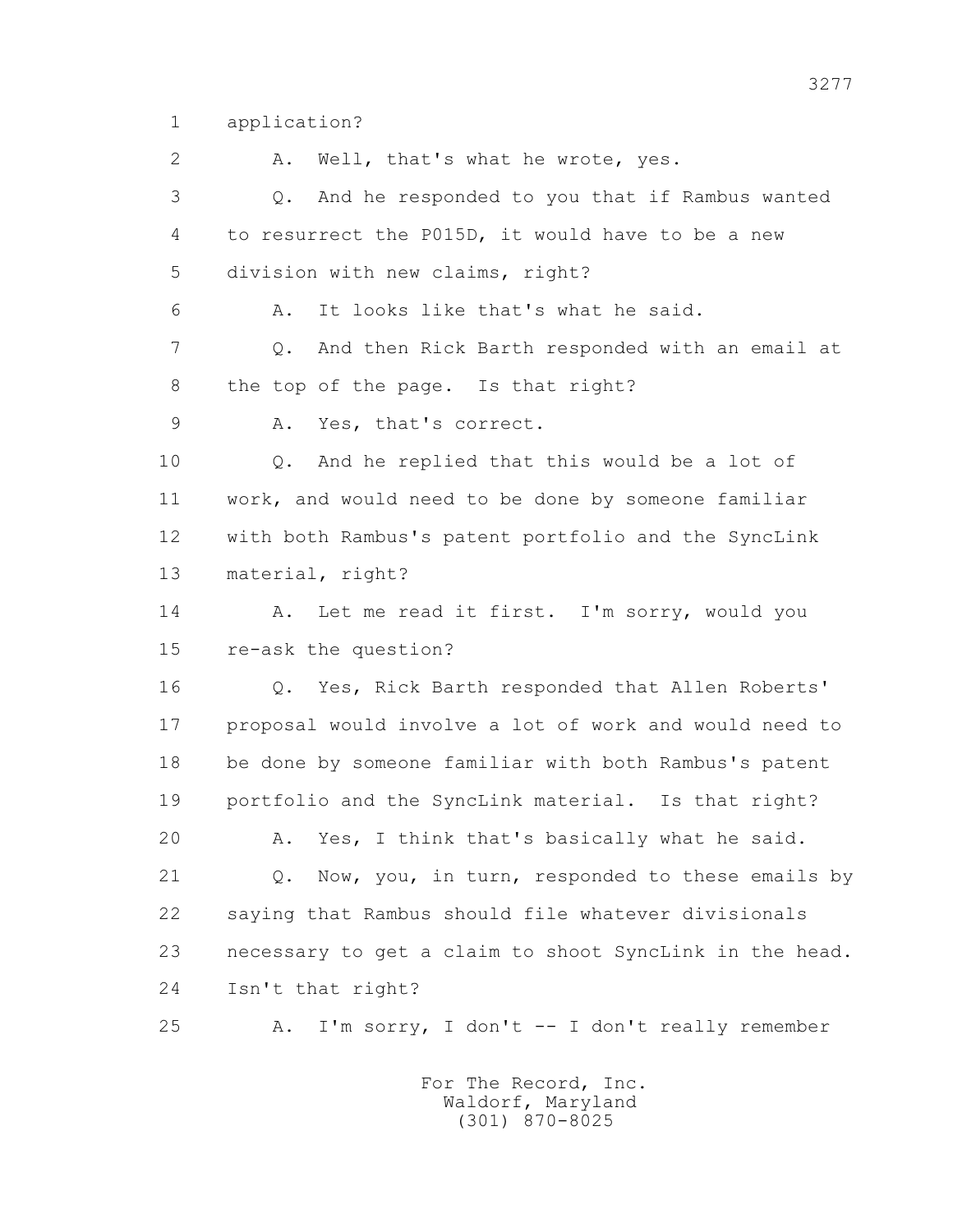1 that.

 2 MR. OLIVER: May I approach, Your Honor? 3 JUDGE McGUIRE: Yes.

4 BY MR. OLIVER:

 5 Q. Mr. Crisp, I've handed you a document marked as 6 CX-797. This is an email from you to vice president 7 Allen Roberts and Rick Barth dated June 6th, 1995. Do 8 you see that?

9 A. Yes, sir, I do.

 10 Q. And again, if you look at the portion of the 11 lower part of the page with arrows in front of the text 12 and the text in italics, you recognize that as embedded 13 text from the email we looked at a moment ago, CX-796? 14 A. Yes, that looks right.

 15 Q. And the new portion of text that you've written 16 in CX-797 is at the top of the page. Is that right?

17 A. Yes, sir, that's correct.

 18 Q. And you write, beginning the first sentence of 19 the first paragraph, "Well, if it is possible to 20 salvage and get anything that helps us get a claim to 21 shoot SyncLink in the head, we should do it and file 22 whatever divisionals necessary."

23 Do you see that?

24 A. Yes, I do.

25 Q. And then you went on to volunteer to take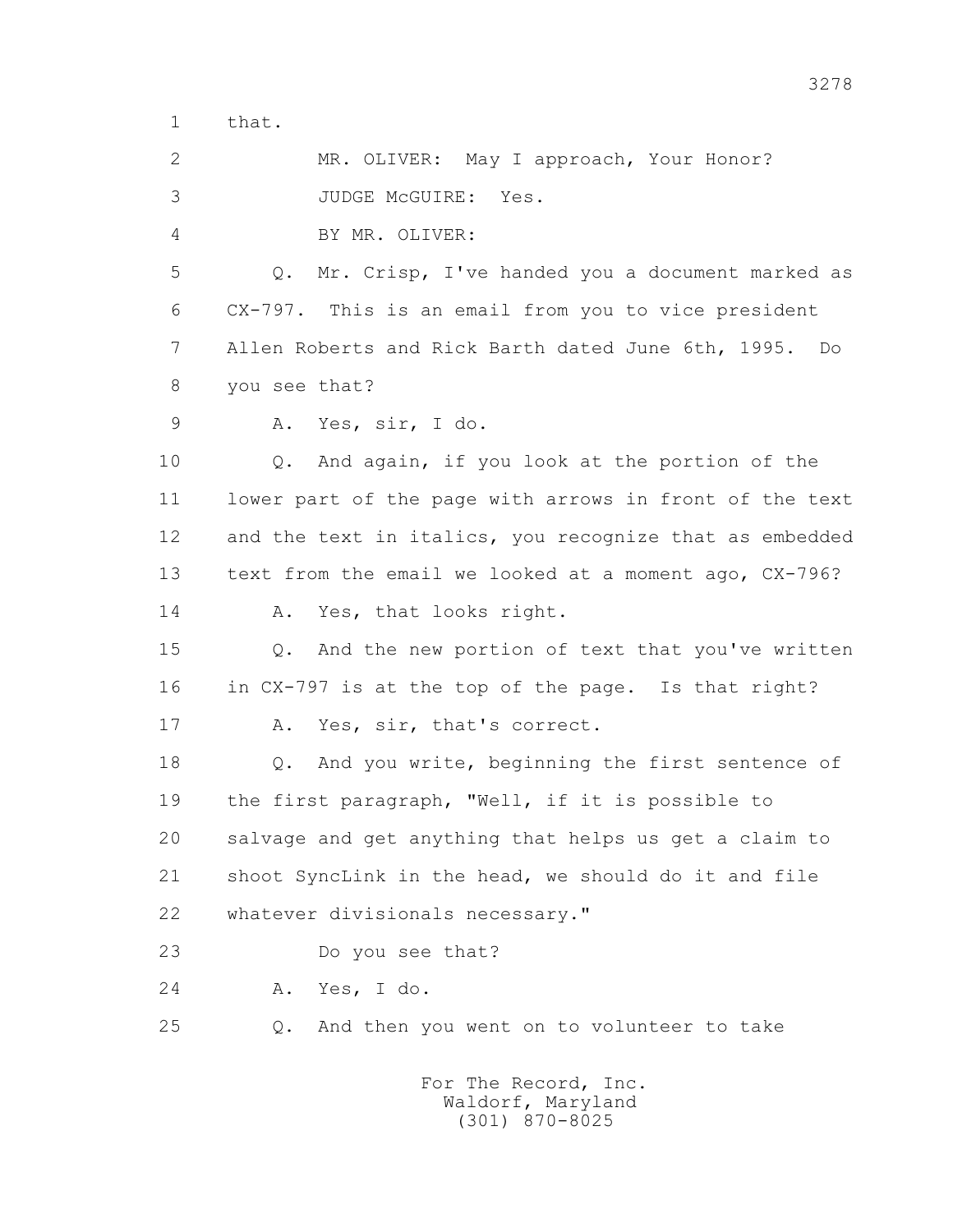1 responsibility to do that, right?

2 A. Yes, I did.

 3 Q. And you said that you would take ownership of 4 this so we would make the time to do it. Is that 5 right?

6 A. That's what I said, yes.

 7 Q. And the reason for that is that you thought it 8 was really important to get a firm block for SyncLink. 9 Is that right?

10 A. Well, I made the statement that I think it was 11 really important to do that, but I wouldn't say that 12 that was the primary motivation.

 13 Q. You certainly thought it was important to get a 14 firm block for SyncLink, right?

15 A. Yes, that's correct.

 16 Q. And you also believed that what Rambus had 17 filed in 1990 should be able to block them, but you 18 needed to sweat through the details. Is that right?

19 A. Yes, that was my feeling.

 20 Q. And by that you meant that the specification in 21 the application that had been filed in 1990 would 22 support the claims to block SyncLink, but someone had 23 to sweat through the details of drafting the relevant 24 claims. Is that right?

25 A. Yeah, that was my belief.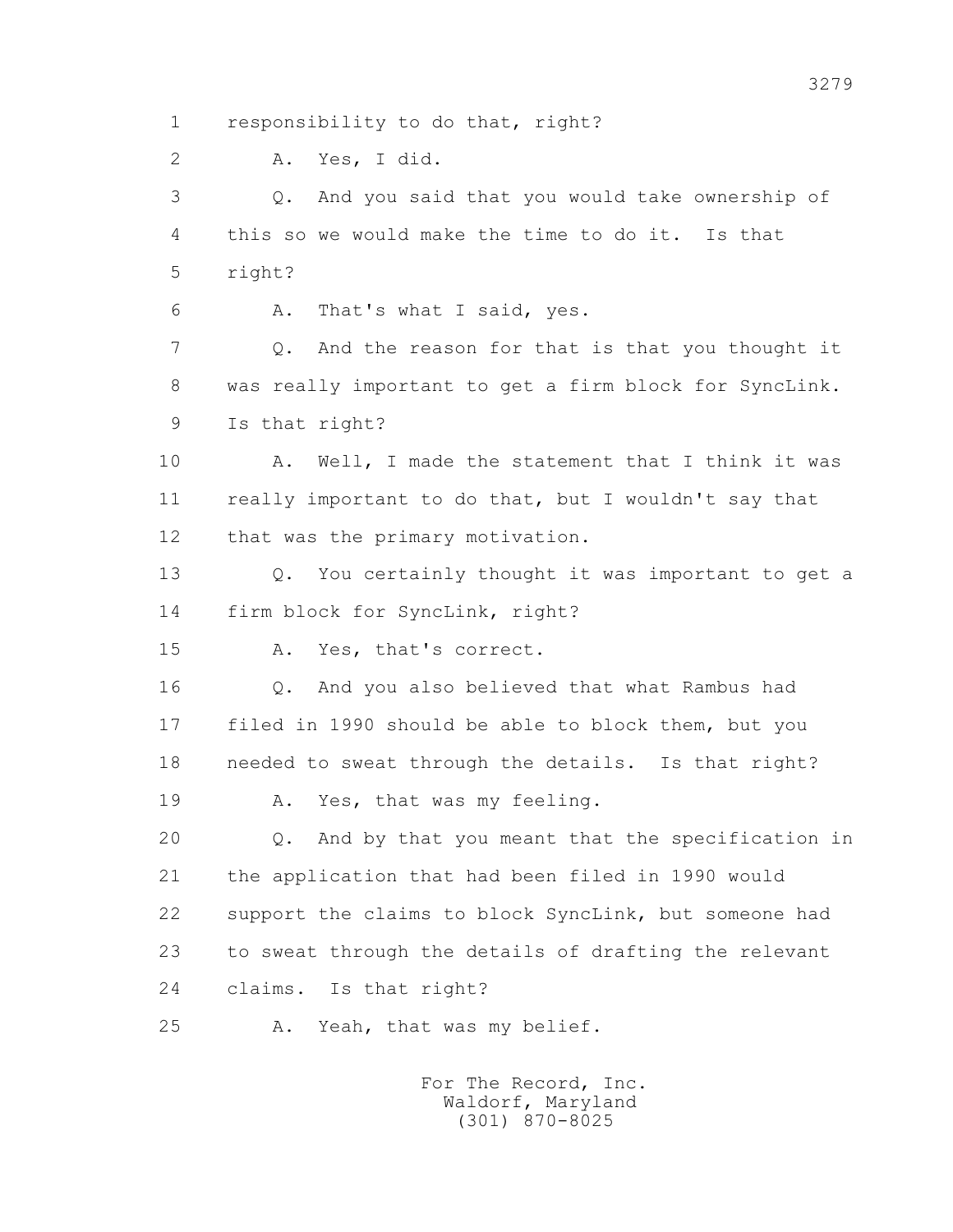1 Q. Now, at about that time, you and Reese Brown 2 exchanged a couple of rather testy emails. Is that 3 right?

4 A. I'm not sure what the time was.

 5 Q. If I could ask you to turn back to CX-711, 6 please. If you could turn, please, to page 79. If I 7 could direct your attention to the bottom of page 79 8 about seven lines up from the bottom, there's a line 9 that reads, "From," and a number of question marks. Do 10 you see that?

11 A. Yes, I do.

 12 Q. And there's no space before that line, but that 13 appears to indicate the start of a new email. Would 14 you agree with that?

15 A. It looks that way, yes.

 16 Q. And looking at the portion of the caption at 17 the bottom of page 79, that looks as though that is an 18 email from you dated June 9, 1995?

19 A. Yes, that's correct.

 20 Q. And if you turn, then, to page 80, the top line 21 you said that it's addressed to Mr. Reese Brown.

22 A. Yes, that's correct.

 23 Q. Now, I won't go into a lot of details, but in 24 essence, you became upset when Mr. Brown posted some 25 material relating to SyncLink on the JEDEC Reflector.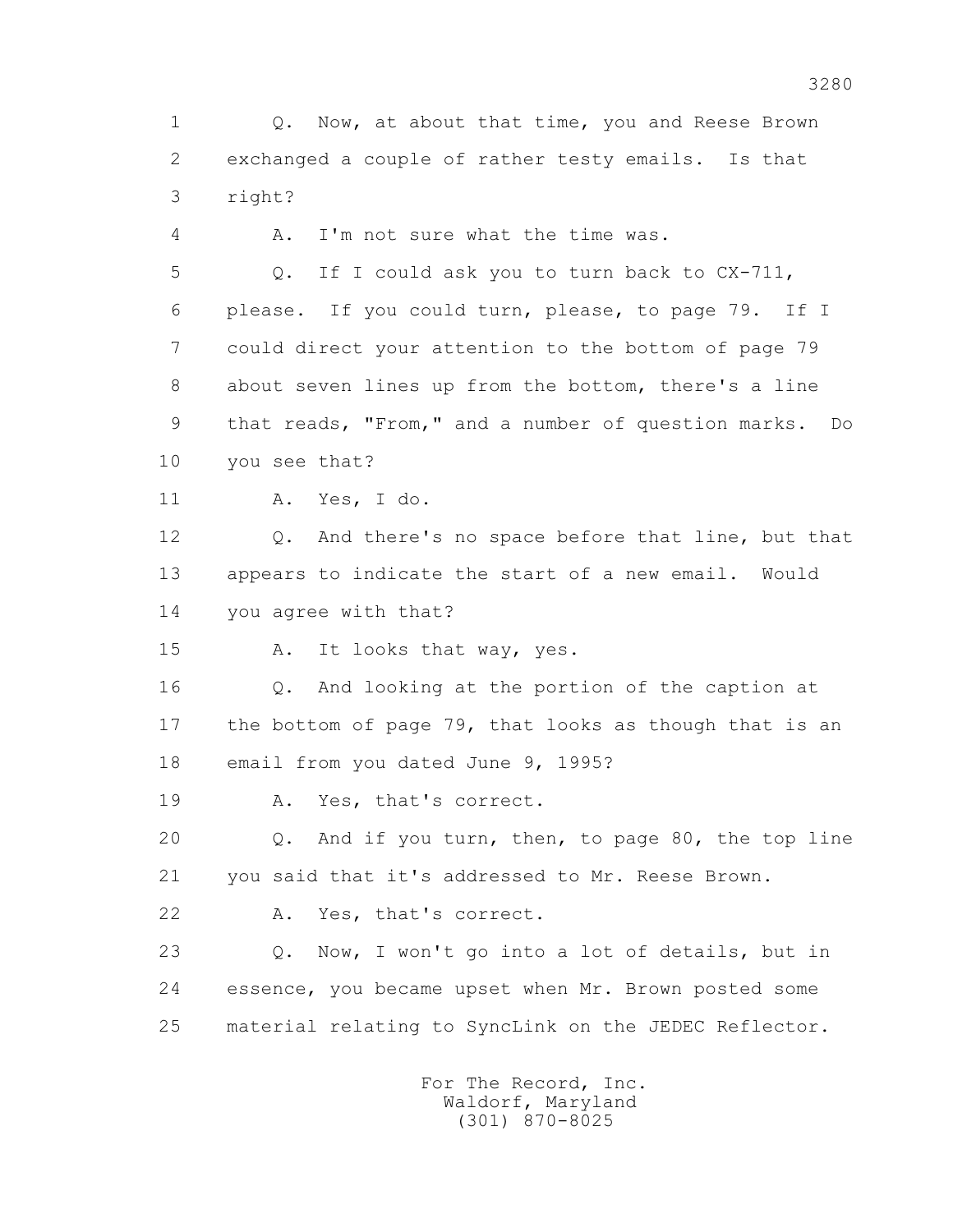1 Is that right?

 2 JUDGE McGUIRE: All right, again, just for my 3 edification, could you tell me who is a Reese Brown, 4 his title? 5 MR. OLIVER: I apologize, Your Honor. 6 JUDGE McGUIRE: I'm sorry, Mr. Crisp, you can 7 answer that if you wish. 8 THE WITNESS: I'm sorry, Your Honor, I didn't 9 realize that you were speaking to me. 10 JUDGE McGUIRE: Well, I wasn't, just generally 11 speaking, I guess, but if you have an answer, you can 12 answer that. 13 THE WITNESS: Yes, Your Honor. Reese Brown, I 14 believe his title was consultant to JEDEC. 15 JUDGE McGUIRE: Okay. Go ahead. So, he was 16 not a paid employee by any other company, he was just 17 an outside I guess consultant to JEDEC. Is that right? 18 I mean, was he part of any other DRAM manufacturer? 19 THE WITNESS: Your Honor, I don't believe that 20 he was, I believe that he was just a consultant. I 21 believe that he was just an independent consultant, 22 Your Honor. 23 JUDGE McGUIRE: I'm just trying to get that 24 clear for the record. 25 MR. PERRY: If I could help, I think the For The Record, Inc. Waldorf, Maryland

(301) 870-8025

3281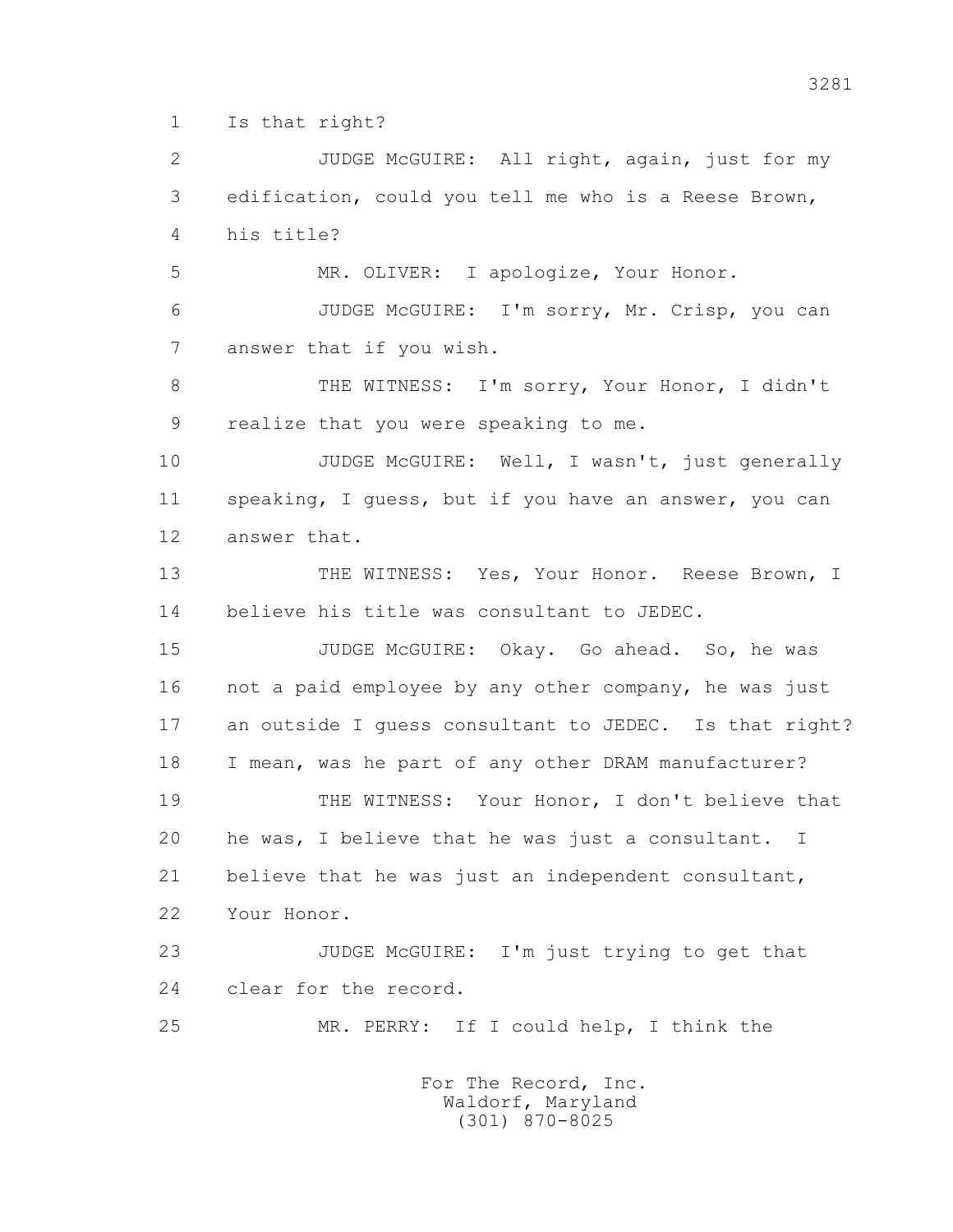1 evidence will show that he had been a representative 2 and employee of a company called Unisys up until 1985 3 at which time he retired and then he had become a 4 consultant to JEDEC and attended meetings on behalf of 5 JEDEC. 6 JUDGE McGUIRE: That's in your motion, too. 7 MR. PERRY: As an outside consultant. 8 JUDGE McGUIRE: All right, Mr. Oliver, you may 9 proceed. 10 BY MR. OLIVER: 11 0. Thank you, Your Honor. 12 Again, in essence, with respect to the exchange 13 of emails here, you had become upset when Mr. Brown 14 posted some material related to SyncLink on the JEDEC 15 Reflector. Is that right? 16 A. I think it was fair to say that I took 17 exception to what I considered to be a violation of the 18 policy or the usage of the Reflector by him posting 19 that information on there. 20 Q. And the upshot was, in the heat of the moment, 21 you told Mr. Brown that SyncLink was not a competitor 22 of Rambus because it was not real and because it had a 23 number of patent issues associated with it. Right? 24 A. Yes, that's what I said. 25 Q. That's certainly something you had not planned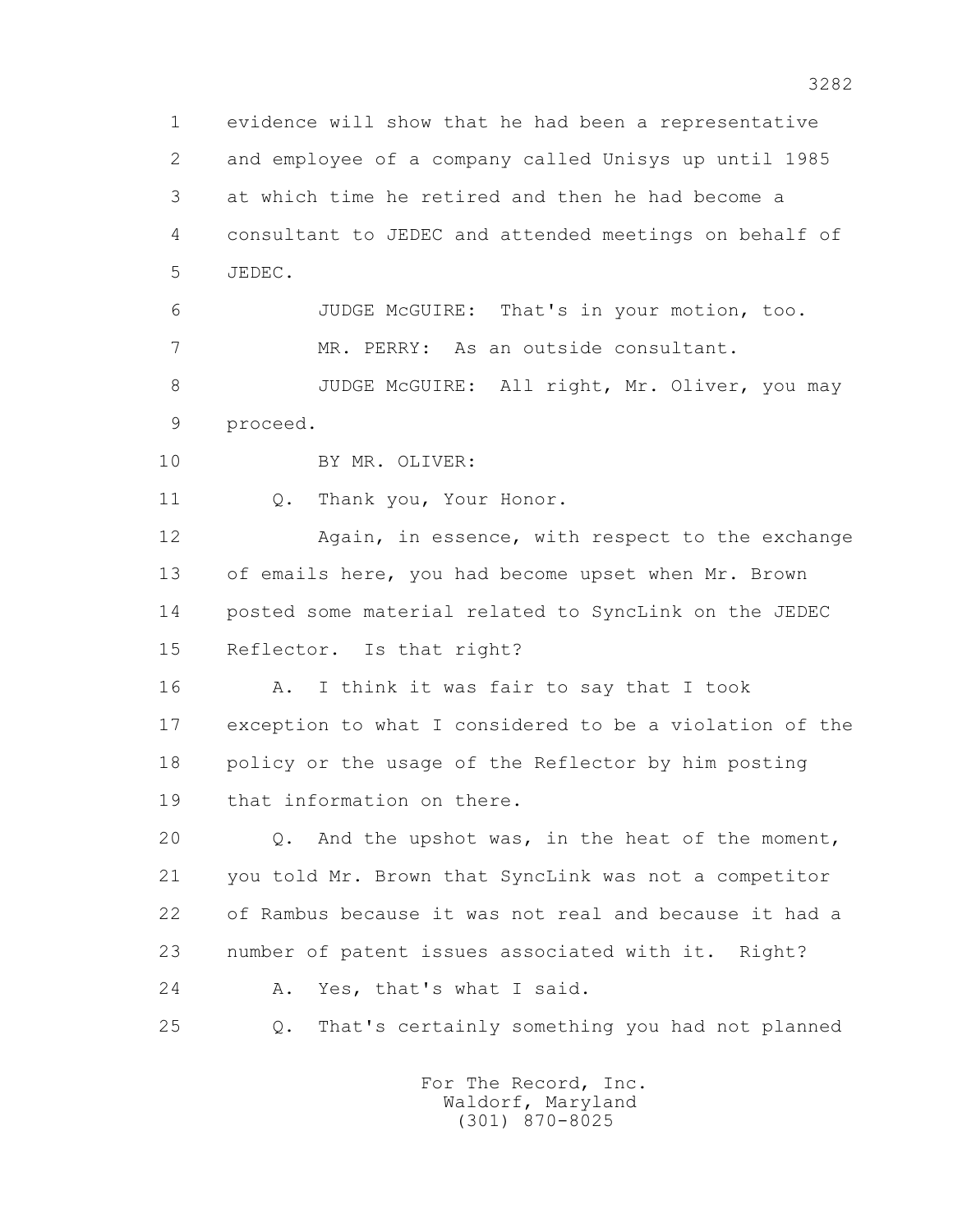1 to do ahead of time. Is that right?

2 A. I think that's fair to say.

 3 Q. Now, when Mr. Brown received this email from 4 you, he forwarded that to Mr. Hans Wiggers, right? 5 A. That's my understanding.

 6 Q. And at this time, who was Mr. Hans Wiggers? 7 A. I'm not sure what you're looking for, could you 8 be a little more specific?

 9 Q. Yes. Can you please explain in the context of 10 emails relating to JEDEC and to SyncLink, what role, if 11 any, was played by Mr. Hans Wiggers?

 12 A. Mr. Wiggers was an employee of Hewlett Packard 13 and worked in their memory technology center and he had 14 some development in the development of the Rambus 15 standard and then later on the SyncLink standard, and 16 he also regularly attended JEDEC meetings.

 17 Q. All right, at this time, he was the chairman of 18 the IEEE task group working on the SyncLink proposal, 19 correct?

 20 A. I'm not really sure. It's possible that he 21 was. I thought Mr. Gustafson was, but perhaps it was 22 Mr. Wiggers.

23 0. Now, at this time, you understood the IEEE to 24 have a very different patent policy than JEDEC, right? 25 A. Yes, that was my understanding.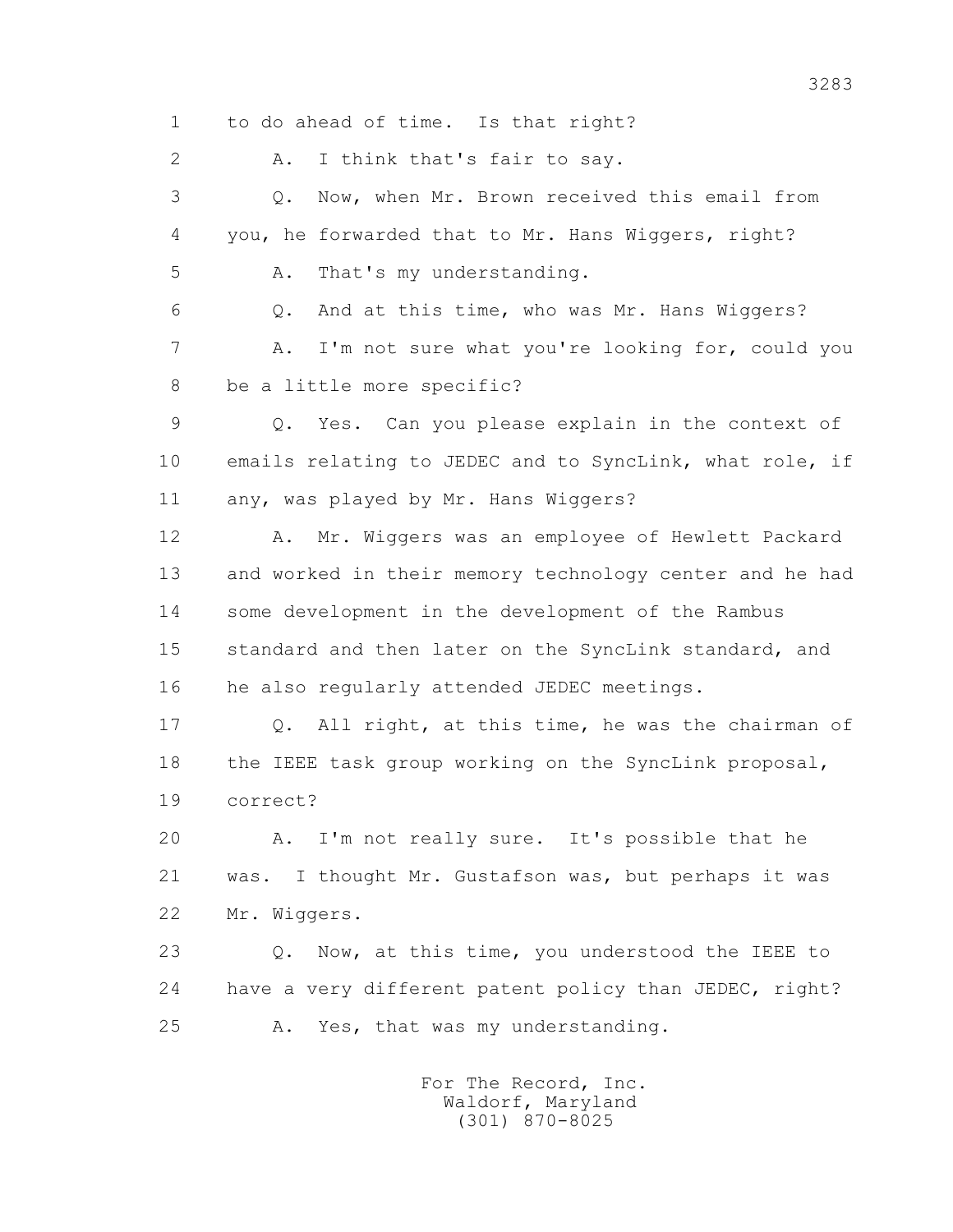1 Q. And you understood that the IEEE did not 2 require disclosure of patents or applications. Is that 3 right?

4 A. I think that's fair, yes.

 5 Q. Nevertheless, after Mr. Brown forwarded your 6 email to Mr. Wiggers, Mr. Wiggers then wrote to you 7 saying that as chairman of the proposed standard, he 8 took your comment about patent issues very seriously, 9 right?

10 A. Yeah, I don't remember exactly what he said. 11 Q. If I could ask you to turn within CX-711 to 12 page 90, please. And on page 90, looking a little bit 13 more than halfway down, you see again the beginning of 14 a new email there?

15 A. Yes, sir, I see that.

 16 Q. And this appears to be an email from you to Mr. 17 Hans Wiggers dated June 10, 1995?

18 A. Yes, that's correct.

 19 Q. If I could ask you to turn to the next page, 20 please.

21 A. Yes.

 22 Q. And if I could direct your attention to a 23 paragraph appearing in the middle of the page beginning 24 "Firstly." Do you see that?

25 A. Yes, I do.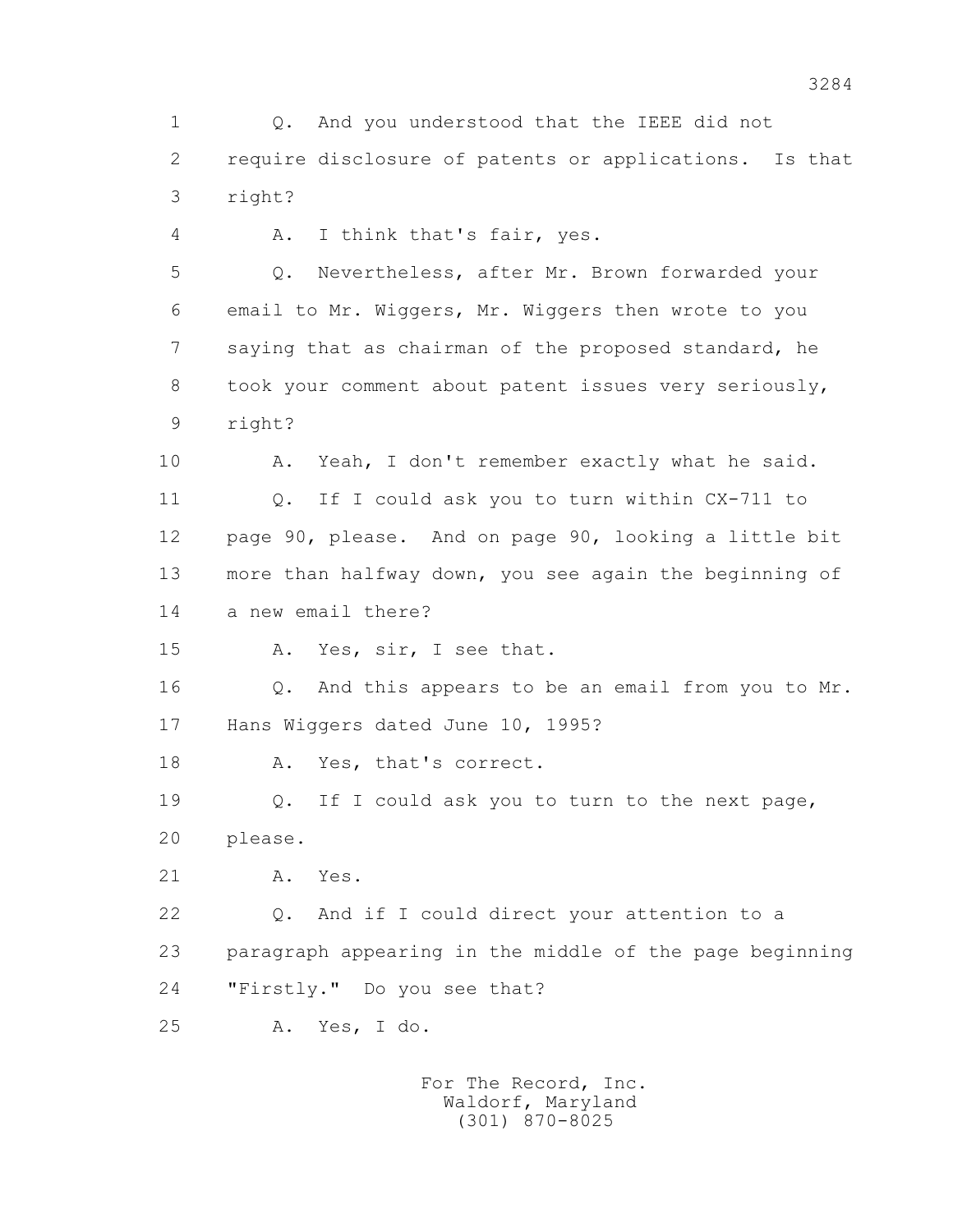1 Q. And the third line there reads, "However, as 2 chairman of the proposed standard" -- actually, I'm 3 sorry, let me take a step back to clarify this. You 4 see that above that, there's text with arrows above it 5 indicating, again, embedded text. Is that right? 6 A. Yes, I see that. 7 Q. But you recognize the text beginning at the 8 middle of the page there to be the text sent to you by 9 Mr. Hans Wiggers? 10 A. I'm sorry, which text was that you're referring 11 to? 12 Q. The text in the middle of page 91 that does not 13 have any arrows in front of it. 14 A. Yes, that's correct. 15 Q. And again looking at the text beginning with 16 the third line of that paragraph. 17 A. Um-hmm. Yes. 18 Q. It reads, "However, as chairman of the proposed 19 standard, I have to take your second comment about 20 patent issues very seriously." Do you see that? 21 A. Yes. 22 Q. And again, this was Mr. Wiggers' follow-up 23 after Mr. Brown forwarded your email to him. Is that 24 right? 25 A. Yes, sir, that's correct. For The Record, Inc.

 Waldorf, Maryland (301) 870-8025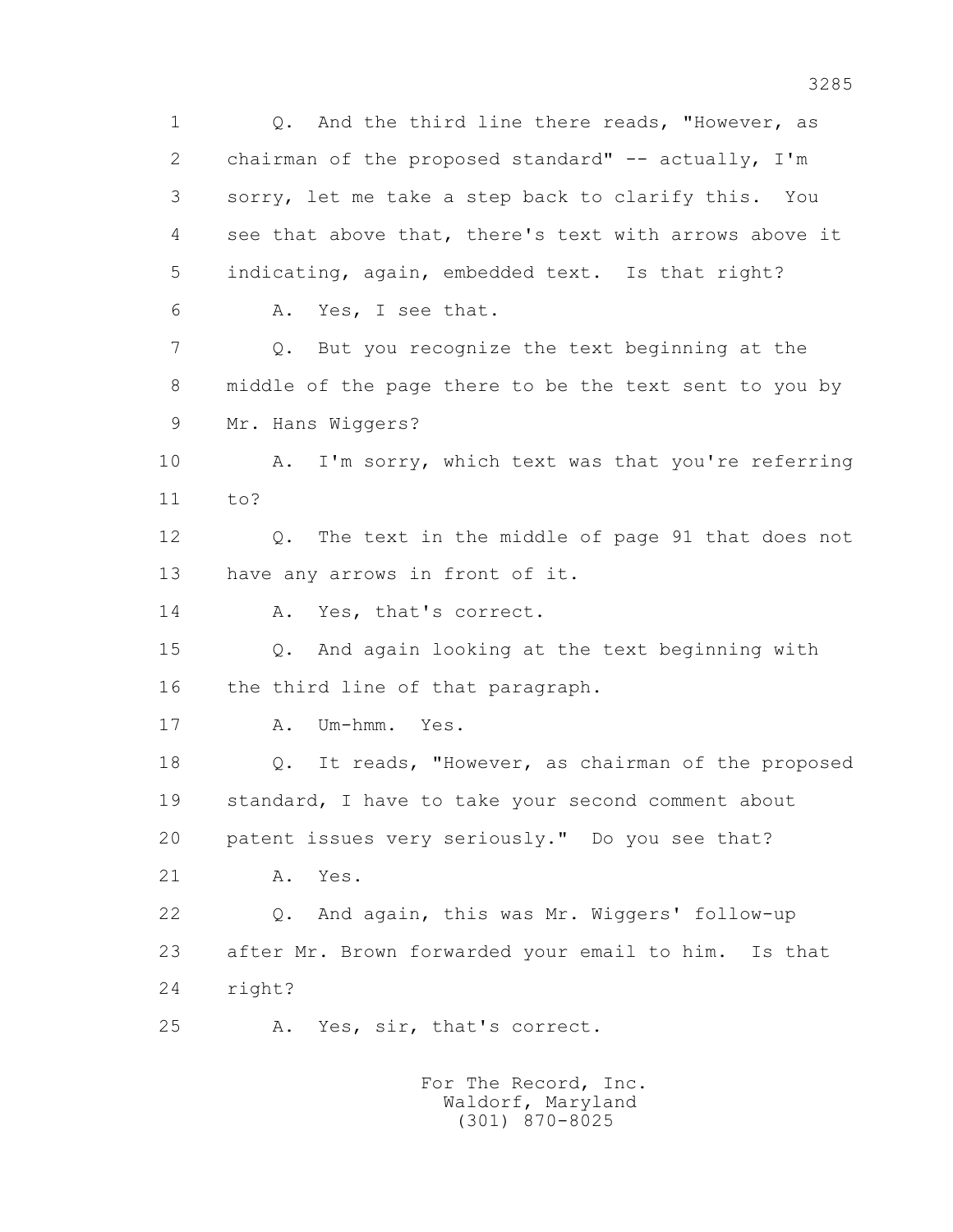1 Q. Mr. Wiggers went on to state, "We have held all 2 our work group meetings in the public domain and you 3 have attended these meetings I assume in good faith. 4 If you know of any way in which the proposed RamLink 5 standard violates patents held by Rambus or others, 6 then I think you have a moral obligation to bring this 7 to my attention, including information about which 8 patents are being violated."

9 Do you see that?

10 A. Yes, sir, I do.

11 0. And you understood his reference to RamLink in 12 that sentence as applying to SyncLink?

13 A. It wasn't entirely clear. There was certainly 14 a thinning relationship between RamLink and SyncLink. 15 Originally SyncLink was fairly tightly connected to 16 RamLink, but as time went on, they became less so.

 17 Q. But you certainly recognize that there was some 18 relationship between RamLink and SyncLink?

 19 A. Yes. Well, certainly the people in the working 20 group that was working on RamLink later sort of 21 abandoned that effort and focused on SyncLink. There 22 was a continuity, I guess, of the people doing that. 23 Q. Now, your reaction to receiving this email from 24 Mr. Wiggers was to blame Reese Brown, right? 25 A. Again, I'm not sure exactly what you mean by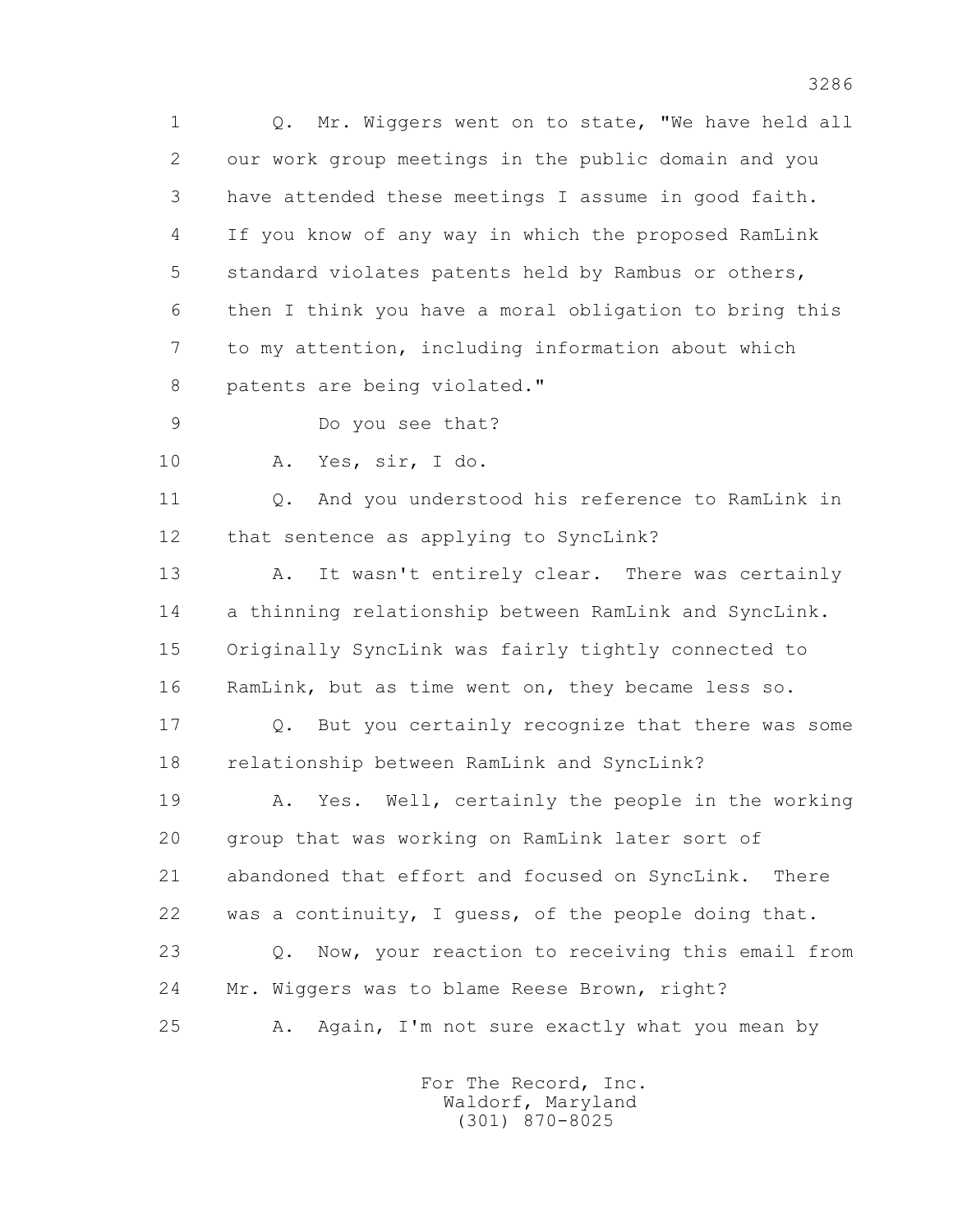1 that. Perhaps you could be a little clearer.

 2 Q. Well, let me ask you to turn within CX-711 to 3 page 102. And if I could direct your attention to an 4 email appearing at the bottom of page 102. You see 5 there an email from you to R. Brown dated June 13, 6 1995, Subject: Patent Issues and Name-Calling. Do you 7 see that?

8 A. Yes, I do.

 9 Q. And you write there, "Reese, I wanted to tell 10 you that I do not appreciate you forwarding private 11 communication which I made to you to others, including 12 Hans." Do you see that?

13 A. I see something that says pretty close to what 14 you just said.

 15 Q. And the reference to Hans in that sentence was 16 Mr. Wiggers, correct?

17 A. That's correct, yes.

 18 Q. And you then went on to state, "Your action is 19 a gross violation of net etiquette and warrants an 20 endless stream of flames." Do you see that?

21 A. Yes, that's right.

 22 Q. In the meanwhile, you told Hans Wiggers that 23 you had nothing to say to him or to the rest of the 24 IEEE committee about Rambus's patent position. Is that 25 right?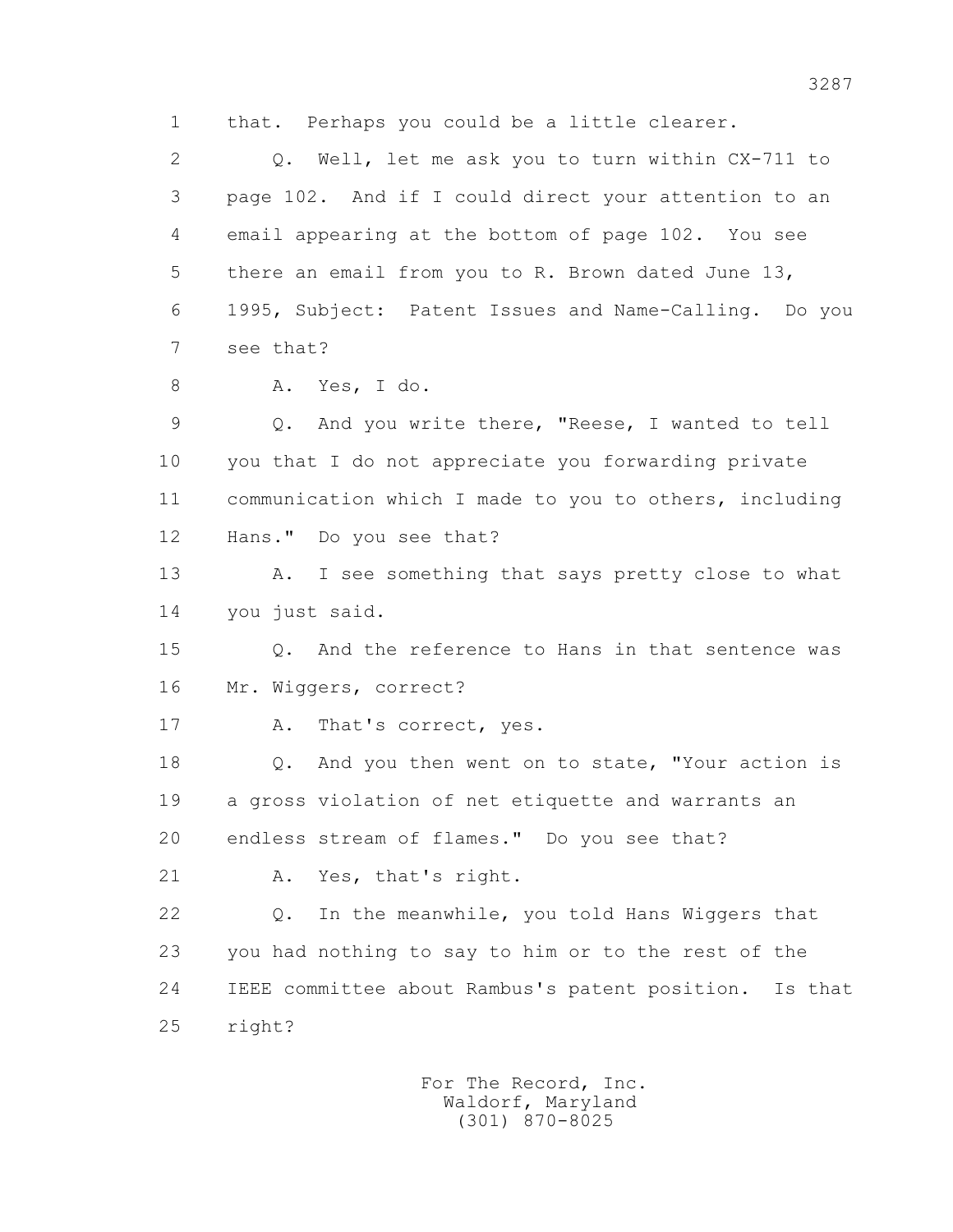1 A. I don't recall that, but perhaps there's some 2 email document that you have that can speak to that. 3 Q. Let me ask you to turn to page 103 within 4 CX-711. If you look at the top of page 103, you see 5 that this is an email from Hans Wiggers to you dated 6 June 13, 1995, the Subject: Patent Issues and 7 Name-Calling. Do you see that? 8 A. Yes, I do. 9 Q. And then if you look, if you will just flip 10 quickly through pages 103, 104, 105, 106 and 107, 11 you'll see various passages with arrows in front of 12 them, and various other passages without arrows in 13 front of them. Do you see that? 14 A. Yes, I see a lot of text as you described. 15 Q. And essentially, what is going on here is the 16 text with arrows in front of them is text that you had 17 written to Mr. Wiggers as embedded in his email and the 18 text without arrows in front of it are his responses to 19 you. Is that right? 20 A. Yes, I believe that's correct. 21 Q. Now, if I could direct your attention to the 22 top of page 5, please. 23 A. I'm sorry, page 5? 24 Q. I'm sorry, page 105. 25 A. Thank you.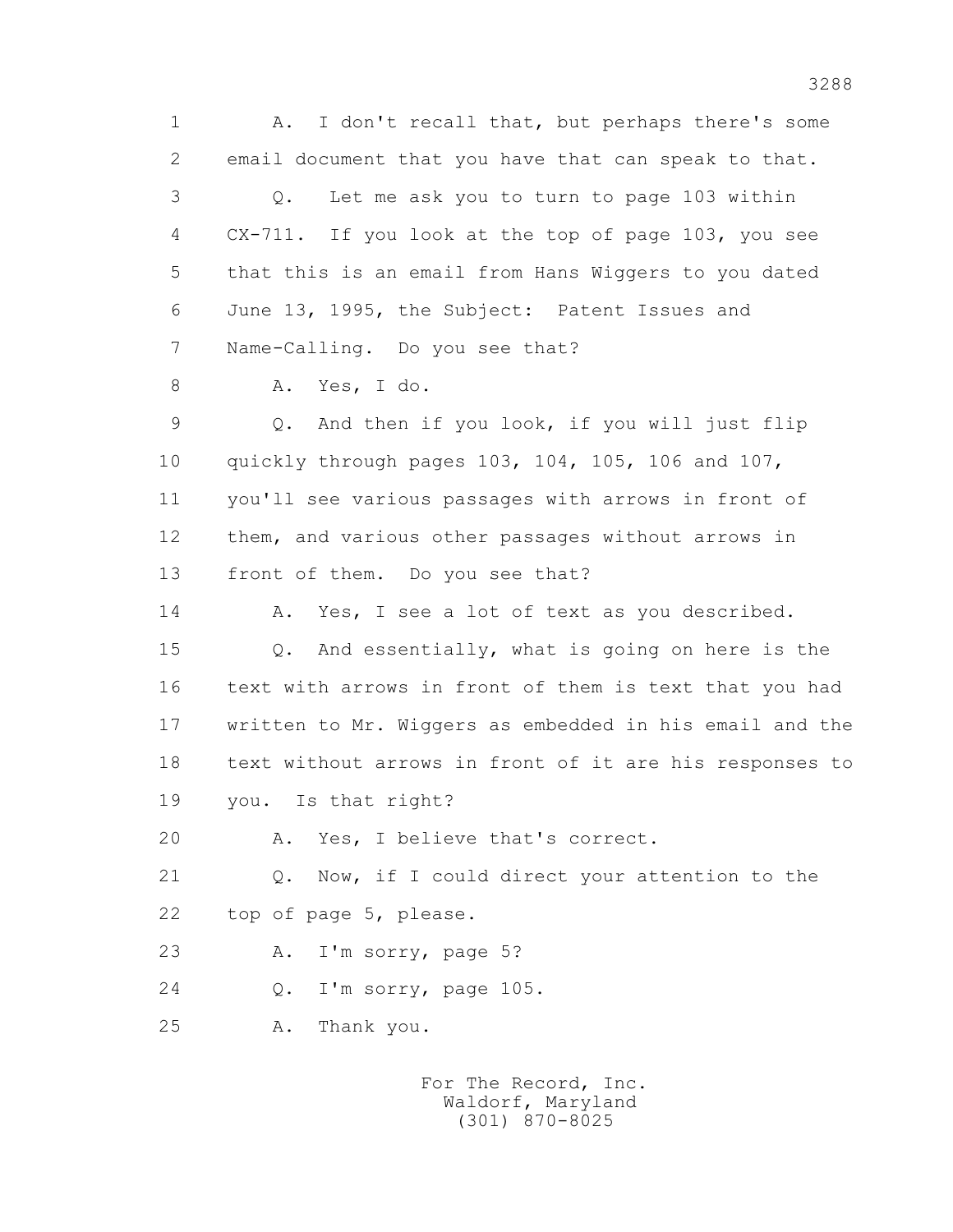1 Q. And I would like to direct your attention to 2 the third line at the top of the page, and again, this 3 is in the portion of the text that you wrote. Is that 4 right? 5 A. Yes. 6 Q. And it reads there, "In the mean time, I have 7 nothing else to say to you or the rest of the committee 8 about our patent position." Do you see that? 9 A. Yes, I do. 10 Q. Now, you also told Mr. Wiggers that your email 11 to him was private, and you withheld all copyright for 12 the material. Is that right? 13 A. Yes, that's correct. 14 Q. That appears on page 107? 15 A. Yes. 16 Q. The passage there just above your name, I 17 assume this is the final portion of your email, reads, 18 "Finally, I regard this to be private communication to 19 you. I claim and withhold all copyrights for the 20 material. This means you are not free to copy and 21 distribute it to others without my permission. Please 22 respect this request." 23 Do you see that? 24 A. Yes, I do. 25 Q. And then Mr. Wiggers agreed to that, didn't he? For The Record, Inc.

 Waldorf, Maryland (301) 870-8025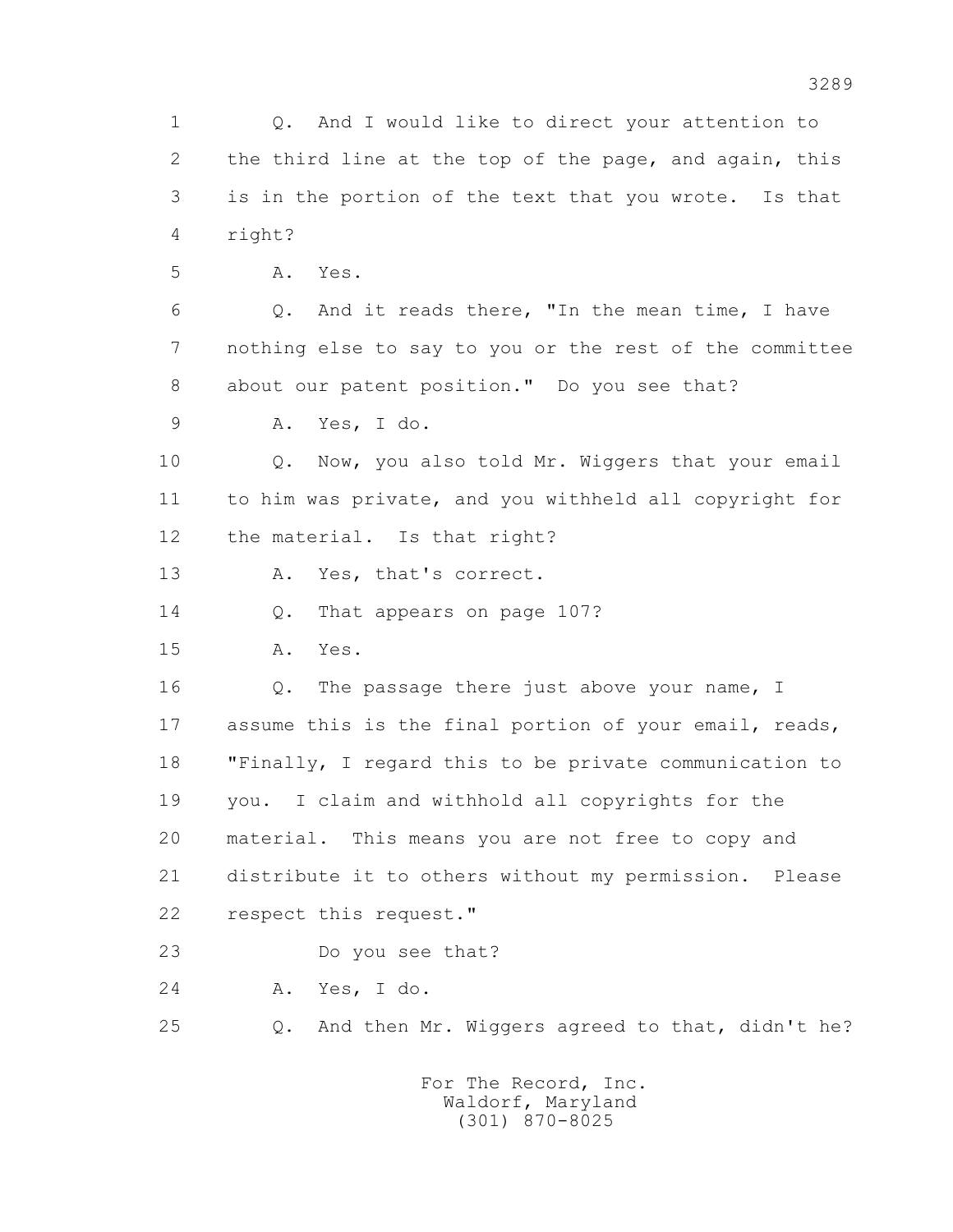1 A. Yes, he did.

 2 Q. The next line, "I agree with this and expect 3 that you will do the same with this communication." Do 4 you see that?

5 A. Yes, he was a gentleman about it.

 6 Q. You then attended the next SyncLink meeting in 7 June 1995, right?

8 A. I'm not sure what the date was, I know I went 9 to a SyncLink meeting after the May JEDEC meeting.

 10 Q. Let me ask you to turn, please, to page 110 11 within CX-711. Now, let me direct your attention to 12 the caption beginning about halfway down the page, it 13 appears to be, again, the beginning of a new email. 14 This is an email from you to the executive group and 15 the business development and marketing group at Rambus 16 dated June 15, 1995. Do you see that?

17 A. Yes, sir, I do.

 18 Q. And the subject is RamLink meeting of June 15. 19 Do you see that?

20 A. Yes.

 21 Q. And if you could just flip quickly from page 22 110 through 114, I just want to confirm that up through 23 the middle of page 114 is all part of that same email. 24 A. Yes, sir, that's correct.

25 Q. Now, as you observed and participated in that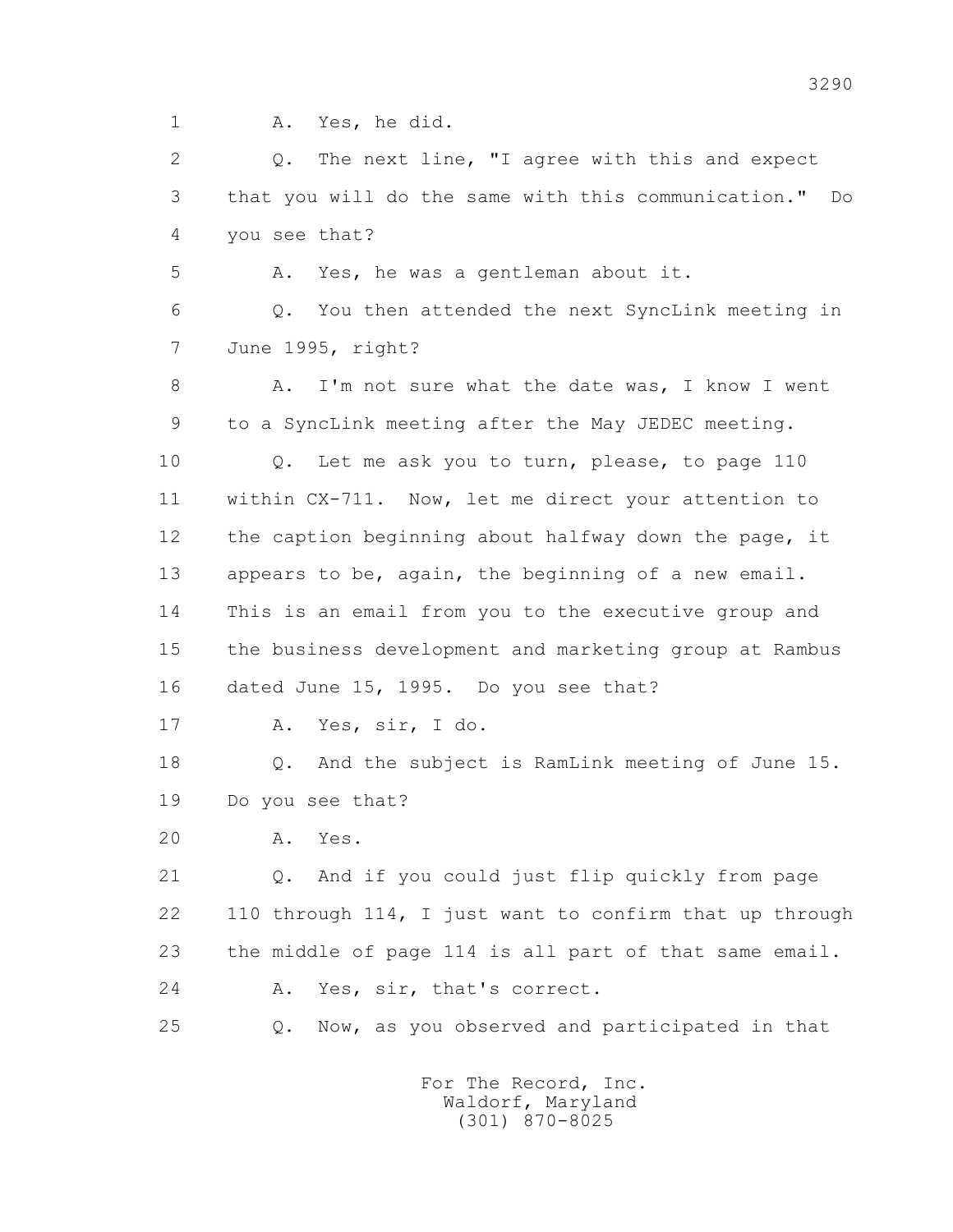1 SyncLink meeting of June 1995, you became more 2 convinced than ever that Rambus had to be absolutely 3 sure that it had SyncLink standard adequately covered 4 by patents. Is that right? 5 A. I seem to remember thinking that at some point. 6 Q. Let me direct your attention to the bottom of 7 page 113, the top of page 114 of this email. And 8 again, what you're telling Rambus executives and the 9 Rambus business development and marketing group at this 10 time, beginning the very last line of page 113, "It is 11 essential," flipping to page 114, "That we be 12 absolutely sure we have the standard adequately covered 13 by patents. I am more convinced of this than ever." 14 Do you see that? 15 A. Yes, I do. 16 Q. Now, the following month, in July 1995, Mr. 17 Wiggers contacted you again, right? 18 A. I don't remember. 19 Q. Let me ask you to turn, please, to page 130 20 within CX-711. Now, if I could direct your attention 21 to an email appearing at the bottom half of page 130. 22 This is an email from Hans Wiggers dated July 12, 1995, 23 Subject: Patent Issues and Private Email. Do you see 24 that? 25 A. Yes, at the bottom?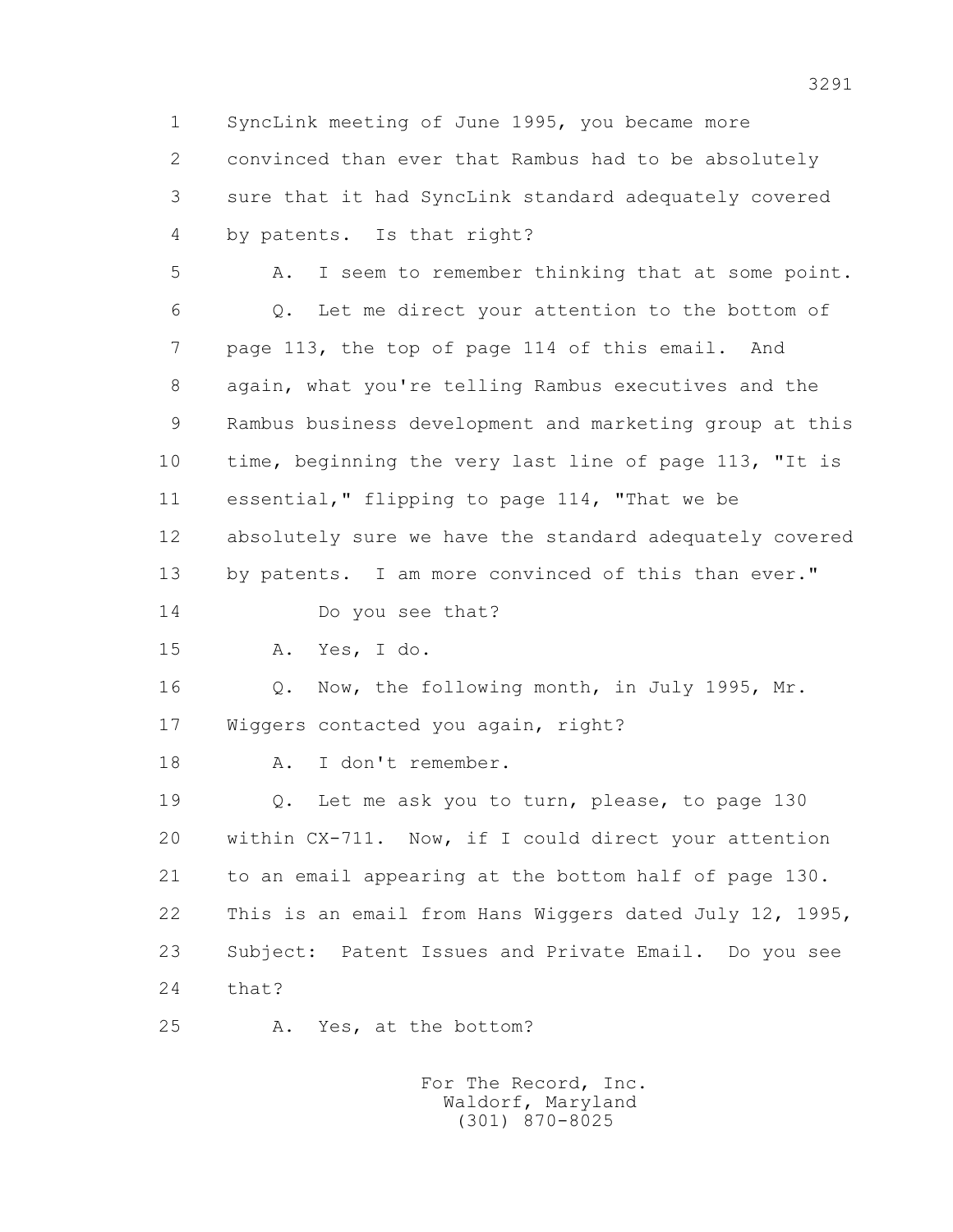1 Q. The subject line is the last line. 2 A. Yes, sir, I do see that. 3 Q. And then turn to page 131, the top of the page, 4 you see that it's addressed to you. 5 A. Yes, sir, that's correct. 6 Q. Now, Mr. Wiggers informed you that he felt an 7 obligation to report portions of your earlier 8 communication with him to the IEEE standards board. Is 9 that right? 10 A. Yes, that looks like what he was saying there. 11 Q. Now, you responded to him by saying that you 12 were disappointed that he was planning to send your 13 private communications to the world, right? 14 A. I'm sorry, I don't remember saying that. 15 Q. If I could ask you to turn, please, to page 135 16 in CX-711. 17 I'm sorry, Your Honor, apparently we're having 18 problems with our realtime screen here. 19 (Brief pause.) 20 MR. OLIVER: Thank you, Your Honor. 21 JUDGE McGUIRE: You're welcome. 22 BY MR. OLIVER: 23 Q. Again, Mr. Crisp, if I could direct your 24 attention to page 135 of CX-711, to the email appearing 25 at the bottom part of this page. This again is an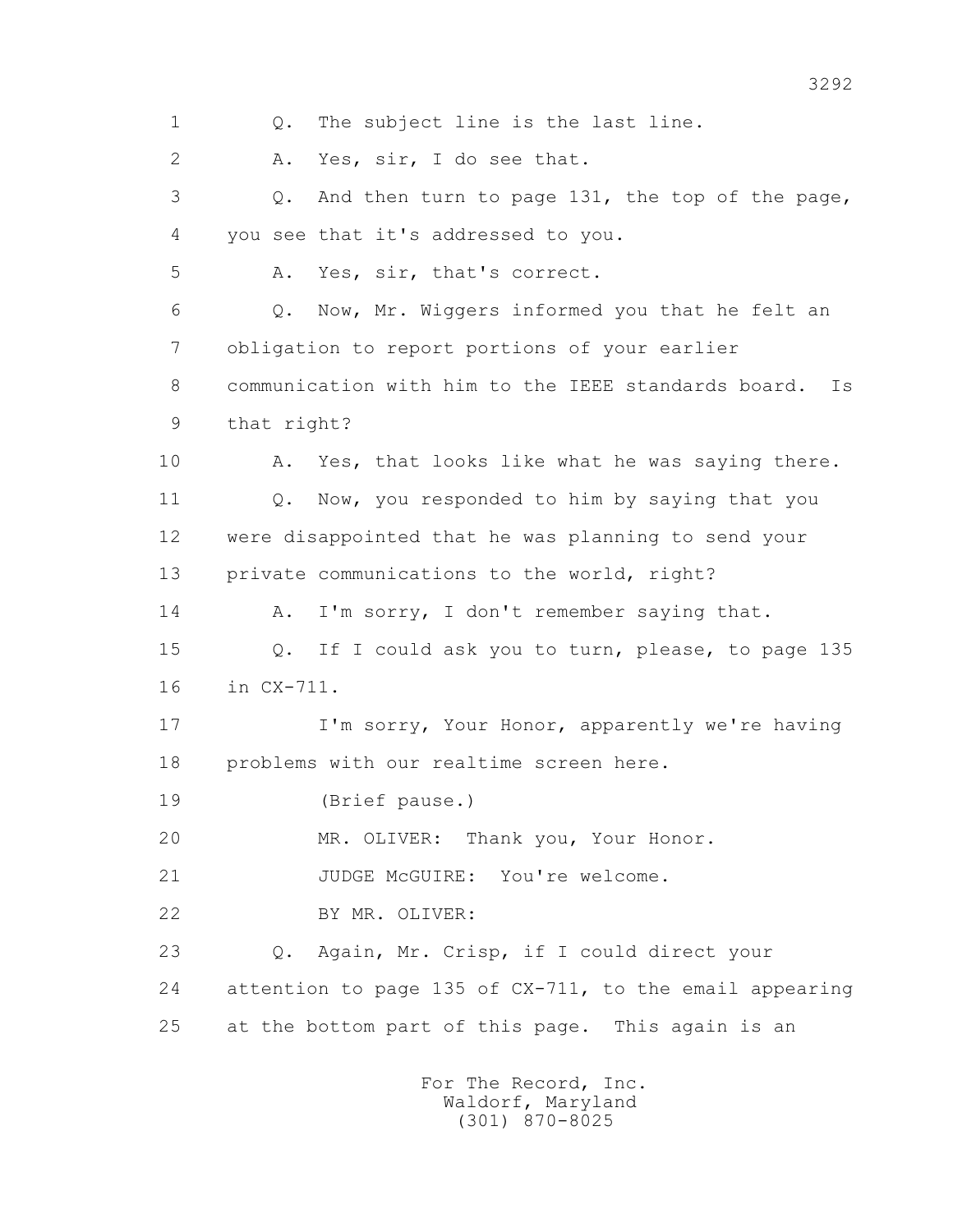1 email from Mr. Wiggers to you dated July 12, 1995. Is 2 that right? 3 A. Yes, sir, that's correct. 4 Q. Then if you turn to page 136 at the top, again,

 5 you see some embedded text with arrows in front of it, 6 followed by apparently Mr. Wiggers' response to you. 7 A. Yes, that's correct.

8 Q. And the embedded text was written by you, 9 right?

10 A. I believe that's correct.

 11 Q. And you told Mr. Wiggers you received the email 12 and you were disappointed that Mr. Wiggers felt a need 13 to send your private comments to the world. Isn't that 14 what you said?

15 A. In so many words.

16 0. And then you followed up again by telling Mr. 17 Wiggers that you had nothing to say to the group, 18 right?

 19 A. Are you speaking down at the bottom of the 20 page?

 21 Q. Yes, take a look at the bottom of page 136, 22 this is what I believe to be the next email in the 23 chain. Is that right?

 24 A. Yes, it's the next one in this group of emails. 25 Q. Now, this is an email from you to Mr. Wiggers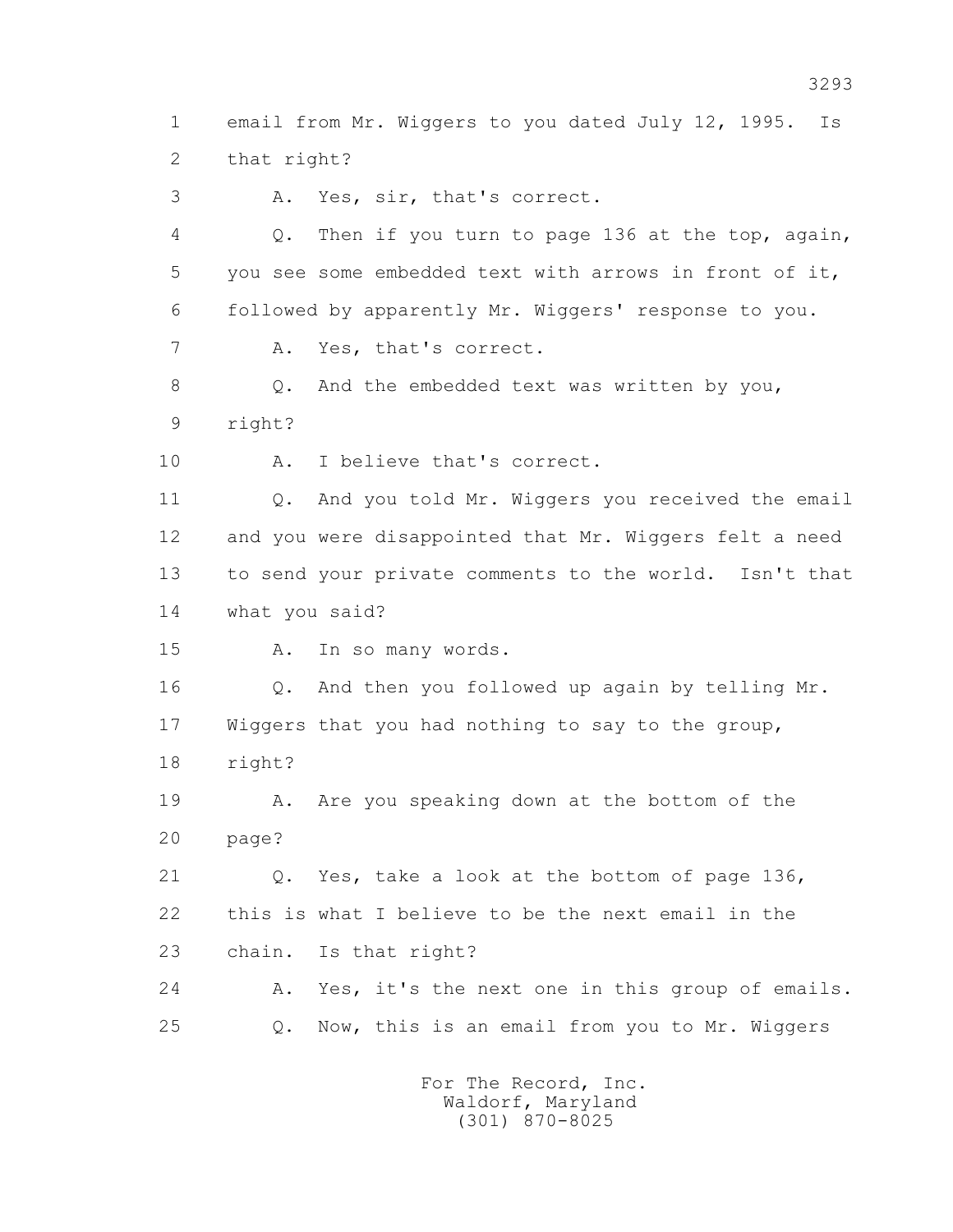1 also dated July 12, 1995?

2 A. Yes, sir, that's correct.

 3 Q. And again, you recognize the embedded text at 4 the bottom of page 136 as what we were just looking at 5 a moment ago? 6 A. Yes, sir, that's right. 7 0. And the new text begins in the first -- excuse 8 me, the last line of page 136, and that reads, "As I 9 have stated before, I have nothing to say to the group

10 regarding our position. What I say in private

11 correspondence to others is not to be construed as

12 anything like an official position of the company. To

13 interpret it otherwise is a mistake."

14 Do you see that?

15 A. Yes, sir, I do.

 16 Q. And that's the response you sent back to Mr. 17 Wiggers, right?

18 A. Yes, that's correct.

 19 Q. All right, after this exchange, Mr. Wiggers 20 then offered to summarize in his words your earlier 21 communication, right?

22 A. Yes, he made a proposal to do that.

23 Q. And you responded, "Not acceptable,"

24 exclamation point, right?

25 A. I'm not sure.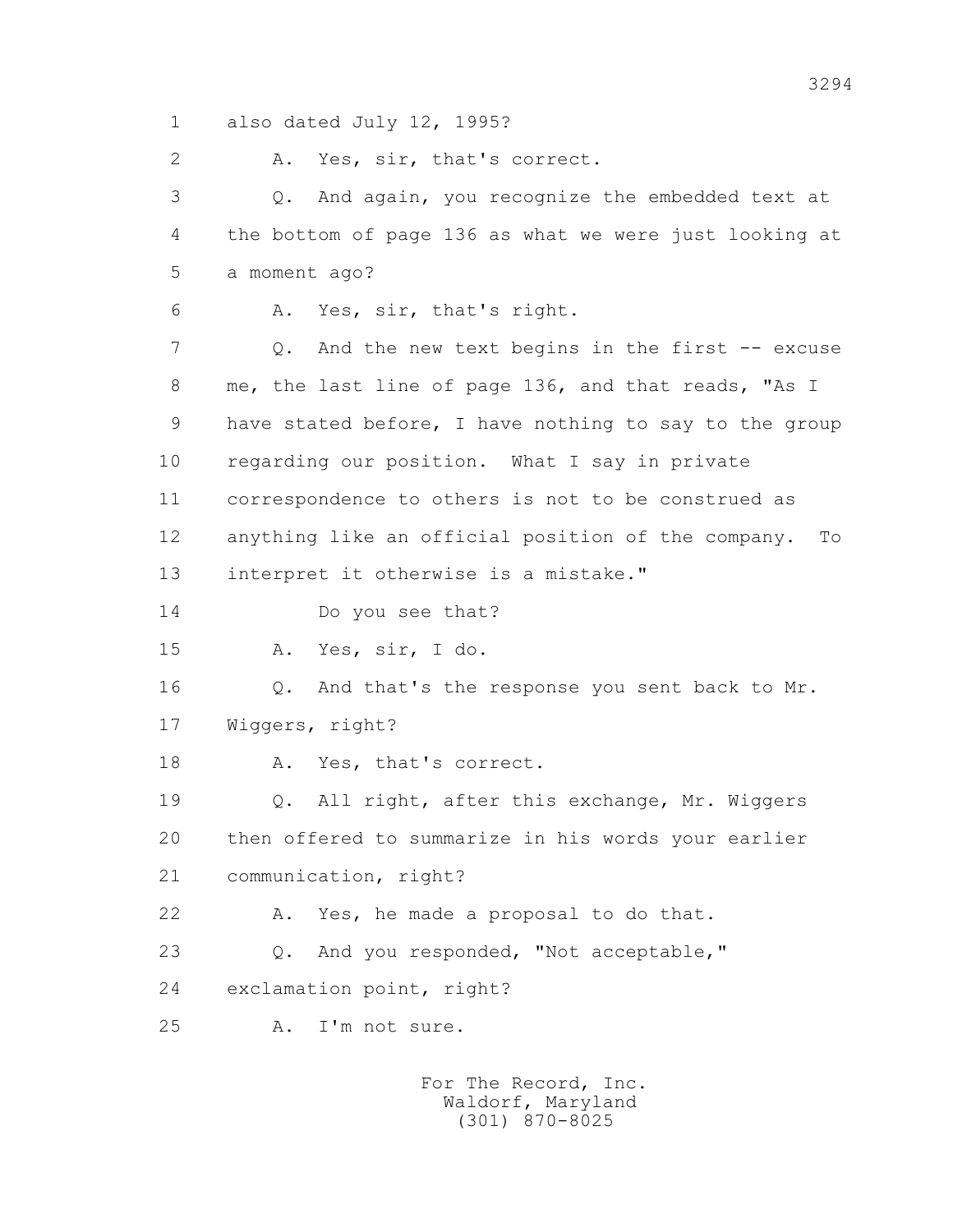1 JUDGE McGUIRE: Where is that, Mr. Oliver, that 2 you're now quoting from? Is that on the same page? 3 MR. OLIVER: We have now moved on to another 4 page, Your Honor, this is page 142 of CX-711. 5 JUDGE McGUIRE: All right. 6 BY MR. OLIVER: 7 Q. Again, let's set the context, looking at the 8 top of page 142, this is now an email from you to Mr. 9 Wiggers dated July 13, 1995, right? 10 A. Yes, sir. 11 Q. That began the first line, "Not acceptable," 12 exclamation point. "You have just changed 'I' to 'he 13 says'." Is that right? 14 A. Yes, that's what I wrote down there. If I 15 could have an opportunity to explain. I think my issue 16 was exactly -- I didn't have a problem with him writing 17 a summary, just I didn't agree with what his summary 18 had said. I wanted it to be factual rather than 19 editorial in nature. 20 Q. Well, we'll take a look at what ultimately was 21 written. Now, if I could direct your attention to page 22 145. If you could actually take a look at the 23 intervening pages as well, there's -- there appears to 24 be quite a bit of embedded material here, but I wanted 25 to determine that the text at the top of page 145 is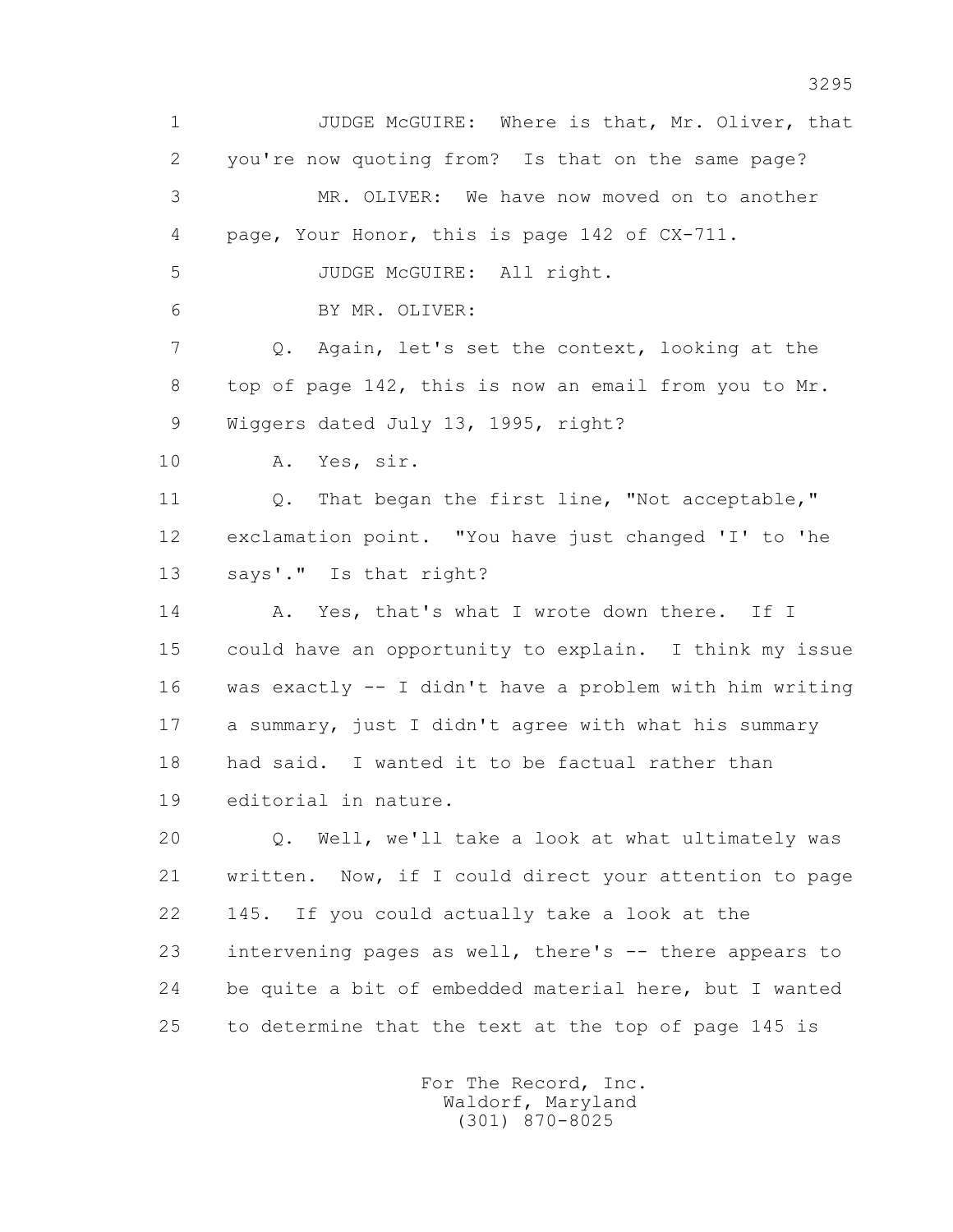1 part of the same email that starts at page 142.

2 A. Yes, sir, that's correct.

 3 Q. Directing your attention, then, to the top of 4 page 145, and again, this is part of your statement to 5 Mr. Wiggers, right?

6 A. Yes, that's right.

 7 Q. Beginning at the third line there, "I have no 8 obligation under the agreements I have made with anyone 9 to report anything to anyone relative to the Rambus 10 intellectual property or the IEEE working group. There 11 is no charter I have signed, there is no agreement I 12 have signed or anything that obligates me to do 13 anything."

14 Do you see that?

15 A. Yes, sir, I do.

 16 Q. Now, the net result was that Mr. Wiggers agreed 17 to add only a very short statement with respect to the 18 Rambus position. Is that right?

 19 A. I don't know if I remember that, but we can 20 review it.

 21 Q. If I can ask you to turn to page 146 in CX-711. 22 A. Yes.

 23 Q. And do you see beginning about halfway down 24 this page, the next email, this one is from Mr. Wiggers 25 to you dated July 14, 1995. Do you see that?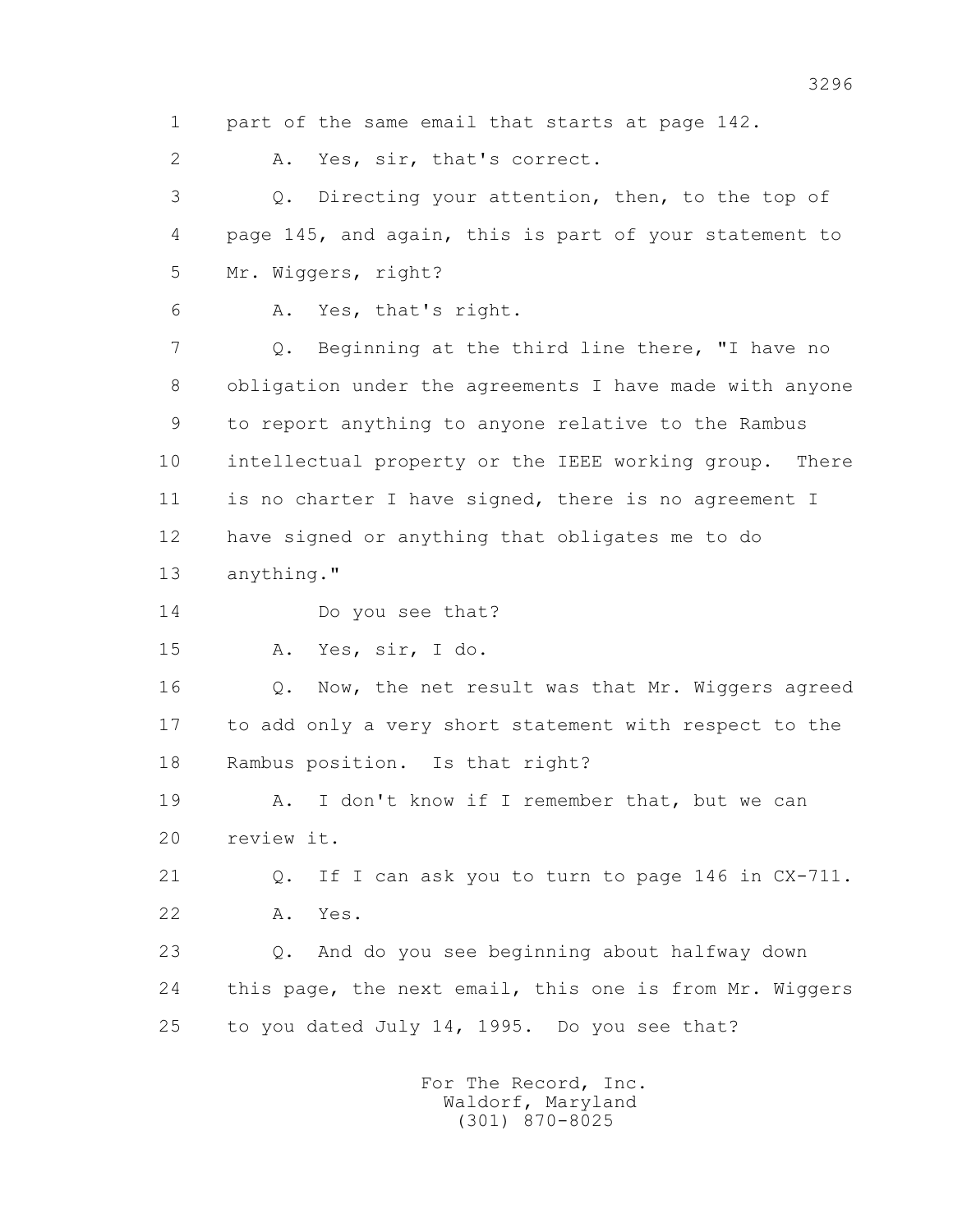1 A. Yes, sir, that's right.

2 0. And looking at the text at the very bottom of 3 page 146, "Richard, I will put in a statement, Mr. 4 Crisp has expressed a personal opinion that the 5 SyncLink proposal may infringe Rambus patents." 6 Do you see that? 7 A. Yes, sir, I do. 8 Q. And let's, in fact, take a look at what the 9 minutes from the next SyncLink meeting show. 10 May I approach, Your Honor? 11 JUDGE McGUIRE: Yes. 12 BY MR. OLIVER: 13 Q. Mr. Crisp, I have handed you a document marked 14 as RX-590, these are the minutes of the IEEE SyncLink 15 meeting of August 21, 1995. Now, if you look at the 16 list of attendees at the top left-hand column, do you 17 see your name there? 18 A. Yes, sir, I do. 19 Q. So, does that refresh your recollection that 20 you were at the SyncLink meeting in August of 1995? 21 A. Yes, sir, it does. 22 Q. If I could then direct your attention to page 23 2. I would like to look at a specific paragraph 24 appearing a little more than halfway down the page, 25 which reads, "Richard Crisp of Rambus informed us that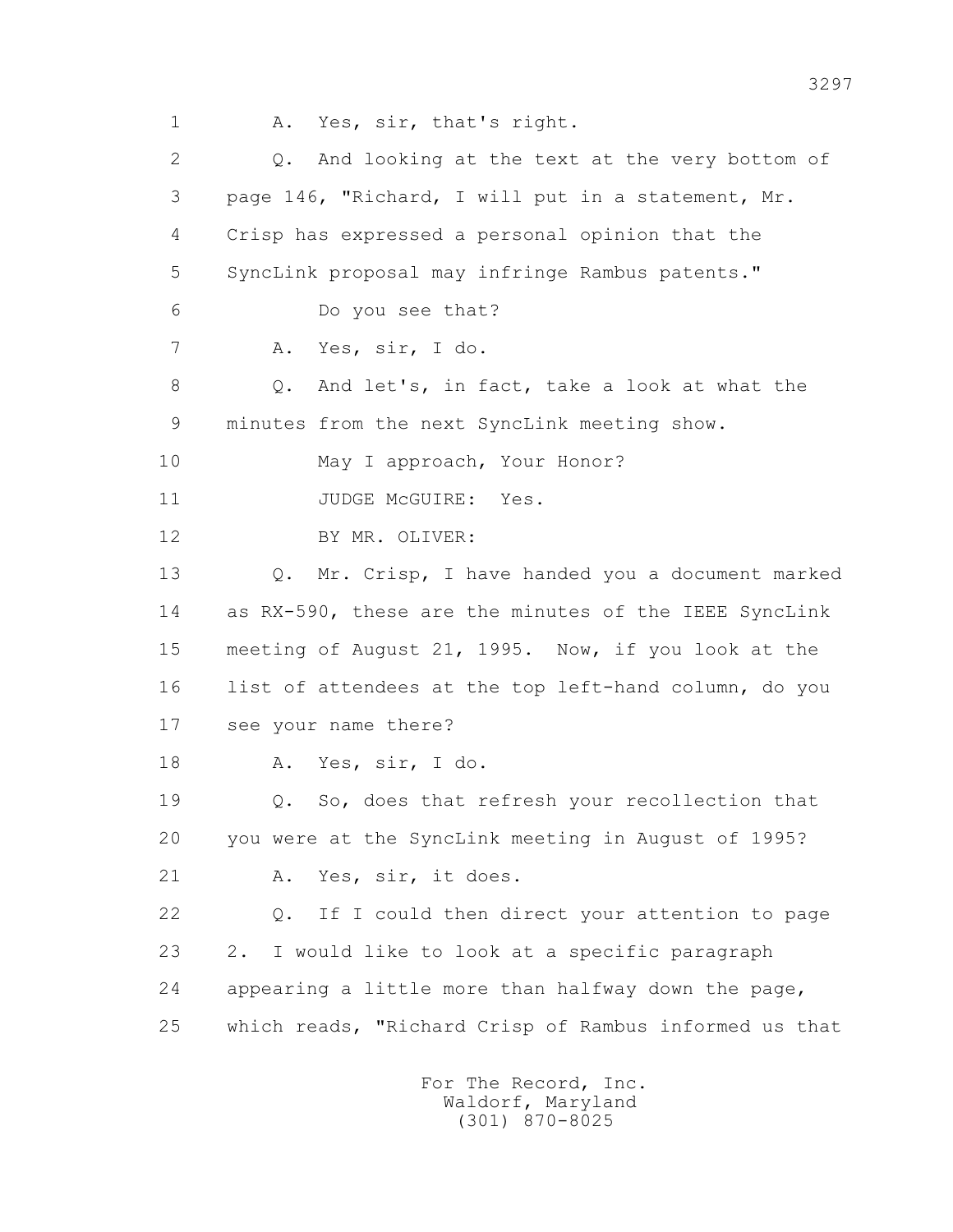1 in their opinion both RamLink and SyncLink may violate 2 Rambus patents that date back as far as 1989. Others 3 commented that the RamLink work was public early enough 4 to avoid problems, and thus might invalidate such 5 patents to the same extent that they appear to be 6 violated. However, the resolution of these questions 7 is not a feasible task for this committee, so it must 8 continue with the technical work at hand."

9 Do you see that?

10 A. Yes, I do.

11 Q. Now, the first sentence of that paragraph is 12 the statement that you agreed to allow Mr. Wiggers to 13 make after your email exchange. Is that right? 14 MR. PERRY: Misstates the document, Your Honor.

15 JUDGE McGUIRE: Sustained.

16 BY MR. OLIVER:

 17 Q. Mr. Crisp, the first sentence in the paragraph 18 that I just read, let me repeat it, "Richard Crisp, of 19 Rambus, informed us that in their opinion both RamLink 20 and SyncLink may violate Rambus patents that date back 21 as far as 1989." Now, that sentence that appears there 22 is consistent with what you agreed to allow Mr. Wiggers 23 to say after your email exchange. Is that right? 24 A. No, sir, I think it differs in some material 25 ways.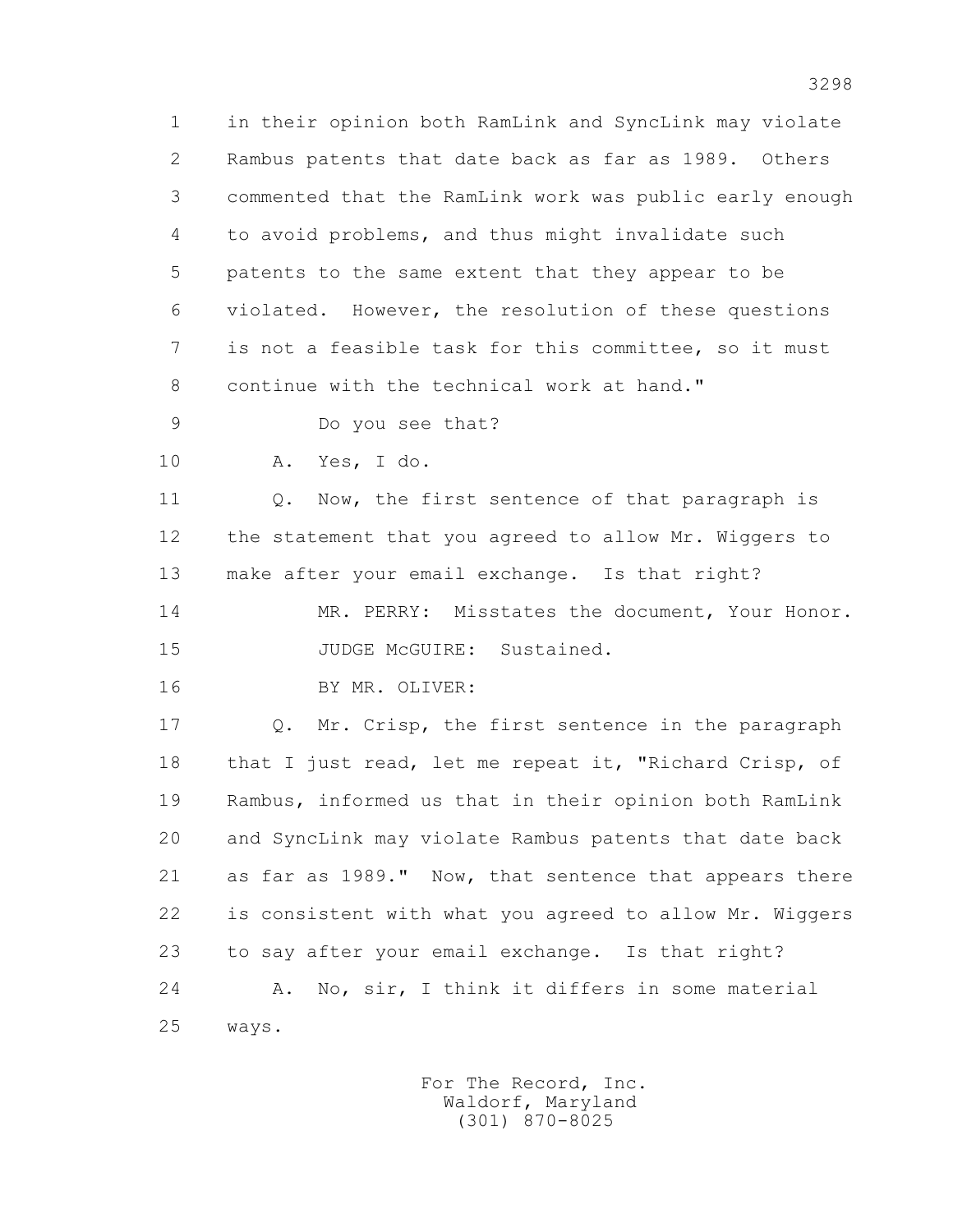1 0. Well, that sentence does not provide any 2 details about Rambus's issued patents, does it? 3 A. That's correct, it doesn't. 4 Q. That sentence does not provide any details 5 about Rambus's pending patent applications, does it? 6 A. No, sir, it doesn't. 7 Q. That sentence does not explain what aspects of 8 the SyncLink work might infringe Rambus patents, does 9 it? 10 A. That's correct, it does not. 11 Q. And nothing in that paragraph identifies dual 12 edge clock technology as a feature of SyncLink that 13 might violate Rambus patents, does it? 14 A. That's correct. 15 Q. Now, five days after the conclusion of your 16 email exchanges with Mr. Wiggers that we just looked 17 at, you reported to Rambus vice president Allen 18 Roberts, CEO Geoff Tate and vice president David 19 Mooring that you had completed a review of several 20 Rambus divisional applications and issued patents, 21 right? 22 A. I'm not sure about that or the time line. 23 MR. OLIVER: May I approach? 24 JUDGE McGUIRE: Yes. 25 BY MR. OLIVER: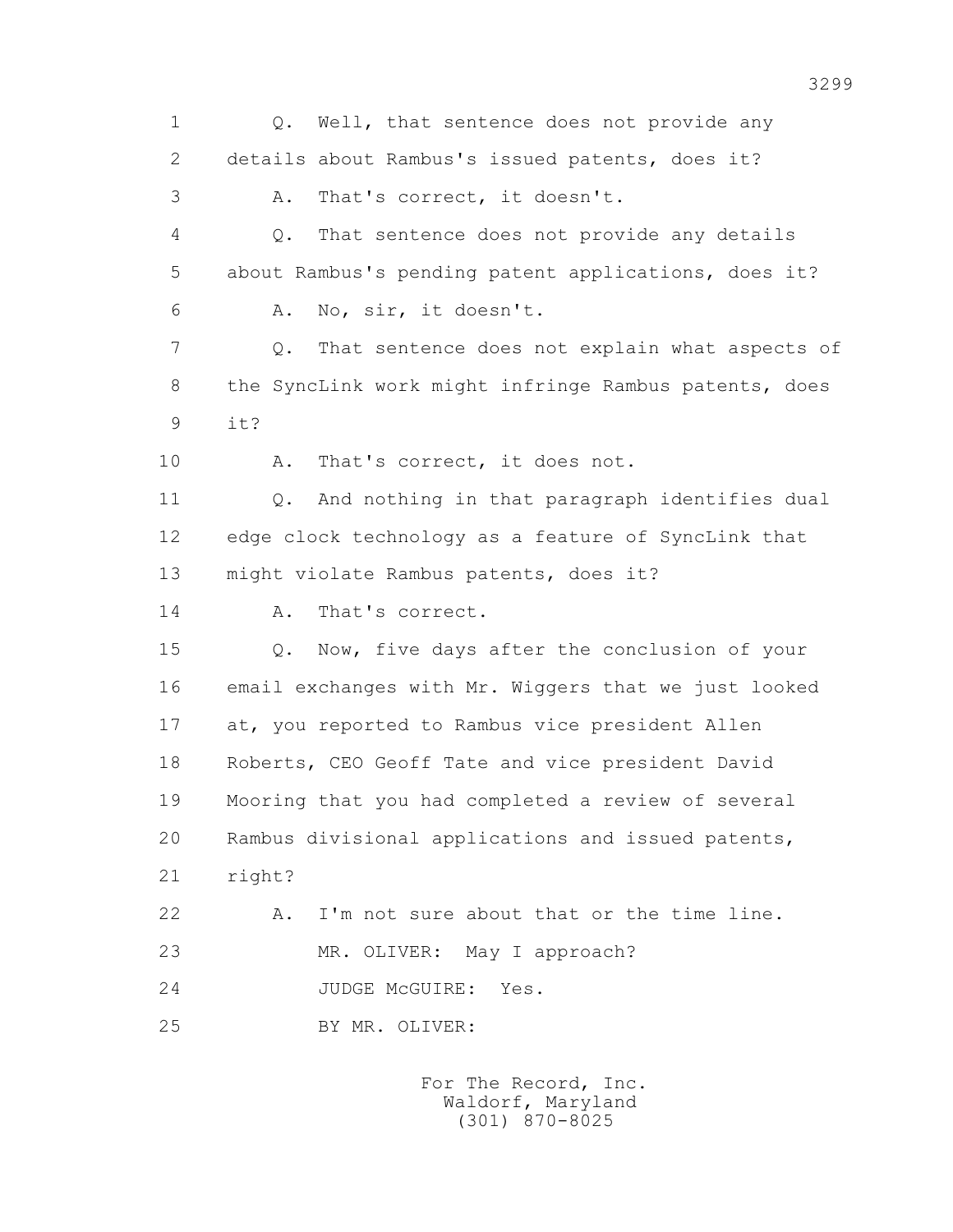1 Q. Mr. Crisp, I've handed you a document marked 2 CX-824, this is an email from you to vice president 3 Roberts with copies to CEO Geoff Tate and David Mooring 4 dated July 19, 1995. Do you see that? 5 A. Yes, sir, I do. 6 Q. And the subject line is, "I want to talk to 7 Lester Vincent about some claims." Do you see that? 8 A. Yes, I do. 9 Q. And you told vice president Roberts, CEO Tate 10 and vice president Mooring that you had done a review 11 of several Rambus's divisionals and issued patents, and 12 can see several opportunities for better describing the 13 patents with some additional claims. Isn't that right? 14 A. Yes, that's correct. 15 Q. And you were essentially asking for their 16 permission to speak to Lester Vincent about better 17 describing those claims, right? 18 A. Yes, that's correct. 19 Q. And vice president Roberts suggested that 20 before doing so that you speak with Rick Barth. Is 21 that right? 22 A. I don't remember. 23 MR. OLIVER: May I approach, Your Honor? 24 JUDGE McGUIRE: Yes. 25 BY MR. OLIVER: For The Record, Inc.

 Waldorf, Maryland (301) 870-8025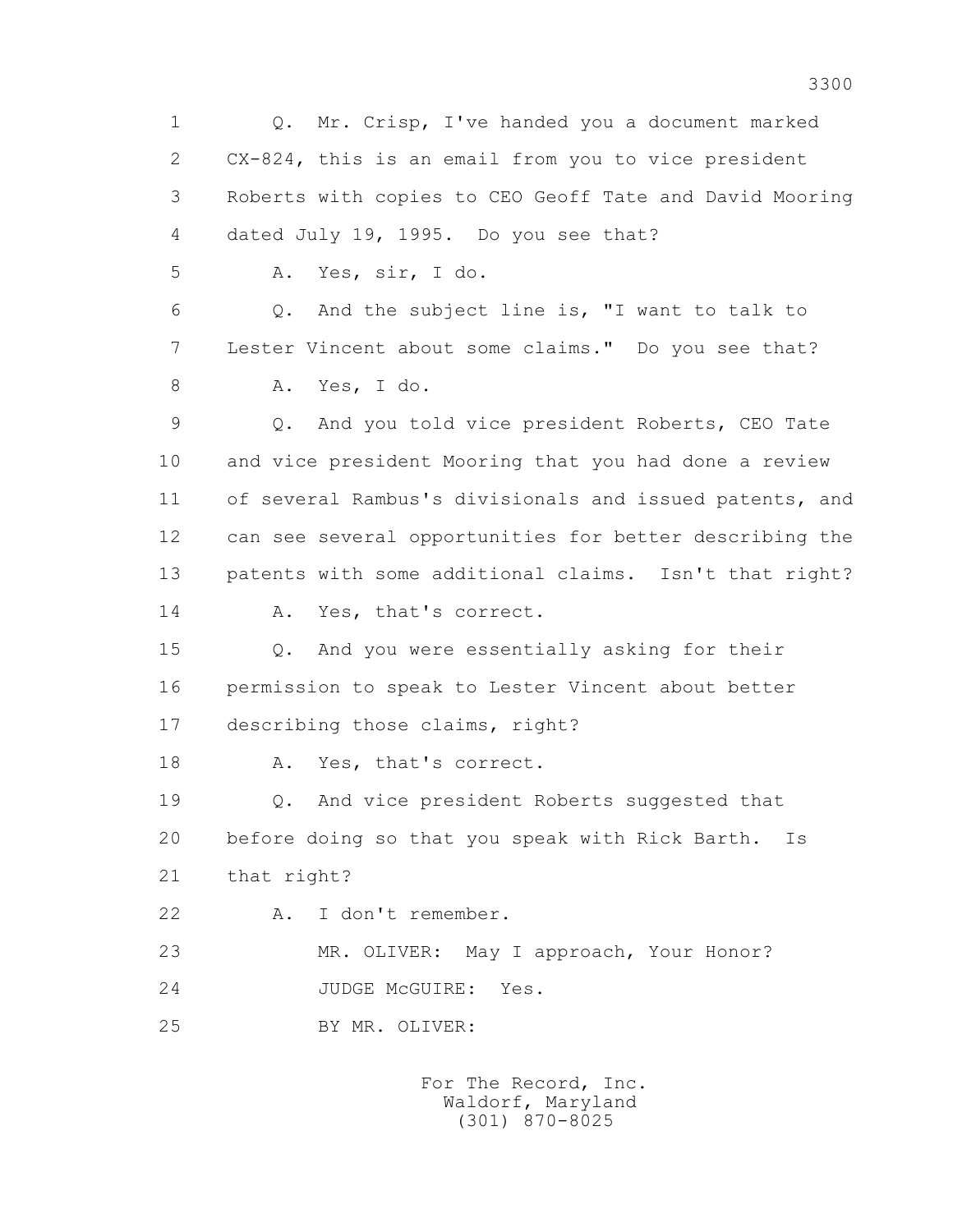1 Q. Mr. Crisp, I have handed you an email marked 2 CX-825. This is an email from vice president Roberts 3 to you, also copying CEO Tate and vice president 4 Mooring dated July 1995. And if you look at the last 5 line of Mr. Roberts' text, it reads, "Please talk with 6 Rick about the best way to proceed." 7 Do you see that? 8 A. Yes, sir, I do. 9 Q. Now, shortly thereafter, you and Rick Barth, in 10 fact, met with Lester Vincent to discuss claim 11 coverage, right? 12 A. I don't remember. 13 MR. OLIVER: May I approach, Your Honor? 14 JUDGE McGUIRE: Yes. 15 BY MR. OLIVER: 16 Q. Mr. Crisp, I've handed you a document marked 17 CX-2000, again, it consists of green sheets or billing 18 records of Mr. Lester Vincent. If I could ask you to 19 turn, please, to page 12 of CX-2000. Again, the paper 20 copy is rather difficult to read, it might be easier on 21 the computer screen. If you look at one of the entries 22 next to what appears to be August 2, 1995, Vincent, 23 "Conference with Richard Crisp and Rick Barth 24 regarding" -- it appears to be "claim coverage, 25 including travel to and from meeting."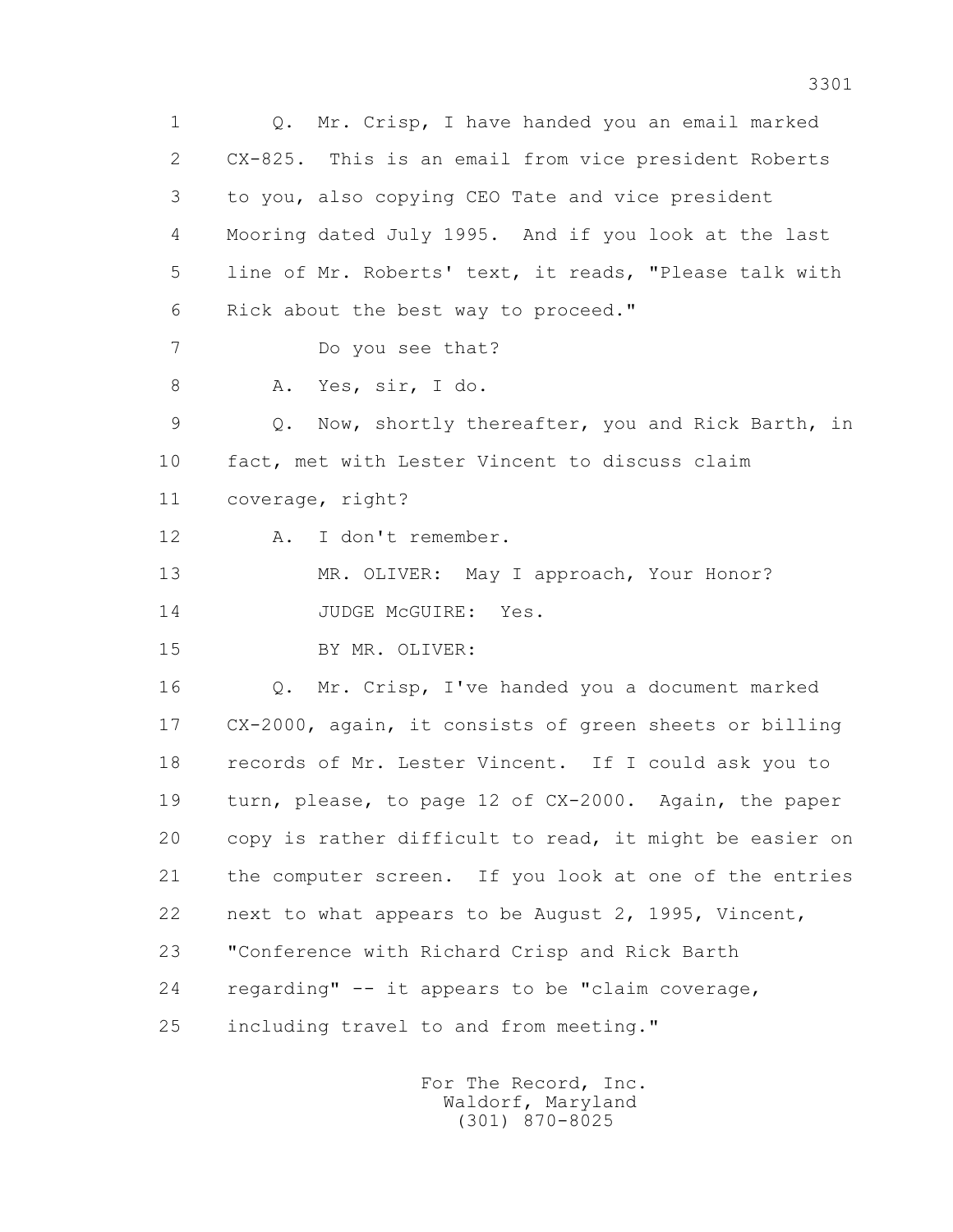1 Do you see that?

 2 A. Well, I don't think the date says the year that 3 you indicated. I'm having a hard time with it and here 4 on the screen. '96? This document seems to begin in 5 January of '96.

 6 Q. Let me represent to you that Mr. Vincent's 7 billing records he sometimes carried over entries for a 8 particular month into future months. The relevant date 9 for the entry is the date that appears to the left of 10 the entry itself.

 11 MR. PERRY: Well, Your Honor, that doesn't turn 12 a 5 into a 6 or a 6 into a 5. I think this is 13 illegible and I will object to it on that ground.

 14 JUDGE McGUIRE: Well, let's get this clear. I 15 mean, are we on -- is he on the same page that you're 16 on, Mr. Oliver?

 17 MR. OLIVER: I believe he is, Your Honor. 18 JUDGE McGUIRE: And the question is here, we 19 can't, I think, determine if that is a August 2, '95 or 20 August 2, '96. Is that correct? I mean, is that what 21 we're talking about here?

 22 MR. OLIVER: Your Honor, that is the issue. We 23 are working with the best copies that we have been 24 provided, and I believe that the context, based both on 25 the emails we just looked at, as well as some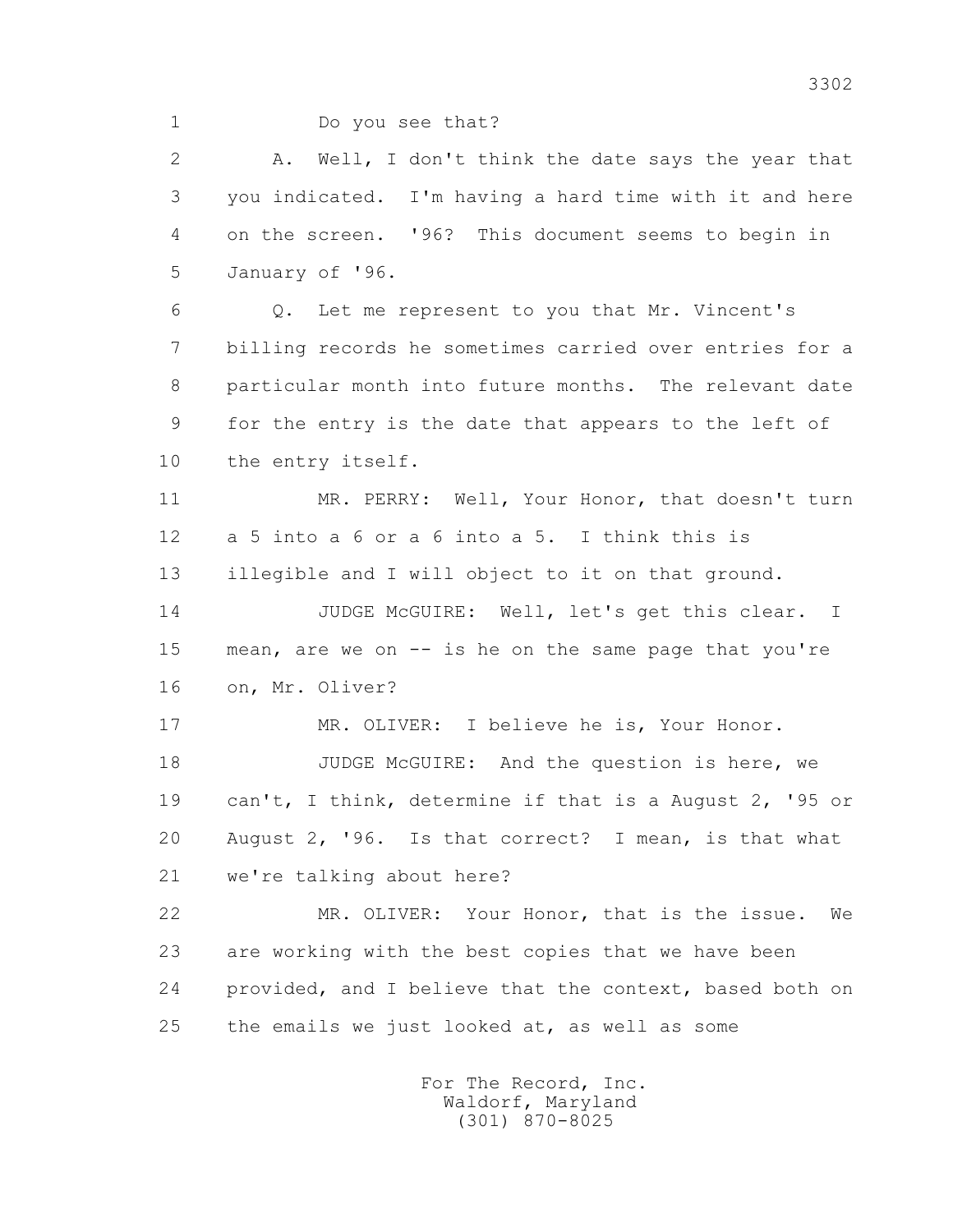1 additional billing records we'll look at in just a 2 moment, will establish that this is, in fact, August 3 1995.

 4 JUDGE McGUIRE: Okay, proceed on that basis. 5 BY MR. OLIVER:

 6 Q. In any event, Mr. Crisp, does the entry that we 7 just looked at refresh your recollection in any way as 8 to whether you and Rick Barth met with Lester Vincent 9 in August of 1995?

10 A. No, it doesn't.

11 0. Mr. Crisp, in the latter parts of 1995, Lester 12 Vincent was actually working on drafting claims to 13 cover SyncLink. Isn't that right?

14 A. I'm not sure about that. I don't know.

 15 Q. Mr. Crisp, if I could ask you to turn to the 16 next page, to page 13 within CX-2000. If I could 17 direct your attention to a number of entries at the top 18 of this page. The first entry reads, "12/5/95, 19 Vincent, prepare preliminary amendment, including 20 review of SyncLink proposed standard."

21 Do you see that?

22 A. Yes, sir, I do.

 23 Q. Under that, 12/14/95, "Prepare preliminary 24 amendment, including review of SyncLink disclosure." 25 Do you see that?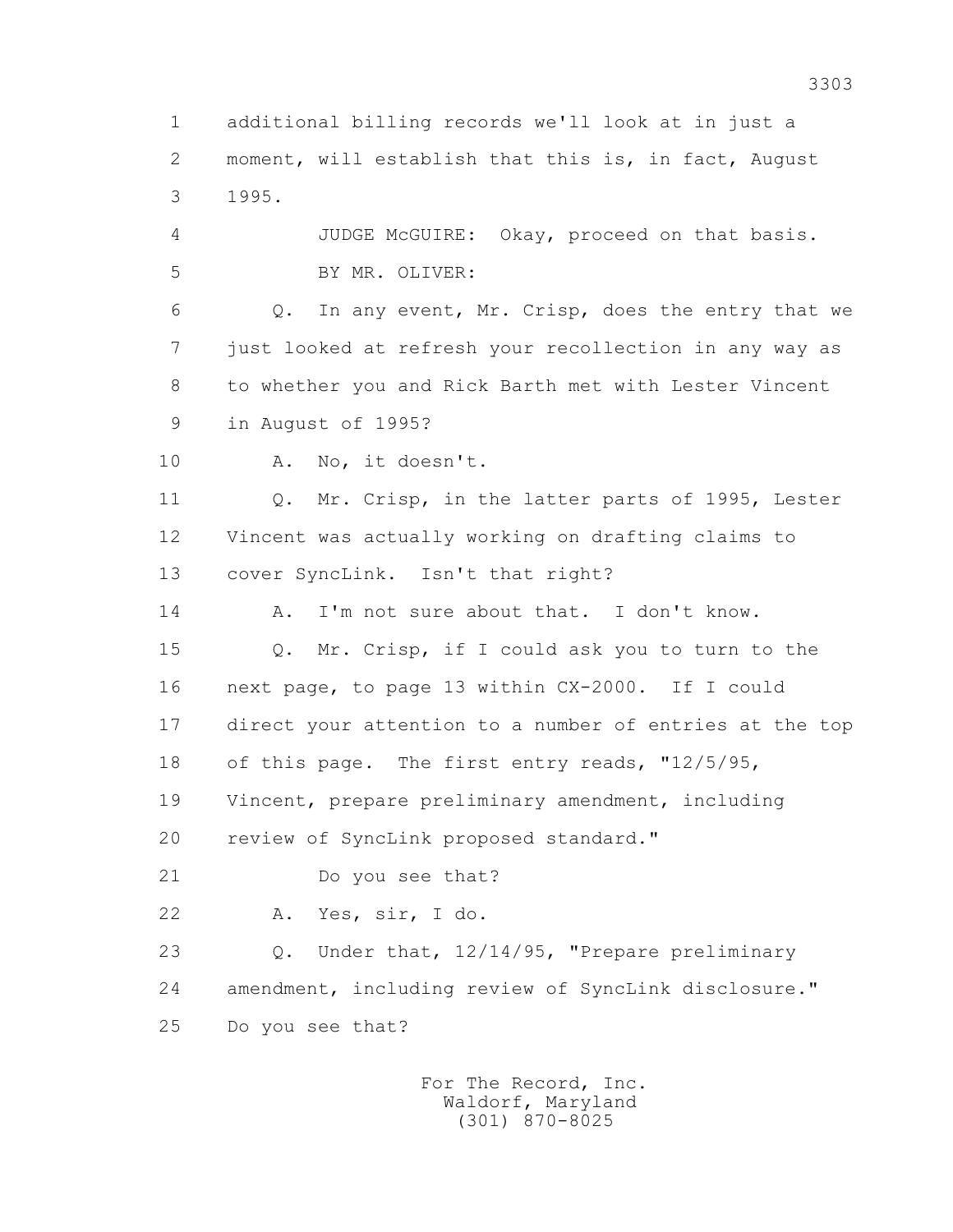1 A. Yes, sir, I do.

 2 Q. The next entry below that, 12/15/95, "Prepare 3 amendment, including review of SyncLink disclosure." 4 Do you see that? 5 A. Yes, sir, I do. 6 Q. Does that refresh your recollection that in the 7 latter parts of 1995, Lester Vincent was, in fact, 8 working on an amendment to add claims to cover 9 SyncLink? 10 A. No, it doesn't. 11 Q. Now, in August 1995, CEO Geoff Tate also 12 announced internally at Rambus that Rambus was hiring a 13 person by the name of Tony Diepenbrock, right? 14 A. I don't remember the date. 15 MR. OLIVER: May I approach, Your Honor? 16 JUDGE McGUIRE: Yes. 17 BY MR. OLIVER: 18 Q. Mr. Crisp, I've handed you CX-827. Do you 19 recognize this as an email from CEO Geoff Tate to staff 20 dated August 28, 1995? 21 A. Yes, sir, I do. 22 Q. And if I direct your attention to the third 23 paragraph, he writes, "But we have not had anyone 24 focused full time on our strategy for protecting IP, 25 analyzing our IP position versus competitive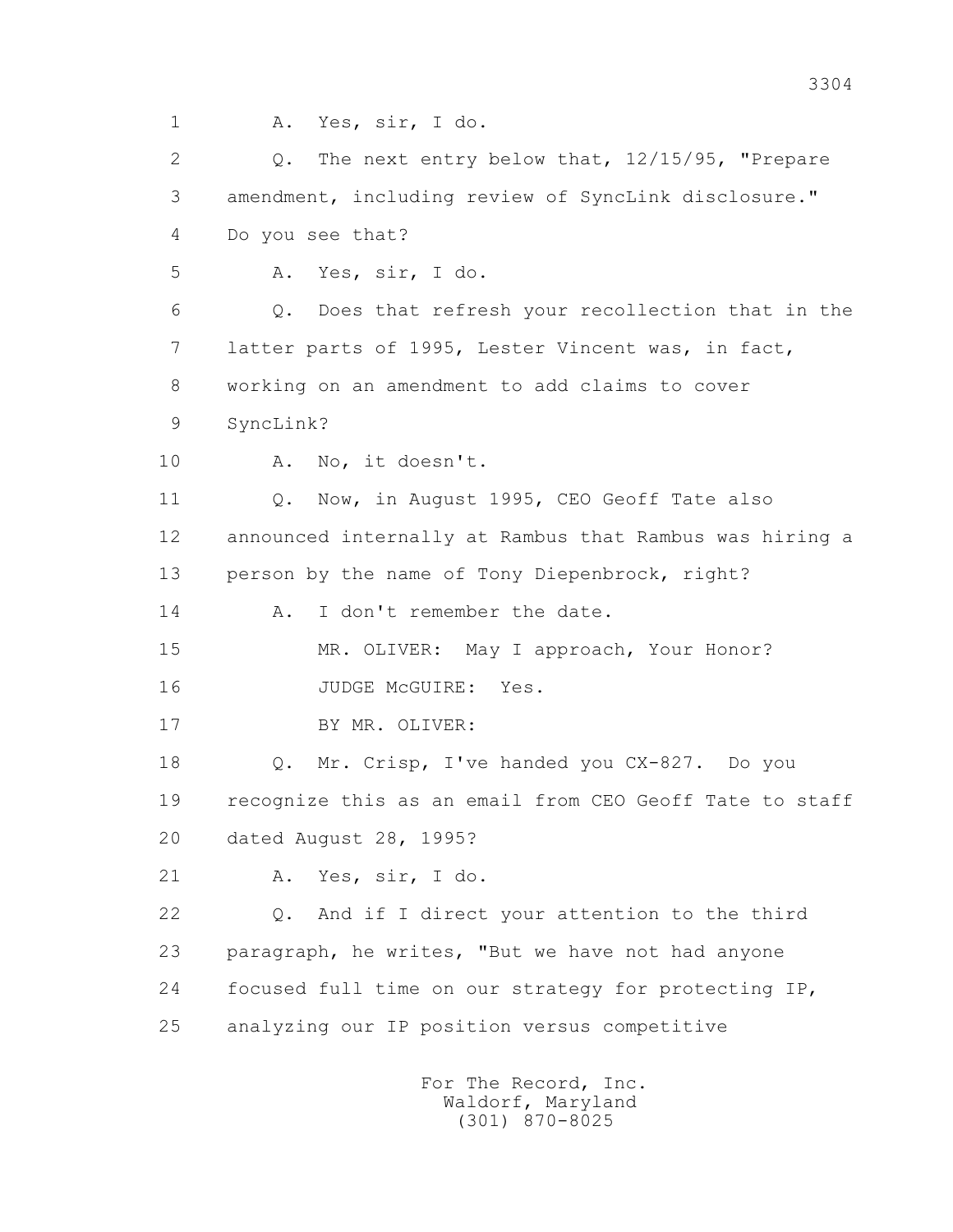1 technologies, et cetera."

2 Do you see that?

3 A. Yes, sir, I do.

 4 Q. And the next paragraph he writes, "To fill this 5 gap, we are hiring Tony Diepenbrock." Do you see that? 6 A. Yes, sir.

 7 Q. Now, Tony Diepenbrock is Rambus's first 8 in-house lawyer. Is that right?

9 A. Yes, that's correct.

 10 Q. And Mr. Tate described Mr. Diepenbrock's 11 responsibilities including analysis of Rambus's IP 12 portfolio versus competitive technologies. Is that 13 right?

14 A. Among other things.

 15 Q. Now, in September of 1995 you had the next 16 regularly scheduled meeting for the JC-42.3

17 subcommittee. Is that right?

18 A. Yes, that's right.

19 MR. OLIVER: May I approach, Your Honor?

20 JUDGE McGUIRE: Yes.

21 BY MR. OLIVER:

 22 Q. Mr. Crisp, I've handed you a document marked 23 JX-27, these are the minutes of the JC-42.3

 24 subcommittee meeting of September 1995. Now, at this 25 meeting again, the JEDEC patent policy was presented,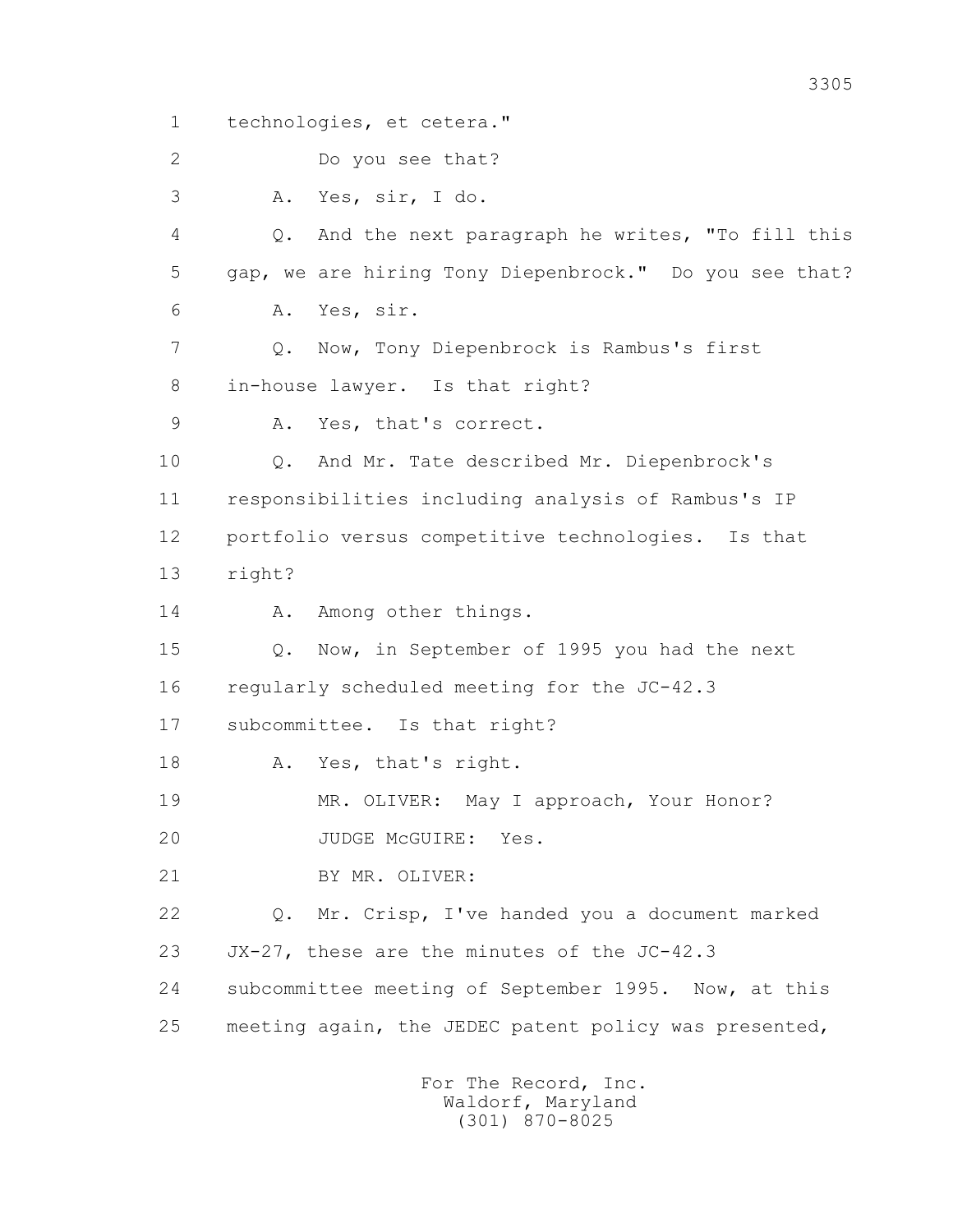1 right?

 2 A. I don't remember. 3 Q. If I could direct your attention to page 4, to 4 item 6 at the top of that page. That reads, "Patent 5 Policies: Patent policies are shown as attachment B. 6 SyncLink/RamLink patents were discussed." Do you see 7 that? 8 A. Yes, I do. 9 Q. Now, at this meeting, you presented Rambus's 10 position with respect to Mr. Kelley's request in the 11 May 1995 meeting to determine whether Rambus knew of 12 any patents applying to SyncLink. Is that right? 13 A. Yes. 14 Q. And the response that you provided was to show 15 the 42.3 subcommittee a letter, right? 16 A. Yes, that's what I recall. 17 Q. If I could ask you to turn, please, to page 26 18 within JX-27. Page 26 has a handwritten note in the 19 upper right-hand corner, attachment C, underneath that 20 facsimile sheet, and the date September 11, 1995. This 21 is, in fact, the letter that you presented to the 42.3 22 subcommittee, right? 23 A. Yes, sir, that's correct. 24 Q. And this letter is in the form of a fax 25 addressed to you because it was sent to your hotel room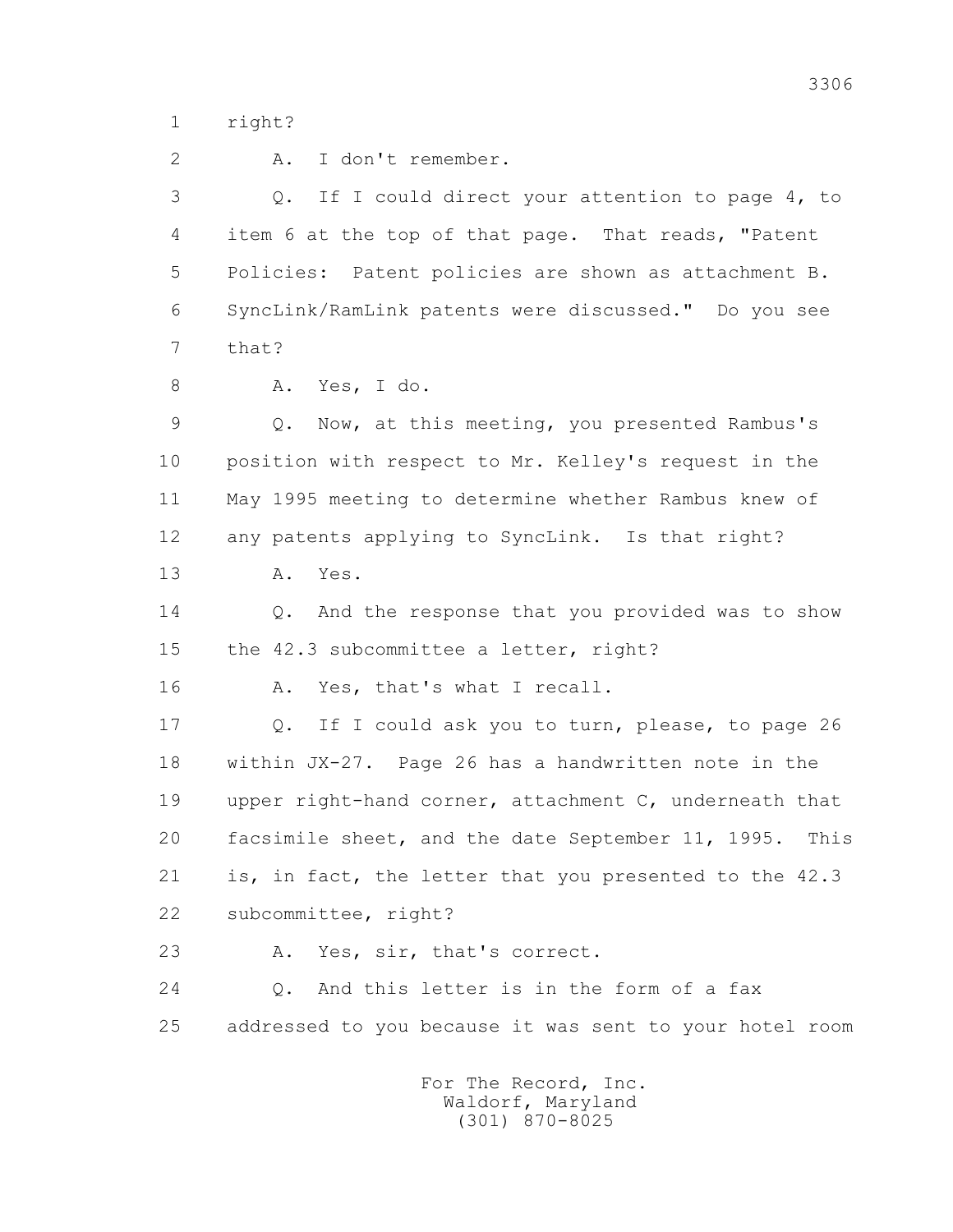1 immediately before the meeting, right?

 2 A. Yes, that's correct, I didn't have a printer 3 with me.

 4 Q. Now, Rambus vice president David Mooring was 5 involved in editing this letter, right?

6 A. Yes, sir, that's correct.

 7 Q. And the letter begins, I'm reading now in the 8 text box under message, "At the last JEDEC meeting it 9 was noted that the subject of the SyncLink DRAM 10 proposal bears a strong resemblance to Rambus DRAMs and 11 so I was asked to make a comment about the Rambus 12 intellectual property position as it may relate to the 13 SyncLink proposal."

14 Do you see that?

15 A. Yes, sir.

 16 Q. And then if I could direct your attention down 17 to the concluding paragraph at the bottom of the page 18 -- I'm sorry, before we get there, let me direct your 19 attention to paragraph third from the last paragraph 20 that begins, "Additionally." Do you see that?

21 A. Yes, I do.

 22 Q. This paragraph states, "Additionally, SyncLink 23 is being sponsored by an organization with a less 24 stringent patent policy than JEDEC. Under the bylaws 25 of the IEEE working groups, attendees represent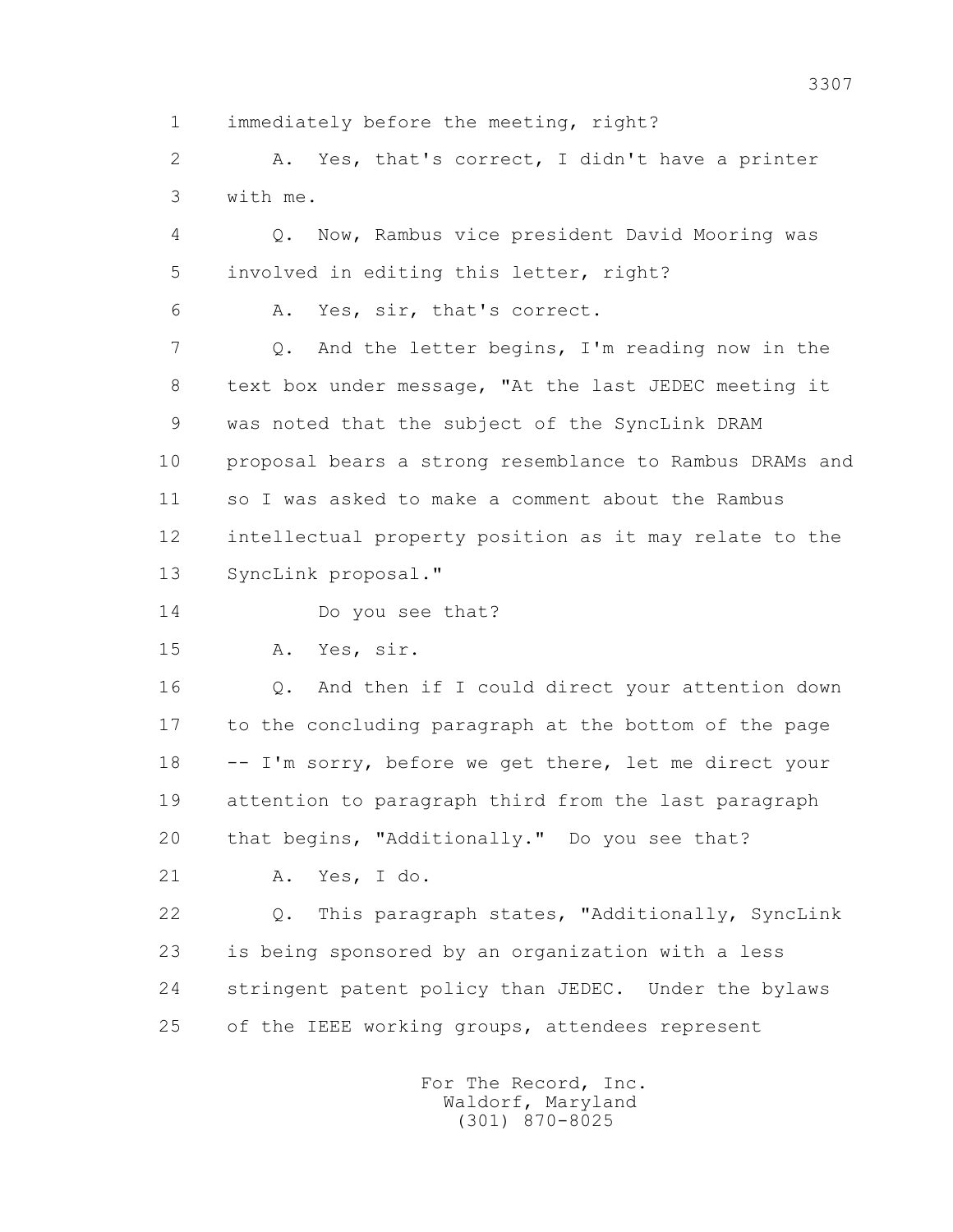1 themselves only, not their employers. Furthermore, 2 they are free to patent whatever they desire, and are 3 not bound to relinquish any of their rights to the 4 patents by presenting their ideas for standardization." 5 Do you see that? 6 A. Yes, I do. 7 Q. And then in the concluding paragraph, the 8 letter states, "At this time, Rambus elects to not make 9 a specific comment on our intellectual property 10 position relative to the SyncLink proposal." Do you 11 see that? 12 A. Yes, sir. 13 Q. Now, would it be fair to say that this letter 14 didn't go over very well at the 42.3 subcommittee 15 meeting? 16 A. That's kind of a subjective call. 17 Q. Well, the Rambus statements certainly generated 18 quite a bit of discussion, didn't it? 19 MR. PERRY: That's vague as to quite a bit of 20 discussion, Your Honor. Is it five minutes or 30 21 minutes? 22 MR. OLIVER: I withdraw the question, Your 23 Honor. 24 JUDGE McGUIRE: Restate it. 25 BY MR. OLIVER: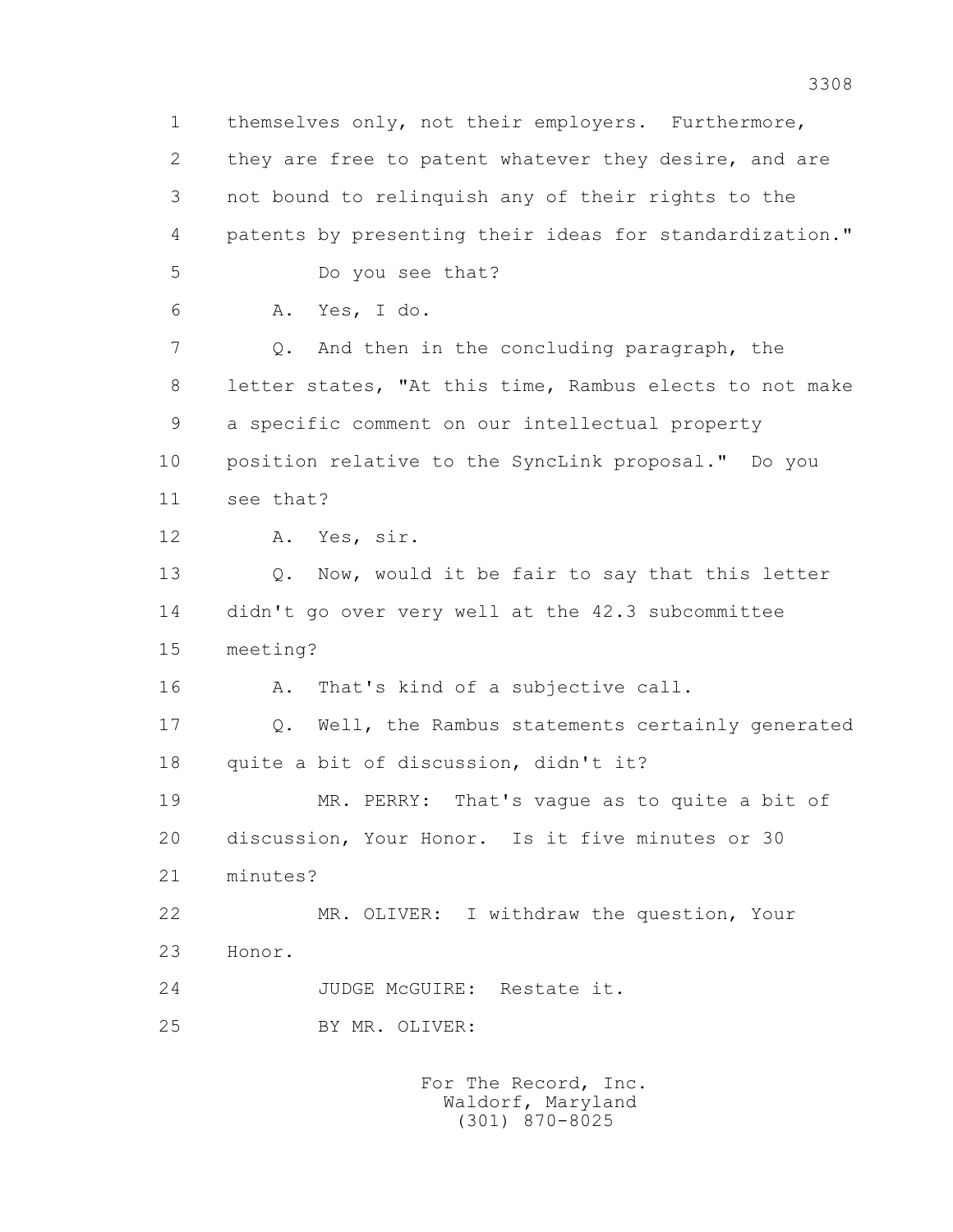1 Q. Mr. Crisp, the letter generated discussion at 2 Rambus. Is that right? 3 MR. PERRY: At JEDEC. 4 BY MR. OLIVER: 5 Q. Excuse me, let me try again. The Rambus letter 6 generated discussion at JEDEC. Is that right? 7 A. I remember at least one comment. 8 Q. Well, Mr. Gordon Kelley, the chairman, said 9 that he heard a lot of words, but didn't hear anything 10 said. Isn't that right? 11 A. Yes, that's the comment that I recall hearing 12 at the time. 13 Q. Let me ask you to turn, please, to CX-711 at 14 page 166. If I could direct your attention to an email 15 beginning the middle of page 166. This is an email 16 from you to Allen Roberts dated September 11, 1995. Is 17 that right? 18 A. I'm sorry, I'm not following you. 19 Q. Are you within CX-711? 20 A. Yes, sir, I am. 21 Q. And at page 166? 22 A. Yes, I am there, too. 23 Q. There is an email beginning about halfway down 24 the page from, and question marks, and September 11, 25 1995.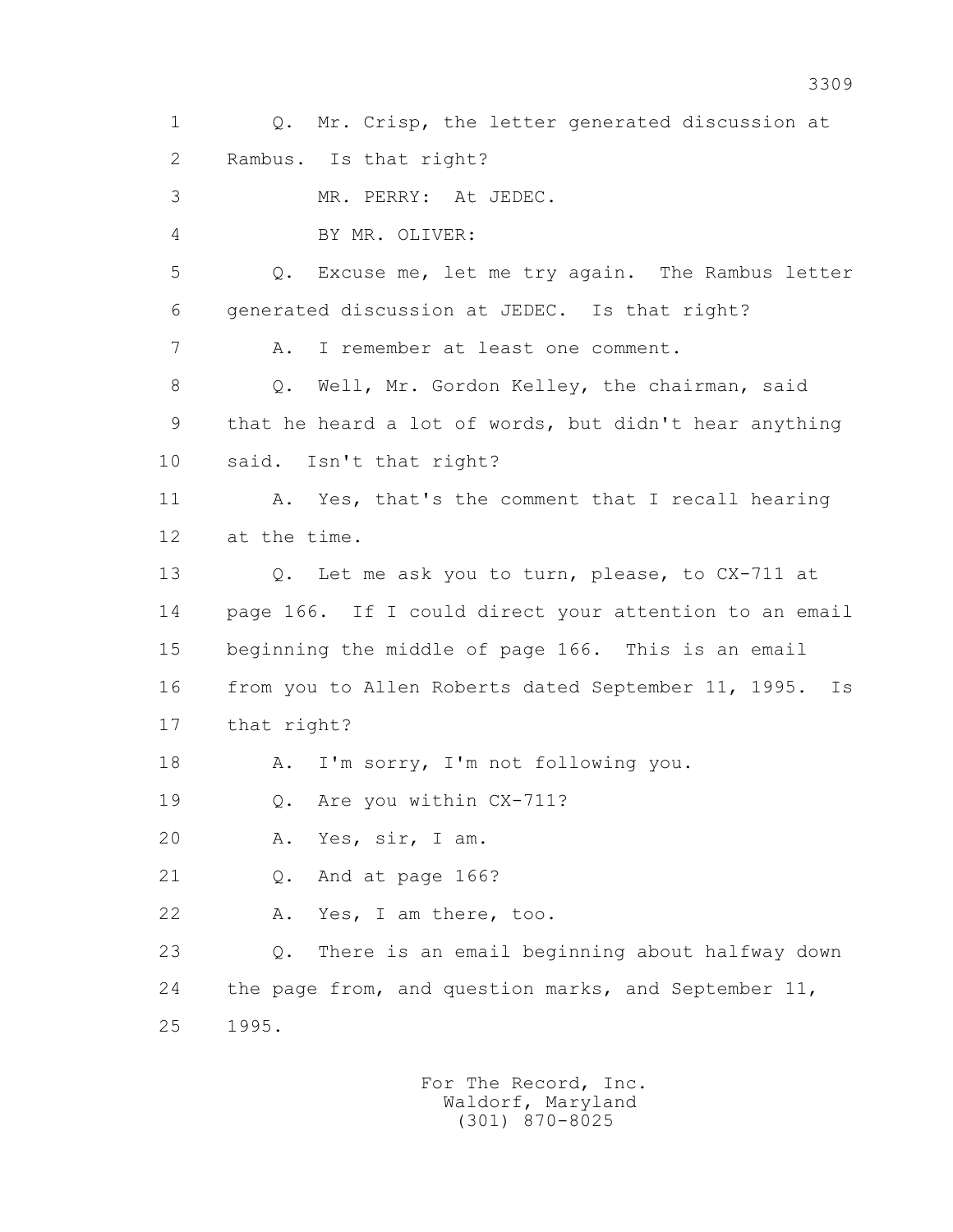1 A. Yes, I see that.

 2 Q. Now, that email is -- that's an email to you 3 from Allen Roberts. Is that right?

4 A. Yes, now I'm with you.

 5 Q. Okay. And again, if you look at the three 6 lines beginning at the bottom of page 166 and then 7 continuing on in the following pages, there are a 8 number of lines with arrows in front of them. Do you 9 see that?

- 
- 10 A. Yes.

 11 Q. And again, that is embedded text written by 12 you. Is that right?

13 A. Yes, sir, that's correct.

14 0. And that embedded text represents your email 15 summarizing the JEDEC meeting. Is that right? 16 A. Yes, sir.

 17 Q. The last three lines on page 166 read, "The 18 patent statement --"

 19 JUDGE McGUIRE: All right, I'm having trouble 20 because your colleague is not inputting this at the 21 same time that you're asking your questions. I want to 22 be able to see it on the screen. So, if we could get a 23 better coordination on how you're asking these 24 questions and have him -- have this blown up at the 25 same time so I can get a feel, I would appreciate it.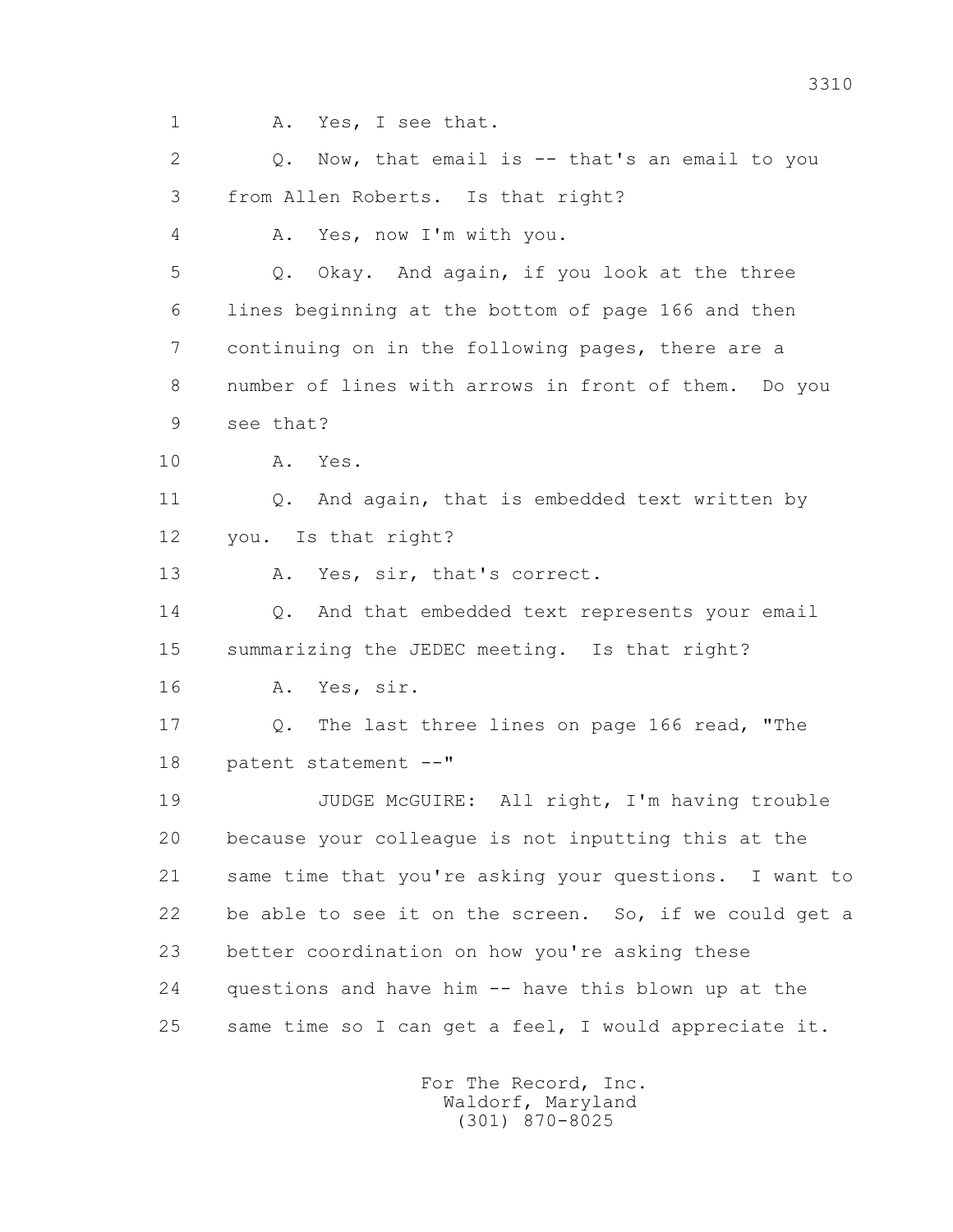1 MR. OLIVER: I apologize, Your Honor. 2 JUDGE McGUIRE: No, that's all right. There is 3 no apology due, I just want to so it's clear to me, and 4 before you start the I guess quotations that I'm seeing 5 what is actually in this email. 6 MR. OLIVER: Okay, I'll give my colleagues a 7 bit more time, thank you, Your Honor. 8 JUDGE McGUIRE: Okay. 9 BY MR. OLIVER: 10 Q. If I could direct your attention to the last 11 three lines on page 166. The text there reads, "The 12 patent statement was read and generated some 13 discussion. Basically, Kelley of IBM said that he 14 heard a lot of words, but did not hear anything said." 15 Do you see that? 16 A. Yes, sir, I do. 17 Q. Now, following that, you essentially tried to 18 diffuse the tension within the meeting. Isn't that 19 right? 20 A. I don't know that I would characterize it that 21 way. 22 Q. Well, you resorted to humor to keep things 23 civil? 24 A. Well, I did inject a humorous comment. 25 Q. You joked about Washington, DC in order to help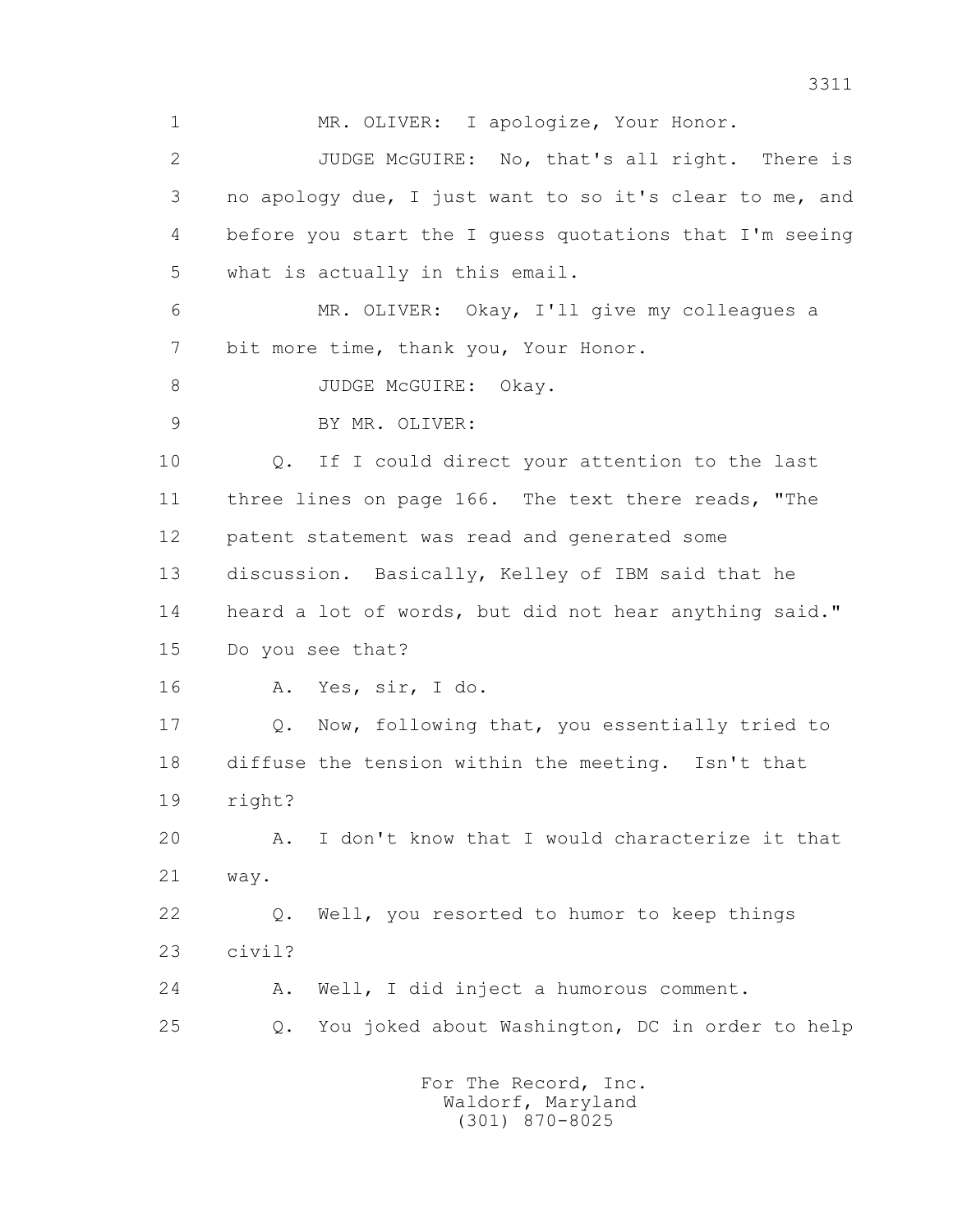1 keep things civil. Is that right? 2 A. Yes, that's correct. 3 JUDGE McGUIRE: Can we see that comment? 4 MR. OLIVER: Unfortunately the original comment 5 is not reflected in the email, Your Honor. 6 MR. PERRY: It's right there. 7 JUDGE McGUIRE: Can we go off the record? 8 MR. PERRY: It's right here on the screen. 9 MR. OLIVER: Well, we can. 10 JUDGE McGUIRE: No, I'm kidding, go ahead. 11 BY MR. OLIVER: 12 Q. But during this discussion, Mr. Crisp, you also 13 reminded the 42.3 committee that Rambus had reported a 14 patent list to JEDEC in the past, right? 15 A. Yeah, I knew we weren't in the -- under any 16 obligation to do so, but I did tell them that we had 17 reported a patent before, yes. 18 Q. You're referring to your disclosure of the '703

19 patent in September 1993, right?

20 A. Yes, that's correct.

 21 Q. And your statement that you were under no 22 obligation to do so meant that you were under no 23 obligation to disclose the '703 patent in September 24 1993. Is that right?

25 A. That's correct.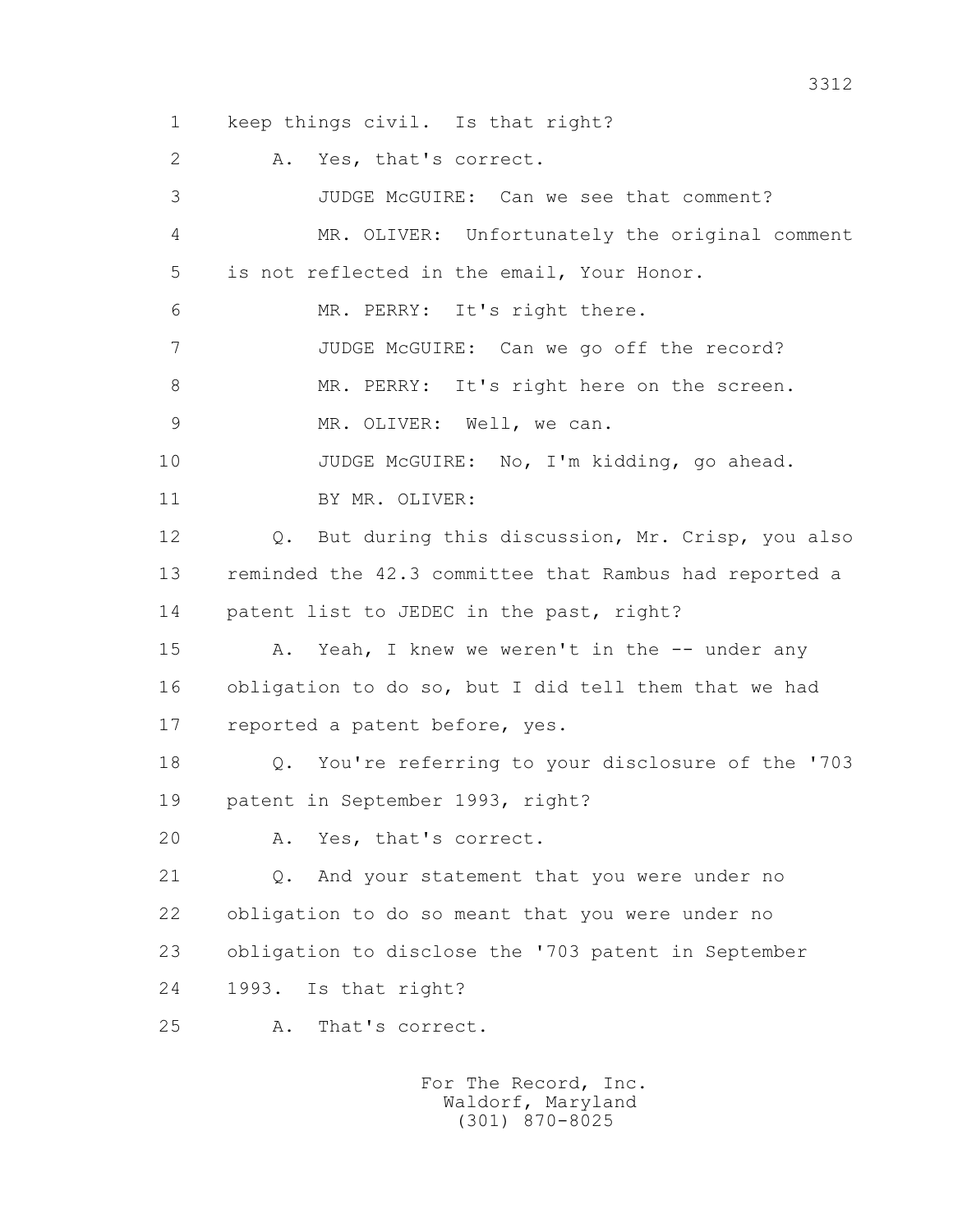1 Q. Is that because that patent is not related to 2 the JEDEC work. Is that right?

 3 A. Actually, I think the reason was is because it 4 didn't -- it wasn't in connection with any ballot 5 proposal that was going out, nor was it -- were we a 6 presenter for anything.

 7 Q. Now, when you raised the issue of the 8 disclosure of the '703 patent in the September 1995 9 meeting, you were implying to members that Rambus was 10 observing the JEDEC disclosure rules, right?

11 A. No, I don't think I was saying that at all, I 12 just think I was saying that we had disclosed the 13 patent, at least a patent, and I knew that others had 14 not disclosed any patents.

 15 Q. But you were saying that that put you in the 16 category of JEDEC members who had disclosed patents, 17 right?

18 A. Yes, that's correct.

 19 Q. And that put you in the category of JEDEC 20 members who were complying with JEDEC disclosure 21 policy, right?

22 A. I don't think I said that.

 23 Q. Well, that was certainly your implication, 24 wasn't it?

25 A. It wasn't my intention to imply that.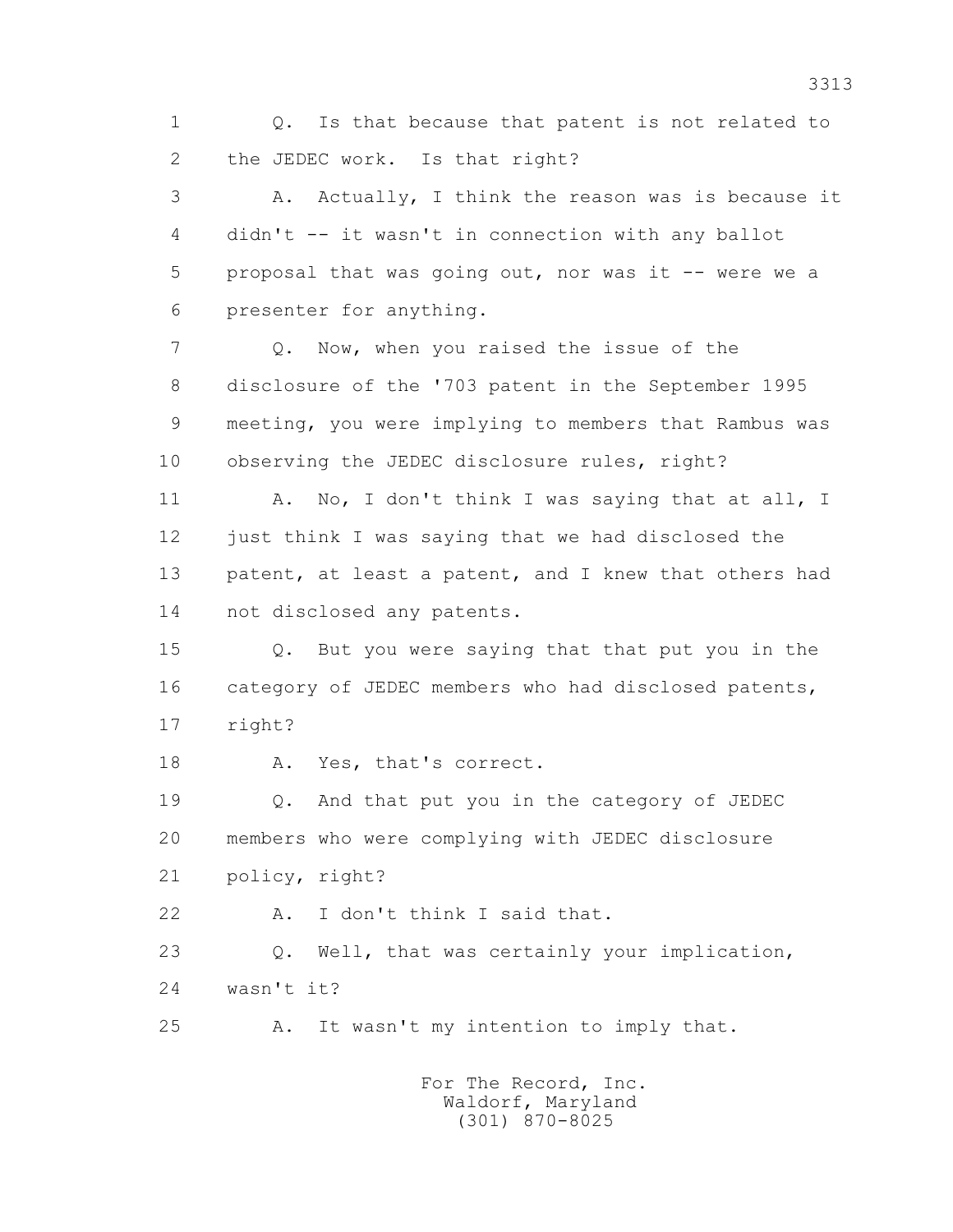1 Q. Now, you never told JEDEC what you had told 2 Reese Brown, did you?

3 A. Yes, that's correct.

 4 Q. And the statement that appeared in SyncLink was 5 never -- or that you never conveyed that statement to 6 JEDEC, did you?

7 A. That's also correct.

8 Q. So, even though Hans Wiggers eventually got you 9 to agree to allow him to inform SyncLink that you 10 thought SyncLink might involve -- might violate Rambus 11 patents, you never told JEDEC that, did you?

 12 A. That's right. JEDEC was looking for an 13 official comment from Rambus, and I was giving my 14 personal opinion at the SyncLink meeting.

 15 MR. OLIVER: Your Honor, I move to strike 16 everything after no as nonresponsive.

17 JUDGE McGUIRE: Sustained.

18 BY MR. OLIVER:

 19 Q. And the reason you didn't inform JEDEC was that 20 as you wrote in your February 1995 email we looked at 21 earlier, you didn't want word of Rambus patents all 22 over JEDEC. Isn't that right?

23 A. No, sir, that's not the reason.

 24 Q. Well, Mr. Crisp, you even used threats of 25 copyrights to extract a promise from Hans Wiggers not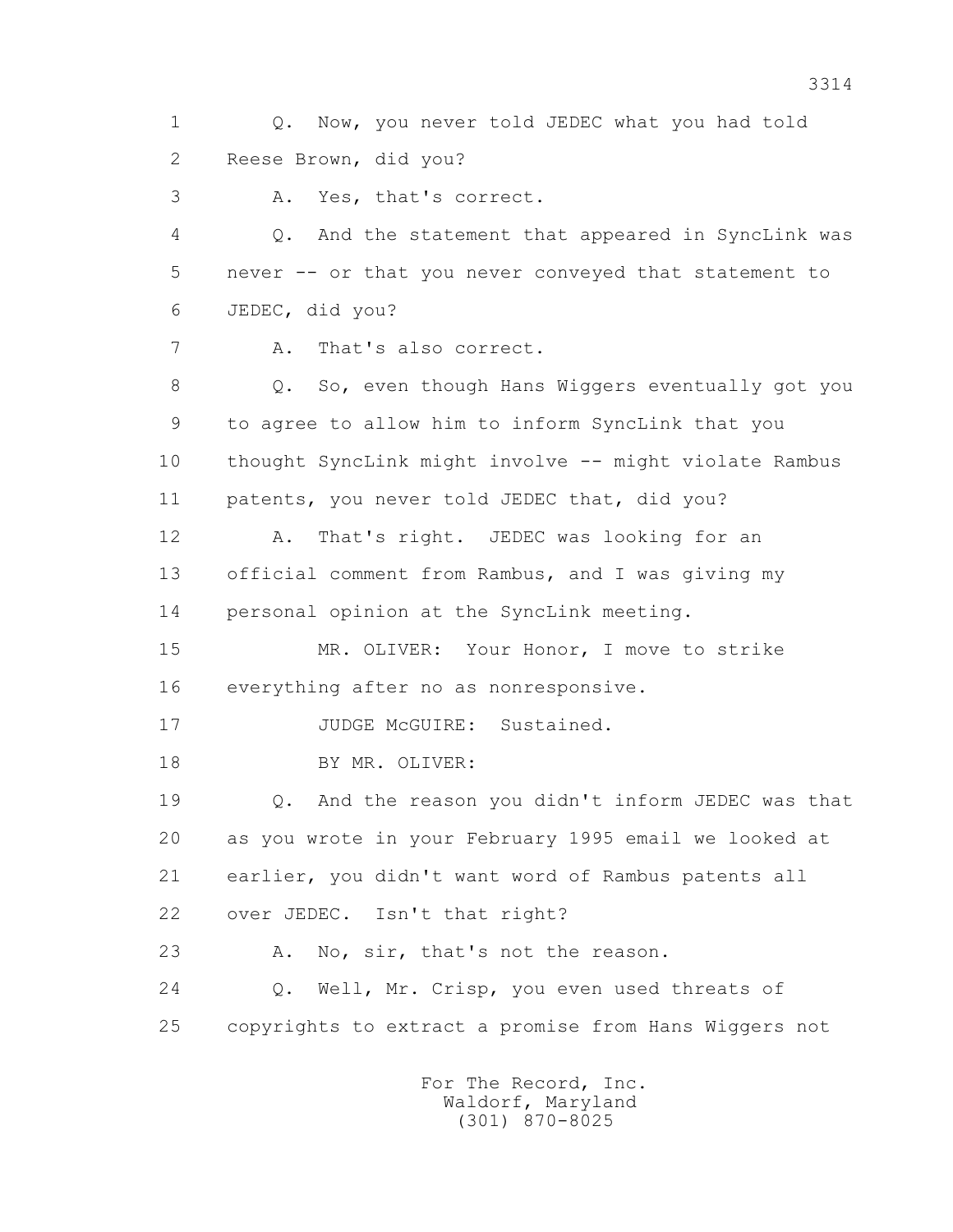1 to pass on any information he received to other people. 2 Isn't that right?

 3 A. Could you ask the question again, please? 4 Q. Yes. You used threats of copyright to extract 5 a promise from Hans Wiggers not to pass on your 6 comments to any other people. Isn't that right? 7 A. I did remind him that the emails that I had 8 sent to him were copyrighted and I asked him to not 9 distribute it to other people without my permission, 10 that's correct. 11 0. And after some exchange of emails, he agreed to 12 that. Is that right? 13 A. Yes, that's correct. 14 Q. As a result of that, Mr. Wiggers, in fact, even 15 sent a letter to JEDEC clarifying that his earlier 16 comments were his own personal opinion. Isn't that 17 right? 18 A. It was not a result of that, sir. 19 Q. Well, in any event, Mr. Wiggers never did pass 20 on the comments that Mr. Brown passed on to him to 21 JEDEC, did he? 22 A. I don't know what Mr. Wiggers did and didn't 23 do, other than submit that letter that you just 24 referenced. 25 Q. Well, ultimately, you were successful in not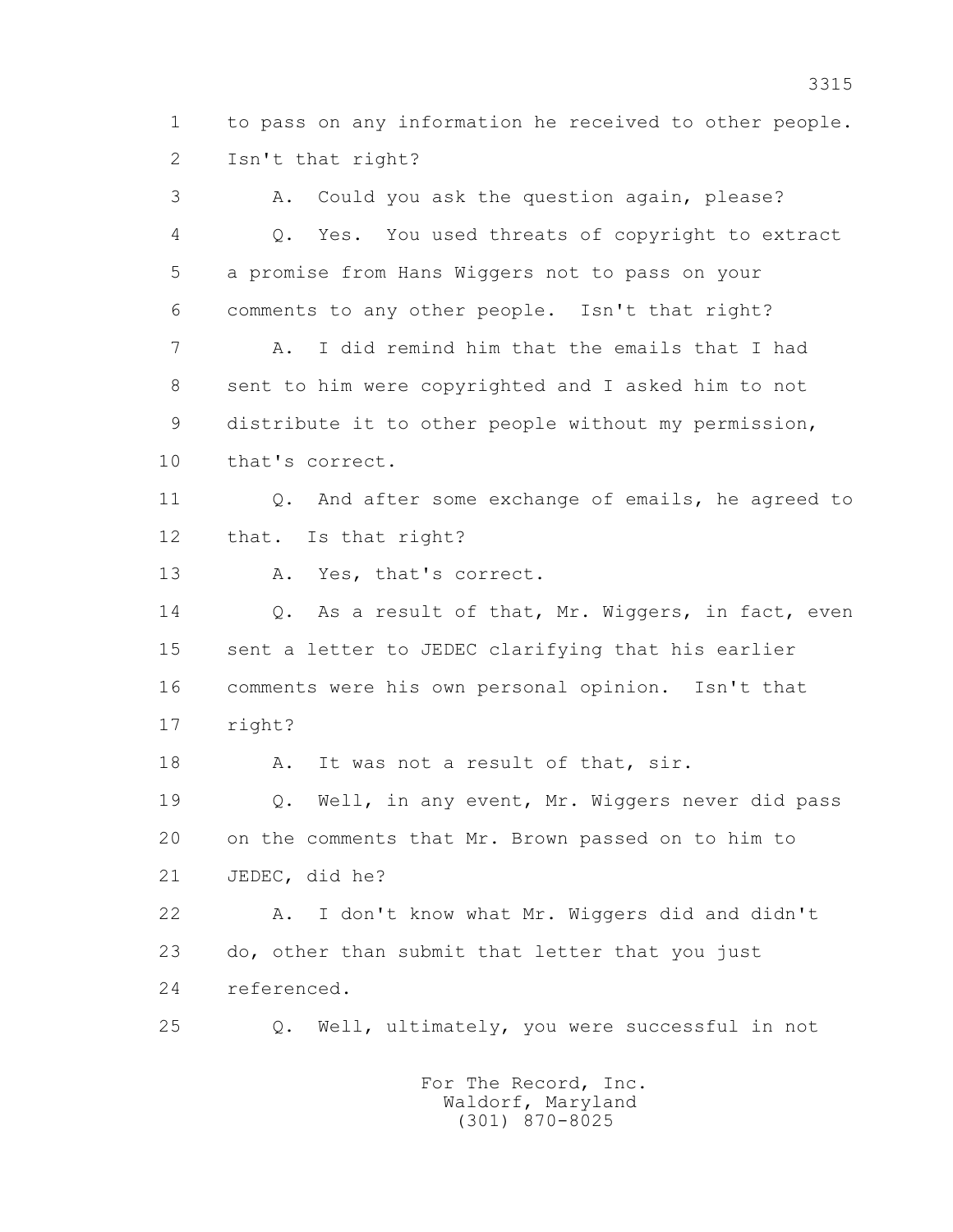1 disclosing much information to JEDEC. Isn't that 2 right?

 3 A. I didn't disclose any patent applications or 4 any patents to JEDEC while I was a member. Other than 5 the '703 patent.

 6 Q. Well, you never told the JC-42.3 subcommittee 7 that you were working to help identify claims that 8 might apply to SyncLink, did you?

9 A. That's correct, I didn't.

10 0. You didn't tell the JC-42.3 subcommittee that 11 you had met with patent counsel on that subject, did 12 you?

13 A. Yeah, that's right, I don't think I had any 14 obligation to do so.

 15 Q. You didn't tell the 42.3 subcommittee that you 16 were working to draft claims to shoot SyncLink in the 17 head, did you?

18 A. That's correct.

 19 Q. You made no statement to the 42.3 subcommittee 20 that you believed that SyncLink would violate Rambus 21 patents. Isn't that right?

22 A. That's correct.

 23 Q. And you made no statement to the 42.3 24 subcommittee to identify what particular aspects of the 25 SyncLink technology might infringe Rambus intellectual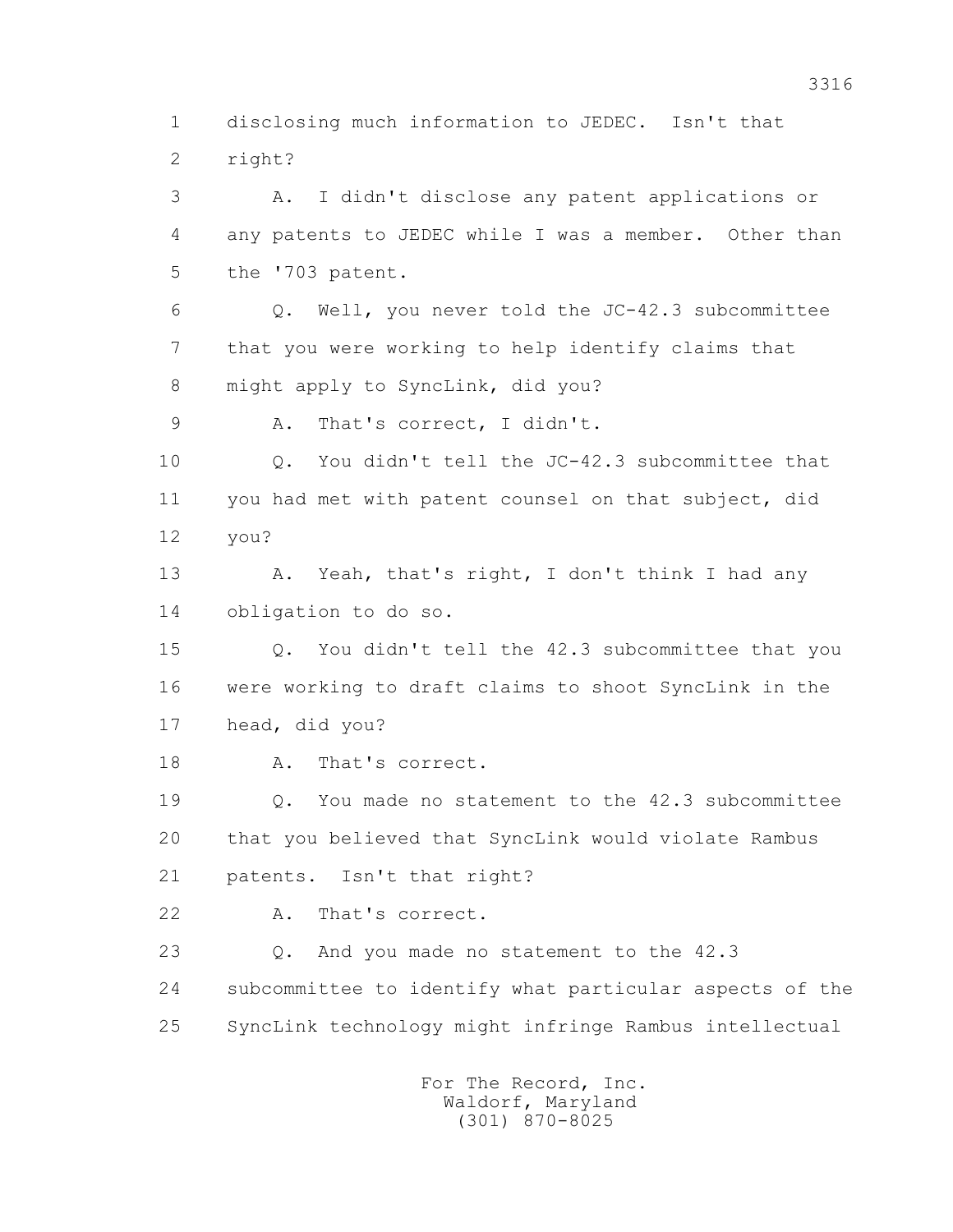1 property. Isn't that right?

2 A. That's correct.

 3 Q. And you certainly did not identify SyncLink's 4 dual edge clocking feature as a feature that might 5 violate Rambus intellectual property. Isn't that 6 right?

7 A. That's correct.

8 Q. Now, despite your lack of disclosure to JEDEC, 9 there was still a reaction, right?

 10 A. Maybe you could be a little bit more specific 11 about what you mean by reaction.

 12 Q. Well, a couple of days later, a gentleman by 13 the name of David Barnum at Augat told you that the 14 reason that there would not be a second showing of 15 SyncLink at JEDEC was because Rambus cast doubt over 16 the patent issue. Is that right?

17 A. I'm not sure that I remember that, as far as 18 the time frame goes. I remember something about that 19 conversation, but I don't know when it was.

 20 Q. If I could ask you to turn in CX-711 to page 21 171. Do you see about one quarter of the way down the 22 beginning of a new email from you to the executive 23 group, the business development group, engineering 24 managers and Mr. Diepenbrock dated September 13, 1995? 25 A. Yes, I see that.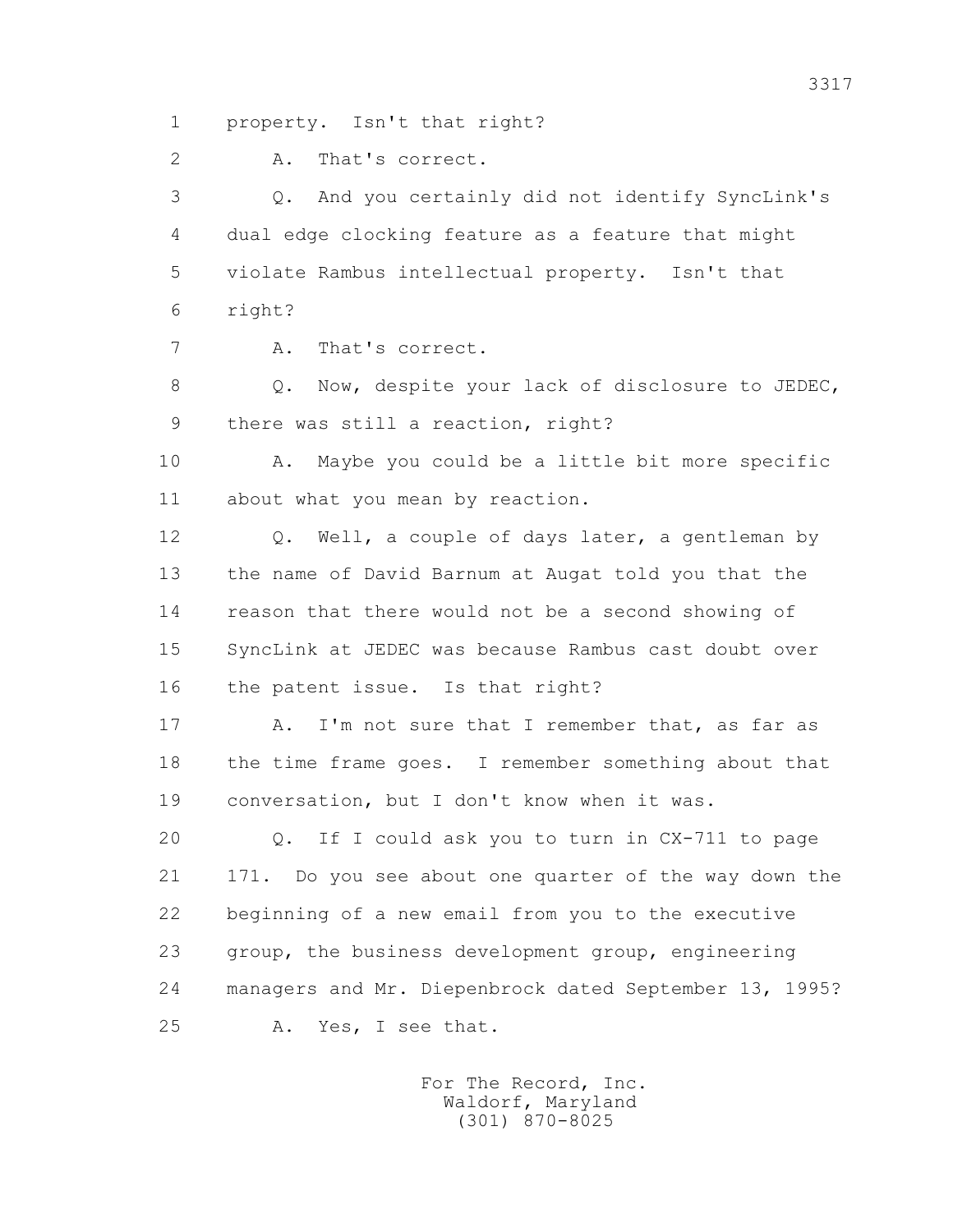1 Q. If I could direct your attention about three 2 quarters of the way down the page, there's a line 3 beginning "Off-line, Dave Barnum." Do you see that? 4 A. Yes, I do. 5 Q. And the statement there reads, "Off-line, Dave 6 Barnum of Augat," I'll skip to the next line, "said 7 that he thinks that the reason there will not be second 8 showings is that we have cast doubt over the patent 9 issue." Do you see that? 10 A. Yes, I do. And in fact, JEDEC never did 11 standardize the SyncLink architecture, did it? 12 MR. PERRY: Vague as to SyncLink architecture, 13 Your Honor, and misstates the evidence that's in this 14 case. 15 JUDGE McGUIRE: Sustained and restate. 16 BY MR. OLIVER: 17 Q. Thank you, Your Honor. 18 JEDEC never did standardize the proposals made 19 at the May 1995 meeting, did it? 20 MR. PERRY: Compound, Your Honor, there were 21 three proposals. 22 JUDGE McGUIRE: Sustained. 23 BY MR. OLIVER: 24 Q. Mr. Crisp, JEDEC never did standardize the 25 proposal made by Hyundai at the May 1995 meeting, did For The Record, Inc.

 Waldorf, Maryland (301) 870-8025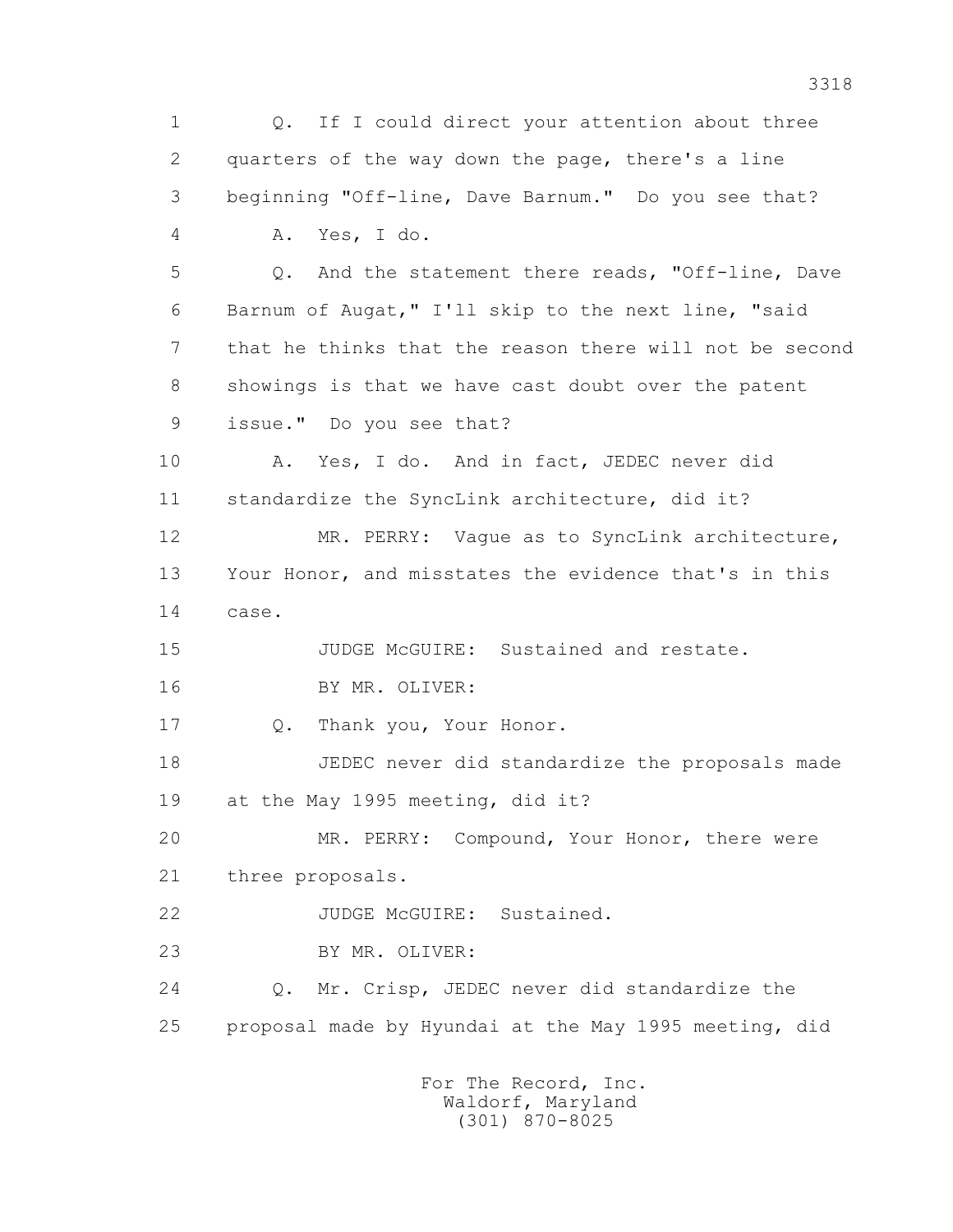1 it?

2 A. I don't know.

 3 Q. Now, Mr. Crisp, you were also involved in 4 license negotiations with Hyundai during the course of 5 1995, right?

6 A. Yes, that's correct.

 7 Q. And after the events of June through September 8 1995 that we've been looking at, Hyundai changed its 9 negotiating position, didn't it?

10 A. I'm not sure that I remember. I know we 11 eventually got a license with them, but I'm not sure 12 exactly what the time frame was on that.

 13 Q. Well, after this, Hyundai insisted that any 14 license agreement that they have with Rambus provided 15 rights not only with respect to RDRAM, but also with 16 respect to SyncLink, right?

 17 A. I'm sorry, could you ask the question again? I 18 couldn't hear you.

 19 Q. Yes. Hyundai insisted that any license 20 agreement provide rights not only with respect to 21 RDRAM, but also with respect to SyncLink. Isn't that 22 right?

23 A. To SyncLink? Is that what you said, sir? 24 Q. Yes.

25 A. I don't recall that.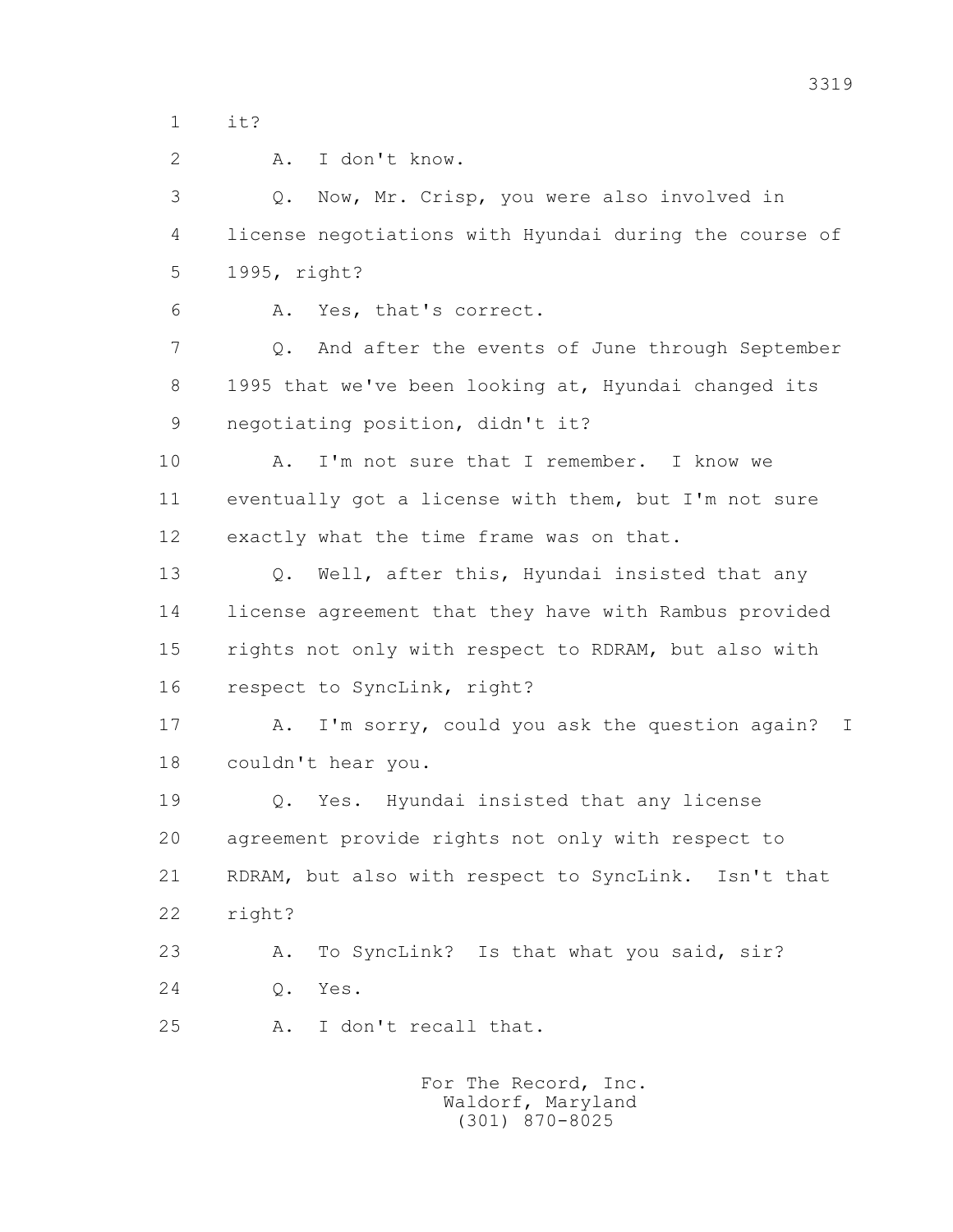1 Q. Well, you recall that the final agreement 2 between Rambus and Hyundai contained a provision 3 granting Hyundai rights beyond RDRAM. Is that right? 4 A. I don't think it was quite that simple. 5 Q. Would it be fair to say that the license 6 agreement between Rambus and Hyundai included a 7 so-called other DRAM provision? 8 A. I think it had a provision that said that we 9 would agree to negotiate in good faith for other kinds 10 of DRAMs, if such a need arose. But I don't remember 11 precisely, but that's my recollection. 12 MR. OLIVER: May I approach, Your Honor? 13 JUDGE McGUIRE: You may. 14 BY MR. OLIVER: 15 Q. Mr. Crisp, I've handed you a document marked 16 CX-1599, the front page reads, "Semiconductor 17 Technology License Agreement between Hyundai 18 Electronics Industries and Rambus." Do you see that? 19 A. Yes, sir, I do. 20 Q. Now, if I could ask you to turn, please, to 21 page 3. If I could direct your attention to paragraph 22 1.5. You see 1.5 provides, "Other DRAM. Other DRAM 23 means each DRAM which incorporates part of the Rambus 24 interface technology but is not compatible with the 25 Rambus interface specification." Do you see that?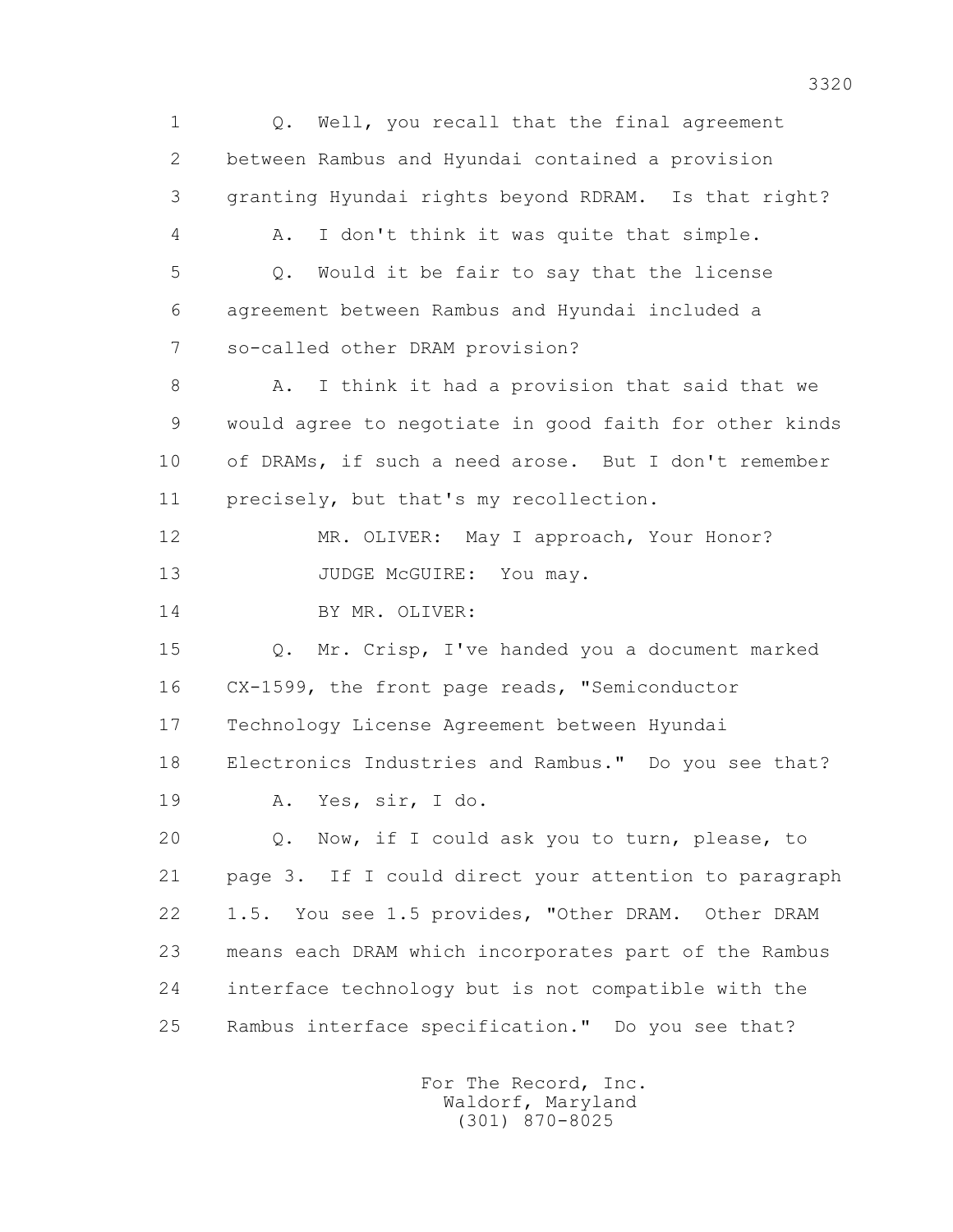1 A. Yes, that's the definition at the beginning of 2 the contract. 3 Q. So, you recognize that as being a DRAM other 4 than an RDRAM. Is that right? 5 A. That's my interpretation. Yes, that's right. 6 Q. If I could then ask you to turn, please, to 7 page 12. 8 MR. PERRY: Can we take that down for a second, 9 please. I just consulted with Hynix's counsel, since 10 this is their agreement as well. Go ahead. 11 JUDGE McGUIRE: All right, proceed, Mr. Oliver. 12 BY MR. OLIVER: 13 Q. If I could then direct your attention to page 14 12, paragraph 5.3. Do you see that? 15 A. Yes. 16 Q. And under that, if you would look at 5.3(a)(1), 17 you'll see it sets out royalty rates with respect to 18 Rambus memories. Do you see that? 19 A. I'm sorry, I'm not following you. 20 Q. Under 5.3, Royalties, subsection (a) Royalty 21 Rate. 22 A. Yes, I see that. 23 Q. And about three lines below that (i), "With 24 respect to Rambus memories, the royalty rate shall be 25 as follows." Do you see that?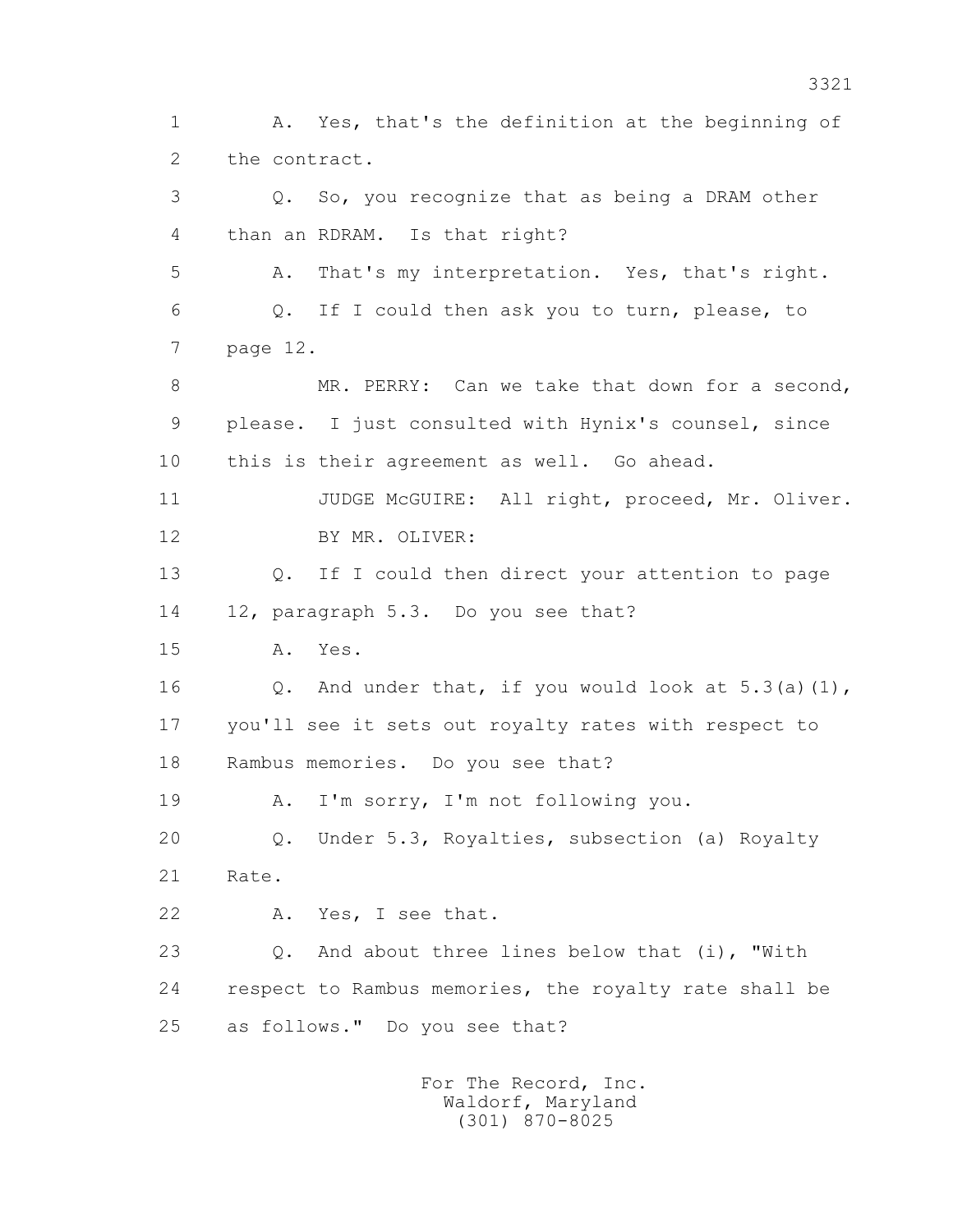1 A. Yes, I do.

 2 Q. And those are, then, the royalty rates for the 3 RDRAMs? Is that right?

4 A. Yes, that's my understanding.

 5 Q. And then two lines below that, (ii) is with 6 respect to other DRAMs. Do you see that?

7 A. Yes, I do.

 8 Q. And then that's then the royalty rate with 9 respect to DRAMs other than RDRAMs. Do you see that?

10 A. Yes, I see that.

 11 Q. Does this refresh your recollection that in the 12 licensing agreement signed between Rambus and Hyundai, 13 Rambus granted Hyundai rights to use Rambus

14 technologies in DRAMs other than RDRAMs?

15 A. Yes, it does.

 16 Q. And in fact, in this agreement, Rambus granted 17 Hyundai rights to use Rambus technologies in SDRAMs.

18 Isn't that right?

 19 MR. PERRY: Objection, Your Honor, calls for a 20 legal conclusion and there's no foundation that he was 21 involved in that.

22 JUDGE McGUIRE: Sustained.

 23 MR. OLIVER: Your Honor, he has testified that 24 he has been involved in negotiating during --

25 JUDGE McGUIRE: No, it still calls for a legal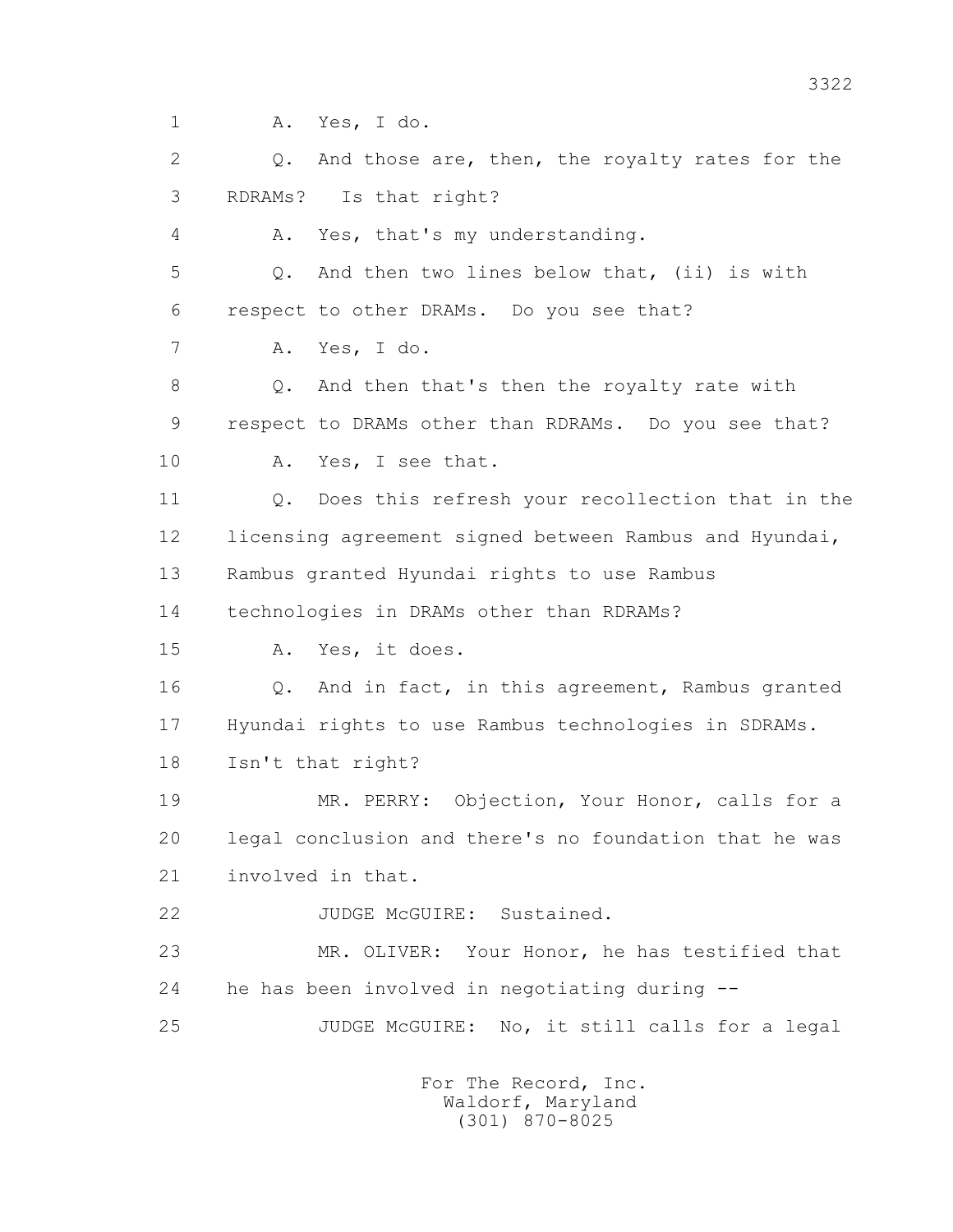1 conclusion.

2 MR. OLIVER: Okay.

 3 Mr. Crisp, we can return to the September 1995 4 JC-42.3 subcommittee meeting. Do you still have those 5 minutes in front of you? 6 THE WITNESS: Yes, sir, I do. 7 BY MR. OLIVER: 8 Q. Now, at the September 1995 JEDEC meeting, there 9 was more discussion of the next generation SDRAM 10 standard, right? 11 A. I don't recall. 12 Q. If I could ask you to turn within JX-27 to page 13 14, please. And if I could direct your attention on 14 page 14 to paragraph appearing a little bit more than 15 halfway down beginning, "What is next." Do you see 16 that? 17 A. Yes, I do. 18 Q. "What is next? Higher frequency and lower 19 power devices. Therefore, the next generation issues 20 that need to be addressed were stated." It has a list 21 of features. Do you see that? 22 A. Yes, sir. 23 Q. And do you see that item number 7 on that list 24 is "Output Clock?" 25 A. Yes, I do.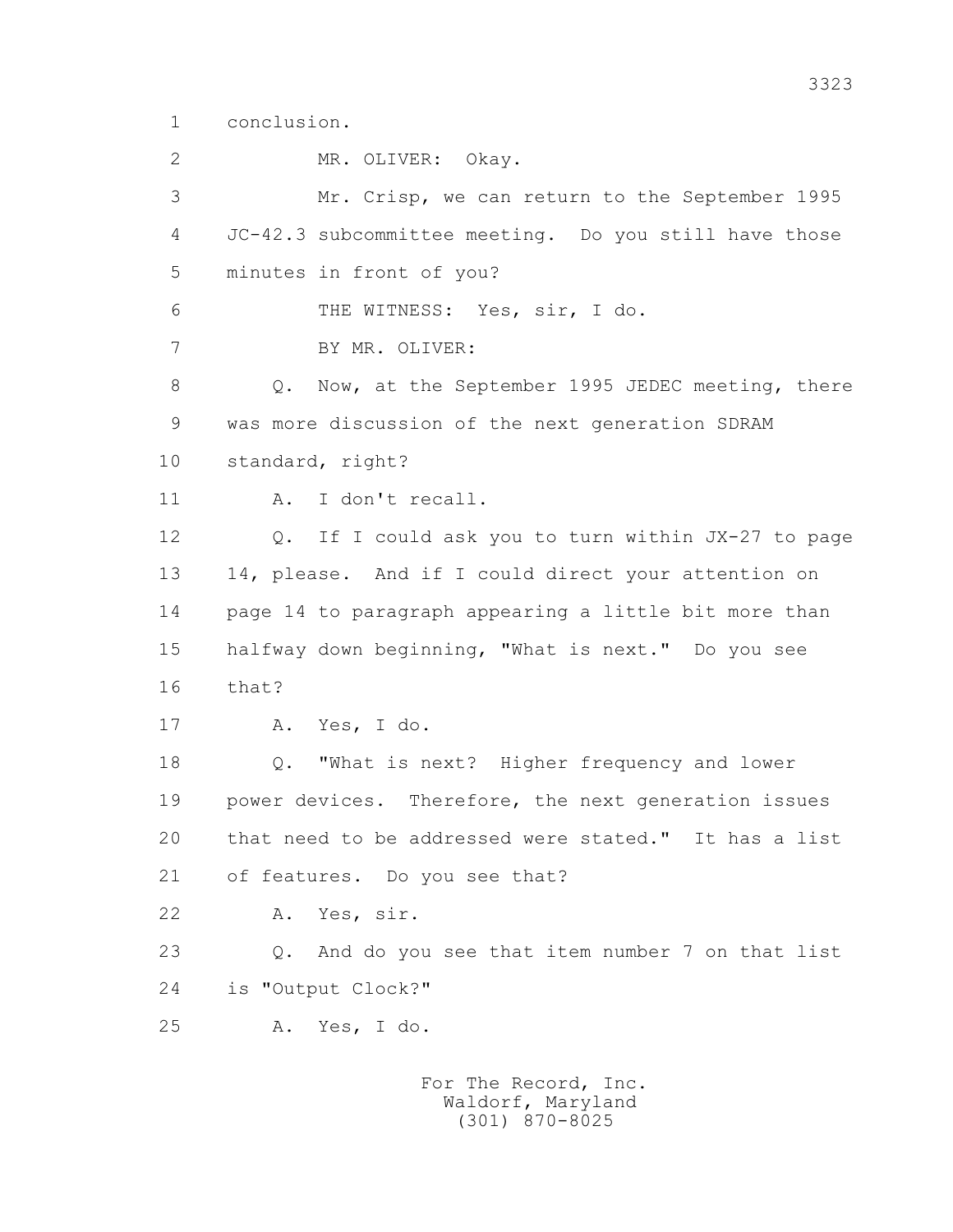1 Q. Now, if I can direct your attention to the 2 paragraph following that list of features, you see the 3 statement, "A survey ballot was requested on the next 4 generation issues stated above. Mr. Allan agreed to 5 prepare the survey." Do you see that? 6 A. Yes, that's right. 7 Q. Now, does this refresh your recollection that 8 at this September 1995 meeting the committee decided to 9 issue a survey ballot with respect to features of the 10 next generation SDRAM standard? 11 A. Yes, it does. 12 Q. Now, Mr. Crisp, not long after the September 13 1995 JEDEC meeting, Rambus's new in-house counsel, Tony 14 Diepenbrock, brought up his concerns about equitable 15 estoppel to you, right? 16 A. I'm not sure exactly what the time frame was, 17 but I do remember we had some discussion about that. 18 MR. OLIVER: May I approach, Your Honor? 19 JUDGE McGUIRE: Yes. 20 BY MR. OLIVER: 21 Q. Mr. Crisp, I've handed you a document marked 22 CX-837. This is an email from you to the executive 23 group, and also to Tony Diepenbrock, dated September 24 23, 1995. And if you see the first line, "One other 25 thought I had regarding Tony's worst case scenario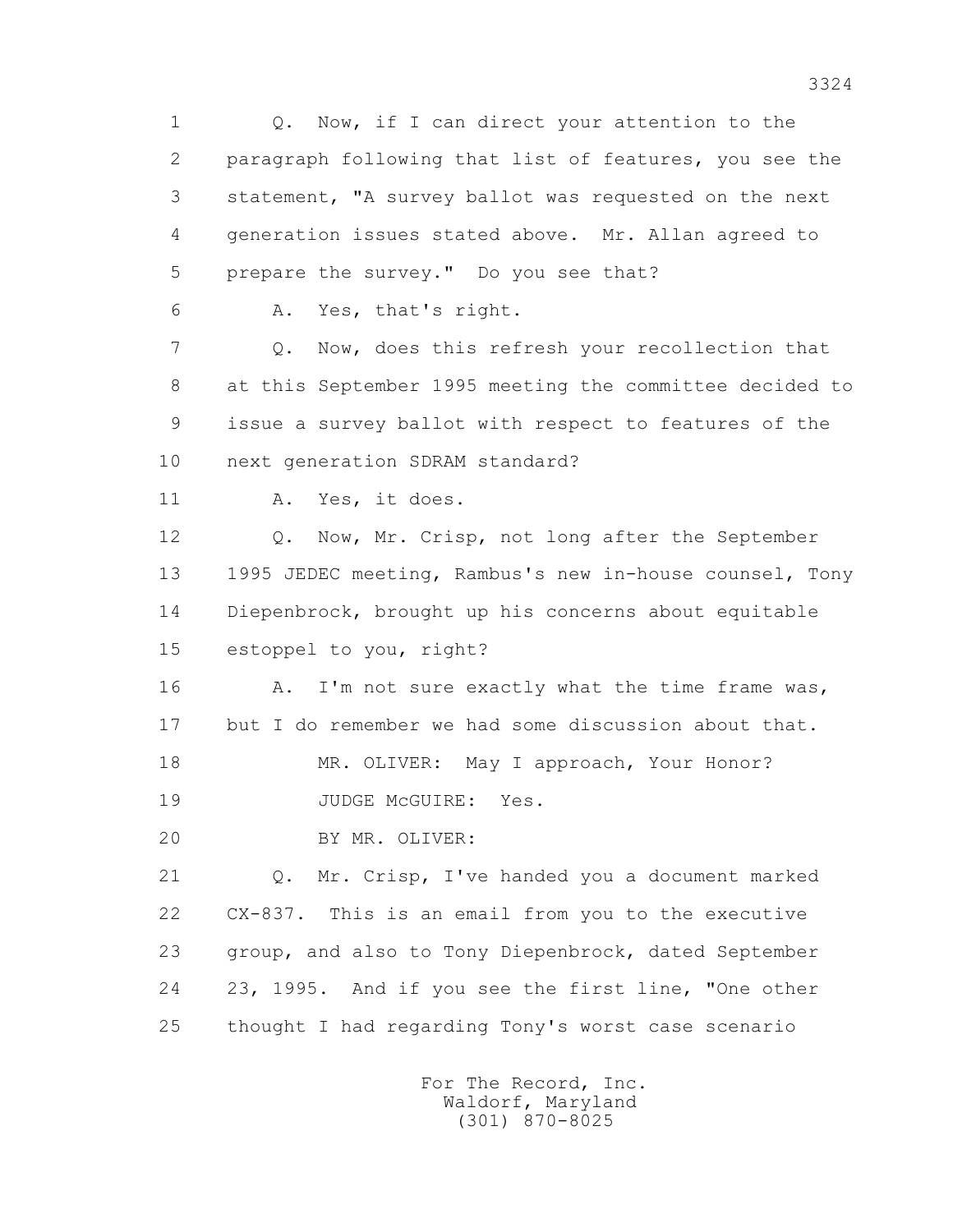1 regarding estoppel." Do you see that?

2 A. Yes, sir, I do.

 3 Q. Now, does this refresh your recollection that 4 some time during September 1995 Mr. Diepenbrock brought 5 up with you his concerns about equitable estoppel? 6 A. I think it does. I don't really remember 7 precisely when, but it must have been during September.

 8 Q. Well, Mr. Diepenbrock started with Rambus in 9 September of 1995. Is that right?

10 A. That's why I say that. Because this was dated 11 in September and I believe he began in early September. 12 So, I guess it doesn't really refresh my recollection, 13 but I think this happened.

14 O. Well, let's proceed and see how much about this 15 you do remember. At the time, you recognized that 16 equitable estoppel could perhaps cause Rambus to lose 17 the ability to enforce its patent against SyncLink. 18 Isn't that right?

19 A. I think that was a concern I had, yes. 20 Q. Now, you also knew that when Rambus joined 21 JEDEC, a group of individuals within Rambus decided 22 that Rambus would not talk about potential for 23 infringement of patents that did not issue, right? 24 A. Yes, I believe that's correct.

25 Q. And you suggested that Rambus re-evaluate its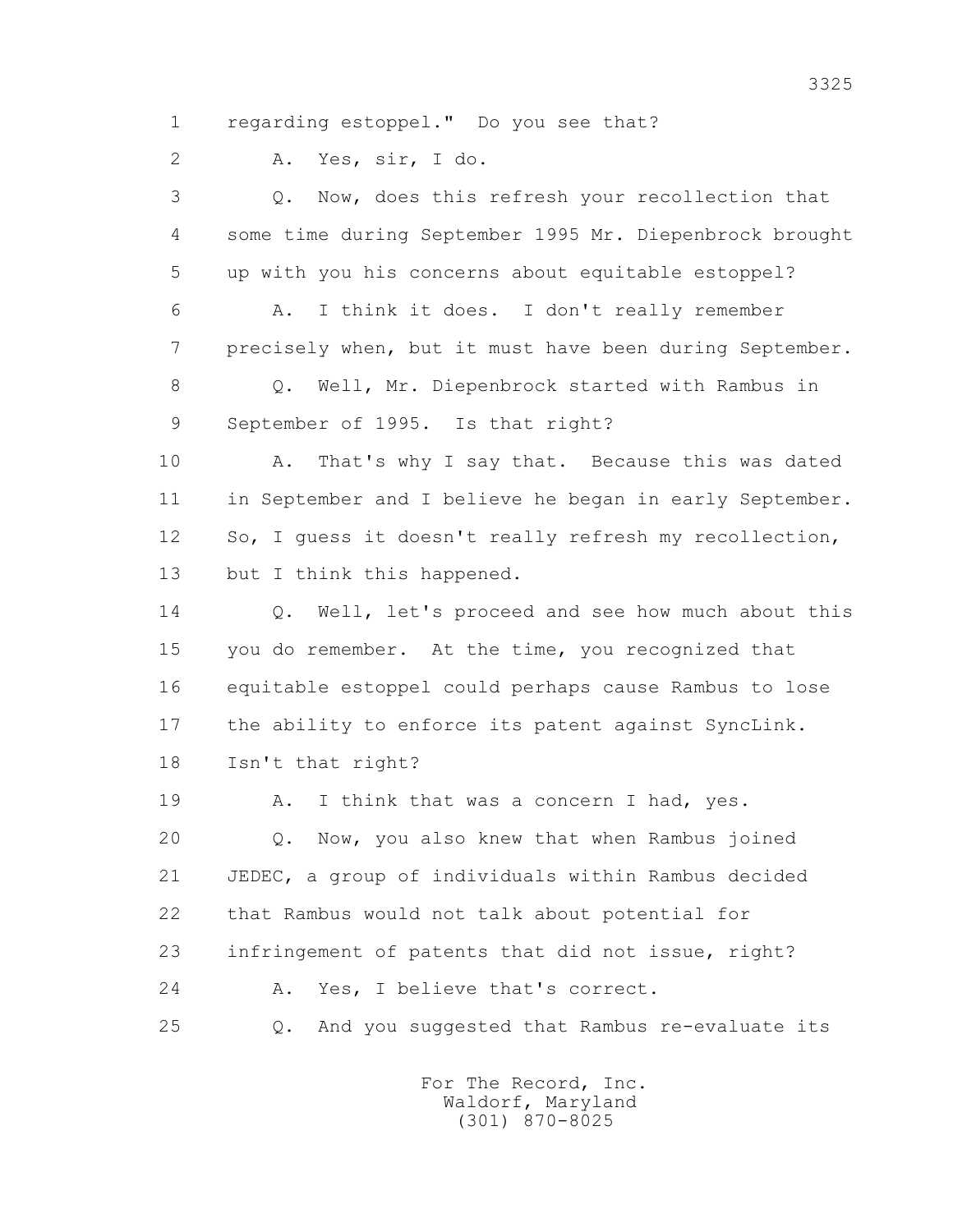1 position relative to what it decided to disclose and 2 what to keep quiet about, right?

3 A. I don't remember.

 4 Q. Let me ask you to turn to the second page of 5 CX-837. If I could direct your attention to the third 6 full paragraph appearing on that page, it begins, "It 7 seems to me." Do you see that?

8 A. Yes, I do.

 9 Q. It reads, "It seems to me that we should 10 re-evaluate our position relative to what we decide to 11 keep quiet about, and what we say we have." Do you see 12 that?

13 A. Yes, I do.

14 O. Now, you also suggested that Rambus redouble 15 its efforts to get the necessary amendments completed 16 and the new claims added to its pending patent 17 applications, right?

 18 A. Yes, there were some claims that I believe that 19 I thought that we were working on and I thought those 20 needed to get completed if they weren't.

 21 Q. But you said that you wanted to make damn sure 22 that the ship was water tight before you get too far 23 out to sea, right?

24 A. Yes, that's correct.

25 MR. OLIVER: Your Honor, I was going to suggest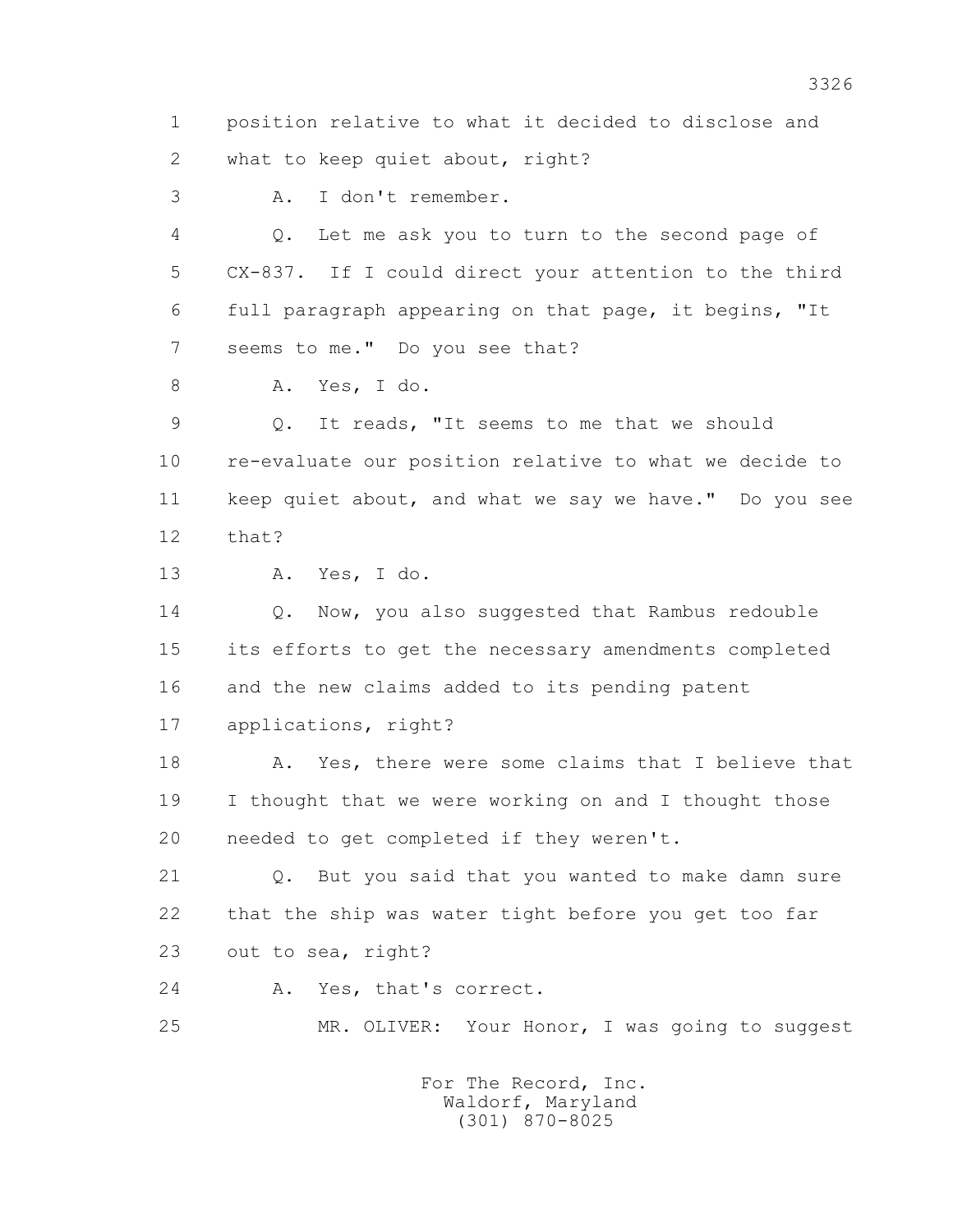1 that we have a very short break here, I might be able 2 to skip over some material in the interest of time. 3 JUDGE McGUIRE: Let's take a five-minute break, 4 then. Off the record. 5 (Whereupon, there was a brief recess in the 6 proceedings.) 7 JUDGE McGUIRE: On the record. All right, Mr. 8 Oliver, you may proceed. 9 MR. OLIVER: May I approach, Your Honor? 10 JUDGE McGUIRE: Yes. 11 BY MR. OLIVER: 12 Q. Mr. Crisp, I've handed you a document marked 13 CX-836, it's an email from you to Rick Barth with a CC 14 to vice president Roberts, the executive group, Tony 15 Diepenbrock and Rick Barth. And I would like to direct 16 your attention to the last three lines, again, this is 17 the tail end of an email exchange and I'm trying to 18 save time, I'm not going into the entire email exchange 19 at this point, but you recognize in the last three 20 lines that you were "pinging folks to get them thinking 21 about low-level element details regarding 22 implementation of our DLL/PLLs and the IP patent 23 protection that we have in that area." 24 Do you see that? 25 A. Yes, I do.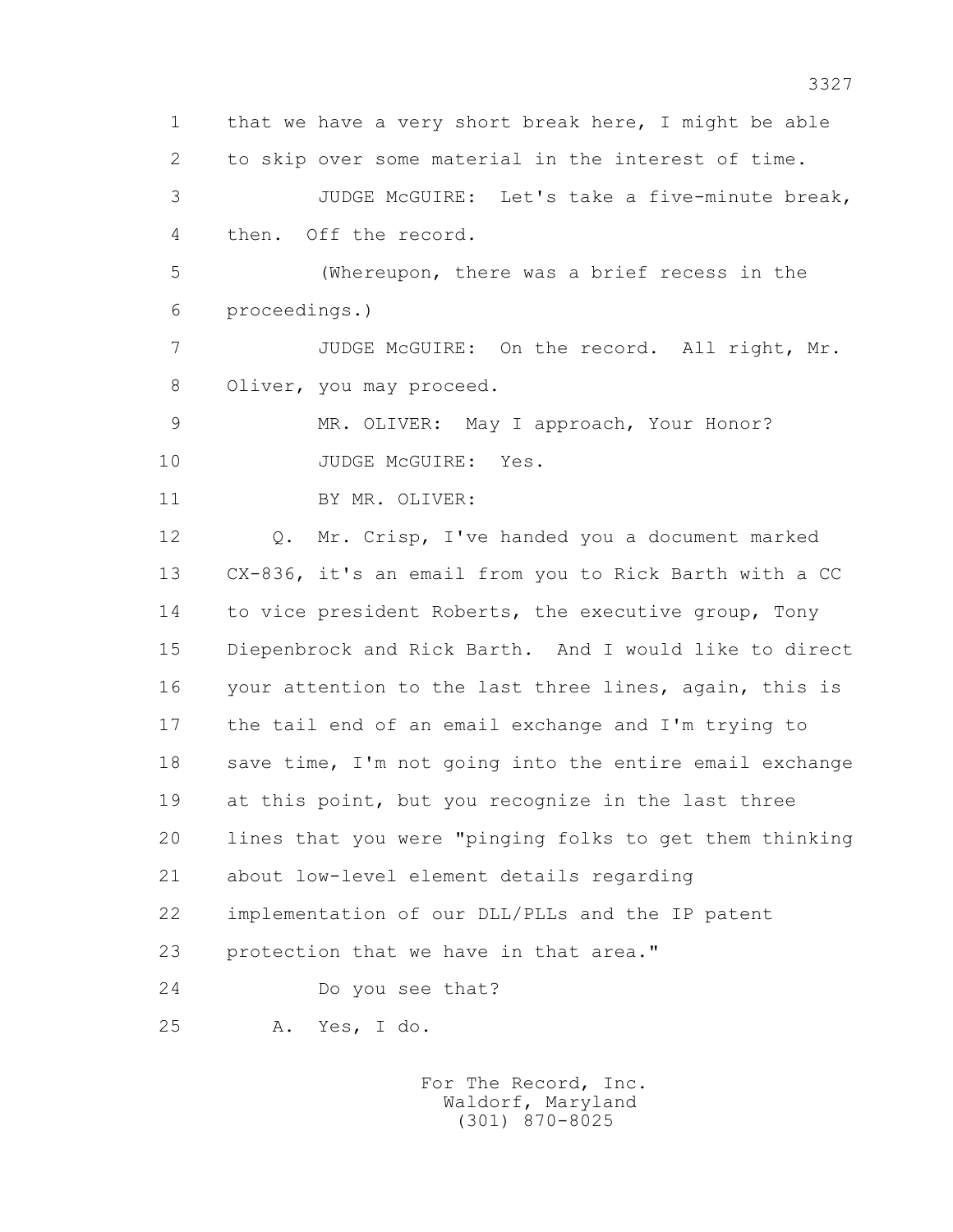1 Q. And do you recall that you were pinging folks 2 to get them thinking about this in September of 1995? 3 A. Yes, this is basically the nuts and bolts of 4 how we design the PLL circuits, so I think that's 5 important to the context of this. 6 Q. You see that it appears on the subject line 7 regarding "Let the IP war begin." Do you see that? 8 A. Yes, I do. 9 Q. Now, in October of 1995, Billy Garrett received 10 the survey ballot issued by JEDEC, right? 11 A. I don't know. 12 MR. OLIVER: May I approach, Your Honor? 13 JUDGE McGUIRE: Yes. 14 BY MR. OLIVER: 15 Q. Mr. Crisp, I've handed you a document marked 16 CX-260, it bears the caption on the top JEDEC, a few 17 lines under that, "Committee Survey Ballot," a date 18 towards the upper right-hand corner, October 30, 1995, 19 with some handwriting in the upper right-hand corner 20 reading "Copy BD Market from BWG." Now, BWG were the 21 initials of Billy Garrett. Is that right? 22 A. Yes, sir, that's correct. 23 Q. And CX-260 was the survey ballot that the JEDEC 24 42.3 subcommittee meeting decided to submit during the 25 September 1995 meeting. Is that correct?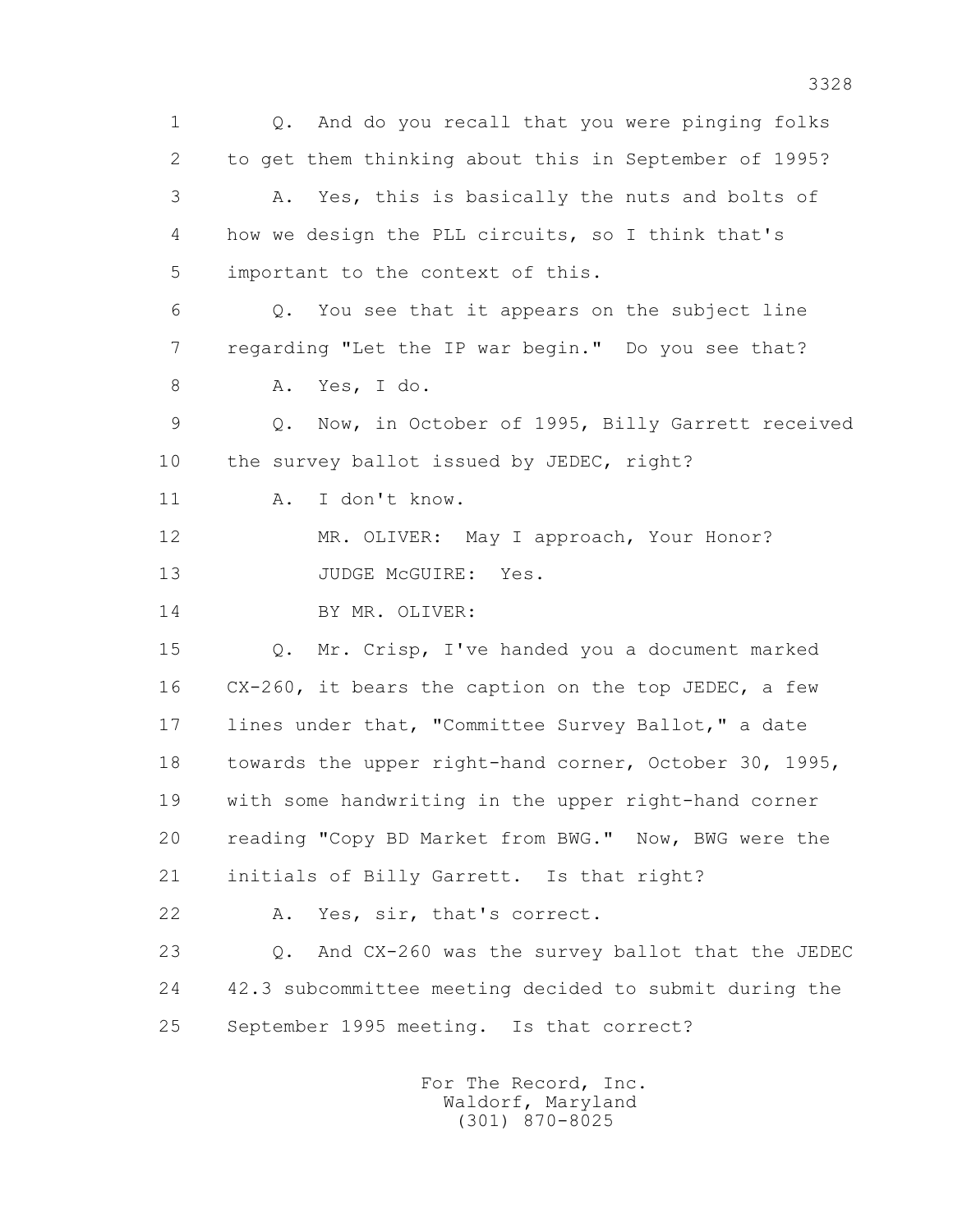1 A. Yes.

 2 Q. And Billy Garrett forwarded this ballot to the 3 entire business development group. Is that right? 4 A. Yes, the business development and marketing 5 groups. 6 Q. And you were part of those groups at that time? 7 A. Yes, that's correct. 8 Q. Now, the survey ballot asked the members 9 whether they believed it's important to standardize CAS 10 latency beyond the CAS latency 4. Is that right? 11 A. I don't know. 12 Q. Let me ask you to turn to page 9. Do you see 13 under the caption 3.6, "Increased CAS Latency," there 14 are a series of three questions. Do you see that? 15 A. Yes, sir, I do. 16 Q. 3.6-1 reads, "Does your company believe it is 17 important to standardize CAS latency beyond a CAS 18 latency 4?" 19 A. Was there a question? 20 Q. Yes, do you see that? 21 A. Yes, sir, I do see that. 22 Q. Now, this ballot also asked members whether 23 they believed it was important that -- or excuse me, 24 whether they believed future generations of SDRAMs 25 could benefit from using both edges of the clock for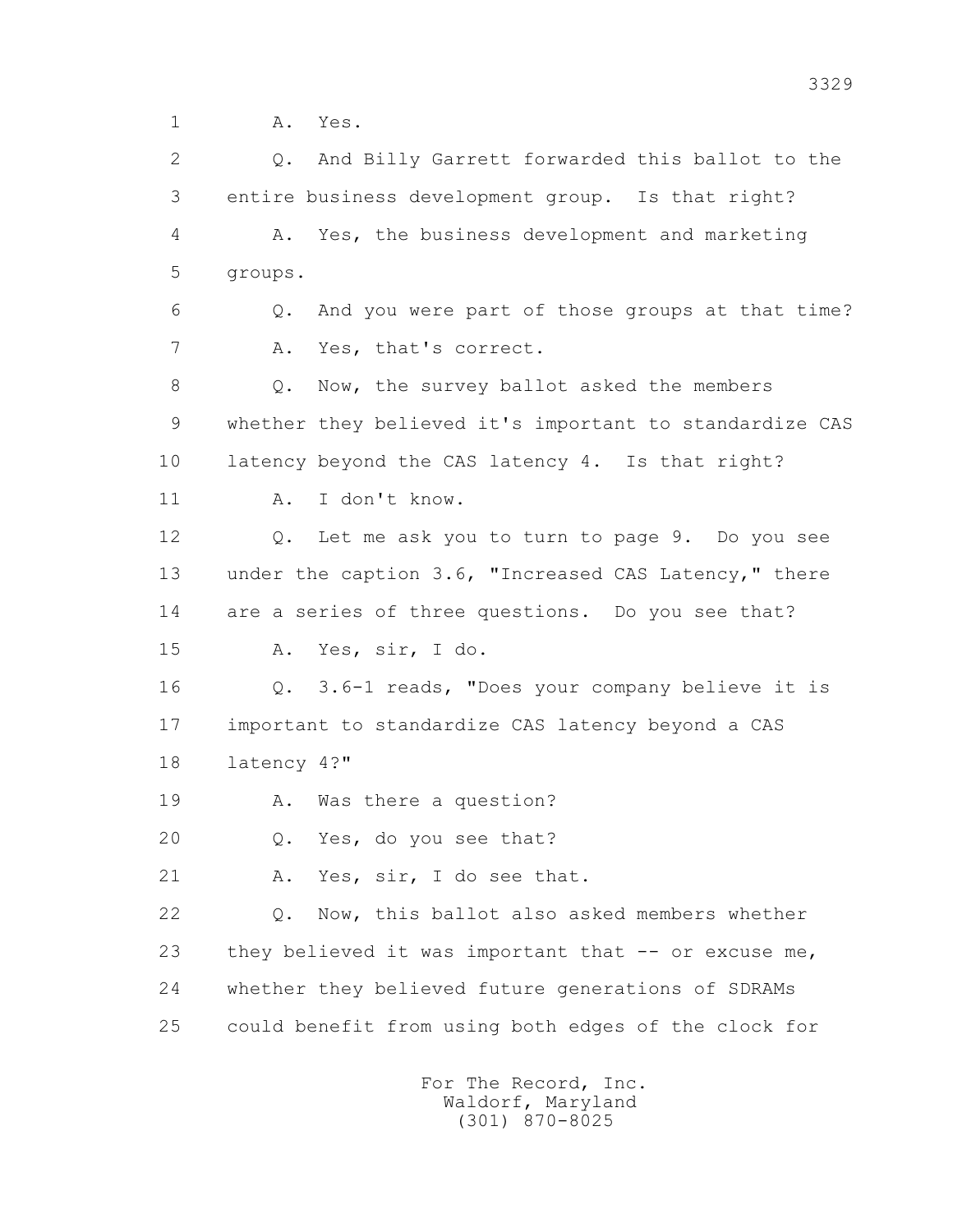1 sampling inputs?

2 A. I don't know.

 3 Q. Let me ask you to turn, please, to page 12. 4 And on page 12 if I could direct your attention to 5 question 3.9-4 and ask if that refreshes your 6 recollection that the ballot asked companies whether 7 they believe that future generations of SDRAMs could 8 benefit from using both edges of the clock for sampling 9 inputs?

10 A. I've seen that, yes.

 11 Q. Over on the page, let me also direct your 12 attention to 3.9-1, and ask whether that refreshes your 13 recollection that the survey ballot asks companies 14 whether they believe that on-chip PLL or DLL is 15 important to reduce the access time from the clock for 16 future generations of SDRAMs?

17 A. No, it doesn't refresh my recollection.

 18 Was your previous question regarding 3.9-4? 19 Was that about refreshing my recollection or did I see 20 it? I want to make sure I answered the right question.

 21 Q. Why don't I simply ask a new question and make 22 sure the record is clear. Does question 3.9-4 refresh 23 your recollection that the ballots asked companies 24 whether future generations of SDRAMs would benefit from 25 using both edges of the clock?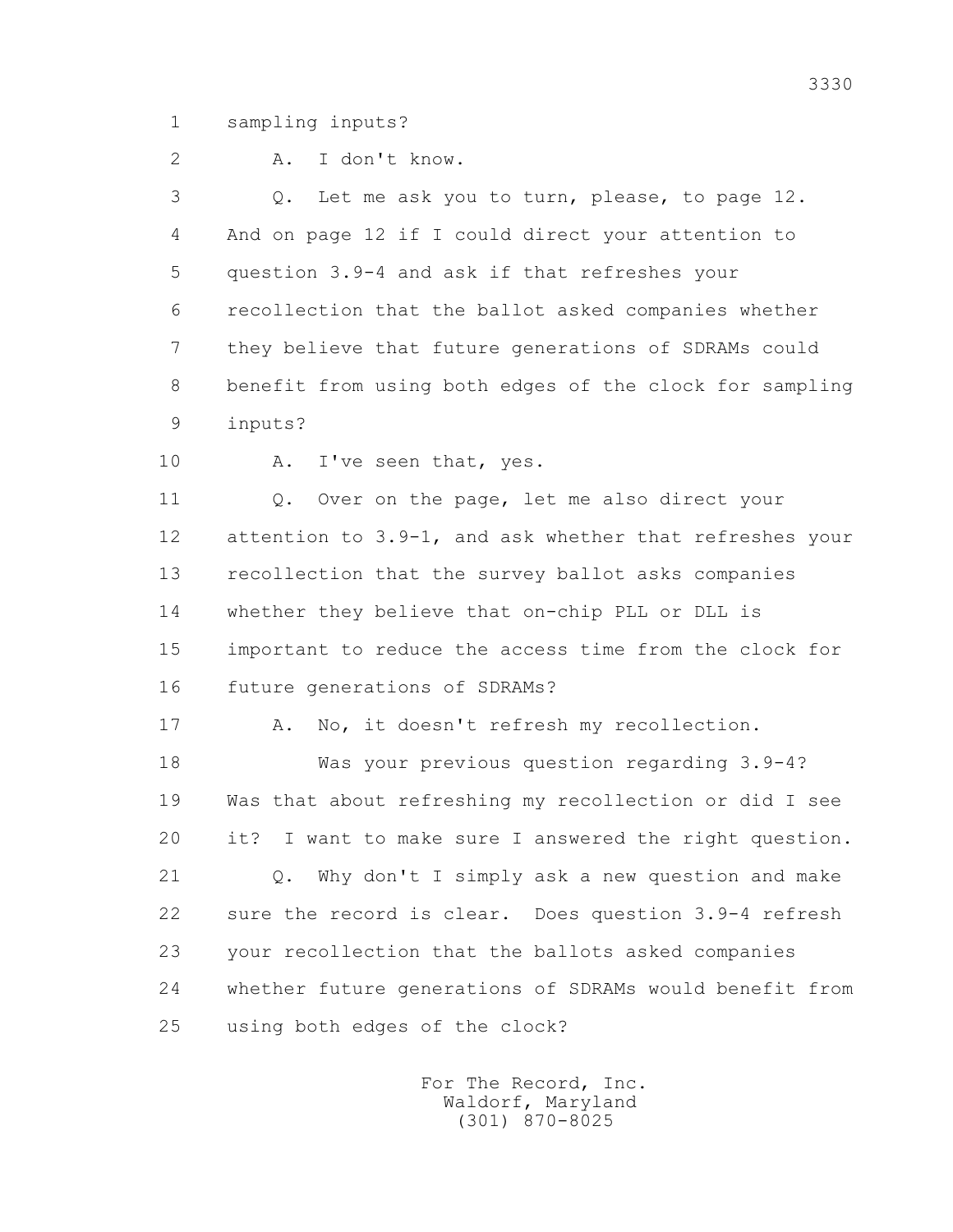1 A. My answer was no. I thought you were asking me 2 if I saw it. 3 Q. You do see it but it does not refresh your 4 recollection? 5 A. I do see it, it does not refresh my 6 recollection. 7 Q. Do you see in 3.9-1 there's a reference to PLL 8 or DLL. Do you see that? 9 A. I'm sorry, could you say that again? 10 Q. Yes, in question 3.9-1, do you see that the 11 question there relates to on-chip PLL or DLL? Do you 12 see that? 13 A. Yes, I do. 14 MR. OLIVER: Your Honor, if I could approach 15 the table. 16 JUDGE McGUIRE: Go ahead. 17 BY MR. OLIVER: 18 Q. You recall that following the September 1994 19 meeting, we added on-chip PLL to the list, you see here 20 in this ballot that they are now referring to PLL or 21 DLL? 22 A. I see that they're referring to what you said. 23 MR. OLIVER: Your Honor, if I could approach 24 the table again. 25 JUDGE McGUIRE: Yes. For The Record, Inc.

 Waldorf, Maryland (301) 870-8025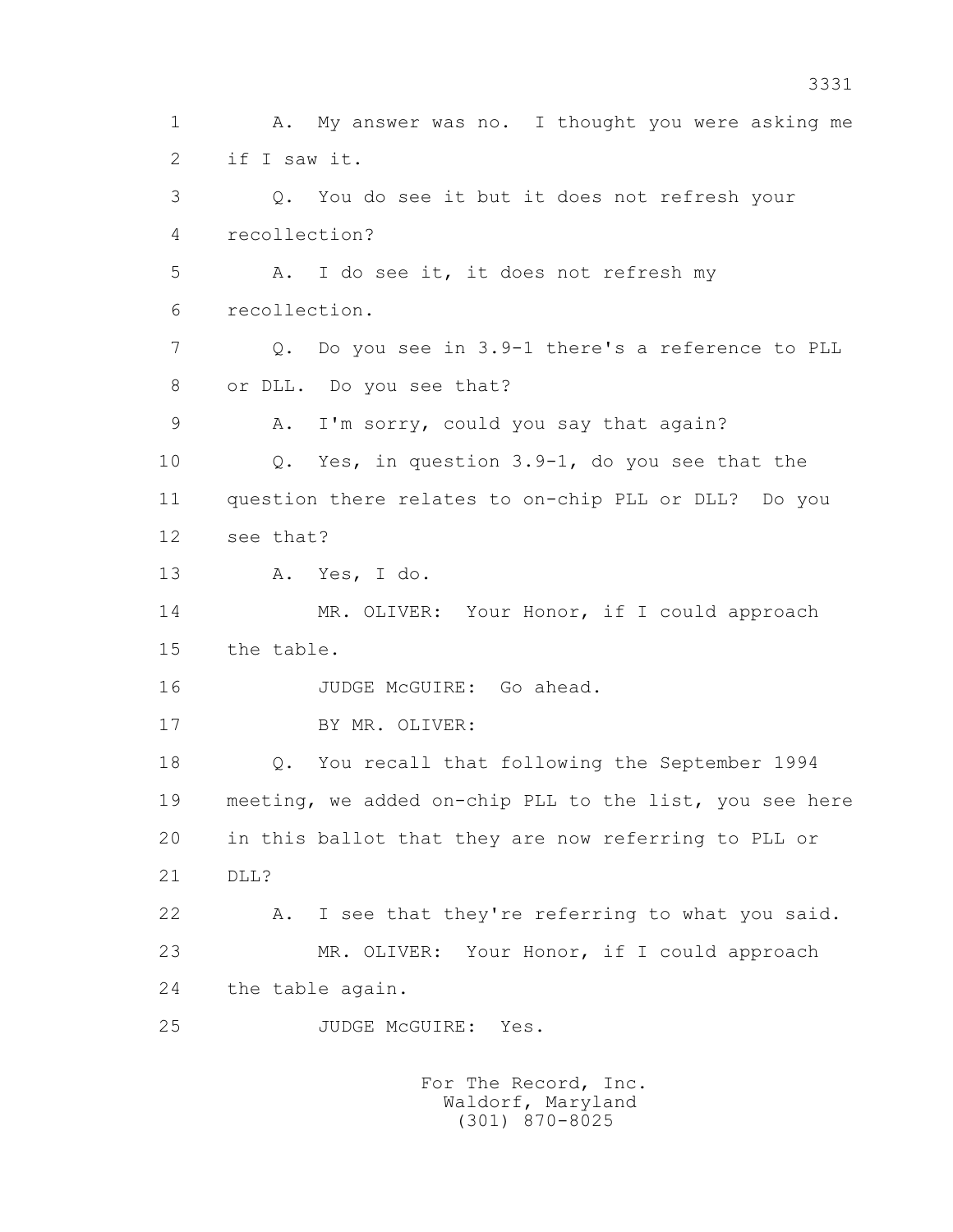1 BY MR. OLIVER:

 2 Q. Now, in October of 1995, Rambus received a 3 notice of allowability from the Patent & Trademark 4 Office with respect to its pending '646 application, 5 didn't it? 6 A. I don't know. 7 MR. OLIVER: May I approach, Your Honor? 8 JUDGE McGUIRE: Yes. 9 BY MR. OLIVER: 10 Q. Mr. Crisp, I've handed you a document marked 11 CX-1482, it bears a caption at the top, United States 12 Department of Commerce, Patent & Trademark Office, 13 underneath the caption serial number 08/222,646. And 14 the caption a few lines down reads, "Notice of 15 Allowability." Do you see that? 16 A. Yes, I do. 17 Q. Does this document refresh your recollection 18 that in October of 1995 Rambus received a notice of 19 allowability relating to its pending '646 application? 20 A. No. 21 Q. Now, also during October 1995, Rambus in-house 22 lawyer Tony Diepenbrock was meeting with outside patent 23 counsel with respect to Rambus's pending claims 24 concerning on-chip PLLs, right? 25 A. I don't know. For The Record, Inc. Waldorf, Maryland

(301) 870-8025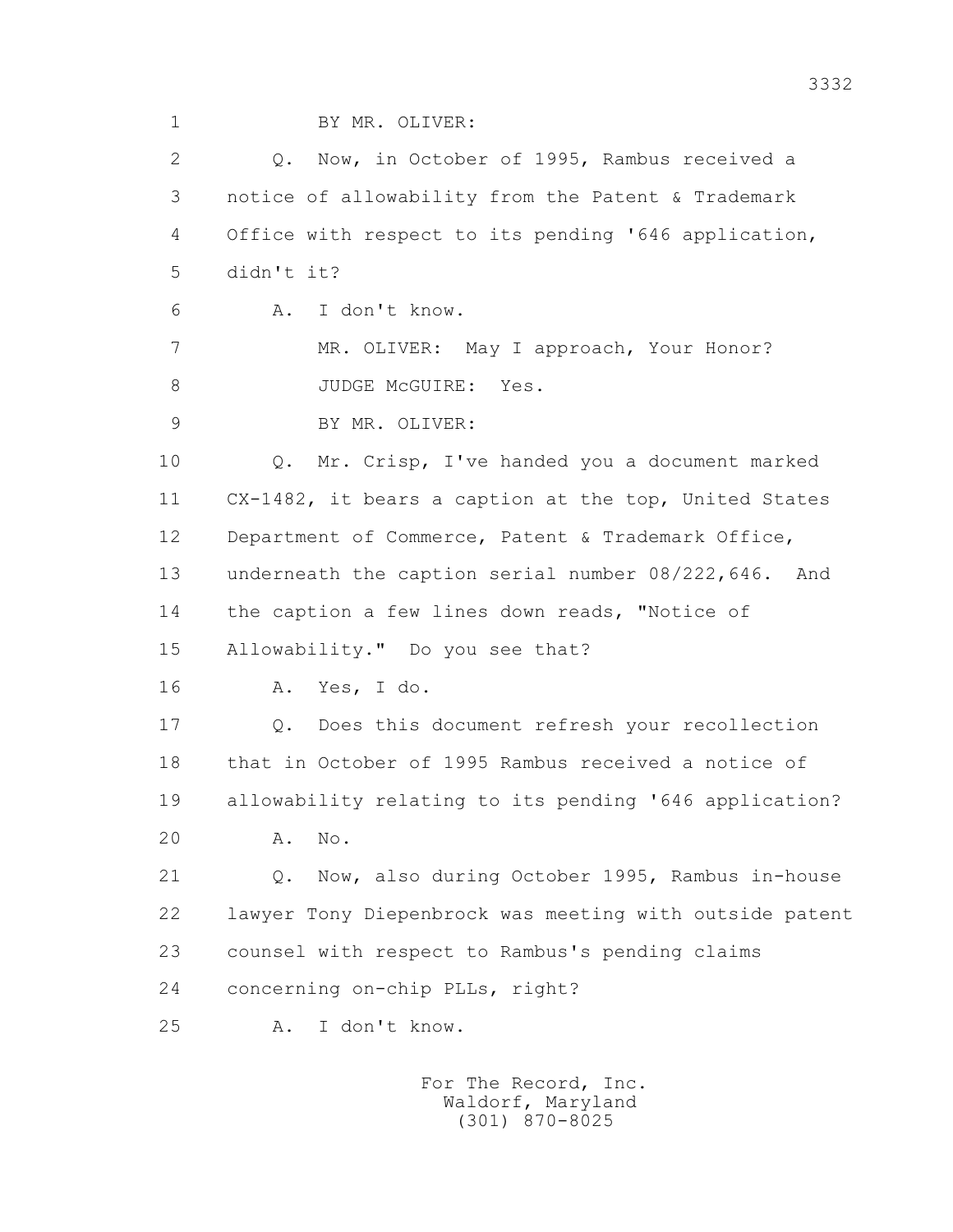1 MR. OLIVER: May I approach, Your Honor? 2 JUDGE McGUIRE: Yes.

3 BY MR. OLIVER:

 4 Q. Mr. Crisp, I've handed you a document marked 5 CX-1988, if I could ask you to turn, please, to page 2, 6 it's a statement on Blakely Sokoloff letterhead 7 addressed to Rambus dated December 5, 1995, underneath 8 that reads, "Additional services rendered through 9 October 1995." And if you look under the caption 10 General Services, about five lines down is a section 11 that reads, "Meeting with Tony Diepenbrock regarding 12 status of DLL patents and preparation therefore." 13 Do you see that? 14 A. Yes, I do. 15 Q. Does that refresh your recollection that during 16 October 1995 Tony Diepenbrock was meeting with Lester 17 Vincent concerning Rambus's PLL or DLL patents? 18 **A.** No. 19 Q. Now, also in October 1995 Mr. Vincent filed on 20 behalf of Rambus an amendment to his pending '692 21 application relating to on-chip PLLs. Isn't that 22 right? 23 A. I don't know. 24 MR. PERRY: Your Honor, I would like to suggest 25 that we're wasting a lot of time here, that unless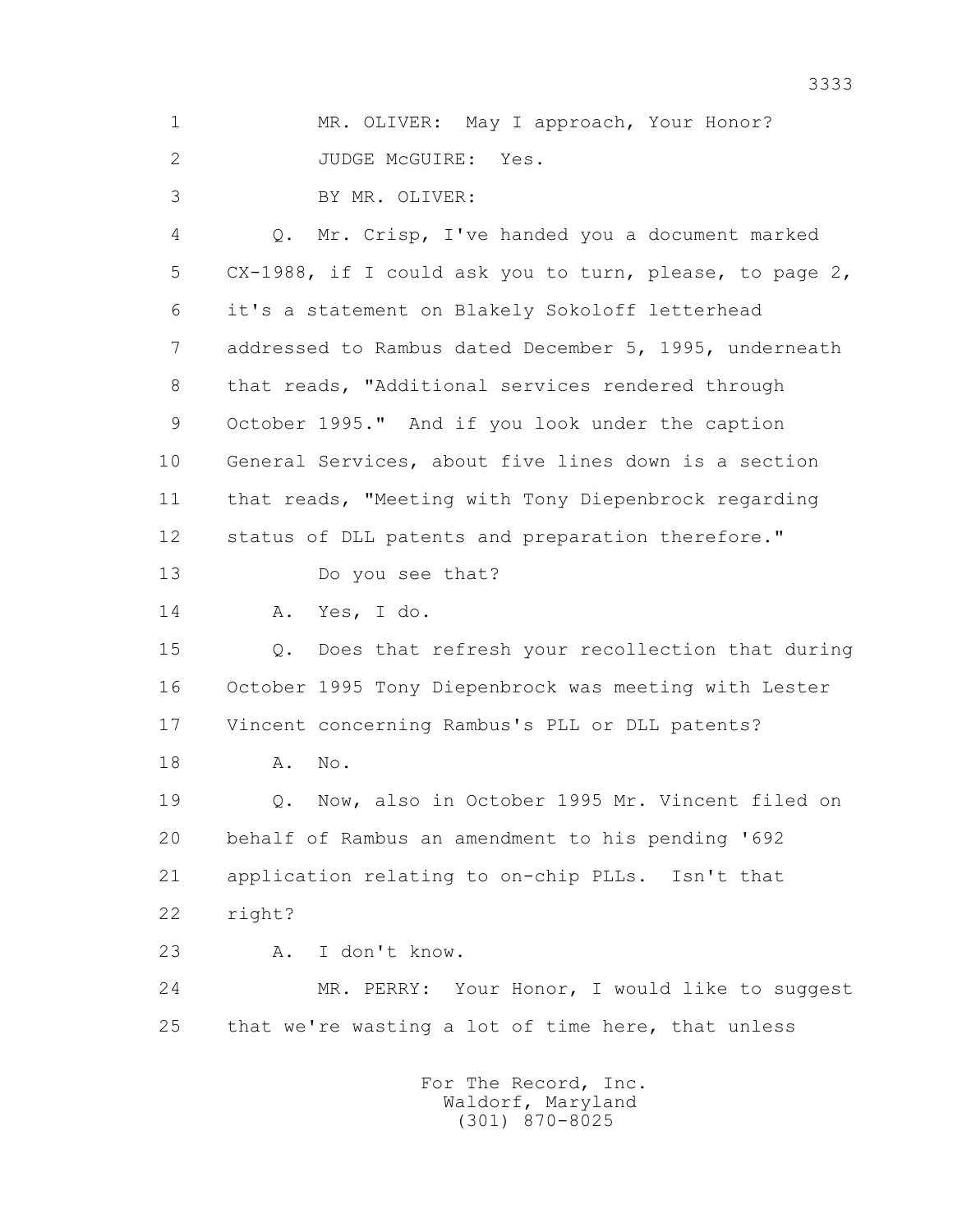1 there's some foundation that he had any involvement in 2 the patent prosecution process after Mr. Diepenbrock 3 came on board as a patent attorney, we're going through 4 this stuff that he's never seen before, he's not copied 5 on, and he's just being shown stuff and asked does this 6 refresh your recollection that you had no involvement 7 in.

 8 JUDGE McGUIRE: Mr. Oliver, that sounds like a 9 pretty good opposition to me. What's your response?

10 MR. OLIVER: Well, Your Honor, Mr. Crisp was 11 the representative of Rambus at JEDEC that during this 12 time period JEDEC was issuing survey ballots asking 13 members whether they were interested in using, among 14 other technologies, on-chip PLL/DLL in the future. 15 Companies were responding to the survey ballot between 16 September and December of 1995, during this very same 17 time period, Rambus was meeting with outside counsel, 18 working on patent claims on the same technology.

 19 Now, I don't know what Mr. Crisp has or has not 20 seen, I don't know what he does or does not know, but I 21 think I'm entitled to try to use these documents to see 22 what he does know.

23 JUDGE McGUIRE: Mr. Perry?

 24 MR. PERRY: But what he's not asking him is did 25 he know it or was he involved. He's just showing it to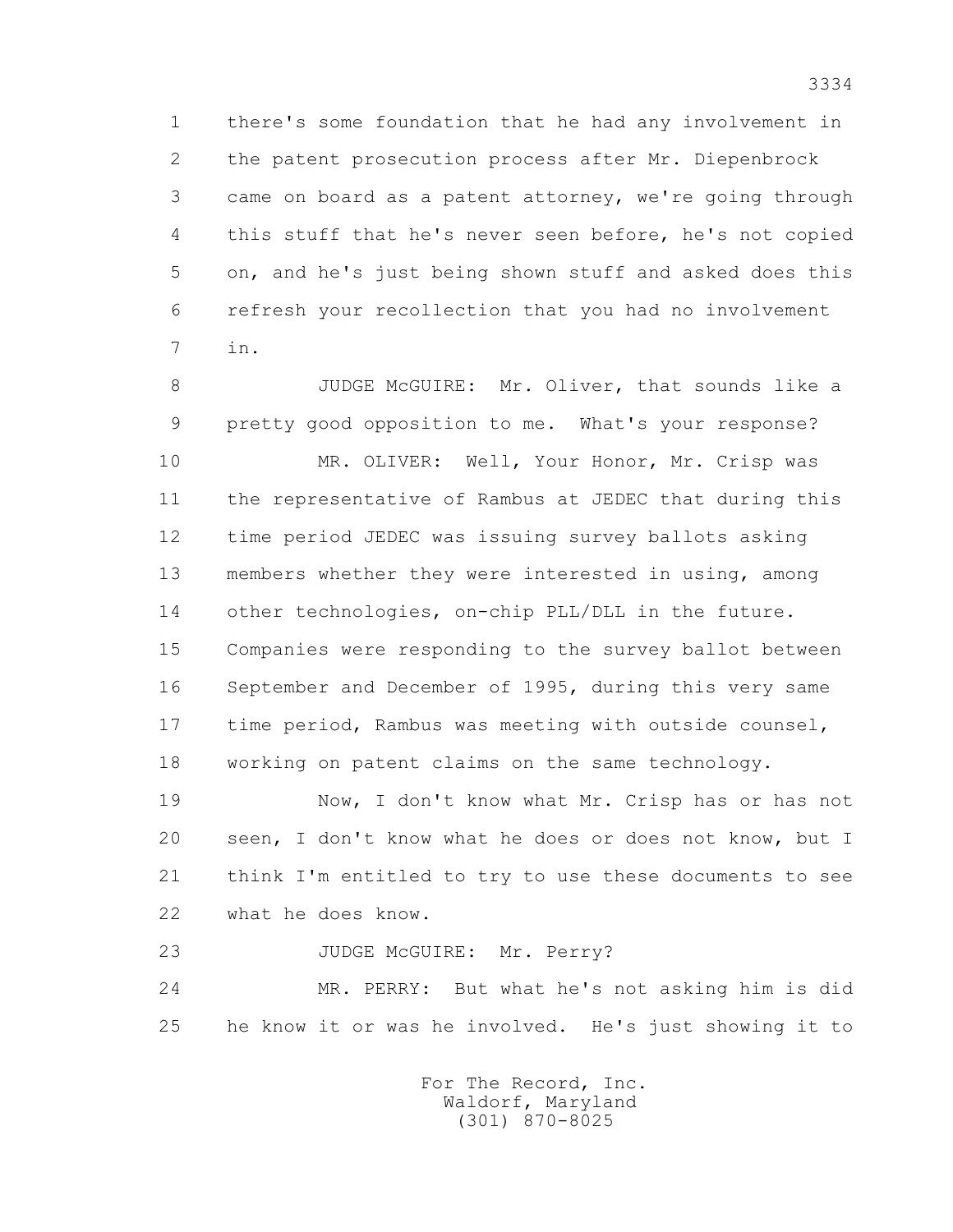1 him and saying does it refresh your recollection. 2 JUDGE McGUIRE: Let's try to lay that 3 foundation. That's not a hard thing to do here, Mr. 4 Oliver, and that my expedite your own inquiry. 5 MR. OLIVER: Thank you, Your Honor. May I 6 approach, Your Honor? 7 JUDGE McGUIRE: Yes. 8 BY MR. OLIVER: 9 Q. Mr. Crisp, I've handed you a document marked 10 CX-1483, it bears a caption at the top of the United 11 States Patent & Trademark Office, about halfway down 12 the page the caption reads Amendment. The upper 13 left-hand corner, serial number 07/847,692. The upper 14 right-hand side, actually within the stamp, you see 15 there's a date of October 23, 1995. Do you see that? 16 A. October 23? It looks like -- oh, down there. 17 Yes, sir, I see it. 18 Q. Did you have any involvement in the preparation 19 of the claims included in this amendment to Rambus's 20 patent application '692? 21 A. I don't know. I'm not sure even how to read 22 this. 23 Q. In other words, as you sit here -- 24 JUDGE McGUIRE: Well, if he can't -- well, then 25 you can inquire on that point, you know, even further.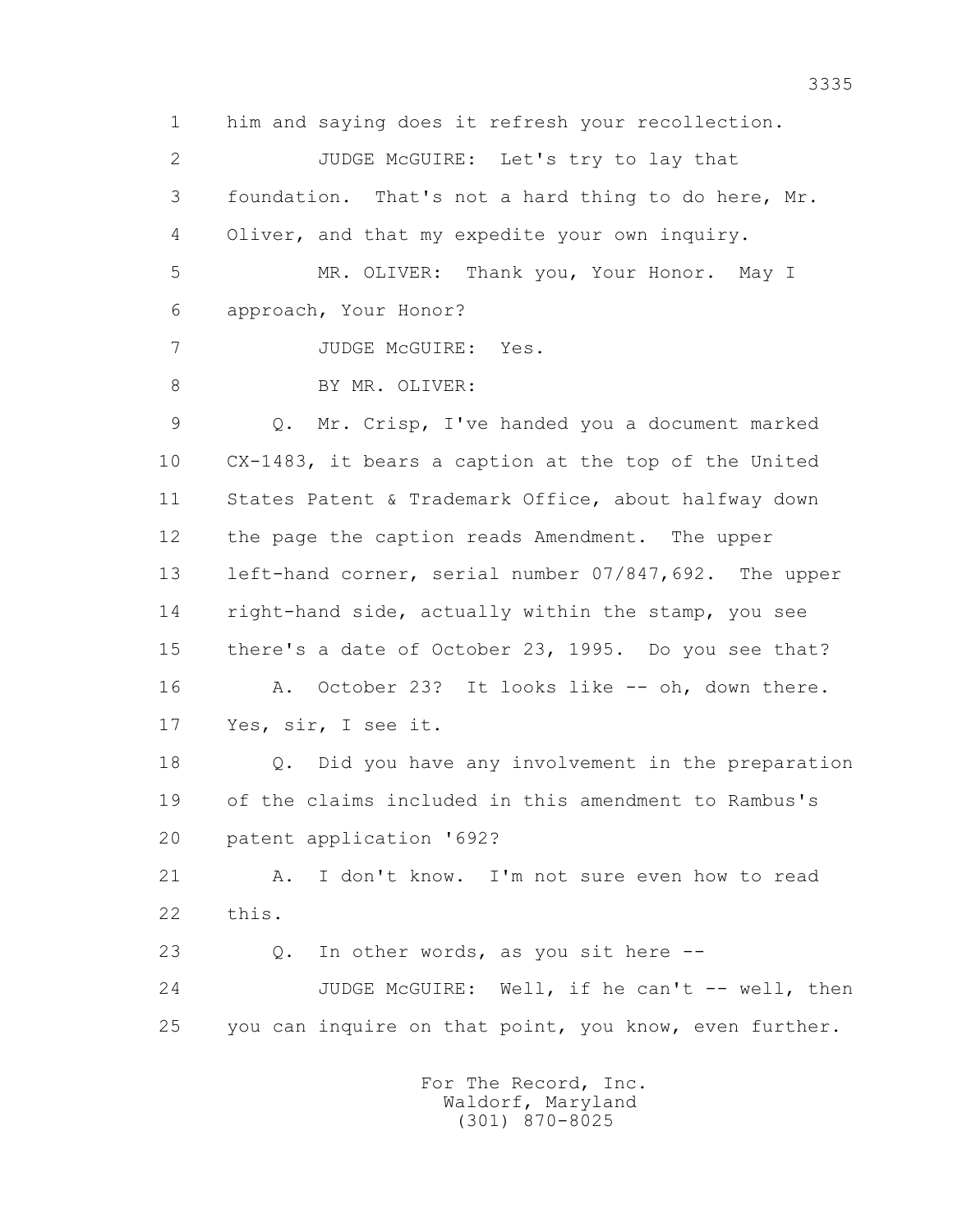1 If he says I don't know, then to me that opens the door 2 to allow you to inquire on that issue in greater 3 detail. If he says no, I do not, then that should end 4 the inquiry on that question. So, now are we clear on 5 how to proceed?

6 MR. PERRY: Yes, Your Honor.

7 BY MR. OLIVER:

8 Q. Yes, Your Honor, and I probably have one more 9 follow-up on that point. Mr. Crisp, as you sit here 10 today, are you saying that you don't know one way or 11 the other whether you were involved in the preparation 12 of this amendment?

13 A. Well, I quess it really depends on what you 14 mean by preparation of the amendment. I don't have any 15 recollection of being involved in this. There's some 16 chance that this is work product that came as a result 17 of a suggestion I may have made in 1992 or 1993 and 18 maybe it got filed whatever year this was, in 1995. I 19 don't know what the genesis is of the material that's 20 in this amendment. I don't recall ever having seen 21 this document. So, I don't want to give you the wrong 22 answer, I just simply don't know.

 23 Q. Okay, again, I just want the record to be 24 clear, but as you sit here today, you just don't know 25 one way or the other whether you had involvement in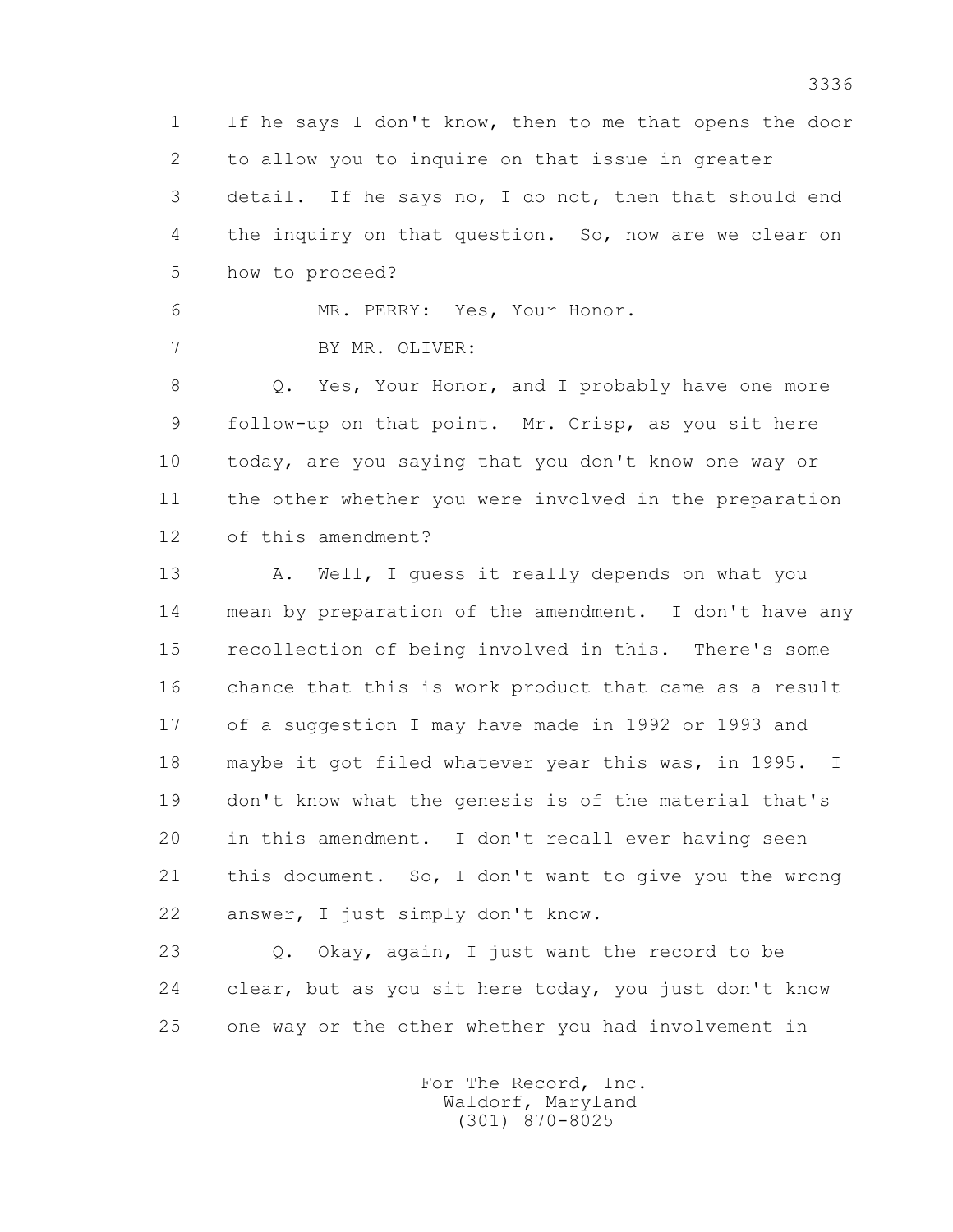1 this?

 2 A. Let me read the document first. 3 Q. Let me put it this way, if as you sit here 4 today you don't know, I am prepared to move on to the 5 next subject. I just want the record to be clear. 6 JUDGE McGUIRE: Go ahead, you can move on. 7 MR. OLIVER: If that's your answer, I want it 8 to be clear for the record. 9 MR. PERRY: Your Honor, if there is a question 10 pending, I would like to have him please -- 11 JUDGE McGUIRE: It's been answered. 12 MR. PERRY: I think it has. 13 JUDGE McGUIRE: His answer as far as I can 14 tell, I think there was some follow-up, but I think 15 that's mooted by the previous answer, but he has 16 decided to go ahead and end his inquiry, so I am going 17 to encourage him to do that. 18 BY MR. OLIVER: 19 Q. Mr. Crisp, you attended the next regularly 20 scheduled session of the JC-42.3 subcommittee in 21 December of 1995. Is that right? 22 A. Yes, sir, that's correct. 23 Q. And you also attended the JC-42.5 subcommittee 24 meeting in December of 1995? 25 A. Yes, I -- that's also correct.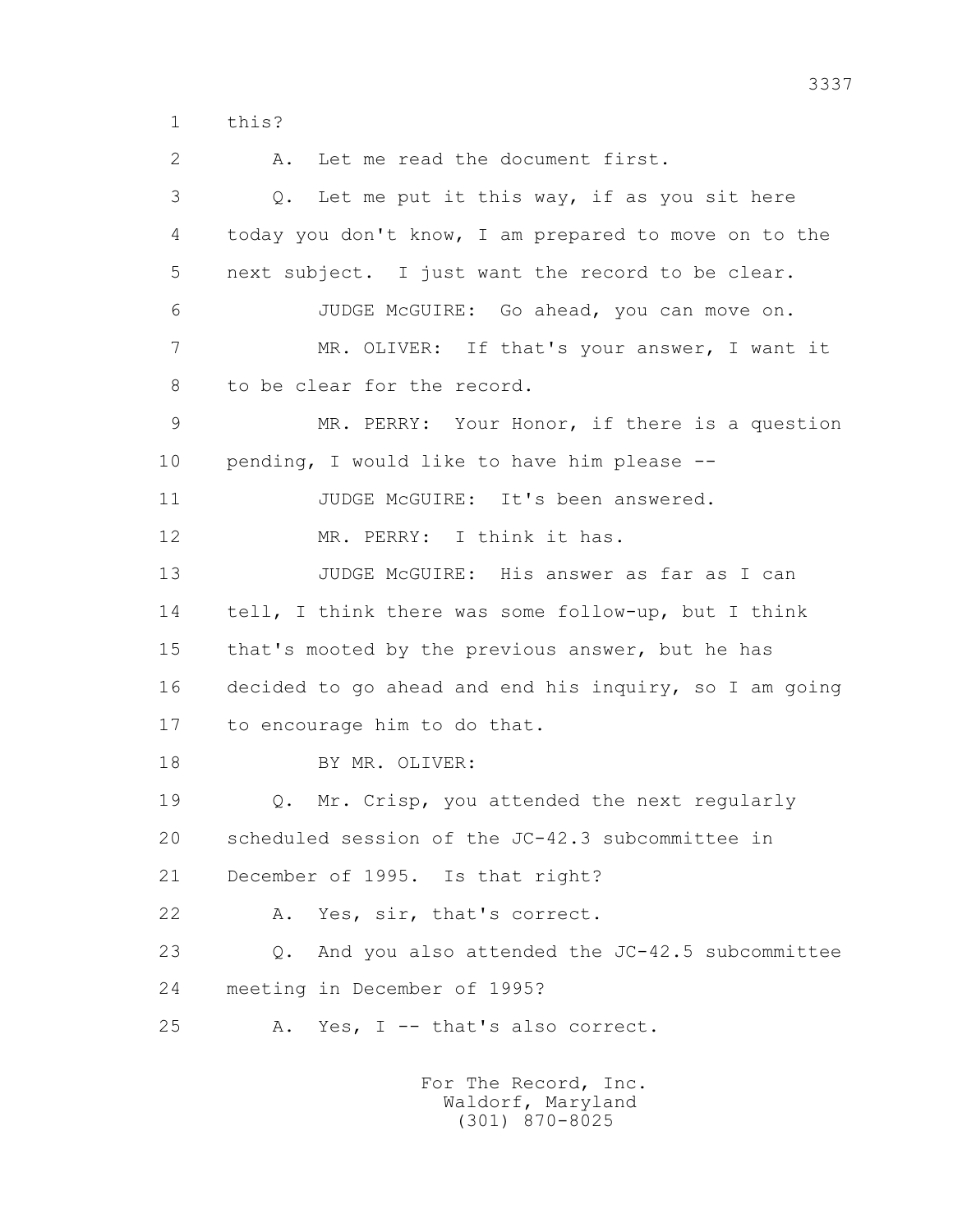1 Q. And do you recall at the JC-42.5 subcommittee 2 meeting you observed a vote on a so-called SSTL ballot? 3 A. Sir, I believe that an SSTL ballot would have 4 occurred in a JC-16 meeting, so I don't have any 5 recollection of that being in a modules meeting. 6 That's what the 42.5 committee was. 7 Q. Okay. I might have misunderstood that, then. 8 If you can turn now, please, in CX-711 to page 187. 9 A. I don't seem to have a page 187 in here. I 10 have a page that's not -- that doesn't have any number 11 on it. Up at the top left says JEDEC.MBX on it. 12 MR. PERRY: That's what I've got, too. 13 THE WITNESS: I think it must be that page, it 14 just didn't seem to have any stamp on it. 15 BY MR. OLIVER: 16 Q. If you look at the top of the page you're just 17 referring to, does it read, "Will do when it becomes 18 clear that they have lost?" 19 A. Yes, that's correct. 20 Q. Okay, that's what I'm referring to. 21 Your Honor, I will try to address that problem 22 overnight, in the meanwhile, I will move on. 23 JUDGE McGUIRE: All right. 24 BY MR. OLIVER: 25 Q. Mr. Crisp, at the next day at the 42.3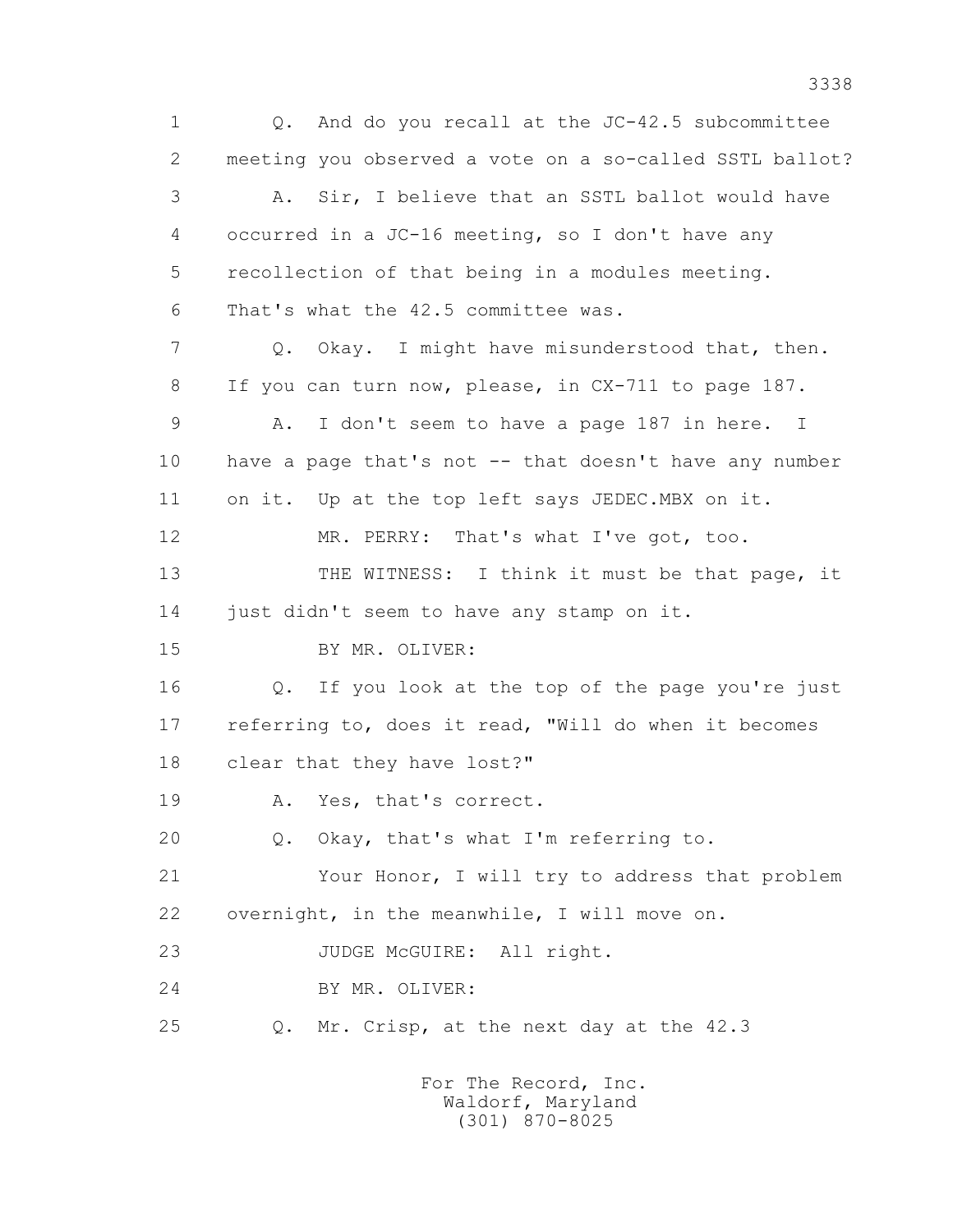1 subcommittee meeting, you observed the tabulation 2 results of the survey ballot, right? 3 A. I believe I was there for a portion of that. 4 I'm not certain that I was there for the entire 5 tabulation. 6 MR. OLIVER: May I approach, Your Honor? 7 JUDGE McGUIRE: Yes. 8 BY MR. OLIVER: 9 Q. All right, Mr. Crisp, I've handed you a 10 document marked JX-28. These are the minutes of the 11 JC-42.3 subcommittee of December 6, 1995. If you look 12 in the first page about four-fifths of the way down 13 you're listed as being present there. 14 A. Yes, sir, I see that. 15 Q. If I could ask you to turn, please, to page 34. 16 Do you have that page in front of you, sir? 17 A. Yes, sir, I do. 18 Q. You recognize this as the beginning of the 19 discussion of the future SDRAM features survey ballot? 20 A. No. 21 Q. If I could ask you to turn, please, to page 35. 22 There's a page there that's captioned Conclusions. Do 23 you see that? 24 A. Yes, sir, I do. 25 Q. Do you recognize that as a tabulation of the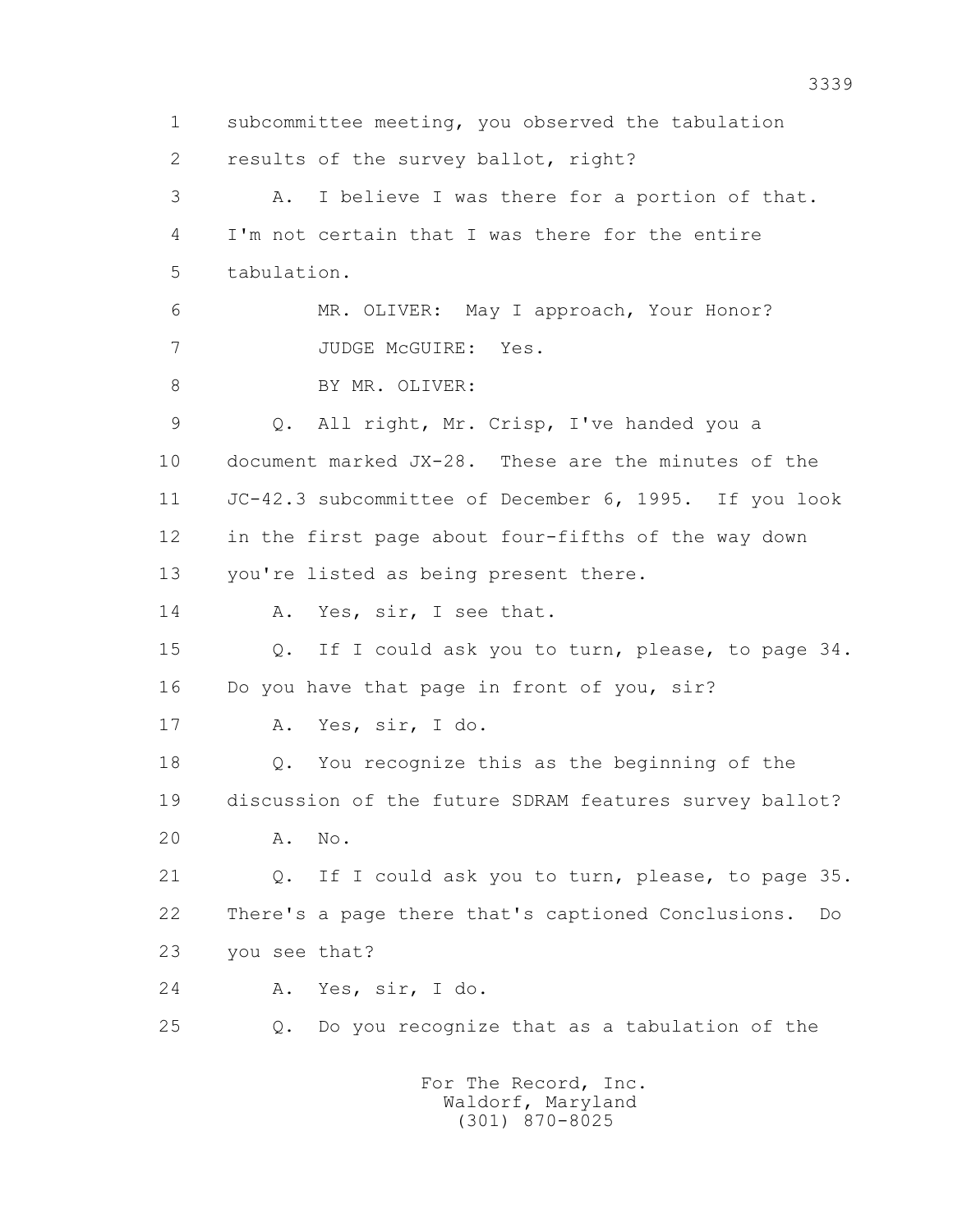1 results of the survey ballot?

2 **A.** No.

 3 Q. Do you doubt that that is the tabulation 4 results of the survey ballot? 5 A. No. 6 Q. You just have no recollection one way or 7 another. Is that right? 8 A. That's correct. 9 Q. On page 35, if I could direct your attention 10 under "Issues With Strong Support," to the seventh 11 bullet point reads, "Standardize CAS latencies greater 12 than 4, but make them optional." Do you see that? 13 A. Yes, sir. 14 Q. And two lines below that, number 9, "On-chip 15 PLL/DLLs to reduce clock access time." Do you see 16 that? 17 A. Yes, sir. 18 Q. Does that refresh your recollection that at the 19 December 1995 42.3 subcommittee meeting, that the 20 results of the survey ballot indicated strong support 21 for standardizing CAS latencies beyond 4 and for using 22 on-chip PLL/DLLs? 23 A. No. 24 Q. Let me direct your attention to the bottom of 25 the page under Issues With Mixed Support, the next to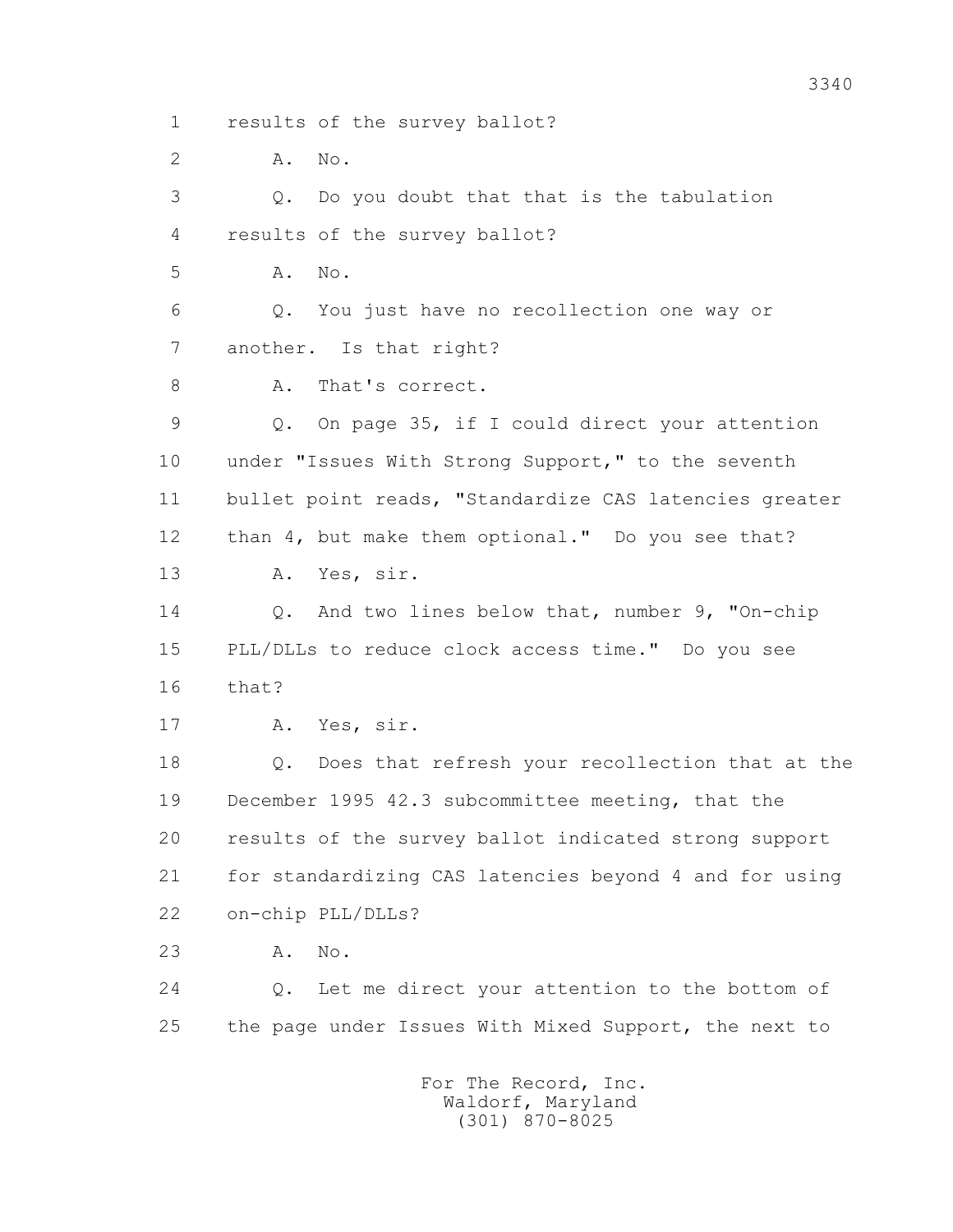1 last item, "Using both edges of the clock for sampling 2 inputs." Do you see that?

3 A. Yes, sir.

 4 Q. Does that refresh your recollection that the 5 results of the survey ballot at the December 1995 42.3 6 subcommittee meeting indicated mixed support for using 7 both edges of the clock?

8 **A.** No.

 9 Q. Now, Mr. Crisp, at this December 1995 42.3 10 subcommittee meeting, you didn't say anything at all 11 with respect to any Rambus patent applications that 12 might relate to CAS latency, did you?

13 A. That's correct.

 14 Q. And you did not make any statements at all with 15 respect to any pending patent applications that might 16 relate to the use of on-chip PLL or DLL?

17 A. That's correct.

 18 Q. You also made no statement at all with respect 19 to any patent applications that might relate to use of 20 a dual edge clock?

21 A. That's also correct.

 22 Q. At this December 1995 meeting, you saw that 23 MOSAID did make a patent disclosure, right?

24 A. That's not my recollection.

25 Q. If I could ask you to turn, please, to page 6.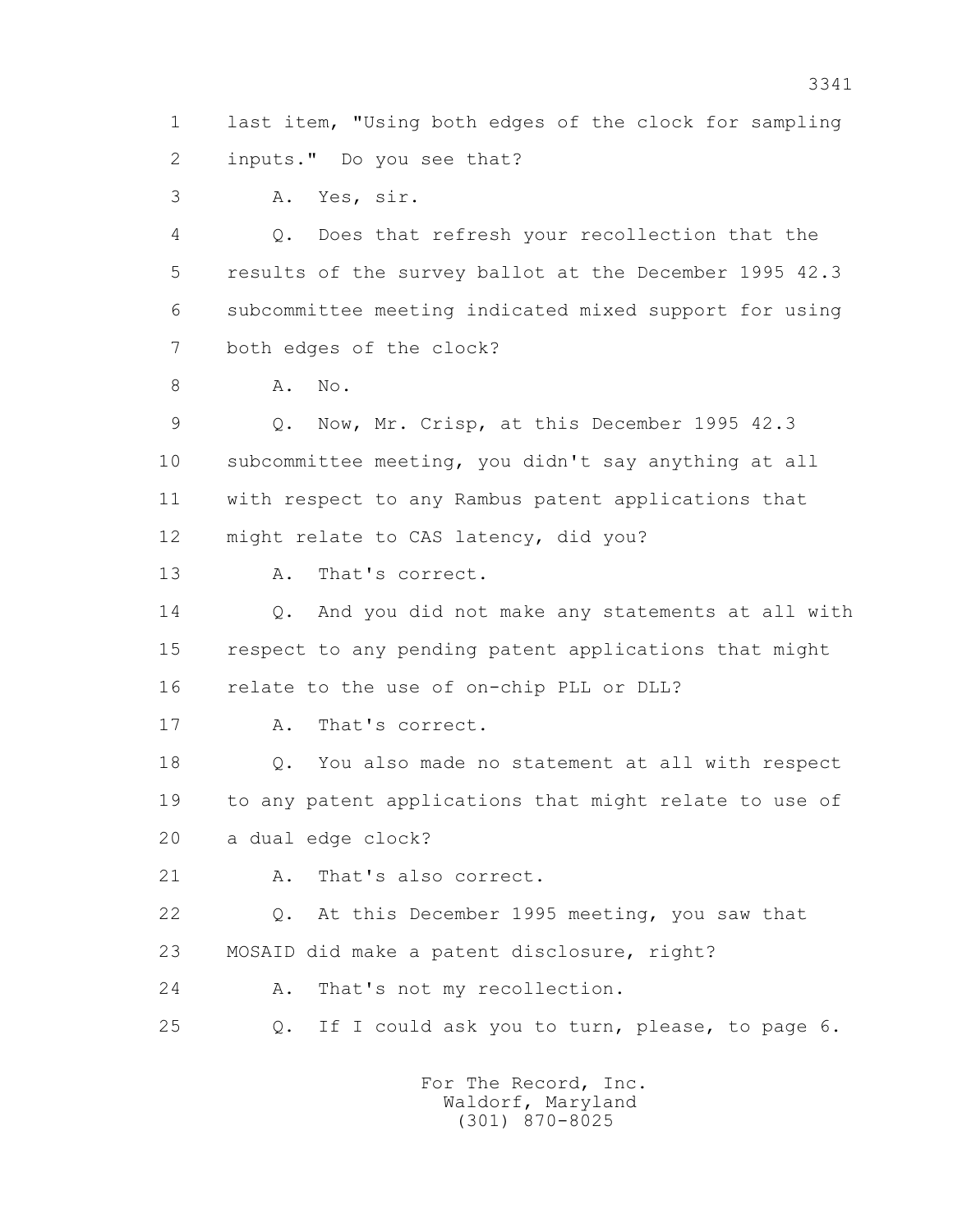1 If I could direct your attention to paragraph 8.8. The 2 caption reads, "SDRAM feature survey ballot results." 3 Do you see that?

4 A. Yes, sir, I do.

 5 Q. "MOSAID made a presentation on the results of 6 the survey (see attachment G.) MOSAID noted that they 7 had a patent pending on DLL." Do you see that?

8 A. Yes.

 9 Q. "And noted that it was a particular 10 implementation and may not be required to use the 11 standard." Do you see that?

12 A. Yes.

 13 Q. Now, does that refresh your recollection that 14 MOSAID, in fact, disclosed the patent application 15 relating to DLL at this December 1995 meeting?

 16 A. I'm not sure what you mean by disclosing a 17 patent application, I'm also not sure what they mean by 18 standard in here, but -- I do remember Mr. Foss making 19 a comment that he had a patent pending on a particular 20 design of DLL. That's what I remember happening in 21 that meeting.

 22 Q. And that's, in fact, reflected in an email that 23 you wrote from that meeting to the executive, business 24 development, marketing and engineering managers groups 25 at Rambus, right?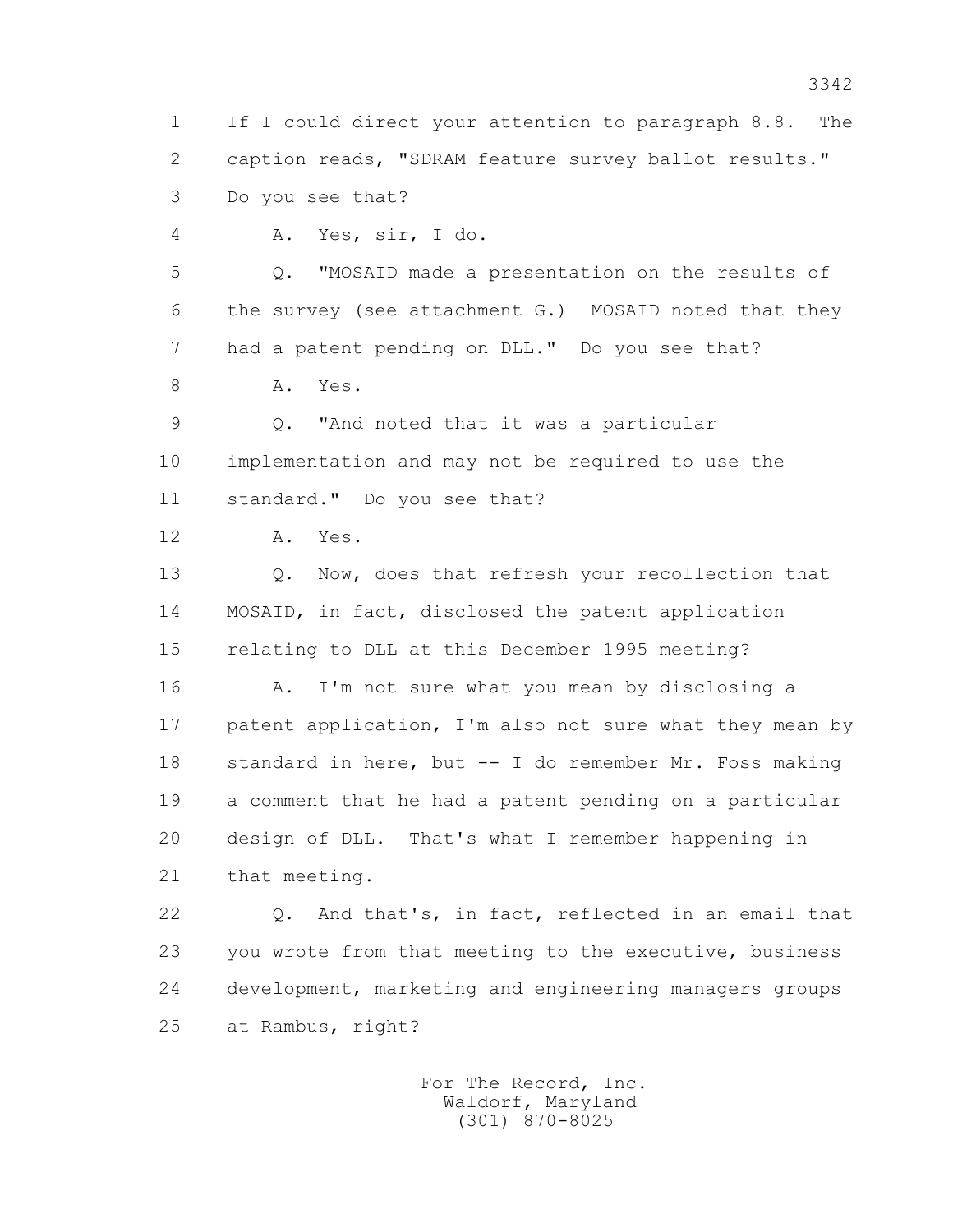1 A. I believe I remember making a comment in my 2 email. I don't remember exactly what the comment said, 3 but I do remember making a comment.

 4 Q. If I could ask you to locate CX-711 in front of 5 you, please. If I could ask you to turn, please, to 6 page 191. Looking about halfway down the page 191, do 7 you see there an email from you to the executive, 8 business development, marketing, engineering managers 9 groups and Tony Diepenbrock dated December 6, 1995? 10 A. Yes, sir, I do. 11 Q. And the subject is JEDEC meeting notes? 12 A. Mine says "JEDEC meeting notes December 6," in 13 paren. 14 O. Okay. If I could ask you to turn then to the 15 next page, page 192. And looking at a statement 16 appearing about a quarter of the way down the page 17 beginning with what appears to be five stars, maybe 18 four, four or five stars. Do you see that? 19 A. Yes, sir, I do. 20 Q. It reads, "Foss also presented information from 21 a survey ballot about DLLs and PLLs on SDRAMs. He 22 stated that MOSAID has a pending patent application for 23 PLL/DLL on SDRAMs." Do you see that?

24 A. Yes, I do.

25 Q. "His suspicion is that his patent will probably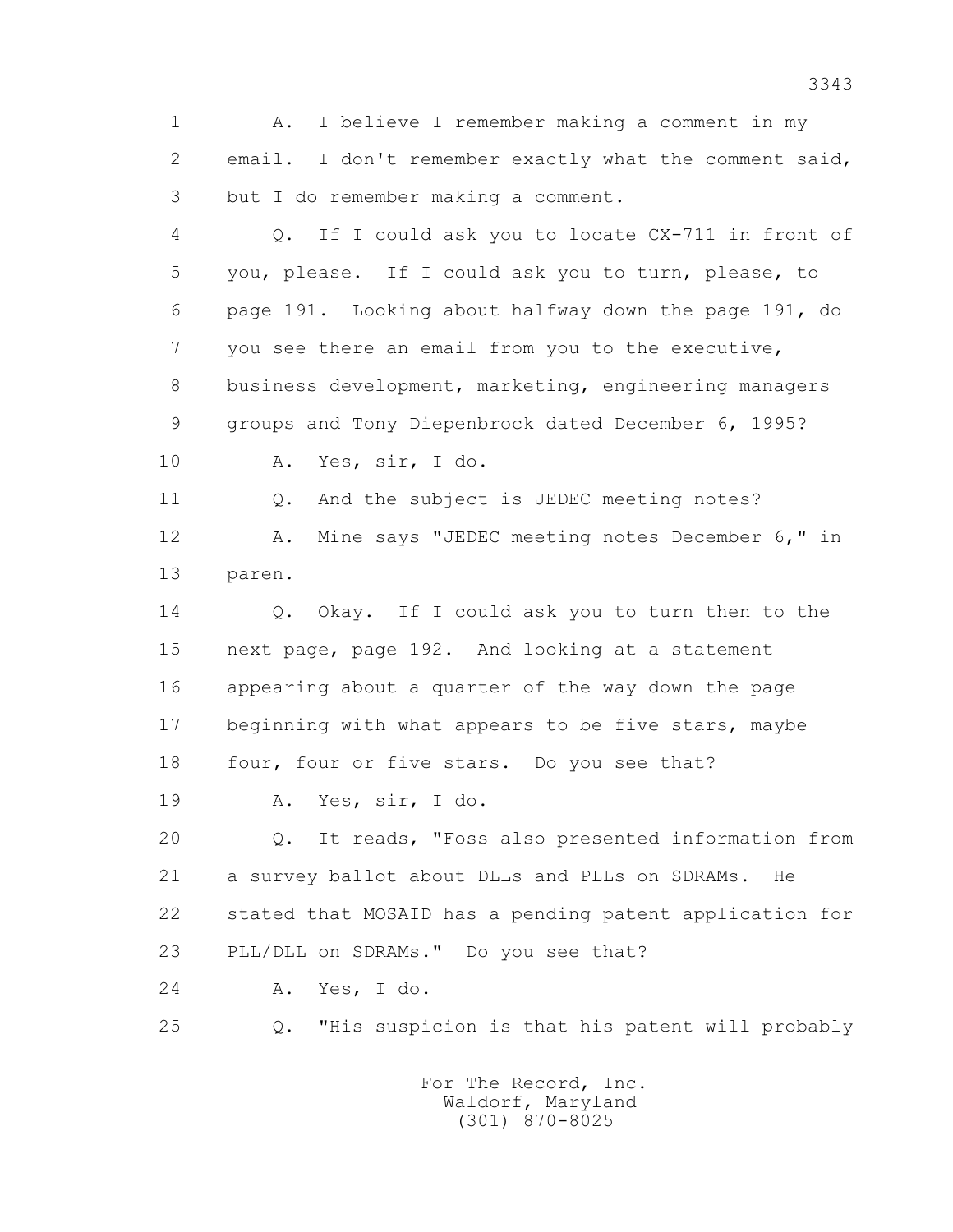1 wind up being an implementation patent rather than a 2 concept patent. In the event the patent winds up being 3 a concept patent, he says they will be compliance with 4 the JEDEC patent policy." Followed by more stars.

5 Do you see that?

6 A. Yes, sir, I do.

 7 Q. And that's what you were referring to a moment 8 ago when you described what you wrote back to Rambus 9 executives?

 10 A. That's correct, that's what I remember writing 11 now.

 12 Q. And even after seeing this disclosure of a 13 patent application relating to PLLs/DLLs by MOSAID, you 14 did not say anything with respect to any Rambus patent 15 application concerning PLLs or DLLs. Is that right? 16 A. Yes, that's correct.

 17 MR. OLIVER: Your Honor, this is probably a 18 good spot to break for the day.

 19 JUDGE McGUIRE: Okay. We will convene tomorrow 20 morning, then, on the 29th at 9:30 a.m. Everyone have 21 a good evening, thank you.

 22 MR. STONE: Your Honor, just before we break, 23 could I ask, Mr. Oliver told me that complaint counsel 24 had no objection to the four other exhibits that I had 25 offered this morning.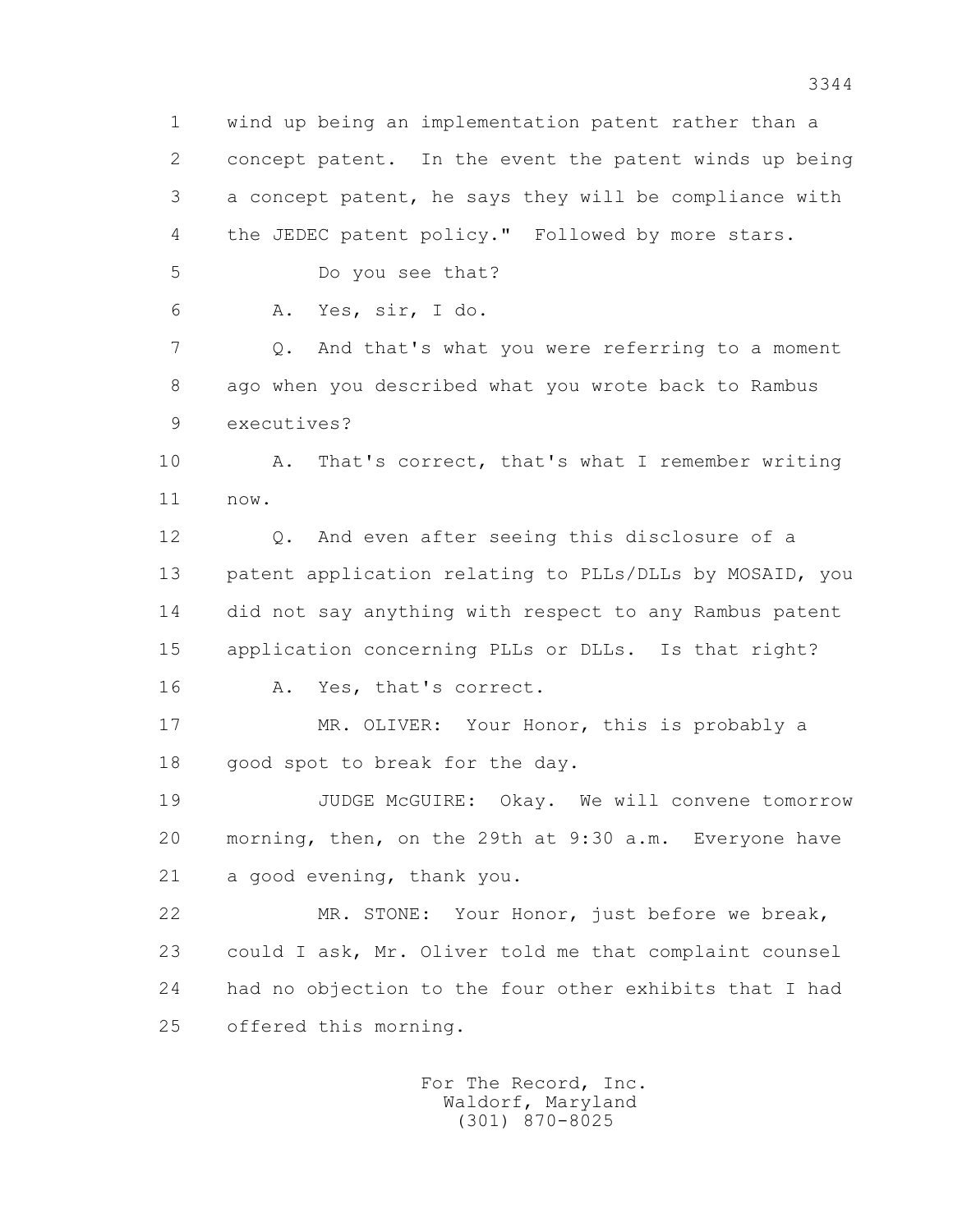1 JUDGE McGUIRE: Are we still on the record, 2 Madam Reporter? 3 MADAM REPORTER: Yes. 4 JUDGE McGUIRE: Do you want to offer them at 5 this time? 6 MR. STONE: Yes, Your Honor, we would offer 7 RX-1885, RX-1895, RX-2050 and RX-2103-14. 8 JUDGE McGUIRE: Mr. Oliver? 9 MR. OLIVER: No objection, Your Honor. 10 JUDGE McGUIRE: So entered. 11 (RX Exhibit Numbers 1885, 1895, 2050 and 12 2103-14 were admitted into evidence.) 13 MR. STONE: Thank you, Your Honor. 14 JUDGE McGUIRE: This hearing is adjourned. 15 Thank you. 16 (Whereupon, at 4:57 p.m., the hearing was 17 adjourned.) 18 - - - - - 19 20 21 22 23 24 25 For The Record, Inc.

 Waldorf, Maryland (301) 870-8025